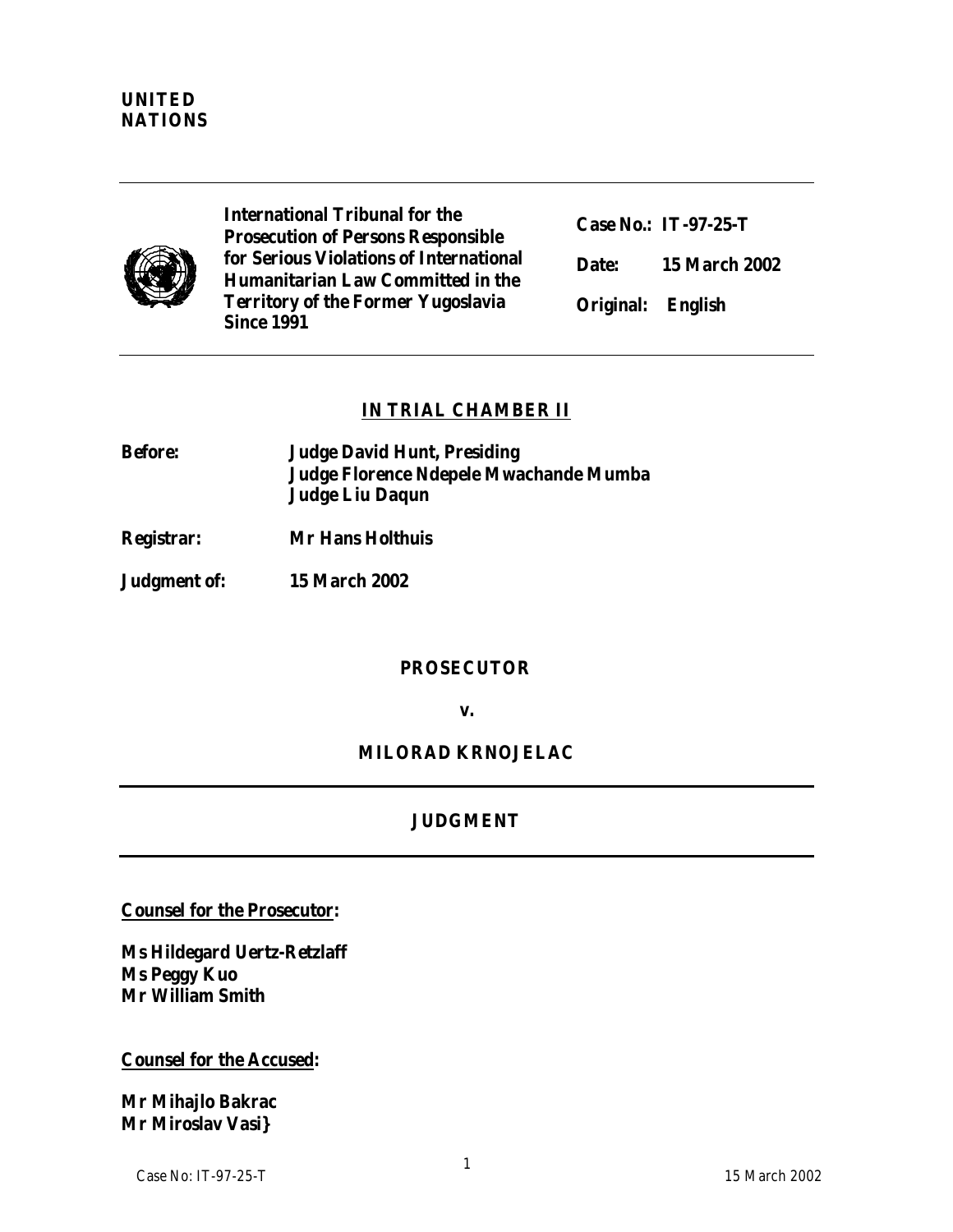| $\mathbf{I}$ . |                                                                                                                                                                                                                                                                                      |  |
|----------------|--------------------------------------------------------------------------------------------------------------------------------------------------------------------------------------------------------------------------------------------------------------------------------------|--|
| $\Pi$ .        | <b>GENERAL REQUIREMENTS OF ARTICLE 3 AND ARTICLE 5 OF</b><br>A. Facts relevant to the general requirements of Article 3 and Article 5 of the Statute 7<br>D. Findings in respect of the general requirements of Articles 3 and 5 of the Statute 24                                   |  |
| III.           | <b>GENERAL CONSIDERATIONS REGARDING THE EVALUATION</b>                                                                                                                                                                                                                               |  |
| IV.            | INDIVIDUAL CRIMINAL RESPONSIBILITY AND SUPERIOR<br>A. Individual criminal responsibility under Article 7(1) of the Statute  30                                                                                                                                                       |  |
| $V_{\cdot}$    |                                                                                                                                                                                                                                                                                      |  |
| VI.            | <b>CRIMES UNDER ARTICLE 3 AND ARTICLE 5 OF THE STATUTE  50</b><br>(ii) Beatings associated with the canteen (par 5.7 to 5.16)  83<br>(b) Torture, cruel treatment and inhumane acts (par 5.17 to 5.29)  89<br>(ii) Torture and beatings during interrogations (par 5.22 to 5.29)  96 |  |
|                |                                                                                                                                                                                                                                                                                      |  |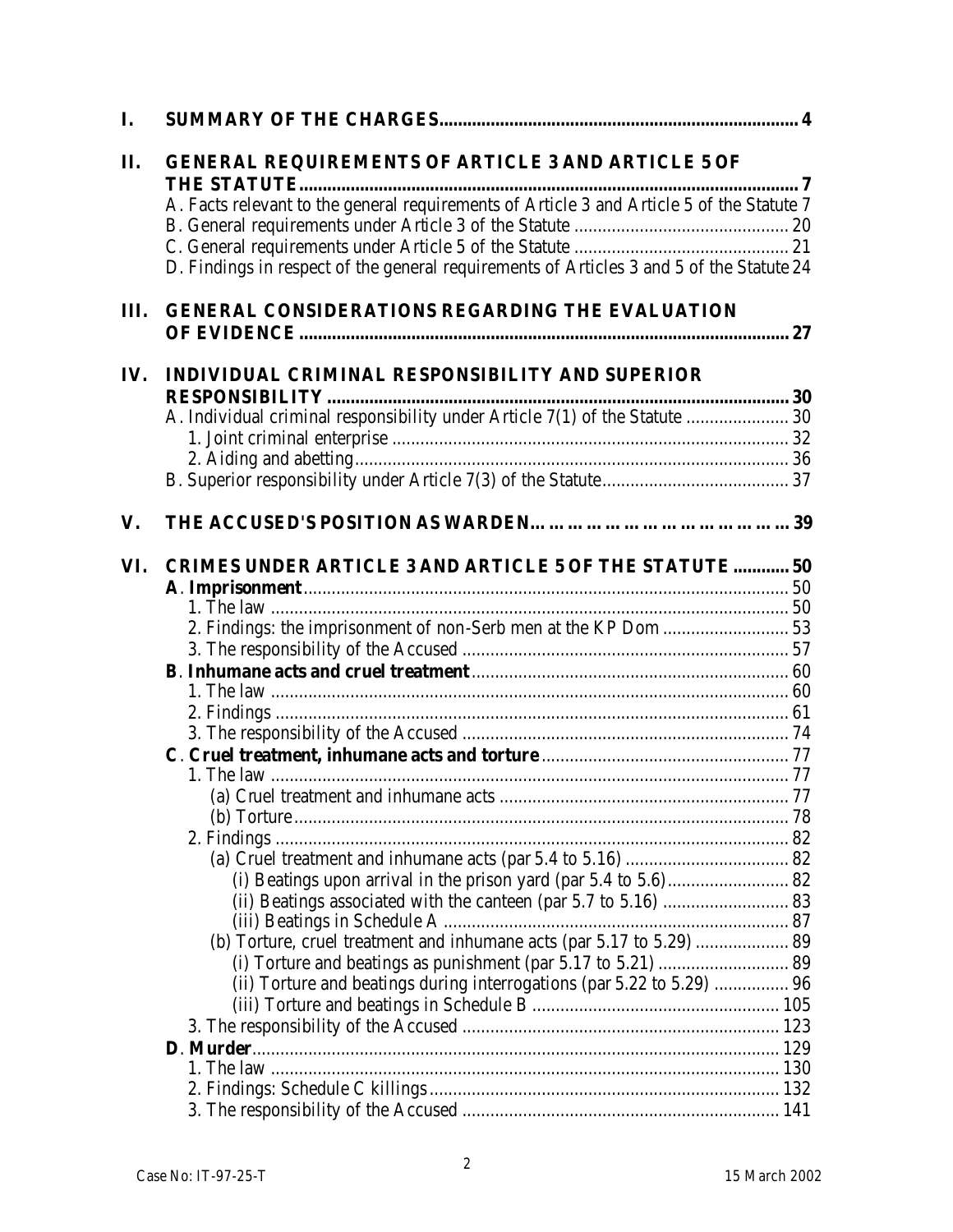| (f) Findings with respect to remaining allegations of forced labour 175 |  |
|-------------------------------------------------------------------------|--|
|                                                                         |  |
|                                                                         |  |
|                                                                         |  |
|                                                                         |  |
|                                                                         |  |
|                                                                         |  |
|                                                                         |  |
| (c) Torture, inhumane acts and cruel treatment as persecution  187      |  |
|                                                                         |  |
|                                                                         |  |
|                                                                         |  |
|                                                                         |  |
|                                                                         |  |
|                                                                         |  |
|                                                                         |  |
|                                                                         |  |
|                                                                         |  |
|                                                                         |  |
|                                                                         |  |
|                                                                         |  |
|                                                                         |  |
|                                                                         |  |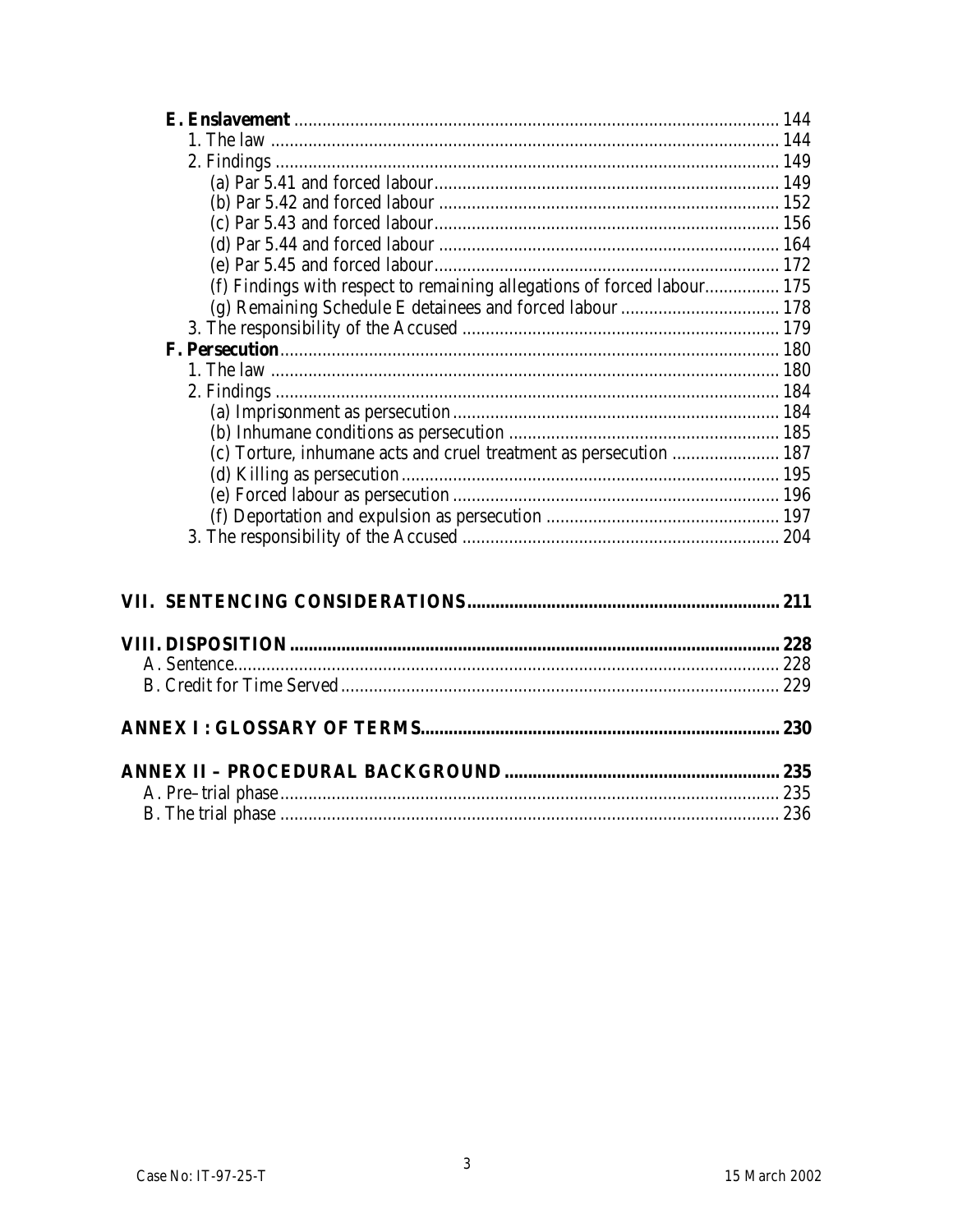# **I. SUMMARY OF THE CHARGES**

1. Milorad Krnojelac ("Accused") is charged under the third amended indictment ("Indictment"), dated 25 June 2001, with 12 counts. $1$ 

2. The Prosecution alleges that, on 7 April 1992, Serb military forces began the occupation of Fo~a town. The occupation was completed on 16 or 17 April 1992. Once the Serb forces had gained control over parts of Fo~a town, military police, accompanied by local and non-local soldiers, started to arrest Muslim and other non-Serb inhabitants. Men and women were separated and arrested. Beginning on or around 14 April 1992, the Fo~a Kazneno-Popravni Dom ("KP Dom"), a prison, became the primary detention centre for Muslim and other non-Serb men, as well as for a few Serbs who had tried to avoid military service. The Prosecution alleges that the KP Dom was overcrowded during the first few months due to the continuing arrests, most of the detainees being civilians who had not been charged with any crime.

3. The Prosecution alleges that the Accused was the commander of the KP Dom from April 1992 until August 1993, and that as such he was responsible for running the detention camp. He was in a position of superior authority with respect to everyone in the camp and exercised powers and duties consistent with this superior position. The Prosecution alleges that he is individually responsible for the crimes charged against him pursuant to Article 7(1) of the Statute of the Tribunal ("Statute"), as well as (or alternatively) responsible as a superior for the acts of his subordinates pursuant to Article 7(3) of the Statute.

4. The Accused is charged under COUNT 1 with persecution on political, racial or religious grounds as a crime against humanity, pursuant to Article 5(h) of the Statute. It is alleged that, while acting as the camp commander, the Accused, together with the KP Dom guards under his command and in common purpose with other guards and soldiers, persecuted the non-Serb male civilian detainees at the KP Dom on political, racial or religious grounds. As part of the persecution of non-Serb male civilian detainees, it is alleged that the Accused participated in or aided and abetted the execution of the common

 $\overline{a}$ <sup>1</sup> A Glossary of Terms is included in Annex I to this Judgment.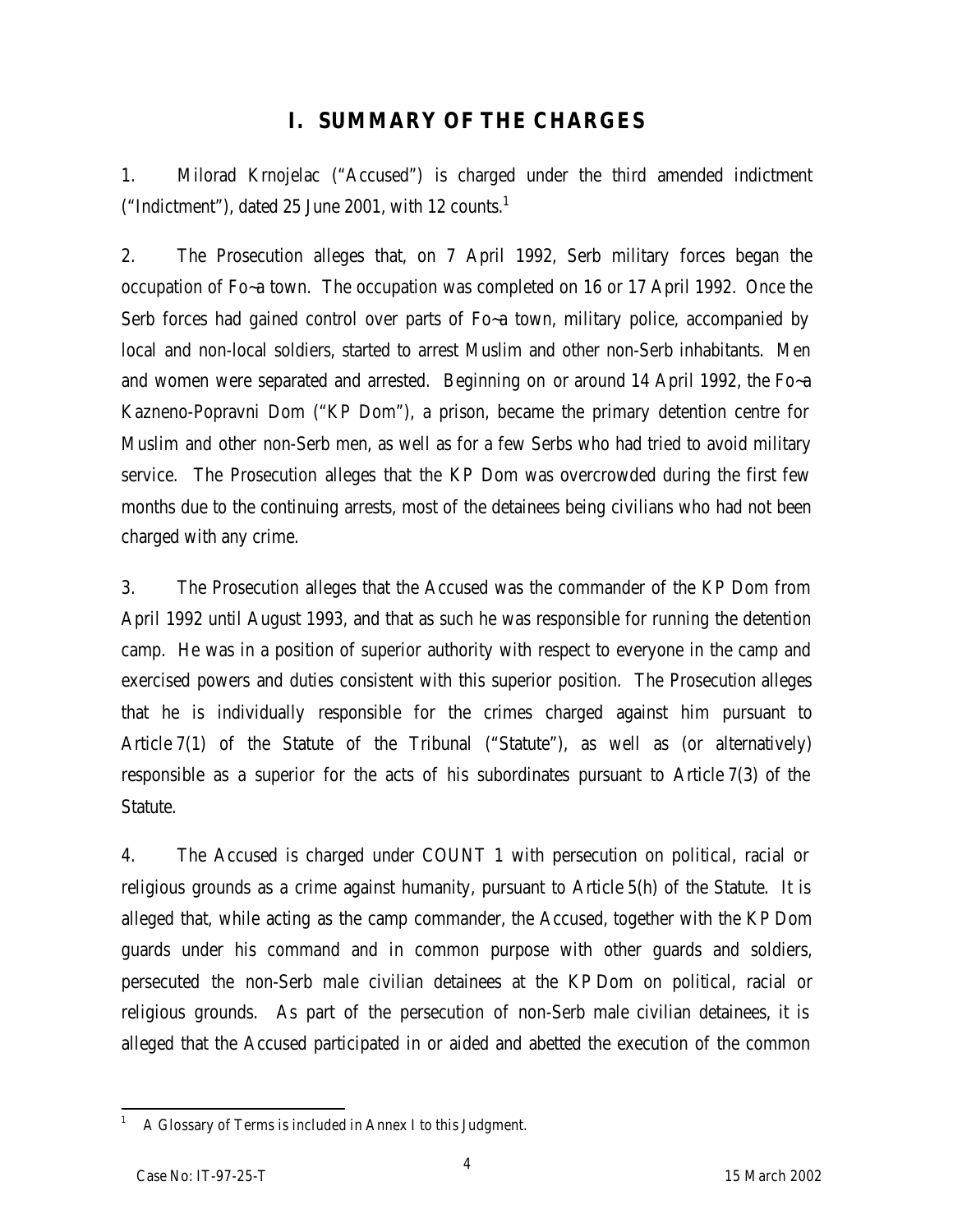plan involving imprisonment and confinement, torture and beatings, killings, forced labour, inhumane conditions and deportation and expulsion.

5. Under COUNTS 2 and 4, the Accused is charged with torture as a crime against humanity, pursuant to Article 5(f) of the Statute, and as a violation of the laws or customs of war, pursuant to Article 3 of the Statute and recognised by Article 3(1)(a) of the Geneva Conventions. These counts are based on the Accused's alleged participation in torture and beatings carried out as punishment for even minor violations of the prison rules, such as passing messages to other detainees and giving an extra slice of bread to a fellow detainee when warned not to do so. The Accused is also alleged to have aided and abetted in torture and beatings during interrogations of the detainees.

6. Under COUNTS 5 and 7, the Accused is charged with inhumane acts as a crime against humanity, pursuant to Article 5(i) of the Statute, and cruel treatment as a violation of the laws or customs of war, pursuant to Article 3 of the Statute and recognised by Article 3(1)(a) of the Geneva Conventions. These charges are based on his alleged participation in beatings of detainees upon their arrival in the prison yard of the KP Dom on different occasions between April and December 1992. The Prosecution alleges that the Accused also participated in beatings which occurred between May and December 1992 while detainees were on their way to the canteen, as well as in arbitrary beatings of detainees during their confinement. In addition to these beatings, the Prosecution alleges that the Accused participated in beatings and acts of torture in the circumstances described under Counts 2 and 4.

7. Under COUNTS 8 and 10, the Accused is charged with murder as a crime against humanity, pursuant to Article 5(a) of the Statute, and as a violation of the laws or customs of war, pursuant to Article 3 of the Statute and recognised by Article 3(1)(a) of the Geneva Conventions. The Accused is alleged to have participated in the murders of detainees which occurred between June and August 1992 in the KP Dom. The Prosecution alleges that KP Dom guards selected groups of detainees according to lists provided by the prison authorities and took them into rooms in the administration building where they were beaten. These beatings are alleged to have resulted in the death of a number of detainees. The Prosecution alleges that the Accused incurred criminal responsibility by ordering and supervising the actions of the guards and by allowing military personnel access to the detainees for this purpose.

5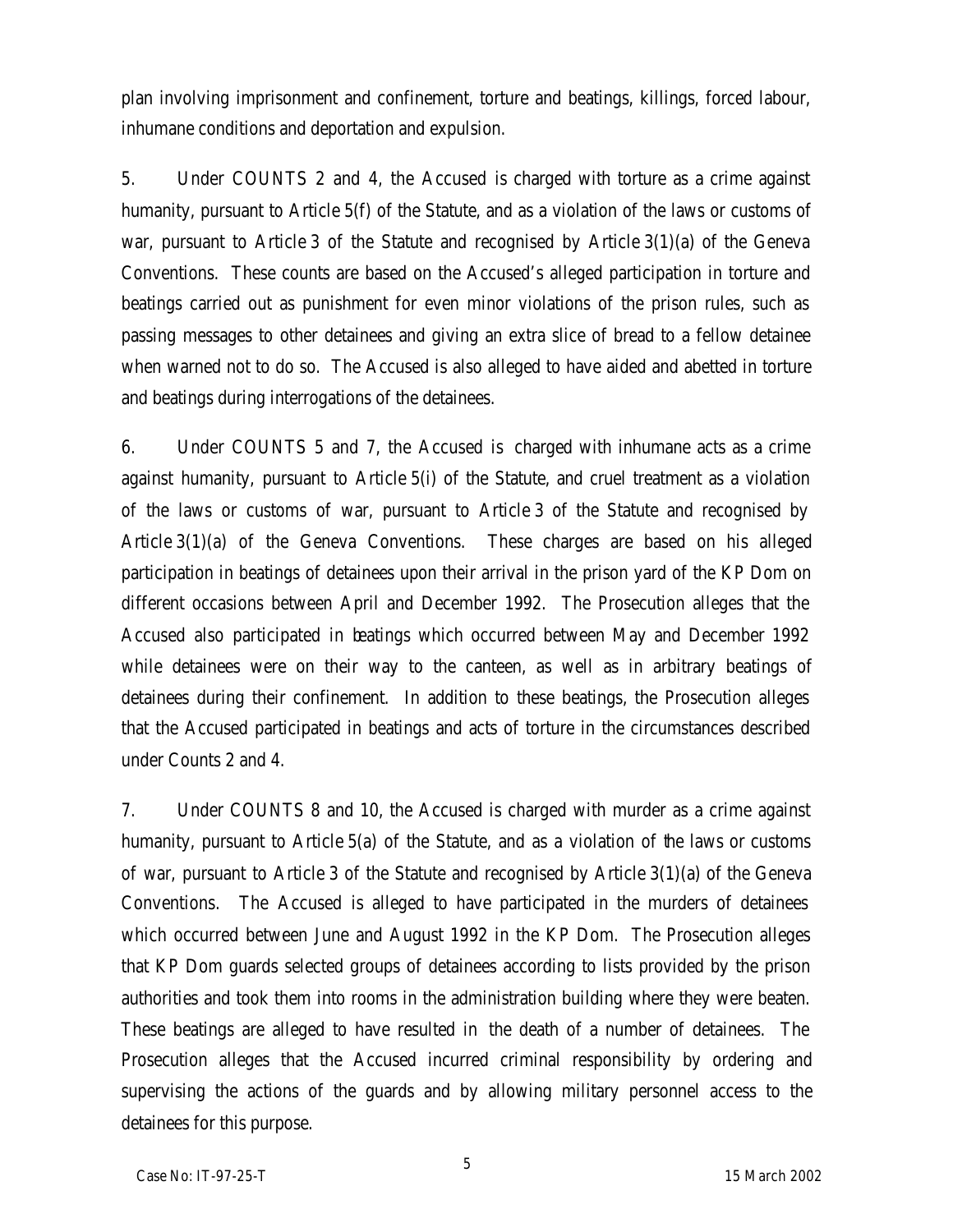8. Under COUNT 11, the Accused is charged with imprisonment as a crime against humanity, pursuant to Article 5(e) of the Statute. The Accused is alleged to have participated in implementing the unlawful confinement of Muslim and other non-Serb civilians between April 1992 and August 1993 through his actions as warden of the KP Dom.

9. Under COUNTS 13 and 15, the Prosecution charges the Accused with having committed inhumane acts as a crime against humanity, pursuant to Article 5(i) of the Statute, and with cruel treatment as a violation of the laws or customs of war, pursuant to Article 3 of the Statute and recognised by Article 3(1)(a) of the Geneva Conventions. This charge is based on the Prosecution's allegation that, while the Accused was warden of the KP Dom, living conditions in the camp were characterised by inhumane treatment, overcrowding, starvation, forced labour and constant physical and psychological assault.

10. Finally, under COUNTS 16 and 18, the Accused is charged with enslavement as a crime against humanity, pursuant to Article 5(c) of the Statute, and with slavery as a violation of the laws or customs of war, pursuant to Article 3 of the Statute and recognised under the Slavery Convention and international customary law. The Accused is alleged to have participated in subjecting detainees to forced labour between May 1992 and August 1993. The Prosecution alleges that the Accused approved decisions to force individual detainees to work during May 1992. In July 1992, he, together with other high ranking prison staff, are alleged to have formed and supervised a workers' group of approximately seventy of the detainees with special skills. These detainees are alleged to have been kept in detention from summer 1992 until October 1994 for the primary purpose of being used for forced labour.

11. Counts 3, 6, 9, 12, 14 and 17, which pleaded charges pursuant to Article 2 of the Statute, were withdrawn prior to the commencement of the trial. The procedural background of this case is set out in Annex II.

6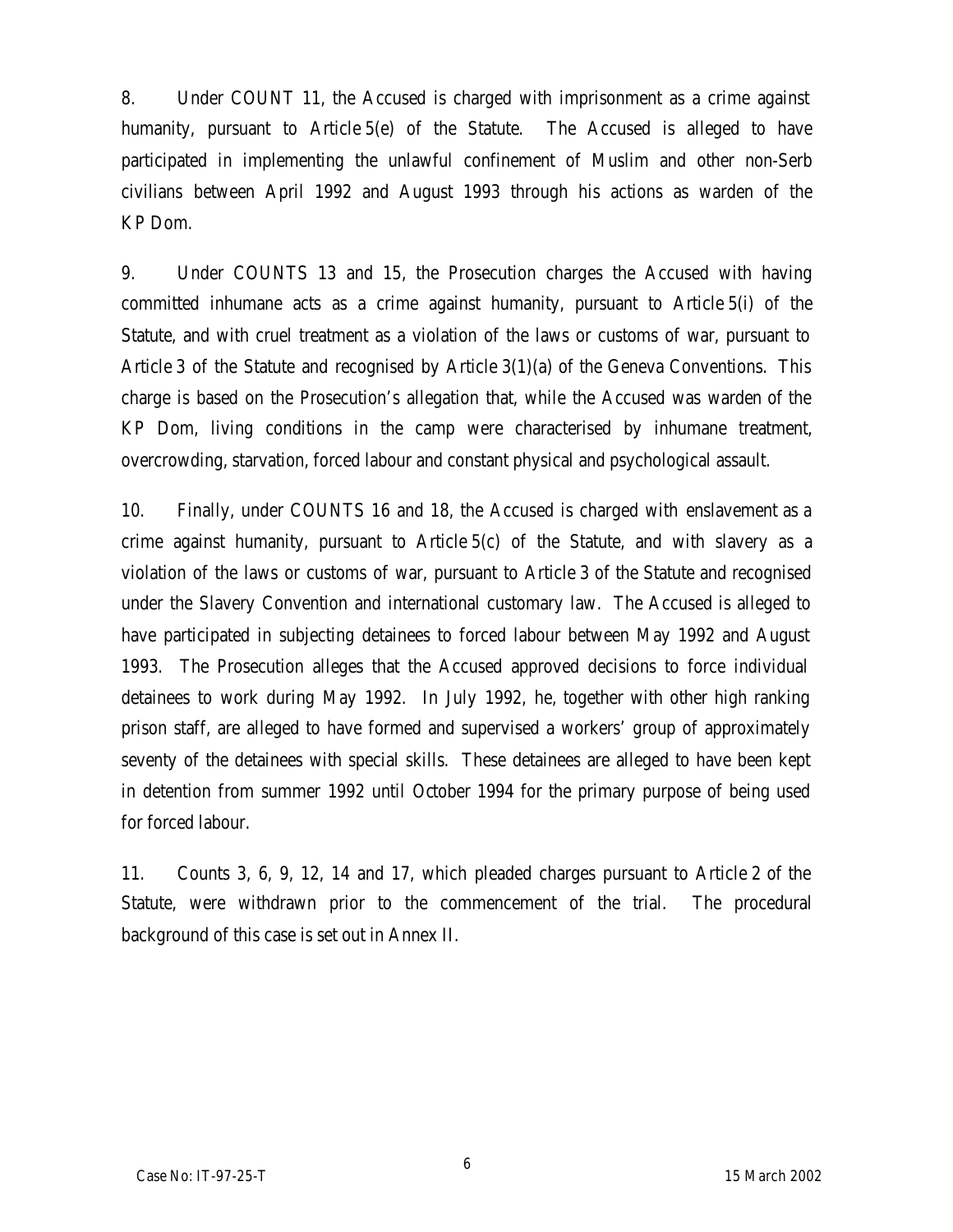# **II. GENERAL REQUIREMENTS OF ARTICLE 3 AND ARTICLE 5 OF THE STATUTE**

# **A. Facts relevant to the general requirements of Article 3 and Article 5 of the Statute**

12. The parties agree that, from April 1992 until at least August 1993, a state of armed conflict existed in the Republic of Bosnia and Herzegovina.<sup>2</sup> The parties to the armed conflict in Foca town and municipality were composed primarily of ethnic Serb forces on one side and of ethnic Muslim forces on the other. $3$  The existence of an armed conflict is relevant to charges under both Article 3 and Article 5 of the Statute.

13. Foca town and municipality are located in the Republic of Bosnia and Herzegovina ("Bosnia and Herzegovina"), Southeast of Sarajevo, near the border of Serbia and Montenegro.<sup>4</sup> According to the 1991 census, the population of Foca consisted of 40,513 persons; 51.6% were Muslim, 45.3% Serb and 3.1% of other ethnicities.<sup>5</sup> Although ethnically mixed, individual neighbourhoods in Foca town or villages in the municipality could be identified as predominantly Muslim or Serb areas.<sup>6</sup> The following paragraphs represent findings made by the Trial Chamber based upon the evidence presented.

14. As in much of Bosnia and Herzegovina, Foca municipality was affected at the beginning of the 1990s by the rise of opposing nationalist sentiments which accompanied the disintegration of the Socialist Federal Republic of Yugoslavia ("SFRY"). Tensions between the two major ethnic groups in Foca were fuelled by the Serbian Democratic Party ("SDS") on behalf of the Serbs and the Party for Democratic Action ("SDA") on behalf of the Muslims. Before the multi-party elections held in Foca in 1990, inter-ethnic relations

 $\frac{1}{2}$ Prosecutor's Submission Related to Rule 65 *ter* (E)(ii) and (iii), 16 Oct 2000 ("Matters not in dispute"), par8.

 $3$  Pre-Trial Conference, T 118.

 $^{4}$  Matters not in dispute, par 4.

Matters not in dispute, par 5.

<sup>6</sup> Ex P 14, Ex P 15/1; FWS-33 (Ex P 106, p 469); Safet Avdic (Ex P 123, p 647); Osman Subašic (Ex P 286, p 4047). "FWS" is the acronym chosen by the Office of the Prosecutor to designate witnesses testifying in cases concerning the conflict in Foca for whom protective measures involving the use of pseudonyms were granted, and for consistency the Chamber has adopted this same system. The identity of all witnesses was known to the Accused.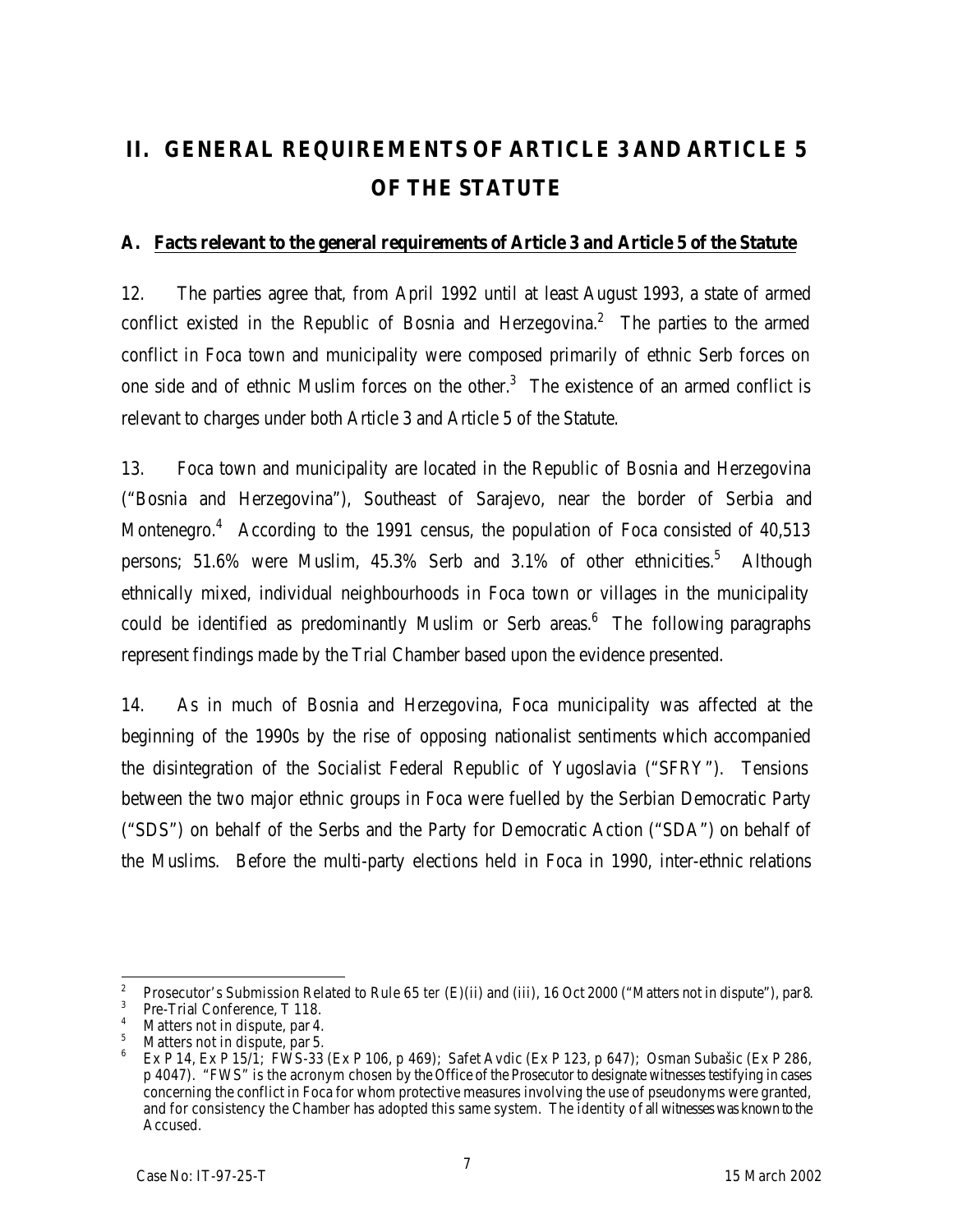appear to have been relatively normal,<sup>7</sup> but afterwards the inhabitants of Foca began to split along ethnic lines and inter-ethnic socialising ceased. $8$ 

15. Both the SDS and the SDA organised rallies or "promotional gatherings" in Foca, similar to those being organised throughout Bosnia.<sup>9</sup> The SDA rally was attended by Alija Izetbegovic, leader of the Bosnian  $SDA<sub>10</sub>$  while the SDS rally attracted leading party members such as Radovan Karadžic, Biljana Plavšic, Vojislav Maksimovic, Ostojic, Kilibadar and Miroslav Stanic.<sup>11</sup> Nationalist rhetoric dominated both rallies.<sup>12</sup> In the period leading up to the outbreak of hostilities, members of the SDS leadership made various announcements which were hostile to the Muslim population. Maksimovic stated that the Muslims were the greatest enemies of the Serbs.<sup>13</sup> Karadžic said that either Bosnia would be divided along ethnic lines, or one of the nations (meaning ethnic groups) would be wiped out from these areas.<sup>14</sup> SDS leaders also said that, if they were to reach power, the political and economic affairs of Foca would be run by Serbs only.<sup>15</sup>

16. In the months before the outbreak of conflict in Foca, both Serbs<sup>16</sup> and Muslims<sup>17</sup> began to arm themselves with light weapons, though the Muslims were not able to do so as quickly as the Serbs,<sup>18</sup> leaving the latter better prepared for the conflict. The Serbs armed themselves surreptitiously at first, distributing weapons by truck in the evenings,  $19$  or from local businesses.<sup>20</sup> Immediately prior to the outbreak of the conflict, the distribution of arms to Serbs was done openly.<sup>21</sup> The Serbs also began to deploy heavy artillery weapons

<sup>7</sup> FWS-66 (T 1047); FWS-33 (Ex P 106, p 446); FWS-182 (T 1573-1574).

 $\frac{8}{1}$  FWS-66 (T 1047-1048).

 $^9$  FWS-111 (T 1296).

 $10$  FWS-33 (Ex P 106, p 541).

<sup>11</sup> FWS-66 (T 1050); FWS-86 (T 1447); FWS-33 (Ex P 106, p 448); FWS-111 (T 1296) ; FWS-182 (T 1572).

<sup>12</sup> *See* for example FWS-66 (T 1048-1049).

<sup>13</sup> Safet Avdic (Ex P 123, p 643).

<sup>14</sup> FWS-33 (Ex P 106, p 450).

 $15$  D`evad S Lojo (T 2519, 2522-2523).

<sup>16</sup> Osman Subašic (Ex P 286, p 4049, 4053); FWS-86 (T 1451); FWS-33 (Ex P 106, pp 456-457); FWS-182 (T 1574-1575) who described it as a "public secret" that the Serbs were arming themselves.

<sup>17</sup> FWS-182 (T 1658-1659); Slobodan Jovancevic (T 5545); Risto Ivanovic (T 6103).

<sup>&</sup>lt;sup>18</sup> FWS-86 (T 1452); FWS-33 (Ex P 106, pp 575-576).

<sup>19</sup> FWS-33 (Ex P 106, p 575*)*; FWS-86 (T 1451).

<sup>&</sup>lt;sup>20</sup> FWS-73 (T 3191).

<sup>21</sup> FWS-15 (T 3001-3003).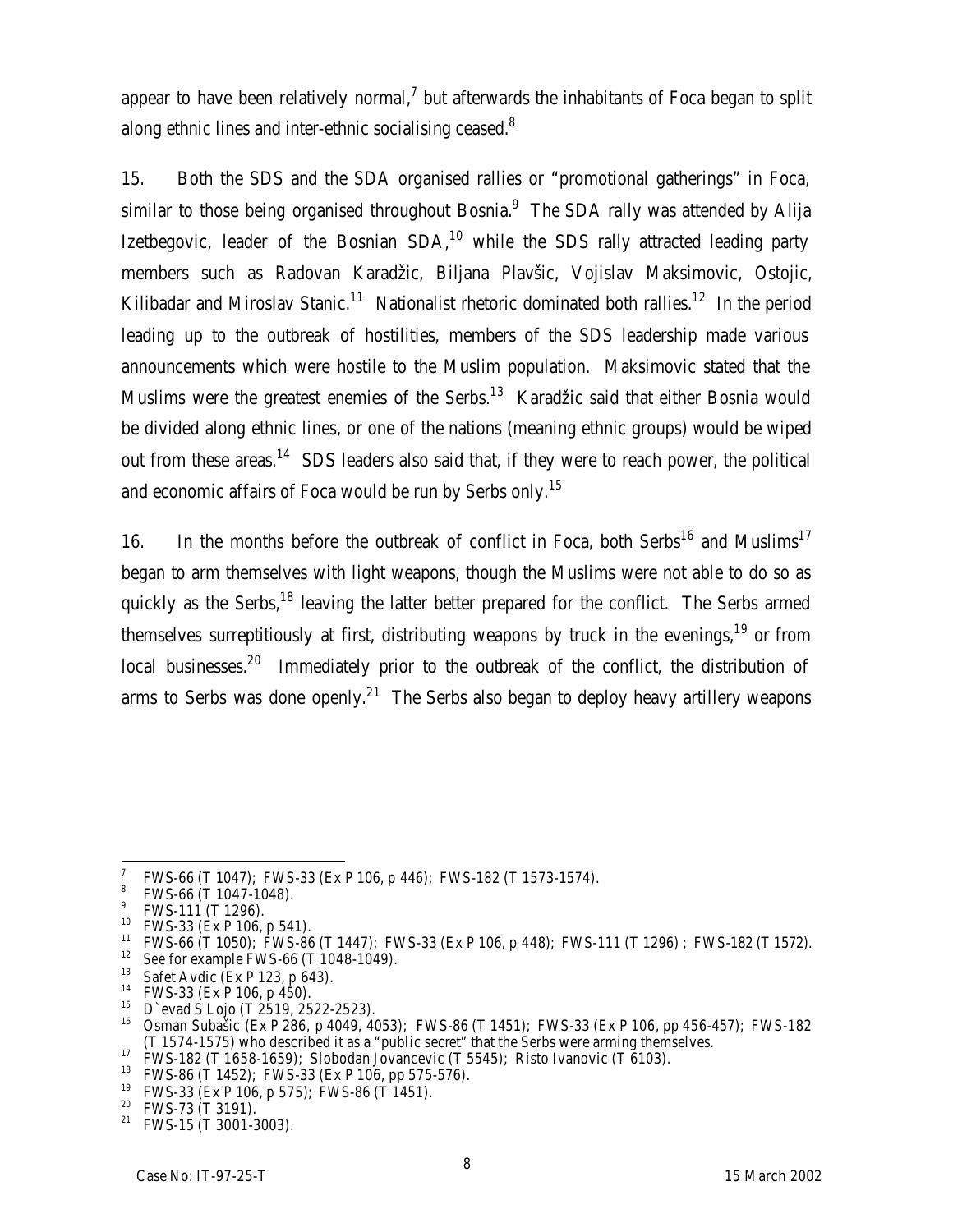on elevated sites around  $F_{\text{OCA}}^{22}$  controlling not only heavy weapons which belonged to the JNA, $^{23}$  but also the weaponry of the Territorial Defence. $^{24}$ 

17. Administrative bodies in Foca, previously jointly controlled by Muslims and Serbs, ceased to function as had been envisaged by March 1992. The Serbs formed a separate local political structure, the Serbian Municipal Assembly of Foca, $25$  and both groups established Crisis Staffs along ethnic lines. The Muslim Crisis Staff was based in the Donje Polje neighbourhood of Foca.<sup>26</sup> The Serb Crisis Staff operated from a location in the Serb neighbourhood of Cerežluk, $^{27}$  with Miroslav Stanic, President of the SDS-Foca, as Chairman<sup>28</sup> and so-called "First War Commander" in Foca.<sup>29</sup> Daily meetings of SDS politicians in Foca began in early April.<sup>30</sup> On 7 April 1992, following pressure from the SDS leadership, the local police were divided along ethnic lines and stopped functioning as a neutral force.<sup>31</sup>

18. Immediately prior to the outbreak of the conflict, Serbs began evacuating their families and children from Foca, generally to Serbia or to Montenegro.<sup>32</sup> Some Muslims, alerted by the movements of their Serb neighbours coupled with general tension in the town, also fled or managed to evacuate their families before the outbreak of the conflict.<sup>33</sup> Although many Muslims had Serb friends, neighbours and relatives, few were warned about the coming attack. $34$  Even for those who did get away, leaving Foca was not easy, with frequent military checkpoints en route to different destinations. $^{\rm 35}$ 

19. In the days before the outbreak of the conflict, the first roadblocks appeared in Foca, mostly set up by the Muslims.<sup>36</sup> By 7 April 1992, there was a Serb military presence in the

- $26$  Osman Subašic (Ex P 286, p 4058).
- <sup>27</sup> Osman Subašic (Ex P 286, pp 4055-4056).<br><sup>28</sup> Ex D 73

<sup>30</sup> FWS-86 (T 1448).

 $34$  FWS-33 (Ex P 106, p 460); FWS-198 (T 941) was alerted by his Serb neighbour.

 $22$ <sup>22</sup> FWS-66 (T 1050); FWS-111 (T 1191).

<sup>&</sup>lt;sup>23</sup> Osman Subašic (Ex P 286, p 4061).

<sup>&</sup>lt;sup>24</sup> FWS-86 (T 1450).

<sup>25</sup> Ex P 24.

Ex D 73.

<sup>29</sup> FWS-33 (Ex P 106, p 500).

 $31$  FWS-33 (Ex P 106, pp 451-452); Osman Subašic (Ex P 286, pp 4050, 4054, 4058-4059).

<sup>&</sup>lt;sup>32</sup> FWS-A (T 5521); Radomir Dolas (T 5811); FWS-54 (T 726); FWS-249 (Ex P 161, p 2074); Safet Avdic (Ex P 123, p 651); FWS-33 (Ex P 106, p 450).

<sup>33</sup> FWS-162 (T 1348) personally took his family out of Foca on 11 or 13 April, first to Ustikolina; FWS-A (T 5521); RJ (T 3824); FWS-249 (Ex P 161, p 2074); FWS-210 (T 4820).

 $35$  FWS-162 (T 1350).

Zoran Mijovic (T 6216); Radomir Dolas (T 5811); Risto Ivanovic (T 6070).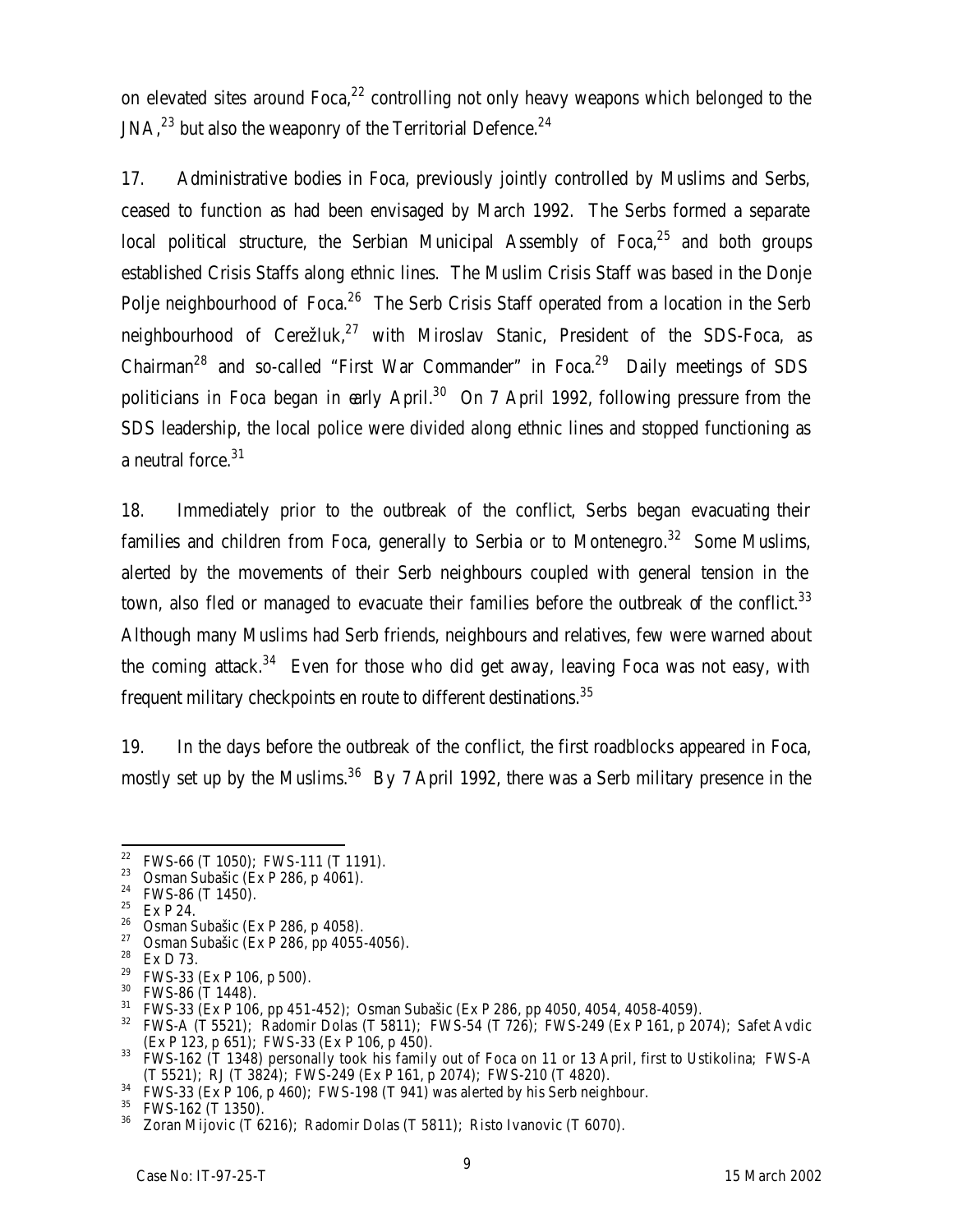streets, $37$  and some people failed to report for work, fearful of the rising tensions in the town.<sup>38</sup> A number of Serbs were mobilised on that day and issued with weapons.<sup>39</sup> That night, Serbs took over the Foca radio station, the warehouse of the regional medical centre and the Territorial Defence warehouse where weapons were stored.<sup>40</sup>

20. On 8 April 1992, an armed conflict broke out in Foca town.<sup>41</sup> mirroring events unfolding in other municipalities. $42$  Roadblocks were set up throughout the town. $43$ Sometime between 8.30 and 10.00 am, the main Serb attack on Foca town began, with a combination of infantry fire and shelling from artillery weapons in nearby Kalinovik and Miljevina.<sup>44</sup> Serb forces included local soldiers as well as soldiers from Montenegro and Yugoslavia, and in particular a paramilitary formation known as the White Eagles.<sup>45</sup> Most of the shooting and shelling was directed at predominantly Muslim neighbourhoods, in particular Donje Polje, $46$  but the Serbs also attacked mixed neighbourhoods such as Cohodor Mahala.<sup>47</sup> Despite Muslim resistance, consisting mostly of infantry concentrated in Donje Polje and Šukovac, $48$  Serb forces proceeded to take over Foca area by area, including eventually the hospital and the KP Dom prison facility.<sup>49</sup> The military attack resulted in large numbers of wounded civilians, most of them Muslims. $^{50}$ 

21. During the conflict, many civilians hid in their houses, apartments, basements of their apartment buildings, or with relatives in other areas of town; others left Foca altogether, thinking they would be safer.<sup>51</sup> Many of the Muslims in hiding gave up their

<sup>37</sup> Slobodan Jovancevic (T 5541).

<sup>&</sup>lt;sup>38</sup> Milomir Mihajlovic (T 5627); Safet Avdic (Ex P 123, p 653).

 $39$  Lazar Stojanovic (T S724) (in Cere`luk).

<sup>40</sup> Osman Subašic (Ex P 286, p 4059); FWS-182 (T 1575).

<sup>&</sup>lt;sup>41</sup> Lazar Stojanovic (T 5724); FWS-182 (T 1575); FWS-82 (T 1691) (saying that the conflict broke out on 6 April); FWS-142 (T 1816); FWS-119 (T 1929); FWS-249 (Ex P 161, p 2080). See agreed facts stated in par 12, *supra*.

 $^{42}$  Such as Višegrad, Cajnice, Rudo and Rotagica, according to a broadcast of Radio Sarajevo: Dževad S Lojo (T 2530).

<sup>&</sup>lt;sup>43</sup> Slobodan Solaja (T 5491); FWS-33 (Ex P 106, p 462).

<sup>44</sup> FWS-215 (T 825); Osman Subašic (Ex P 286, pp 4061, 4131); FWS-66 (T 1054) all reported that hostilities started on 7 April 1992. FWS-54 reported the first shelling as having started on 6 April 1992 (T 727); FWS-139 (T 311); FWS-86 (T 1450).

<sup>45</sup> FWS-139 (T 312); Safet Avdic (Ex P 123, T 659); FWS-172 (T 4548).

 $^{46}$  FWS-54 (T 726).

Slobodan Jovancevic (T 5556).

<sup>48</sup> Osman Subašic (Ex P 286, pp 4061, 4131).

<sup>&</sup>lt;sup>49</sup> Slobodan Jovancevic (T 5559).

<sup>50</sup> Dr Amir Berberkic (T 3717-3718); FWS-172 (T 4547-4548).

<sup>51</sup> FWS-162 (T 1347); FWS-215 (T 826); FWS-82 (T 1693); FWS-03 (T 2226-2228); FWS-71 (T 2773-2774); FWS-15 (T 2996-2998); FWS-113 (T 2525); FWS-73 (T 3190); FWS-69 (T 4031); FWS-33 (Ex P 106, p 462).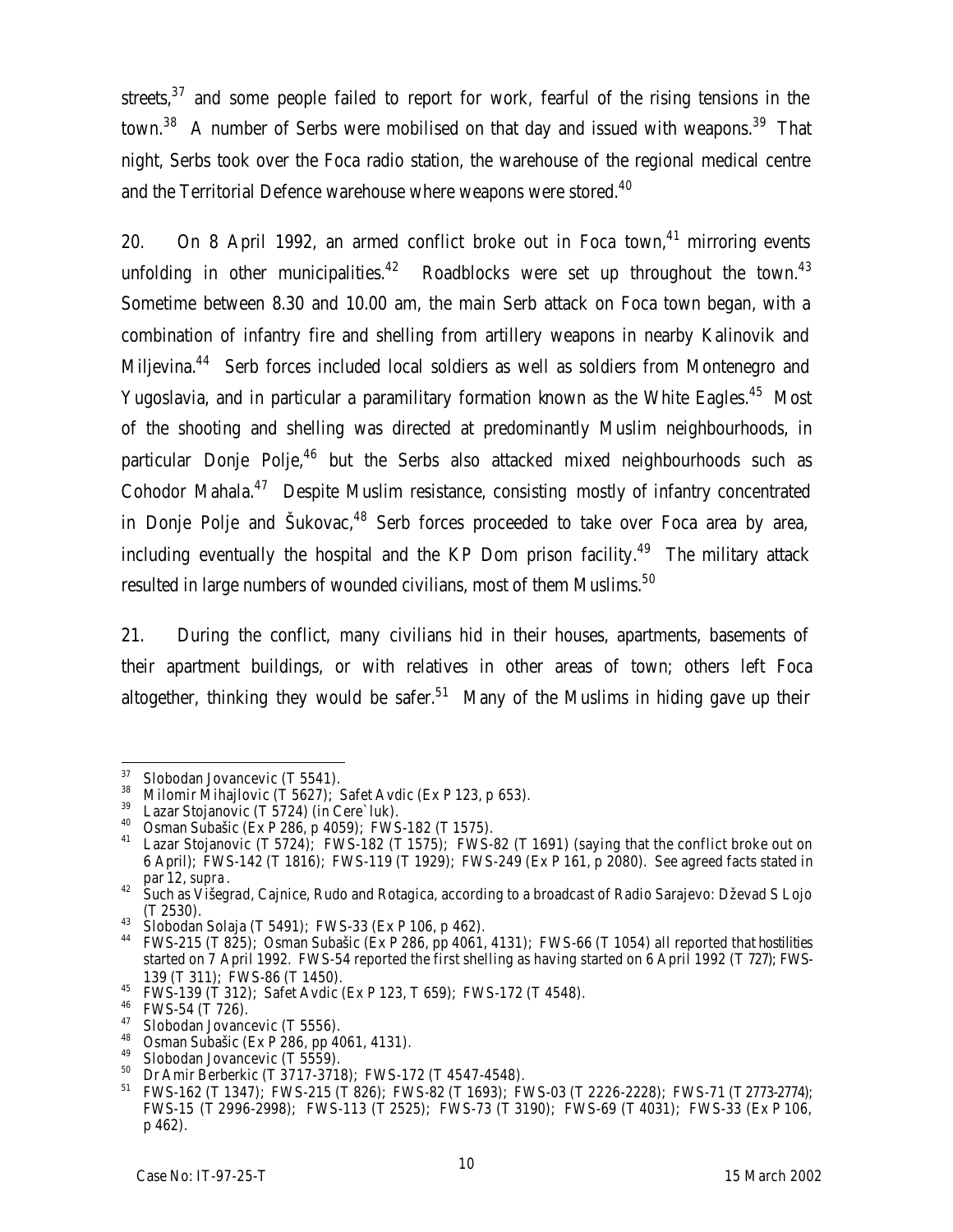personal weapons so that they could not be accused of participating in the conflict.<sup>52</sup> The attack continued for six or seven days, although the worst shelling and damage took place in the first few days.<sup>53</sup> Foca town fell to the Serbs somewhere between 15 and 18 April 1992,<sup>54</sup> with many of the Muslims who had remained during the fighting fleeing at that time.<sup>55</sup>

22. Following the successful military take-over of Foca town, the attack against the non-Serb civilian population continued.<sup>56</sup> Outside the town, Serb forces carried on their military campaign to take over or destroy Muslim villages in the Foca municipality.

23. Villages in Foca municipality sustained attacks until some time in early June.<sup>57</sup> Serb troops followed fleeing Muslims in the direction of Gora  $de<sub>58</sub>$  and captured the JNA fuel depot warehouse at Pilipovici where many Muslim civilians had been seeking shelter.<sup>59</sup> At the warehouse, Muslim men were separated from women and children.<sup>60</sup> After finding an SDA membership card which did not identify to whom it belonged, the Serb forces selected several men whose names were on a list and arbitrarily selected several others. In total, nine men were separated from the others and shot. Of these men, one escaped and one survived.<sup>61</sup>

24. The village of Brod, four kilometres from Foca, was attacked on 20 April 1992, after the village authorities did not respond to a Serb Crisis Staff demand that the village surrender.<sup>62</sup> Serb forces in Miljevina, approximately 18 kilometres from Foca town in the direction of Kalinovik and Sarajevo, set the surrounding Muslim villages on fire,  $63$  and

<sup>52</sup>  $^{52}$  FWS-82 (T 1692-1693); FWS-210 (T 4822-4824).

<sup>53</sup> FWS-215 (T 828); FWS-33 (Ex P 106, pp 464-465); Osman Subašic (Ex P 286, pp 4061-4062); FWS-66 (T 1060) (who estimated between four and five days); FWS-85 (T 588).

<sup>54</sup> Osman Subašic (Ex P 286, p 4063); Lazar Stojanovic (T 5725).

<sup>&</sup>lt;sup>55</sup> FWS-66 (T 1060).

<sup>&</sup>lt;sup>56</sup> The Trial Chamber understands that the term "non-Serb" connotes both religious and political distinctions, but does not proceed upon the basis that different ethnicities within the former Yugoslavia constitute different races within the meaning of Article 5(h) of the Statute. *See Prosecutor v Tadic*, Case IT-94-1-T, Judgment, 14 July 1997 ("*Tadic* Trial Judgment"), par 714, in which the Trial Chamber found that the accused "shared the concept that non-Serbs should forcibly be removed from the territory, thereby exhibiting a discriminatory basis for his actions and that this discrimination was on religious and political grounds".

<sup>57</sup> *See*, par 35 *infra*.

 $^{58}$  Safet Avdic (Ex P 123, p 660).<br> $^{59}$  EWS 104 (T 2153 2155)

FWS-104 (T 2153-2155).

<sup>60</sup> FWS-104 (T 2155).

<sup>61</sup> FWS-104 (T 2156-2157) and Jusco Tarragon (T 3006-3009).

 $^{62}$  FWS-119 (T 1931-1933).

FWS-144 saw Jelec, Susješno, Budanj and Izbišno burning (T 2294-2296). FWS-69 saw the villages of Podgaj, Banjine, Gradac, Ratina and Govze burning, as well as his own house in Jelec (T 4034, 4036-4037, 4052-4053). Close to the village of Laza, a soldier asked FWS-69 to confirm that certain houses were Muslim. After he did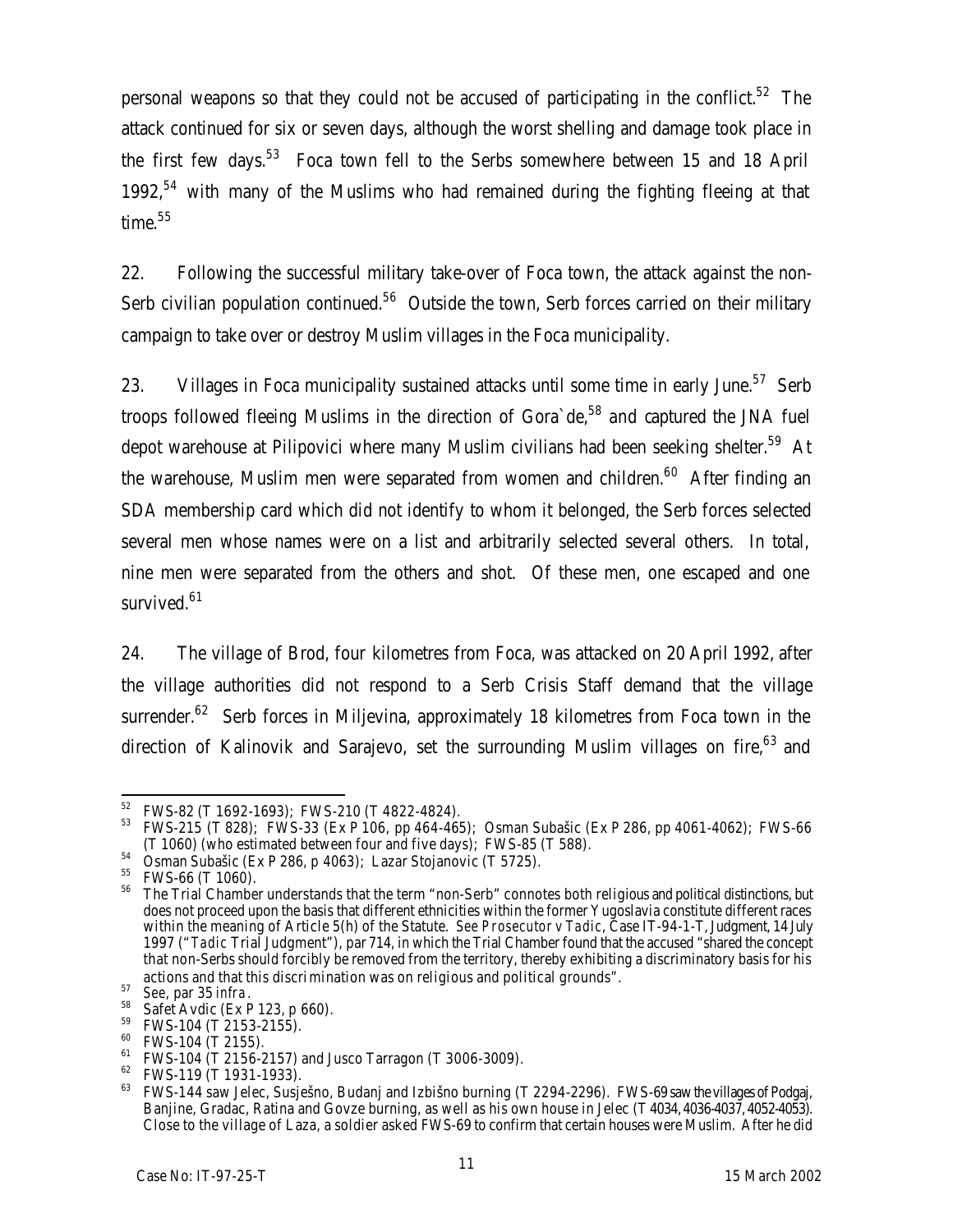arrested male Muslim civilians.<sup>64</sup> Jelec, about 22 kilometres from Foca near Miljevina, was shelled and then attacked by infantry and taken over by Serb forces on 4 or 5 May 1992.<sup>65</sup> When Serb forces set the village on fire, the population fled to a nearby forest.<sup>66</sup> Muslims who stayed in their homes or who tried to escape were killed.<sup>67</sup> Other male Muslim villagers were captured and detained in the Kalinovik and Bileca barracks and then transferred to the Foca KP Dom.<sup>68</sup> From Jelec it was possible to see houses burning,<sup>69</sup> and to see people fleeing from other villages.<sup>70</sup>

25. Muslim houses in Pilipovici and the neighbouring village of Paunci were burned to the ground around 25 or 26 April 1992.<sup>71</sup> Around 28 April 1992, Serb troops attacked Ustikolina where some Muslims had tried to form a resistance.<sup>72</sup> After taking the village, Serb forces set fire to Muslim houses.<sup>73</sup> From there, Serb forces continued attacking and destroying Muslim villages along the left bank of the Drina, downstream from Ošanica, while the population fled or was killed.<sup>74</sup>

26. On 3 July 1992, the Muslim village of Mješaja/Trošanj, situated between Foca and Tjienstište, was attacked by Serb soldiers. At the time of the attack, some Muslim villagers in Trošanj continued living in their houses but would sleep in the woods at night and only return to their homes during the daytime.<sup>75</sup> They were afraid because they were able to see other Muslim villages burning and they felt targeted because they were Muslim.<sup>76</sup> Three villagers were killed during the initial attack and, after capturing a group of about 50 Muslim villagers, a further group of seven male villagers were beaten and shot.<sup>77</sup>

so, the houses were set on fire (T 4053). Nezir Cengic saw Govze, Drace, Poljice, Banjine, Izbišno and Mrdjanovici burning (T 4683, 4701). FWS-49 saw Govze, Jelec, Drace, Polijice, Banjine, Izbišno, and Mrdjanovici burning (T 4683).

<sup>64</sup> Nezir Cengic was arrested with four other elderly people from Rataja (T 4683-4685).

<sup>65</sup> FWS-249 (Ex P 161, pp 2099-2101); FWS-144 (T 2294-2296).

<sup>66</sup> FWS-144 (T 2295-2296); FWS-69 (T 4042-4044); FWS-249 (Ex P 161, p 2083); Safet Avdic (Ex P 123, pp 683-685).

 $67$  Safet Avdic (Ex P 123, pp 683-685); FWS-69 (T 4054); FWS-69 gave the number of people killed in Jelec as 35 (T 4043, 4046, 4048).

<sup>&</sup>lt;sup>68</sup> Safet Avdic (Ex P 123, pp 684-685); FWS-69 (T 4054).

<sup>&</sup>lt;sup>69</sup> In Kozja, Luka and Budanj: FWS-249 (Ex P 161, p 2083); FWS-69 (T 4035).<br><sup>70</sup> Sokolina, Cilos and Vis: EWS 69 (T 4043).

<sup>&</sup>lt;sup>70</sup> Sokolina, Cilec and Vis: FWS-69 (T 4043).<br><sup>71</sup> Dr Amir Borborkic (T 3725-3727)

Dr Amir Berberkic (T 3725-3727).

 $72$  Osman Subašic (Ex P 286, pp 4063-4066).

<sup>73</sup> Osman Subašic (Ex P 286, pp 4069-4070).

<sup>74</sup> Osman Subašic (Ex P 286, p 4069).

<sup>75</sup> FWS-96 (Ex P 186, pp 2501-2502, 2504).

<sup>76</sup> *Ibid*.

<sup>77</sup> FWS-96 (Ex P 186, pp 2504-2505, 2511-2512).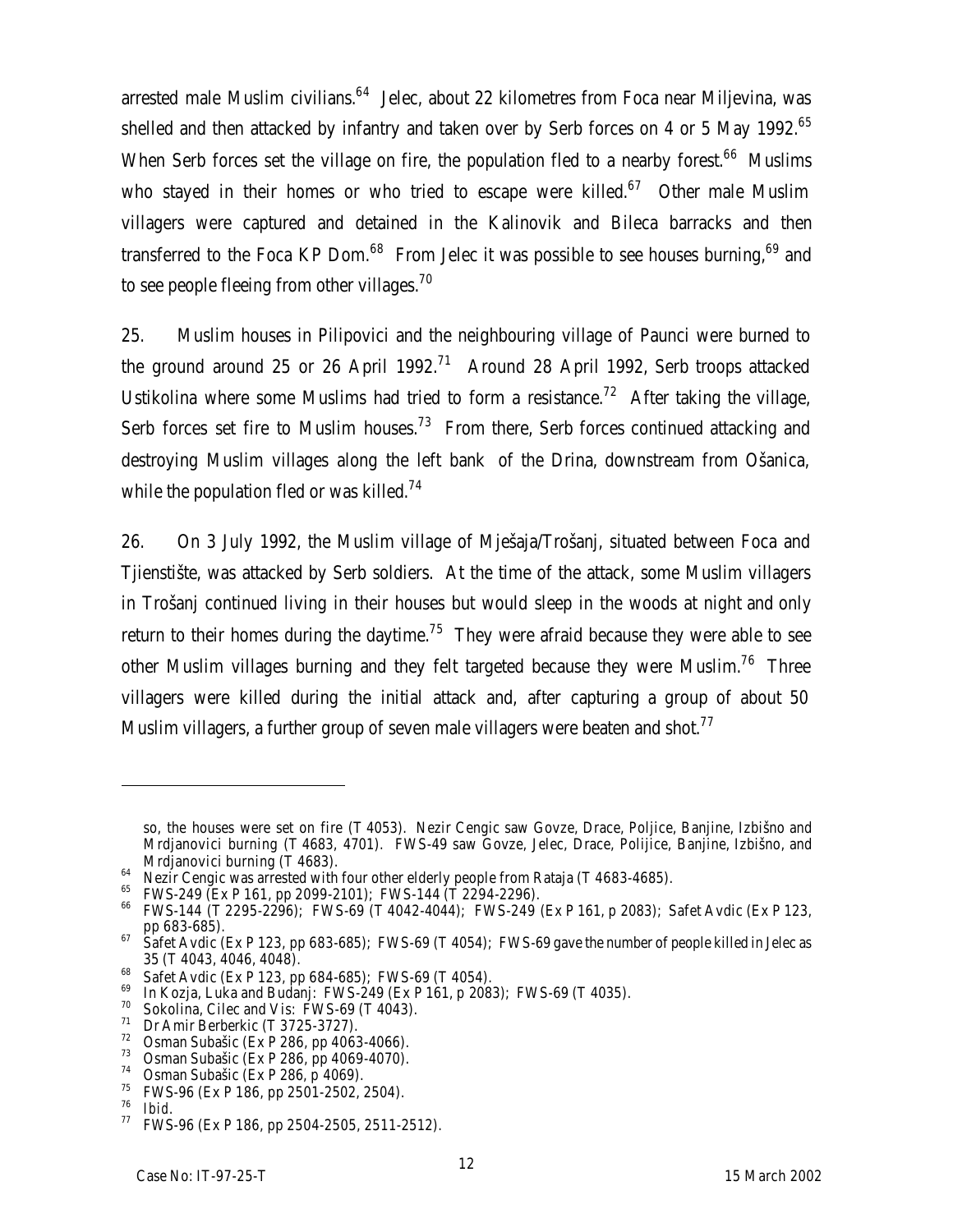27. After the Serb take-over in and around Foca, there was a noticeable presence of Serb soldiers and Serb paramilitary formations.<sup>78</sup> Immediately after the Serb take-over, restrictions were imposed on the non-Serb inhabitants. Muslims were referred to by Serb soldiers by the derogatory term "balija",<sup>79</sup> and cursed when being arrested.<sup>80</sup>

28. It was announced on the radio during the second half of April 1992 that the administration of the entire municipality of Foca would be run by the Serbs. $81$  From April 1992, Muslims were laid off from their jobs or were prevented or discouraged from reporting to work.<sup>82</sup> Those who had held management positions prior to the conflict found themselves fired or replaced by Serbs. $83$  Although the Serb Crisis Staff ordered Serbs to return to work sometime at the end of April or beginning of May 1992, $84$  Muslims were not allowed to do so.<sup>85</sup>

29. Restrictions were placed on the movement of non-Serbs. A police car with a loudspeaker went through the town announcing that Muslims were not allowed to move about the town.<sup>86</sup> A similar announcement was made over the radio.<sup>87</sup> At the same time, the Serb population could move around freely,  $88$  with the exception of a night curfew from 8.00 pm to 6.00 am imposed on all inhabitants. $89$  Muslims were forbidden to meet with each other, and had their phone lines cut off. $90$  In April and May 1992, Muslims stayed in apartments in Foca under virtual house arrest, either in hiding or at the order of Serb soldiers.<sup>91</sup> Houses such as "Planika's" and "Šandal's" were used as interim detention

<sup>78</sup> <sup>78</sup> FWS-113 (T 2518); Safet Avdic (Ex P 123, p 659).

<sup>79</sup> FWS-35 (T 2731); Muhamed Lisica (T 4834); Dr Amir Berberkic (T 3718); RJ (T 3827-3828); FWS-146 (T 3063, 3065).

<sup>80</sup> Safet Avdic (Ex P 123, p 679); FWS-73 (T 3192, 3209); Dr Amir Berberkic (T 3730); FWS-69 (T 4049); Juso Taranin (T 3005-3007).

<sup>&</sup>lt;sup>81</sup> FWS-113 (T 2519).

<sup>82</sup> FWS-96 (Ex P 186, p 2498); FWS-215 (T 831-832); FWS-139 (T 316); FWS-66 (T 1061); FWS-35 (T2740); FWS-69 (T 4030-4032); FWS-33 (Ex P 106, pp 485-486); FWS-138 (T 2039-2040); RJ (T3823-3825, 3833, 3839); Dževad S Lojo (T 2527); Ekrem Zekovic (T 3435-3436).

 $^{83}$  RJ (T 3840); Dževad S Lojo (T 2526); Safet Avdic (Ex P 123, T 673).

 $^{84}$  Slobodan Solaja (T 5495).

<sup>&</sup>lt;sup>85</sup> Safet Avdic (Ex P 123, pp 672-673); FWS-249 (Ex P 161, p 2087).<br><sup>86</sup> EMS 03 (T 2220 2221): FWS 120 (T 214 217): FWS 25 (T 2720

<sup>86</sup> FWS-03 (T 2230-2231); FWS-139 (T 316-317); FWS-35 (T 2739); Juso Taranin (T 3036-3037); Ekrem Zekovic (T 3437, 3440, 3519); RJ (T 3840); FWS-249 (Ex P 161, p 2096); Dževad S Lojo (T 2527).

 $87$  Juso Taranin (T 3048); Ekrem Zekovic (T 3436).

 $^{88}$  FWS-139 (T 316-317).

<sup>89</sup> Divljan Lazar (T 6012); Slobodan Jovancevic (T 5572); Zoran Mijovic (T 6402); Zarko Vukovic (T 6759); FWS-66 (T 1063).

<sup>90</sup> Ekrem Zekovic (T 3437); FWS-33 (Ex P 106, p 488); FWS-249 (Ex P 161, p 2096).

<sup>91</sup> Rasim Taranin (T 1693-1694); FWS-104 (T 2198-2200); FWS-35 (T 2718-2719, 2721-2722, 2730-2731, 2733, 2736); RJ (T 3840); Muhamed Lisica (T 4825-4827); Dževad S Lojo (T 2633). The evidence led by the Defence that Muslims were restricted to their apartments for their own safety is rejected (Zoran Mijovic T 6389).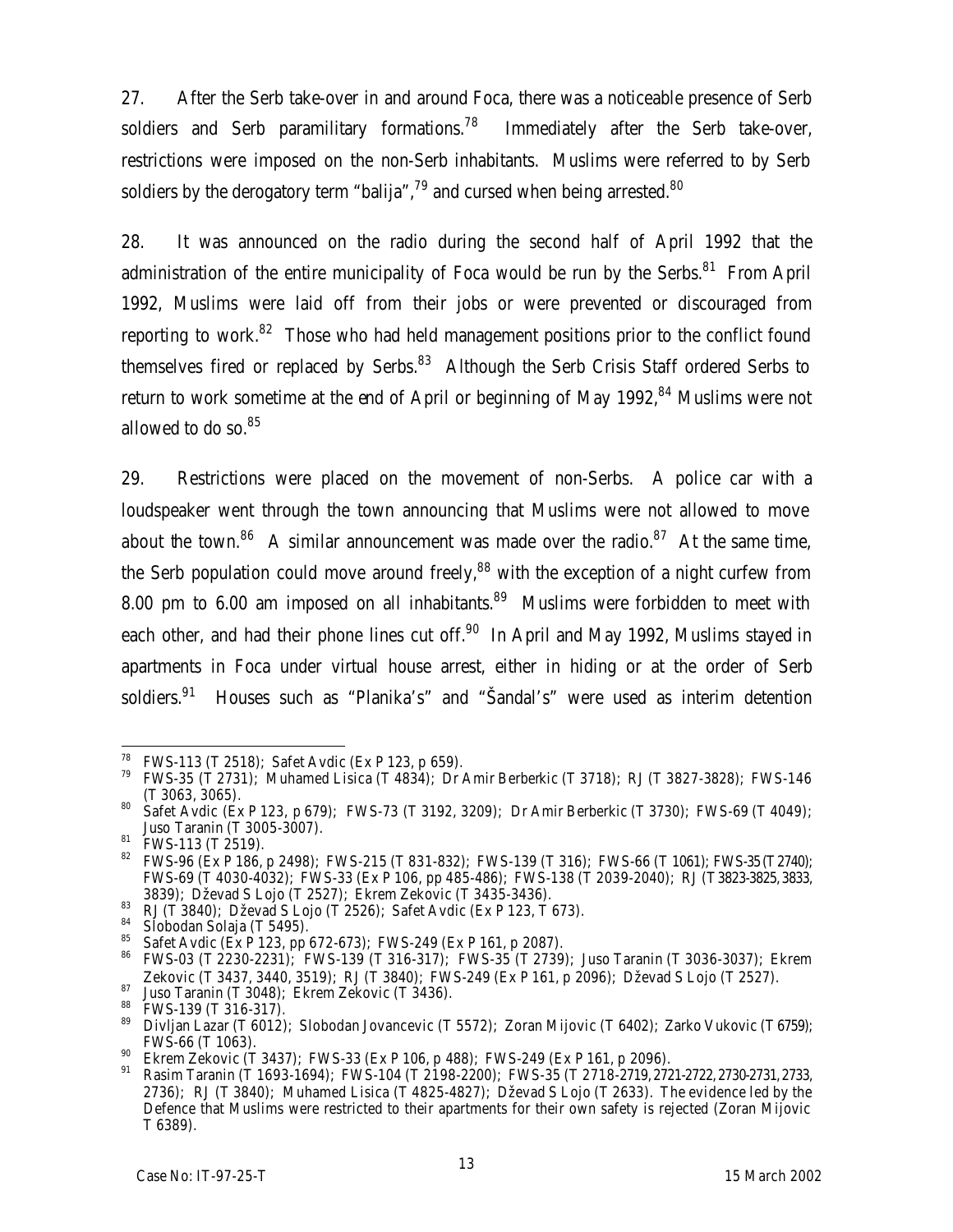centres by the Serb military.<sup>92</sup> People wishing to leave Foca were required to get papers from the SUP (Secretariat of the Interior) permitting them to go.<sup>93</sup> Military checkpoints were established, controlling access in and out of Foca and its surrounding villages. $^{94}$ 

30. In April and May 1992, Muslim households were searched by the Serb military police or soldiers for weapons, money and other items.<sup>95</sup> Serb houses were not searched,<sup>96</sup> or at most were searched superficially.<sup>97</sup> Muslims were ordered to surrender their weapons while Serbs were allowed to keep theirs.<sup>98</sup> Muslim businesses were looted or burned,<sup>99</sup> or had equipment confiscated.<sup>100</sup>

31. During the attack, neighbourhoods were destroyed systematically. Muslim houses were set ablaze by Serb soldiers during the battle for control of the town as well as after the town had been secured.<sup>101</sup> Donje Polje,<sup>102</sup> the largely Muslim neighbourhood of  $\text{Sukovac},^{103}$  and Muslim houses in Kamerici<sup>104</sup> and in Granovski Sokak<sup>105</sup> were burned. The old town neighbourhood of Prijeka Caršija, with its oriental-Islamic style market, was burned down on or around 12 April 1992.<sup>106</sup> Some Serb houses were also burned down during the conflict, including that of the Accused.<sup>107</sup> Serb soldiers later burned Muslim

 $\overline{a}$ <sup>92</sup> Muhamed Lisica (T 4825-4827).

<sup>93</sup> FWS-85 (T 580); FWS-33 (Ex P 106, pp 487-488). *See also* Ex D 40 which refers to the Operative Staff/Executive Committee of the Serbian Municipality of Foca. It contains an order for lists to be made identifying "loyal citizens" who would be allowed to leave by the authorities.

<sup>94</sup> FWS-162 (T 1342-1343); FWS-58 (T 2673).<br><sup>95</sup> FMS-162 (T 1342-1343); FWS-58 (T 2673).

Safet Avdic (Ex P 123, p 670); FWS-215 (T 858); FWS-139 (T 317); FWS-182 (T 1579-1582); FWS-3 (T 2229-2230); Dževad S Lojo (T 2528); FWS-35 (T 2729, 2731, 2736); Ekrem Zekovic (T 3438); FWS-86 (T 1453, 1456); FWS-58 (T 2675, 2677) and FWS-249 (Ex P 161, pp 2093-2095). Juso Taranin (T3037) said that the military police were searching for a radio transmitter.

<sup>96</sup> Juso Taranin (T 3038, 3048).

<sup>&</sup>lt;sup>97</sup> FWS-249 (Ex P 161, p 2093).

<sup>&</sup>lt;sup>98</sup> FWS-86 (T 1448); FWS-182 (T 1579-1582); Rasim Taranin (T 1692-1693); FWS-69 (T 4037-4040).

<sup>99</sup> FWS-162 (T 1340, 1346); FWS-182 (T 1575); FWS-73 (T 3188-3192, 3284).

<sup>100</sup> FWS-249 (Ex P 161, pp 2117, 2121).

<sup>101</sup> FWS-249 (Ex P 161, pp 2080-2081); FWS-66 (T 1061); FWS-111 (T 1188); FWS-86 (T 1457); FWS-113 (T 2529); Safet Avdic (Ex P 123 pp 674-676); FWS-138 (T 2020); Dr Amir Berberkic (T 3728); RJ (T3842).

<sup>102</sup> FWS-139 (T 313, 315); FWS-33 (Ex P 106, pp 469, 486-487); FWS-A (T 5533); FWS-54 (T 727); FWS-111 (T 1191-1192); Safet Avdic (Ex P 123, pp 661-664).

<sup>103</sup> FWS-215 (T 834); FWS-A (T 5533).

<sup>104</sup> FWS-89 (T 4657).

<sup>&</sup>lt;sup>105</sup> FWS-111 (T 1191-1192).

<sup>106</sup> *See also* FWS-33 (Ex P 106, pp 466, 470, 527); Safet Avdic (Ex P 123, pp 661-662); FWS-215 (T 833); Dževad S Lojo (T 2529).

<sup>107</sup> FWS-66 (T 1140); FWS-111 (T 1188); FWS-215 (T 930); Slobodan Jovancevic (T 5557); FWS-138 (T 2121); FWS-113 (T 2529); FWS-33 (Ex P 106, p 531); FWS-A (T 5533); Vitomir Drakul (T 5693); Risto Ivanovic (T 6080); Miladin Matovic (T 6422); Arsenije Krnojelac (T 6912-6913); Bozo Drakul (T 7171- 7173); Bozidar Krnojelac (T 7364); Slavica Krnojelac (T 7495).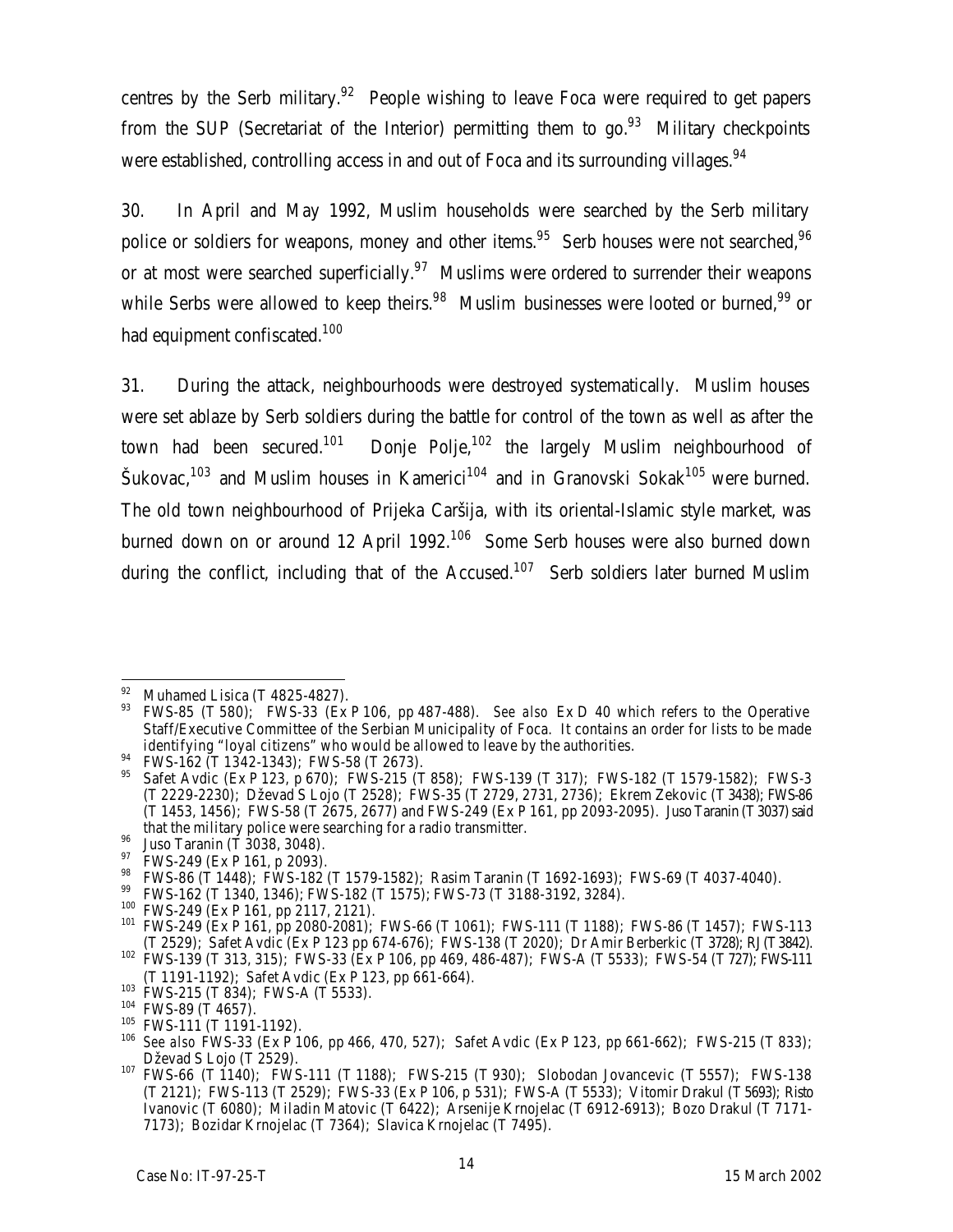houses not destroyed by Serb shelling.<sup>108</sup> On one occasion, Muslim houses were found devastated beside an untouched Serb apartment identified with a note saying "Serb apartment – do not torch".<sup>109</sup> As Muslim houses burned, fire engines protected Serb houses.<sup>110</sup>

32. Other Muslim houses were dismantled for the materials, $111$  or reallocated to Serbs who had lost their own homes.<sup>112</sup>

33. Several mosques in Foca town and municipality were burned or otherwise destroyed.<sup>113</sup> The Aladža mosque dating from 1555 and under UNESCO protection was blown up,<sup>114</sup> and the mosque in the Granovski Sokak neighbourhood was destroyed.<sup>115</sup> The mosque in Jelec was burned and its minaret destroyed.<sup>116</sup> Serb fire brigades stood by and watched as mosques burned.<sup>117</sup>

34. Following the Serb take-over of Foca town, non-Serb civilians were physically beaten by Serb soldiers and military police.<sup>118</sup> Civilians were beaten upon arrest and during transportation to detention facilities from neighbourhoods in town or from villages in the municipality.<sup>119</sup> On one occasion, a Serb soldier severely kicked and beat with a chair three patients in Foca hospital after learning that they were Muslim. The beating stopped only when the doctor intervened and called the police.<sup>120</sup> On 31 October 1992, a group of 35 non-Serb detainees was transferred from the KP Dom to Kalinovik in a military lorry. On their way to the Kalinovik police station, the detainees were beaten and at least one was seriously injured.<sup>121</sup>

 $\overline{1}$ <sup>108</sup> Safet Avdic (Ex P 123, pp 674-675); FWS-54 (T 727-728).

<sup>109</sup> RJ (T 3826).

<sup>110</sup> FWS-249 (Ex P 161, pp 2099, 2166-2167); Safet Avdic (Ex P 123, p 665).

<sup>111</sup> FWS-73 (T 3188).

 $112$  FWS-139 (T 416).

<sup>113</sup> FWS-66 (T 1061); FWS-111 (T 1192-1193); FWS-139 (T 315-316); FWS-73 (T 3187); Safet Avdic (Ex P 123, p 669); FWS-54 (T 728); Rasim Taranin (T 1710, 1720).

<sup>114</sup> FWS-33 (Ex P 106, p 487); FWS-249 (Ex P 161, pp 2133-2134); FWS-96 (Ex P 186, p 2550); Safet Avdic (Ex P 123, p 668).

 $115$  FWS-111 (T 1191-1192).

<sup>116</sup> FWS-69 (T 4054); FWS-249 (Ex P 161, p 2133).

<sup>117</sup> RJ (T 3825); Safet Avdic (Ex P 123, p 665).

<sup>118</sup> FWS-144 (T 2315-2316); RJ (T 3901).

<sup>119</sup> FWS-215 (T 854-856); FWS-66 (T 1064-1066); FWS-182 (T 1586); Juso Taranin (T 3004-3006, 3008, 3044); FWS-109 (T 2359-2361, 2364); FWS-58 (T 2701-2702); FWS-71 (T 2820-2822, 2824); FWS-73 (T 3216- 3217, 3263); RJ (T 3861); FWS-69 (T 4054-4056).

<sup>120</sup> FWS-146 (T 3063-3065, 3074, 3089); Nezir Cengic (T 4688-4690, 4693, 4701-4703).

<sup>121</sup> FWS-104 (T 2194-2197).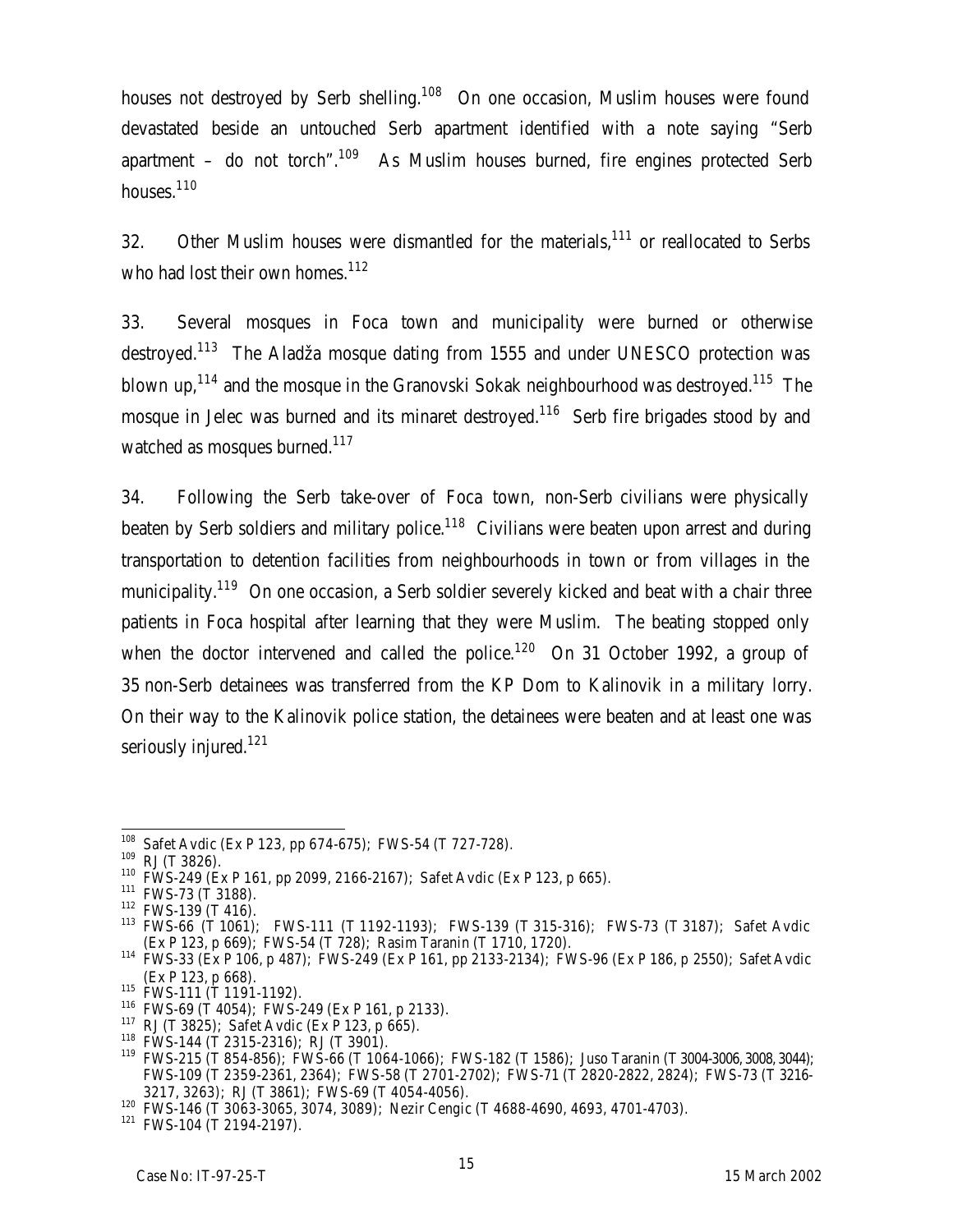35. In mid-June 1992, about 27 Muslim civilians, mostly women and children, were killed in the ethnically mixed Cohodor Mahala neighbourhood.<sup>122</sup> More civilians were killed in Jelec,<sup>123</sup> Mješaja/Trošanj<sup>124</sup> and Pilipovici.<sup>125</sup> The bodies of others were found floating in the Drina River.<sup>126</sup> KP Dom detainees who were assigned to work duty at the riverbank were made to push bodies downstream using planks and sticks.<sup>127</sup>

36. Non-Serbs were arrested throughout the municipality of Foca. Muslim men were rounded up in the streets, separated from the women and children and from the Serb population.<sup>128</sup> Others were arrested in their apartments or in the houses of friends and relatives,<sup>129</sup> taken away from their workplaces,<sup>130</sup> or dragged from their hospital beds.<sup>131</sup>

37. During the conflict, many of the Muslims arrested were taken to be detained at the Territorial Defence military warehouses at Livade.<sup>132</sup> Around 14 or 15 April 1992, Muslims and some Serbs were arrested in the centre of Foca town. While the Serbs were allowed to return home after a few hours, the Muslims were required to stay. $^{133}$ 

38. Between 14 and 17 April 1992, Muslim civilians from other areas of Foca town were arrested and detained in Livade, including several doctors and medical staff from Foca hospital.<sup>134</sup> During the arrests, several of the detainees were severely beaten up and injured.<sup>135</sup>

 $122$  FWS-33 (Ex P 106, pp 491-494).

<sup>123</sup> *See* par 24, *supra*.

<sup>124</sup> *See* par 26, *supra*.

<sup>125</sup> *See* par 25, *supra*.

<sup>126</sup> Ex P 287 (under seal); Ex P 288, Ex P 289, Ex P 290. *See also* Osman Subašic (Ex P 286, pp 4101-4110, 4140); Dr Amir Berberkic (T 3809-3810).

<sup>127</sup> Ekrem Zekovic (T 3545); FWS-250 (T 5051-5054); Ex P 9/1.

<sup>128</sup> Dževad Lojo (T 574); FWS-215 (T 834); FWS-54 (T 730); FWS-139 (T 318); FWS-86 (T 1454); FWS-182 (T 1582); FWS-142 (T 1816); Ahmet Hadzimusic (T 1936); FWS-144 (T 2296); FWS-109 (T 2352); FWS-120 (T 3114).

<sup>129</sup> FWS-66 (T 1066); FWS-198 (T 943); FWS-215 (T 827, 856); FWS-54 (T 729); Dževad Lojo (T 551); FWS-86 (T 1453).

<sup>130</sup> FWS-111 testified that he, the director of his working place and the other Muslim worker were taken to the basement, that their hands were tied with bandages and they were taken out through the side door of the building (T 1195-1196). FWS-172 testified that Dr Aziz Torlak was taken away from the hospital on 24April and that he himself was taken away with two colleagues, Enver Cemo and Izet Causevic, on 25 April from his working place (T 4554).

 $131$  Dr Amir Berberkic testified that he had not yet recovered from his leg wounds and was not able to stand on his feet without crutches when he was taken from Foca hospital to the KP Dom (T 3731). Safet Avdic corroborated the evidence that sick people were brought directly from the hospital (T 682).

<sup>132</sup> FWS-33 (Ex P 106, p 484); Bozo Drakul (T 7250).

<sup>133</sup> FWS-33 (Ex P 106, pp 473-478, 511, 619). *See also*, FWS-142 (T 1816-1818).

<sup>134</sup> FWS-33 (Ex P 106, p 478).

<sup>135</sup> FWS-33 (Ex P 106, p 479); FWS-111 (T 1195-1203); FWS-182 (T 1583-1586).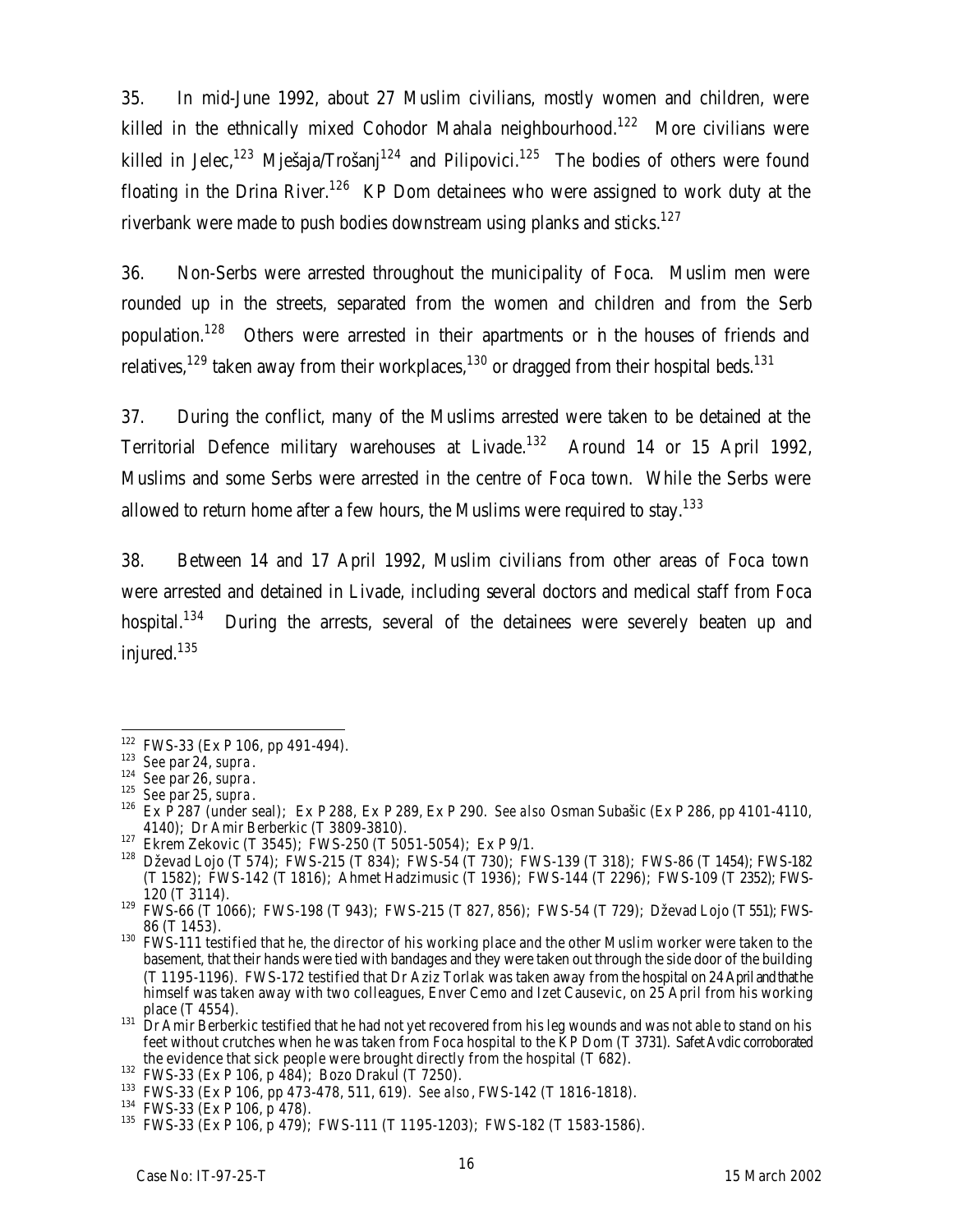39. Muslim women were transferred to Buk Bijela, Foca High School and Partizan Sports Hall. Serb soldiers repeatedly raped Muslim women and girls, either at these locations or elsewhere.<sup>136</sup> KP Dom detainees who took part in a failed exchange in Cajnice met some of the rape victims there, who told them about their ordeal.<sup>137</sup>

40. On 17 April 1992, all the male Muslim civilians detained at Livade were transferred to the KP Dom, which had served as a prison prior to the conflict. At this time, soldiers from the Užice Corps in Serbia were running the facility, the control of which was transferred to local Serbs during the course of the following few weeks.<sup>138</sup> Other non-Serb civilians from the municipality were also unlawfully arrested and detained in the KP Dom.<sup>139</sup> Several of them arrived at the KP Dom severely beaten and injured.<sup>140</sup>

41. The illegal arrest and imprisonment of non-Serb civilian males was carried out on a massive scale and in a systematic way. Hundreds of Muslim men, as well as a few other non-Serb civilians, were detained at the KP Dom without being charged with any crime.<sup>141</sup> At all times from the end of the fighting until the end of 1994, up to several hundred Muslim civilian men were thus arbitrarily interned at the KP Dom.<sup>142</sup> They were detained there for periods lasting from four months to more than two and a half years.<sup>143</sup>

42. Apart from a short period at the beginning of their detention at the KP Dom, Muslim detainees were denied any contact with the outside world or with their families,<sup>144</sup> and (for a long time) with the Red Cross.<sup>145</sup> The legality of their detention was never reviewed by the Serb authorities.

 $\overline{1}$ <sup>136</sup> FWS-96 (Ex P 186, pp 2516, 2531-2532, 2560, 2597, 2599-2600).

<sup>137</sup> FWS-186 (T 1534).

<sup>138</sup> FWS-33 (Ex P 106, pp 506-507); Safet Avdic (Ex P 123, p 691).

<sup>139</sup> Safet Avdic (Ex P 123, pp 676, 757); FWS-249 (Ex P 161, pp 2102-2107; FWS-58 (T 2679-2684).

<sup>140</sup> *See* for example FWS-33 (Ex P 106, pp 481-482, 483).

<sup>141</sup> *See* pars 116-124, *infra*.

<sup>&</sup>lt;sup>142</sup> At its peak in the summer of 1992, there were about 500-600 detainees at the KP Dom. The number decreased from the autumn of 1992 until 1993 when about 200-300 detainees remained. Around October 1994, the last detainees, by then numbering less than 100, were released. *See*, eg, FWS-66 (T 1078); FWS-111 (T 1218); FWS-162 (T 1313); FWS-139 (T 329-330); FWS-54 (T 743); FWS-85 (T 583-584); FWS-65 (T 548); FWS-86 (T 1531-1532); FWS-138 (T 2035, 2038); FWS-104 (T 2205): FWS-03 (T 2273); FWS-71 (T 2893); FWS-113 (T 2560); Ekrem Zekovic (T 3682); RJ (T 3898); FWS-69 (T 4163-4164); FWS-33 (T508); Safet Avdic (Ex P 123, pp 686-687); Muhamed Lisica (T 4850-4851). *See also* par 35, *supra*.

<sup>143</sup> For instance, FWS-139 (T 319); FWS-66 (T 1068); FWS-82 (T 1700); FWS-73 (T 3194); FWS-250 (T5021) were detained at the KP Dom for almost or more than two and a half years.

<sup>144</sup> *See* par 134, *infra*; Safet Avdic (Ex P 123, pp 689-690).

<sup>145</sup> Several detainees were in fact hidden from the Red Cross; *see*, FWS-111 (T 1267-1268); FWS-215 (T 880- 881); FWS-65 (T 530); FWS-139 (T 332); FWS-162 (T 1437); FWS-182 (T 1588); FWS-82 (T1750-1752); FWS-71 (T 2897); FWS-214 (T 3935-3937).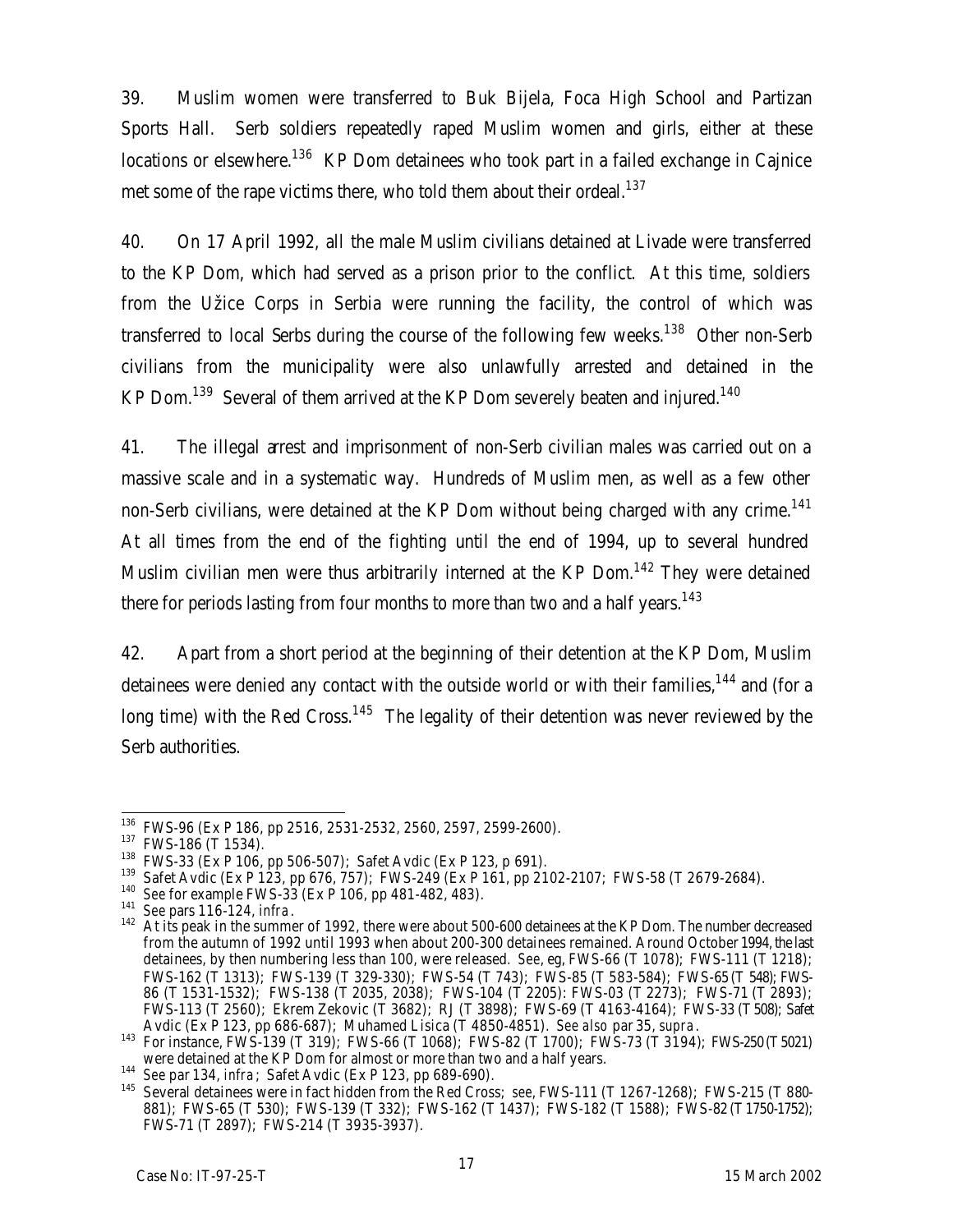43. The conditions under which non-Serbs were detained were below any legal standard regulating the treatment of civilians in times of armed conflict.<sup>146</sup> Non-Serb detainees were given insufficient food, as a result of which many of them suffered substantial weight loss, sometimes more than 40 kilograms or up to a third of their weight.<sup>147</sup> They were kept in various rooms, including solitary confinement cells, which were not heated and were extremely cold during the harsh winter of 1992; clothes which they had made from spare blankets to keep warm were confiscated by quards.<sup>148</sup>

44. Hygienic conditions were deplorable and washing facilities minimal,  $149$  while medical care was inadequate and medicine in very short supply.<sup>150</sup> A basic medical service was provided but those in need of urgent medical attention were left unattended or given insufficient treatment. At least one detainee died as a result of the lack of or late medical care.<sup>151</sup>

45. Non-Serb detainees were locked up in their rooms for most of the day, being allowed out only to go to the canteen and back. $152$  Some, however, were taken out to work knowing that they would receive additional and much needed food if they did.<sup>153</sup>

46. Many of the detainees were subjected to beatings and other forms of mistreatment, sometimes randomly, sometimes as a punishment for minor breaches of the prison regulations or in order to obtain information or a confession from them.<sup>154</sup> The screams and moans of those being beaten could be heard by other detainees, instilling fear among all detainees.<sup>155</sup> Many were returned to their rooms with visible wounds and bruises resulting from the beating.<sup>156</sup> Some were unable to walk or talk for days.

47. The few Serb convicts who were detained at the KP Dom were kept in a different part of the building from the non-Serbs. They were not mistreated like the non-Serb detainees. The quality and quantity of their food was somewhat better, sometimes including

<sup>146</sup> *See* pars 122-124, 133-144, *infra*.

<sup>147</sup> *See* pars 139, 149-155, 158, 160-165, *infra.*

<sup>148</sup> *See* pars 137-138, *infra*.

<sup>149</sup> *See* par 136, *infra.*

<sup>150</sup> *See* pars 140-141, *infra.*

<sup>151</sup> *See* FWS-66 (T 1086-1088); FWS-111 (T 1230-1234); FWS-162 (T 1393-1395); FWS-54 (T750); FWS-139 (T 344-345); FWS-182 (T 1618-1619, 1686); FWS-08 (T 1782-1783, 1806).

<sup>152</sup> *See* par 134, *infra*.

<sup>153</sup> *See* par 374, *infra*.

<sup>154</sup> *See* pars 142, 217-306, *infra*.

<sup>155</sup> *See* par 143, *infra.*

<sup>156</sup> *See* pars 250, 260, 287, *infra.*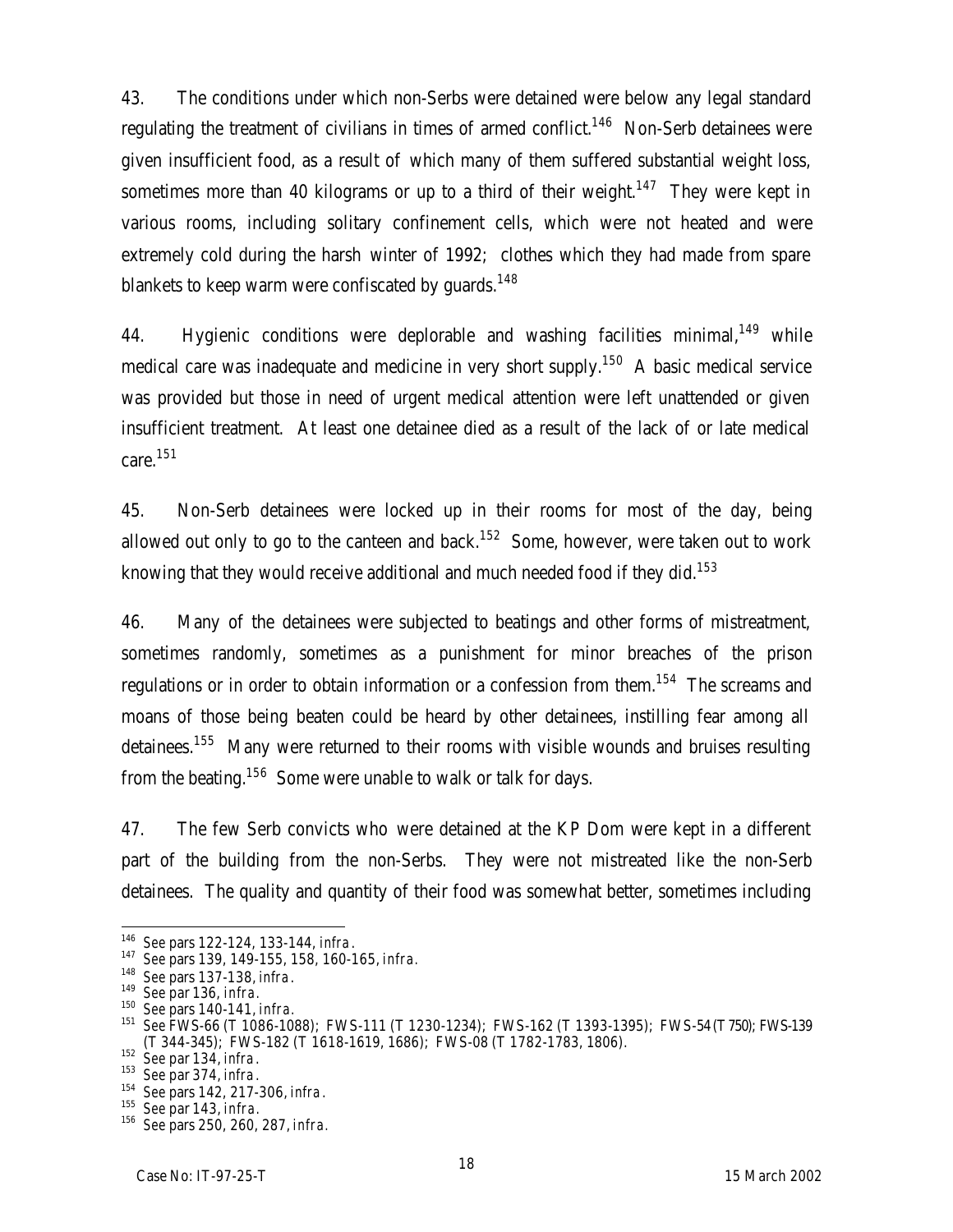additional servings. They were not beaten or otherwise abused, they were not locked up in their rooms, they were released once they had served their time, they had access to hygienic facilities and enjoyed other benefits which were denied to non-Serb detainees.<sup>157</sup>

48. Many non-Serb detainees were taken out of the KP Dom during the period covered by the Indictment, allegedly to be exchanged or in order to carry out certain tasks such as picking plums. Many of them did not come back and were never seen again.<sup>158</sup>

49. The expulsion, exchange or deportation of non-Serbs, both detainees at the KP Dom and those who had not been detained, was the final stage of the Serb attack upon the non-Serb civilian population in Fo~a municipality. Initially there was a military order preventing citizens from leaving  $F_{\text{OCA}}^{159}$  However, most of the non-Serb civilian population was eventually forced to leave Foca. In May 1992, buses were organised to take civilians out of town,<sup>160</sup> and around 13 August 1992 the remaining Muslims in Foca, mostly women and children, were taken away to Rožaje, Montenegro.<sup>161</sup> On 23 October 1992, a group of women and children from the municipality, having been detained for a month at Partizan Sports Hall, were deported by bus to Goražde.<sup>162</sup> In exhumations conducted in the Foca area, 375 bodies were identified by the State Commission for the Tracing of Missing Persons. All but one of these were Muslim. The remaining one was a Montenegrin who had been married to a Muslim.<sup>163</sup> In late 1994, the last remaining Muslim detainees at the KP Dom were exchanged, marking the end of the attack upon those civilians and the achievement of a Serbian region ethnically cleansed of Muslims. By the end of the war in 1995, Foca had become an almost purely Serb town. Foca was renamed "Srbinje" after the conflict, meaning "Serb town".<sup>164</sup>

50. The detention of non-Serbs in the KP Dom, and the acts or omissions which took place therein, were clearly related to the widespread and systematic attack against the non-Serb civilian population in the Foca municipality.

 $\overline{a}$ 

19

<sup>157</sup> *See* pars 139, 442-443, *infra*.

<sup>158</sup> *See* pars 477-485, *infra*.

<sup>&</sup>lt;sup>159</sup> Ex D 40, Zoran Mijovic.

<sup>160</sup> Ekrem Zekovic (T 3615); Juso Taranin (T 3030-3041).

<sup>161</sup> FWS-104 (T 2198-2199).

<sup>162</sup> Ex P 291; *see also* Osman Subašic (Ex P 286, pp 4111-4112).

<sup>&</sup>lt;sup>163</sup> Amor Masovic (T 4239).

<sup>164</sup> FWS-96 (Ex P 186, p 2499).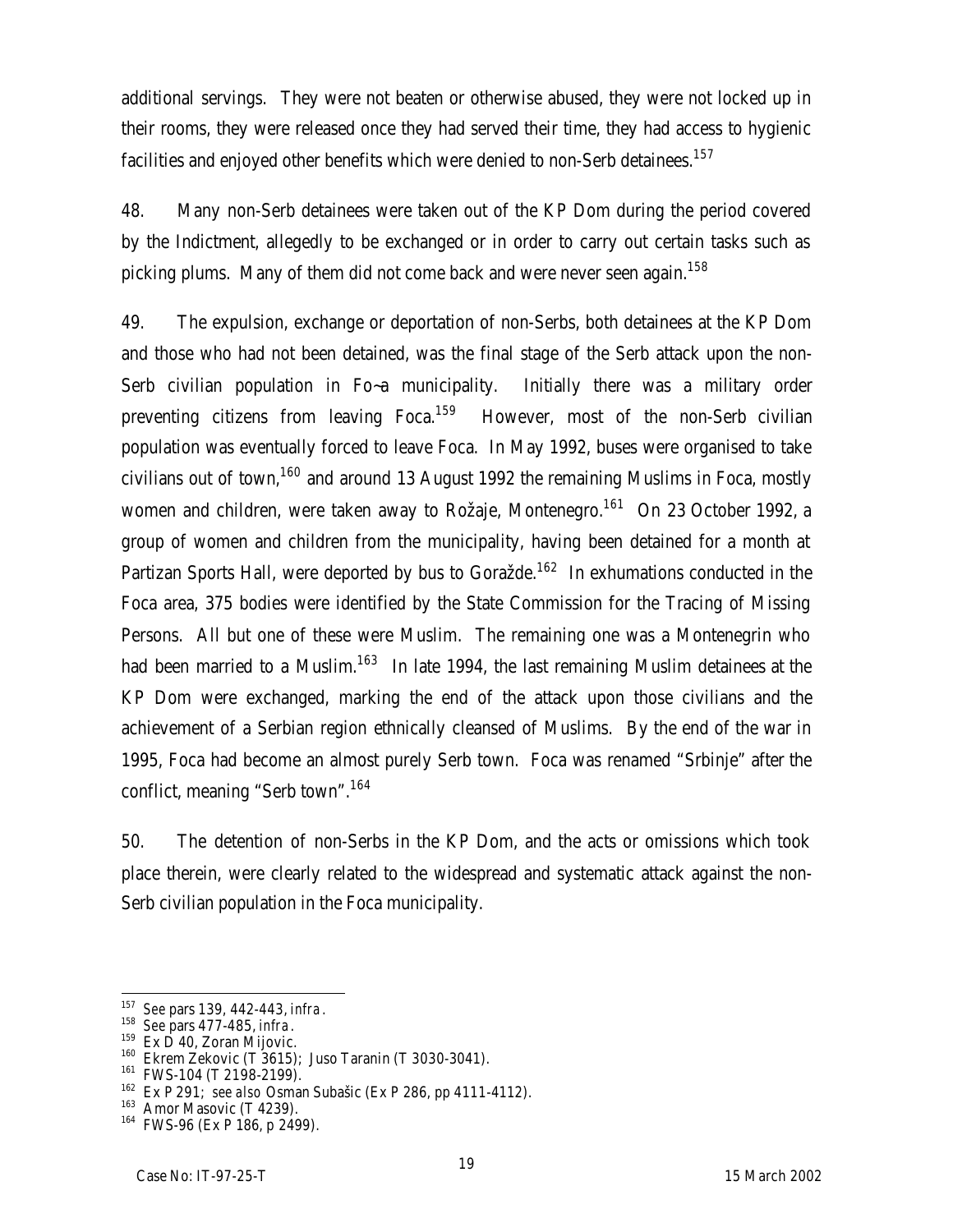### **B. General requirements under Article 3 of the Statute**

51. Two preliminary requirements must be satisfied for the application of Article 3 of the Statute.<sup>165</sup> First, an armed conflict, either internal or international,<sup>166</sup> must have existed at the time of the alleged commission of the offences.<sup>167</sup> An "armed conflict" is defined to exist "whenever there is a resort to armed force between States or protracted armed violence between governmental authorities and organised armed groups or between such groups within a State".<sup>168</sup> Second, a close nexus must exist between the alleged offence and the armed conflict.<sup>169</sup> The "required relationship" is satisfied where the alleged crimes were "closely related to the hostilities".<sup>170</sup>

52. In addition, four requirements specific to Article 3 must be satisfied, namely,

(i) the violation must constitute an infringement of a Rule of international humanitarian law; (ii) the Rule must be customary in nature or, if it belongs to treaty law, the required conditions must be met […]; (iii) the violation must be "serious", that is to say, it must constitute a breach of a Rule protecting important values, and the breach must involve grave consequences for the victim. […]; (iv) the violation of the Rule must entail, under customary or conventional law, the individual criminal responsibility of the person breaching the rule.<sup>171</sup>

Accordingly, depending on the specific basis of the relevant charges brought under Article 3, some of the requirements for the application of Article 3 may differ.<sup>172</sup> In the present case, the basis of the torture,<sup>173</sup> cruel treatment<sup>174</sup> and murder<sup>175</sup> charges under Article 3 is common Article 3 of the 1949 Geneva Conventions ("common Article 3"). It is well established by the jurisprudence of the Tribunal that Article 3 of the Tribunal's Statute

 $\overline{1}$ <sup>165</sup> *Prosecutor v Tadi}*, IT-94-1-AR72, Decision on the Defence Motion for Interlocutory Appeal on Jurisdiction, 2 Oct 1995 ("*Tadi}* Jurisdiction Decision"), pars 65, 67. Although these requirements are relevant to other Articles of the Statute as well, only Article 3 is of immediate concern.

<sup>166</sup> *Tadi}* Jurisdiction Decision*,* par 137, confirmed in *Prosecutor v Delali} and Others*, IT-96-21-A, 20Feb 2001 ("*Delali}* Appeal Judgment"), pars 140,150.

<sup>167</sup> *Tadi}* Jurisdiction Decision*,* par 67.

<sup>168</sup> *Tadi}* Jurisdiction Decision*,* par 70.

<sup>169</sup> *Tadi}* Jurisdiction Decision, par 70; *Prosecutor v Kunarac and Others*, IT-96-23-T & IT-96-23/1-T, Judgment, 22 Feb 2001 ("*Kunarac* Trial Judgment"), par 402; *Prosecutor v Delalic and Others*, IT-96-21-T, Judgment, 16 November 1998 ("*Delali}* Trial Judgment"), par 193; *Prosecutor v Bla{ki}*, IT-95-14-T, Judgment, 3 Mar 2000, ("*Bla{ki}* Trial Judgment"), pars 65,69.

<sup>170</sup> *Tadi}* Jurisdiction Decision, par 70.

<sup>171</sup> *Tadi}* Jurisdiction Decision*,* par 94; endorsed in *Prosecutor v Aleksovski*, IT-95-14/1-T, Judgment, 25 June 1999 ("*Aleksovski* Trial Judgment"), par 20.

<sup>172</sup> *Kunarac* Trial Judgment, par 404.

 $173$  Count 4.

<sup>174</sup> Counts 7 and 15.

<sup>175</sup> Count 10.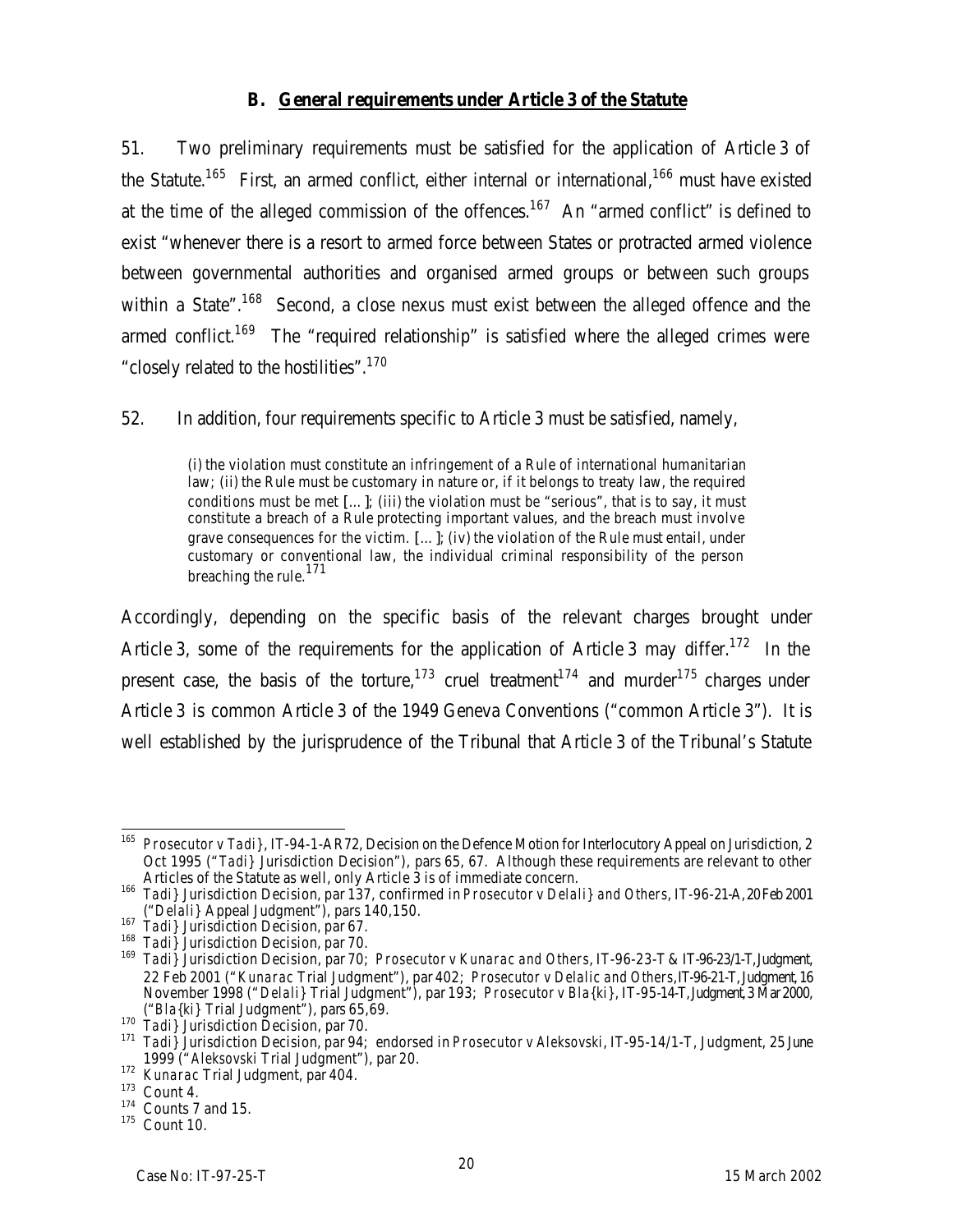includes violations of common Article  $3.176$  Common Article 3 in relevant part reads as follows:

In the case of armed conflict not of an international character occurring in the territory of one of the High Contracting Parties, each Party to the conflict shall be bound to apply, as a minimum, the following provisions: (1) Persons taking no active part in the hostilities, including members of armed forces who have laid down their arms and those placed *hors de combat* by sickness, wounds, detention, or any other cause, shall in all circumstances be treated humanely, without any adverse distinction founded on race, colour, religion or faith, sex, birth or wealth, or any other similar criteria. To this end, the following acts are and shall remain prohibited at any time and in any place whatsoever with respect to the above-mentioned persons: (a) Violence to life and person, in particular murder of all kinds, mutilation, cruel treatment and torture; […]; (c) Outrages upon personal dignity, in particular humiliating and degrading treatment; (d) The passing of sentences and the carrying out of executions without previous judgement pronounced by a regularly constituted court, affording all the judicial guarantees which are recognised as indispensable by civilised peoples. (2) The wounded and the sick shall be collected and cared for. […].

Another requirement for the application of any Article 3 charge based on common Article 3 is that the victims must not at that time be taking part in the hostilities.<sup>177</sup> Enslavement under Article 3 has been charged on the basis of a specific convention and customary international law, not on the basis of common Article  $3.178$ 

# **C. General requirements under Article 5 of the Statute**

53. The following elements constitute the general requirements which must be met for an act to constitute a crime against humanity:<sup>179</sup>

(i) there must be an "attack";  $180$ 

 $\overline{a}$  $176$  The Appeals Chamber has consistently interpreted Article 3 to be a general clause covering all violations of humanitarian law not falling under Article 2 or covered by Articles 4 or 5 of the Statute. *Tadi}* Jurisdiction Decision, par 89, confirmed in *Delali}* Appeal Judgment, pars 125,136.

<sup>177</sup> *Delali}* Appeal Judgment, par 420. There is the unresolved matter of whether the common Article 3 phrase "each Party to the conflict shall be bound to apply" means that only parties to a conflict or individuals acting for such parties are bound by common Article 3. *See Kunarac* Trial Judgment, par 407; *Prosecutor v Akayesu*, ICTR-96-4-T, Judgment, 2 Sept 1998 ("*Akayesu* Trial Judgment"), pars 631, 633; *Prosecutor v Kayishema and Ruzindana*, ICTR-95-1-T, Judgment, 21 May 1999 ("*Kayishema and Ruzindana* Trial Judgment") pars175-176; *Prosecutor v Rutaganda*, ICTR-96-3-T, Judgment and Sentence, 6 Dec 1999 ("*Rutaganda* Trial Judgment") pars 97-98; *Prosecutor v Musema,* ICTR-96-13-T, Judgment and Sentence, 27 Jan 2000 ("*Musema* Trial Judgment") pars 266, 274; Pictet (gnl ed), Commentary to Geneva Convention IV, ICRC, 1958, pp 26-44; remarks of Special Rapporteur in Final Record of the Diplomatic Conference of Geneva of 1949, Vol II-B, Article 2A, Federal Political Department, pp 332; *contra* the views expressed in *Le Procureur c/Akayesu,*  Affaire ICTR-96-4-A, Arrest, 1er Jun 2001, pars 12-28, 425-446. The Trial Chamber considers it unnecessary to resolve this matter. Assuming that a link between a principal offender and a party to the conflict is required, the Accused clearly acted for the Serb side to the conflict.

<sup>178</sup> Count 18.

<sup>179</sup> *Kunarac* Trial Judgment, par 410.

<sup>180</sup> *Prosecutor v Tadic*, IT-94-1-A, Judgment 15 July 1999 ("*Tadic* Appeal Judgment"), par 251; *Kunarac* Trial Judgment, pars 415-417; *Kayishema and Ruzindana* Trial Judgment, par 122.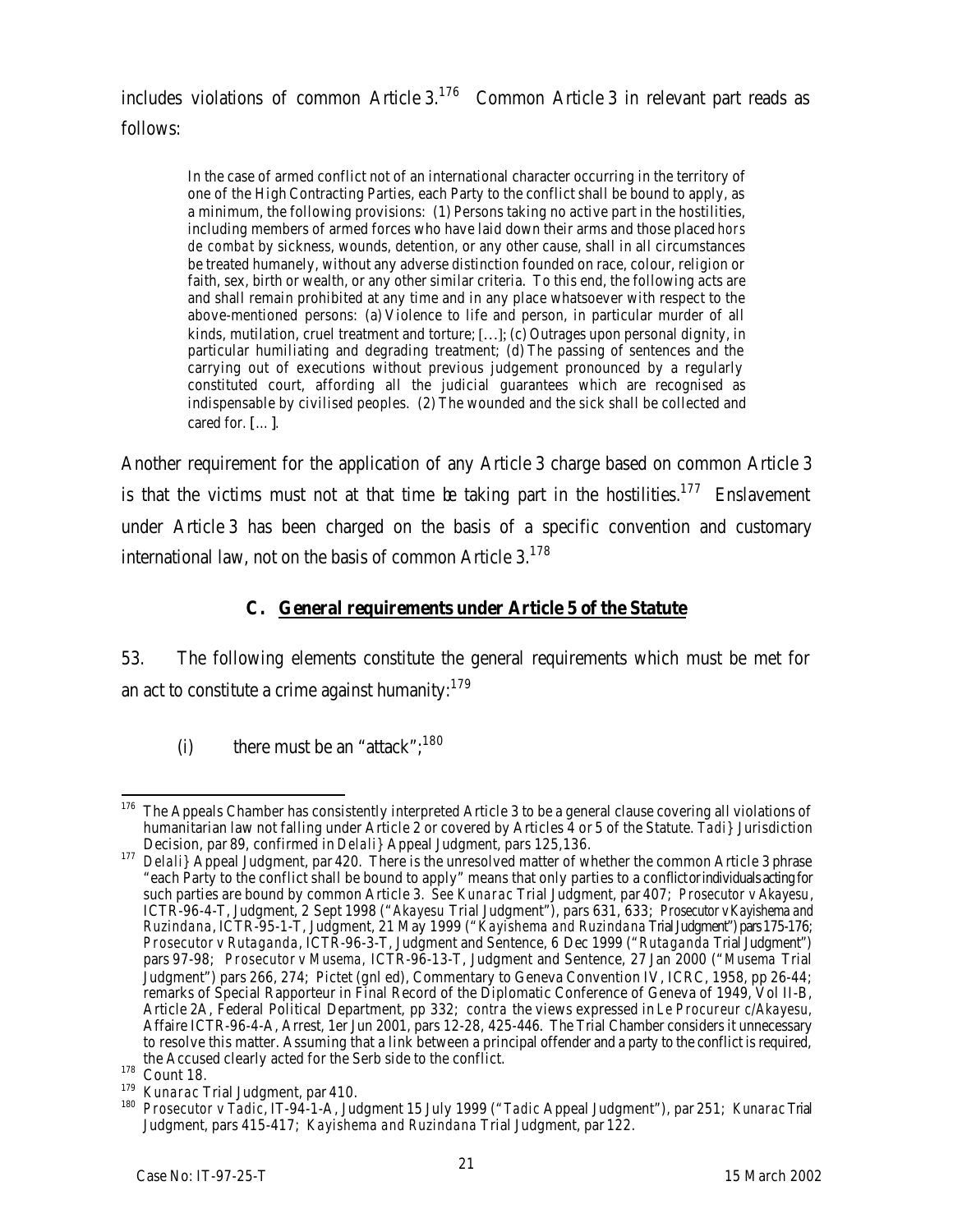- (ii) the acts of the accused must be part of the attack;<sup>181</sup>
- (iii) the attack must be directed against any civilian population; $182$
- (iv) the attack must be widespread or systematic;<sup>183</sup> and
- (v) the principal offender must know of the wider context in which his acts occur and know that his acts are part of the attack.<sup>184</sup>

Additionally, the Statute of the ICTY imposes a jurisdictional requirement that the crimes be "committed in armed conflict".<sup>185</sup>

54. An "attack" can be defined as a course of conduct involving the commission of acts of violence.<sup>186</sup> The concept of "attack" is distinct and independent from the concept of "armed conflict".  $187$  In practice, the attack could outlast,  $188$  precede, or run parallel to the armed conflict, without necessarily being a part of it.<sup>189</sup> That is not to say that, in the context of an armed conflict, the laws of war play no role in the Tribunal's determination as to whether the attack was, or was not, "directed against any civilian population". On the contrary, that body of law plays an important part in the assessment of the legality of the acts committed in the course of an armed conflict and whether a civilian population may be said to have been targeted as such.

55. The acts of the accused need to be objectively part of the "attack" against the civilian population,<sup>190</sup> but need not be committed when that attack is at its height. These acts must not be isolated, but must form part of the attack.<sup>191</sup> A crime committed several months after, or several kilometres away from, the main attack against the civilian population could still, if sufficiently connected, be part of that attack.<sup>192</sup>

 $\overline{a}$ <sup>181</sup> *Tadic* Appeal Judgment, par 248; *Kunarac* Trial Judgment, par 418.

<sup>182</sup> *Kunarac* Trial Judgment, pars 421-426; *Tadic* Trial Judgment, pars 635-644.

<sup>183</sup> *Tadic* Appeal Judgment, par 248; *Kunarac* Trial Judgment, pars 427-431.

<sup>184</sup> *Tadic* Appeal Judgment, par 248; *Kunarac* Trial Judgment, pars 433-435.

<sup>185</sup> *See Tadic* Jurisdiction Decision, par 141; *Tadic* Appeal Judgment, par 249.

<sup>186</sup> *Kunarac* Trial Judgment, par 415.

<sup>&</sup>lt;sup>187</sup> *Tadic* Appeal Judgment, par 251.

<sup>188</sup> *Kunarac* Trial Judgment, par 420.

<sup>189</sup> *Tadic* Appeal Judgment, par 251.

<sup>190</sup> *Kunarac* Trial Judgment, pars 418, 592.

<sup>191</sup> *Prosecutor v Kupreškic and Others*, IT-95-16-T, Judgment, 14 Jan 2000 ("*Kupreškic* Trial Judgment"), par550. <sup>192</sup> *See* for example *Kunarac* Trial Judgment, par 417 ff.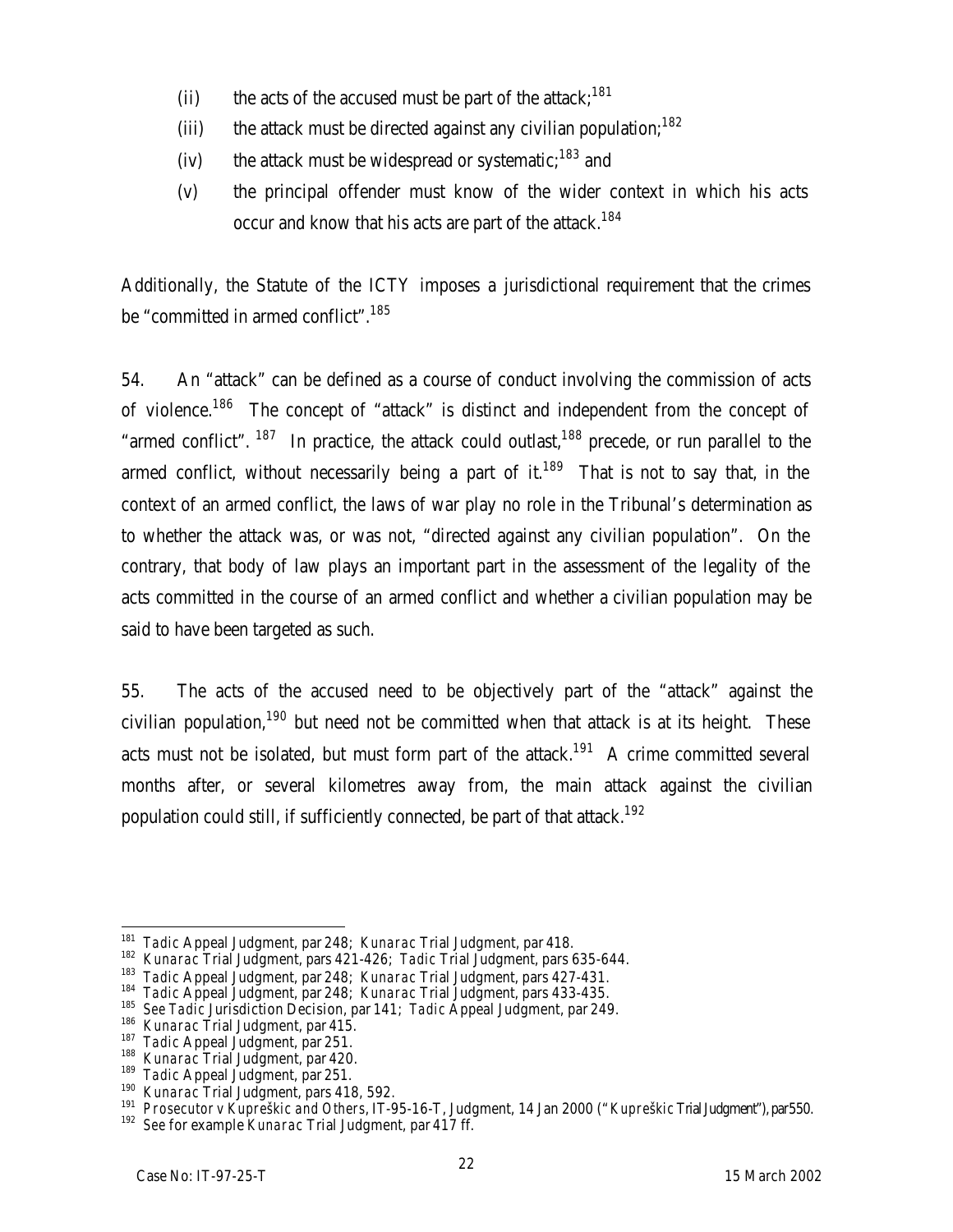56. The victims of the acts must be civilians and the attack must be directed against a "civilian population".<sup>193</sup> A population may be civilian even if non-civilians are present – it must simply be predominantly civilian in nature. The definition of civilian is expansive, including individuals who at one time performed acts of resistance as well as persons *hors de combat* when the crime is perpetrated.<sup>194</sup>

57. The acts which form part of the attack must be either widespread or systematic. The adjective "widespread" connotes the large-scale nature of the attack and the number of victims, $195$  while "systematic" refers to the organised nature of the acts of violence and the improbability of their random occurrence.<sup>196</sup>

58. This Trial Chamber is satisfied that there is no requirement under customary international law that the acts of the accused person (or of those persons for whose acts he is criminally responsible) be connected to a policy or plan.<sup>197</sup> Such plan or policy may nevertheless be relevant to the requirement that the attack must be widespread or systematic and that the acts of the accused must be part of that attack.<sup>198</sup>

59. In addition to the intent to commit the underlying offence, the accused must know that there is an attack directed against the civilian population and he must know that his acts

 $\overline{a}$ <sup>193</sup> *Kunarac* Trial Judgment, pars 421-426.

<sup>194</sup> *Tadic* Trial Judgment, pars 638, 643; *Prosecutor v Jelisic*, IT-95-10-T, Judgment, 14 Dec 1999 *("Jelisic* Trial Judgment"), par 54; *Blaškic* Trial Judgment, par 214; *Kunarac* Trial Judgment, 425.

<sup>195</sup> *See Kunarac* Trial Judgment, par 428; *Tadic* Trial Judgment, par 648; *Blaškic* Trial Judgment, par 206; *Akayesu* Trial Judgment, par 580.

<sup>196</sup> *Kunarac* Trial Judgment, par 429. *See* also *Blaškic* Trial Judgment, par 203; *Tadic* Trial Judgment, par 648. <sup>197</sup> *See* fn 1109 in *Kunarac* Trial Judgment, at page 144 which relies, *inter alia*, upon the following authorities: the Judgment of the International Military Tribunal for the Trial of the German Major War Criminals, Nuremberg 30 September/1 October 1946 ("Nuremberg Judgment"), reprinted in *Trial of the Major War Criminals before the International Military Tribunal*, Nuremberg, 14 November 1945–1 October 1946, Vol 1, pp 84, 254, 304 (with respect to Streicher) and pp 318-319 (with respect to Von Schirach); Articles 9 and 10 of the Charter of the International Military Tribunal for the Prosecution and Punishment of the German Major War Criminals, Berlin, 6 October 1945 ("Nuremberg Charter"); the Control Council Law No 10 case of the court at Stade (Germany) ILR 14/1947, pp 100-102; Supreme Court of the British Zone, OGH br Z, Vol I, p 19 and VolII, p 231; *In re Altstötter*, ILR 14/1947, pp 278, 284; the Dutch case *In re Ahlbrecht*, ILR 16/1949, p 396; the Australian case *Ivan Timofeyevich Polyukhovich v The Commonwealth of Australia and Anor*, (1991) 172 CLR 501, Case FC 91/026 at 1991 Aust Highct LEXIS 63, BC9102602; Yearbook of the International Law Commission ("ILC") (1954); Vol II, p 150; *Report of the ILC on the Work of its 43rd Sess*, 29 Apr–19 July 1991, Supp No 10 (UN Doc No A/46/10), pp 265-266, of its 46<sup>th</sup> sess, 2 May–22 July 1994, Supp No 10 (UN Doc No A/49/10), pp 75-76, of its 47<sup>th</sup> sess, 2 May–21 July 1995, pp 47, 49, 50, and of its 48<sup>th</sup> sess, 6 May–26 July 1996, Supp No 10 (UN Doc No A/51/10), pp 93, 95-96.

<sup>198</sup> *See Prosecutor v Kordic and Cerkez*, Case IT-95-14/2-T, Judgment, 26 Feb 2001 ("*Kordic and Cerkez* Trial Judgment"), par 182; *Kunarac* Trial Judgment, par 432.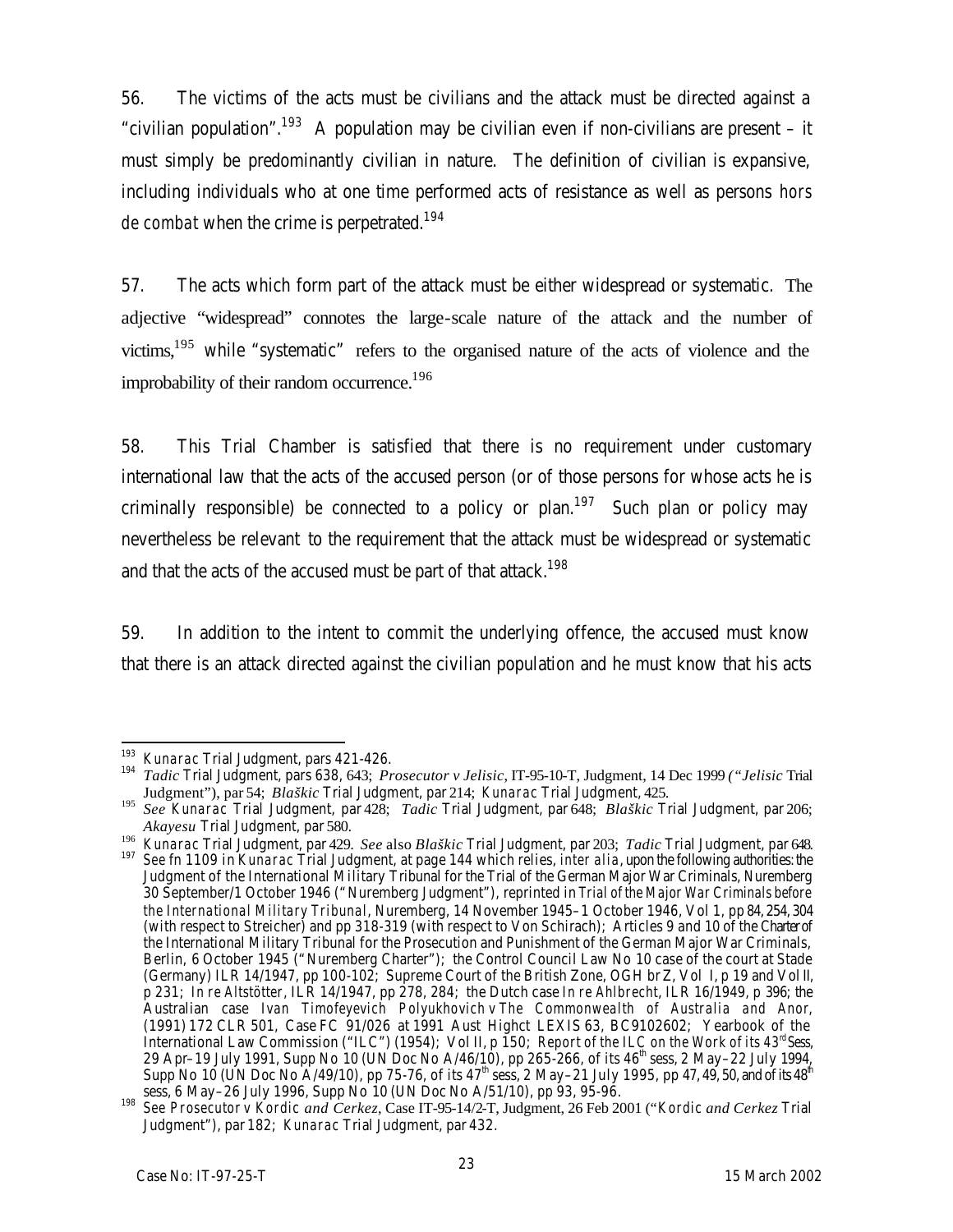are part of that attack, or at least take the risk that they are part thereof.<sup>199</sup> This, however, does not entail knowledge of the details of the attack.<sup>200</sup> It is sufficient that, through his acts or the function which he willingly accepted, he knowingly took the risk of participating in the implementation of that attack.<sup>201</sup>

#### **D. Findings in respect of the general requirements of Articles 3 and 5 of the Statute**

60. On the basis of the findings of fact made in Section A, the Trial Chamber is satisfied that all the general requirements of both Article 3, including common Article 3, and Article 5 of the Statute have been met.

61. In particular, the Trial Chamber is satisfied that, at the time and place relevant to the Indictment, there was an armed conflict and that the acts of the Accused were closely related to that armed conflict.<sup>202</sup> The acts with which the Accused is charged were committed as a direct result, in furtherance of and under the guise of the hostilities. The Trial Chamber is satisfied that a widespread and systematic attack by the Serb forces against the non-Serb civilian population took place in and around Foca in the period covered by the Indictment, and that the acts which took place at the KP Dom were part thereof. This attack included the systematic rounding up and imprisonment of non-Serb civilians, the burning and destruction of non-Serb, mostly Muslim, properties, the demolition of several mosques in the Fo~a town and municipality, the unlawful killing of non-Serb civilians, as well as the torture and mistreatment of many male non-Serb detainees at the KP Dom.<sup>203</sup>

62. The Trial Chamber is also satisfied that the Accused knew of the attack upon the non-Serb civilian population of Foca and surrounding areas. His role and position as the warden of the KP Dom, his continued presence at the KP Dom where the crimes were committed, his repeated contacts with the military and the general knowledge among Serbs about the situation of the non-Serb population at the time in Foca, all point to the conclusion that the Accused did in fact know that the Muslim civilian population was systematically

 $\overline{a}$ <sup>199</sup> *See Tadic* Appeal Judgment, par 248; *Kunarac* Trial Judgment, par 434; *Tadic* Trial Judgment, par 659; *Kupreškic* Trial Judgment, par 556; *Blaškic* Trial Judgment, pars 247, 251; *Kordic and Cerkez* TrialJudgment, par 185.

<sup>&</sup>lt;sup>200</sup> *Kunarac* Trial Judgment, par 434.

<sup>201</sup> *Kunarac* Trial Judgment, par 434; *Blaškic* Trial Judgment, par 251.

<sup>202</sup> *See* Matters not in dispute, par 8.

<sup>203</sup> *See* pars 12-50, *supra*.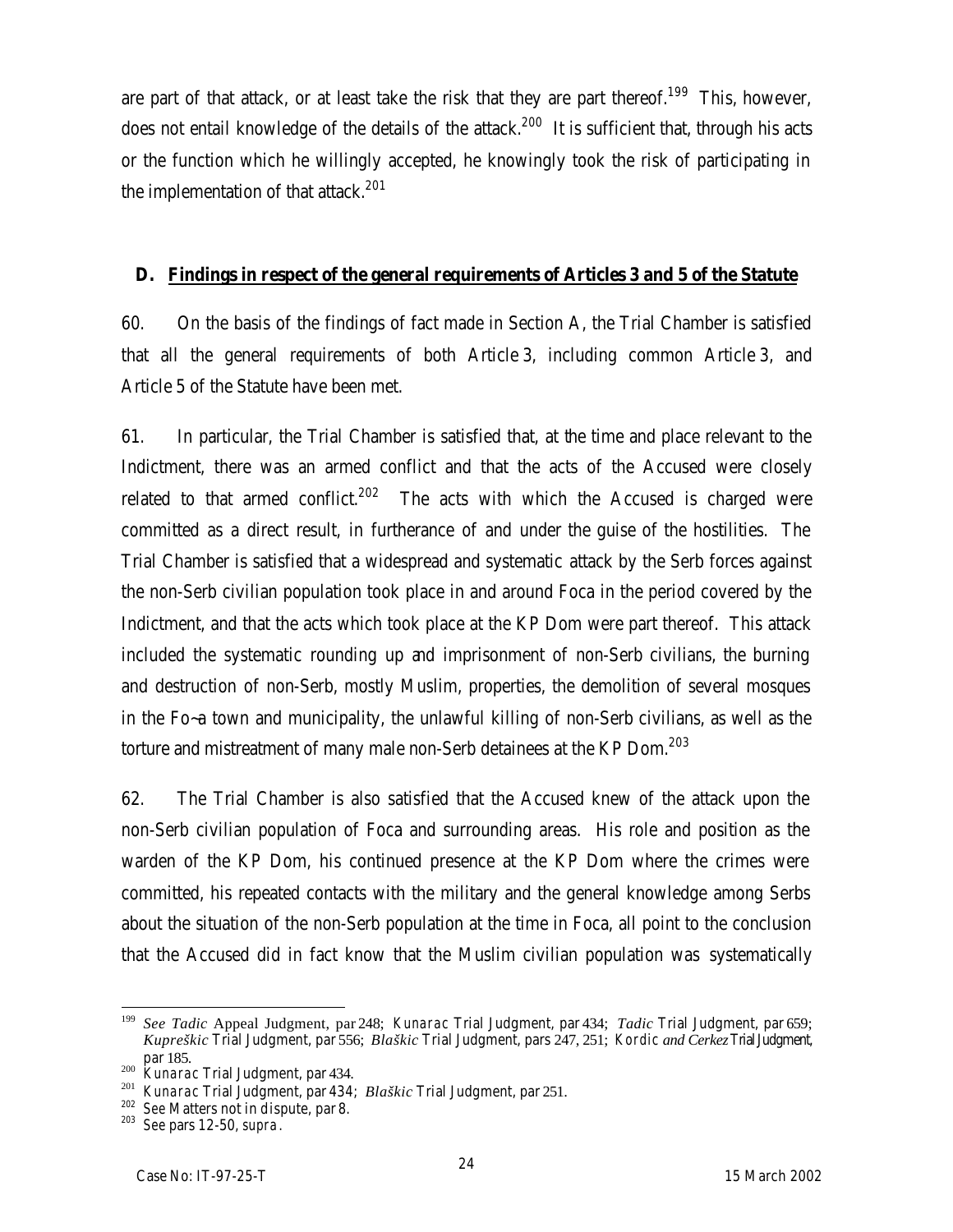targeted and abused in many ways. The Accused conceded that he knew that the mosques in Foca were being destroyed and that prison camps for the detention of Muslims were set up in other municipalities of the area which subsequently became Republika Srpska.<sup>204</sup> He also conceded that he was aware of the danger to non-Serbs if they remained in Foca town and municipality, and that he knew that by the middle or the end of August 1992 most non-Serbs had been forced out of the area.<sup>205</sup> The Trial Chamber is further satisfied that the Accused knew about the conditions of the non-Serb detainees, the beatings and the other mistreatment to which they were subjected while detained at the KP Dom, and that he knew that the mistreatment which occurred at the KP Dom was part of the attack upon the non-Serb population of Foca town and municipality.<sup>206</sup>

63. With respect to the cruel treatment, torture, murder and enslavement charges under Article 3 of the Statute, the Trial Chamber finds that the four requirements specific to the application of Article 3 have been met.<sup>207</sup>

64. In particular, the offences of cruel treatment, torture and murder, as part of common Article 3, are violations of international humanitarian law.<sup>208</sup> At the time relevant to the Indictment, common Article 3 was customary in nature.<sup>209</sup> While it is not clear from the Tribunal's jurisprudence whether *all* violations of common Article 3 would be serious,<sup>210</sup> there is no doubt that cruel treatment, torture and murder constitute serious offences.<sup>211</sup> As offences constituting serious violations of common Article 3, cruel treatment, torture and murder entail individual criminal responsibility under customary international law.<sup>212</sup>

 $\overline{a}$ <sup>204</sup> T 7887-7888, 7895.

<sup>205</sup> T 7890 7892.

<sup>206</sup> *See* pars 125-127, 169-173, 308-320, 486-502 (where findings in relation to individual charges are made), *infra*.

<sup>207</sup> *See* pars 52, 60-62, *supra*.

<sup>208</sup> *Delali}* Appeal Judgment, pars 143, 150.

<sup>209</sup> *Tadi}* Jurisdiction Decision, par 98; *Delali}* Appeal Judgment, par 143; S*ee also* Report of the Secretary-General Pursuant to Paragraph 2 of Security Council Resolution 808 (1993), 3 May 1993, S/25704, par 35. <sup>210</sup> *Tadi}* Jurisdiction Decision, par 134 ("[…] customary international law imposes criminal liability for *serious*

violations of common Article 3 […]". (emphasis added)); *Kunarac* Trial Judgment, par 408.

<sup>211</sup> *Delali}* Appeal Judgment, pars 134, 147.

<sup>212</sup> *Tadi}* Jurisdiction Decision, pars 134; *see also* Chapter Sixteen of the SFRY Criminal Code, entitled "Criminal Acts Against Humanity and International Law", Article 142(1) ("War crimes against the civilian population") of the SFRY Criminal Code falls within the said Chapter, and it provides as follows: "Whoever in violation of rules of international law effective at the time of war, armed conflict or occupation, orders that civilian population be subject to killings, torture; inhuman treatment […], immense suffering or violation of bodily integrity or health […] […] other illegal arrests and detention […] forcible labour […] or who commits one of the foregoing acts, shall be punished by imprisonment for not less than five years or by the death penalty." This Article gives effect to the provisions of Geneva Convention IV and Additional Protocols I and II; *Prosecutor v Tadi},* IT-94-1-T, Sentencing Judgment, 14 July 1997, ("*Tadic* Sentencing Judgment") par8; *Tadi}* Jurisdiction Decision, par 134; confirmed in *Delali}* Appeal Judgment, par 174.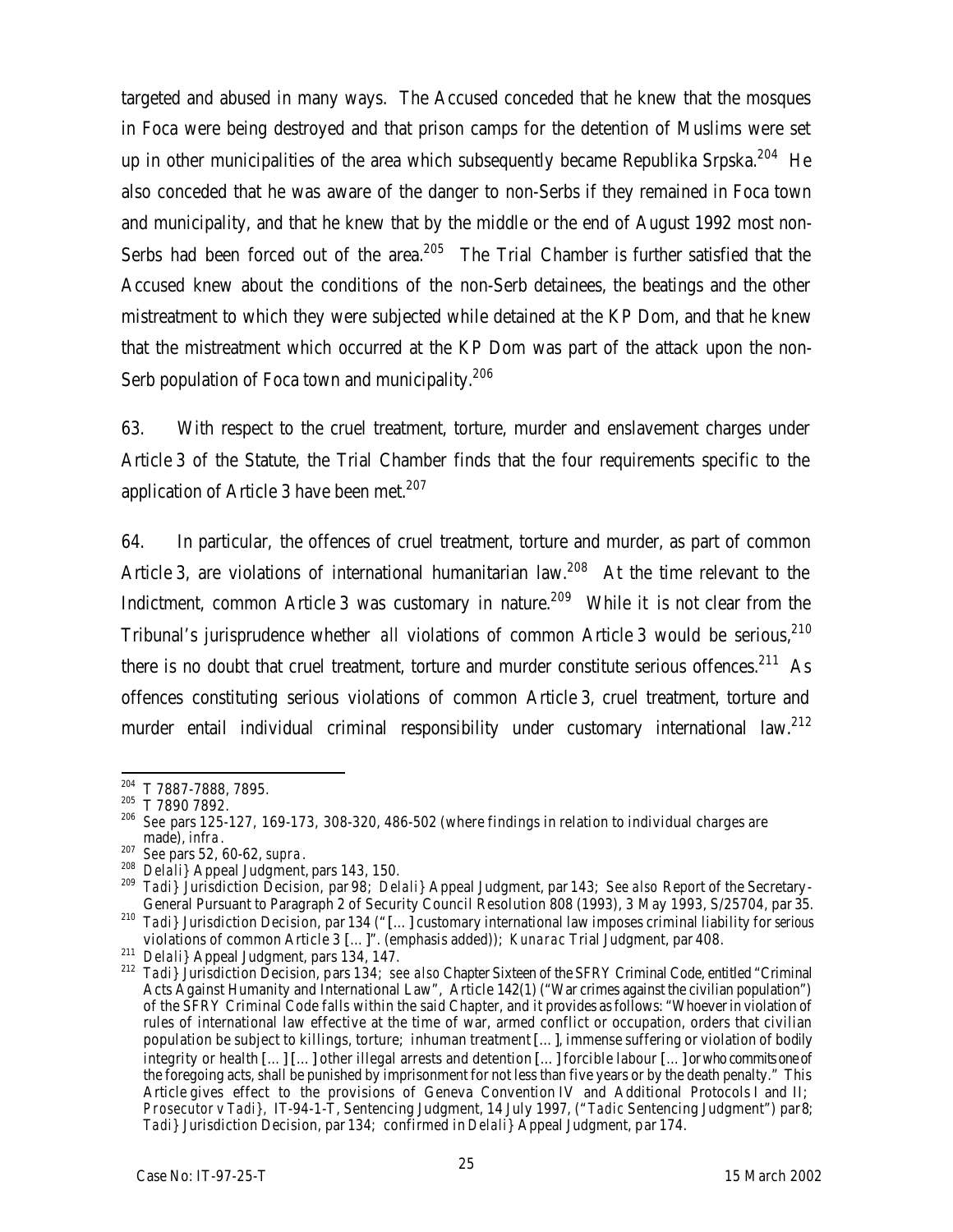These offences have also been committed against victims taking no active part in the hostilities at the relevant time.<sup>213</sup> The offence of slavery, charged on the basis of customary and treaty law and not common Article 3, also meets the four requirements specific to the application of Article 3.<sup>214</sup>

 $\overline{a}$ <sup>213</sup> *See*, *inter alia*, pars 40-41, 61, *supra*.

<sup>214</sup> *See* reasoning and more detailed findings in par 350 ff, *infra.*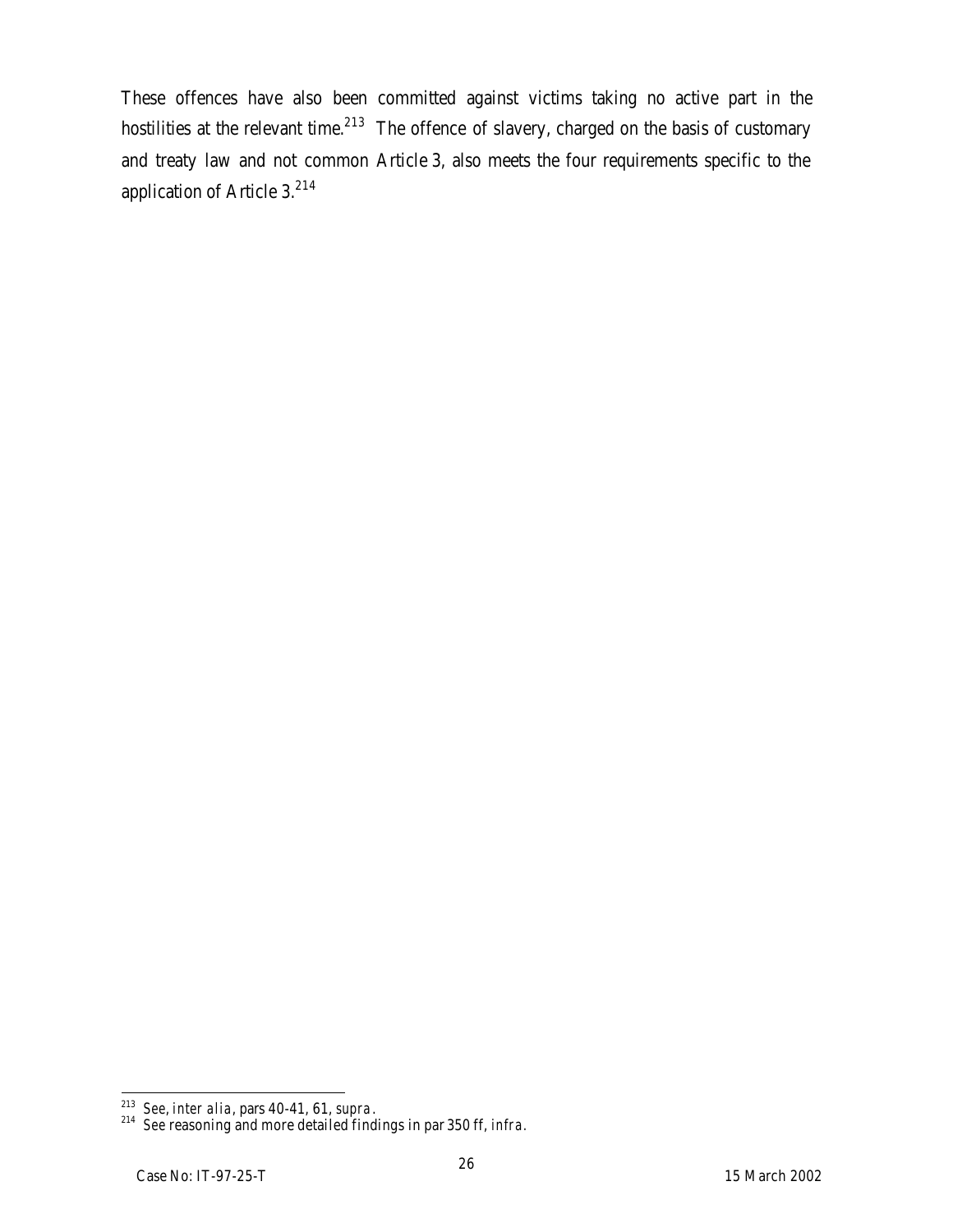# **III. GENERAL CONSIDERATIONS REGARDING THE EVALUATION OF EVIDENCE**

65. The Trial Chamber has assessed the evidence in this case in accordance with the Tribunal's Statute and its Rules of Procedure and Evidence ("Rules") and, where no guidance is given by those sources, in such a way as will best favour a fair determination of the case and which is consonant with the spirit of the Statute and the general principles of law.<sup>215</sup>

66. The Trial Chamber has applied to the Accused the presumption of innocence stated in Article 21(3) of the Statute, which embodies a general principle of law, so that the Prosecution bears the onus of establishing the guilt of the Accused, and, in accordance with Rule 87(A), the Prosecution must do so beyond reasonable doubt.

67. Evidence of a consistent pattern of conduct relevant to serious violations of international humanitarian law under the Statute was admitted pursuant to Rule 93(A) in the interests of justice.<sup>216</sup> Such evidence is similar to circumstantial evidence. A circumstantial case consists of evidence of a number of different circumstances which, taken in combination, point to the existence of a particular fact upon which the guilt of the accused person depends because they would usually exist in combination only because a particular fact did exist.<sup>217</sup> Such a conclusion must be established beyond reasonable doubt. It is not sufficient that it is a reasonable conclusion available from that evidence. It must be the *only* reasonable conclusion available. If there is another conclusion which is also reasonably open from that evidence, and which is consistent with the non-existence of that fact, the conclusion cannot be drawn.<sup>218</sup>

68. The Trial Chamber has taken the evidence given by the Accused into account in determining whether or not the Prosecution case should be accepted. His election to give evidence does not mean that the Accused accepted any onus to prove his innocence. Nor

 $\overline{a}$  $^{215}$  Rule 89(B).

 $216$  Rule 93(A) limits the admission of such evidence to where it is in the interests of justice.

<sup>217</sup> *Delali}* Appeal Judgment, par 458.

<sup>218</sup> *Ibid*.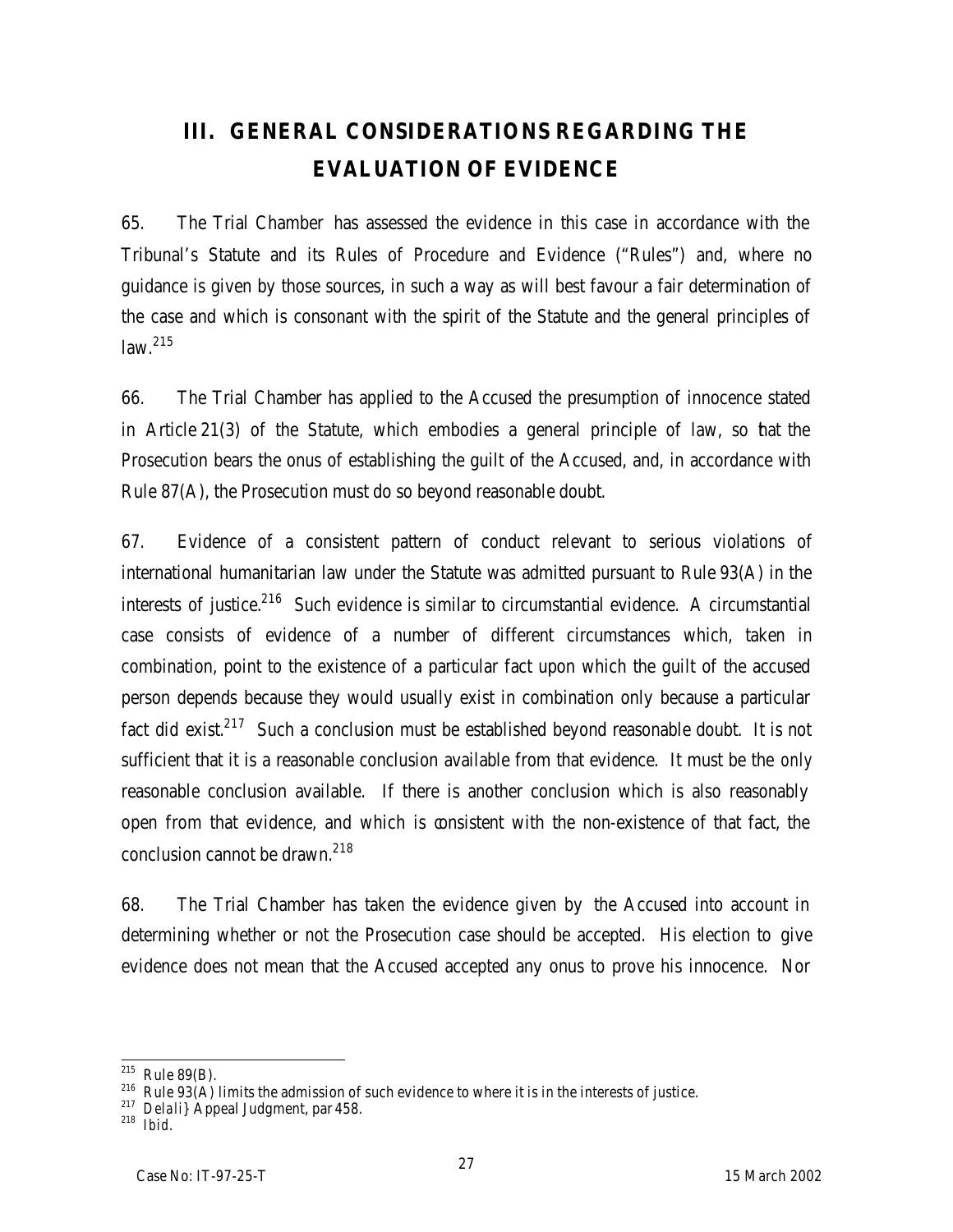does it mean that a choice must be made between his evidence and that of the witnesses called by the Prosecution. The approach taken by the Trial Chamber has been to determine whether the evidence of the witnesses upon which the Prosecution relied should be accepted as establishing beyond reasonable doubt the facts alleged, notwithstanding the evidence given by the Accused and the witnesses upon which the Defence relied.

69. In general, the Trial Chamber has not treated minor discrepancies between the evidence of various witnesses, or between the evidence of a particular witness and a statement previously made by that witness, as discrediting their evidence where that witness had nevertheless recounted the essence of the incident charged in acceptable detail. In determining whether any minor discrepancies should be treated as discrediting their evidence as a whole, the Trial Chamber has taken into account the fact that these events took place some nine years before the witnesses gave evidence. Although the absence of a detailed memory on the part of these witnesses did make the task of the Prosecution more difficult, the lack of detail in relation to peripheral matters was in general not regarded as necessarily discrediting their evidence.

70. In assessing the evidence of witnesses, the Trial Chamber has also taken into account the fact that many of the Prosecution witnesses relied upon notes made prior to the giving of their evidence, some recently and others closer to the events in question. In many cases, the notes made were made by reference to material which was not within the witness's own knowledge but which had been given to the witness by other persons. In such cases, the evidence of the witness was not the same as evidence given from a witness's own recollections, and the Trial Chamber has not given the evidence of such witnesses the same weight as evidence given from a witness's own recollection. Evidence of facts not within the testifying witness's own knowledge constitutes hearsay evidence and, whilst there is no prohibition against accepting such evidence, the Trial Chamber has been careful to scrutinise that evidence with care before determining to rely upon it, taking into account that such material is not capable of being tested by cross-examination, its source is not the subject of a solemn declaration, and its reliability may be affected by a potential compounding of errors of perception and memory. <sup>219</sup>

 $\overline{a}$ <sup>219</sup> For example, the Trial Chamber and the Defence were informed by the Prosecution during the course of the proceedings that witness Muhamed Lisica had spoken to witness Ekrem Zekovic after that witness had given his evidence and prior to Muhamed Lisica giving his own evidence. The Prosecution claimed that the witnesses had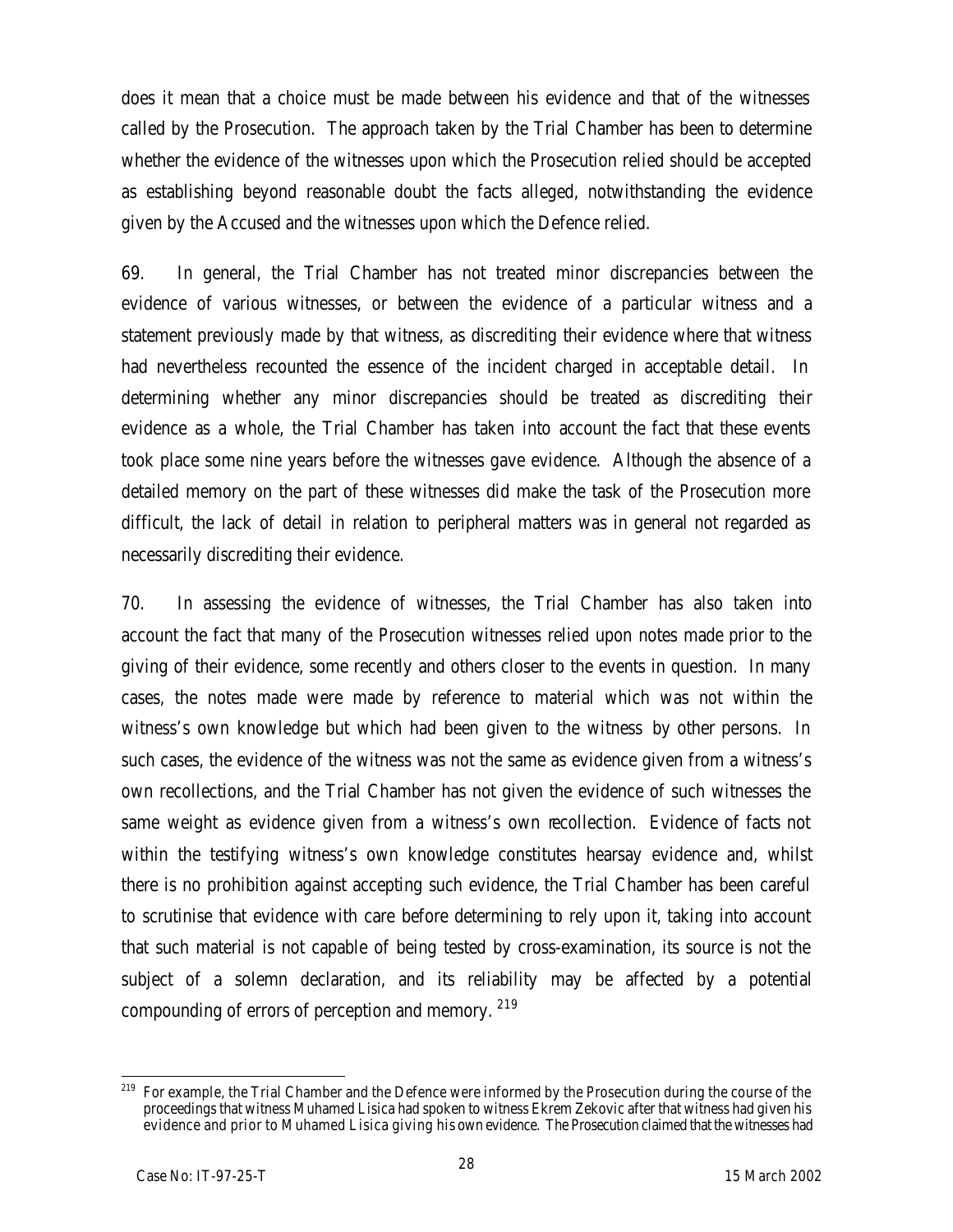71. In some cases, only one witness has given evidence of an incident with which the Accused has been charged. The Appeals Chamber has held that the testimony of a single witness on a material fact does not, as a matter of law, require corroboration.<sup>220</sup> In such a situation, the Trial Chamber has scrutinised the evidence of the Prosecution witness with great care before accepting it as sufficient to make a finding of guilt against the Accused.

not discussed the trial. However, it was also disclosed by the witness Muhamed Lisica that, soon after his release from the KP Dom, he and witness Ekrem Zekovic met in Sarajevo and discussed the bloodstains on the Zastava Kedi vehicle (*see* pars 334-335, *infra*). On the basis of these conversations, witness Muhamed Lisica made a new statement to correct his earlier statement. In his new statement, he stated that he washed the vehicle alone whereas in his previous statement he claimed to have washed it with Ekrem Zekovic (T 4997-4999, 5010-5016). Rasim Taranin gave evidence that on 15 January 2001 he saw a portion of the trial from the public gallery. He only saw it briefly from the corner as he was asked to leave (T 1690). Ahmet Hadžimusic prepared his evidence in writing in 1999 when he knew that he would be coming to testify (MFI 15). He had not prepared himself for the statement he gave to investigators (T 1951, 1980, 1986-1988). Ekrem Zekovic prepared notes after his release from the KP Dom in 1994-1995. These notes were not comprehensive (T 3707). FWS-73 had spoken to other witnesses before giving evidence. The names are noted on Ex P 433 (T 3373-3375). FWS-172 gave evidence that he prepared a list of names of persons who disappeared just after he got out of prison. He compiled the list from memory and did so to enable him to answer the questions of families (T4560). The list was entered into evidence (Exs P 299/P 299A/P 299A). The list was prepared on the basis of a joint shared memory (T 4611). FWS-73 gave evidence that he talked to a number of people prior to giving his evidence. They were witnesses who were to give evidence at trial. Their names were written down and tendered into evidence Ex P 433 (T 3373-3375). FWS-109 prepared a list of names of the persons taken out in the evenings about one month after his release (T 2386-2391, 2403 Ex P 421). Dževad S Lojo prepared notes prior to trial. He made notes in April 1993. The notes were complied from his memory (T 2539-2540). However, the list of those names had been added to after he spoke to the Red Cross and saw their list of the missing (T 2453-2456). FWS-71 kept a private diary in the KP Dom which was taken from him when he was exchanged. About a month after he left, he wrote down notes which he later typed. He primarily relied on his own memory but also on the memory of others. The first notes he put down in December 1994. He consulted with the people who were in the camp with him and made the typed notes. He only had the typed notes with him when he gave evidence (T 2868-2873). FWS-162 prepared notes of the names of persons killed in the KP Dom (T 1397). FWS-137 made a list of the names of people who were taken out so that he could tell their families. The list was taken away from him when he left the KP Dom, and he made a new list and other notes when he knew he would be coming to the Tribunal. He made the original and the duplicate in 1993, Ex P 444 (T 4751-4556). FWS-215 made notes while detained at the KP Dom. They were taken away from him while detained at the KP Dom and reconstructed by him after his release (T 918-920).

<sup>220</sup> *Prosecutor v Aleksovski*, IT-95-14/1-A, Judgment, 24 Mar 2000 ("*Aleksovski* Appeal Judgment"), par 62.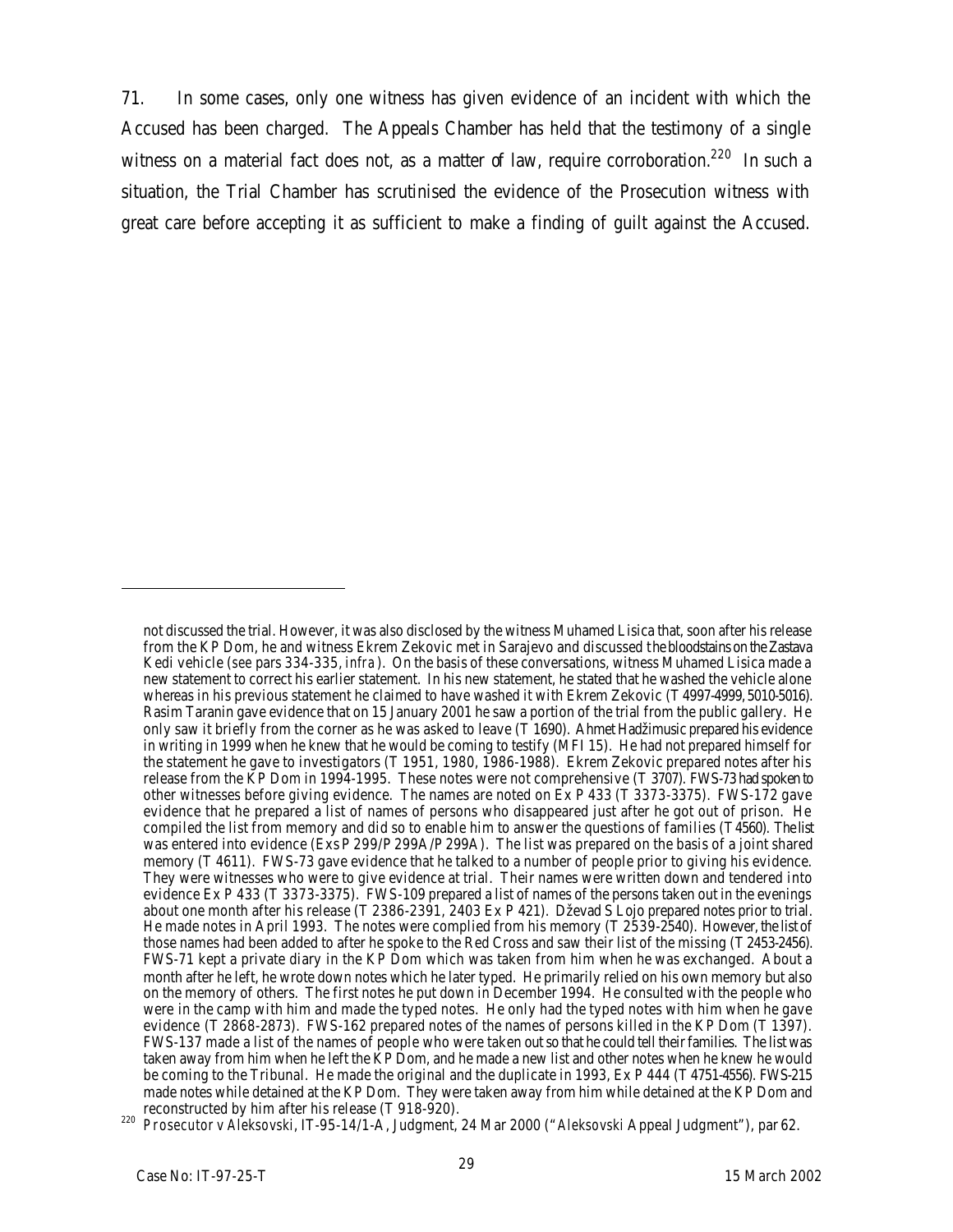# **IV. INDIVIDUAL CRIMINAL RESPONSIBILITY AND SUPERIOR RESPONSIBILITY**

### **A. Individual criminal responsibility under Article 7(1) of the Statute**

#### 72. Article 7(1) of the Tribunal's Statute provides that:

A person who planned, instigated, ordered, committed or otherwise aided and abetted in the planning, preparation or execution of a crime referred to in articles 2 to 5 of the present Statute, shall be individually responsible for the crime.

73. The Prosecution pleaded Article 7(1) in its entirety, and it includes within the terms of that Article the criminal responsibility of the Accused as a participant in various joint criminal enterprises. Such an approach is permitted by what was said by the Appeals Chamber in the *Tadic* Appeal Judgment:

191. […] Although only some members of the group may physically perpetrate the criminal act, […] the participation and contribution of the other members of the group is often vital in facilitating the commission of the offence in question. It follows that the moral gravity of such participation is often no less – or indeed no different – from that of those actually carrying out the acts in question.

192. Under these circumstances, to hold criminally liable as a perpetrator only the person who materially performs the criminal act would disregard the role as coperpetrators of all those who in some way made it possible for the perpetrator physically to carry out that criminal act. At the same time, depending on the circumstances, to hold the latter liable only as aiders and abettors might understate the degree of their criminal responsibility.<sup>221</sup>

The Prosecution has sought to relate the criminal liability of a participant in a joint criminal enterprise who did not personally physically commit the relevant crime to the word "committed" in Article 7(1), but this would seem to be inconsistent with the Appeals Chamber's description of such criminal liability as a form of accomplice liability,  $222$  and with its definition of the word "committed" as "first and foremost the physical perpetration

 $\overline{a}$ <sup>221</sup> *Tadic* Appeal Judgment, pars 191-192. This statement has been interpreted by the Prosecutor as meaning that an accused person who does not personally physically perpetrate the crime can still be held to have committed the crime when he or she participated in a joint criminal enterprise.

<sup>222</sup> *Tadic* Appeal Judgment, par 192.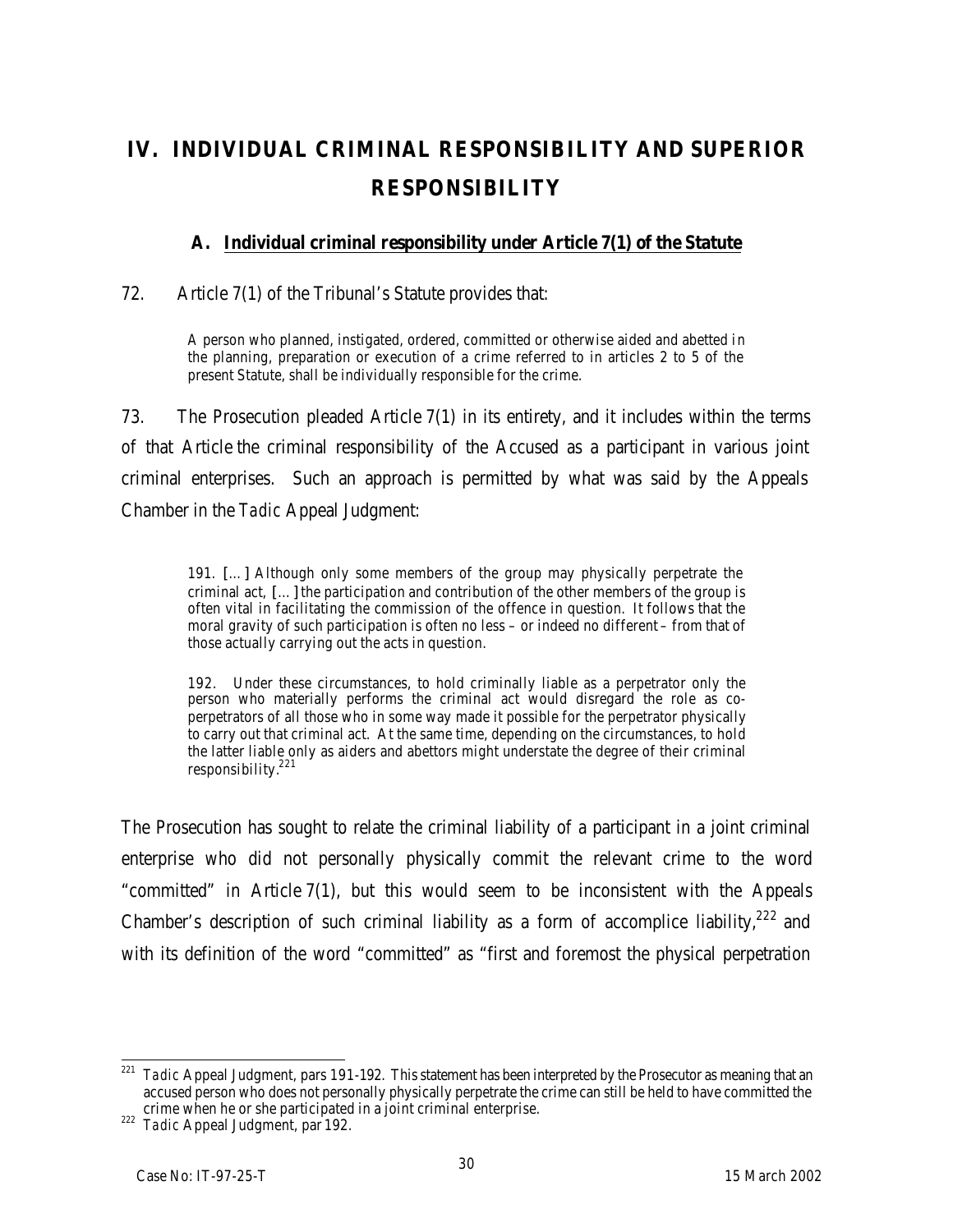of a crime by the offender himself".<sup>223</sup> For convenience, the Trial Chamber proposes to refer to the person who physically committed the relevant crime as the "principal offender".

74. The purpose behind the Prosecution's approach appears to be to classify the participant in a joint criminal enterprise who was not the principal offender as a "perpetrator" or a "co-perpetrator", rather than someone who merely aids and abets the principal offender. The significance of the distinction appears to be derived from the civil law, where a person who merely aids and abets the principal offender is subject to a lower maximum sentence.

75. The Trial Chamber does not accept that this distinction is necessary for sentencing in international law, and in particular holds that it is irrelevant to the sentencing practice of this Tribunal. The Appeals Chamber has made it clear that a convicted person must be punished for the seriousness of the acts which he has done, whatever their categorisation.<sup>224</sup> The seriousness of what is done by a participant in a joint criminal enterprise who was not the principal offender is significantly greater than what is done by one who merely aids and abets the principal offender. That is because a person who merely aids and abets the principal offender need only be aware of the intent with which the crime was committed by the principal offender, whereas the participant in a joint criminal enterprise with the principal offender must share that intent.<sup>225</sup>

76. Two recent decisions by Trial Chamber I have explored this issue of perpetration in some detail. In *Prosecutor v Krstic*, a distinction was drawn between an accomplice (as a secondary form of participation) and a co-perpetrator (as a direct and principal form of participation, but falling short of that of the principal offender).<sup>226</sup> In *Prosecutor v Kvocka,* a distinction was drawn between a co-perpetrator (who shares the intent of the joint criminal enterprise) and an aider and abettor (who merely has knowledge of the principal offender's

 $\overline{a}$ <sup>223</sup> *Tadic* Appeal Judgment, par 188.

<sup>224</sup> *Delali}* Appeal Judgment, pars 429-430; *Aleksovski* Appeal Judgment, par 182.

<sup>225</sup> *See Prosecutor v Brdanin and Talic*, Decision on Form of Further Amended Indictment and Prosecution Application to Amend, IT-99-36 PT, 26 June 2001 ("*Brdanin and Talic* Decision on Form of Further Amended Indictment"), par 27, fn 108; *see* also *Prosecutor* v *Furundžija*, IT-95-17/1-T, Judgment, 10 Dec 1998 ("*Furundžija* Trial Judgment"), pars 245, 249; *Kupreškic* Trial Judgment, par 772; *Tadic* Appeal Judgment, par 229; *Prosecutor v Furundžija* , IT-95-17/1-A, 21 July 2000 ( "*Furundžija* Appeal Judgment"), par 118.

<sup>226</sup> *Prosecutor v Krstic*, IT-98-33-T, Judgment, 2 Aug 2001 ("*Krstic* Trial Judgment"), pars 642-643.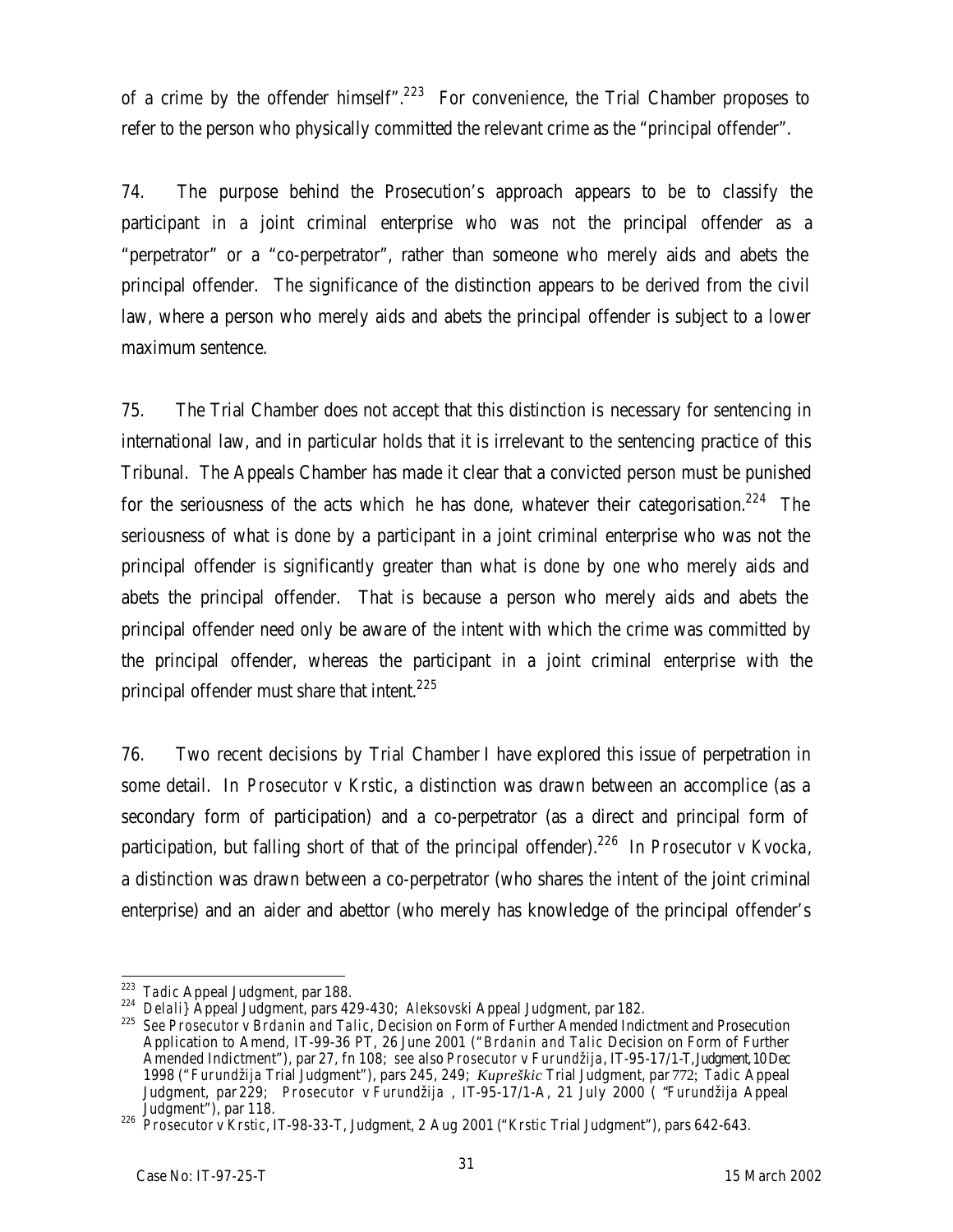intent).<sup>227</sup> In determining the relevant category, the Trial Chamber said, the greater the level of participation, the safer it is to draw an inference that the particular accused shared the intent of the joint criminal enterprise. $228$ 

77. This Trial Chamber does not hold the same view as Trial Chamber I as to the need to fit the facts of the particular case into specific categories for the purposes of sentencing. There are, for example, circumstances in which a participant in a joint criminal enterprise will deserve greater punishment than the principal offender deserves. The participant who plans a mass destruction of life, and who orders others to carry out that plan, could well receive a greater sentence than the many functionaries who between them carry out the actual killing. Categorising offenders may be of some assistance, but the particular category selected cannot affect the maximum sentence which may be imposed and it does not compel the length of sentences which will be appropriate in the particular case. This Trial Chamber, moreover, does not, with respect, accept the validity of the distinction which Trial Chamber I has sought to draw between a co-perpetrator and an accomplice.<sup>229</sup> This Trial Chamber prefers to follow the opinion of the Appeals Chamber in *Tadic*, that the liability of the participant in a joint criminal enterprise who was not the principal offender is that of an accomplice.<sup>230</sup> For convenience, however, the Trial Chamber will adopt the expression "co-perpetrator" (as meaning a type of accomplice) when referring to a participant in a joint criminal enterprise who was not the principal offender.

#### 1. Joint criminal enterprise

78. The *Tadic* Appeal Judgment identified three categories of criminal liability pursuant to a joint criminal enterprise. The first category is where all the participants in the joint criminal enterprise share the same criminal intent. The second category is similar but relates to the concentration camp cases. Neither the existence of this second category nor

<sup>227</sup> *Prosecutor v Kvocka and Others*, IT-98-30/1-T, Judgment, 2 Nov 2001 ("*Kvocka* Trial Judgment"),  $\frac{1}{228}$  pars 249, 284.

<sup>228</sup> *Kvocka* Trial Judgment, pars 287-289.

<sup>229</sup> The jurisprudence of the post-World War II cases surveyed by Trial Chamber I in *Kvocka* drew no distinction between the categories of co-perpetrator and aider and abettor in determining the criminal responsibility of the accused, as Trial Chamber I conceded: *Kvocka and Others* Trial Judgment, par282, s*ee also* fn 488.

<sup>230</sup> An accomplice to a joint criminal enterprise refers to a person who shares the intent of that enterprise and<br>230 An accomplice to a joint criminal enterprise refers to a person who shares the intent of that enterprise carries out acts to facilitate the commission of the agreed crime: *Furundžija* Trial Judgment, pars245, 249;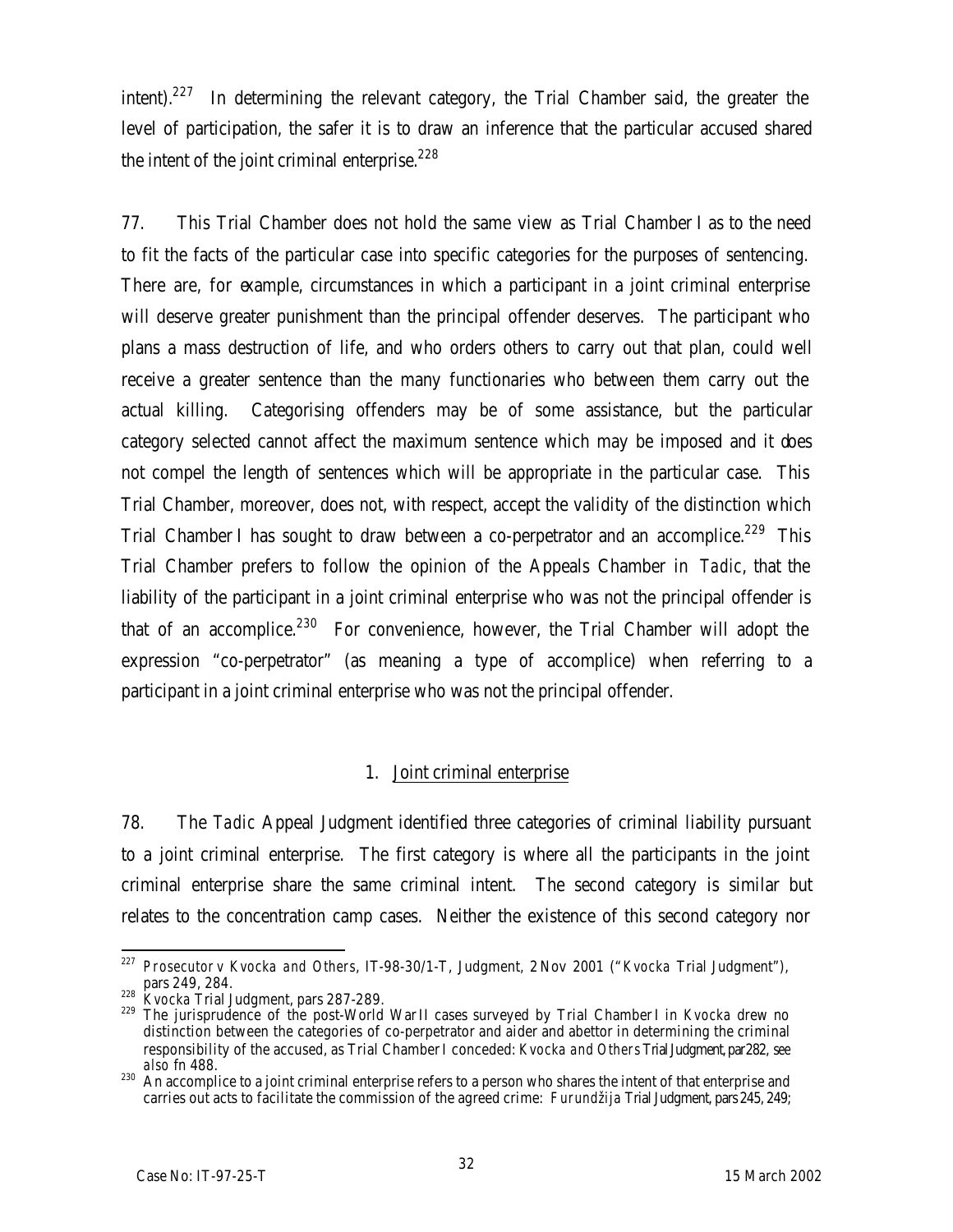its detailed definition was an issue in the *Tadic* Appeal. The Trial Chamber is satisfied that the only basis for the distinction between these two categories made by the *Tadic* Appeals Chamber is the subject matter with which those cases dealt, namely concentration camps during World War II. Many of the cases considered by the *Tadic* Appeals Chamber to establish this second category appear to proceed upon the basis that certain organisations in charge of the concentration camps, such as the SS, were themselves criminal organisations, $231$  so that the participation of an accused person in the joint criminal enterprise charged would be inferred from his membership of such criminal organisation. As such, those cases may not provide a firm basis for concentration or prison camp cases as a separate category. The Trial Chamber is in any event satisfied that both the first and the second categories discussed by the *Tadic* Appeals Chamber require proof that the accused shared the intent of the crime committed by the joint criminal enterprise. It is appropriate to treat both as basic forms of the joint criminal enterprise.<sup>232</sup> The third category identified by the *Tadic* Appeal Judgment is distinguishable. It applies where all of the participants share a common intention to carry out particular criminal acts and where the principal offender commits an act which falls outside of the intended joint criminal enterprise but which was nevertheless a "natural and foreseeable consequence" of effecting the agreed joint criminal enterprise.<sup>233</sup>

79. For liability pursuant to a joint criminal enterprise to arise, the Prosecution must establish the existence of that joint criminal enterprise and the participation in it by the Accused.<sup>234</sup>

80. A joint criminal enterprise exists where there is an understanding or arrangement amounting to an agreement between two or more persons that they will commit a crime. The understanding or arrangement need not be express, and its existence may be inferred from all the circumstances. It need not have been reached at any time before the crime is committed. The circumstances in which two or more persons are participating together in the commission of a particular crime may themselves establish an unspoken understanding

*Kupreskic* Trial Judgment, par 772; *Tadic* Appeal Judgment, par 229; *Furundžija* Appeal Judgment, par 118.

par Fio.<br><sup>231</sup> *See* Nuremberg Charter, Control Council No. 10.

<sup>232</sup> *See Brdanin and Talic* Decision on Form of Further Amended Indictment, par 27.

<sup>233</sup> *See Brdanin and Talic* Decision on Form of Further Amended Indictment, pars 24 - 27.

<sup>234</sup> *Tadi}* Appeal Judgment, par 227.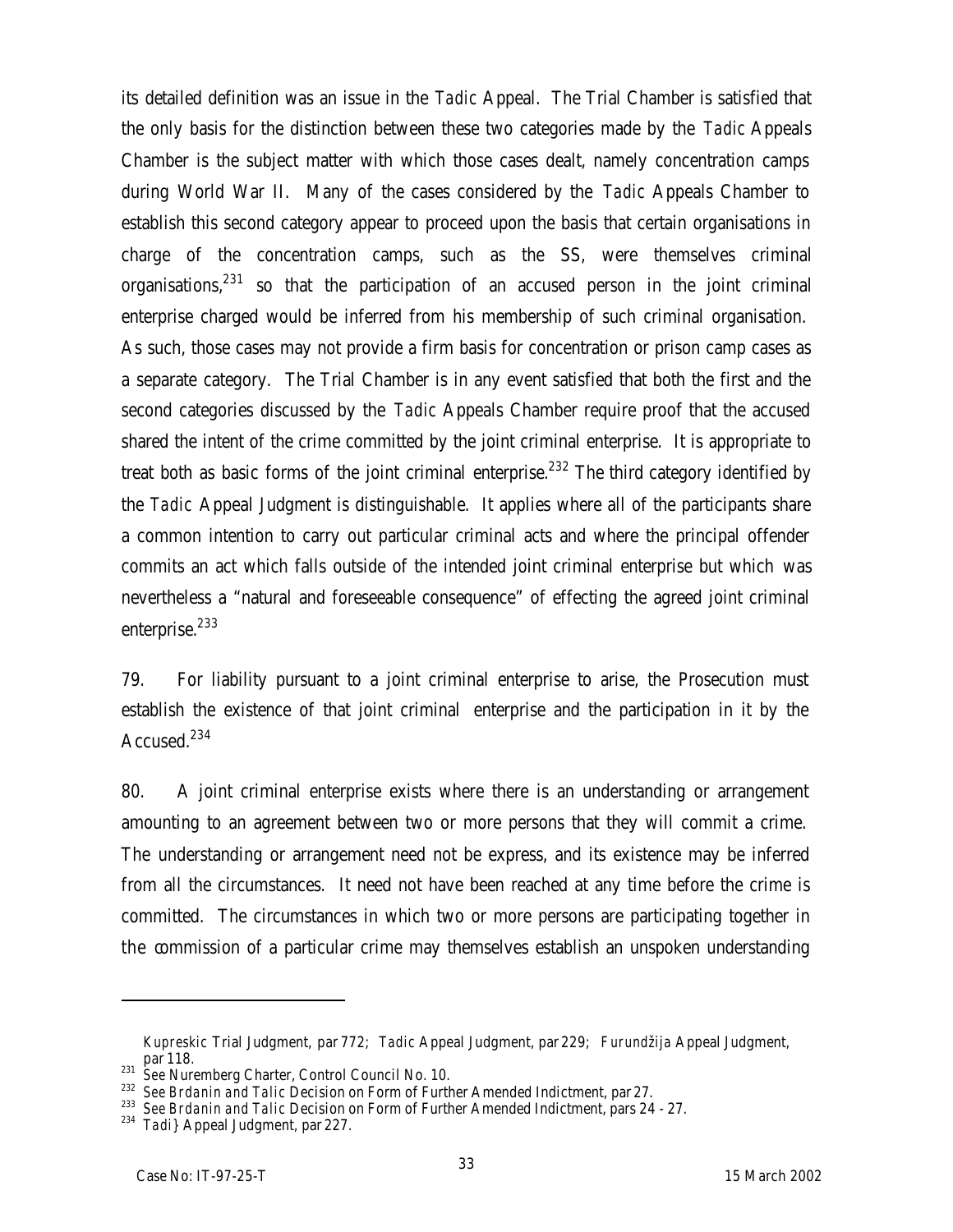or arrangement amounting to an agreement formed between them then and there to commit that crime. $^{235}$ 

81. A person participates in that joint criminal enterprise either:

(i) by participating directly in the commission of the agreed crime itself (as a principal offender);

(ii) by being present at the time when the crime is committed, and (with knowledge that the crime is to be or is being committed) by intentionally assisting or encouraging another participant in the joint criminal enterprise to commit that crime; or

(iii) by acting in furtherance of a particular system in which the crime is committed by reason of the accused's position of authority or function, and with knowledge of the nature of that system and intent to further that system.

82. If the agreed crime is committed by one or other of the participants in that joint criminal enterprise, all of the participants in that enterprise are guilty of the crime regardless of the part played by each in its commission. $^{236}$ 

83. To prove the basic form of joint criminal enterprise, the Prosecution must demonstrate that each of the persons charged and (if not one of those charged) the principal offender or offenders had a common state of mind, that which is required for that crime.<sup>237</sup> Where the Prosecution relies upon proof of state of mind by inference, that inference must be the only reasonable inference available on the evidence.

84. In the Indictment, the Prosecution specifically alleges that the Accused acted pursuant to a joint criminal enterprise with guards and soldiers to persecute the Muslim and

 $\overline{a}$ <sup>235</sup> Decision on Form of Second Indictment, 11 May 2000, par 15; *see also Tadi}* Appeal Judgment, par227(ii); *Furundžija* Appeal Judgment, par 119.

<sup>&</sup>lt;sup>236</sup> Decision on Form of Second Amended Indictment, 11 May 2000, par 15. In that decision, the direct participant in the joint criminal enterprise, ie the person who physically perpetrates the crime is referred to as a coperpetrator rather than a perpetrator. Given the ambiguity surrounding the term co-perpetrator engendered by the Prosecution's arguments referred to above, the Trial Chamber prefers to use the term principal offender to make it clear that it is only the person who physically carries out the crime personally that commits that crime. In par (ii); the Trial Chamber refers to a person being present at the time the offence is committed by another. However, presence at the time a crime is committed is not necessary. A person can still be liable for criminal acts carried out by others without being present – all that is necessary is that the person forms an agreement with others that a crime will be carried out.

<sup>237</sup> *Brdanin and Talic* Decision on Form of Further Amended Indictment, par 26.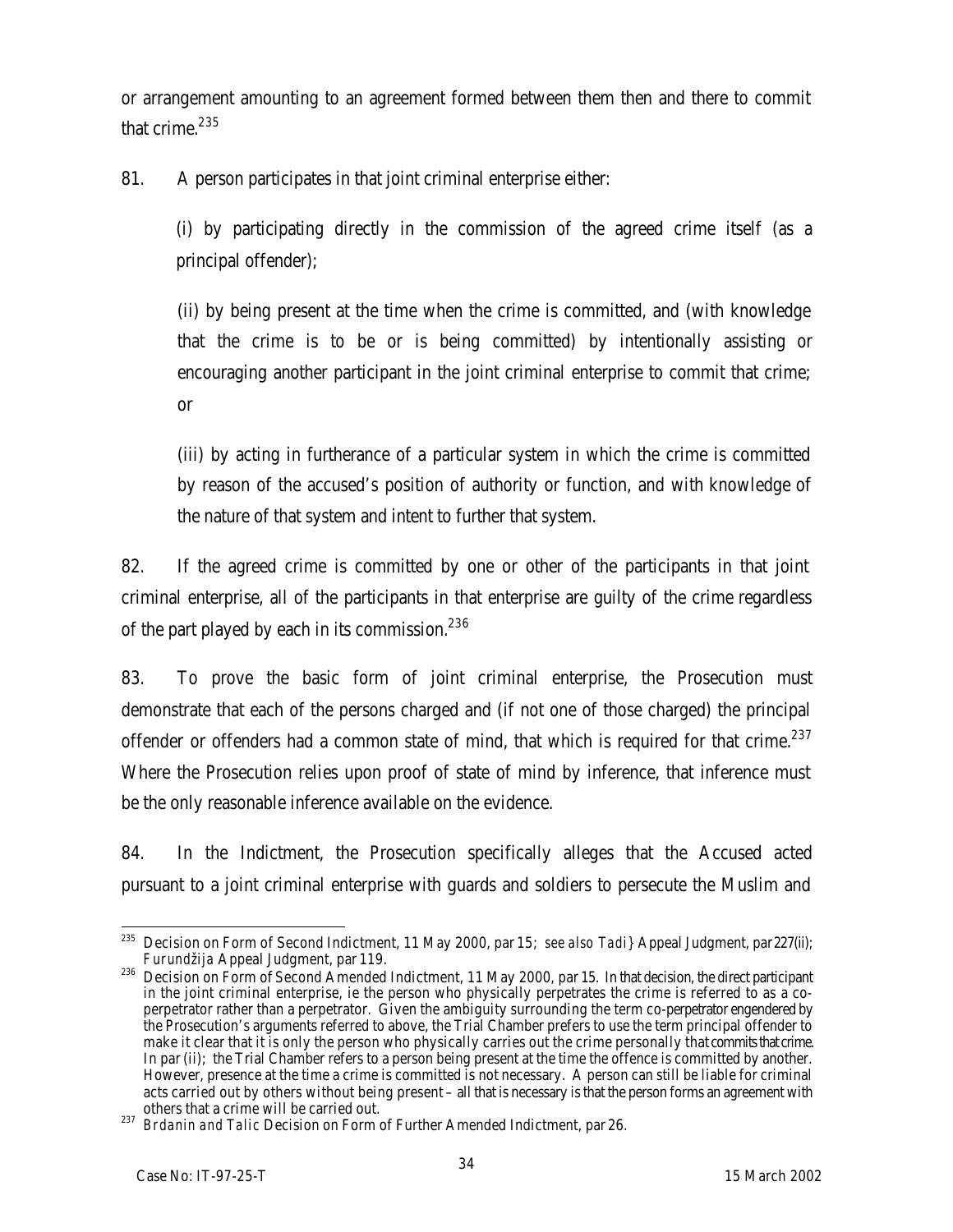other non-Serb male civilian detainees at the KP Dom on political, racial or religious grounds.<sup>238</sup> This was expressly interpreted by the Trial Chamber as alleging a basic joint criminal enterprise, but not an extended one relating to crimes which did not fall within the agreed aspects of that joint criminal enterprise. $^{239}$  The Indictment also alleges that the Accused acted "in concert" with others with respect to acts of torture, beatings<sup>240</sup> and enslavement.<sup>241</sup> The Trial Chamber interprets the words "in concert with" to connote acting pursuant to a basic joint criminal enterprise. Accordingly, the Accused is specifically alleged to have acted pursuant to a basic joint criminal enterprise<sup>242</sup> with respect to certain acts alleged as torture, enslavement, cruel treatment and inhumane acts. $^{243}$ 

85. Even where a particular crime charged has not been specifically pleaded in the indictment as part of the basic joint criminal enterprise, a case based upon the Accused's participation in a basic joint criminal enterprise to commit that crime may still be considered by the Trial Chamber if it is one of the crimes charged in the indictment and such a case is included within the Prosecution's Pre-Trial Brief.<sup>244</sup> In the present case, the Prosecution Pre-Trial Brief sufficiently put the Accused on notice that a basic joint criminal enterprise was alleged with respect to all the crimes charged in the Indictment.<sup>245</sup>

86. Although there has been no relevant amendment made to the Indictment following the Trial Chamber's express interpretation of the Indictment as alleging a basic joint criminal enterprise, but not an extended one, the Prosecution nevertheless sought in their Pre-Trial Brief to rely on the extended form of the joint criminal enterprise. It asserted that, even if it were not established that the Accused participated in a joint criminal enterprise of persecution, beatings, torture and murder, these crimes were "natural and foreseeable consequences" of the Accused's participation in a joint criminal enterprise of illegal imprisonment of the non-Serb detainees and in particular of the Accused's action in

 $\overline{a}$  $^{238}$  Indictment, par 5.1.

<sup>&</sup>lt;sup>239</sup> Decision on Form of Second Indictment, 11 May 2000, par 11.

<sup>240</sup> Indictment, pars 5.17, 5.21, 5.22 and 5.26.

<sup>&</sup>lt;sup>241</sup> Indictment, par 5.41.

<sup>&</sup>lt;sup>242</sup> That is, not within an extended common purpose.

<sup>&</sup>lt;sup>243</sup> Although it is not necessary for the purposes of this case, the Trial Chamber notes that the Indictment also alleges that the Accused participated in or aided and abetted the execution of a common plan involving imprisonment, torture and beatings, killings, forced labour, inhumane conditions and deportation and expulsion as persecution (Indictment, par 5.2). This sufficiently put the Accused on notice that the common purpose was also alleged for those crimes identified as part of the persecution count where charged as separate offences.

<sup>244</sup> *Kupreškic* Appeal Judgment, par 14.

<sup>&</sup>lt;sup>245</sup> Prosecution Pre-Trial Brief, pars 45, 47-56.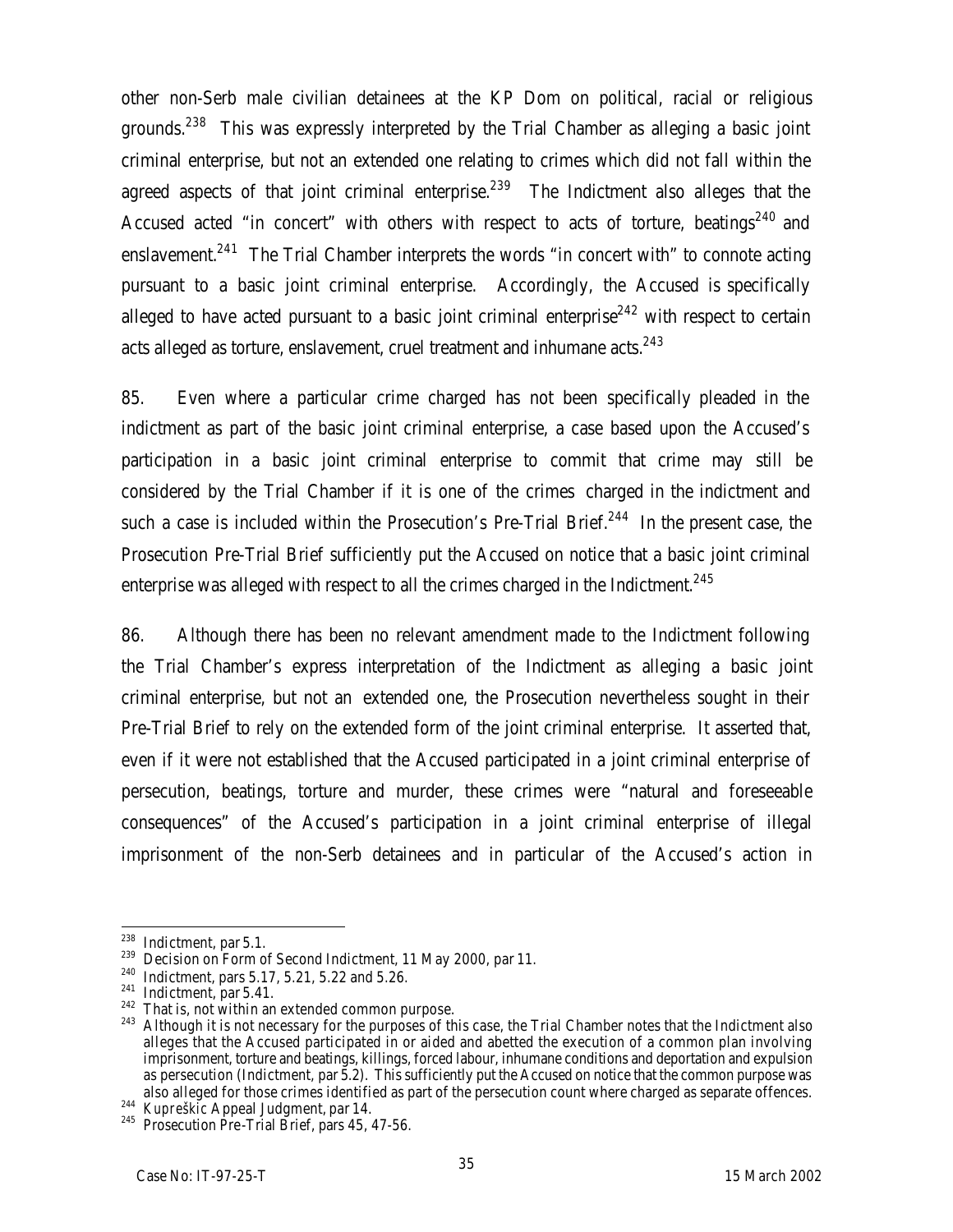permitting outsiders access to the detainees. $246$  The Trial Chamber in the exercise of its discretion considers that, in the light of its own express interpretation that only a basic joint criminal enterprise had been pleaded, it would not be fair to the Accused to allow the Prosecution to rely upon this extended form of joint criminal enterprise liability with respect to any of the crimes alleged in the Indictment in the absence of such an amendment to the Indictment to plead it expressly.

87. Where the Trial Chamber has not been satisfied that the Prosecution has established that the Accused shared the state of mind required for the commission of any of the crimes in which he is alleged to have participated pursuant to a joint criminal enterprise, it has then considered whether it has nevertheless been established that the Accused incurred criminal responsibility for any of those crimes as an aider and abettor to them.

### 2. Aiding and abetting

88. It must be demonstrated that the aider and abettor carried out an act which consisted of practical assistance, encouragement or moral support to the principal offender.<sup>247</sup> The act of assistance need not have actually caused the act of the principal offender,  $248$  but it must have had a substantial effect on the commission of the crime by the principal offender.<sup>249</sup> The act of assistance may be either an act or omission, and it may occur before, during or after the act of the principal offender.<sup>250</sup>

89. Presence alone at the scene of the crime is not conclusive of aiding and abetting unless it is demonstrated to have a significant legitimising or encouraging effect on the principal offender.<sup>251</sup>

90. The *mens rea* of aiding and abetting requires that the aider and abettor knew (in the sense that he was aware) that his own acts assisted in the commission of the specific crime in question by the principal offender. $252$  The aider and abettor must be aware of the essential elements of the crime committed by the principal offender, including the principal

 $246$  Prosecution Pre-Trial Brief, pars 57-62.

<sup>247</sup> *Furund`ija* Trial Judgment, pars 235, 249.

<sup>248</sup> *Furund`ija* Trial Judgment, pars 233, 234,249; *Kunarac* Trial Judgment, par 391.

<sup>249</sup> *Aleksovski* Appeal Judgment, par 162.

<sup>250</sup> *Aleksovski* Trial Judgment, par 129; *Blaški}* Trial Judgment, par 285; *Kunarac* Trial Judgment, par 391.

<sup>251</sup> *Furund`ija* Trial Judgment, par 232; *Tadi}* Trial Judgment, par 689; *Kunarac* Trial Judgment par 393.

<sup>252</sup> *Aleksovski* Appeal Judgment, par 162; *Tadi}* Appeal Judgment, par 229; *Kunarac* Trial Judgment, par 392.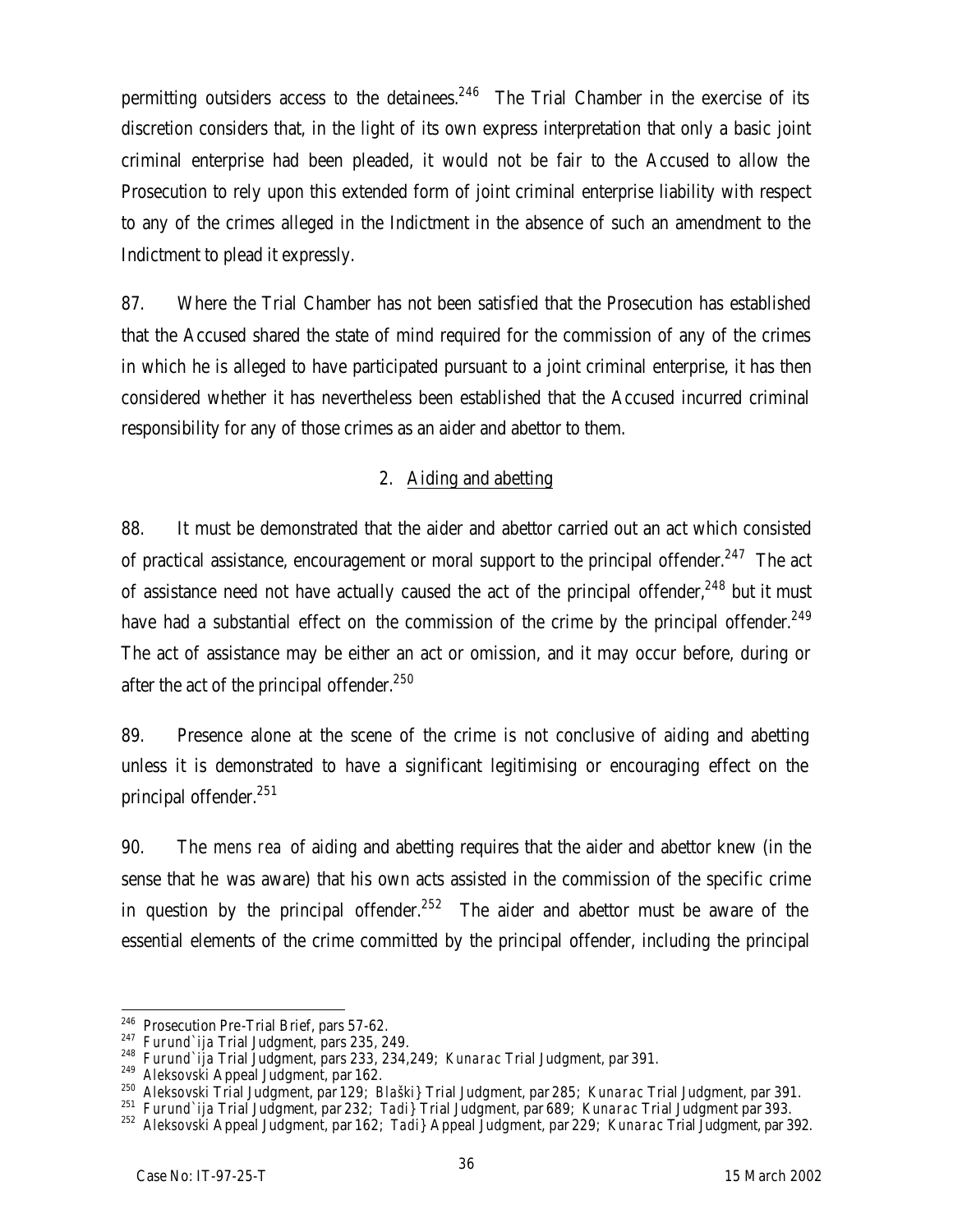offender's *mens rea*. However, the aider and abettor need not share the *mens rea* of the principal offender.<sup>253</sup>

#### **B. Superior responsibility under Article 7(3) of the Statute**

91. The Prosecution also alleges that the Accused incurred criminal responsibility as a superior under Article 7(3) of the Tribunal's Statute for each of the criminal acts charged. Article 7(3) provides that:

The fact that any of the acts referred to in articles 2 to 5 of the present Statute was committed by a subordinate does not relieve his superior of criminal responsibility if he knew or had reason to know that the subordinate was about to commit such acts or had done so and the superior failed to take the necessary and reasonable measures to prevent such acts or to punish the perpetrators thereof.

92. The elements of individual criminal responsibility under Article 7(3) of the Statute have been firmly established by the jurisprudence of the Tribunal.<sup>254</sup> Three conditions must be met before a superior can be held responsible for the acts of his or her subordinates:

- 1. the existence of a superior-subordinate relationship;
- 2. the superior knew or had reason to know that the subordinate was about to commit such acts or had done so; and
- 3. the superior failed to take the necessary and reasonable measures to prevent such acts or to punish the principal offenders thereof.

93. The existence of a superior-subordinate relationship requires a hierarchical relationship between the superior and subordinate. The relationship need not have been formalised and it is not necessarily determined by formal status alone.<sup>255</sup> A hierarchical relationship may exist by virtue of an accused's *de facto,* as well as *de jure*, position of superiority.<sup>256</sup> What must be demonstrated is that the superior had "effective control" over the persons committing the alleged offences. Effective control means the material ability to prevent offences or punish the principal offenders. Where a superior has effective control and fails to exercise that power he will be responsible for the crimes committed by his

 $\overline{a}$ <sup>253</sup> *Aleksovski* Appeal Judgment, par 162.

<sup>254</sup> *Delali}* Appeal Judgment, pars 189-198, 225-226, 238-239, 256, 263; *Aleksovski* Appeal Judgment, par72.

<sup>255</sup> *Delali}* Appeal Judgment, pars 205-206.

<sup>256</sup> *Delali}* Appeal Judgment, pars 192-194, 266.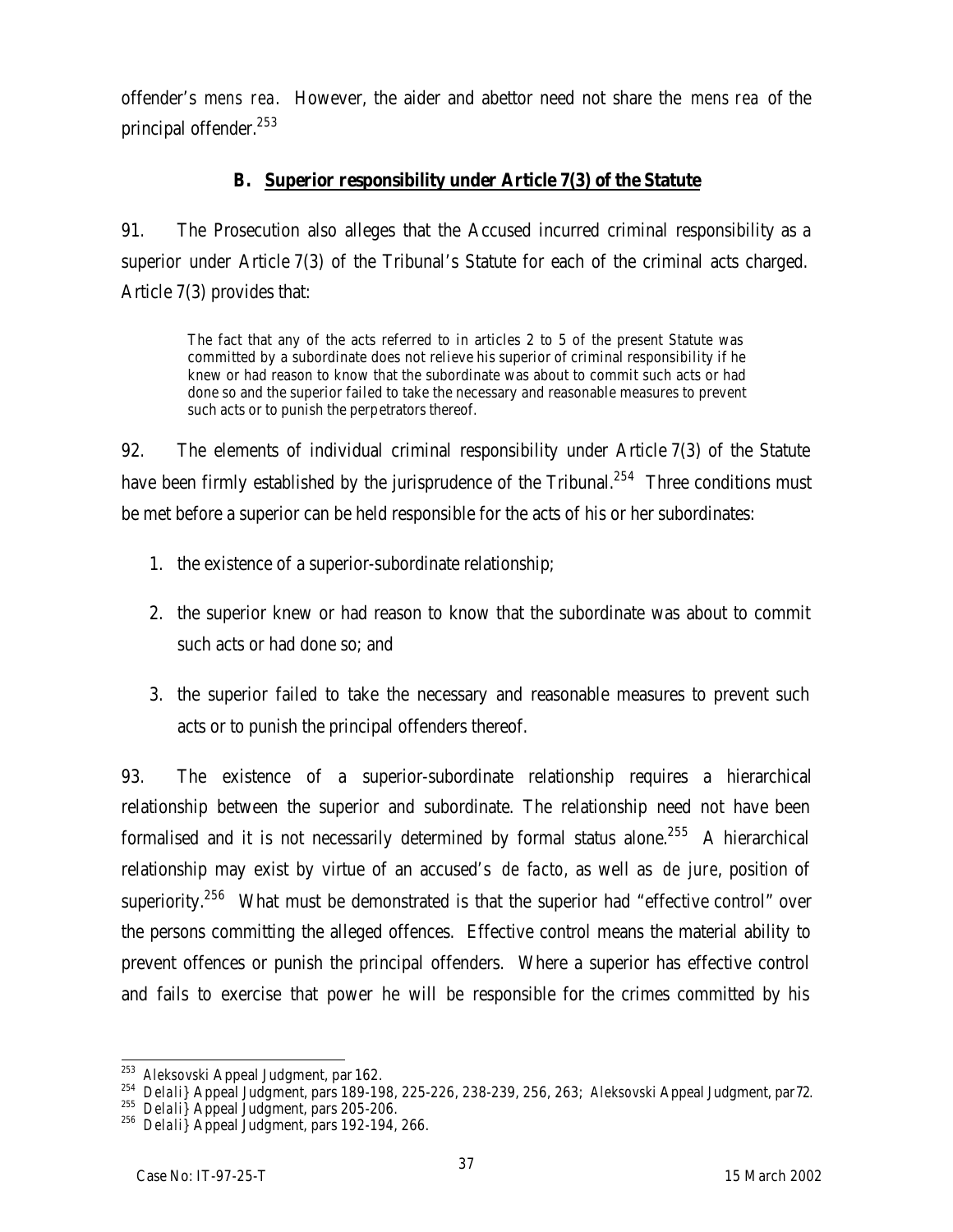subordinates.<sup>257</sup> Two or more superiors may be held responsible for the same crime perpetrated by the same individual if it is established that the principal offender was under the command of both superiors at the relevant time. $^{258}$ 

94. It must be demonstrated that the superior knew or had reason to know that his subordinate was about to commit or had committed a crime. It must be proved that (i) the superior had actual knowledge, established through either direct or circumstantial evidence, that his subordinates were committing or about to commit crimes within the jurisdiction of the Tribunal, or (ii) he had in his possession information which would at least put him on notice of the risk of such offences, such information alerting him to the need for additional investigation to determine whether such crimes were or were about to be committed by his subordinates.<sup>259</sup> This knowledge requirement has been applied uniformly in cases before this Tribunal to both civilian and military commanders. $260$  The Trial Chamber is accordingly of the view that the same state of knowledge is required for both civilian and military commanders.

95. It must be shown that the superior failed to take the necessary and reasonable measures to prevent or punish the crimes of his subordinates. The measures required of the superior are limited to those which are feasible in all the circumstances and are "within his power". A superior is not obliged to perform the impossible. However, the superior has a duty to exercise the powers he has within the confines of those limitations.<sup>261</sup>

 $\overline{a}$ <sup>257</sup> *Delali}* Appeal Judgment, pars 196-198.

<sup>258</sup> *Blaški}* Trial Judgment, par 303; *Aleksovski* Trial Judgment, par 106.

<sup>259</sup> *Delali}* Appeal Judgment, pars 223-226.

<sup>260</sup> *Delali}* Appeal Judgment, pars 196-197.

<sup>261</sup> *Delali}* Appeal Judgment, par 226.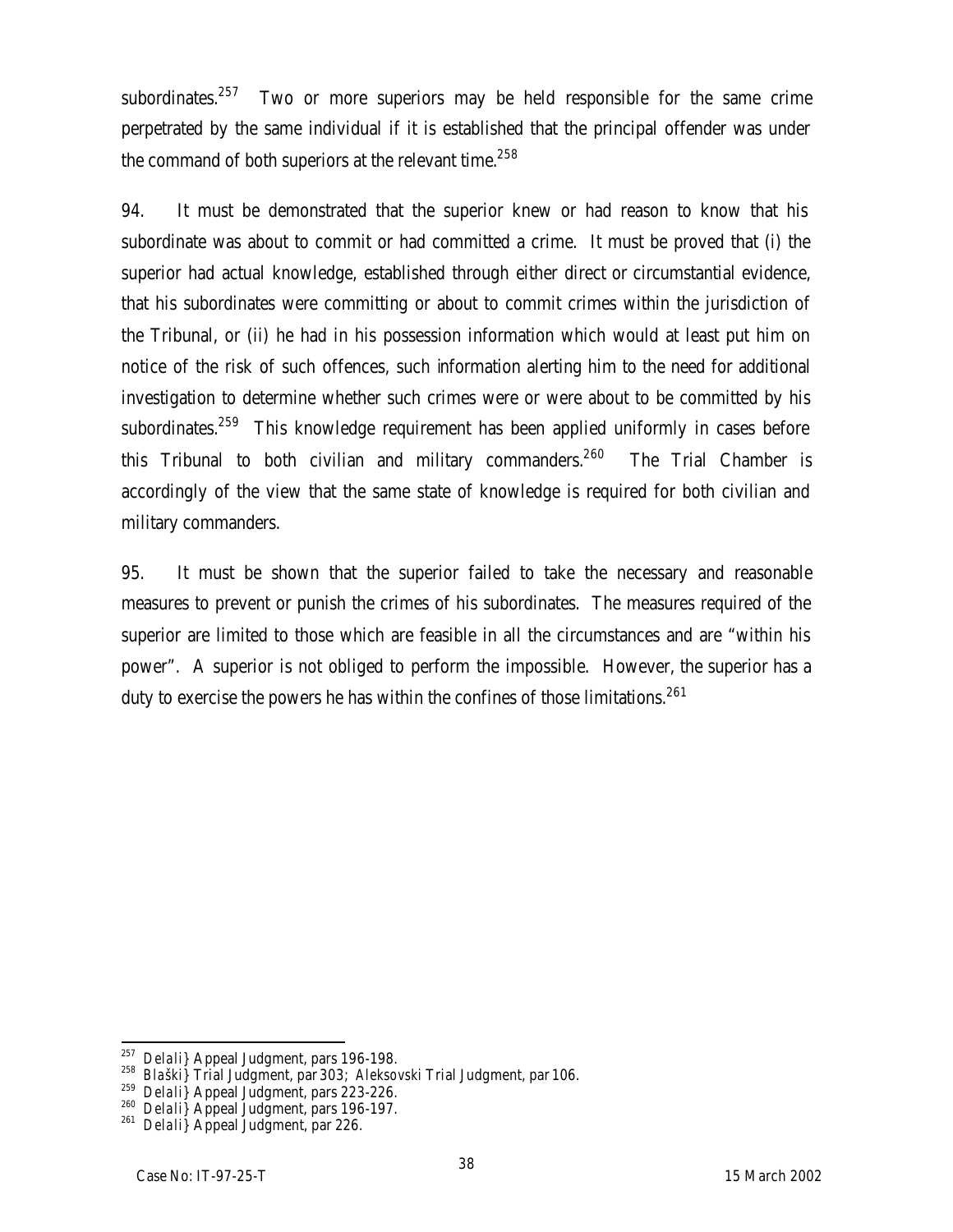## **V. THE ACCUSED'S POSITION AS WARDEN**

96. The Accused was, by his own admission, warden of the KP Dom prison facility from 18 April 1992 until the end of July 1993.<sup>262</sup> He was originally appointed as acting warden of the KP Dom by Radojica Mladenovic, the President of the Executive Committee of the Municipal Assembly of Foca, on 18 April 1993.<sup>263</sup> This appointment took the form of a work assignment.<sup>264</sup> Following the outbreak of the conflict in April 1992, many members of the local Serb population in Foca were given such work assignments.<sup>265</sup> The Accused held the position of acting warden of the KP Dom until 17 July 1992, at which time he was officially appointed warden by Momcilo Mandic, the Minister of Justice of the Serbian Republic of Bosnia and Herzegovina.<sup>266</sup> He occupied this position until he resigned or was dismissed by the Minister of Justice and Administration of the Republika Srpska.<sup>267</sup> The decision terminating the Accused's employment is dated 1 July 1993, but it was to enter into force on the day of its adoption. The Accused's replacement commenced work at the KP Dom on 9 August 1993.<sup>268</sup> In September 1994, the Accused began work as a school principal under a work assignment issued by the Ministry of Defence.<sup>269</sup>

97. The position of prison warden, in the ordinary usage of the word, necessarily connotes a supervisory role over all prison affairs. This general understanding of the position of warden accords with the structure of the KP Dom prior to the conflict.<sup>270</sup> The warden held the highest position of authority in the KP Dom and it was his responsibility to

 $\overline{a}$  $^{262}$  The Accused gave evidence that he ceased working at the KP Dom at the end of July 1993 (T7708). Hefileda request with Radojica Mladenovic in June 1993 requesting that he be relieved of his duty in the KP Dom and he was replaced around the end of July 1993 when he received a decision on the termination of his employment (Ex P 46A, OTP interview 6 June 2000, pp 2-3). Although Ex P 3 would seem to indicate that the Accused remained as warden of the KP Dom until 8 September 1994, the Prosecution did not contend that this was the case. The Accused explained that it was possible that he stayed on the record for reasons of social security as he did not find a new job until 1994 when he started working as a school principal (T 7710). Some witnesses estimated when the Accused ceased to be warden of the KP Dom: FWS-139, early October 1993 (T 398-399); FWS-66, mid-1993 (T 1127); FWS-162, October 1993 (T 1406); FWS-215, mid-1993 (T 916); FWS-182, mid-1993 (T 1653); FWS-138, 1993 (T 2098); FWS-250, the escape of Ekrem Zekovic (T 5066-5067).

 $^{263}$  The Accused (T 7599).

Ex D 33A, Ex D 33-1-A (Decree on the Organisation and Discharge of Work Obligation for the Needs of the Defence).

<sup>265</sup> Milomir Mihajlovic (T 5642); Vitomir Drakul (T 5666-5667); Slobodan Jovancevic (T 5569); Zarko Vukovic (T 6757); Svetozar Bogdanovic (T 7081); Slavica Krnojelac (T 7495); Zoran Mijovic (T 6217); Miladin Matovic (T 6423); Arsenije Krnojelac (T 6984); Milan Pavlovic (T 6871).

<sup>&</sup>lt;sup>266</sup> Ex D 77A. At one point in his testimony the Accused states that he was appointed both warden and director of the economic unit by the Ministry of Defence in August 1992, although he had already started working in this function in July 1992 (T 7638).

 $267$  Ex D 78A states that the Accused is dismissed from the position.

<sup>268</sup> Ex P 3, no 129.

 $269$  The Accused (T 7711).

<sup>&</sup>lt;sup>270</sup> Ex P 2 (Letter from the warden of the KP Dom, Zoran Sekulovic, submitting information on the KP Dom).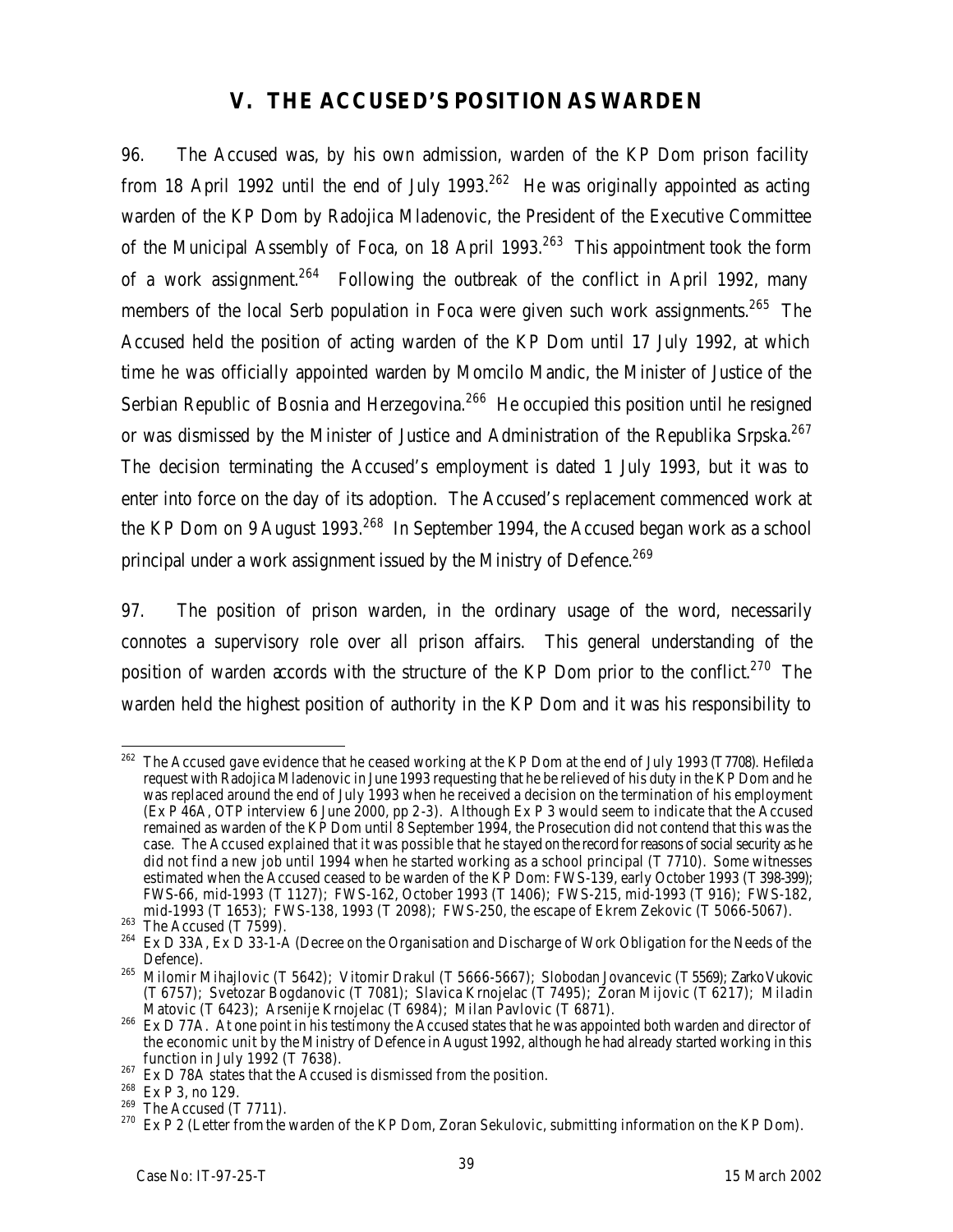manage the entire prison. $271$  In effect, the warden was responsible for the convicted male detainees,  $272$  and all the business units and work sites associated with the prison.  $273$  The deputy warden,<sup>274</sup> the commander of the quards,<sup>275</sup> the chief of service for rehabilitation and the head of the economic unit were all subordinate to the warden.<sup>276</sup> Each of these persons was required to report to the warden with respect to the management of their areas of responsibility.<sup>277</sup>

98. The Trial Chamber is not satisfied that the position or powers of the warden within the prison hierarchy significantly changed once the conflict commenced. Counsel for the Accused submitted that the powers of warden were severely limited during the conflict and that documents would be produced before the Court to this effect.<sup>278</sup> It was alleged that the work assignment of the Accused clearly stipulated that his role as warden within the KP Dom was limited to carrying out repairs and the commencement of production in the work units.<sup>279</sup> A certificate was produced from the Ministry of Defence, dated 11 January 2000, which purported to summarise data from an inspection of original documents kept as official records by the Ministry of Defence.<sup>280</sup> The certificate was said to confirm that the Accused was the manager of the KP Dom responsible only for preserving the property of the KP Dom. Following an objection by the Prosecution to the tender of the certificate, the Trial Chamber questioned what weight could be given to the certificate. It was of recent origin and sought to place a limitation upon the clear wording of a contemporaneous document already tendered into evidence from the Ministry of Justice which appointed the Accused the warden of the KP Dom without any such limitation.<sup>281</sup> The Trial Chamber advised the Defence that, if it wanted weight to be given to the certificate, the Trial

 $271$  FWS-139 (T 297).

<sup>&</sup>lt;sup>272</sup> Prior to the conflict, the KP Dom was a prison for convicted male detainees: FWS-139 (T 294). The capacity of the KP Dom was between 1000-1200 inmates, although it appears that just prior to the conflict in 1992 there were only about 200-400 prisoners: FWS-138 (T 2021).

<sup>273</sup> FWS-139 (T 295); Zoran Mijovic (T 6376).

<sup>274</sup> FWS-138 (T 2025); FWS-139 (T 297).

 $275$  FWS-139 (T 298).

 $276$  Divljan Lazar (T 6050).

<sup>&</sup>lt;sup>277</sup> FWS-139 (T 298).

<sup>&</sup>lt;sup>278</sup> In the Opening Statement of the Defence, Counsel stated that "The Defence intends to tender many exhibits, and that will show how unfounded many of the counts in the indictment are in view of the true role and position that Milorad Krnojelac had in the KP Dom Foca" (T 5162), and "There is clear-cut evidence that prisoners of war of Muslim ethnicity, as well as detainees who had violated regulations in the army of the Republika Srpska, [were] under full factual and formal control of the military command and the military authorities. For this purpose the Defence will submit many documents which unequivocally show that the accused, Milorad Krnojelac, was the civilian warden and that he did not have any authority, either formally or factually, over these persons" (T 5177).

 $279$  (T 7599); Ex D 77A.

 $^{280}$  The Defence sought to tender the document through witness Milenko Dundjer (T 5349-5358).

 $281$  Ex D 30A; T 5353-5354.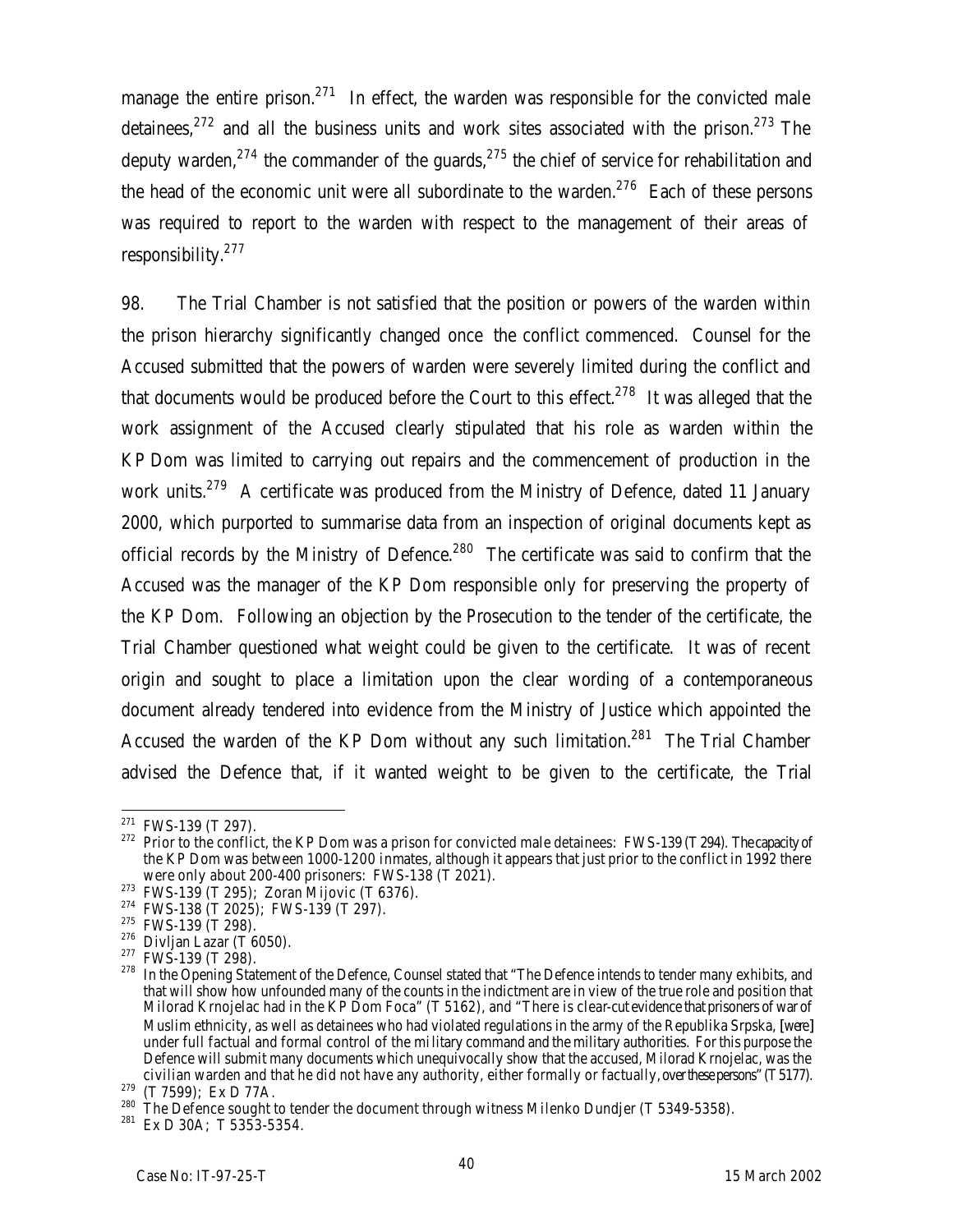Chamber would need to know upon what contemporaneous records the Ministry of Defence relied in interpreting the Accused's appointment. If it relied upon official records of the Accused's appointment, then this would have included the appointment made by the Ministry of Justice. The Trial Chamber would need to know upon what basis the Ministry interpreted the clear wording of that document as limiting the Accused's responsibility to the preservation of the property of the KP Dom. $^{282}$  The Defence said that it would seek to obtain the documents upon which the Ministry of Defence relied and re-offer the certificate for tender at that stage.<sup>283</sup> These documents were never produced and the Defence did not seek to enter the certificate into evidence at any later stage.<sup>284</sup> The Trial Chamber takes these circumstances into account, in conjunction with other facts discussed below, in reaching its conclusion that the Accused's work assignment was not limited in the way the Defence alleged.

99. The Trial Chamber is satisfied that the Accused voluntarily undertook the position of acting warden and then warden until his departure from the KP Dom in July 1993. In his defence, the Accused claimed that work orders could not be refused and that any attempt to do so would run the risk of imprisonment. While some evidence was heard to this effect,<sup>285</sup> the Trial Chamber is satisfied that no such risk was present in the instant case. On the contrary, there is evidence that two individuals turned the position down with no adverse consequences before it was assigned to the Accused.<sup>286</sup> There is no evidence that any threats were made to the Accused concerning the consequences which might follow should he refuse the position.<sup>287</sup> The Chamber further notes that the Accused appears to have

 $\overline{a}$  $282$  T 5356, 5357.

<sup>283</sup> T 5358.

<sup>&</sup>lt;sup>284</sup> The Prosecutor attempted to cross-examine the accused on the certificate. Counsel for the accused objected on the ground that the certificate had not been admitted into evidence (T 7867-7870).

 $^{285}$  Milomir Milhajlovi} (T 5651-5653); Svetozar Bogdanovi} (T 7084); Slavica Krnojelac (T 7533); Zoran Vukovic (T 5777-5779); Krsto Krnojelac (T 5921-5922).

<sup>&</sup>lt;sup>286</sup> These two individuals are Radojica Tesovi} and Veselin Cancar. Tesovi} was the previous warden who was either replaced because he did not agree with SDS policy, or refused to continue working in the position as warden after the conflict started and became the director of the farm at Brioni: FWS-214 (T 3939); Ex P 438 (under seal); Risto Ivanovi} (T 6105); FWS-109 (T 2348); FWS-138 (T 2024); FWS-182 (T1648); FWS-113 (T 2612). In criminal proceedings against him before the Canton Court in Sarajevo, Veselin Cancar stated that members of the Crisis Staff had tried to persuade him to take up the post of KP Dom Director. He claimed that his refusal was accepted and that he was sent to the field as a quartermaster instead, an appointment he agreed with: Ex P 36A p 4, Ex P 37A p 2.

<sup>&</sup>lt;sup>287</sup> The Accused gave evidence that he was not threatened by Mladenovic to accept the position. However, he said that he believed that if he had not accepted the position the military police would have been called in (T7855). Two witnesses gave evidence that the brother of the Accused, Arsenije Krnojelac, had criticised his acceptance of the position as warden calling him an idiot and an arsehole for accepting it: FWS-73 (T 3205); FWS-216 (T 3458). Arsenije Krnojelac denied making any of these statements (T 6926-T 6927, T 6934-T 6935) and the Trial Chamber does not rely upon it.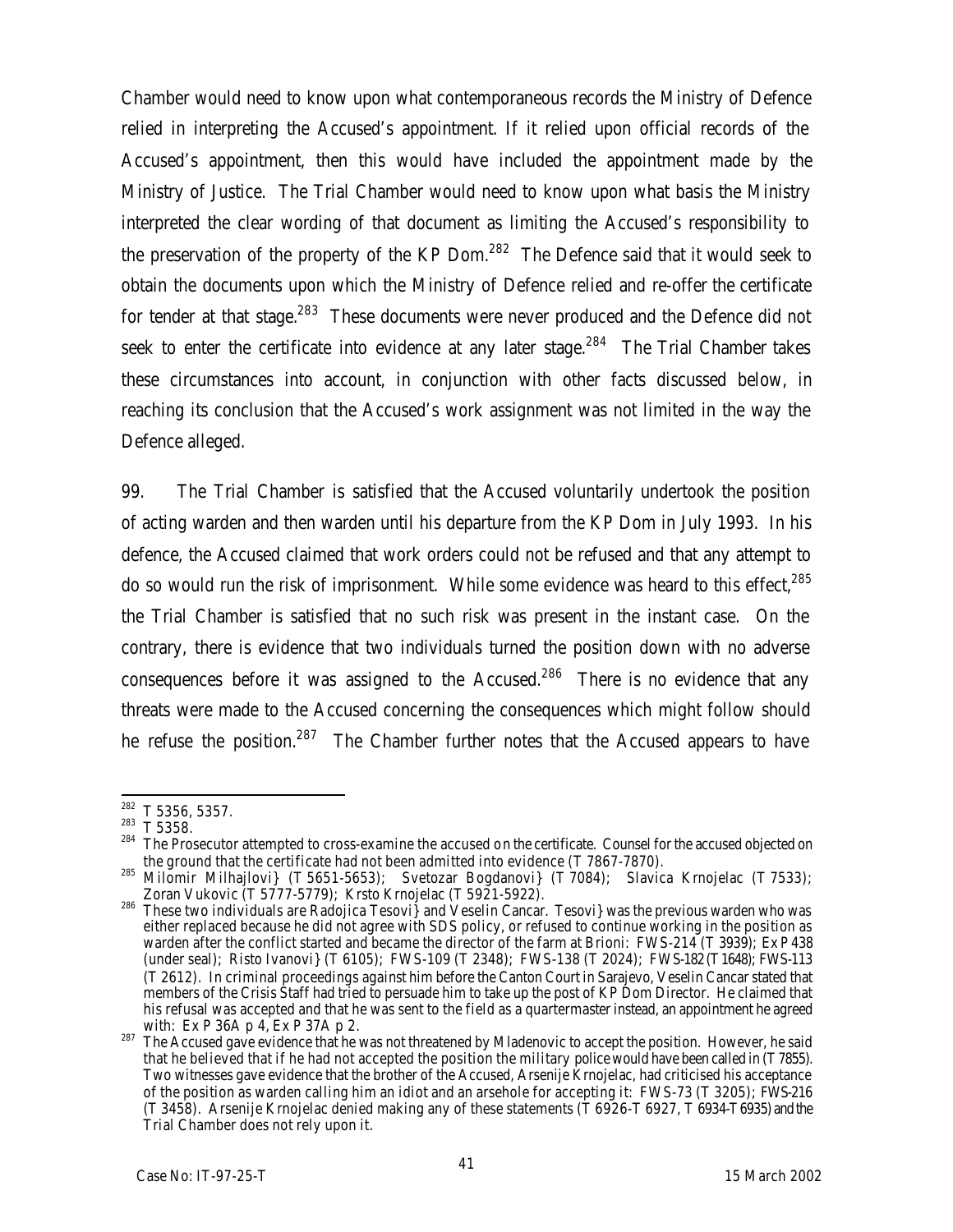accepted the position of warden after turning down a different work assignment on the front, and that he claimed<sup>288</sup> that he was able to resign from his position in June 1993 without any adverse consequences.<sup>289</sup> The Trial Chamber concludes that the Accused could have refused the original work assignment, was always in a position to leave the KP Dom and that it was unlikely that he would have been punished had he done so.

100. The Trial Chamber is also satisfied that the Accused voluntarily accepted the positions in full awareness that Muslim civilians were being illegally detained at the KP Dom because of their ethnicity. Upon his first arrival at the KP Dom, he asked who was being detained and for what reason. He was told that the prisoners were Muslims and that they were being detained because they were Muslims.<sup>290</sup> He also knew that none of the procedures in place for legally detained persons was ever followed at the KP Dom.<sup>291</sup>

101. The Trial Chamber accepts that part of the KP Dom was leased to the military for its own use, in a lease agreement signed by the Accused as warden.<sup>292</sup> The Defence argued that, as a result of the lease, the KP Dom was divided into civilian and military sections and the warden's authority was limited to matters arising in the civilian section of the prison, involving the convicted Serb detainees and the Drina Economic Unit.<sup>293</sup> The Defence

 $\overline{a}$ The Accused's gave evidence that he filed a request with Radojica Mladenovic in June 1993 requesting that he be relieved of his duty in the KP Dom and was subsequently dismissed (T 7708); Ex P 46A, OTP interview, 6 June 2000, pp 2-3. He submitted his resignation because he did not want the responsibility of determining which persons assigned to work duty at the KP Dom would go to the front line and which persons would remain working at the KP Dom (T 7859-7865).

<sup>&</sup>lt;sup>289</sup> RJ gave evidence that he found out from Z that the Accused had first been offered the position of army commander which he had rejected. Because of this, when he was offered the position of warden he could not refuse it. RJ claimed that people in mixed marriages like the Accused whose wife was Croatian did not enjoy a favourable position (T 3832-3834). This was not followed up in the evidence of the Accused.

<sup>290</sup> T 7604, 7844; Bozidar Krnojelac (T 7419, 7605).

<sup>291</sup> T 7846.

<sup>292</sup> Ex D 85A; Ex D 38A; Ex D 38-1-A; Ex P 4; Ex P 5;Vitomir Drakul (T 5687); Zoran Vukovic (T 5769- 5770); Risto Ivanovic (T 6083-6084); Zoran Mijovic (T 6274); Miladin Matovic (T 6440-6441); Milosav Krsmanovic (T 6614-6616). To the contrary, a number of Prosecution witnesses testified that the KP Dom was not divided into military and civilian parts and that it was one institution under one command: FWS-139 (T 389); FWS-66 (T 1129); FWS-215 (T 917); FWS-65 (T 482-483); FWS-86 (T 1565); FWS-198 (T962). The Accused gave evidence that Mladenovic negotiated the terms of the lease and that he merely signed the lease agreement on behalf of the KP Dom. He claimed that the Ministry of Justice was informed that he had leased part of the KP Dom to the army command and that he did not have to report to the Ministry of Justice about Muslim detainees held in the KP Dom (T 8215, 7639).

<sup>&</sup>lt;sup>293</sup> With respect to which matters he reported to the Ministry of Justice: the Accused (T 7639). Ex D80A is a letter dated 7 May 1992 addressed to the Executive Committee of the Serbian Municipality of Foca and signed by the Accused as the acting warden, requesting the supply of metal sheeting to repair roofs damaged by the conflict. Ex D 81A is a letter dated 7 May 1992 addressed to the Serbian Police Station in Foca and signed by the Accused as acting warden, reporting vehicles that had been stolen from the KP Dom. Ex D 82A is a request dated 7 May 1992 to the Serbian Police signed by the Accused as acting warden requesting that a vehicle be given to the KP Dom. Slobodan Javancevic (T 5617-5618); Milomir Mihajlovic (T 5628); Zoran Vukovic (T 5772); Krsto Krnojelac (T 5918); Risto Ivanovic (T 6086-6087); Lazar Divljan (T 5979-5780); Zoran Mujovic (T 6236); Milovan Dubrilovic (T 6373); Miladin Matovic (T 6438-6439); Zarko Vukovic (T6754,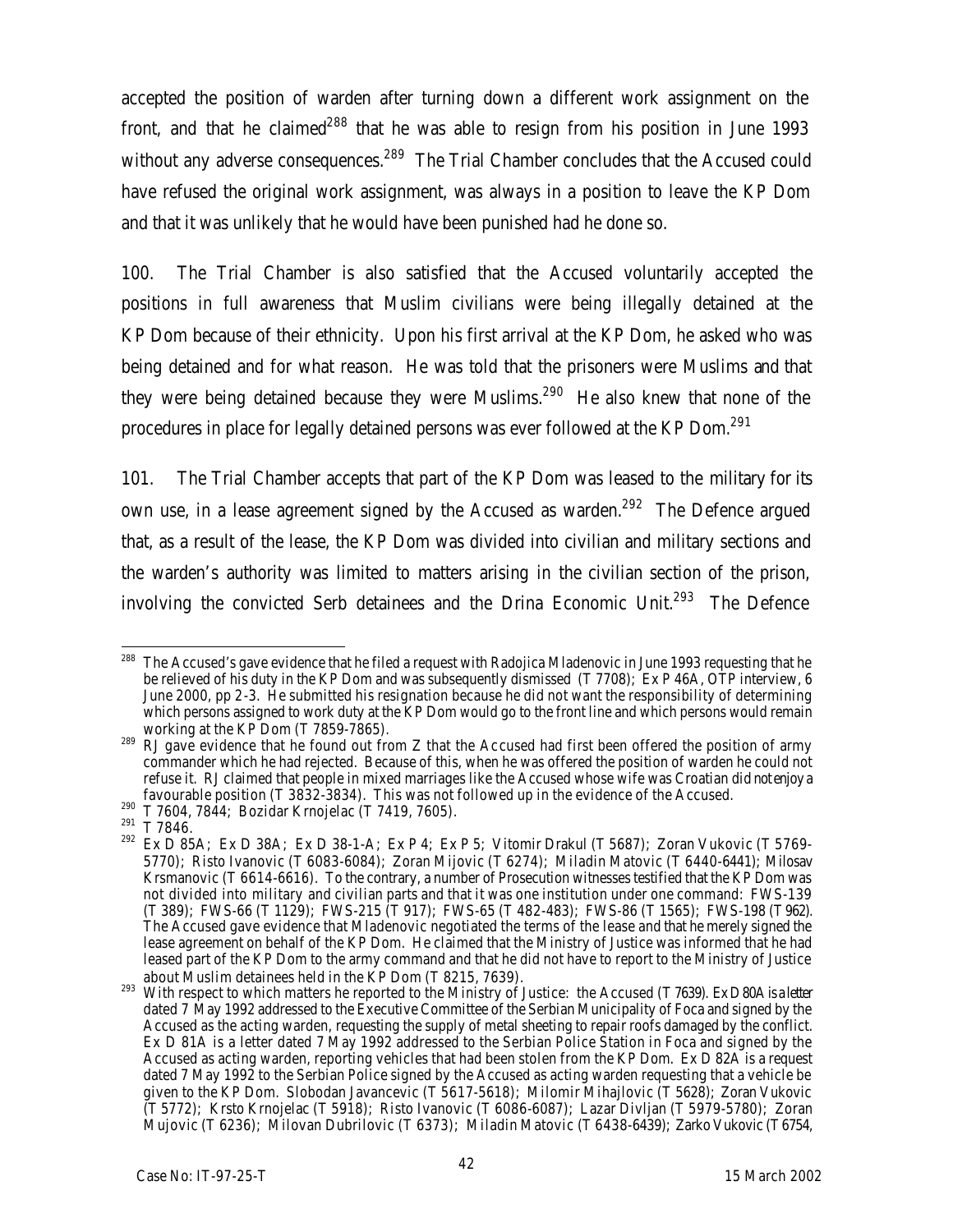claimed that the U`ice army members initially responsible for the non-Serb detainees were succeeded by a platoon of the Livade Company, who continued governing the military part of the KP Dom.<sup>294</sup> The Defence claimed that all matters relating to the military part of the prison, including non-Serb detainees, were strictly the responsibility of the Military Command, which was assisted by the Chief of the Guards, Mitar Rasevic, and the Deputy Warden, Savo Todovic. The Accused said that he knew the name of the person who was the actual warden of the non-Serb detainees, but that he was too fearful to identify this person in open court.<sup>295</sup> In support of this argument, the Defence called as witnesses a number of former KP Dom guards who confirmed the Accused's limited role.<sup>296</sup> Many of these witnesses identified Savo Todovic as the person in charge of the military section of the KP Dom.<sup>297</sup>

102. The Trial Chamber is satisfied that, on the contrary, the lease did not affect the single hierarchy within the KP Dom, and that there was no significant division between military and civilian personnel. Prison guards under the authority of the warden looked

<sup>6756);</sup> Milan Pavlovic (T 6877); Arsenije Krnojelac (T 6951); Slavica Krnojelac (T 7502). The Drina Economic Unit is described at par 362 *infra*.

<sup>&</sup>lt;sup>294</sup> The Accused (T 8217-8128). Ex P 2 dated 28 October 1998 to the Ministry of Justice from Warden of the KP Dom, Zoran Sekulovic in response to a request for a list of employees who worked between 18 April 1992 until 31 October 1994, states that "A unit was set up in Foca Penal and Correctional Facility that spent part of the time on the front lines and a part of the time on work obligation in the period from 30 September 1992 until 2 September 1993. The members of the unit were issued certificates concerning their service in the VRS in the said period."

 $295$  T 7688-7690 (Private Session).

<sup>&</sup>lt;sup>296</sup> Defence witnesses Lazar Divljan, Radomir Dolas, Miladin Matovic and Miloslav Krsmanovic all gave evidence that Savo Todovic was in charge of the military section of the KP Dom (T 5982, 5819, 6440, 6616). Lazar Stojanovic gave evidence that the guards were under military command (T 5716). Risto Ivanovic and Zoran Mijovic gave evidence that they received orders from Mitar Rasevic who would assign them their working hours (T 6114, T 6274). Zoran Mijovic and Miladin Matovic both claimed that the Accused never gave orders to the guards as his authority was limited to matters concerning convicts who were already in the KP Dom before the outbreak of the conflict (T 6274, T 6388, T 6443); Ex D 115A, statement of Blagojevic Dragomir, Ex D 116A statement of Raševic Cedo, Ex D 121A, statement of Zoran Vukovic, all stating that the Accused was not responsible for the military section of the KP Dom.

<sup>297</sup> Lazar Divljan (T 5982); Radomir Dolas (T 5817, T 5862); Milenko Dundjer (T 5496); Miladin Matovic (T 6439-6441); Miloslav Krsmanovic (T 6616); Ex D 114A statement of Risto Ivanovic.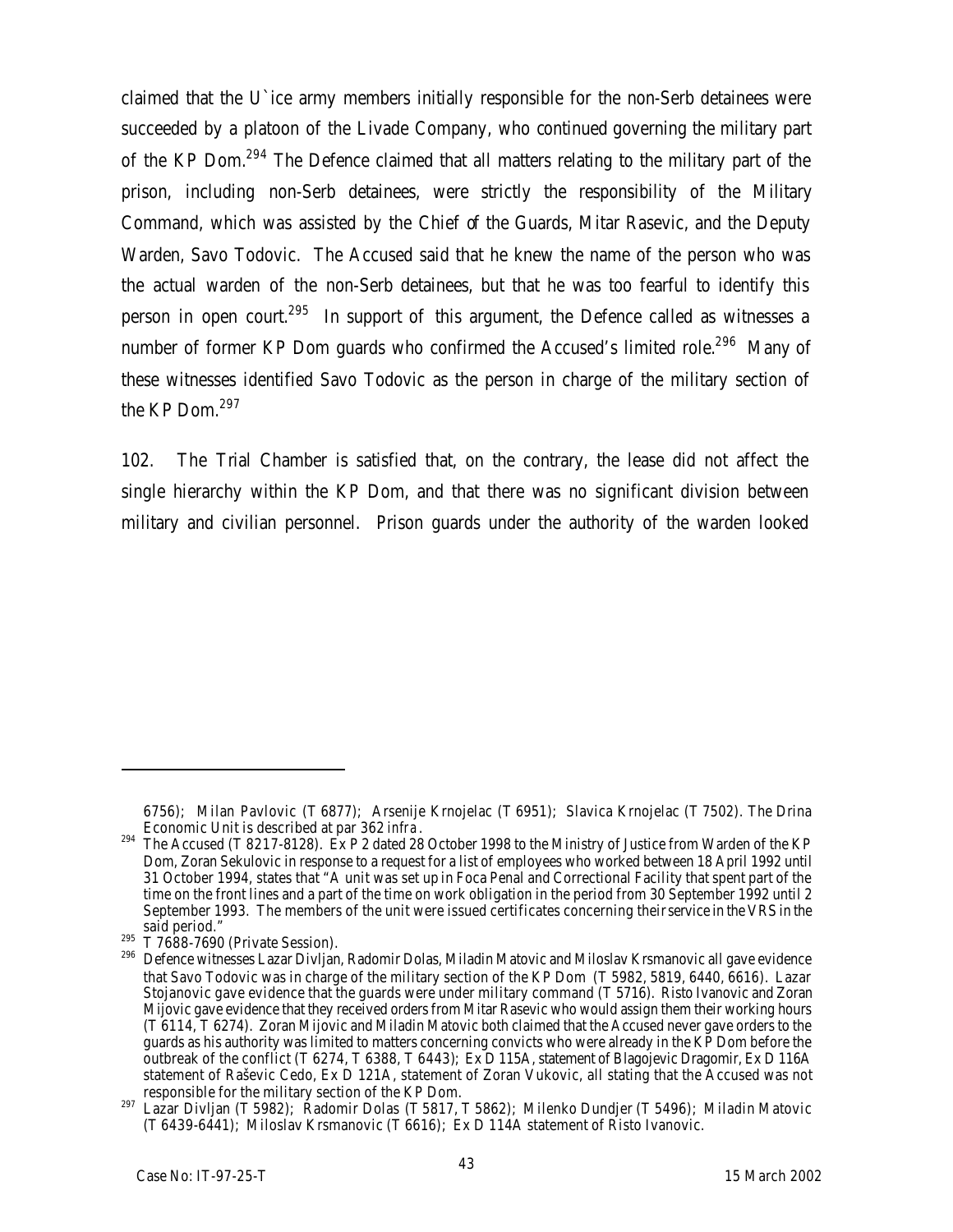after both Serb and non-Serb detainees,<sup>298</sup> with no regard to any civilian/military split.<sup>299</sup> Both the commander of the guards, Mitar Rasevic,<sup>300</sup> and the deputy warden, Savo Todovic,<sup>301</sup> remained responsible to the warden. The warden retained and sometimes exercised the power to instigate and take disciplinary measures against subordinates who

- <sup>300</sup> FWS-139 (T 395); FWS-66 (T 1132); FWS-111 (T 1281); FWS-198 (T 961); FWS-54 (T 749); FWS-85 (T 619); FWS-86 (T 1484); FWS-182 (T 1649); FWS-138 (T 2102); FWS-03 (T 2263-2264); FWS-71 (T 2915); Dzevad S Lojo (T 2619); Dr Amir Berberkic (T 3962); FWS-69 (T 4143); FWS-172 (T 4591); FWS-137 (T 4769); Muhamed Lisica (T 4983); Lazar Stojanovic (T 5753); Radomir Dolas (T5815); Miladin Matovic (T 6443). Zoran Miljovic and Risto Ivanovic both gave evidence that the Accused never issued orders to the guards (T 6274-6276, T 6089-6090). However there was evidence that the Accused did on occasion instruct the guards to do certain things: FWS-86 (T 1466).
- <sup>301</sup> A number of Prosecution witnesses gave evidence that Savo Todovic was the deputy warden of the KP Dom and second in command to the Accused: FWS-139 (T 393, T401); FWS-65 (T 475); FWS-82 (T1703); FWS-119 (T 1982); FWS-71 (T 2912); FWS-109 (T 2410); FWS-113 (T 2619); FWS-73 (T 3296); FWS-111 (T1280); FWS-85 (T 630); FWS-144 (T 2317); FWS-66 (1132); Todovic was responsible for assigning work duties to the Muslim detainees: FWS-198 (T 969); FWS-86 (T 1499); FWS-14 (T 2316); FWS-71 (T 2912); FWS-113 (T 2619); FWS-109 (T 2410); FWS-113 (T 2619); FWS-214 (T 3959); FWS-73 (T 3297); FWS-216  $(T 3491)$ ; FWS-249 (T 4500). As a result of Todovic's direct authority over the Muslim detainees in the KP Dom, many saw him more often than the Accused and this led some of them to conclude that he had more authority than the Accused: FWS-54 (T 812); FWS-82 (T 1703); FWS-08 (T 1800); FWS-249 (T4503). To other detainees however he was clearly subordinate to the Accused: FWS-198 (T 1027); FWS-85 (T 700); FWS-73 (T 3324). The Accused gave evidence that, on at least one occasion, Todovic prepared a document for his signature (T 8177-8180).

<sup>298</sup> <sup>298</sup> During the first 2-4 weeks after the start of the conflict, the KP Dom was "policed" by military units, apparently from the U`ice Battalion: FWS-86 (T 1463). Muslim detainees were rounded up, arrested and taken to the KP Dom by paramilitary units: FWS-85 (T 585). Inside the KP Dom it was mainly members of the military who supervised the Muslim detainees during their first weeks of captivity: FWS-182 (T 1587); FWS-210 (T 4840); Risto Ivanovic (T 6082). From about 18 or 19 April 1992 onwards, at around the same time that the Accused was appointed warden, former Serb guards from the KP Dom returned to carry out their work assignments: FWS-66 (T 1081); FWS-111 (T 1212-1213); FWS-86 (T 1463); FWS-182 (T 1649); FWS-71 (T 2916); FWS-214 (T 3965); FWS-210 (T 4841). Ex P 2 list of employees who carried out their work obligation at the KP Dom. Lazar Diviljan gave evidence that the guards addressed the Accused as "upravnik" which means warden (T 6033); Milosav Krsmanovic gave evidence that at the KP Dom the Accused was addressed as warden (T 6664).

<sup>&</sup>lt;sup>299</sup> The Accused admitted that there was no separate guard or security service with regard to the Drina Economic Unit (T 7956). Miladin Matovic gave evidence that the rehabilitation officer of the KP Dom was in charge of both Serb convicts and Muslim detainees (T 6492-6493). Ex D 29A Official Gazette of the Serbian People in BH, 12-17 May 1992 Decision on establishment of penal and correctional institutions in the territory of the Serbian Republic of BH; Article 2: "Penal and correctional institutions in the territory of the Serbian Republic of BH shall be taken over and shall continue to operate as organs of the state administration of the Republic; Article 4: The internal organisation of the KPO/penal and correctional institutions/shall be determined by the rules on internal organisations issued by the warden with the agreement of the Minister of Justice; Article 5: The security of the KPO shall be provided by the employees working in those institutions up to now and, if necessary, employees of the MUP/Ministry of the Interior/police shall help them; Article 11: Penal and correctional institutions shall be managed by the warden and deputy warden appointed by the Minister of Justice." Ex D 30A letter dated 25 July 1992 from Minister Momcilo Mandic to the Warden of the KP Dom: "Subject: Answer to your question concerning the status of Foca KPD. Foca KPD was established in July 1992 pursuant to a Decision of the Presidency of the Serbian Republic of BH/Bosnia and Herzegovina/ which will be published in one of the forthcoming issues of the Official Gazette of the Serbian People in BH. The Decision envisaged Foca KPD as a general closed prison with separate sections for detainees, convicted minors, young adults and women. Work units will be formed in the KPD when necessary and registered with the competent Lower Court in Trebinje. Finance is provided by the budget of the Serbian Republic of BH. Please send this Ministry a list of employees so that salaries can be ensured. We also hereby inform you that Milorad Krnojelac is appointed warden of the prison. Please find enclosed the decision on his appointment". FWS-214 (T3965) and FWS-139 (T 396) gave evidence that Mitar Rasevic made it clear to them that only the warden could improve the situation of the detainees after they made complaints to him about the living conditions and beating of detainees.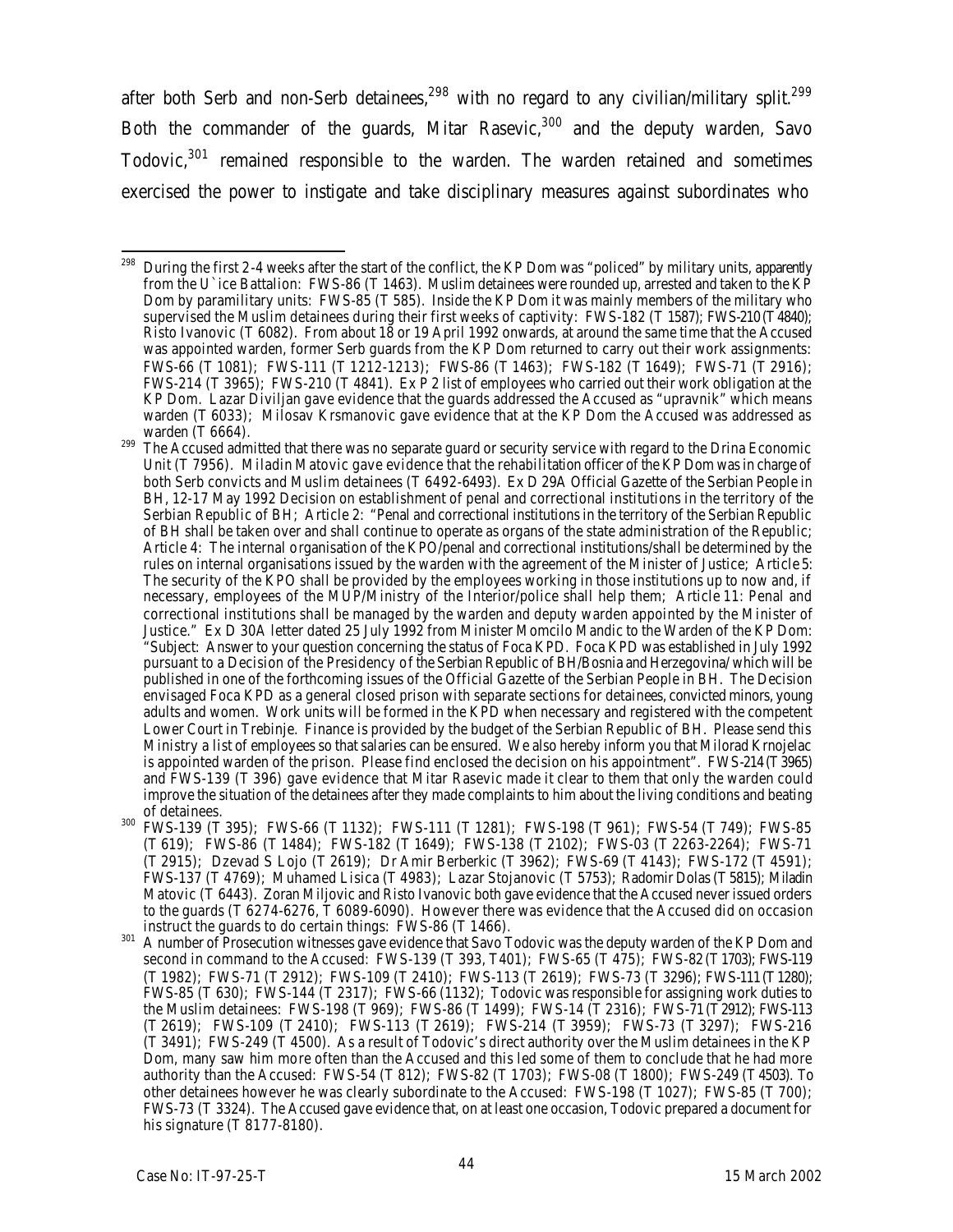acted inappropriately towards detainees. $302$  The warden also retained jurisdiction over all detainees in the KP Dom. When any of the detainees had matters of concern they were always taken to see the Accused, $303$  and it was made clear to them by the quards of the KP Dom that the Accused as warden was the person ultimately responsible for their welfare.<sup>304</sup> Further, the Accused represented the KP Dom in discussions with visiting representatives of the International Committee of the Red Cross ("ICRC") with respect to the detention of all detainees at the KP Dom. $305$  At no time during these discussions did the

<sup>302</sup> There was no evidence to suggest that the pre-conflict reporting system that operated in the KP Dom ceased when the Accused took up the position as warden of the KP Dom. The system functioned as follows: each position held within the KP Dom had a logbook that was maintained by the employees. All new facts relevant to that position would be recorded by the employees in the log book: FWS-138 (T 2030). The heads of the various guard units would give both verbal and written reports to the chief of the section. The written report would then be given to the chief of the guards, chief of the rehabilitation unit and the warden: FWS-138 (T 2030). If an unusual event took place during a guard's shift he would inform the officer on duty who was under an obligation to report to the warden. The warden would in turn call the police who would attend with an investigative judge: FWS-138 (T 2030). Where complaints were made by inmates about a guard, the inmate would write a report to the rehabilitation officer. The complaint would be passed on to the chief of the guards or the warden. The chief of the rehabilitation unit would deal with less serious complaints. There was no evidence that any person was appointed to this position during the Accused's time as warden at the KP Dom. Ex P 2 which lists employees at the KP Dom during the relevant period does not identify any of those employees as holding this position. Where a quard had acted incorrectly, disciplinary action would follow: FWS-138 (T 2032). The warden had an obligation to report serious incidents, such as the beating of an inmate by a guard, to the Ministry of Justice: FWS-138 (T 2030-2034). Inmates could apply to see the warden through the guards. The warden would see the inmates about certain complaints: FWS-138 (T 2032). The Accused claimed that he did not have the rules and procedure to punish (T 7964-7965).

<sup>&</sup>lt;sup>303</sup> FWS-138 requested that the Accused allow him to leave the KP Dom to see if his old uncle was still alive. The Accused allowed it but the permission of the U`ice Battalion units had to be secured. This was given and he was escorted by a soldier and the Accused's son (T 1473-1475); FWS-66 gave evidence that the Accused permitted him to make various visits to his mother under the escort of his son Bozidar, dressed in military uniform (T 1112-1113); FWS-111 was permitted by the Accused to make a telephone call to his wife after sending a request via a guard (T 1271-1272); FWS-85 gave evidence that at his brother's request they were taken to see the Accused and tried to discuss whether it would be possible for them to leave the KP Dom and go to Montenegro (T 621-625). Later, a failed exchange and the issue of food were discussed (T 627-628); FWS-65 gave evidence that he asked the guards if the warden would receive him and was taken that day. He asked to have the food improved and the Accused said he would see what he could do (T 479); FWS-182 asked the guards to take him to see the warden where he asked the Accused for medical help. The Accused said that he would see what he could do (T 1599); RJ was taken to see the Accused on a number of occasions and made various complaints to him (T 3846-3880); When he told the Accused about mistreatment of the detainees, the Accused said that he had no power to prevent it (T 3917); Ekrem Zekovic gave evidence of soldiers mistreating him and the Accused intervening to stop them  $(T 3450)$ ; Muhamed Lisica gave evidence that he complained to the Accused about the food and was told that the Accused could do nothing about it (T 4895, 4889-4896). He also asked the Accused why all the civilians were locked up and the Accused told him that it was not for him to decide such things, but for the command (T 4889); FWS-119 gave evidence of Cankusic going to the Accused to find out the fate of his sons. He was told by the Accused that they had been sentenced and gone to serve their time in Bileca and that it was necessary for them to be beaten to have them confess (T 1980).

<sup>304</sup> FWS-214 (T 3965); FWS-139 (T 396); FWS-215 (T 863); FWS-54 (T 777-779); FWS-85 (T628); FWS-182 (T 1596); FWS-82 (T 1704); FWS-08 (T 1769-1771); FWS-142 (T 1821); FWS-104 (T 2189); FWS-109 (T 2410); Ekrem Zekovic (T 3947); FWS-73 (T 3200-3206); FWS-111 (T 1323); Dr Amir Berberkic (T 3965).

<sup>305</sup> FWS-73 (T 3236); Ex P 48A, pp 13-15; Ex D 64; (T 7707).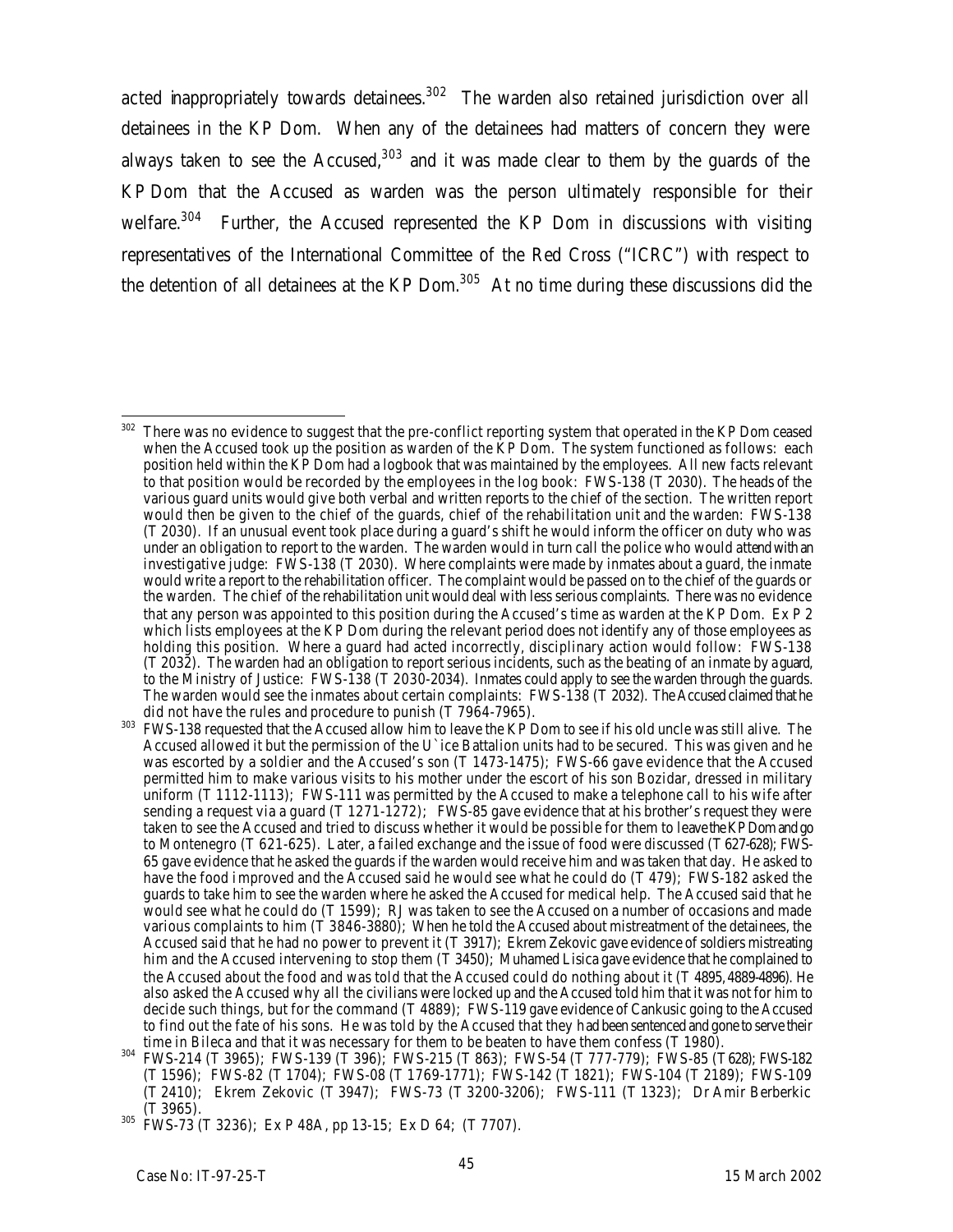accused state that he was not the person ultimately responsible for the non-Serb detainees held at the KP Dom.<sup>306</sup>

103. The Trial Chamber is satisfied that the lease agreement signed by the Accused related only to the use by the military of the property of the KP Dom, and that the Accused retained all powers associated with the pre-conflict position of warden at the KP Dom.<sup>307</sup> This is also shown by the fact that it was the Accused who exercised responsibility for ensuring that detainees did not escape from the KP Dom, without regard to ethnicity. To this end, he requested increased security from the Herzegovina Corps and the Foca Territorial Defence, more oil for lighting from the Ministry of Economy<sup>308</sup> and the placing of land mines inside the KP Dom compound from the War Presidency.<sup>309</sup> It was also the Accused who exercised responsibility for supervising the provision of food and other provisions to both Serb and non-Serb detainees. $310$  He wrote to various institutions trying to obtain additional food for everyone in the  $KP$  Dom.<sup>311</sup> In response to complaints made by non-Serb detainees regarding the amount and quality of food, instead of denying that their welfare fell under his jurisdiction, the Accused usually indicated that he was concerned with the matter and would try to do something about it. $312$  Similarly, when a non-Serb detainee raised the question of medical assistance, the Accused indicated that he would see what he could do. $313$  Finally, it was the Accused who exercised final control over the work of detainees in and for the KP Dom, although it is clear that the deputy warden, Savo Todovic,

 $\overline{a}$  $^{306}$  The Accused gave unsubstantiated evidence to the contrary in private session (T 7690) which the Chamber does not accept as giving rise to any reasonable possibility that his evidence was true.

<sup>307</sup> Ex P 4A is the request of Miro Stanic, Commander, Srpska Territorial Defence Headquarters, dated 8 May 1992 to the KP Dom: "We request utilisation of your premises for accommodation of prisoners of war. The premises will be used on a temporary basis and after the premises are no longer needed we will hand them over in a proper condition". Ex P 5A is the Decision issued by the Accused as temporary warden on 10 May 1992 following the request of the Foca Tactical Group/Command (Ex D 38A). It states: "The premises of the Foca Penal and Correctional Facility are temporarily allocated for the accommodation of prisoners-of-war and detained persons. The user of the premises is obliged to maintain them and return them in good condition".

<sup>308</sup> Ex D 83A is a letter to the Ministry of Economy of Republika Srpska dated 7 December 1992, signed by the Accused as warden of the KP Dom, in which he asks for approval of an allocation of 20 tons of oil. The reasons given are the necessity of light for the farm animals and for security.

 $^{309}$  Ex D 39A is a report dated 6 May 1993, signed by the Accused as Warden, in which he requests the provision of additional personnel to carry out security and the necessary funds for the accommodation, food, hygiene and other needs of the inmates and a special vehicle for the transport of inmates.

<sup>310</sup> Ex D 107A is a request from the Accused as warden to the Military Post 7141 Foca Garrison, dated 3 March 1993, in which he requests quantities of food: "Pursuant to the agreement on making KPD premises available for the accommodation of detained persons, the Foca KPD/ Correctional Facility/holds Muslim detainees and Serbian offenders from the ranks of the Republika Srpska Army. For the purpose of feeding them please approve allocation of the following food supplies".

 $\frac{311}{100}$  The Accused (T 7630); Ex D 105A; Ex D 106A; Ex D 107A.

<sup>312</sup> FWS-85 (T 627); FWS-65 (T 479); RJ (T 3859); FWS-119 (T 1981); FWS-250 (T 5062); Safet Avdic (T 478-479); Muhammed Lisica (T 4889).

<sup>313</sup> FWS-182 (T 1599).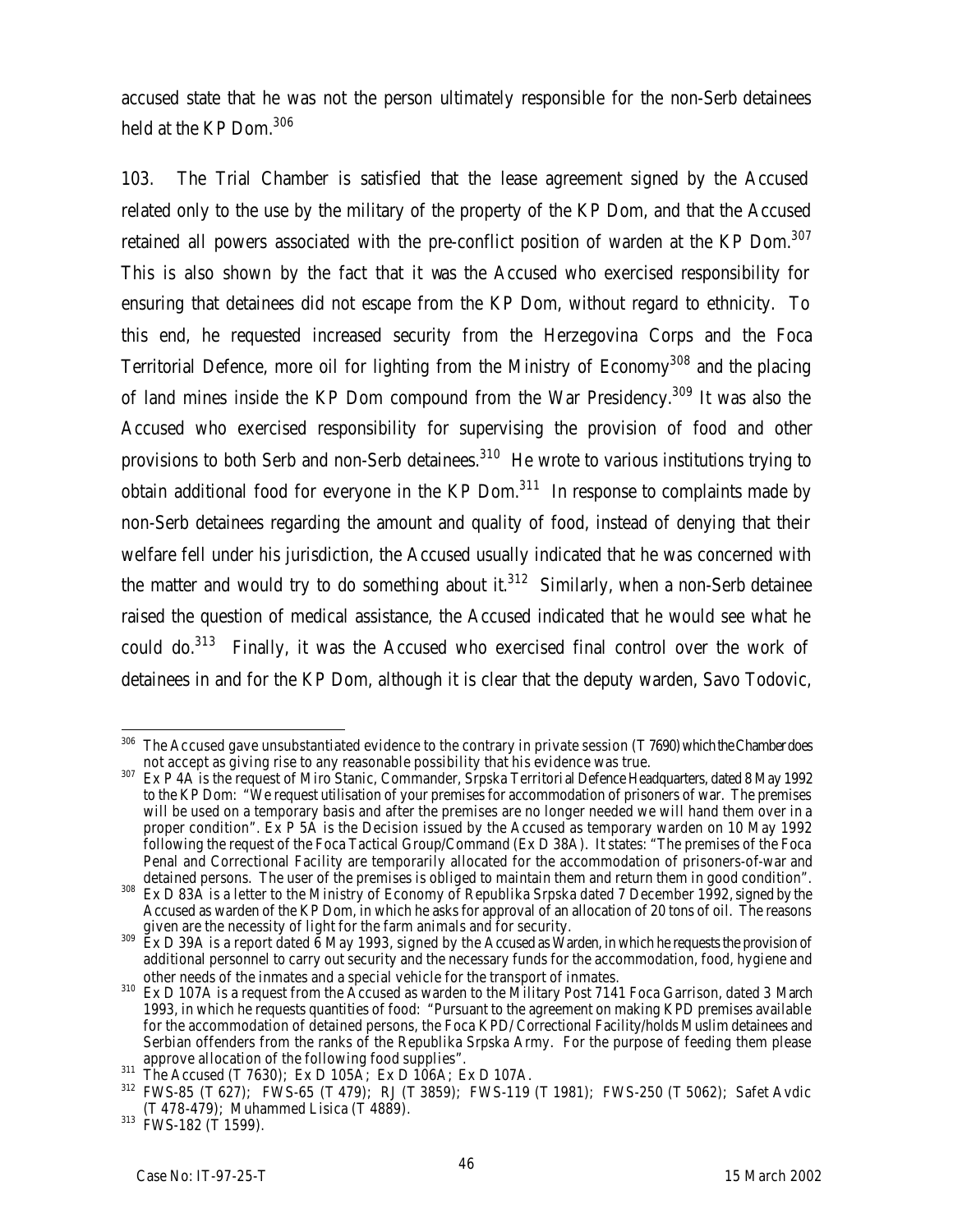looked after this on a daily basis. The Accused had regular meetings with the heads of the factory, metal workshop, and farm, where detainees worked.<sup>314</sup> In a report to the Ministry of Justice, the Accused referred to the fact that Muslim detainees were used for labour in the KP Dom in work units for which he was ultimately responsible. $315$ 

104. Although the Trial Chamber is satisfied that the lease agreement with the military did not impact upon the Accused's powers as warden of the KP Dom, it accepts that the powers of a warden within a prison system are not unlimited. As both temporary warden and warden, the Accused was responsible to the Ministry of Justice,  $316$  and to a certain extent to the Military Command. The Trial Chamber is also satisfied that, with respect to the convicted Serb detainees, the Accused did have responsibilities which he did not have with respect to the non-Serb detainees (and which were in any event irrelevant to them). The Accused was required to report to the Ministry of Justice with respect to these detainees and, based on the behaviour of these prisoners within the KP Dom, he could make recommendations to the Ministry that sentences be reduced or parole be granted.<sup>317</sup> The Accused could also inform the Foca Tactical Group of convicted Serbs who wished to be released from the KP Dom to allow them to join fighting units and make recommendations as to whom should be released for this purpose.<sup>318</sup> One important ramification of the lease agreement with the military was that it was the Military Command and, in particular, Commander Kovac and not the Ministry of Justice who had power to make decisions concerning which non-Serb detainees would be detained in and released from the KP Dom.<sup>319</sup> In this respect, the Accused was obliged to forward requests for release of these detainees to the Crisis Staff or the Foca Tactical Group.<sup>320</sup> The military did, however, have an obligation to ensure that the Accused was kept informed about who it decided was

 $\overline{a}$  $314$  The Accused (T 7692-7693). Ekrem Zekovic and FWS-210 both gave evidence that the Accused would sometimes give instructions to detainees working in the metal workshop (T 3445-3446, 4872).

 $315$  Ex D 85A.

 $316$  Ex D 29A Official Gazette of the Serbian People in BH.<br> $317$  Ex D 85A Report dated 24 Nov 1992 to the Ministry of

Ex D 85A Report dated 24 Nov 1992 to the Ministry of Justice of Republika Srpska, signed by the Accused as Manager, on the convicted persons at the KP Dom, the business units and the property damage due to the conflict.

<sup>&</sup>lt;sup>318</sup> Ex D 88A letter dated 27 July 1992 to the Foca Tactical group advising of Serb convicts who wished to be released from the KP Dom to enable them to voluntarily join fighting units and recommending that only two are suitable candidates, signed by the Accused as Temporary Administrator.

 $319$  Ex D 42A; Ex D 43A; Ex D 45A; Ex D 46A; Ex D 48A; Ex D 54A. Witness FWS-86 gave evidence of being taken to the Accused's office and speaking to his brother on the telephone. His brother said he would like him to be exchanged and the Accused insisted that his brother should try and find someone to swap him for (T 1478).

<sup>320</sup> Ex D 66A; Ex D 67A; Ex D 66-1-A; Ex D 66-2-A; Ex D 67A; Ex D 67-1-A.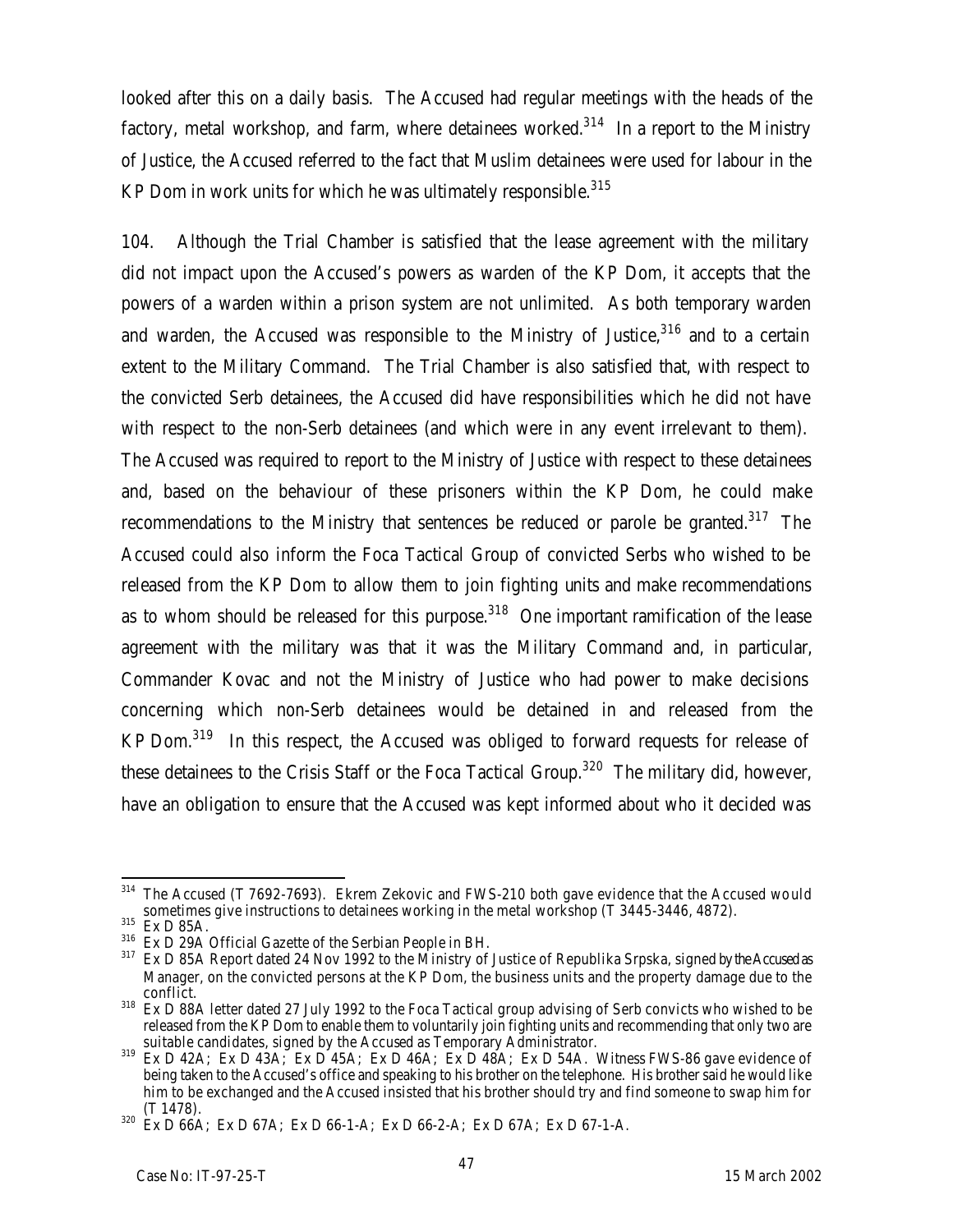to be detained and who was to be released, $321$  and the Accused did exercise some powers in this regard such as his proposal that detainees held at Bileca prison be transferred to the KP Dom.<sup>322</sup> The Military Command could also make decisions about which persons would be permitted to enter the KP Dom, $323$  and it had some power over the appointment of persons to work assignments at the KP Dom and the type of work to be completed by persons assigned to work at the KP Dom. $324$  A general consequence of the conflict situation was that guards assigned to the KP Dom who were of military age and in good health were required from at least 30 September 1992 until 2 September 1993 to spend time on the frontline.<sup>325</sup> This factor, however, did not impinge upon the Accused's authority over these guards while performing duties at the KP Dom.

105. There were also certain groups who entered the KP Dom over whom the Accused could exercise only limited control. These included the investigators and the paramilitaries. Members of the military would enter the KP Dom, although they needed the prior permission of the military authorities.<sup>326</sup> The Accused was able to ensure that such persons did not remove detainees from the KP Dom without the appropriate authority from the Military Command.<sup>327</sup> With respect to the investigators, it is also clear that the Accused

<sup>321</sup> Ex D 54A is a document dated 7 September 1992 in which Commander Colonel Marko Kovac orders that certain authorities be permitted to arrest persons, orders that the VP Company Commander and the Chief of Security be permitted to release persons from custody, and orders that the warden of the KP Dom be informed of the Order.

 $rac{322}{323}$  Ex D 39A.

Ex D 50A; Ex D 51A. These documents, dated 2 July 1992 and 11 July 1992 respectively, record permissions granted by Colonel Marko Kovac for the wife and daughter of Lazar Stojanovic to visit him at the KP Dom.

 $324$  Ex D 55A is an Order of Commander Kovac dated 27 May 1993 in which he orders that Captain Kovac be removed from the military payroll and transferred to work detail at the KP Dom. Ex D 71A dated 8 May 1993 is an Order to the Foca Tactical Group Command from Commander Kovac ordering that a vehicle of the KP Dom be taken and handed to the Foca Hospital and that Arsenije Krnojelac and Miroslav Krsmanovic, who had been assigned to the KP Dom for compulsory work service, shall be the drivers.

<sup>&</sup>lt;sup>325</sup> Miladin Matovic (T 6432, 6573, 6577); Risto Ivanovic (T 6089); Miladin Matovic (T 6431); Ex D 34A; Decision of Executive Committee of the Serbian Municipality of Foca, dated 26 April 1992 and signed by Radojica Mladenovic, stating that the KP Dom is granted permission to impose a work obligation on persons fit for work who are not engaged in Yugoslav Army Units, that a work obligation should be imposed on workers according to the list submitted by the Foca KPD which had been approved by the Crisis Staff of the Serbian Municipality of Foca, and that, if necessary, the Crisis Staff of the Serbian Municipality of Foca and the Command of the Yugoslav's Peoples Army Unit shall engage workers mentioned in the previous item depending on the circumstances. Ex P 2 dated 28 October 1998 to the Ministry of Justice from Warden of the KP Dom, Zoran Sekulovic, in response to a request for a list of employees from 18 April 1992 until 31October 1994: "A unit was set up in Foca Penal and Correctional Facility that spent part of the time on the front lines and a part of the time on work obligation in the period from 30 September 1992 until 2 September 1993. The members of the unit were issued certificates concerning their service in the VRS in the said period."

<sup>326</sup> Zoran Mijovic (T 6221, 6400-6401).

<sup>&</sup>lt;sup>327</sup> In one instance a commander of the U`ice Battalion tried to remove two persons from the KP Dom. The Accused refused to allow the commander to take anyone unless he received a document to that effect. It was only after some documents were presented that the Accused allowed the commander to remove the detainees: FWS-86 (T 1486). In another incident, members of the White Eagles were provoking a Muslim detainee. The Accused intervened, told the soldiers to go away and they obeyed his command: Ekrem Zekovic (T3450). In a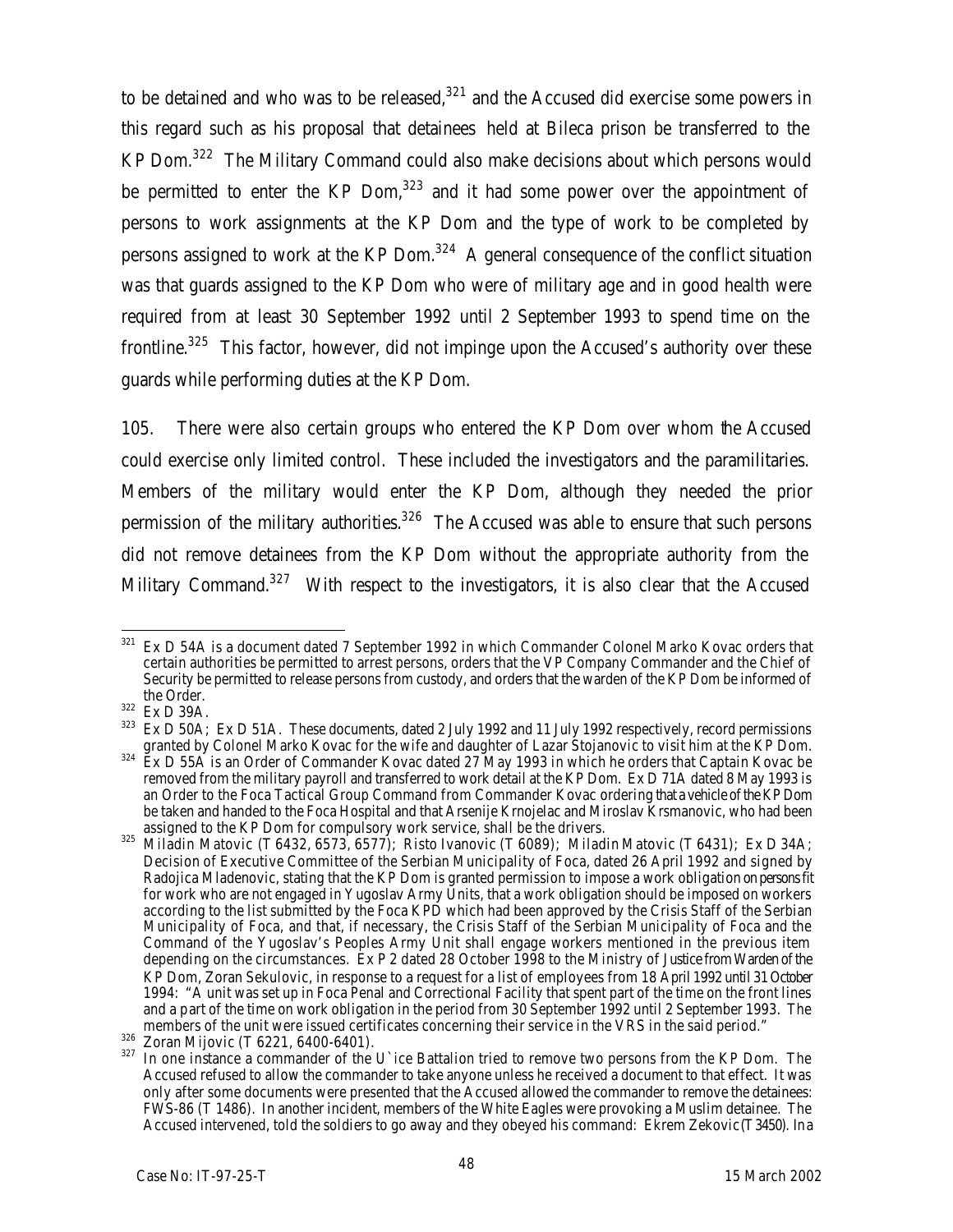exercised influence over them and had power to instruct them to interview detainees favoured by him with a view to recommending their exchange or release.<sup>328</sup>

106. The Trial Chamber is not satisfied that, in his position as temporary warden and then warden, the Accused could unilaterally order or grant the release of any detainees.<sup>329</sup> The release of non-Serb detainees was a matter for the military and Crisis Staff. The Trial Chamber notes, however, that this fact does not signify any real limit on the warden's powers.<sup>330</sup> A warden does not generally have a unilateral power of release, and at the KP Dom it was the Ministry of Justice who had the power over the continued detention of convicted Serb detainees, and not the Accused. The Military Command, however, had the power to release Serb soldiers imprisoned for military offences during the conflict.<sup>331</sup>

107. In conclusion, the Trial Chamber is satisfied that the Prosecution has established that the Accused held the position of warden, as that term is generally understood, at the KP Dom, that the lease agreement by which the Accused leased part of the KP Dom to the military had little impact upon the single hierarchy within the KP Dom or the Accused's position as warden within that hierarchy, and that the Accused exercised supervisory responsibility over all subordinate personnel and detainees at the KP Dom.

further incident, a busload of women and children arrived at the KP Dom. Members of the White Eagles were threatening to kill the women and children if they were not paid the same day. The Accused intervened and told them to call their superior to resolve the situation: FWS-120 (T 3129-3142, 3166-3167).

<sup>&</sup>lt;sup>328</sup> The Accused told RJ that he would instruct the investigators to conduct an interview with him so that the Accused could then take the documents to the Crisis Staff and ask them to permit the release of RJ. RJ was subsequently interviewed and the Accused told him that he had taken the documents to the Crisis Staff: RJ (T 3848-T 3850).

 $\frac{329}{10}$  FWS-86 (T 1473); FWS-111 (T 1277); Muhamed Lisica (T 4889).

<sup>330</sup> *See* Imprisonment par 126, *infra***.**

<sup>331</sup> Ex D 54A.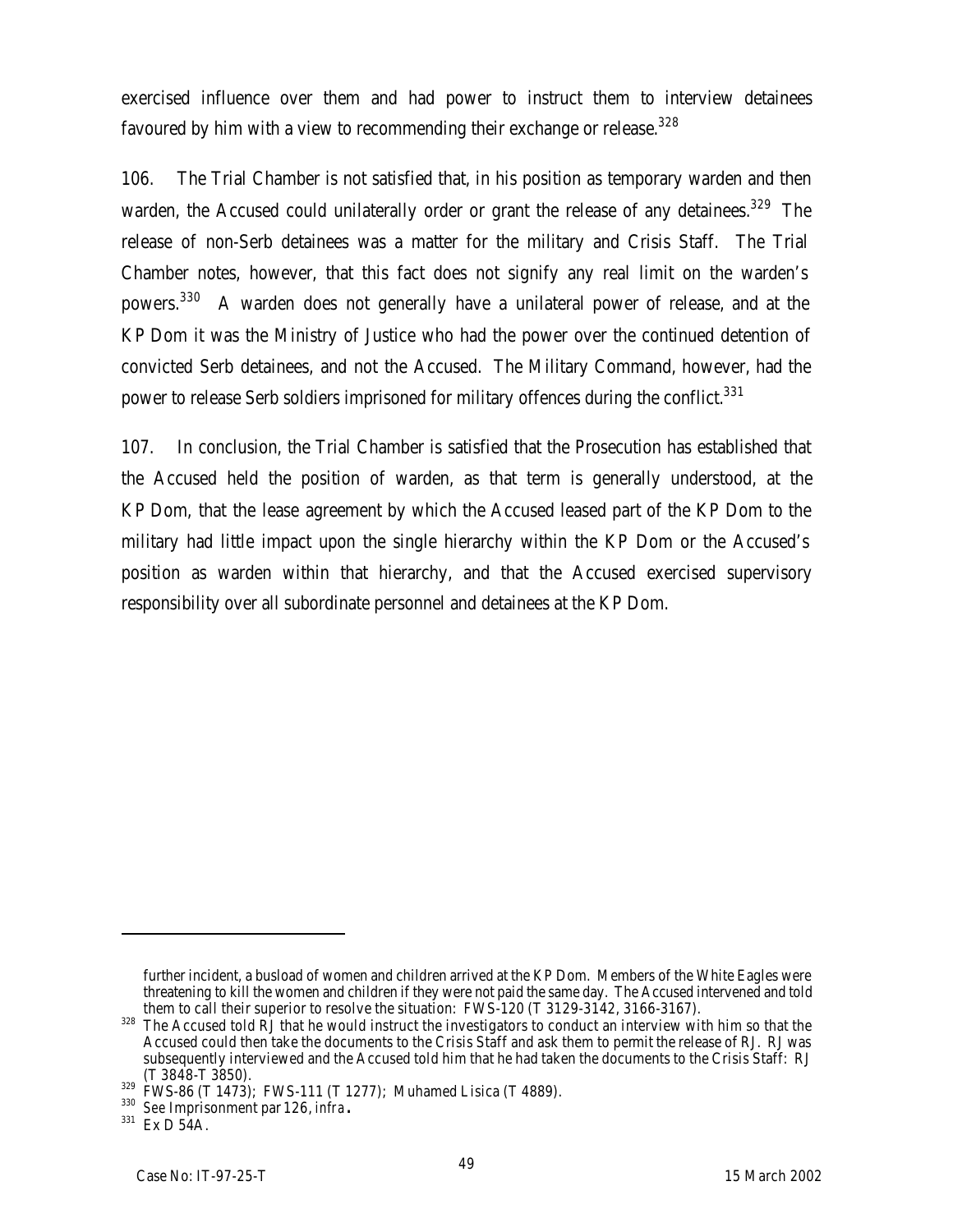# **VI. CRIMES UNDER ARTICLE 3 AND ARTICLE 5 OF THE STATUTE**

#### **A. Imprisonment**

108. Count 11 of the Indictment charges imprisonment as a crime against humanity pursuant to Article 5(e) of the Statute for the acts alleged in par 5.35 to 5.38 of the Indictment. It is claimed that the KP Dom was used as a detention facility for male non-Serb civilians by Serb civilian and military authorities from April 1992 until October 1994 and that the Accused participated in implementing that imprisonment as the warden of the KP Dom from April 1992 until August 1993.

#### 1. The law

109. The Charters of the Nuremberg and Tokyo Tribunals did not specify imprisonment as a crime, but it was defined as a crime against humanity in Article II(c) of Control Council Law No 10. The right of an individual not to be deprived of his or her liberty arbitrarily is also enshrined in a number of human rights instruments, both international<sup>332</sup> and regional.<sup>333</sup> However, as these instruments show, this right does not constitute an "absolute right", and it can be restricted by procedures established by law.

110. In the jurisprudence of the Tribunal, imprisonment as a crime against humanity has been considered on one occasion only.<sup>334</sup> The Trial Chamber in the *Kordic and Cerkez* Judgment held that the elements of the crime of imprisonment under Article 5 of the Statute and those of the crime of unlawful confinement under Article 2 of the Statute are identical. $335$  It concluded that imprisonment should be understood as arbitrary imprisonment and defined this as "deprivation of liberty of the individual without due

 $\overline{a}$  $332$  Article 9 of the Universal Declaration of Human Rights (1948) states that nobody shall be subjected to arbitrary arrest, detention or exile. Article 9 of the ICCPR (1966) requires that no one shall be subjected to arbitrary arrest or detention. Article II of the International Convention on the Suppression and Punishment of the Crime of Apartheid (1973) defines the "arbitrary arrest and illegal imprisonment of the members of a racial group or groups" as an act constituting the crime of apartheid. The Convention on the Rights of the Child (1989) enshrines in Article 37(b) that no child shall be deprived of his or her liberty unlawfully or arbitrarily.

<sup>333</sup> The European Convention for the Protection of Human Rights and Fundamental Freedoms (1950) enshrines in Article 5 the right to liberty and security and states that no one shall be deprived of his liberty except in particular cases, as enumerated in the Convention. The American Convention on Human Rights (1969) provides in Article 7 that "no one shall be deprived of his physical liberty" except in certain cases and that "no one shall be subject to arbitrary arrest or imprisonment".

<sup>334</sup> *Kordic and Cerkez* Trial Judgment, pars 292-303.

<sup>335</sup> *Kordic and Cerkez* Trial Judgment, pars 301-302.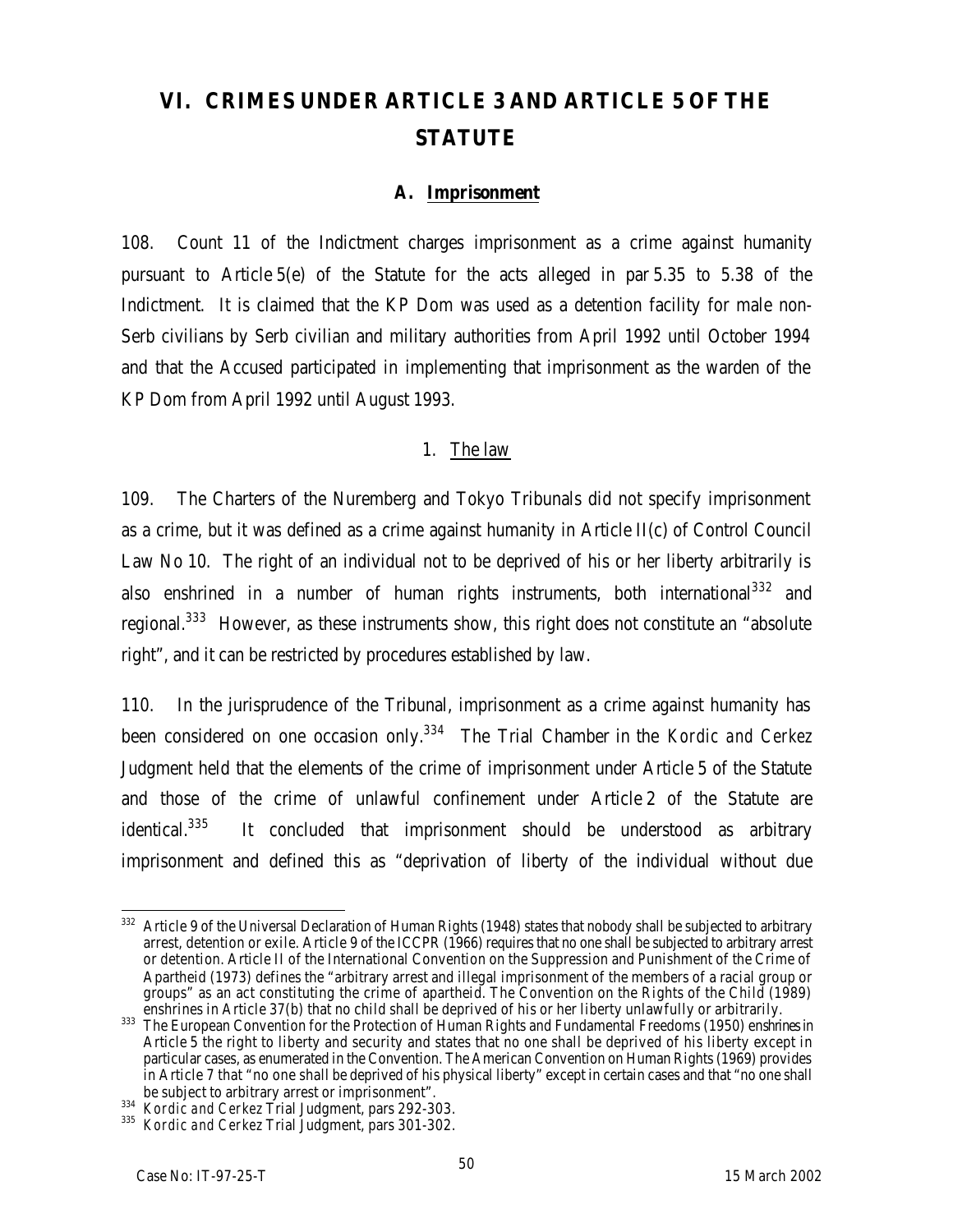process of law".<sup>336</sup> Consequently, the Trial Chamber held that the imprisonment of civilians is unlawful where (1) civilians have been detained in contravention of Article 42 of Geneva Convention IV, that is, they are detained in the absence of reasonable grounds that the security of the detaining power makes it absolutely necessary; (2) the procedural safeguards required by Article 43 of the Geneva Convention IV are not complied with in respect of detained civilians, even where the initial detention may have been justified; and (3) they occur as part of a widespread or systematic attack directed against a civilian population.<sup>337</sup>

111. This Trial Chamber shares the view of the Trial Chamber in *Kordi} and Cerkez* that imprisonment as a crime against humanity pursuant to Article 5 may be established when the criteria set out above are met. However, the Trial Chamber considers that, as a crime against humanity, the definition of imprisonment is not restricted by the grave breaches provisions of the Geneva Conventions. The Trial Chamber is thus not satisfied that imprisonment as a crime against humanity can *only* be established if the requirements of unlawful confinement pursuant to Article 2 are met.

112. The Trial Chamber is of the view that any form of arbitrary physical deprivation of liberty of an individual may constitute imprisonment under Article 5(e) as long as the other requirements of the crime are fulfilled.<sup>338</sup> In the instant case, it is alleged that the victims were deprived of their liberty by being locked in cells at the KP Dom for substantial periods of time.<sup>339</sup>

113. For the purpose of Article 5(e), the deprivation of an individual's liberty is arbitrary if it is imposed without due process of law. Relevant international instruments do not adopt

 $\overline{a}$ <sup>336</sup> *Kordic and Cerkez* Trial Judgment, par 302. Unlike the instant case, imprisonment under Article 5 was charged in connection with unlawful confinement under Article 2, both charges referring to the same act, the alleged illegal detention of Bosnian Muslims, par 273.

<sup>337</sup> *Kordic and Cerkez* Trial Judgment, par 303.

<sup>338</sup> International instruments use various terms to refer to deprivation of liberty, including *inter alia* "arrest," "detention" and "imprisonment". The Body of Principles for the Protection of All Persons under Any Form of Detention or Imprisonment, as adopted by the General Assembly resolution 43/173 of 9 December 1988, defines these terms in its preamble while declaring that the principles enshrined shall apply "for the protection of all persons under any form of detention or imprisonment". The Working Group on Arbitrary Detention (1991) also points out that deprivation of liberty is referred to by different names, including, "apprehension, incarceration, prison, reclusion, custody and remand", United Nations High Commissioner for Human Rights, Fact Sheet No 26, Working Group on Arbitrary Detention, p 4. The Commission on Human Rights adopted in its resolution 1997/50 the definition "deprivation of liberty imposed arbitrarily", E/CN.4/RES/1997/50, 15 April 1997, par15.

<sup>339</sup> FWS-109 (T 2355); FWS-66 (T 1068); FWS-198 (T 957); FWS-139 (T 319); FWS-73 (T 3194); FWS-210 (T 4833); FWS-250 (T 5021).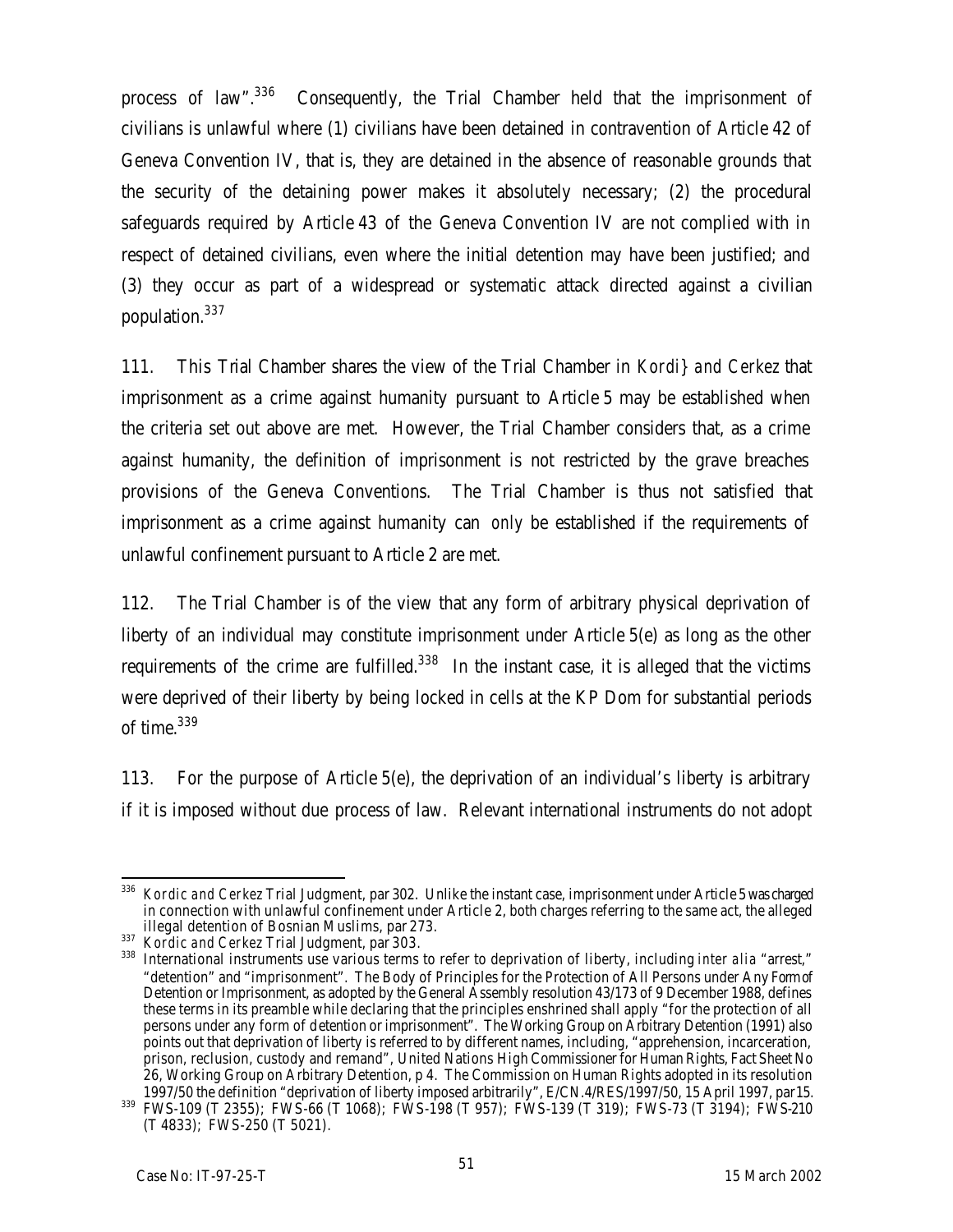a common approach to the issue of when a deprivation of liberty is or becomes arbitrary. $^{340}$ The Universal Declaration of Human Rights states that "no one shall be subjected to arbitrary arrest, detention or exile". There are no exceptions to this prohibition, although by definition any deprivation which is not arbitrary would be permissible.<sup>341</sup> The ICCPR allows a deprivation of one's liberty only "on such grounds and in accordance with such procedure as are established by law". $342$  The Convention on the Rights of the Child provides that the arrest, detention or imprisonment of a child shall be "in conformity with the law".<sup>343</sup> The American Convention on Human Rights provides that a person shall only be deprived of his or her physical liberty "for the reasons and under conditions established beforehand by the constitution of the State Party concerned or by a law established pursuant thereto".<sup>344</sup> The European Convention on Human Rights identifies an exhaustive list of cases in which the deprivation of liberty "in accordance with a procedure prescribed by law" does not constitute a violation of the Convention.<sup>345</sup>

114. Having considered these instruments, the Trial Chamber is of the view that, under Article 5(e) of the Tribunal's Statute, a deprivation of an individual's liberty will be arbitrary and, therefore, unlawful if no legal basis can be called upon to justify the initial deprivation of liberty. If national law is relied upon as justification, the relevant provisions must not violate international law. $346$  In addition, the legal basis for the initial deprivation

 $\overline{a}$  $340\,$  The United Nations High Commissioner for Human Rights' Working Group on Arbitrary Detention arrived at the same conclusion by stating that the question of when detention is or becomes arbitrary is not definitely answered by the international instruments, Fact Sheet No. 26, p 4.

 $341$  Article 9.

 $342$  Article 9 (1).

<sup>&</sup>lt;sup>343</sup> Article 37 (b).

 $344$  Article 7 (2).

<sup>345</sup> Article 5(1) (a)-(f). Report of the Preparatory Commission for the International Criminal Court, Addendum, Finalised draft text of the Elements of Crimes, PCNICC/2000/INF/3/Ad.2, p 11. It must be noted, however, that the Statute of the International Criminal Court ("ICC Statute" or "Rome Statute") has not entered into force, nor have the Draft Elements of Crime been formally adopted. The UN Working Group on Arbitrary Detention, in contrast, identifies three categories under which a deprivation of liberty will be regarded as being imposed arbitrarily. According to the Working Group's report, the deprivation of liberty is arbitrary when (a) it is clearly impossible to invoke any legal basis justifying the deprivation of liberty (category I), when (b) the deprivation of liberty results from the exercise of the rights or freedoms guaranteed by articles 7, 13, 14, 18, 19, 20 and 21 of the Universal Declaration of Human Rights and, insofar as State parties are concerned, by articles 12, 18, 19, 21, 22, 25, 26 and 27 of the ICCPR (category II), when (c) the total or partial non-observance of the international norms relating to the right to a fair trial, established in the Universal Declaration of Human Rights and in the relevant international instruments accepted by the States concerned, is of such gravity as to give the deprivation of liberty an arbitrary character (category III); Commission on Human Rights, Question of the Human rights of all persons subjected to any form of detention or imprisonment, Report of the Working Group on Arbitrary Detention, E/CN.4/1998/44, 19 December 1997, Annex I, par 8. The Draft Elements of Crimes for the ICC Statute define imprisonment as constituting a crime against humanity where the conduct of the principal offender carrying out the imprisonment "was in violation of fundamental rules of international law".

<sup>346</sup> In particular, the national law itself must not be arbitrary and the enforcement of this law in a given case must not take place arbitrarily.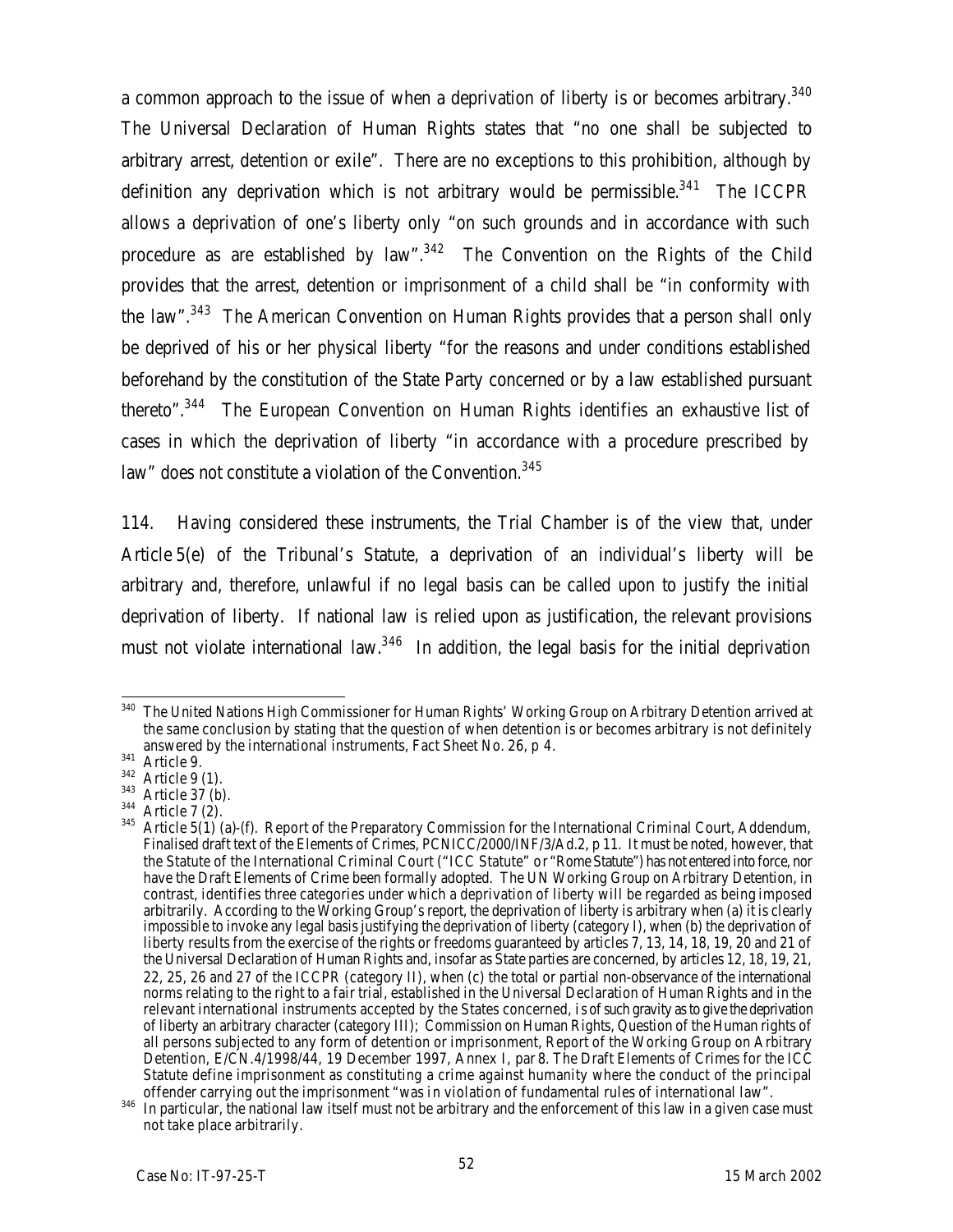of liberty must apply throughout the period of imprisonment. If at any time the initial legal basis ceases to apply, the initially lawful deprivation of liberty may become unlawful at that time and be regarded as arbitrary imprisonment.

115. To establish the crime of imprisonment as a crime against humanity under Article 5(e) of the Tribunal's Statute, the Trial Chamber accordingly finds that the following elements must be established in the circumstances of the present case:

- 1. An individual is deprived of his or her liberty.
- 2. The deprivation of liberty is imposed arbitrarily, that is, no legal basis can be invoked to justify the deprivation of liberty.<sup>347</sup>
- 3. The act or omission by which the individual is deprived of his or her physical liberty is performed by the accused or a person or persons for whom the accused bears criminal responsibility with the intent to deprive the individual arbitrarily of his or her physical liberty or in the reasonable knowledge that his act or omission is likely to cause arbitrary deprivation of physical liberty.

### 2. Findings: the imprisonment of non-Serb men at the KP Dom

116. The Trial Chamber is satisfied that, between 10 April 1992 and the beginning of June 1992, large-scale arrests of non-Serb civilian men, mostly of Muslim ethnicity, were carried out throughout Foca and its environs. Subsequent to their arrest, the men were transferred to the KP Dom.<sup>348</sup>

117. The Defence claimed that all Muslim men detained at the KP Dom were prisoners of war and that their detention was on that basis lawful.<sup>349</sup> It supported this claim by

 $\overline{a}$  $347$  The Trial Chamber notes that arbitrariness of imprisonment pursuant to Article 5(e) may further result from an otherwise justified deprivation of physical liberty if the deprivation is being administered under serious disregard of fundamental procedural rights of the person deprived of his or her liberty as provided for under international law. Basic procedural guarantees are, for instance, provided for in Article 9 and 14 of the ICCPR. In addition, Article 43 of Geneva Convention IV, enshrines basic procedural rights of civilians who are detained on the legal basis of Article 42 of the same Convention. Article 43 entitles interned protected persons to have, inter alia, the internment reconsidered as soon as possible by an appropriate court or administrative board, and, in case that the internment is maintained, to have it periodically, considered. With regard to the case before it, however, the Trial Chamber sees no need to elaborate on this aspect, since the Prosecution and the Defence case focused on the allegation of the initial unlawfulness of the imprisonment of the non-Serbs.

<sup>348</sup> *See* pars 34-41, *supra*.

<sup>&</sup>lt;sup>349</sup> When asked during the Pre-Defence Conference, "You mean it is your case [...] that those people who were detained in the KP Dom were prisoners of war and not merely civilians?" counsel for the Accused replied "Yes, Your Honour." (T 5142).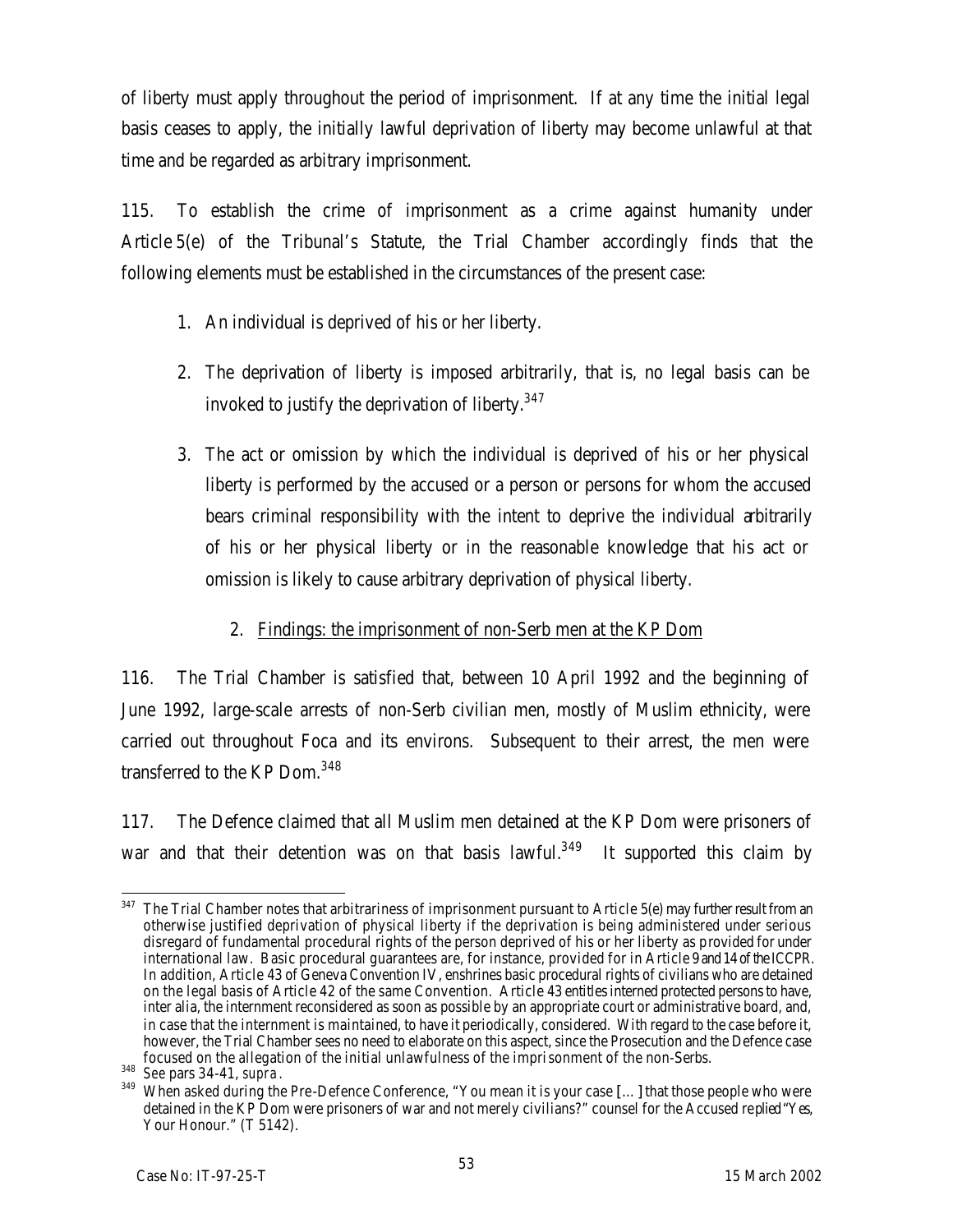emphasising that some of those detained were in possession of weapons at the time of their arrest.<sup>350</sup> The Trial Chamber does not accept that this evidence creates a reasonable doubt as to the civilian status of most of the Muslim detainees held at the KP Dom. There was no suggestion that any except a small number of detainees had been combatants, with or without weapons. The type of weapons these persons were found in possession of, coupled with the explanations they gave as to why they were armed and the context in which they were arrested, clearly shows that they were not taken prisoner as combatants.<sup>351</sup> The Trial Chamber accepts, however, that, in addition to the mainly civilian population at the KP Dom, there were a small number of Muslim soldiers kept in isolation cells separately from the civilian Muslim detainees.  $352$ 

118. The Trial Chamber is satisfied that non-Serb males from Foca and its environs were imprisoned indiscriminately. The only personal characteristic which featured in the decision to detain these men was their non-Serb ethnicity,  $353$  the overwhelming majority of those detained being Muslim. $354$  The evidence establishes that no consideration was given to age, state of health or civilian status. The detainees ranged in age from 15 years to almost 80 years.  $355$  There were many elderly persons among the detained, and there was a

 $\overline{a}$  $^{350}$  FWS-198 had a firearm, a pistol, in his apartment. He denied, though, that he ever possessed any explosive device (T 992); FWS-109 owned a rifle (T 2376); FWS-182 had a Beretta pistol that had belonged to his wife's father  $(T 1581)$ ; Dr Amir Berberkic was provided with a pistol by his neighbour (T 3724).

<sup>&</sup>lt;sup>351</sup> FWS-198 kept a pistol as a souvenir. It was an heirloom from his grandfather (T 992). He was arrested in his apartment when he went back to retrieve some clothes for his children (T 943); FWS-109 was arrested in Igalo when all Bosniaks present were asked to show their ID (T 2352); FWS-182 took the Beretta to his sister's home at Zubovici, where he hid with women and children before he was arrested, because he felt safer with it. The weapon was in the house when he was arrested (T 1688); Dr Berberkic had the pistol as a weapon to protect himself or to kill himself. It was not, he said, a weapon with which one can kill others in times of war. It was the first time he had ever held a pistol, and he handed it over to his brother-in-law when he was wounded (T 3980, 3988).

 $^{352}$  Persons who had been soldiers in the army of Bosnia-Herzegovina were brought into the KP Dom wounded, but they were kept separated from the other detainees: Dževad S Lojo (T 2539); FWS-139 (T372-373); FWS-159 was caught by the Bosnian Serb army as a member of the Bosnian Muslim army near a place called Kacelj on 28 January 1993, and he was kept in an isolation cell at the KP Dom for three months (T 2441, 2442, 2457).

**<sup>353</sup>** *See* par 438, *infra*. One witness described the systematic and collective nature of the detention of the Muslim male population in his own words by testifying that "everybody was brought there, even if all they had with Islam was their name." This was well borne out by the evidence.

 $354$  There were only a handful of Croats, Albanians and Roma: Safet Avdic (T 681); FWS-66 (T 1076); FWS-111 (T 1217-1218); FWS-139 (T 327-329); FWS-198 (T 952); FWS-182 (T 1594); Rasim Taranin (T 3015, 3018); FWS-08 (T 1763, 1768); FWS-71 (T 2792); FWS-138 (T 2050); FWS-104 (T 2193); Dževad S. Lojo (T 2537, 2539); Dr Amir Berberkic (T 3735); Muhamed Lisica (4851).

<sup>355</sup> The uncle of the son-in-law of FWS-75 was 75 years old (T 731). Regarding the age range of detainees, *see*: FWS-66 (T 1076); FWS-111 (T 1218); FWS-139 (T 437); FWS-182 (T 1593); Dževad S Lojo (T 2537); FWS-49, who was already 72 years old in 1992, was kept in a room where "everyone was old, worn out and weak" (T 4692). A little girl, about seven years old was in the room where FWS-182 was kept (T 1595).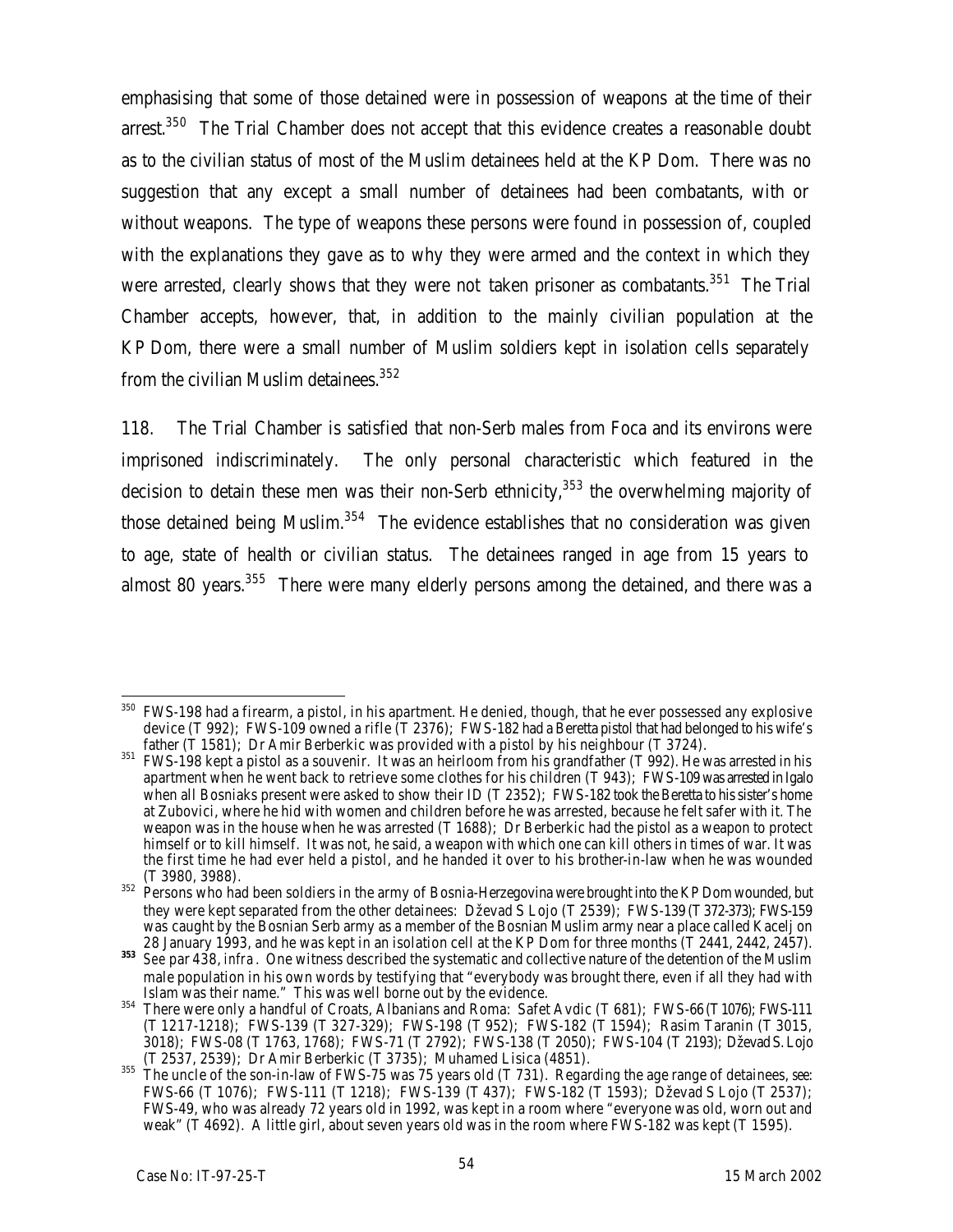substantial group of ill, wounded, physically handicapped and mentally disturbed persons among the detained men.<sup>356</sup>

119. The Trial Chamber is satisfied that none of the non-Serb men was arrested on the basis of a valid arrest warrant. None of the detainees was shown an arrest warrant at the time of their initial detention or informed orally of the reason for their arrest.<sup>357</sup> If they were told anything it was that they were required to accompany those carrying out the arrests for the purpose of giving a short statement and that, once that statement had been given, they would be free to go.  $358$  After the initial arrest, however, they were detained at the KP Dom for periods ranging from four months<sup>359</sup> to two and a half years.<sup>360</sup> There they were kept incarcerated in rooms or in solitary confinement cells.

120. The Trial Chamber is satisfied that, once detained at the KP Dom, none of the detainees was informed of the reason for his detention, the term of his detention or of any possibility of release. Upon entry into the KP Dom, some of the detainees were searched and registered,<sup>361</sup> while others were not.<sup>362</sup> Similarly, interrogations of those detained were

 $\overline{a}$  $356$  FWS-111 (T 1218); FWS-139 (T 329); Dževad Lojo (T 581); FWS-69 suffered from angina pectoris (T 4062). FWS-182, who himself was suffering from an ulcer on the *duodendum* and who was depending on a certain diet, saw persons with tuberculosis, asthma and heart problems (T 1595). Two men suffered from tuberculosis. A man called Glusac: FWS-109 (T 2366) and a man called Hamdzija Mandzo: FWS-71 (2797). There were a lot of sick people in room 16. FWS-182 had problems with his stomach. FWS-172 and FWS-104 were quite sick persons, Muradif Konjo had high blood pressure and Abid Sahovic had liver bleeding problems: Dr Amir Berberkic (T 3736). Ramiz D'amo was brought in from the hospital with serious facial injuries which prevented him from eating: Dr Amir Berberkic (T 3737). Two old men of at least 75 years, Ejub Durmisevic and Adil, were brought to the isolation cell occupied by Ramiz D'amo. Ejub's ear was severely cut: FWS-159 (T 2470). An old blind man and another man who had been released from the military as a disabled person shared a cell with FWS-49 (T 4692). Ahmet Hadzimusic was a disabled person who had to use crutches ever since he contracted polio in 1947 and never underwent compulsory military training (T 1928). In Room 16 there was a man with a serious heart condition, Hasan Hadzimuratovic, who was 80 years old, and there were also some young men who had bullet wounds and wounds from an accident and who had been brought in from the hospital: Dževad Lojo (T 2549, 2539). A mental patient injured himself severely twice: Dževad Lojo (T 1218-1219). A mental patient named Mujo Murguz was very tense and aggressive, and another person had psychological problems which caused him to eat a cake of soap: FWS-71 (T 2794).

 $357$  Several detainees gave evidence that they had not been shown any arrest warrant before being taken away: FWS-139 (T 318); Dževad S Lojo (T 2533). Zoran Vukovic told RJ that he was sorry to have to take him to the police station without a warrant: RJ (T 3842). Some witnesses managed, however, to cast a glance at "name lists" with which the arresting persons were equipped, and on which they could identify their own names: Safet Avdic (Ex P 123, T 676); Ahmet Hadzimusic (T 1936, 1939); FWS-139 (T 318-319).

<sup>358</sup> FWS-66 (T 1068); FWS-111 (T 1199); FWS-198 (T 943); FWS-215 (T 858-859); FWS-54 (T731); FWS-86 (T 1454); FWS-142 (T 1819); FWS-138 (T 2043); Dževad S. Lojo (T 2533); Ekrem Zekovic (T3341); FWS-69 (T 4051); FWS-172 (T 4554); FWS-137 (T 4733).

 $359$  FWS-109 (T 2355).

<sup>360</sup> FWS-66 (T 1068); FWS-198 (T 957); FWS-139 (T 319); FWS-73 (T 3194); FWS-210 (T 4833); FWS-250 (T 5021).

 $361$  FWS-86 (T 1460); Muhamed Lisica (T 4833).

<sup>362</sup> FWS-109 (T 2355); Dževad S Lojo (T 2535); FWS-104 (T 2161); FWS-139 (T 320); Dr Amir Berberkic (T 3733).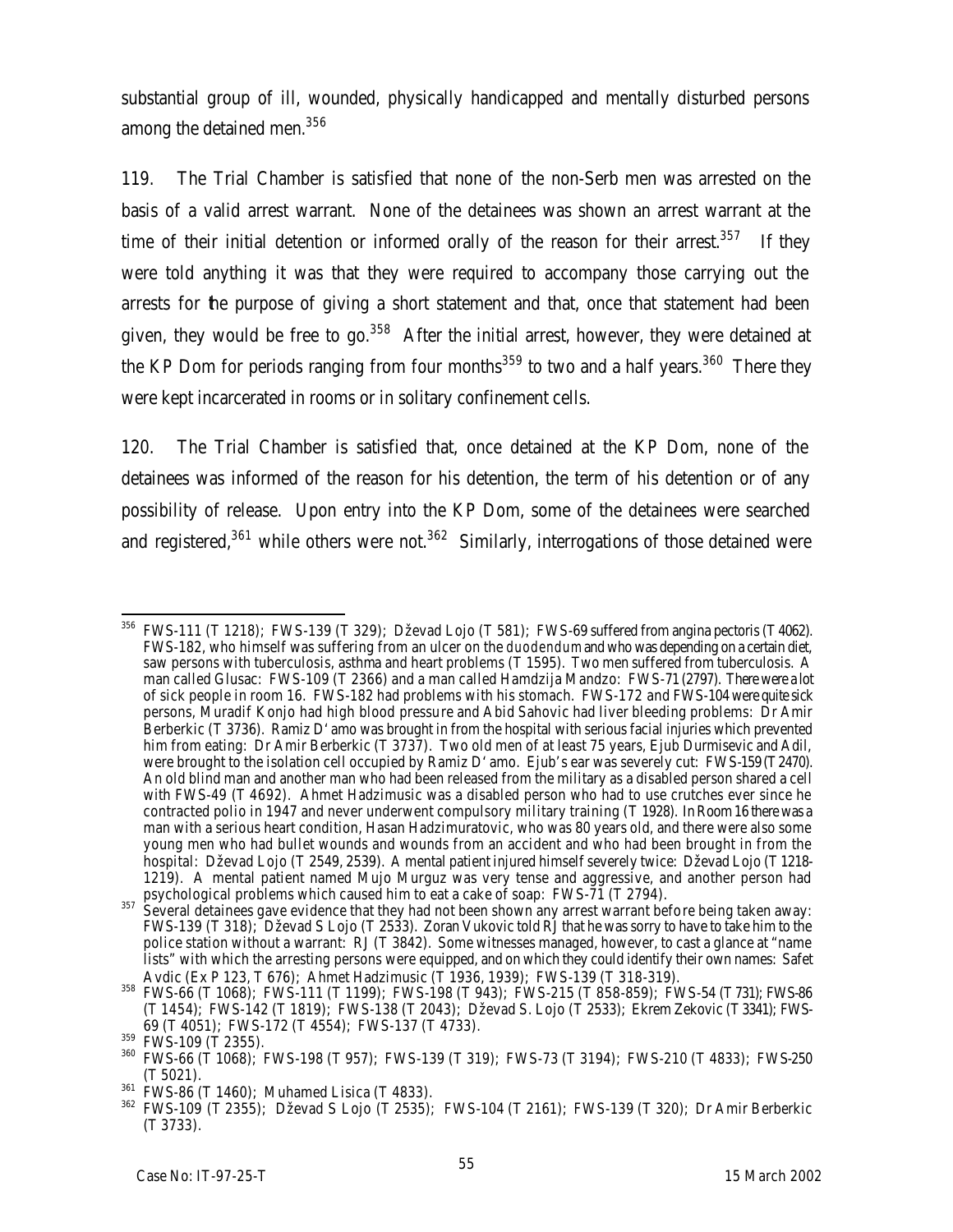conducted sometimes within a few days or weeks,  $363$  sometimes only after months  $364$  and, in some cases, never. $365$  In the course of these interrogations, some of the detainees were asked about weapons, about their membership in the SDA and about their whereabouts before and during the outbreak of the conflict in the area.<sup>366</sup> A number of detainees were threatened in the course of the interrogations, and others heard fellow detainees being mistreated in neighbouring rooms.<sup>367</sup> Many of the detainees were forced to sign written statements.<sup>368</sup> None of the detainees was released from the KP Dom following interrogation, notwithstanding the individual outcome of the interview.<sup>369</sup>

121. The Trial Chamber is satisfied that none of the detainees was ever actually charged, tried or convicted for any crime before being detained or while detained at the KP Dom. $370$ It is also satisfied that none of the detainees was ever advised of their procedural rights before or during their detention.<sup>371</sup>

122. The Trial Chamber finds that the Muslims and other non-Serbs detained at the KP Dom were deprived of their liberty arbitrarily. The evidence has clearly established that there was no legal basis which could be relied upon to justify their deprivation of liberty under national or international law. Those detained were not criminals under suspicion of having committed a crime or ever accused of having committed a crime under national

 $\overline{a}$ <sup>363</sup> FWS-111 (T 1260); FWS-215 (T 862); FWS-54 (T 751); Dževad Lojo (T 634); FWS-139 (T 346); Ahmet Hadzimusic (T 1940); FWS-144 (T 2308); FWS-109 (T 2372); Dr Amir Berberkic (T 3768); Ekrem Zekovic (T 3468).

 $^{364}$  FWS-137 was interrogated only 55 days after his arrest, after he had asked Risto Ivanovic to be interviewed, hoping to be released thereafter (T 4735). Rasim Taranin attempted to be interviewed for a long time before he finally succeeded. He also thought that he would then be released but was not. He was taken out of the KP Dom and detained at Rudo for approximately 9 months and then transferred to Kula Prison Camp. He was released from Kula after a couple of months, on 6 or 7 October 1994 (T 1721-1742). FWS-138 spent 10 months at the KP Dom before he was interrogated (T 2045).

<sup>365</sup> FWS-08 (T 1769); Dževad S Lojo (T 2533).

<sup>366</sup> FWS-111 (T 1261); FWS-198 (T 990); FWS-215 (T 865); FWS-54 (T 752); Dževad Lojo (T 635); FWS-139 (T 350); FWS-86 (T 1464); Rasim Taranin (T 1721-22); FWS-138 (T 2045); FWS-104 (T 2191); FWS-144 (T 2309); FWS-109 (T 2375); FWS-120 (T 3148); Dr Amir Berberkic (T 3769); FWS-73 (T 3250); Ekrem Zekovic (T 3468); Muhamed Lisica (T 4935); FWS-250 (T 5021); Juso Taranin (T 3019).

<sup>367</sup> *See* par 143, *infra*; FWS-111 (T 1264); FWS-198 (T 990); FWS-54 (T 752); FWS-104 (T 2193); FWS-109 (T 2376); FWS-109 (T 2375); Dr Amir Berberkic (T 3771); Ekrem Zekovic (T 3472); FWS-69 (T 4072, 4074); FWS-137 (T 4738); FWS-66 (T 1116).

<sup>368</sup> FWS-69 (T 4073); FWS-210 (T 4935); FWS-73 (T 3250); Dr Amir Berberkic (T 3771); Rasim Taranin (T 1722).

 $369$  This applies equally for Muslim detainees who were taken for interrogations several times, as, for instance, FWS-198 (T 988); Ahmet Hadzimusic (T 1951, 2003); FWS-104 (T 2190); FWS-159 (T 2459); FWS-120 (T 3148); Dr Amir Berberkic (T 3768, 3749); Ekrem Zekovic (T 3468).

<sup>370</sup> FWS-250 (T 5022); FWS-159 (T 2459); FWS-104 (T 2193); FWS-86 (T 1464); Dževad Lojo (T 635); FWS-215 (T 865); FWS-111 (T 1199); FWS-119 (T 1939, 1994); FWS-73 (T 3194); FWS-137 (T 4733).

<sup>371</sup> FWS-104 (T 2194); FWS-66 (T 1068); FWS-198 (T 957); FWS-54 (T 731); FWS-139 (T 318); FWS-142 (T 1832); FWS-03 (T 2265); FWS-144 (T 2326); FWS-71 (T 2780); FWS-89 (T 4707); Safet Avdic (Ex P 123, p 679).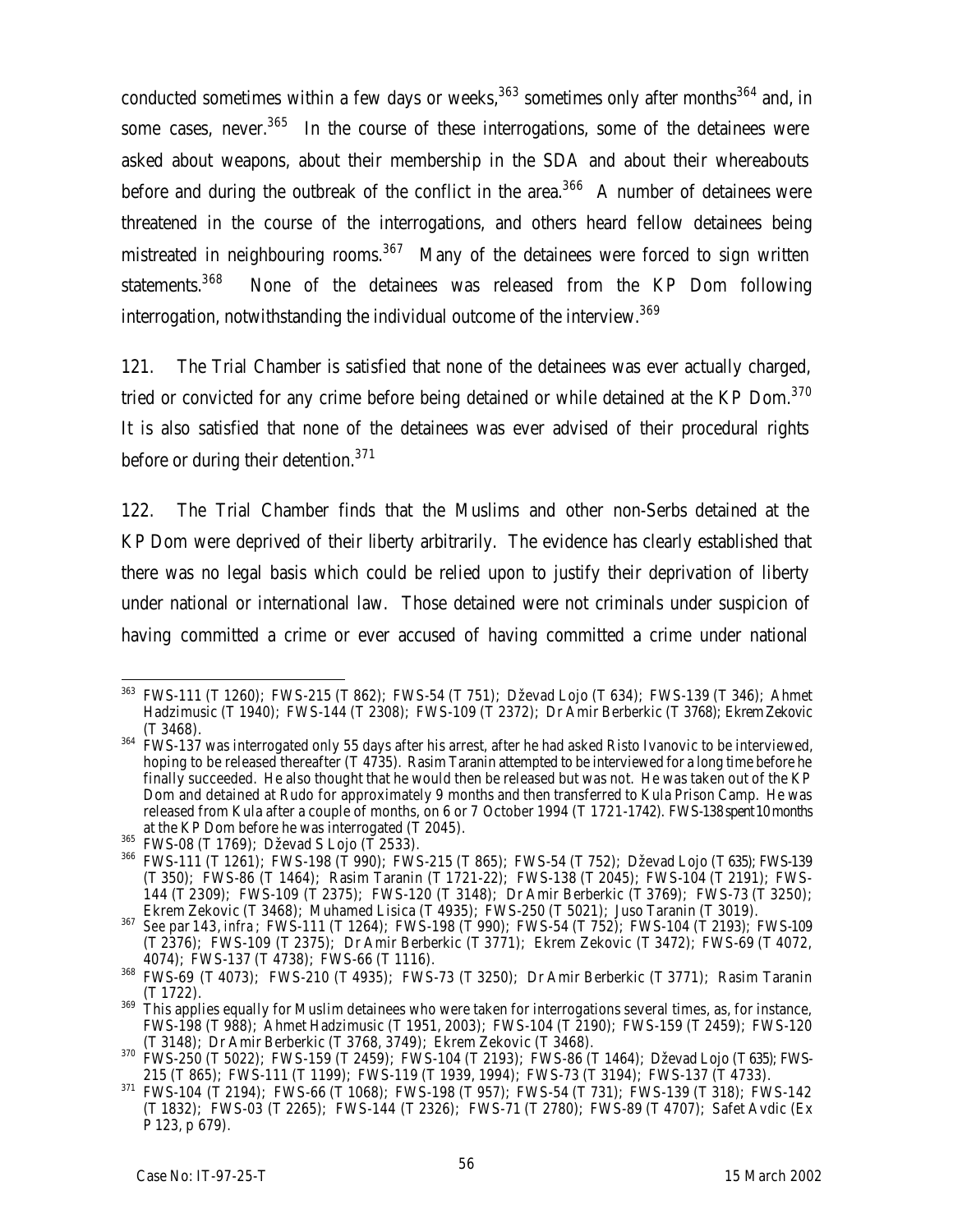and/or international law. They were, *inter alia*, doctors and medical health workers, journalists, former KP Dom employees, managers, police officers and other persons of civilian status.

123. Although it may strictly be unnecessary in the circumstances of this case, the Trial Chamber is satisfied that there was no basis under Article 42 of the Geneva Convention IV which could be called upon to justify the deprivation of liberty of the non-Serb detainees as claimed by the Defence. A party seeking to rely upon Article 42 of the Geneva Convention IV must show with respect to each individual who has been deprived of his liberty reasonable grounds for concluding that that individual constituted a threat to the security of the depriving party. There was no consideration given to the individual circumstances of any of the non-Serb detainees by those carrying out the detentions. $372$ 

124. In conclusion, the Trial Chamber is satisfied that the deprivation of liberty of the non-Serb detainees at the KP Dom constituted imprisonment pursuant to Article 5(e) of the Statute. The Trial Chamber is also satisfied that the Accused, by virtue of his position as warden of the KP Dom, knew that the non-Serb detainees were being unlawfully detained.<sup>373</sup> As already found by the Trial Chamber, the Accused admitted that he knew that the non-Serb detainees were detained because they were Muslim and that he knew that none of the procedures in place for legally detained persons was ever followed at the KP Dom.<sup>374</sup>

#### 3. The responsibility of the Accused

125. The Prosecutor submitted that the Accused should be held responsible for "committing" the crime of imprisonment under Article 7(1) of the Tribunal's Statute

 $\overline{a}$ **<sup>372</sup>** The Trial Chamber notes that, after the initial arrest of the non-Serb detainees, there was no lawful mechanism in place by which the lawfulness of their detention could be reviewed. "Interrogations" were carried out in an atmosphere of terror and fear of mistreatment, and they did not constitute a process of review. However, as the initial detention was itself unlawful, the Trial Chamber does not need to consider the fact that no lawful process of review took place at the KP Dom. *See* pars 34-42, *supra*; pars 237-306, *infra*.

<sup>&</sup>lt;sup>373</sup> The Accused gave evidence that at some point he asked why the men were detained at the KP Dom and received the answer "They are Muslims". He disputed, however, that this answer was to be interpreted to mean that the men were brought in *because* they were Muslims. He claimed that he was only told that the detained persons *were* Muslims (T 7844). The Trial Chamber finds this explanation not credible. Further, the Accused clearly admitted that he knew that none of the procedures in place for legally detaining persons were ever followed at the KP Dom, by stressing that this very fact was the reason why he asked not to continue at the KP Dom (T 7845, 7846).

<sup>374</sup> See Warden par 100, *supra*; The Accused (T 7845-7846, 7887-7889, 7895, 7936, 7945); Ex P 46A, dated 6 June 1992, p 33; Ex P 48A, dated 13 July 1992, p 30-31; FWS-66 (T 1044, 1113-1114); FWS-111 (T1269-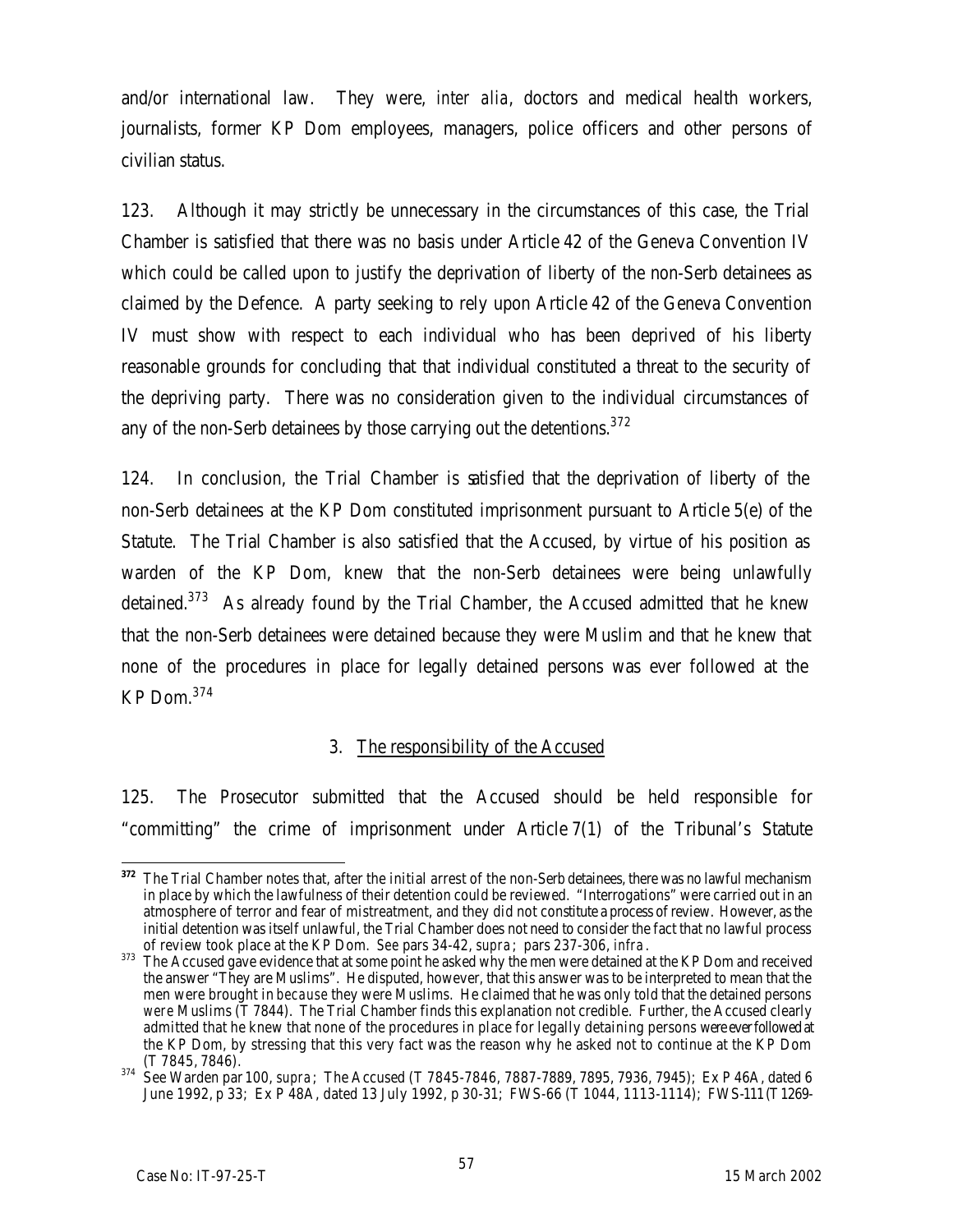pursuant to a joint criminal enterprise to effect the illegal imprisonment of the non-Serb detainees. In the *Delali}* Appeals Judgment, the Appeals Chamber discussed the meaning of the term "committed" with respect to the crime of unlawful confinement of civilians under Article 2 of the Statute. The Appeals Chamber held that, to establish that an individual has *committed* the offence of unlawful confinement, something more must be proved than mere knowing "participation" in a general system or operation pursuant to which civilians are confined. It held that:

Such responsibility is more properly allocated to those who are responsible for the detention in a more direct or complete sense, such as those who actually place an accused in detention without reasonable grounds to believe that he constitutes a security risk; or who, having some powers over the place of detention, accepts a civilian into detention without knowing that such grounds exist; or who, having power or authority to release detainees, fails to do so despite knowledge that no reasonable ground for their detention exist, or that any such reasons have ceased to exist. [...] It is not necessary for present purposes for the Appeals Chamber to attempt an exhaustive definition of the circumstances which will establish that the offence is committed, but it suffices to observe that such liability is reserved for persons responsible in a more direct or complete sense for the civilian's unlawful detention. <sup>375</sup>

126. There is no evidence that the Accused in this case played any role in actually securing the detention of any of the non-Serb detainees in the KP Dom. It has also been accepted by the Trial Chamber that the Accused, as warden of the KP Dom, had no power unilaterally to release detainees. $376$  It is clear, however, that the Accused did hold the most senior position within the KP Dom and that he did allow civilians to be detained at the KP Dom knowing that their detention was unlawful. There is no evidence that the Accused ever refused to accept any of the civilian detainees brought to the KP Dom, nor on the other hand is there any evidence of what powers, if any, the Accused had to refuse acceptance of detainees at the KP Dom. $377$  Although the Trial Chamber has found that the Accused accepted the position of warden voluntarily, and that he could have refused or resigned from the position and chose not to do so, in all the circumstances, the Trial Chamber is not satisfied that the Prosecution has established that the Accused incurred criminal

<sup>1271);</sup> R.J (T 3828, 3829, 3835, 3847, 3851); Ex D 66-1-A, dated 30 July 1992; Ex D 66-2-A, dated 30 July 1992; Slobodan Jovancevic (T 5619, 5605); Miladin Matovic (T 6501, 6506).

<sup>375</sup> *Delalic* Appeal Judgment, par 342.

<sup>376</sup> *See* par 106, *supra*.

**<sup>377</sup>** *See* pars 104-106, *supra*; *Delalic* Appeal Judgment, par 331-369.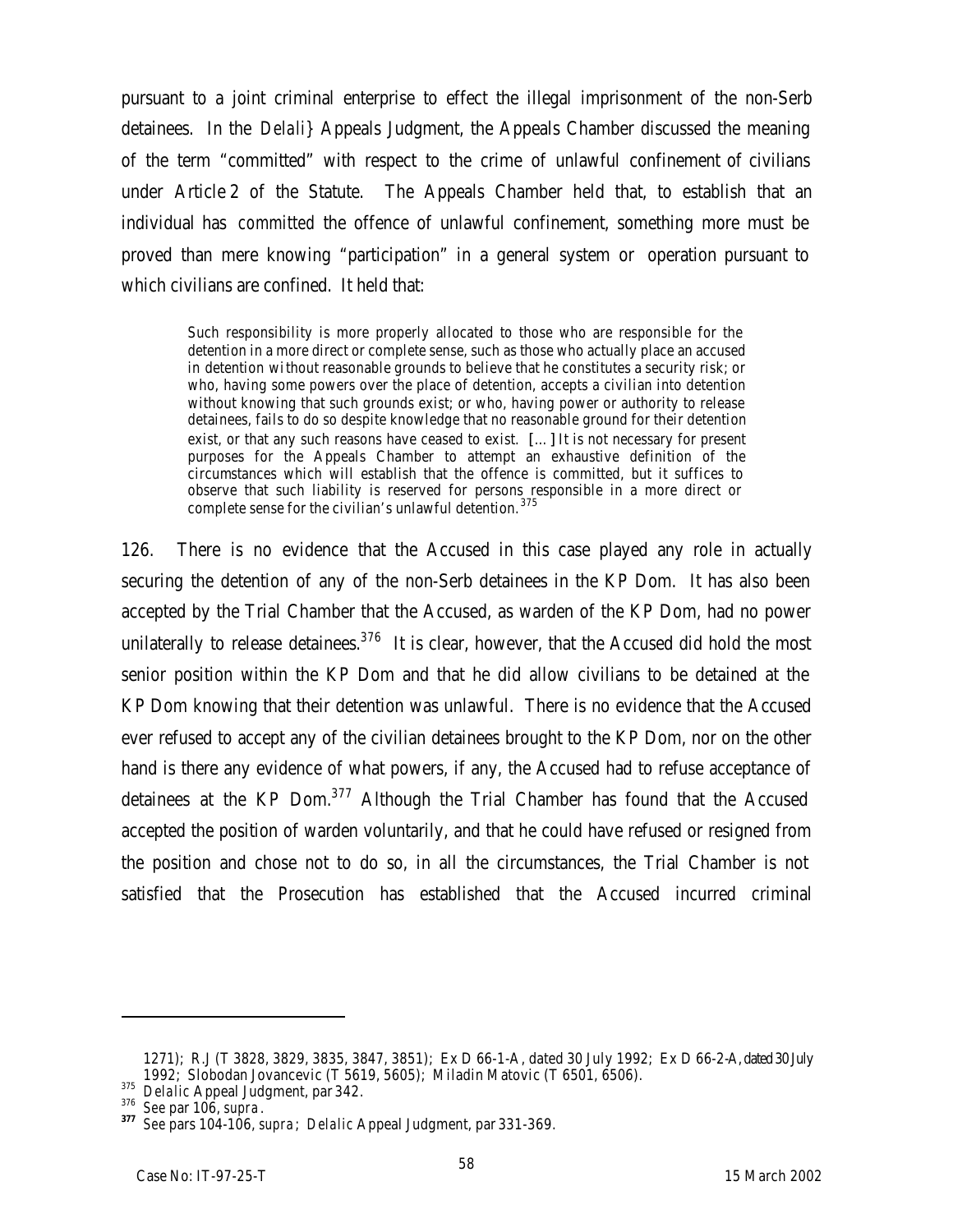responsibility as a principal offender for the offence of imprisonment, as is required for a finding that the Accused "committed" the offence of imprisonment under Article 7(1). $^{378}$ 

127. The Trial Chamber is also not satisfied that the Prosecution has established that the Accused shared the intent of the joint criminal enterprise to illegally imprison the non-Serb detainees. The Trial Chamber has already determined that the Accused knew the imprisonment of the non-Serb detainees was unlawful and it is also satisfied that he knew that his acts and omissions were contributing to the maintenance of that unlawful system by the principal offenders. However, the Trial Chamber is not satisfied that the only reasonable inference which can be drawn from these facts is that the Accused shared the intent of that joint criminal enterprise. In particular, the Trial Chamber does not consider that the Prosecution has excluded the reasonable possibility that the Accused was merely carrying out the orders given to him by those who appointed him to the position of warden of the KP Dom without sharing their criminal intent. In these circumstances, the Trial Chamber is of the view that the criminal conduct of the Accused is most appropriately characterised as that of an aider and abettor to the principal offenders of the joint criminal enterprise to illegally imprison the non-Serb detainees pursuant to Article 7(1) of the Statute. As to the Accused's superior responsibility for illegal imprisonment of non-Serb detainees pursuant to Article 7(3), the most which could have been done by the Accused as a superior would have been to report the illegal conduct to the very persons who had ordered it.<sup>379</sup> Accordingly, the Trial Chamber considers that it would not be appropriate to find him responsible as a superior.

 $\overline{a}$ <sup>378</sup> *Tadic* Appeal Judgment, par 188; *Kunarac* Trial Judgment, par 390; In the *Krstic* Trial Judgment, it was held that "committing" covers personally perpetrating a crime (ie, the principal offender) or engendering a culpable omission in violation of criminal law, par 601.

<sup>379</sup> *See* par 173, *infra*.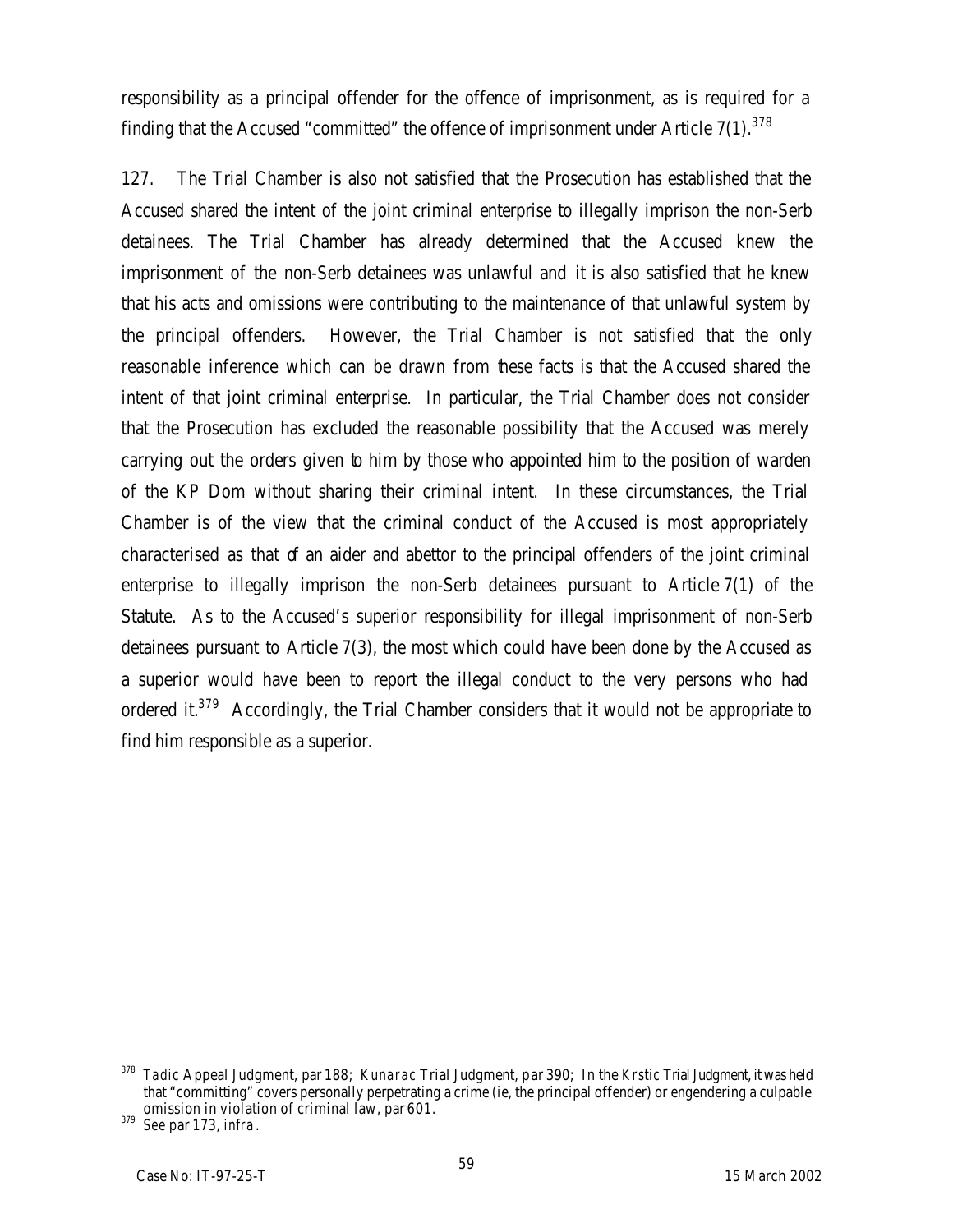#### **B. Inhumane acts and cruel treatment**

128. The Accused is charged under Counts 13 and 15 with inhumane acts as a crime against humanity pursuant to Article 5(i), and with cruel treatment as a violation of the laws or customs of war pursuant to Article 3. These charges refer to the alleged participation of the Accused in the implementation of brutal living conditions at the KP Dom while he was warden*.* The Prosecution claims that, as a result of these living conditions, many detainees identified in par 5.37 and Schedule D of the Indictment suffered serious physical and psychological consequences.

#### 1. The law

129. As already stated, the general requirements with respect to Articles 3 and 5 of the Statute have been met.<sup>380</sup>

130. It is apparent from the jurisprudence of the Tribunal that cruel treatment, inhuman treatment and inhumane acts basically require proof of the same elements. Each offence functions as a residual category for serious charges under Articles 2, 3 and 5 respectively which are not otherwise enumerated under those Articles. The definitions adopted for each offence in the decisions of the Tribunal vary only by the expressions used.<sup>381</sup> The Trial Chamber therefore adopts the following definition for the offences of cruel treatment and inhumane acts as charged under Articles 3 and 5. The elements to be proved are: the occurrence of an act or omission of similar seriousness to the other enumerated crimes under the Article concerned;

<sup>380</sup> *See* pars 60-64, *supra*.

<sup>381</sup> In the *Tadic* Trial Judgment, it was acknowledged that cruel treatment is treatment that is inhumane, par723. In the *Delalic* Trial Judgment, it was held that cruel treatment carries an equivalent meaning for the purposes of Article 3 of the Statute, as inhuman treatment does in relation to grave breaches, par 552. The *Kordic and Cerkez* Trial Judgment followed this finding, par 265. The *Delalic* Trial Judgment further integrated the concept of inhumane acts pursuant to Article 5 into the context of the definition of inhuman treatment by stating that the elaborate analysis and discussion conducted in the judgment "with regard to inhuman treatment is also consistent with the concept of "inhumane acts", in the context of crimes against humanity", pars 533-534. Recently, the Appeals Chamber analysed in the context of multiple convictions whether inhuman treatment under Article 2 and cruel treatment under Article 3 contained additional elements vis-à-vis each other. The Appeals Chamber, in both the majority decision and the separate and dissenting opinion, came to the conclusion that the "sole distinguishing element stems from the protected person requirement under Article 2", and, respectively, that "the requirement that each offence have a unique element is therefore not satisfied", par426 of the *Delalic* Appeals Judgment and par 51 of the Separate and Dissenting Opinion of Judge David Hunt and Judge Mohamed Bennouna. The offence of inhumane acts under Article 5 was not subject to the discussion of the Appeals Chamber.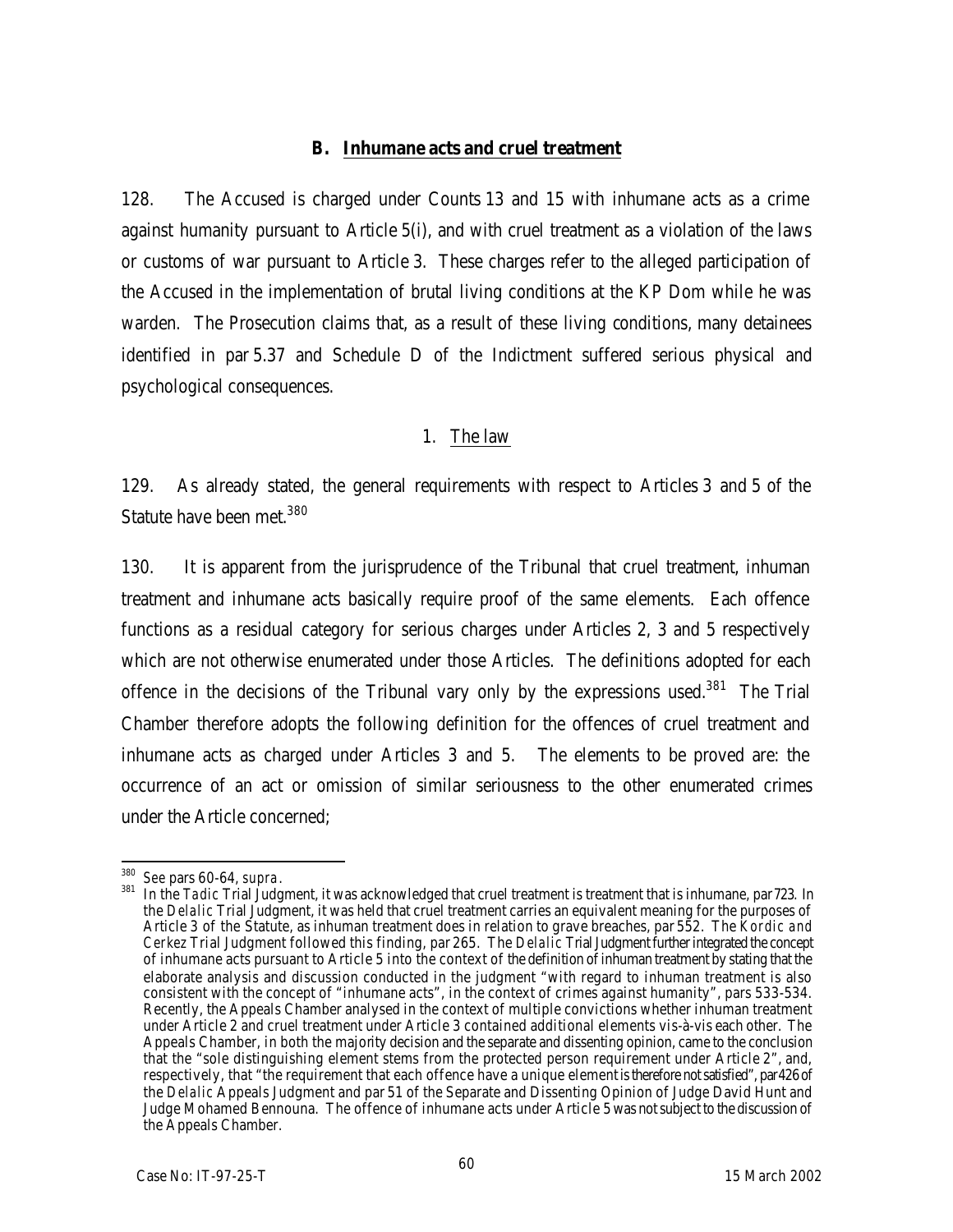- 1. the act or omission causes serious mental or physical suffering or injury or constitutes a serious attack on human dignity; and
- 2. the act or omission is performed deliberately by the accused or a person or persons for whose acts or omissions he bears criminal responsibility.<sup>382</sup>

131. The assessment of the seriousness of an act or omission is, by its very nature, relative*.* All the factual circumstances must be taken into account, including the nature of the act or omission, the context in which it occurs, its duration and/or repetition, the physical, mental and moral effects of the act on the victim and the personal circumstances of the victim, including age, sex and health. $383$  The suffering inflicted by the act upon the victim does not need to be lasting so long as it is real and serious.<sup>384</sup>

132. The required *mens rea* is met where the principal offender, at the time of the act or omission, had the intention to inflict serious physical or mental suffering or to commit a serious attack on the human dignity of the victim, or where he knew that his act or omission was likely to cause serious physical or mental suffering or a serious attack upon human dignity and was reckless as to whether such suffering or attack would result from his act or omission.<sup>385</sup>

### 2. Findings

133. The Trial Chamber is satisfied that the brutal and deplorable living conditions imposed upon the non-Serb detainees at the KP Dom in the period from April 1992 to July 1993 (discussed below) constituted acts and omissions of a seriousness comparable to the other crimes enumerated under Article 5 and Article 3 of the Tribunal's Statute, and thus

 $\overline{a}$ <sup>382</sup> The Appeals Chamber in *Delalic* confirmed the definition of cruel treatment as constituting "an intentional act or omission… which causes serious mental or physical suffering or injury or constitutes a serious attack on human dignity", par 424. By comparison, inhumane acts were defined to comprise "acts or omissions that deliberately cause serious mental or physical suffering or injury or constitute a serious attack on human dignity" and which must be of "similar gravity and seriousness to the other enumerated crimes"; *Kayishema and Ruzindana* Trial Judgment, pars 151,154. The Trial Chamber in *Jelisic* appears to have confused the terms "cruel treatment", "inhumane acts" and "inhuman treatment" several times in its analysis (par41 and finding in pars 45, 52 and the reference to "inhumane treatment" as to be that set out in Article 5) but explicitly put forward that the notions of cruel treatment within the meaning of Article 3 and of "inhumane treatment set out in Article 5" (thereby obviously referring to "inhumane acts" under Article 5) "have the same legal meaning": *Jelisic* Trial Judgment, par 52.

<sup>383</sup> *Delalic* Trial Judgment, par 536; *Jelisic* Trial Judgment, par 57 (referring to outrages upon personal dignity).

This was recently held by the Trial Chamber with regard to the offence of outrages upon personal dignity in *Kunarac* Trial Judgment, par 501.

<sup>385</sup> *Kayishema and Ruzindana* Trial Judgment, par 153; *Aleksovski* Trial Judgment, par 56.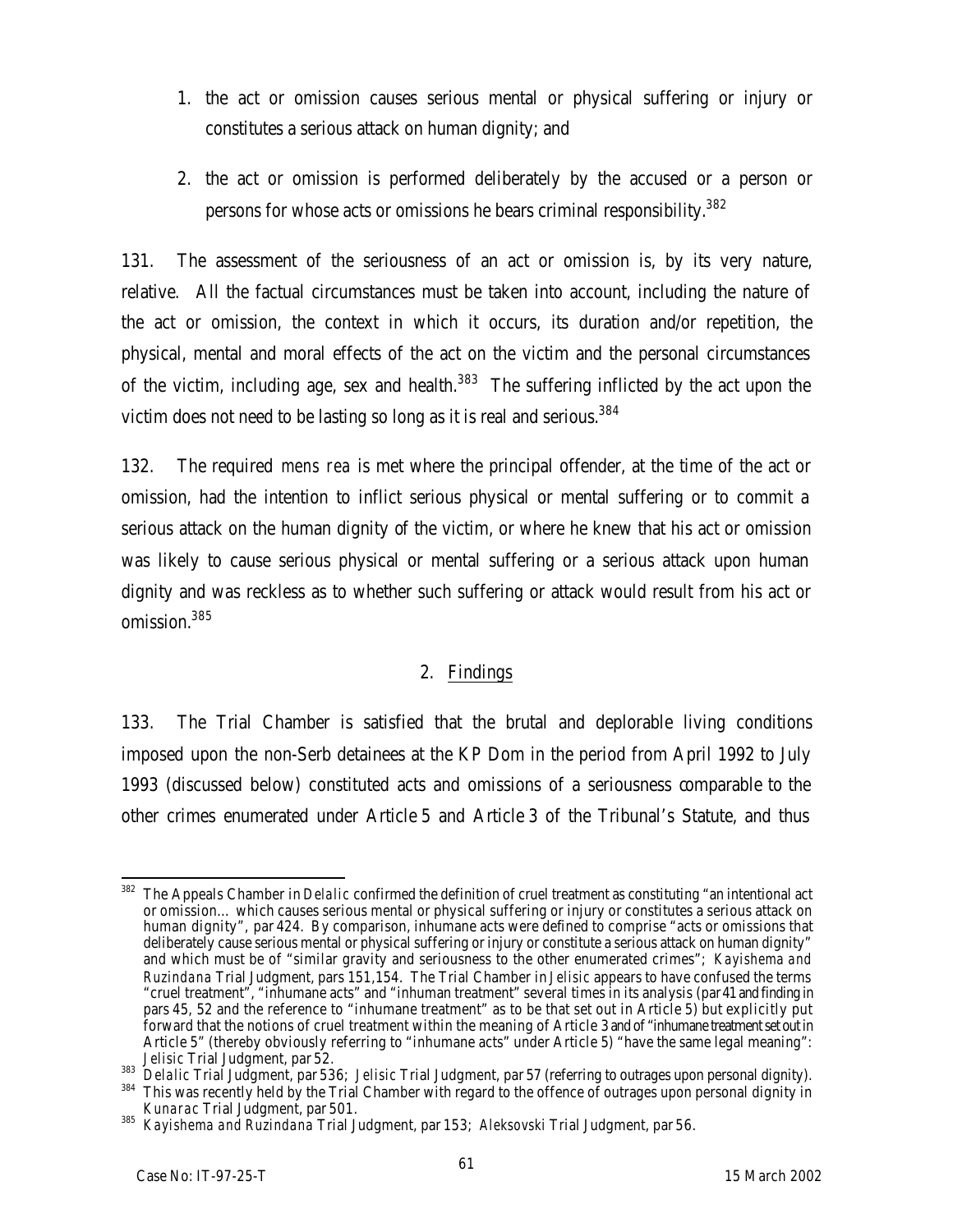warrants a finding that those acts and omissions constitute inhumane acts and cruel treatment under those Articles.

134. The Trial Chamber is satisfied that there was a deliberate policy of isolating detainees within the KP Dom. Many of the detainees spent their entire detention locked in their rooms.<sup>386</sup> and were only taken out to the canteen for meals while others kept in solitary confinement cells were not taken out at all, receiving their meals in their cells.<sup>387</sup> Only those detainees given work assignments were permitted to spend prolonged periods outside of their rooms.<sup>388</sup> Visits from family members were prohibited after May 1992.<sup>389</sup> Television sets and radios which had been left at the KP Dom by former convicts were taken away, and rooms were searched for personal transistor radios which were seized.<sup>390</sup> Access to recent newspapers or other press was prohibited.<sup>391</sup> Any form of information exchange and communication between detainees in different rooms and between detainees and guards was prohibited.<sup>392</sup> Detainees were not allowed to look out of the windows, although some did so.<sup>393</sup> Detainees who were taken to work assignments outside of the KP Dom were kept isolated in a separate room to prevent news about the "outside world" spreading among the other detainees.<sup>394</sup> To ensure compliance with these unwritten "rules" on communication, violations were punished with solitary confinement and/or mistreatment, such as beatings.<sup>395</sup>

135. The Trial Chamber is satisfied that the non-Serb detainees were deliberately housed in cramped conditions. The KP Dom had the capacity to house more than the maximum 500-700 non-Serbs detained, but the detainees were crowded into a small number of rooms.<sup>396</sup> Solitary confinement cells designed to hold one person were packed with up to

 $\overline{a}$ <sup>386</sup> FWS-08 (T 1762); FWS-66 (T 1088); FWS-54 (T 751); FWS-65 (T 546); FWS-139 (T 345).

<sup>387</sup> FWS-159 (T 2457, 2460, 2463, 2467); Ekrem Tulek FWS-182 T 1611).

<sup>388</sup> *Ibid.*

<sup>389</sup> FWS-66 (T 1090); FWS-215 (T 873); FWS-54 (T 751); FWS-65 (T 473); FWS-139 (345).

<sup>390</sup> Ekrem Zekovic (T 3543); FWS-215 (T 875).

<sup>391</sup> FWS-65 (T 467); FWS-159 (T 2463).

 $392$  FWS-65 (T 460, 535); FWS-172 (T 4605).

<sup>393</sup> FWS-65 (T 535); FWS-250 (T 5068); FWS-172 (T 690).

 $394$  FWS-172 (T 4605); Ekrem Zekovic (T 3442).

 $^{395}$  Dževad S Lojo (T 2553); FWS-182 (T 1611); Ekrem Zekovic (T 3543-3544); FWS–215 (T 875); FWS-182 (T 1612-1613); FWS-65 (T 460). FWS-172 (T 690); Lazaro Stojanovic (T 5726 T 5750 T 5757); Zoran Vukovic (T 5769, T 5800, 5794); Risto Ivanovic (T 6166); Milan Pavlovic T 6891); Zoran Mijovic (T 6235). This was disputed by guards Risto Ivanovic (T 6106); Miladin Matovic (T 6446, 6450) and the KP Dom Clerk Divljan Lazar (T 6047) who claimed that the detainees could talk freely with the quards. Risto Ivanovic conceded however that the non-Serb detainees were afraid of the guards (T 6194).

<sup>396</sup> FWS-138 (T 2021); FWS-12 (T 241); Miladin Matovic (T 6460); FWS-162 (T 1359); FWS-198 (T952, 954); FWS-139 (T 327); FWS-182 (T 1590); FWS-86 (T 1461); FWS-104 (T 2162); FWS-73 (T 3212).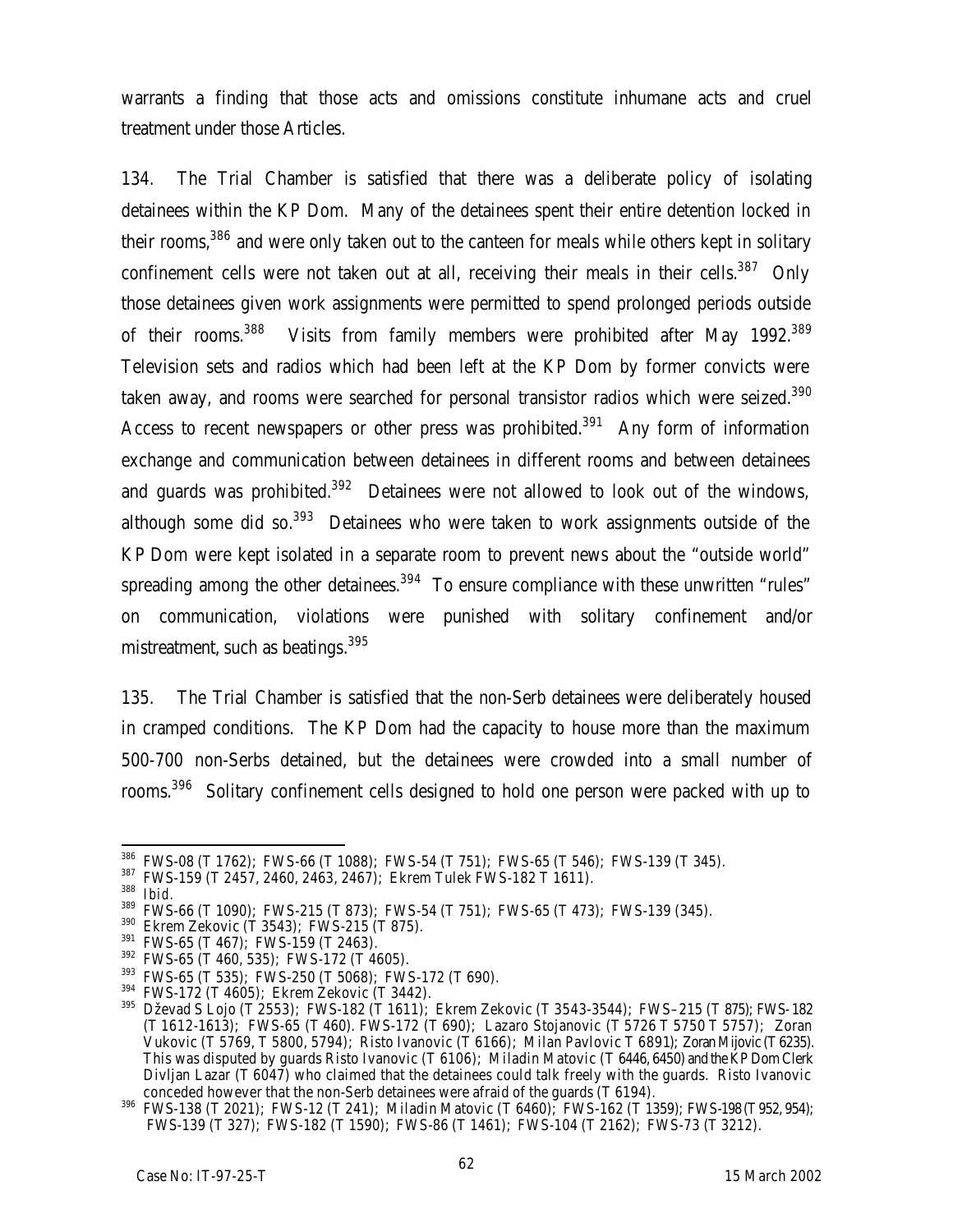18 people at a time,  $397$  making it impossible for the detainees to move around the cell,  $398$  or to sleep lying down.<sup>399</sup>

136. The Trial Chamber is satisfied that the policy of overcrowding the detainees was aggravated by the poor hygienic conditions. Bedding was insufficient or non-existent.<sup>400</sup> The only bed linen provided was that left over from former convicts, and these items were never washed or changed throughout 1992.<sup>401</sup> While there were toilets and wash basins in the rooms, only cold water was available.<sup>402</sup> Regular baths or showers were not provided, nor were hygienic products or toiletries supplied.<sup>403</sup> Changes of clothes or facilities for washing clothes were not supplied. $404$  As a result of these conditions, chicken lice spread from the prison farm to the rooms of the detainees.<sup>405</sup>

137. The Trial Chamber is satisfied that detainees were denied the most basic protection against freezing temperatures during the winter of  $1992-1993$ .<sup>406</sup> Most of the non-Serb detainees had been arrested in the early summer of 1992. Due to the information given to them in the course of arrest, namely, that they would be taken for an interview and returned to their homes the same day, they left in what they happened to be wearing at the time.<sup>407</sup> As a result, they were inadequately clothed for winter conditions. The Trial Chamber accepts that the heating system at the KP Dom was broken and that there were some attempts made by the administration to repair it,<sup>408</sup> but it is equally satisfied that no other

 $\overline{a}$  $\frac{397}{10}$  FWS-198 (T 950); FWS-119 (T 1941-1942); FWS-159 (T 1078); FWS-12 (T 243).

<sup>398</sup> FWS-104 T 2162); FWS-54 (T 741); FWS-73 (T 3212).

<sup>399</sup> Safet Avdic (Ex P 121, p 685).

<sup>400</sup> FWS-85 (T 664); Safet Avdic (T 456); Ex P 123, p 685; FWS-159 (T 2450).

<sup>401</sup> FWS-250 (T 5117-5118); FWS-182 (T 1615); Dževad S Lojo (T 2562).

<sup>&</sup>lt;sup>402</sup> FWS-139 (T 341); FWS-182 (T 1615); FWS-73 (T 3422). A couple of detainees who worked had access to hot water. FWS-250 could heat water and wash because he worked where there were heating facilities: (T 5117). FWS-89 also had access to hot water because he worked in the kitchen (T 4661).

<sup>403</sup> FWS-172 (T 4607); FWS-69 (T 4066); FWS-139 (T 341); FWS-182 (T 1615).

 $404$  FWS-73 (T 3424); FWS-159 (T 2466); FWS-250 (T 5118); (Ex P 123, p 686); FWS-73 (T 3424). There were some items of clothing which had been left behind by former regular convicts.

<sup>405</sup> FWS-111 (T 1227); FWS-182 (T 1615); Dževad S Lojo (T 2564); FWS-73 (T 3422).

<sup>406</sup> FWS-111 (T 1226); Dževad S Lojo (T 2562); FWS-139 (T 339). It was so cold in one of the isolation cells that the tap water was frozen for about seven days: FWS-159 T 2465).

<sup>407</sup> FWS-198 (T 943); FWS-86 (T 1454).

<sup>&</sup>lt;sup>408</sup> Milan Pavlovic (T 6837). The central heating system in the KP Dom broke down in 1992. Muhamed Lisica was ordered to make furnaces for the offices in the administration building (T 4906). FWS-89 worked on the heating in May 1992. He conceded that the breakdown in the heating system and the existing shortage of electricity and resources may have been the reason for the absence of heating in the KP Dom (T 4724-4725). Because the central boiler was out of order meals were prepared outside in wood fuelled caldrons (Safet Avdic T 547). There were frequent power failures in Foca throughout the war and for periods there was no electricity for the prisoners' quarters: FWS-03 (T 2272). There was no power at the KP Dom until September 1992: FWS-71 (T 2968). On many occasions there was no power supply in Foca and surrounding villages: FWS-109 (T 2426); FWS-35 (T 2750); Ekrem Zekovic (T 3547). *See also* Ex D 85A, pp 2-3. The Trial Chamber rejects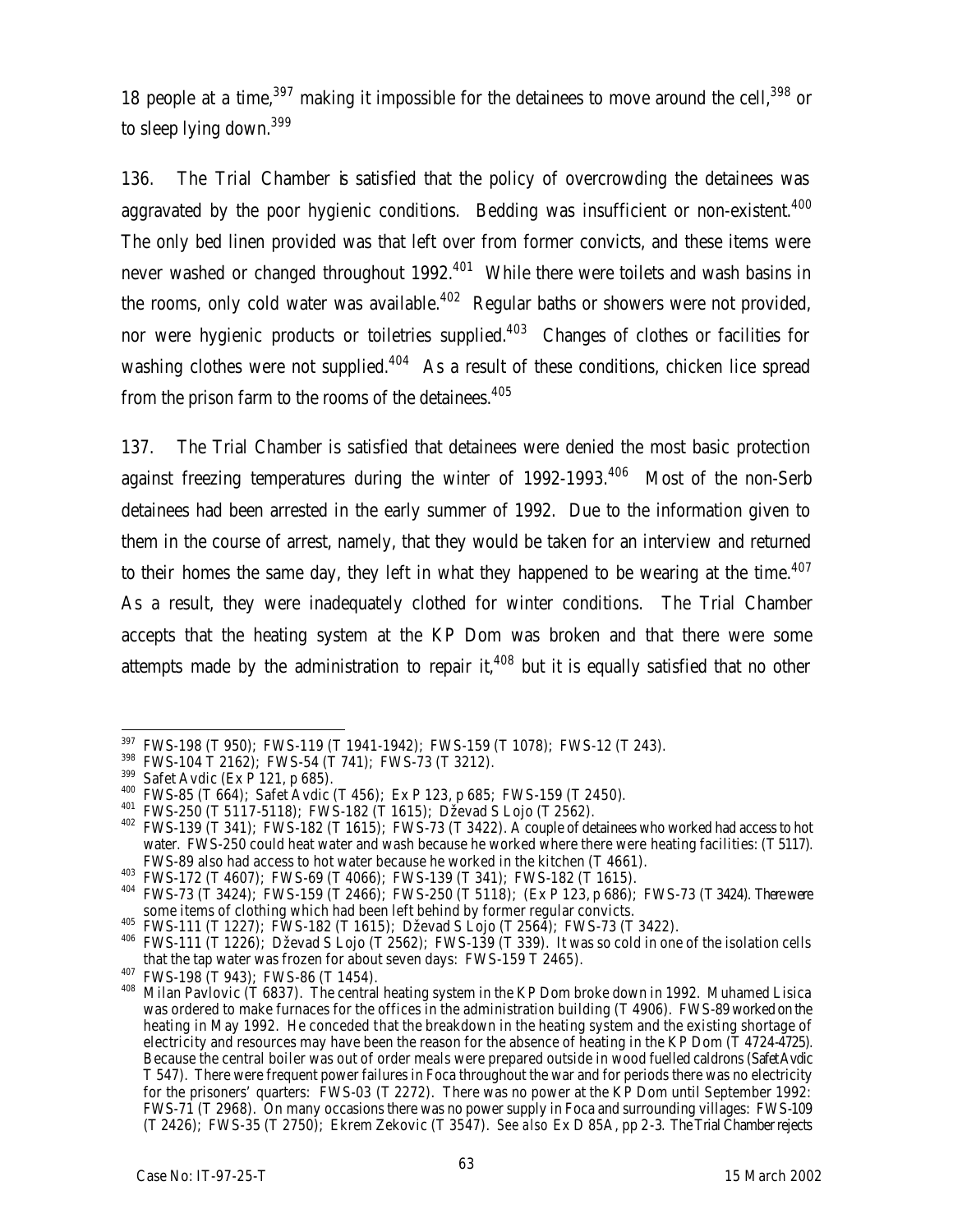available measures were taken to protect the non-Serb detainees from the cold.<sup>409</sup> Stoves and furnaces had been produced to heat the offices in the administration building,<sup>410</sup> and there was sufficient raw material for such furnaces to have been produced for the non-Serb detainees.<sup>411</sup> However, it was not until October 1993 that furnaces were finally provided to the non-Serb detainees, and then it was by the ICRC. $412$ 

138. The Trial Chamber is further satisfied that the suffering of the non-Serb detainees during the winter of 1992 was the result of a deliberate policy on the part of those in charge of the KP Dom. There were available stocks of additional blankets,<sup>413</sup> but they were not provided to all detainees.<sup>414</sup> Broken window panes in the detainees cells were not repaired or covered,<sup>415</sup> and open windows out of the reach of detainees were not closed.<sup>416</sup> Attempts made by some of the non-Serb detainees to make winter clothes out of blankets were punished.<sup>417</sup> The blankets were removed and those involved were sent to solitary confinement, where temperatures were lower.<sup>418</sup>

139. The Trial Chamber accepts that there may have been a general shortage of food in the Foca region during the conflict,  $419$  but it is satisfied that there was a deliberate policy to feed the non-Serb detainees barely enough for their survival.<sup>420</sup> All non-Serb detainees suffered considerable weight loss ranging from 20 to 40 kilograms during their detention at the KP Dom.<sup>421</sup> Their diet consisted of a cup of soup which was "little more than water",  $422$ 

the evidence of defence witness Miladin Matovic that there was not a single room at the KP Dom that was not heated during the winter for a single second (T 6488).

<sup>409</sup> FWS-66 (T 1146); FWS-111 (T 1226); Dževad S Lojo (T 663); FWS-139 (T 339); FWS-71 (T 2948); Muhamed Lisica (T 4906).

<sup>410</sup> Muhamed Lisica (T 4906); FWS-89 (T 4724); Rasim Taranin (T 1719-1720).

 $^{411}$  Muhamed Lisica (T 4906); Ekrem Zekovic (T 3691); (Safet Avdic T 686).

<sup>412</sup> Dževad Lojo (T 663); FWS-71 (T 2948); FWS-73 (T 3357, 3421); FWS-249 (T 4532); FWS-89 (T 4725); Muhamed Lisica made some furnaces for the detainees' rooms in October 1993 (T 4906).

 $413$  Divijan Lazar (T 5980).

<sup>&</sup>lt;sup>414</sup> FWS-66 (T 1084); Ekrem Zekovic (T 3621). Some of the detainees were given additional blankets during the winter: Dževad Lojo (T 663); FWS-139 (T 339); FWS-89 (T 4725).

<sup>415</sup> FWS-66 (T 1084); Ekrem Zekovic (T 3621).

<sup>416</sup> FWS-159 (T 2465).

<sup>417</sup> Dr Amir Berberkic (T 3746); FWS-66 (T 1084); Dževad S Lojo (T 2563)

<sup>418</sup> Dr Amir Berberkic (T 3746 T 3764); Dževad S Lojo (T 2562); FWS-66 (T 1084); FWS-71 (T 2807). <sup>419</sup> Slobodan Solaja (T 5498, 5500); Witness A (T 5522); Milomir Mihajlovic (T 5629); Radomir Dolas (T5820); Miloslav Krsmanovic (T 6623); Witness B (T 6713); Zarko Vukovic (T 6759); Svetozar Bogdanovic (T7084); Arsenije Krnojelac (T 7122-7124); Bozo Drakul (T 7191); Vitomir Drakul (T 5669); Dr Drago Vladicic (T 6307); Dr Milovan Dobrilovic (T 6366).

 $^{420}$  Dr Amir Berberkic (T 3755, 3756); FWS-49 (T 4698); Dževad Lojo (T 666); FWS-139 (T 343); FWS-86 (T 1507); FWS-49 (T 4698).

<sup>421</sup> FWS-66 (T 1084); FWS-111 (T 1312); FWS-162 (T 1361); FWS-198 (T 956); FWS-215 (T 874); FWS-54 (T 750); Dževad Lojo (T 664); Safet Avdic (T 536); FWS-139 (T 343); FWS-86 (T 1506); FWS-182 (T 1618); Rasim Taranin (T 1729); FWS-08 (T 1772); FWS-71 (T 2805); FWS-109 (T 2371); FWS-159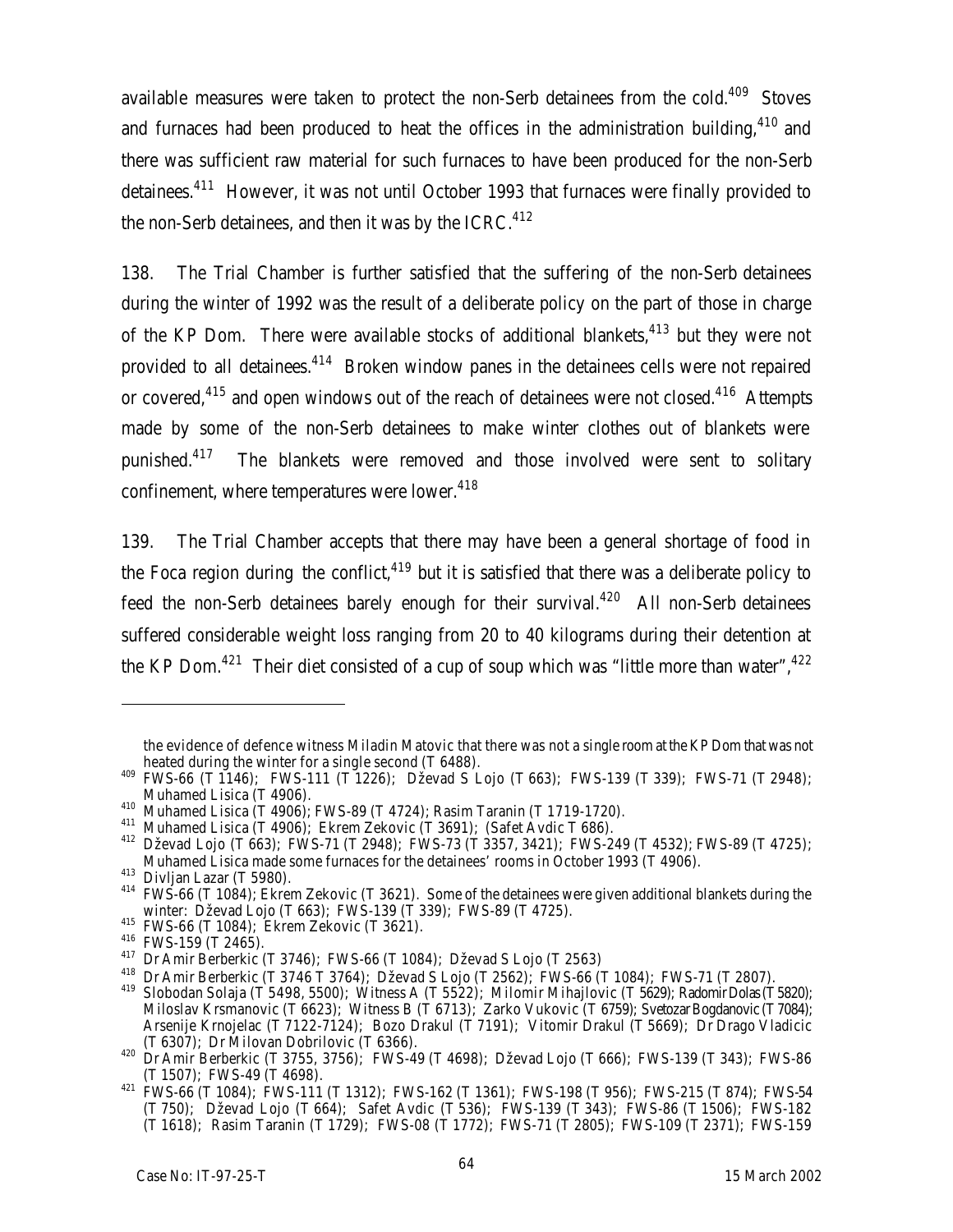rice or macaroni and a piece of "really thin" bread three times a day.<sup>423</sup> On occasion, they received a tin of pâté to be shared by two persons or eggs for breakfast.<sup>424</sup> In contrast, Serb convicts and detainees received "regular army food", not very appetising but nutritious enough to prevent serious weight loss. $425$  The contrast between the weight loss of non-Serb detainees and the Serb prisoners makes it apparent that non-Serb detainees were fed much less than the Serb detainees. The Trial Chamber is satisfied that the food for all detainees at the KP Dom was cooked in the same cauldron, but that nutritious ingredients, like meat, beans, vegetables and spices, were added to enrich only the meals of Serb detainees and convicts and KP Dom staff, who ate after the non-Serb detainees had received their meals from the cauldron.<sup>426</sup> In making these findings, the Trial Chamber rejects the Defence evidence that all the detainees received the same quality and quantity of food while detained at the KP Dom.<sup>427</sup>

140. The Trial Chamber accepts that a basic medical service was provided to the non-Serb detainees. Gojko Jokanovic, a male nurse, was at the KP Dom on a daily basis and did whatever he could to help the non-Serb detainees.<sup>428</sup> Doctors from Foca hospital also visited the KP Dom on a regular basis.<sup>429</sup> The Trial Chamber also accepts that medicines may have been in short supply throughout Foca due to the war and therefore does not find

<sup>(</sup>T 2464); Dr Amir Berberkic (T 3755); Safet Avdic (Ex P 123, p 686); FWS-78 (T 2113); FWS-96 (Ex P 186, p 2539).

<sup>422</sup> Rasim Taranin (T 1712-1715).

<sup>423</sup> FWS-162 (T 1361); FWS-198 (T 955); FWS-111 (T 1380); Dževad Lojo (T 665); FWS-139 (T 341); Dr Amir Berberkic (T 4007); FWS-71 (T 2947); Juso Taranin (T 3027).

 $424$  FWS-172 (T 4607); FWS-250 (T 5116); FWS-89 (T 4725, 4674). At a later stage of their detention, and only for a period of 15 days, the detainees were given eggs, beans, rice, potatoes or pasta for breakfast: Rasim Taranin (T 1750).

 $^{425}$  Lazar Stojanovic (T 5717, 5749); Vitomir Drakul (T 5673); Zoran Vukovic (T 5771, 5784-5785).

<sup>426</sup> FWS-08 (T 1804); FWS-138 (T 2063); FWS-71 (T 2952-2953); Rasim Taranin (T 1715); FWS-66 (T1083); FWS-111 (T 1228-1229); FWS-162 (T 1360).

<sup>427</sup> Krsto Krnojelac (T 5903, 5914, 5916-5917, 5927, 5930); Risto Ivanovic (T 6092, 6094, 6193); Divljan Lazar (T 6043-6044); Miladin Matovic (T 6451-6452); Bozo Drakul (T 7189); The Accused (T 7665); Zoran Vukovic (T 5784-5785); Lazar Stojanovic (T 5717);

<sup>428</sup> Lazar Stojanovic (T 5718); Risto Ivanovic (T 6097); Miladin Matovic (T 6457); The Accused (T 7666); FWS-86 (T 1551); Gojko Jokanovic (T 1146); FWS-71 (T 2950); FWS-109 (T 2422); Dževad S Lojo (T 2511); (Dr Amir Berberkic (T 3738).

 $^{429}$  Dr Drago Vladicic (T 6311); Dr Milovan Dobrilovic (T 6369-T 6299, 6297); Miladin Matovic (T 6457-6458); Lazar Stojanovic (T 5718); Risto Ivanovic (T 6097); Miladin Matovic (T 6457-6458); Dr Vladicic (T6339- 6340); Dr Milovan Dobrilovic (T 6343); The Accused (T 7666); FWS-182 (T 1840). Cedo Dragovic would give medicines to those with heart conditions: FWS-03 (T 2273); FWS-71 (T 2949); Dževad S Lojo (T2550). Dr Amir Berberkic (T 3741); FWS-69 (T 4063); FWS-172 (T 4595).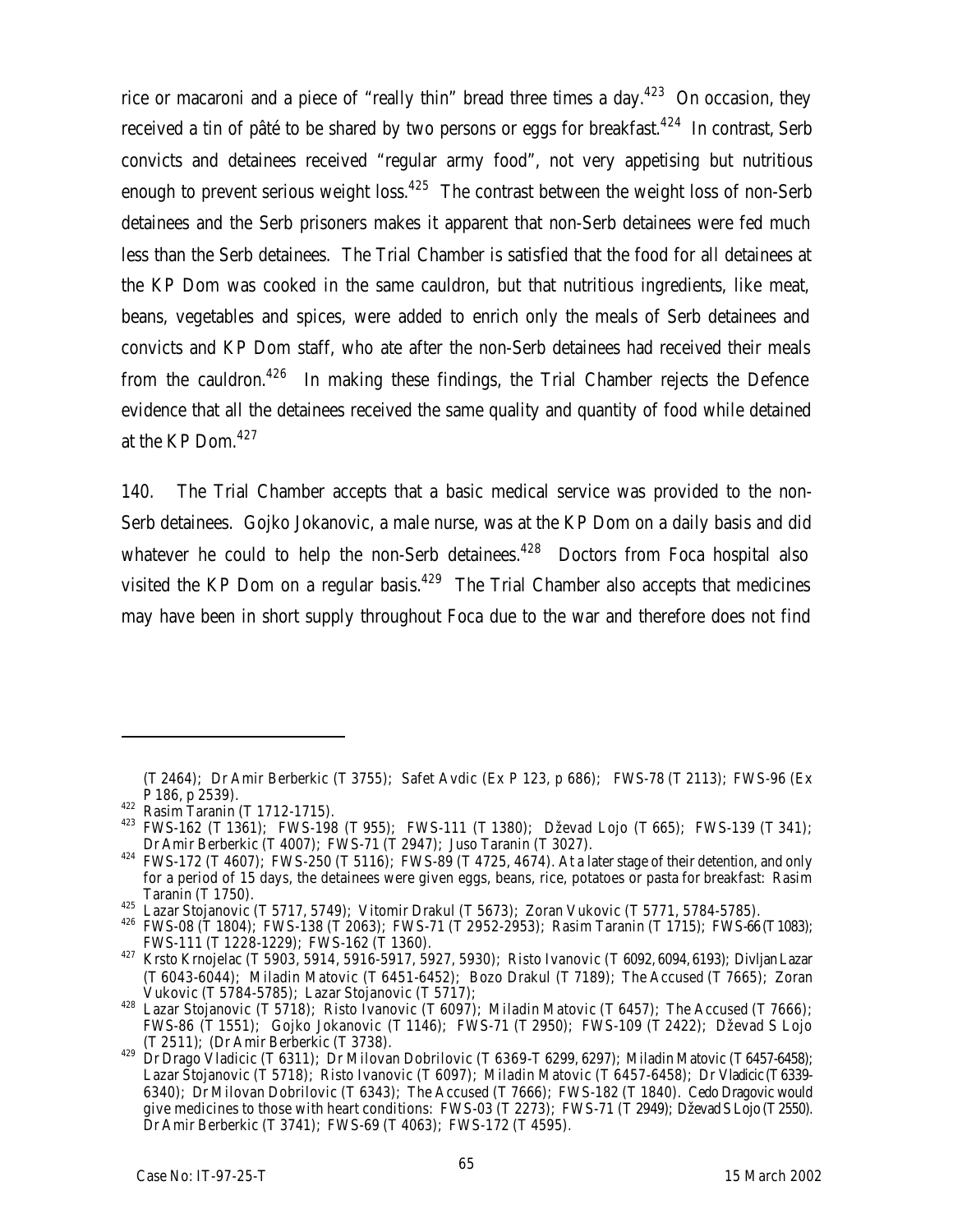that there was a deliberate policy of withholding available medical supplies from non-Serb detainees.<sup>430</sup>

141. The Trial Chamber is satisfied, however, that some of the non-Serb detainees were not provided with medical help which *was* available, and in particular that emergency cases were not handled with proper care.<sup>431</sup> Non-Serb detainees who arrived at the KP Dom with injuries sustained prior to or in the course of their arrest were not given access to medical treatment,<sup>432</sup> nor were non-Serb detainees who were severely beaten during interrogations at the KP Dom. The injuries inflicted upon these non-Serb detainees were obviously in need of medical treatment.<sup>433</sup> The Trial Chamber is further satisfied that detainees who were kept in isolation cells and solitary confinement were denied all access to medical care.<sup>434</sup>

142. The Trial Chamber is satisfied that, in addition to the physically taxing conditions of detention, the non-Serb detainees were also subject to a psychologically exhausting regime while detained at the KP Dom. Any attempts made by non-Serb detainees to improve their living conditions in the camp were punished with solitary confinement.<sup>435</sup> Acts which resulted in beatings or periods in the isolation cells<sup>436</sup> included efforts to get additional food,<sup>437</sup> or access to warm water,<sup>438</sup> and attempts to communicate with each other,<sup>439</sup> the quards,  $440$  or the outside world.  $441$ 

 $\overline{a}$  $430$  FWS-71 T 2949); FWS-69 (T 4063); FWS-172 (T 4595). In other cases, however, detainees did receive sophisticated treatment, as, for instance, infusions or antibiotic injections: FWS-86 (T 1551); FWS-66 (T 1146); FWS-182 (T 1688); FWS-03 (T 2273); FWS-71 (T 2949-2950). Dr Drago Vladicic and DrMilovan Dobrilovic both claimed that the infirmary was sufficiently equipped and that they could procure lacking medicine from Foca hospital. (T 6304-6306, 6344).

**<sup>431</sup>** *See* the case of Enes Had'ic par 145, *infra*.

<sup>432</sup> FWS-86 (T 1532-1533); FWS-182 (T 1586); FWS-159 (T 2442, 2448); Dževad S Lojo (T 2539, 2350); Dr Amir Berberkic (T 3737). Dr Drago Vladicic never treated any injuries caused by maltreatment and never came across combat injuries such as wounds from firearms at the KP Dom (T 6324). Likewise, Dr Milovan Dobrilovic testified that he never noticed any traces of mistreatment on any Muslim patient (T 6345).

**<sup>433</sup>** As to the numerous victims of beatings and torture and the injuries observed by detainees, *see* pars 190-306 *infra***;** FWS-109 (T 2167-2168); FWS-03 (T 2248); FWS-73 (T 3261); Dževad S Lojo (T 2572); FWS-198 (T 1010); Dr Amir Berberkic (T 3782).

<sup>434</sup> FWS-159 (T 2470, 2507); Ekrem Zekovic (T 3588, 3595). The visiting doctors claimed that all detainees who were in need could receive medical help. However they never visited any detainee in his room and never went to the isolation cells: Dr Milovan Dobrilovic (T 6353); Dr Drago Vladicic (T 6328). Only those detainees who were brought to the infirmary received treatment: Dr Milovan Dobrilovic (T 653-654); Dr Drago Vladicic (T 6316, 6328).

 $^{435}$  FWS-182 (T 1611); Safet Avdic (T 460); Dževad Lojo (T 660, 703).

<sup>436</sup> FWS-138 (T 2067).

<sup>437</sup> FWS-250 (T 5031-5032); FWS-172 (T 4571); FWS-249 (T 4412); FWS-115 (T 746-747).

<sup>438</sup> FWS-71 (T 2807); FWS-111(T 1224-1225); FWS-215 (T 875-877)

<sup>439</sup> Safet Avdic (Ex P 123, p 690).

<sup>440</sup> FWS-182 (T 1613-1614).

<sup>441</sup> FWS-182 (T 1613); Ekrem Zekovic (T 3447-3448); FWS-215 (T 877- 878); FWS-250 (T 5023).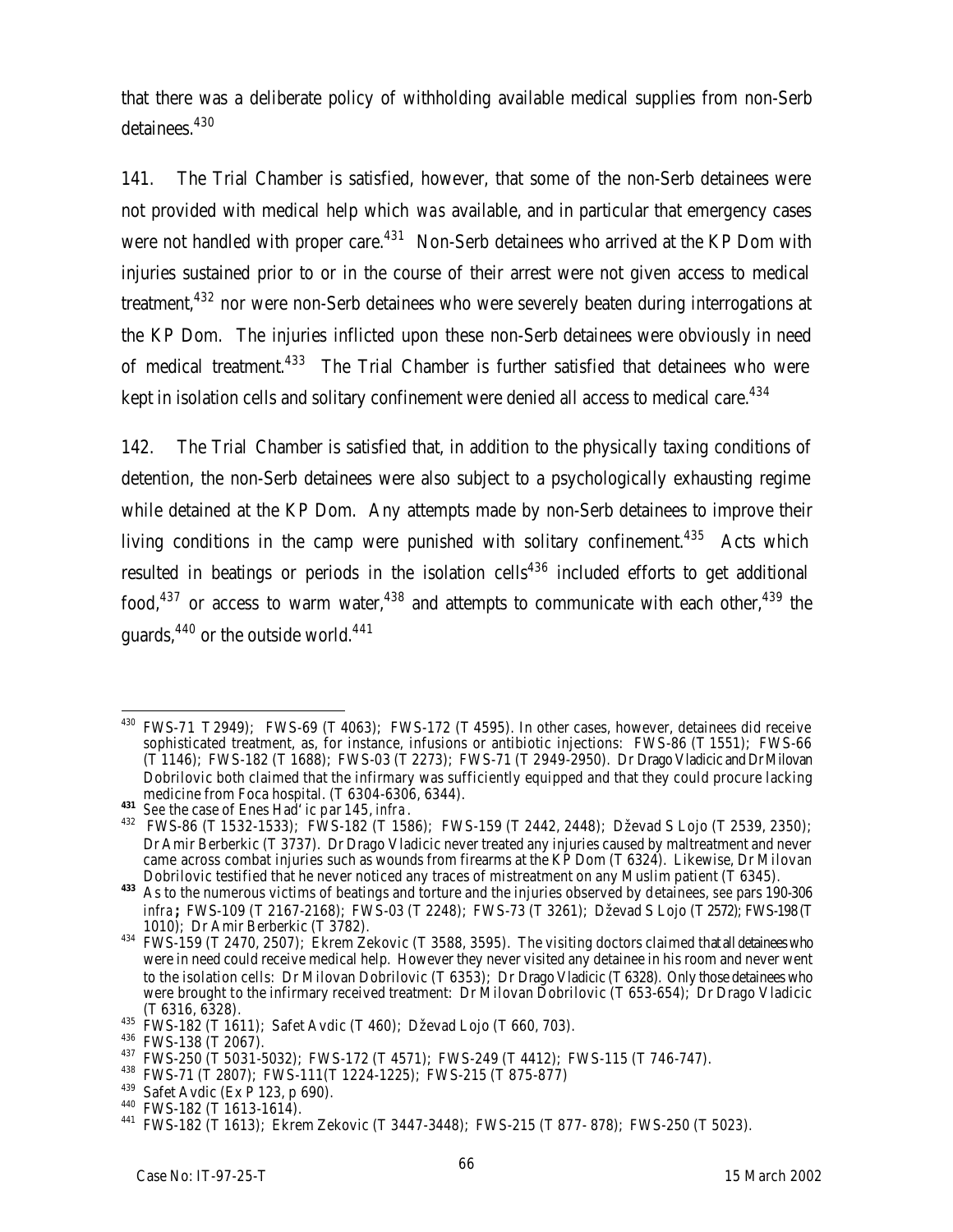143. The Trial Chamber is also satisfied that the non-Serb detainees were subjected to harrowing psychological abuse during their period of detention at the KP Dom.<sup>442</sup> The detainees were exposed to the sounds of torture and beatings over a period of months, in particular in June and July 1992.<sup>443</sup> They became nervous and panicky as a result of these sounds,<sup>444</sup> and they could not sleep at night.<sup>445</sup> They could not identify the criteria for the selection for beatings, and they constantly feared that they would be the next to be selected.<sup>446</sup> Some wrote farewell letters to their family fearing they would not survive.<sup>447</sup> Some witnessed family members being taken out and heard them being subjected to severe beatings.<sup>448</sup>

144. The Trial Chamber is satisfied that the physical and psychological health of many non-Serb detainees deteriorated or was destroyed as a result of the living conditions accepted as having existed at the KP Dom, and as charged under par 5.37 and described in Schedule D to the Indictment. In making this finding, the Trial Chamber notes that there is no legal requirement that the suffering of a victim be lasting for the offences of cruel treatment or inhumane acts to be established. However, the Trial Chamber is satisfied that many of the non-Serb detainees continue to suffer lasting physical and psychological effects of their period of detention at the KP Dom. This factor supports the Trial Chamber's finding that the acts and omissions found below were of a serious nature.

145. The Trial Chamber is satisfied that the substantial cause of the death of Enes Had'ic in Spring 1992, charged under **par 5.37** of the Indictment, was the failure to provide access to medical care. Enes Had'ic suffered from a stomach ulcer, and his health deteriorated after he ran out of medicine while detained at the KP Dom. $449$  In June 1992, he started to bleed internally and began vomiting blood. The guards were unwilling to react. Instead of

 $\overline{a}$  $442$  Safet Avdic (T 537).

<sup>443</sup> FWS-66 (T 1111); FWS-111 (T 1259); FWS-162 (T 1392); FWS-215 (T 901); FWS-54 (T 773); Safet Avdic (T 489); FWS-139 (T 367); FWS-86 (T 1530); Rasim Taranin (T 1724); FWS-138 (T 2090); FWS-104 (T 2182); FWS-03 (T 2261); FWS-144 (T 2301); FWS-71 (T 2889); FWS-109 (T 2377); Dževad S Lojo (T 2587); Dr Amir Berberkic (T 3931); Safet Avdic (T 494); FWS-86 (T 1520); FWS-144 (T2301); FWS-71 (T 2889); FWS-198 (T 1013); FWS-215 (T 902).

<sup>444</sup> FWS-111 (T 1259); FWS-162 (T 1392); FWS-54 (T 773); FWS-109 (T 2377).

<sup>445</sup> Rasim Taranin (T 1724); FWS-104 (T 2182); Safet Avdic (T 537).

<sup>446</sup> FWS-66 (T 1111); FWS-198 (T 1023); FWS-215 (T 902); Rasim Taranin (T 1724); FWS-03 (T 2261); Dževad S Lojo (T 2587-2588).

<sup>447</sup> Dr Amir Berberkic (T 3931- 3932); FWS-159 (T 2508); FWS-215 (T 902); FWS-65 (T 537).

<sup>&</sup>lt;sup>448</sup> FWS-71 (T 865); Safet Avdic (T 537). Muharem ^au{evi} was taken out and beating during the time his daughter was detained with him: FWS-215 (T 895); FWS-62 (T 1092).

<sup>449</sup> FWS-111 (T 1230); FWS-162 (T 1395); Dževad Lojo (T 646, 668); FWS-182 (T 1619); FWS-08 (T1782- 1783).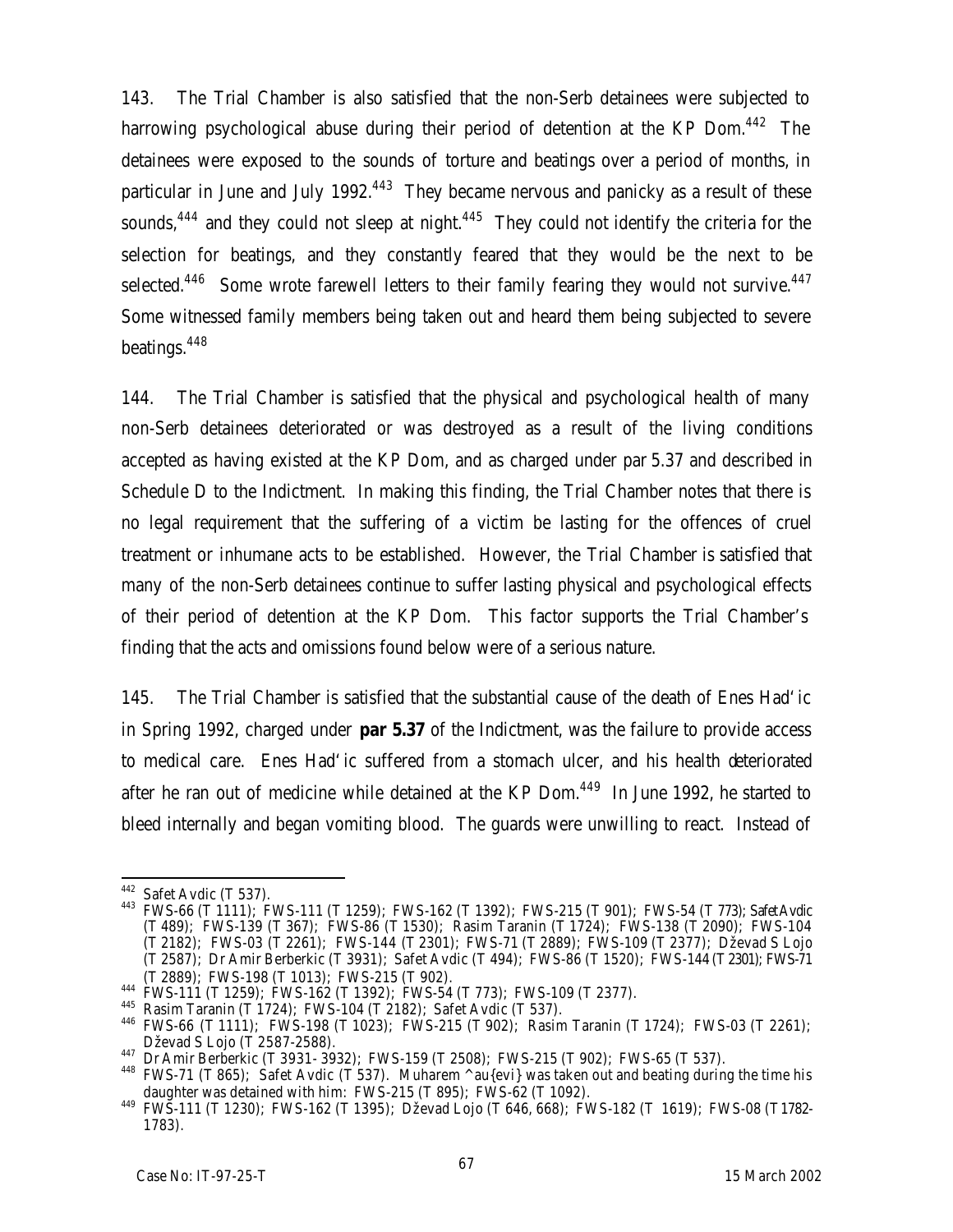calling a doctor or immediately taking Enes Had'ic to hospital, they threatened the detainees and remained inactive.<sup>450</sup> Enes Had' ic was not taken to the hospital until the next day, when he died. $451$ 

146. The Trial Chamber is satisfied that the following victims identified in Schedule D to the Indictment suffered serious physical and psychological consequences as a result of the living conditions at the KP Dom:

147. Dr Amir Berberkic (**D 1**) was brought into the KP Dom on crutches from the hospital, while he was still undergoing treatment after having been wounded in the legs. His physical therapy was interrupted by his transfer to the KP Dom. $452$  During his detention, he suffered various symptoms of malnutrition after his weight dropped from 87 kilograms on his arrival to 62 kilograms. His bones ached so much that he had difficulty sleeping, he suffered from vomiting spells and he found standing tiring. His eyesight weakened.<sup>453</sup> When he was released from the KP Dom, he began to see a psychiatrist and was prescribed medication for post traumatic stress syndrome.<sup>454</sup> Dr Berberkic still suffers from mental blocks and has anxiety attacks. He continues to experience flashbacks from the traumatic events experienced at the KP Dom.<sup>455</sup>

148. Edhem Bunda (**D 2**) was a mentally disturbed person with a habit of harming himself.<sup>456</sup> One night, he found a razor which was used by some detainees to shave, and he used it to cut off part of his ear. He was taken to the male nurse and bandaged.<sup>457</sup> The next evening, he got hold of the razor again and cut off all his fingernails. <sup>458</sup> He was so hungry that one morning he ate a hardboiled egg including the shell, and he would eat insects if he could catch them. Before he was detained, he used to wander in the forest around Tjentiste to ease his mind, but he could no longer control his actions at the KP Dom because of the

 $\overline{a}$  $^{450}$  FWS-71 (T 2790); FWS-109 (T 2366); FWS-08 (T 1782); Dr Amir Berberkic (T 3758); Dr Drago Vladicic (T 6325, 6331); Risto Ivanovic (T 6199); Dr Milovan Dobrilovic treated Enes Had'ic at the infirmary but was never called to the detainees rooms (T 6346, 6353).

<sup>451</sup> FWS-08 (T 1782-1783); Dr Amir Berberkic (T 3758); FWS-109 (T 2366-2367, 2374); FWS-71 (T 2791- 2792).

<sup>452</sup> FWS-111 (T 1222); Dr Amir Berberkic (T 3730-3731).

<sup>&</sup>lt;sup>453</sup> Dr Amir Berberkic (T 3755).

<sup>454</sup> T 4020.

<sup>455</sup> T 3972.

<sup>456</sup> FWS-111 (T 1218). <sup>457</sup> FWS-111 (T 1219).

<sup>458</sup> *Ibid.*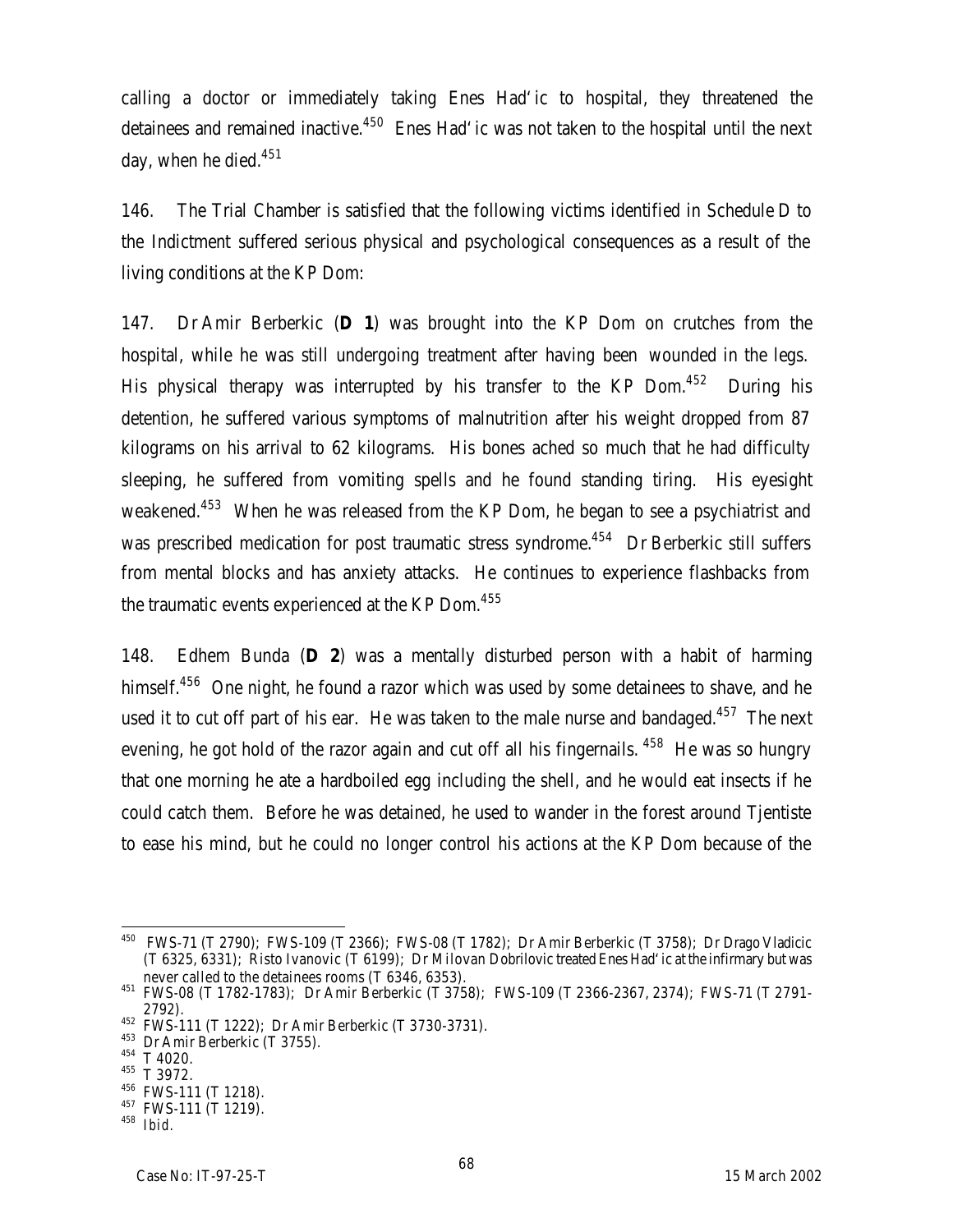strict detention and the severe hunger he suffered.  $459$  The guards were aware of the group of mentally handicapped detainees, but they did not take any positive action.<sup>460</sup>

149. FWS-66 (**D 3**) lost 31 kilograms while detained at the KP Dom. He could no longer stand on his feet, and he fainted several times.<sup>461</sup> After he had fainted three times, he received an infusion from the nurse Gojko Jovanovic.<sup>462</sup> He was a healthy man before he was detained at the KP Dom, but he now suffers from diabetes and has to consult doctors and hospitals often.<sup>463</sup> He suffers from frequent nightmares and often awakes screaming.<sup>464</sup>

150. FWS-109 (**D 5**) lost 30 kilograms within a period of three months during his detention at the KP Dom.<sup>465</sup> He now suffers from high blood pressure, and requires medical treatment. He suffers from frequent nightmares, and he is haunted by his experiences at the KP Dom.<sup>466</sup>

151. FWS-71 (D 6) lost between 24 to 28 kilograms while detained at the KP Dom.<sup>467</sup> In November 1992, he contracted pneumonia due to his exposure to the freezing temperatures. In December 1992, his condition worsened when he was sent to an isolation cell as punishment for having made a heater to heat water.<sup>468</sup> He was given medical treatment and received two injections of antibiotics and some paracetamol pills.<sup>469</sup> He suffers from various health problems as a result of his detention. During periods of cold weather, his lungs ache and he suffers from rheumatism. $470$  He has frequent headaches, he cannot stand still for more than 15 minutes and he has difficulty walking for any length of time.<sup>471</sup> Upon his release from the KP Dom, he required constant psychiatric supervision for approximately one year. He still requires some psychiatric care,  $472$  and he continues to take medication. <sup>473</sup>

- <sup>459</sup> FWS-111 (T 1219). <sup>460</sup> T 1220. <sup>461</sup> T 1084.
- <sup>462</sup> T 1146.

- <sup>463</sup> T 1086.
- <sup>464</sup> T 1137. <sup>465</sup> T 2371.
- <sup>466</sup> T 2372.
- <sup>467</sup> T 2805.
- <sup>468</sup> T 2805-2807.
- <sup>469</sup> T 2949-2950.
- <sup>470</sup> T 2806. <sup>471</sup> T 2919.
- <sup>472</sup> T 2919.
- <sup>473</sup> T 2931-2932.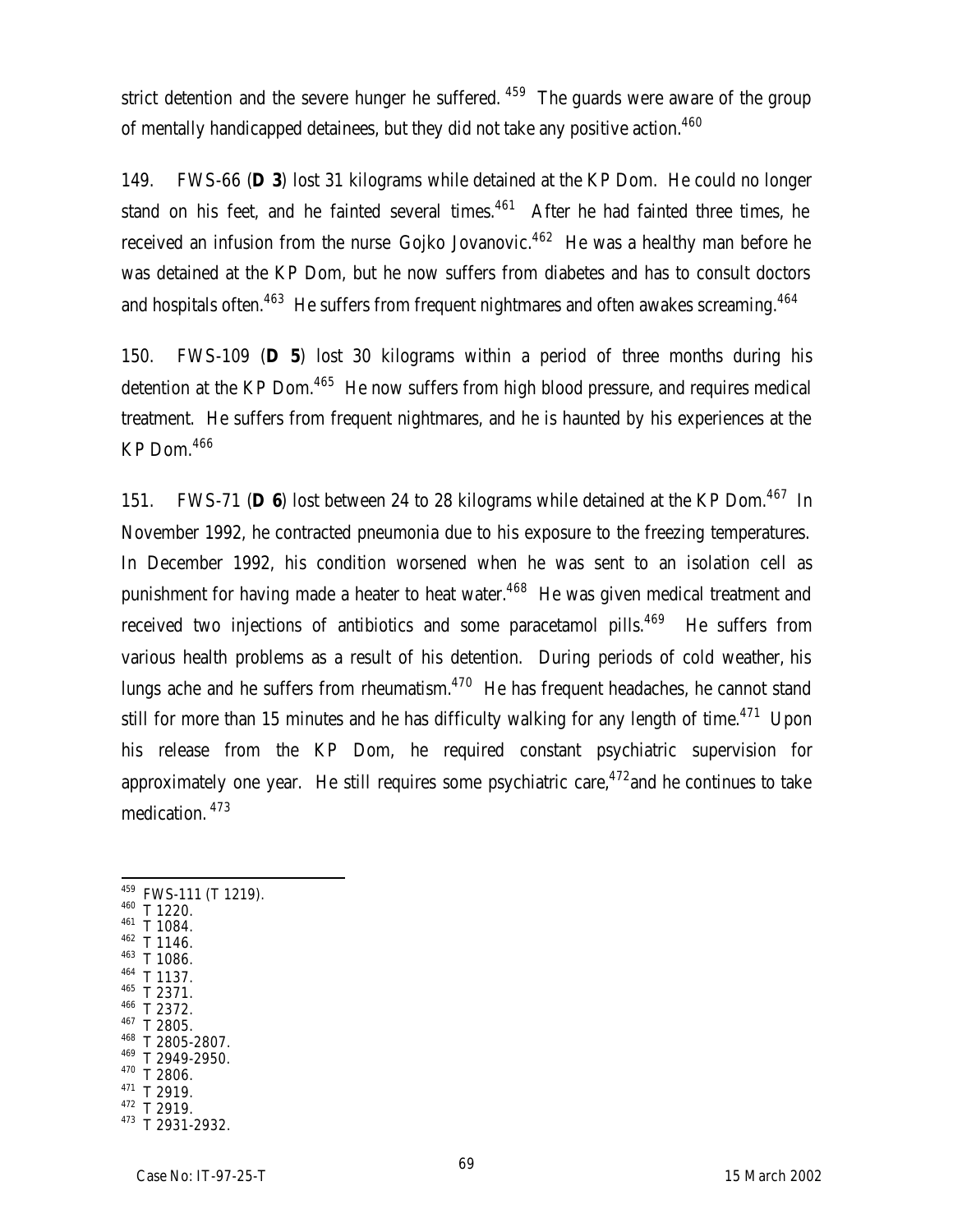152. Ejub Durmisevic (**D 8**) was approximately 75 years of age when he was detained in the KP Dom. He was frequently sent to a solitary confinement cell, which he shared with two other detainees. $474$  The cell was so small that the three of them had to sleep side by side. It was not possible for them to sleep on their backs.<sup>475</sup> Durmisevic's ear was badly injured and a blood vessel was exposed. He requested medical assistance, but it was denied while he was held in solitary confinement.

153. FWS-249 (**D 9**) suffered from extreme hunger and contracted pneumonia from his exposure to the cold while detained at the KP Dom.<sup>476</sup> He still suffers from bad dreams and nightmares. He also suffers from chronic back problems. However, the Trial Chamber is not satisfied that his back problems are a direct consequence of the labour he performed while at the KP Dom or a result of the general living conditions. He had been engaged in exacting physical work as a mechanic for most of his life, and the reasonable possibility that his back problems were caused by his former work has not been excluded by the Prosecution to the satisfaction of the Trial Chamber.<sup>477</sup>

154. FWS-139 (**D 11**) lost 20 kilograms during his first three months of detention at the KP Dom.<sup>478</sup> He suffered numerous health problems as a result of his exposure to the cold. His hands and ears became swollen, his skin cracked and bled and he suffered from chilblains. His mental health was also affected.<sup>479</sup> Previously, he had worked as a guard at the KP Dom, and he found it particularly humiliating to find himself a prisoner.<sup>480</sup>

155. FWS-162 (D 12) lost 26 kilograms while detained at the KP Dom.<sup>481</sup> He continues to suffer from a nervous condition, and he is ill constantly.<sup>482</sup>

156. FWS-182 (**D 13**) suffered from an ulcer on the duodenum prior to his detention at the KP Dom. He had been on a restricted diet, which was not catered for during his detention. He was also denied the mental and psychological rest required for his condition.

<sup>475</sup> T 2470.

- <sup>476</sup> T 4431.
- $477$  T 4432-4433.
- $T$  343. <sup>479</sup> T 340.
- <sup>480</sup> T 439.
- <sup>481</sup> T 1361.

<sup>474</sup> FWS-159 (T 2469).

<sup>482</sup> *Ibid.*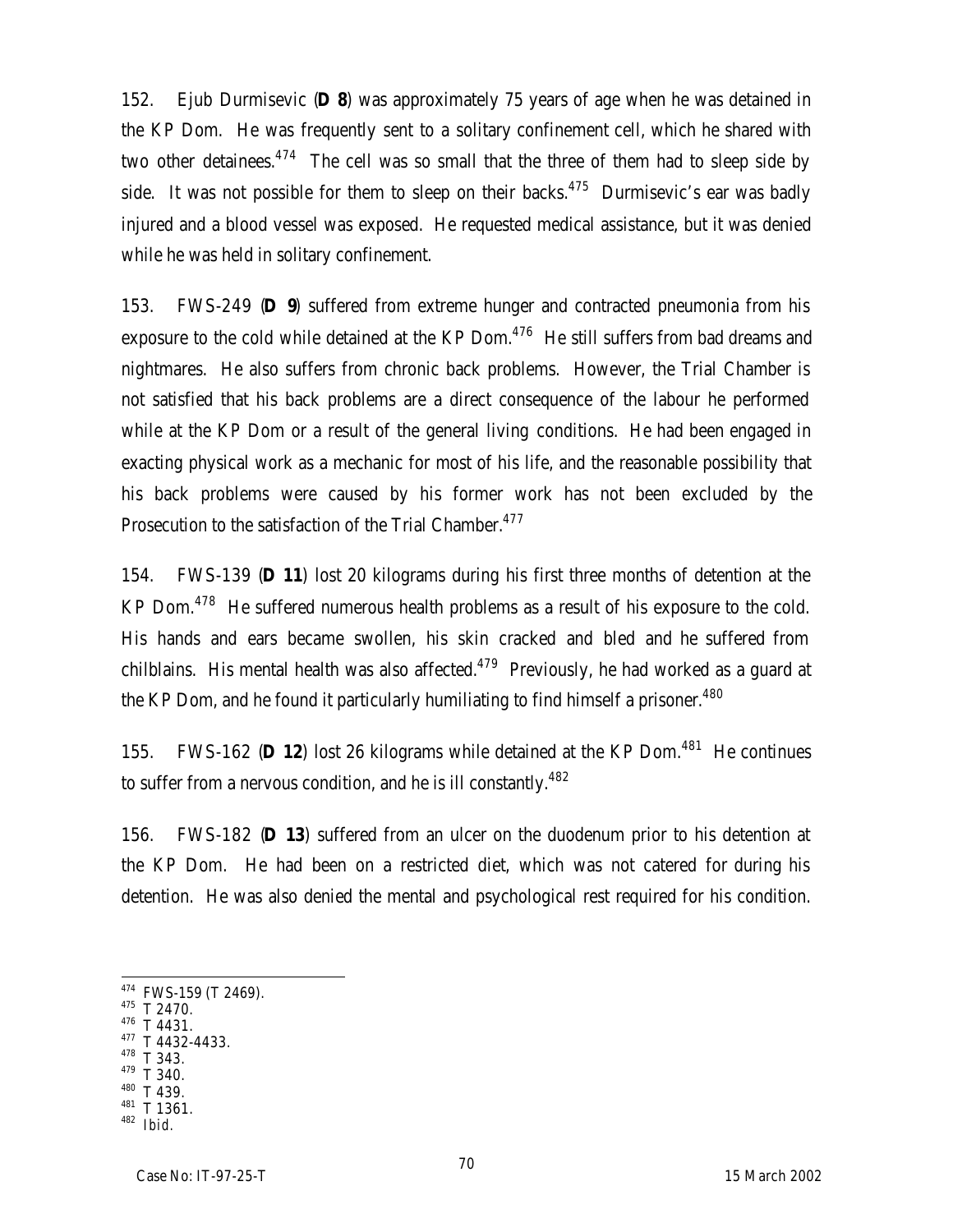Within one month of his initial arrest and detention he was in a serious condition.<sup>483</sup> In July 1992, he received medical assistance and was given an infusion and some pills. $484$ Nevertheless, his physical health continued to deteriorate and this impacted upon his mental well being. He was convinced that he was dying, and he became suicidal.<sup>485</sup>

157. RJ (**D 14**) had undergone a double bypass operation after a heart attack before he was brought to the KP Dom. He did not receive the necessary post-operative therapy, and his condition worsened during his detention.<sup>486</sup> He suffered from constant hunger. On one occasion, he begged the Accused for food and was permitted to take some bread leftovers and some salt.<sup>487</sup>

158. FWS-111 (**D 15**) lost 20 kilograms during his detention. His eyesight deteriorated,<sup>488</sup> and he believes that his constant exposure to the cold caused a slowing of his blood circulation.<sup>489</sup> He has never recovered from his period in detention, his eyesight remains weak, and he becomes tired quickly.<sup>490</sup> Prior to his detention he was able to work 12 to 16 hours a day, today he can only manage half of that time.<sup>491</sup> He suffers from chronic sleeplessness and is unable to sleep at all without medication.<sup>492</sup>

159. Omer Kunovac (**D 17**) <sup>493</sup> was a deaf-mute person from Ustikolina who died after being subjected to beatings at the KP Dom.<sup>494</sup> Kunovac suffered from terrible stomach pains and internal bleeding after a beating. $495$  Medically qualified non-Serb detainees discussed his condition with the guards and nurse Gojko Jokanovic. They recommended that he be urgently transferred to the hospital. They were told that this was out of the question,<sup>496</sup> and Kunovac was forced to join the other detainees in the canteen. It was only

<sup>485</sup> T 1618.

 $483$  T 1595-1596.

<sup>484</sup> T 1686, 1688.

<sup>486</sup> FWS-111 (T 1220-1221).

<sup>487</sup> T 3876.

<sup>488</sup> T 1312. <sup>489</sup> T 1226.

<sup>490</sup> T 1287.

<sup>491</sup> T 1287.

<sup>492</sup> T 1288.

<sup>&</sup>lt;sup>493</sup> The Prosecution claimed that his name was misspelled under Schedule D 17 and that he is the same person referred to under Schedule B 35 (T 3763).

<sup>494</sup> FWS-66 (T 1088); FWS-111 (T 1230); FWS-162 (T 1395); Dr Amir Berberkic (T 3760).

<sup>&</sup>lt;sup>495</sup> Dr Torlak, who was an experienced surgeon, examined Kunovac and said that it appeared to be an injury to the internal organs of the abdomen: Dr Amir Berberkic (T 3760-3763); FWS-111 (T 1231).

<sup>496</sup> Dr Amir Berberkic (T 3760); FWS-111 (T 1231); FWS-162 (T 1393); Risto Ivanovic accompanied Gojko Jokanovic and Dr Karovic to the KP Dom pharmacy to get medicine for Kunovac (T 6168).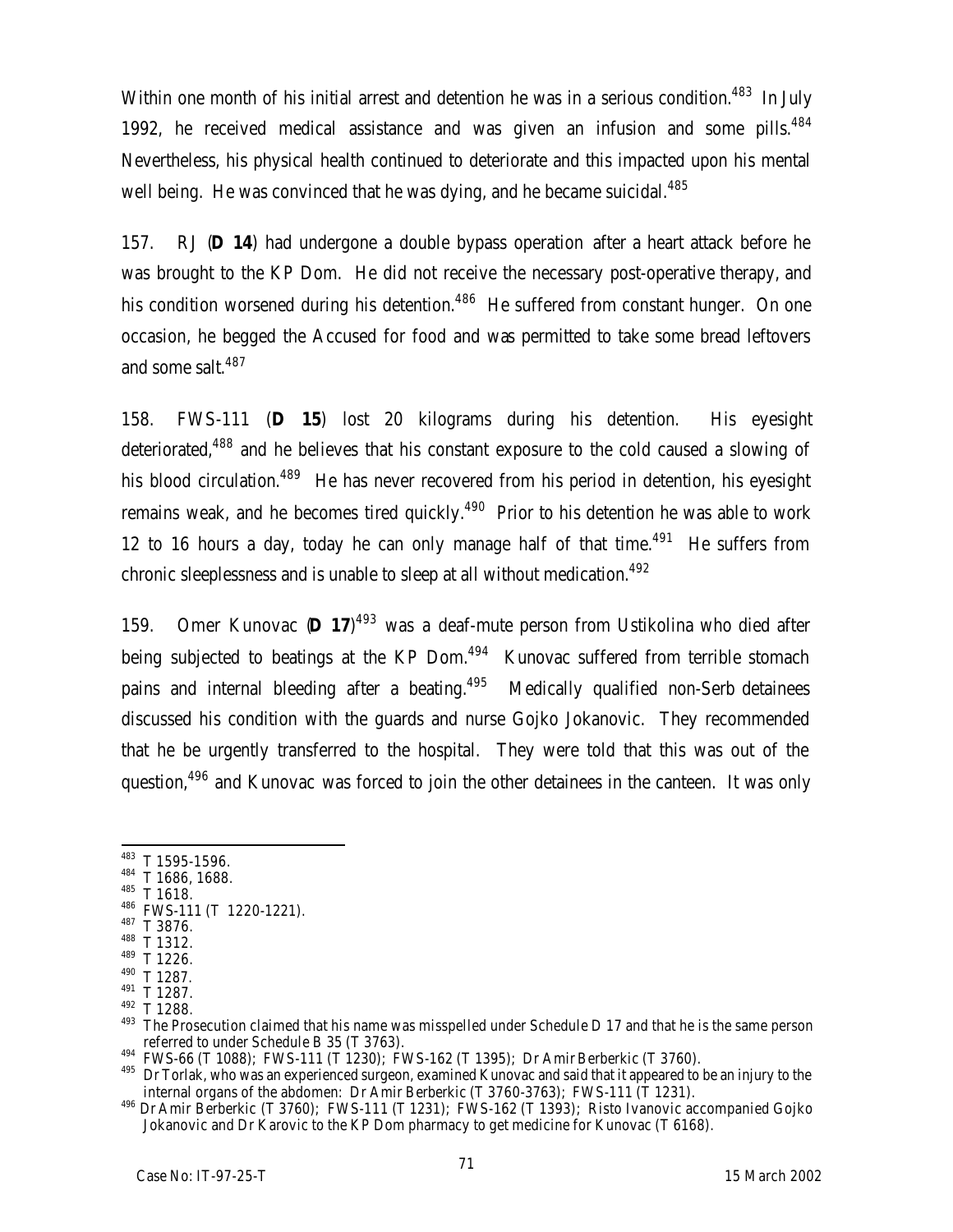after he collapsed in the canteen that he was permitted to have his meals brought to him in his room.<sup>497</sup> He suffered chronic pain for three weeks until he died on 21 June 1993.<sup>498</sup>

160. FWS-144 (**D 18**) suffered from fear and hunger while detained at the KP Dom. He felt starved.<sup>499</sup> He feared daily that he would be killed, and he was mentally tormented by hearing the screams of other detainees.<sup>500</sup>

161. D'evad Lojo (**D 19**) lost more than 40 kilograms during his detention. At one point, he weighed a mere 48 kilograms.<sup>501</sup> Even after the food improved in the middle of 1993, he found it difficult to regain weight.<sup>502</sup> His constant exposure to the cold caused swelling of his joints, hands, wrists and ankles, and he suffered from regular bleeding.<sup>503</sup>

162. FWS-104 (**D 20**) lost approximately 40 kilograms while detained at the KP Dom.<sup>504</sup> He was released in October 1992, and was then detained for a further ten days at Kalinovik police station. The food he received during that detention was of the same quality as that received at the KP Dom. He was finally exchanged on 9 November 1992.<sup>505</sup> He then spent two and a half months in hospital.<sup>506</sup> This hospital stay assisted his recovery from the substantial weight loss caused by his detention at the KP Dom. $507$  FWS-104 nevertheless continues to suffer psychological disturbances from his period of detention.<sup>508</sup>

163. FWS-215 (**D 21**) lost 33 kilograms in his first two months at the KP Dom.<sup>509</sup> He became very sick when, in the winter of December 1992, he was placed in solitary confinement for a night for trying to procure hot water from the kitchen. He was ill for seven to eight days, and he managed to recuperate only with the help of two medically

<sup>&</sup>lt;sup>497</sup> FWS-111 (T 1231).

<sup>&</sup>lt;sup>498</sup> FWS-111 (T 1231); Dr Amir Berberkic (T 3760); FWS-162 (T 1393); Risto Ivanovic (T 6169).

<sup>499</sup> T 2327.

<sup>500</sup> *Ibid.* T 2377.

 $501$  T 664.  $502$  T 665.

 $503$  T 663.

<sup>504</sup> T 2197.

<sup>505</sup> FWS-104 (T 2194-2195, 2197).

<sup>506</sup> T 2198.

<sup>507</sup> *Ibid.*

<sup>508</sup> T 2120.

 $509$  T 874.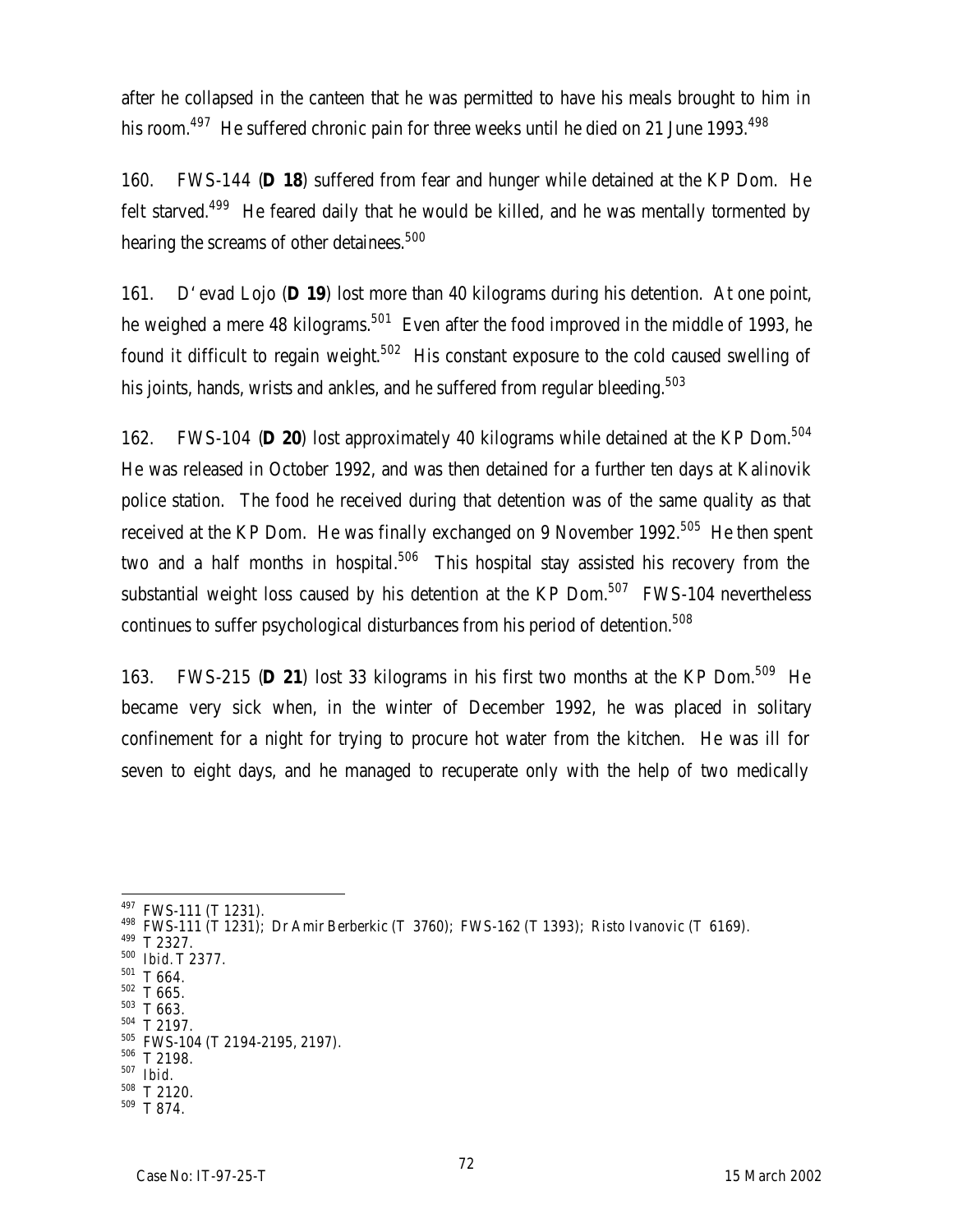qualified detainees in his room.<sup>510</sup> He suffered emotional stress from his feelings of uncertainty, isolation and worry about the fate of his family.<sup>511</sup>

164. FWS-86 (**D 22**) lost approximately 30 kilograms during his detention at the KP Dom. He was so hungry that he still feels he will die of hunger for bread.<sup>512</sup> One of the U'ice reservists beat him upon his arrival at the KP Dom. As a result, his entire right side went stiff, and this condition deteriorated during his detention.<sup>513</sup> He was in good health prior to his detention, but he suffered a heart attack while at the KP Dom. $514$  A few days after his heart attack, he was permitted to see the doctor. The delay was caused by the requirement that detainees make an application for a medical consultation.<sup>515</sup> The doctor confirmed that he had survived a heart attack and prescribed him Aspirin because nothing else was available. He was not taken to the hospital.<sup>516</sup> He also suffered from inflammation of the left jaw and from testicular inflammation.<sup>517</sup> FWS-86 still suffers from heart problems. He cannot walk much, gets tired easily and cannot bend forward. The poor diet caused some of his teeth to fall out. He has problems with his urinary tract.<sup>518</sup> He has received frequent treatment from a physiotherapist for his right side and, although there has been some improvement, he still has difficulty doing certain things.<sup>519</sup> After his release, he spent several months at the hospital and has returned several times since.<sup>520</sup>

165. Rasim Taranin (**D 23**) lost 18 to 19 kilograms while detained at the KP Dom.<sup>521</sup> His physical suffering was so severe that he found difficulty in describing it. He was often suicidal in the early days after his release, and he has received treatment for many years. He has since suffered a stroke but, in the absence of any medical evidence (even of a reliable hearsay nature), the Trial Chamber is not satisfied that the stroke was a result of the living conditions at the KP Dom.<sup>522</sup>

- $510$  T 876-877.
- <sup>511</sup> T 920.

- <sup>512</sup> T 1506. <sup>513</sup> T 1495, 1505.
- <sup>514</sup> T 1499.
- <sup>515</sup> T 1502.
- <sup>516</sup> T 1502-1504.
- <sup>517</sup> T 1499.
- <sup>518</sup> T 1504.
- <sup>519</sup> *Ibid.*
- $520$  T 1499.

 $521$  T 1729. <sup>522</sup> Rasim Taranin (T 1742-1743).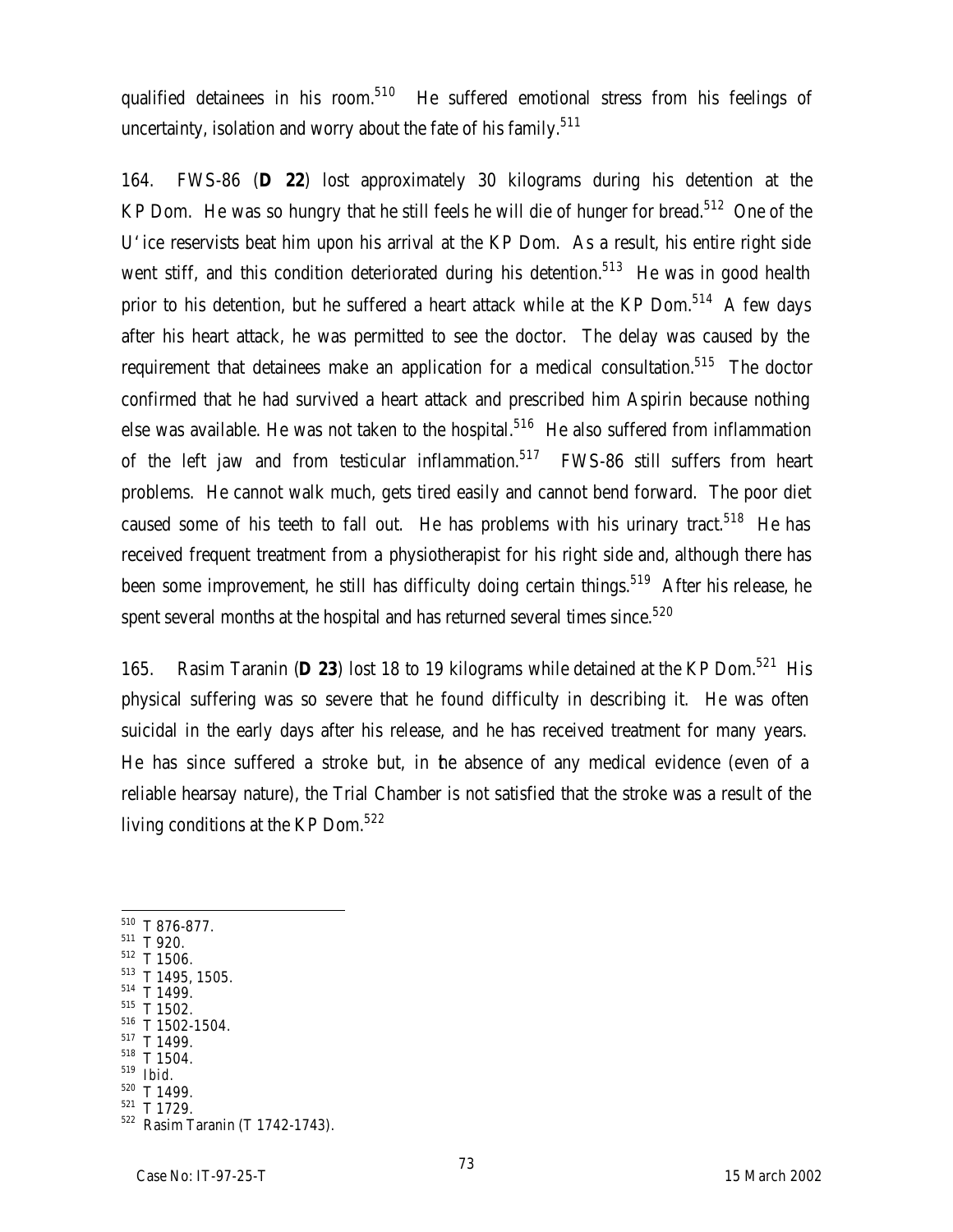166. The Trial Chamber is not satisfied that the Prosecution has established that the detainees listed under **D 4**, **D 7**, **D 10** and **D 24** suffered the physical and/or psychological consequences alleged. The Prosecution conceded that no evidence had been adduced in proof of these incidents.<sup>523</sup>

167. The Trial Chamber is also not satisfied that the Prosecution has established that a substantial cause of the death of Sefko Kubat (**D 16**) was the living conditions at the KP Dom, nor that the events leading to his death occurred during the time when the Accused was the warden. Sefko Kubat suffered from an ulcer prior to his detention at the KP Dom. Once at the KP Dom he received medical assistance. He underwent surgery and remained at the hospital for a period of seven days following the surgery. He appeared to recover well and was healthy for eight months after the surgery, and then he collapsed. A doctor was called to assist and was told that Sefko Kubat was bleeding from the mouth. By the time the doctor arrived, Sefko Kubat was dead.

168. The Trial Chamber also heard evidence from many detainees who were not identified in Schedule D and who spoke of the effects upon them of their period of detention.<sup>524</sup> The Prosecution did not give notice to the Accused that it was relying upon detainees not identified in Schedule D (or in the text of the Indictment) in support of these counts, and the Trial Chamber has not considered them in support of the charges.

### 3. The responsibility of the Accused

169. There is no evidence that the Accused personally initiated the living conditions imposed upon the non-Serb detainees, and no evidence that he issued any orders to the guards of the KP Dom with respect to the imposition of these living conditions. The Trial Chamber is nevertheless satisfied that the Accused had knowledge of the conditions under which the non-Serb detainees were being held and of the effects these conditions were having on the physical and psychological health of the non-Serb detainees.<sup>525</sup> A number of

<sup>523</sup> This has been conceded by the Prosecution, *see* Prosecution Final Trial Brief, Schedule D, pp 2, 3, 4 and 9. <sup>524</sup> Safet Avdic (T 534-538, 461, 469); FWS-142 (T 1832-1833); Ahmet Had'imusic (T 1985, 1941); FWS-138 (2120); FWS-144 (T 2326-2327); FWS-162 (T 1411); FWS-54 (T 750, 786); FWS-86 (T 1540, 1542); FWS-08 (T 1772, 1799); Dževad S Lojo (T 2627-2628); FWS-58 (T 2706-2707); Ekrem Zekovic (T 2706-2707); FWS-98 (T 951-952, 956, 1025); FWS-250 (T 5069); FWS-69 (T 4068); FWS-172 (T 4599); FWS-73 (T 3297-3298, 3312); FWS-159 (T 2442-2443, 2448-2449, 2463-2466, 2467, 2469-2470, 2478- 2479, 2484, 2493, 2495, 2506); FWS-159 (2493, 2497, 2499, 2508).

<sup>525</sup> Muhamed Lisica once approached the Accused and told him that it was hard to work and that he was going to faint. He told the Accused that the food was not sufficient and that he was hungry (T 4889, 4895); FWS-182 approached the Accused twice for medical help and expressed his fear of dying (T 1599, 1604). Safet Avdic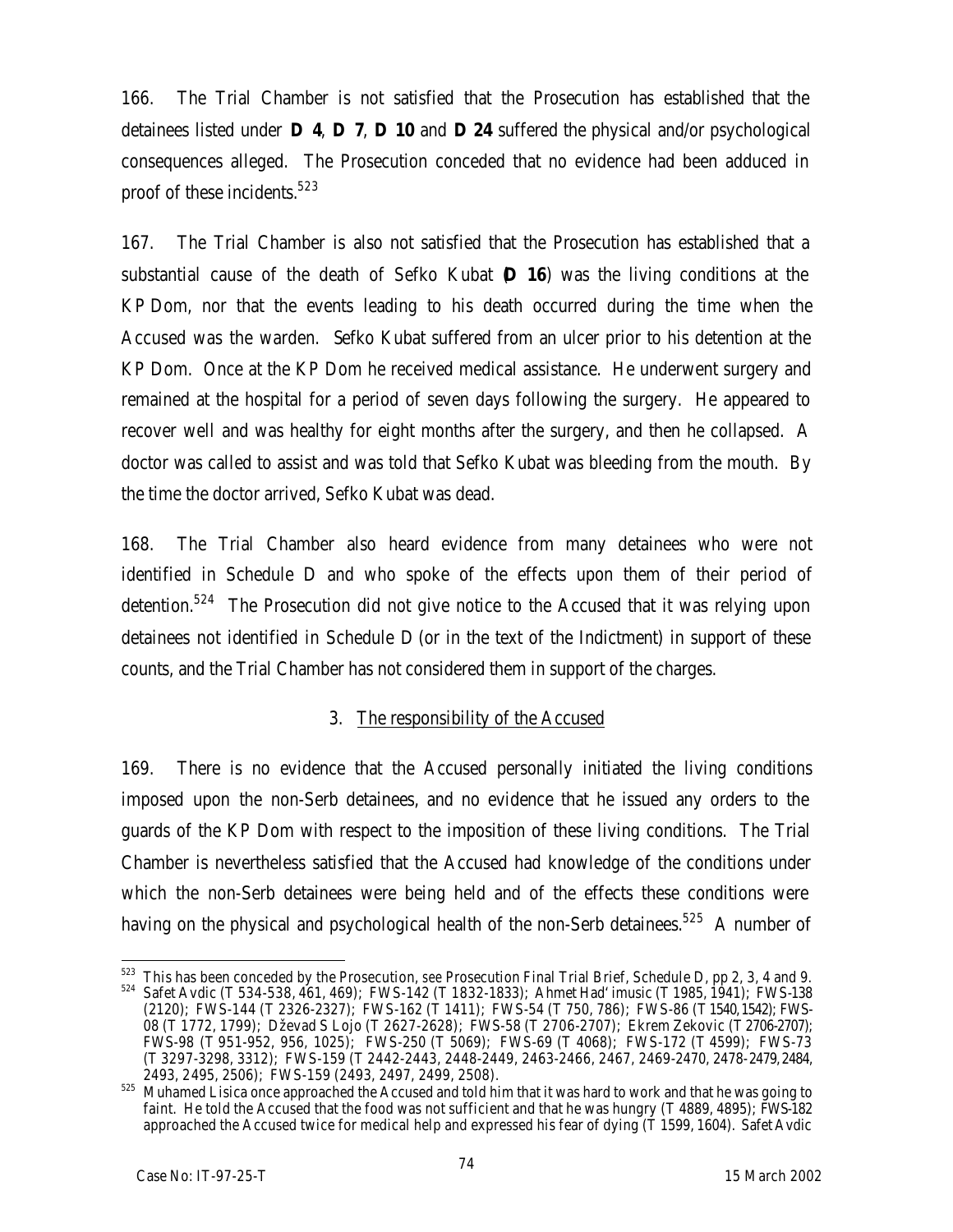detainees gave evidence that they met with the Accused and told him about their suffering.<sup>526</sup> The Accused admitted that he habitually met with detainees, and he confirmed that, during these conversations, the detainees discussed the living conditions at the KP Dom.<sup>527</sup>

170. The Prosecution alleges that the Accused incurred criminal responsibility for the inhumane conditions as inhumane acts and cruel treatment imposed on the non-Serb detainees at the KP Dom as a participant in a joint criminal enterprise pursuant to Article 7(1) of the Statute. To establish the Accused's responsibility on this basis, the Prosecution must establish that the Accused entered into an agreement with the guards of the KP Dom and the military authorities to subject the non-Serb detainees to the inhumane conditions which constituted inhumane acts and cruel treatment, and that each of the participants, including the Accused, shared the intent of this crime. The Trial Chamber is not satisfied that the Prosecution has established either that the Accused entered into such an agreement or that he had the intent to subject the non-Serb detainees to inhumane living conditions constituting inhumane acts and cruel treatment while he was warden of the KP Dom.

171. The Prosecution also alleges that the Accused incurred criminal responsibility for aiding and abetting the imposition of the inhumane conditions constituting inhumane acts and cruel treatment of the non-Serb detainees at the KP Dom pursuant to Article 7(1) of the Statute.<sup>528</sup> To establish the Accused's responsibility on this basis, the Prosecution must establish that he was aware of the intent of the principal offenders, guards and military authorities, and that he carried out acts which rendered a substantial contribution to the commission of the intended crime by the principal offenders. The Trial Chamber is

asked the warden for soap and toiletries (T 479); RJ, a close friend of the Accused from before the war, was asked by the Accused at least twice during his detention to inform him about the treatment of the detainees. RJ told the Accused about the problems of the detainees, not only about the insufficient food, but also about the hygienic problems and the need to improve the medical care. RJ stressed that he was "honest" with the Accused and that he told him about the "bad things" that were happening to the detainees (T 3867, 3859-3860). He specifically told the Accused about the mistreatment of a disabled detainee in the yard and his subsequent internment in solitary confinement (T 3865).

<sup>526</sup> Safet Avdic (T 479, 482); FWS-182 (T 1599, 1602, 1604); RJ (T 3859, 3865); Muhamed Lisica (T 4889, 4895).

 $527$  T 8091-8092.

<sup>528</sup> See pars 88-90, *supra*.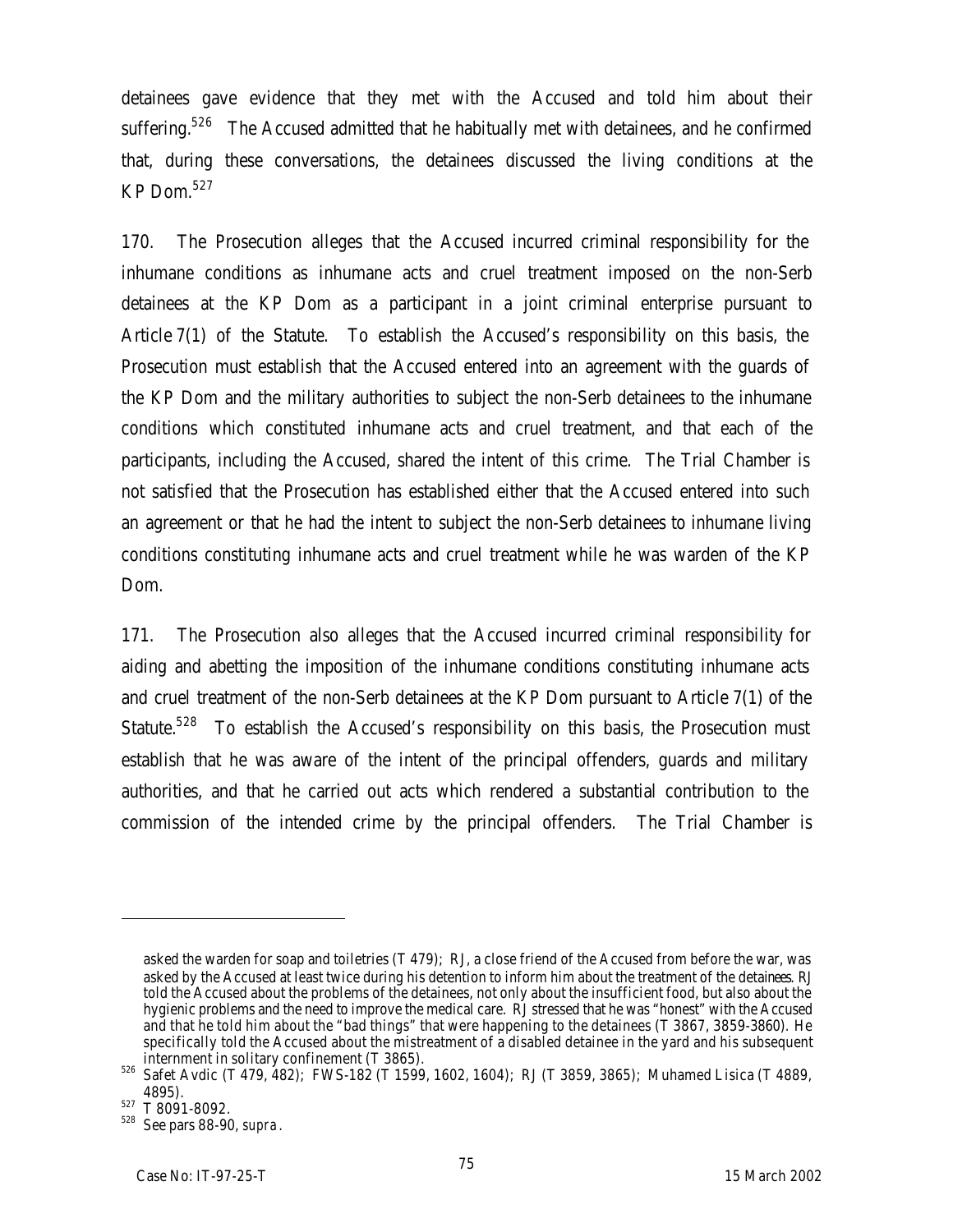satisfied that the Accused was aware of the intent of the principal offenders and that he was aware that his failure to take any action as warden in relation to this knowledge contributed in a substantial way to the continued maintenance of these conditions constituting inhumane acts and cruel treatment by the principal offenders by giving encouragement to the principal offenders to maintain these living conditions. The Trial Chamber thus finds that the Accused incurred individual criminal responsibility pursuant to Article 7(1) of the Tribunal's Statute by aiding and abetting the maintenance of living conditions at the KP Dom constituting inhumane acts and cruel treatment during the period in which he was warden.

172. The Trial Chamber is also satisfied that the Accused incurred criminal responsibility in his position as warden of the KP Dom for the acts and omissions of his subordinates, pursuant to Article 7(3) of the Tribunal's Statute. The Trial Chamber is satisfied that the Accused was aware of the participation of his subordinates in the creation of living conditions at the KP Dom which constituted inhumane acts and cruel treatment, that he omitted to take any action to prevent his subordinates from maintaining these living conditions and that he failed to punish his subordinates for the implementation of these living conditions.

173. The Trial Chamber has established the criminal responsibility of the Accused pursuant to both Article 7(1) and Article 7(3). However, the Trial Chamber is of the view that it is inappropriate to convict under both heads of responsibility for the same count based on the same acts. Where the Prosecutor alleges both heads of responsibility within the one count, and the facts support a finding of responsibility under both heads of responsibility, the Trial Chamber has a discretion to chose which is the most appropriate head of responsibility under which to attach criminal responsibility to the Accused. This discretion has not been affected by the law as to cumulative convictions as stated by the majority of the Appeals Chamber in *Delalic*. <sup>529</sup> In the circumstances before it, the Trial Chamber considers that the criminality of the Accused is better characterised as that of an aider and abettor to the principal offenders who imposed and maintained the inhumane living conditions constituting inhumane acts and cruel treatment of the non-Serb detainees at the KP Dom. Accordingly, the Trial Chamber will enter a conviction under Article 7(1) only, but it will take the Accused's position as a superior into account as having aggravated

 $\overline{a}$ <sup>529</sup> *Delalic* Appeal Judgment pars 400-413.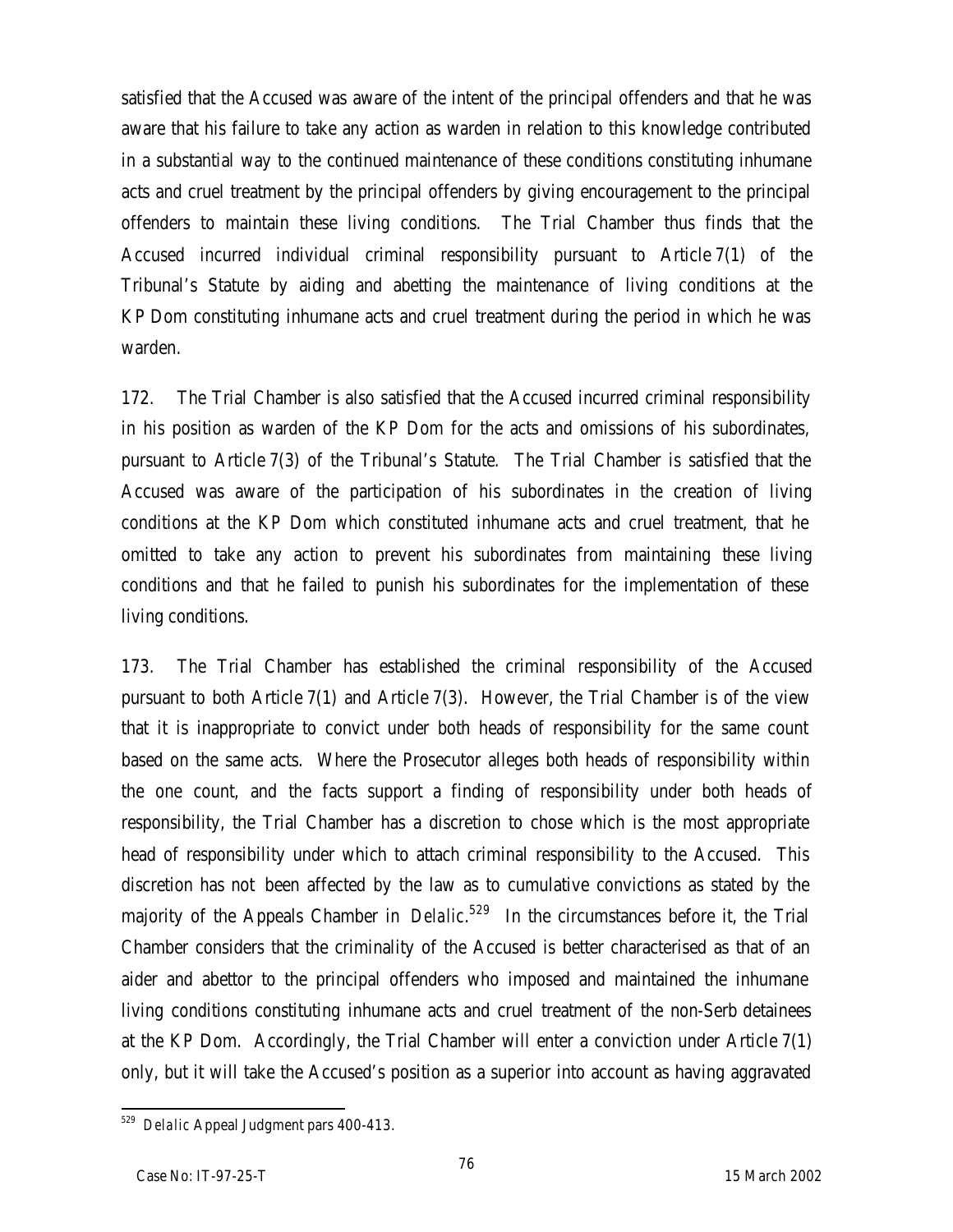his omission to take any action to prevent the continued maintenance of those conditions and that treatment.

#### **C. Cruel treatment, inhumane acts and torture**

174. The Accused is charged under Counts 5 and 7 of the Indictment with inhumane acts pursuant to Article 5(i) of the Statute, and with cruel treatment pursuant to Article 3 of the Statute and recognised by Article 3(1)(a) of the Geneva Conventions, in respect of several incidents of arbitrary beatings set out under par 5.4 to 5.29 of the Indictment. Pursuant to par 5.14 of the Indictment, additional incidents described in Schedule A are included in these charges. The Accused is further charged under Counts 2 and 4 with torture pursuant to both Article 3 and Article 5 of the Statute in respect of incidents of torture and beatings set out in par 5.17 to 5.29 of the Indictment.

#### 1. The law

175. The general requirements under Article 3, as well as the requirements specific to the basis of the torture charge under Article 3, namely, common Article 3, are set out above. $^{530}$ The Trial Chamber is satisfied that all those requirements have been met.<sup>531</sup> Likewise, the general requirements under Article 5 have been met in respect of both torture and inhumane acts. $532$ 

### (a) Cruel treatment and inhumane acts

176. The law with regard to inhumane acts under Article 5(i) and cruel treatment under Article 3 of the Statute has already been stated in relation to Counts 13 and 15 of the Indictment (living conditions at the KP Dom). $533$  It is important to emphasize that the mere description of the assaults as "beatings" does not *by itself* establish that the assaults constituted "cruel treatment" or "inhumane acts" pursuant to those Articles.

 $\overline{a}$ <sup>530</sup> *See* pars 51-59, *supra*.

<sup>531</sup> *See* pars 60-64, *supra*.

**<sup>532</sup>** *See* pars 53-59, 60-64, *supra*.

**<sup>533</sup>** *See* pars 130-132, *supra*.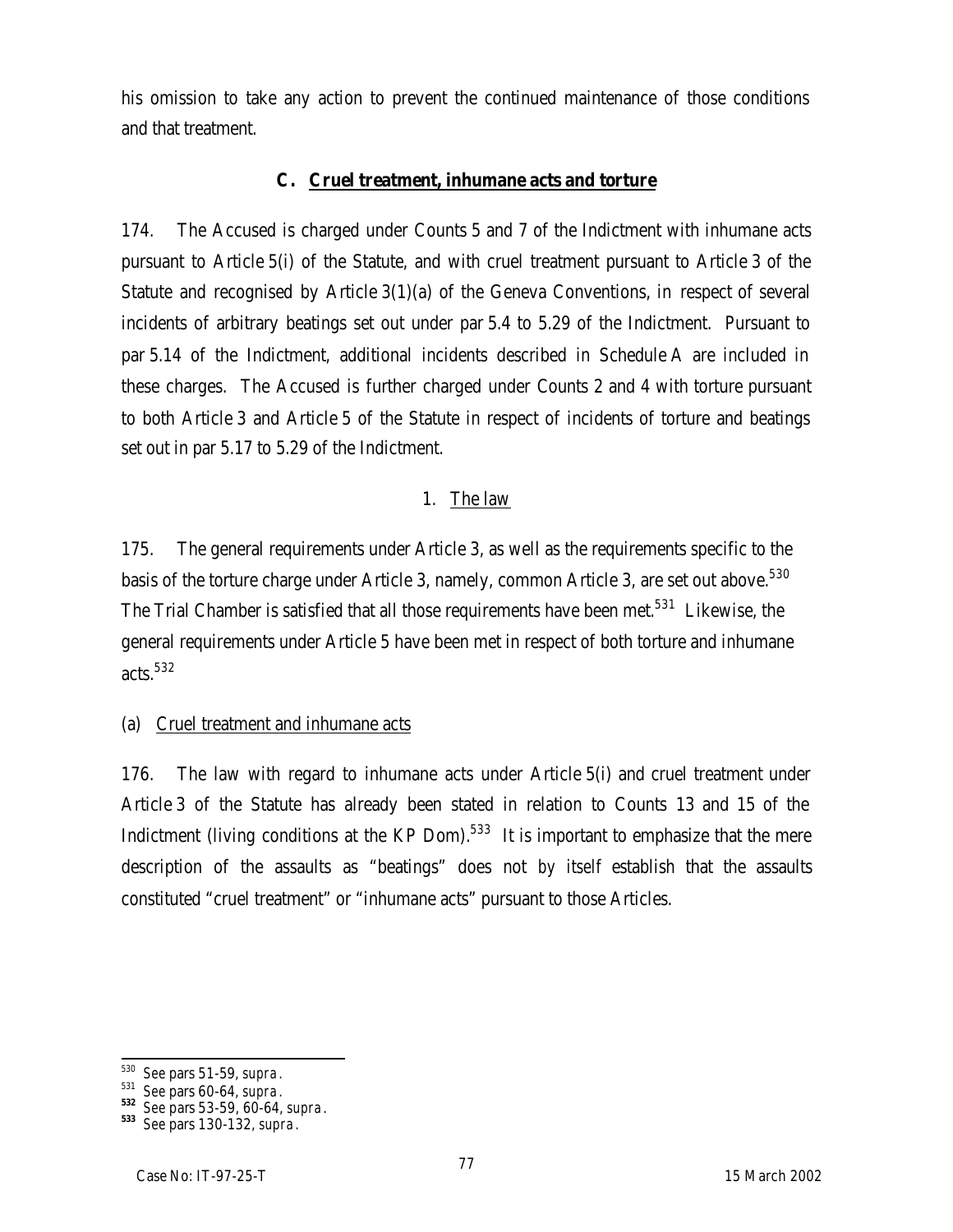(b) Torture

177. The general requirements with respect to Articles 3 and 5 of the Statute have been met.<sup>534</sup>

178. The definition of the offence of torture is the same regardless of the Article of the Statute under which the acts of the Accused have been charged.<sup>535</sup>

179. The definition of the crime of torture charged pursuant to the Tribunal's Statute comprises the following elements: 536

- 1. the infliction, by act or omission, of severe pain or suffering, whether physical or mental.
- 2. the act or omission must be deliberate.
- 3. the act or omission must have occurred in order to obtain information or a confession, or to punish, intimidate or coerce the victim or a third person, or to discriminate, on any ground, against the victim or a third person.

180. "Torture" constitutes one of the most serious attacks upon a person's mental or physical integrity. The purpose and the seriousness of the attack upon the victim sets torture apart from other forms of mistreatment.<sup>537</sup> Torture as a giminal offence is not a gratuitous act of violence; it aims, through the infliction of severe mental or physical pain, to attain a certain result or purpose. Thus, in the absence of such purpose or goal, even very severe infliction of pain would not qualify as torture pursuant to Article 3 or Article 5 of the Tribunal's Statute.

181. The expression "severe pain or suffering" conveys the idea that only acts of substantial gravity may be considered to be torture.<sup>538</sup> Neither interrogation by itself, nor minor contempt for the physical integrity of the victim, satisfies this requirement.

 $\overline{a}$ <sup>534</sup> *See* pars 51-64, *supra*.

<sup>535</sup> This is necessarily implicit in the following cases: *Delalic* Trial Judgment, pars 468-469; *Furundžija* Trial Judgment, pars 139, 153-154; *Kunarac* Trial Judgment, par 497; *Kvocka* Trial Judgment*,* par 158*.* 

<sup>536</sup> *Kunarac* Trial Judgment, par 497.

<sup>537</sup> *See*, for example, Article 1(2) of the Declaration on the Protection of All Persons from Being Subjected to Torture and Other Cruel, Inhuman or Degrading Treatment or Punishment, 9 December 1975, "?tgorture constitutes an aggravated and deliberate form of cruel, inhuman or degrading treatment or punishment."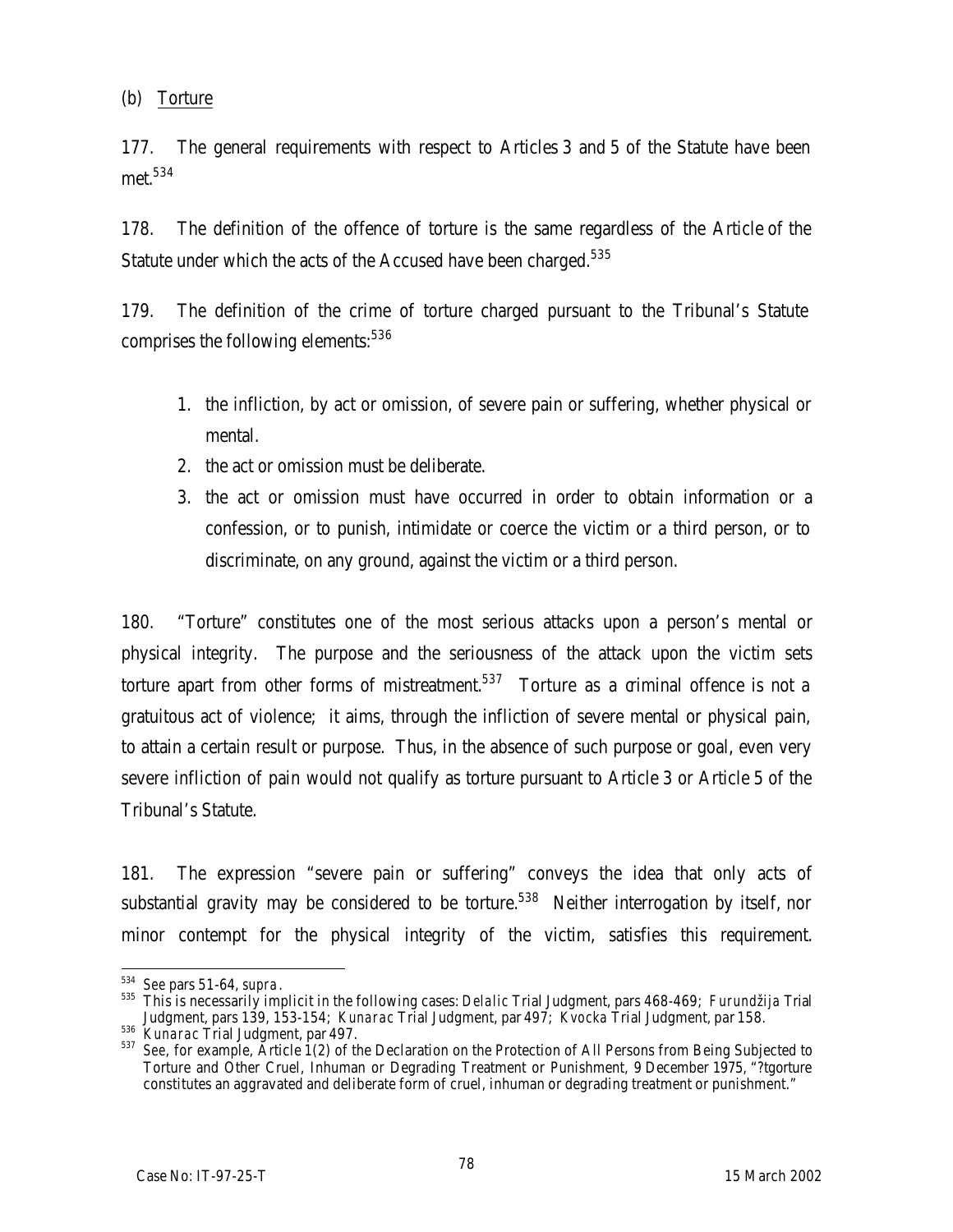Mistreatment which does not rise to the threshold level of severity necessary to be characterised as torture may nevertheless constitute another less serious offence.<sup>539</sup> In attempting to define an offence or to determine whether any of the elements of that definition has been met, the Trial Chamber is mindful of the specificity of international humanitarian law.<sup>540</sup> Care must be taken to ensure that this specificity is not lost by broadening each of the crimes over which the Tribunal has jurisdiction to the extent that the same facts come to constitute all or most of those crimes. In particular, when relying upon human rights law relating to torture, the Trial Chamber must take into account the structural differences which exist between that body of law and international humanitarian law, in particular the distinct role and function attributed to states and individuals in each regime.<sup>541</sup> However, this does not preclude recourse to human rights law in respect of those aspects which are common to both regimes. In that respect, the Trial Chamber regards the general reasoning and criteria used by the European Court of Human Rights in order to assess the gravity of the act of torture, as well as its relationship with other less serious offences, as sufficiently compelling as to warrant adopting it in the present case.

182. The prohibition against torture applies at all times. $542$  When assessing the seriousness of the acts charged as torture, the Trial Chamber must take into account all the circumstances of the case, including the nature and context of the infliction of pain, the premeditation and institutionalisation of the ill-treatment, the physical condition of the victim, the manner and method used, and the position of inferiority of the victim. In particular, to the extent that an individual has been mistreated over a prolonged period of time, or that he or she has been subjected to repeated or various forms of mistreatment, the severity of the acts should be assessed as a whole to the extent that it can be shown that this

<sup>538</sup> *Delalic* Trial Judgment, pars 468-469. The European Court of Human Rights held that "torture" involves "suffering of a particular intensity or cruelty" which accounts for the "special stigma" attached to this offence (*Ireland v United Kingdom*, 18 Jan 1978, Series A No 25, par 167).

<sup>539</sup> *Delalic* Trial Judgment, par 468.

<sup>540</sup> *See Kunarac* Trial Judgment, pars 470-471.

<sup>541</sup> *Kunarac* Trial Judgment, pars 470-496.

<sup>542</sup> *Furundžija* Trial Judgment, par 139; *Delalic* Trial Judgment, par 454 and sources quoted therein. *See also* Articles 32 and 147 of Geneva Convention IV, Articles 12 and 50 of Geneva Convention I, Article 12 and 51 of Geneva Convention II, Article 13, 14, 17 and 130 of Geneva Convention III, Common Article 3 to the four Geneva Conventions, Article 4 of Additional Protocol II and Article 75 of Additional Protocol I. *See also*, Principle 6 of the *Body of Principles for the Protection of All Persons under Any Form Detention or Imprisonment*, 9 December 1988, provides that "?ngo person under any form of detention or imprisonment shall be subjected to torture or to cruel, inhuman or degrading treatment or punishment. No circumstance whatever may be invoked as a justification for torture or other cruel, inhuman or degrading treatment or punishment." Those principles apply for the protection of *all persons* under any forms of detention or imprisonment.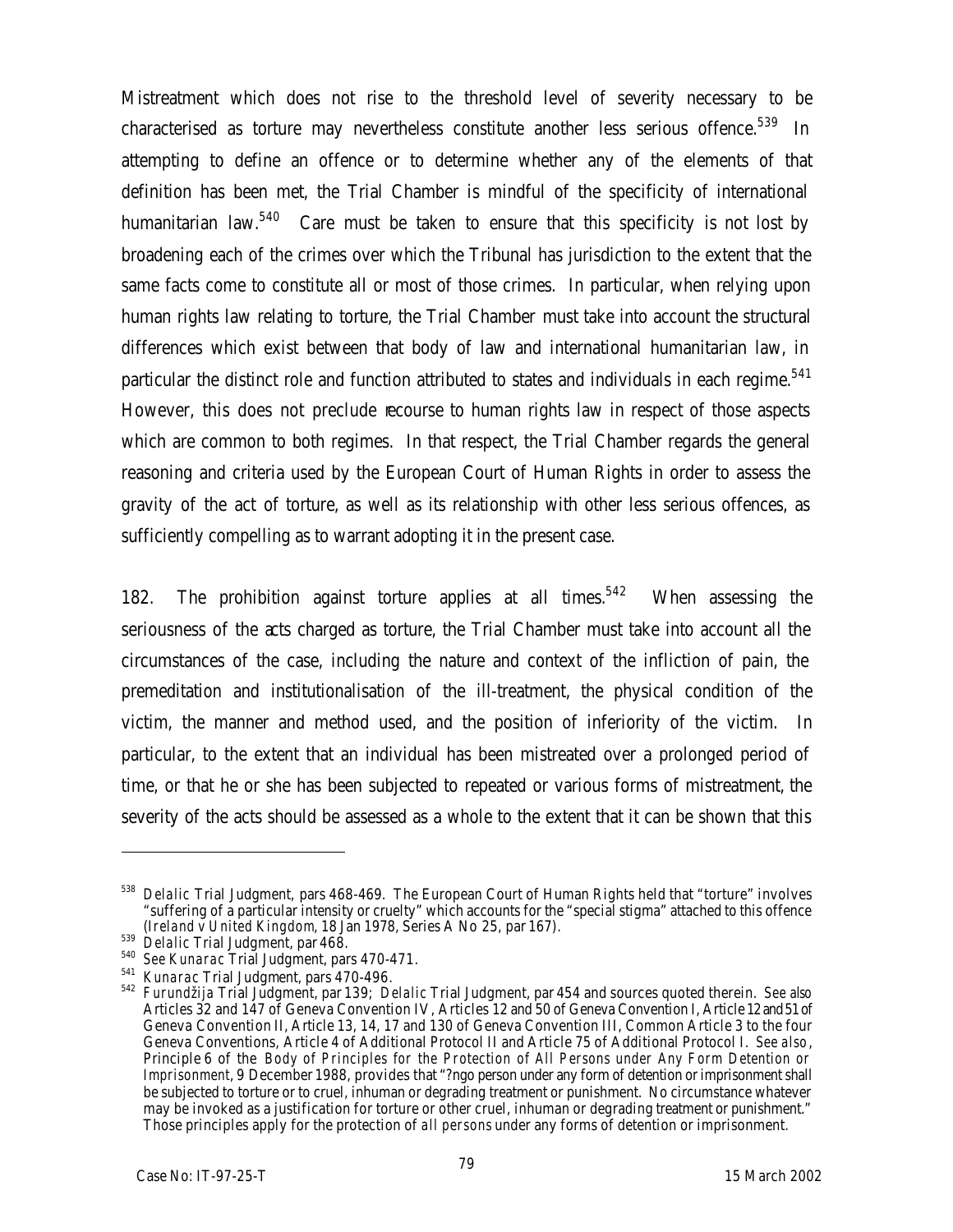lasting period or the repetition of acts are inter-related, follow a pattern or are directed towards the same prohibited goal.<sup>543</sup>

183. Solitary confinement is not, in and of itself, a form of torture. However, in view of its strictness, its duration, and the object pursued, solitary confinement could cause great physical or mental suffering of the sort envisaged by this offence.<sup>544</sup> To the extent that the confinement of the victim can be shown to pursue one of the prohibited purposes of torture and to have caused the victim severe pain or suffering, the act of putting or keeping someone in solitary confinement may amount to torture. The same is true of the deliberate deprivation of sufficient food.<sup>545</sup>

184. The act of torture must have been committed deliberately,  $546$  and for one of the prohibited purposes mentioned in the above definition. This does not necessarily mean that the purpose in question must be illegitimate. Several listed purposes, in particular obtaining information or a confession, may be perfectly legitimate on condition that appropriate methods are used to achieve them. Nor does the act need to have been committed exclusively for one of the prohibited purposes. It must simply be part of the motivation behind the conduct, and it need not be the predominant or sole purpose.<sup>547</sup>

185. The Trial Chamber is satisfied that the following relevant purposes have become part of customary international law: obtaining information or a confession; punishing,

<sup>543</sup> <sup>543</sup> *See Kvocka* Trial Judgment, pars 143, 149, 151 and sources quoted therein. *See also*, *Keenanv UK*, Judgment, 3 April 2001, Application No 27229/95, par 112; *Selmouni v France*, Judgment, Application No 25803/94, 28July 1999, par 104; *Ireland v United Kingdom*, Judgment, 18 Jan 1978, Series A No. 25, pars 167 and 174; Greek case, Report of 5 Nov 1969, (1969) 12 Yearbook, Vol II, pars 12, 18 of the Opinion of the Commission; *Aydinv Turkey*, Judgment, 25 Sept 1997, Application No. 23178/94, 25 Sept 1997, par 84. On the effect of time on the court's assessment of the severity of the abuse, *see* for example *Soering v United Kingdom*, Judgment, 7 July 1989, Series A No. 161, pars 106, 111. *See* for example the allegations contained under pars 5.7, 5.11, 5.24, 5.26 and 5.29 of the Indictment, as well as the incidents 1, 2, 4 and 13 listed under Schedule A and 38, 40, 49 and 56 under Schedule B.

<sup>544</sup> *See General Comment* 20/44 of 3 April 1992 ?Prohibition of Tortureg, point 6, where the Committee for Human Rights notes that "prolonged solitary confinement of the detained or imprisoned person may amount to acts prohibited by Article 7 ?of the ICCPR – *Prohibition of Torture*g." *See also*, before the European Commission of Human Rights, *Bonzi* (Switzerland), 7854/77, 12 D.R. 85 and *Kröcher and Möller* (Switzerland), 84463/78, 26 D.R. 24.

<sup>545</sup> *See*, for example, Article 55 of Geneva Convention IV and Article 26 of Geneva Convention III. *See also* Article 20 of the *Standard Minimum Rules for the Treatment of Prisoners*, 30 August 1955; *Setelichv Uruguay*, (28/1978) Report of the Human Rights Committee, GAOR, 14th Session, par 16.2; the 1986 *Report* of the Special Rapporteur on torture which lists "prolonged denial of food" as one specific form of torture (E/CN.4/1986/15); and the *Greek* case, where the European Commission of Human Rights considered Greece's breaches of Article 3 of the ECHR in light of its failure to provide food, water, heating in winter, proper washing facilities, clothing, medical and dental care to prisoners (Report of 5 Nov 1969, (1969) 12 Yearbook, Vol II).

<sup>546</sup> *Furundžija* Trial Judgment, par 162; *Akayesu* Trial Judgment, par 594; *Kunarac* Trial Judgment, par 497.

<sup>547</sup> *Delalic* Trial Judgment, par 470; *Kunarac* Trial Judgment, par 486.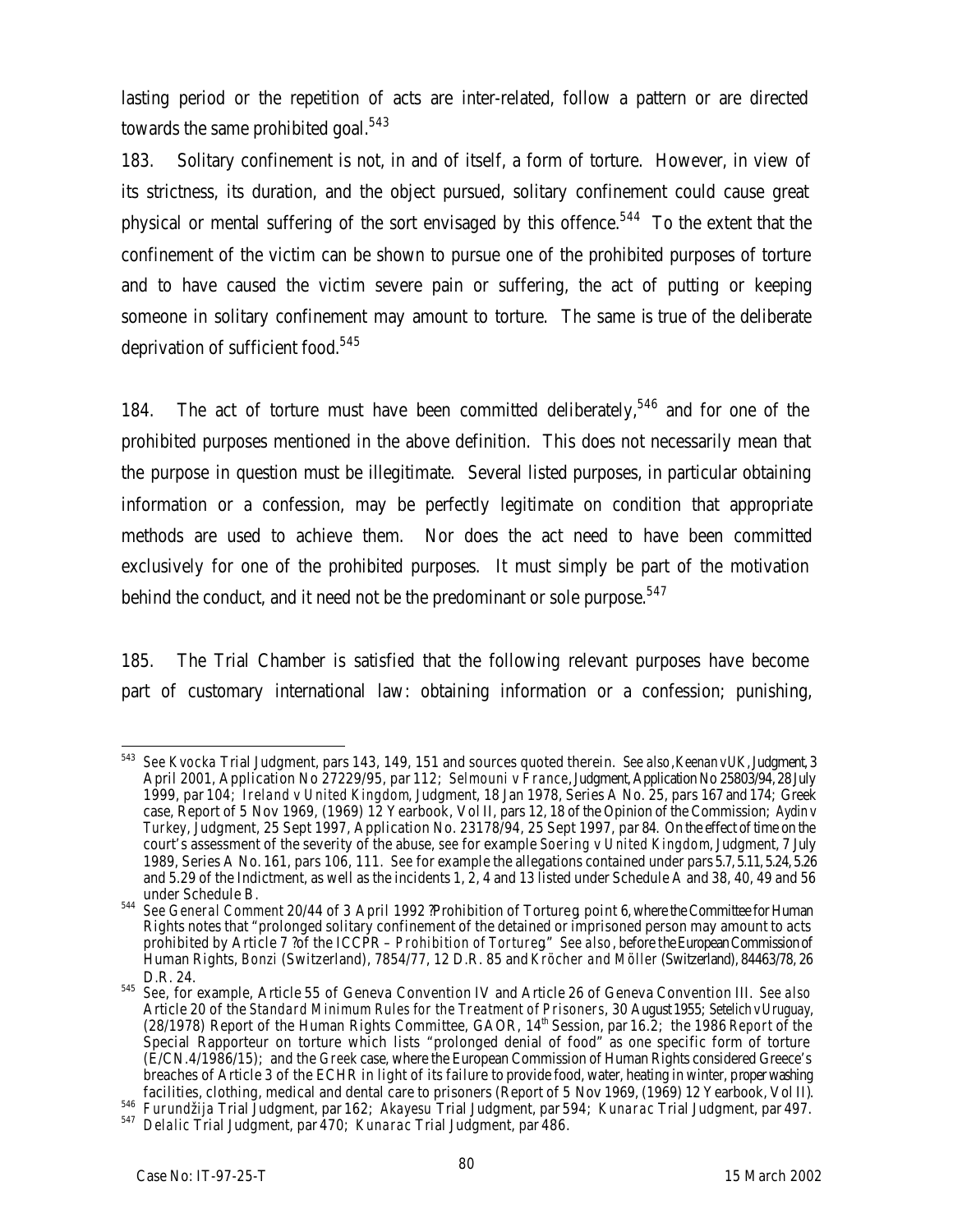intimidating or coercing the victim or a third person; or discriminating, on any ground, against the victim or a third person. $548$ 

186. The Trial Chamber is of the opinion that, although other purposes may come to be regarded as prohibited under the torture provision in due course, they have not as yet reached customary status. In particular, the purpose to "humiliate" the victim, mentioned in *Furundžija* and more recently in *Kvocka*, <sup>549</sup> is not expressly mentioned in any of the principal international instruments prohibiting torture.<sup>550</sup> Nor is there a clear jurisprudential disposition towards its recognition as an illegitimate purpose. There may be a tendency, particularly in the field of human rights, towards the enlargement of the list of prohibited purposes, but the Trial Chamber must apply customary international humanitarian law as it finds it to have been *at the time when the crimes charged were alleged to have been committed*. In light of the principle of legality, the proposition that "the primary purpose of ?humanitarian lawg is to safeguard human dignity<sup> $n551$ </sup> is not sufficient to permit the court to introduce, as part of the *mens rea*, a new and additional prohibited purpose, which would in effect enlarge the scope of the criminal prohibition against torture beyond what it was at the time relevant to the indictment under consideration.

187. Under international humanitarian law in general, and under Articles 3 and 5 of the Statute in particular, the presence or involvement of a state official or of any other

<sup>548</sup> <sup>548</sup> *See Kunarac* Trial Judgment, par 485; *Delalic* Trial Judgment, pars 470-472; *Akayesu* Trial Judgment, par594. <sup>549</sup> *Furundžija* Trial Judgment, par 162; *Kvocka* Trial Judgment, pars 141, 152, 157.

<sup>550</sup> Article 50 of Geneva Convention I, Articles 51 of Geneva Convention II, Article 130 of Geneva Convention III and Article 147 of Geneva Convention IV prohibit, *inter alia*, "torture" as a grave breach of the Geneva Conventions. The *Commentary* states that the word "torture" must be given a "legal meaning", ie that "torture" consists of "the infliction of suffering on a person *to obtain from that person, or from another person, confessions or information*" (emphasis added); in Pictet (ed), *Commentary on IV Geneva Convention Relative to the Protection of Civilian Persons in Time of War* (1958), p 598. *See also* Article 1 of the *Declaration on the Protection of All Persons from Being Subjected to Torture and Other Cruel, Inhuman or Degrading Treatment or Punishment*, adopted by UN General Assembly resolution 3452 of 9 Dec 1975; Article1 of the *Convention against Torture and Other Cruel, Inhuman or Degrading Treatment or Punishment*, adopted and opened for signature, ratification and accession by UN General Assembly resolution 39/46 of 10 Dec 1984, entered into force on 26 June 1987; Article 2 of the *Inter-American Convention to Prevent and Punish Torture of 9 December 1985*, signed on 9 Dec 1985 and entered into force on 28 Feb 1987 (OAS Treaty Series No 67, OEA/Ser.A/42 (SEPF)); the Inter-American Convention prohibits the infliction of "physical or mental pain or suffering (…) on a person for purposes of criminal investigation, as a means of intimidation, as personal punishment, as a preventive measure, as a penalty, *or for any other purpose*" (emphasis added); See also jurisprudence of the European Courts of Human Rights on Article 3 of the *European Convention for the Protection of Human Rights and Fundamental Freedoms*, for example, *Greek case*, 1969, YB Eur Conv on H R 12, p 186.

<sup>551</sup> *See Furundžija* Trial Judgment, par 162.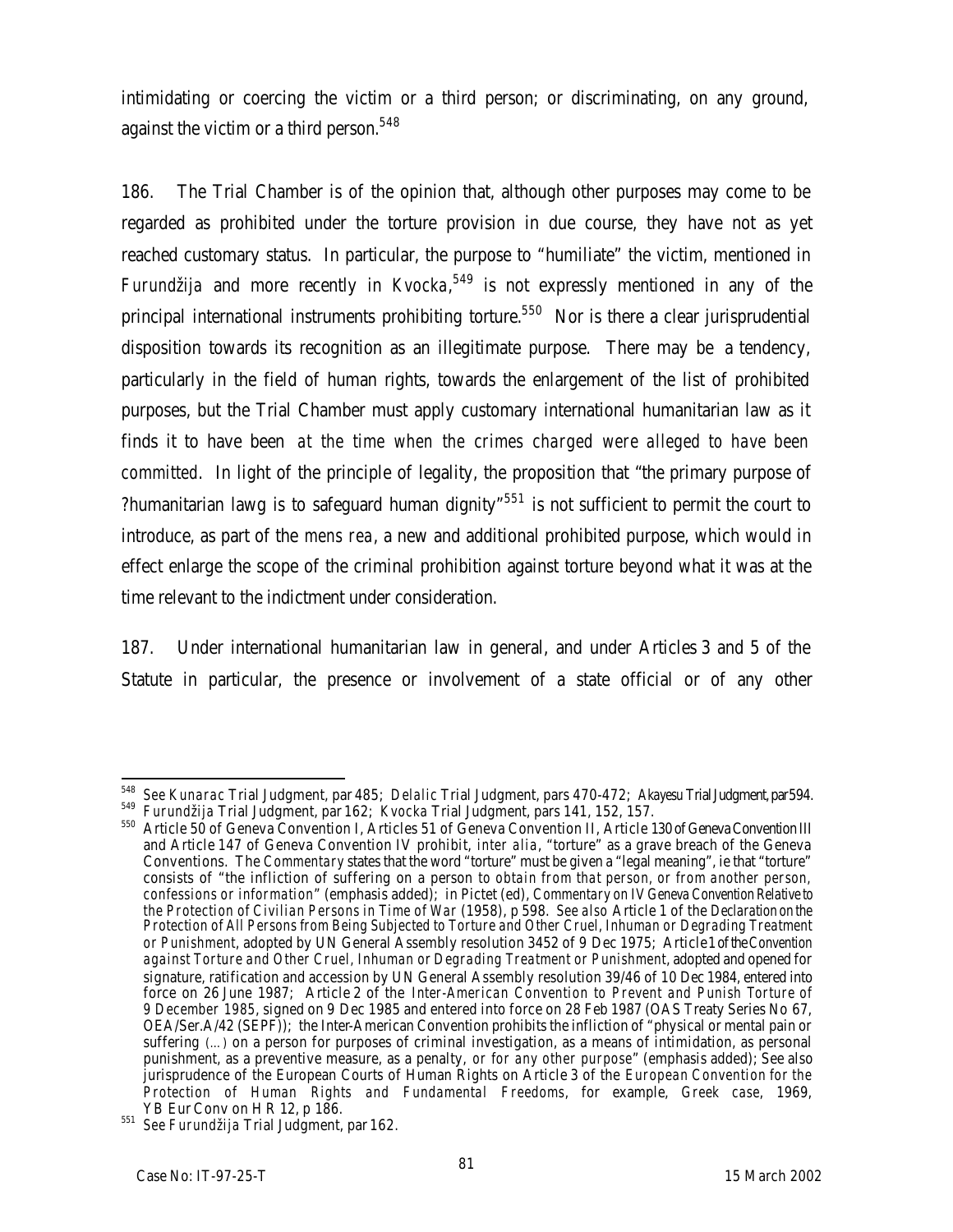authority-wielding person in the process of torture is not necessary for the offence to be regarded as "torture".<sup>552</sup>

188. The infliction of severe pain in pursuance of a given prohibited purpose must be established beyond reasonable doubt and cannot be presumed.

## 2. Findings

### (a) Cruel treatment and inhumane acts (par 5.4 to 5.16)

### (i) Beatings upon arrival in the prison yard (par 5.4 to 5.6)

189. The Trial Chamber is not satisfied that the incidents charged respectively in **par 5.4** and **5.6** of the **halictment** have been established. The Prosecution conceded that this is  $SO<sup>553</sup>$ 

190. The Prosecutor has alleged in **par 5.5** that FWS-71 was beaten, kicked and hit with rifle butts by soldiers when he arrived at the KP Dom in a group of 21 detainees on 25 May 1992.

191. The Trial Chamber is satisfied that, on that date, FWS-71 was transported from the police station in Herceg-Novi to the KP Dom in a group of 21 detainees.<sup>554</sup> On arrival, these men were met by a group of about ten individuals in uniforms.<sup>555</sup> These soldiers started beating the Muslim detainees one by one as they were getting off the bus. The soldiers lined them up against the wall of the KP Dom and struck each one with a rifle butt.<sup>556</sup> During the beatings, the soldiers used expletives and offensive language.<sup>557</sup> FWS-71 was kicked and hit a number of times by several soldiers during this incident*.* His mistreatment resulted in a bruise on his right shoulder which was clearly visible for between five and ten days. He also had pain around the rib cage and in the shoulder area.<sup>558</sup> Slavko Koroman, Zoran Mijovic and Milenko Elecic of the regular KP Dom prison guard staff were present at the entrance to the KP Dom building, right next to where the detainees were

<sup>552</sup> *Kunarac* Trial Judgment, pars 488-496.

<sup>553</sup> Prosecution Final Trial Brief, par 80.

<sup>554</sup> FWS-71 (T 2780-2781, 2774).

<sup>555</sup> *Ibid.*

<sup>556</sup> FWS-71 (T 2784).

<sup>557</sup> FWS-71 (T 2785).

<sup>558</sup> FWS-71 (T 2784).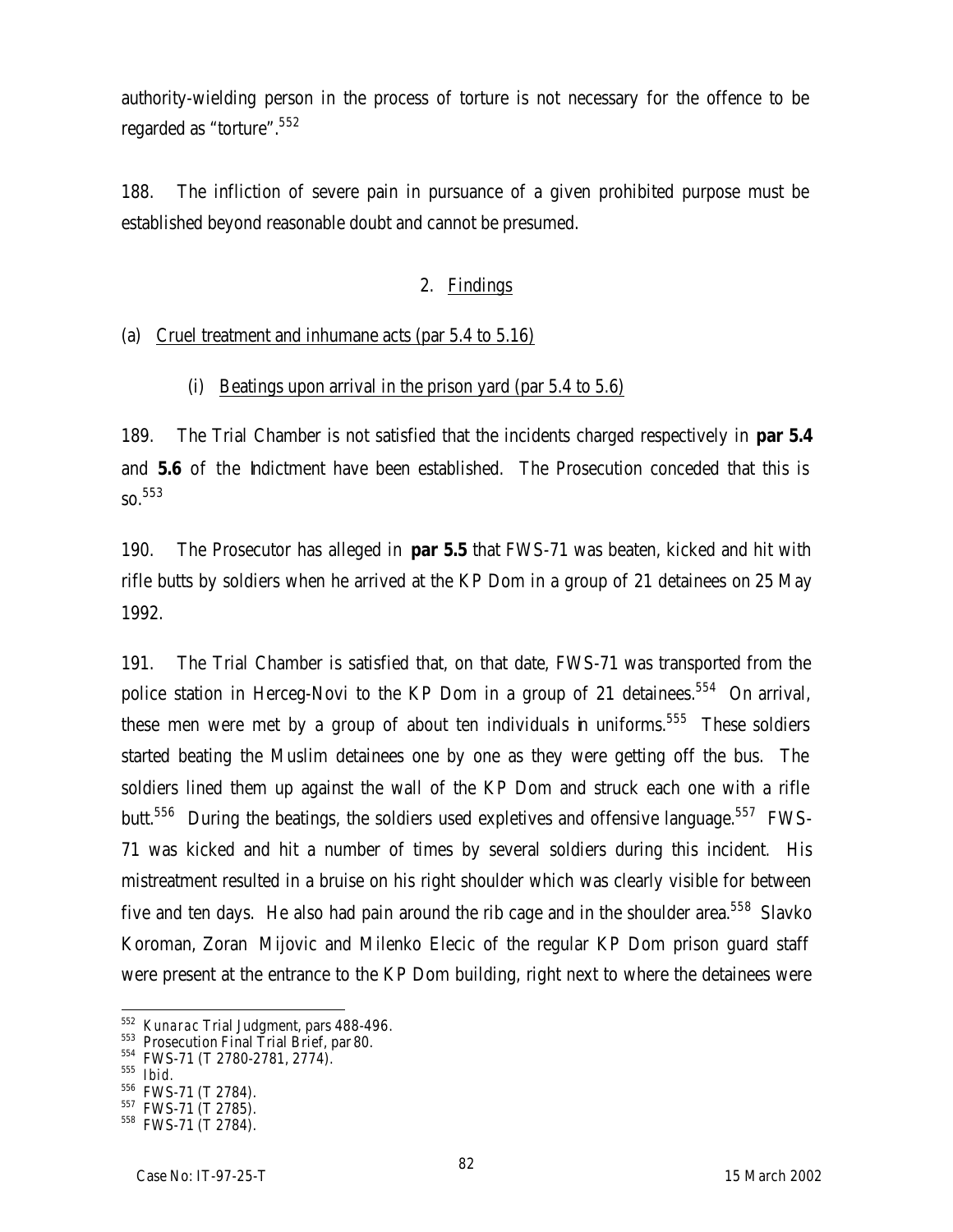lined up, when the incident occurred.<sup>559</sup> These quards did not react at all while the detainees were being beaten.<sup>560</sup>

192. The Trial Chamber has been unable to determine, in respect of this incident, whether the beating took place inside the KP Dom or just outside the entrance of the prison.<sup>561</sup> The Prosecution did not seek to make a case that the Accused bore any responsibility for beatings which took place outside of the KP Dom, nor is there any evidence to that effect.<sup>562</sup> The benefit of this doubt must favour the Accused, and the Trial Chamber accordingly is not satisfied that this incident may be taken into account in the present case.

### (ii) Beatings associated with the canteen (par 5.7 to 5.16)

193. **Par 5.7** of the Indictment alleges that detainees at the KP Dom were assaulted on their way to or from the canteen by guards of the KP Dom and soldiers from outside the KP Dom between May and December 1992*.* 

194. The Trial Chamber is satisfied that individuals or groups of armed soldiers were allowed into the KP Dom compound during the first months of the non-Serb civilians' detention*.* It was not unusual for detainees to be beaten by guards of the KP Dom or soldiers from outside the KP Dom while lining up for lunch in the compound or while being taken back and forth through the compound.<sup>563</sup> However, the Trial Chamber is not satisfied that the incidents referred to in the evidence are different from those which are expressly identified in the paragraphs of the Indictment which follow par 5.7. There also remains some uncertainty as to the gravity of the acts described in the evidence, and there is also some confusion as to whether these acts took place at the time when the Accused was the warden.<sup>564</sup> The Trial Chamber is therefore not satisfied that these incidents have been established as separate incidents of sufficient gravity.

195. **Par 5.8** of the Indictment alleges that, on an unknown date in August 1992, a group of seven or eight unidentified military policemen entered the KP Dom, approached

 $\overline{a}$ <sup>559</sup> FWS-71 (T 2785-2786).

<sup>560</sup> FWS-71 (T 2788).

<sup>561</sup> FWS-71 (T 2786, 2788).

<sup>562</sup> *See* par 4.9 of the Indictment.

<sup>563</sup> *See* FWS-73 (T 3286-3288, 3289); FWS-139 (T 368); FWS-111 (T 1264); FWS-54 (T 774); FWS-182 (T 1621).

<sup>&</sup>lt;sup>564</sup> FWS-54 testified that beatings in passing in the compound were a daily occurrence during the first days after the camp was set up in late May or early June before the regular guards took over from the soldiers (T 743-744). *See*, however, FWS-215 (T 913-916).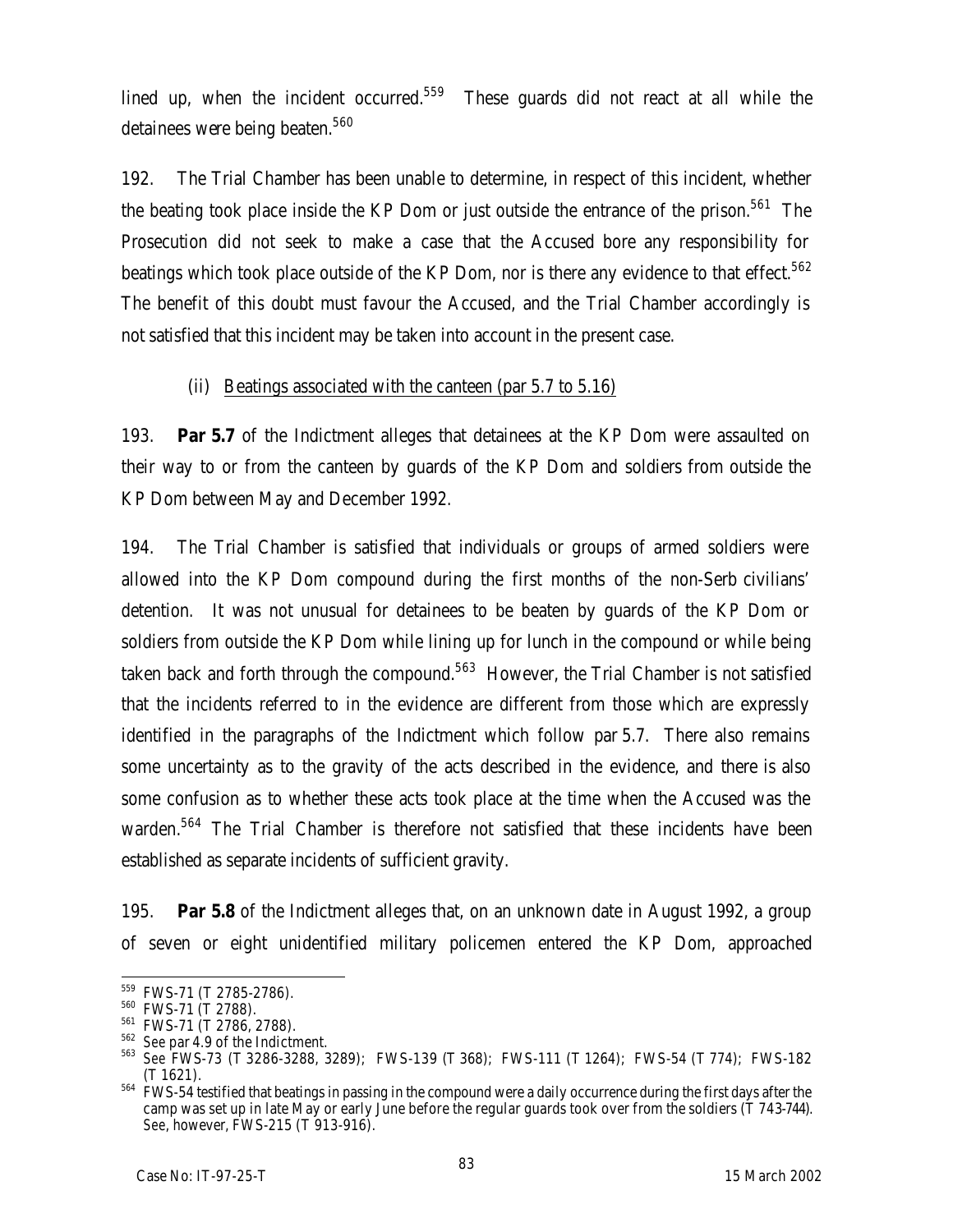detainees who were coming back from the mess and started beating them in the presence of several unidentified KP Dom guards, who stood by passively. The Prosecution conceded during the trial, and in its final submissions, that par 5.8 and par 5.13 of the Indictment refer to the same incident twice.<sup>565</sup> The Trial Chamber therefore considers these two paragraphs as a single allegation, and makes one set of findings with respect thereto.

196. The Trial Chamber is satisfied that, sometime in October 1992,<sup>566</sup> and while lining up, FWS-71 and fellow detainees were approached by five armed policemen who began to beat them for about half an hour before ordering them to lie down on the ground.<sup>567</sup> Mitar Rasevic, the Commander of the Guards of the KP Dom, as well as the guards who had escorted them, stood by and watched without interfering. Defence witness Krsto Krnojelac, the cook at the KP Dom, testified that this incident had not even involved "real slapping" on their part.<sup>568</sup> Even if the Trial Chamber disregards Krsto Krnojelac's evidence on that point,<sup>569</sup> there is no indication of the level of gravity of the treatment inflicted upon FWS-71 and the other detainees, and there is no other evidence from which a conclusion as to the level of gravity involved could be drawn. The Trial Chamber is therefore not satisfied that this allegation has been established as charged.

197. **Par 5.9** alleges that the disabled detainee Edhem Gradisic, who also suffered from epilepsy, complained about the small food rations and, as a result, was beaten and kicked by three unidentified KP Dom guards.

198. The Trial Chamber is satisfied that this incident has been established. The incident took place sometime during the summer of  $1992<sub>1</sub>$ <sup>570</sup> while detainees were lining up for food. One of the KP Dom guards, Dragomir Obrenovic, beat Gradisic so hard that he fell across the canteen. While he was lying there on his stomach, two other KP Dom guards named Perisic and Kunarac took him by his feet and dragged him out of the canteen, down the

 $\overline{a}$ <sup>565</sup> *See* T 2893; Prosecution Final Trial Brief, par 82 and fn 285.

<sup>566</sup> FWS-71 (T 2891, 2892-2893).

<sup>567</sup> FWS-71 (T 2891-2892).

<sup>568</sup> T 5957-5958.

<sup>&</sup>lt;sup>569</sup> Defence witness Krsto Krnojelac who worked in the canteen and who testified that he never witnessed such an incident and claimed that he would have if this had indeed taken place (T 5954-5955). The Trial Chamber does not accept that, due to his work in the canteen, he would have been able to see at all times every such incident which would have taken place in or nearby the canteen. The Trial Chamber does not accept the evidence of this witness on that point; nor does his evidence cause the Trial Chamber to have a reasonable doubt that the Prosecution witnesses were telling the truth.

<sup>570</sup> FWS-69 (T 4088-4092, 4061). FWS-69 stated that the incident took place between 1 ½ - 2 months prior to July-August 1992, that is, while the Accused was still the warden: FWS-69 (T 4092). FWS-69 left the KP Dom on 8 December 1992 (T 4144). *See*, however, Krsto Krnojelac (T 5954-5955) and remark in the previous footnote.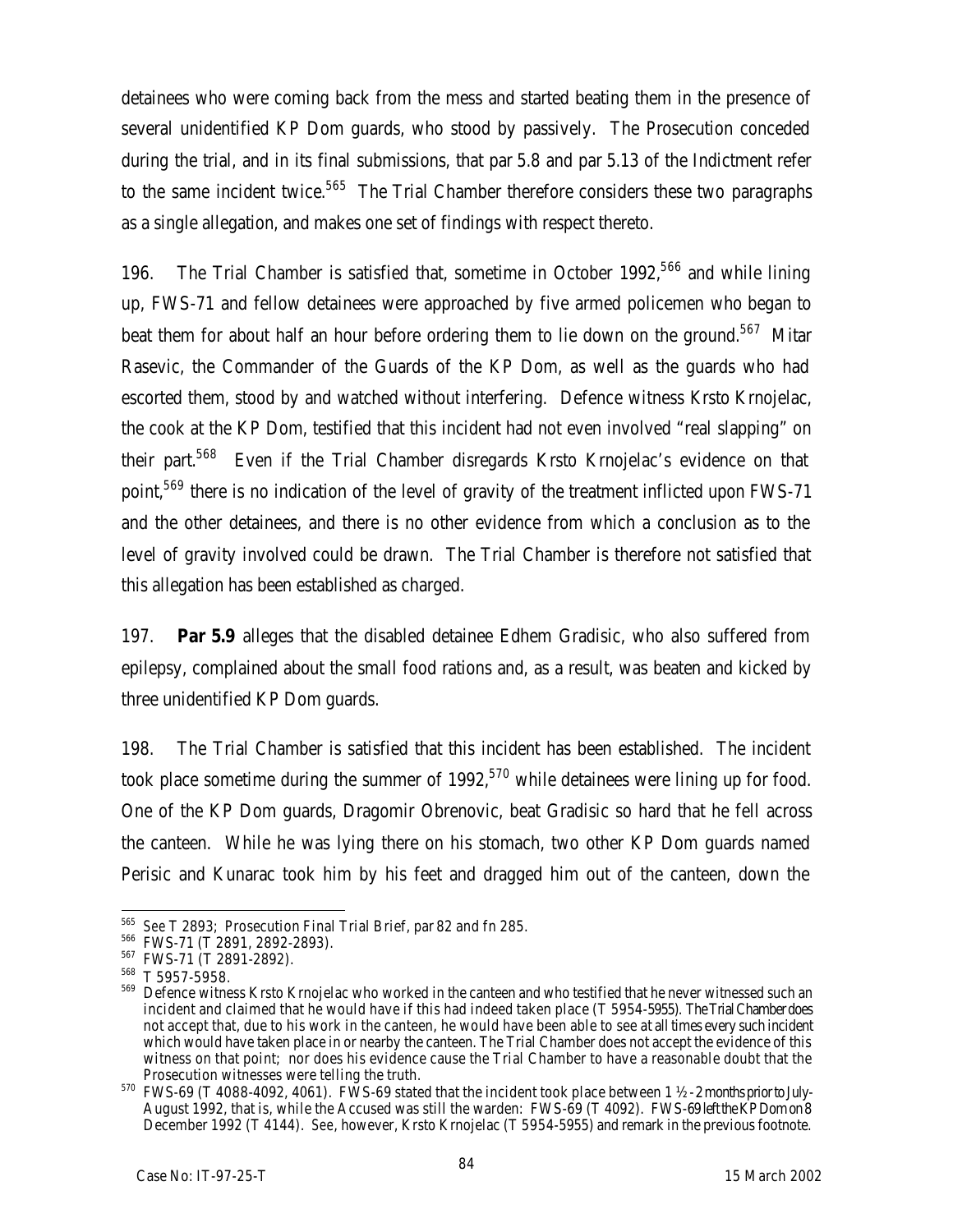rickety stairs into the yard, and then to an isolation cell.<sup>571</sup> The Trial Chamber is satisfied that the treatment meted out to Gradisic amounted to cruel treatment pursuant to Article 3 and inhumane acts pursuant to Article 5(i) of the Statute.

199. **Par 5.10** alleges that in July 1992 a detainee with the nickname "Pace" was beaten by KP Dom guard Pedrag Stevanovic while he was lining up in front of the canteen.

200. The Trial Chamber is satisfied that, sometime in August 1992,  $572$  KP Dom guard Predrag Stefanovic told detainee Nihad Pasovic, nicknamed "Pace" and "Paco", not to carry his tray in only one hand while lining up for lunch in the canteen.<sup>573</sup> He then ordered him to step out of line and started slapping him and kicked his ankles.<sup>574</sup> A group of other KP Dom guards was sitting close by but did not intervene.<sup>575</sup> The Trial Chamber is not satisfied that this mistreatment is serious enough to amount to cruel treatment pursuant to Article 3 or inhumane acts pursuant to Article 5(i).

201. **Par 5.11** alleges that unidentified soldiers from outside the KP Dom approached FWS-137 on several occasions between April and December 1992 while on his way to or from the canteen in a group, and assaulted him and other detainees while KP Dom guards watched without interfering.

202. The Trial Chamber is satisfied that, on one occasion in April 1992, FWS-137 received one or two blows from soldiers in the compound when he was coming back from breakfast.<sup>576</sup> The guards of the KP Dom intervened and attempted to separate the detainees and soldiers.<sup>577</sup> The treatment of FWS-137, although no doubt painful, does not reach the level of severity required by either offence charged under that paragraph of the Indictment.

203. **Par 5.12** alleges that, sometime at the end of October or beginning of November 1992, Dr Amir Berberkic and D'evad S Lojo were assaulted on their way from the canteen by unidentified soldiers from Nevisenje in the presence of KP Dom guards.

 $\overline{a}$ <sup>571</sup> *Ibid*.

<sup>572</sup> FWS-71 (T 2889).

<sup>573</sup> FWS-69 (T 4093); FWS-71 (T 2889).

<sup>574</sup> FWS-69 (T 4094); FWS-71 (T 2990).

<sup>575</sup> FWS-69 (T 4094).

<sup>576</sup> FWS-137 (T 4742-4744).

<sup>&</sup>lt;sup>577</sup> FWS-137 (T 4745).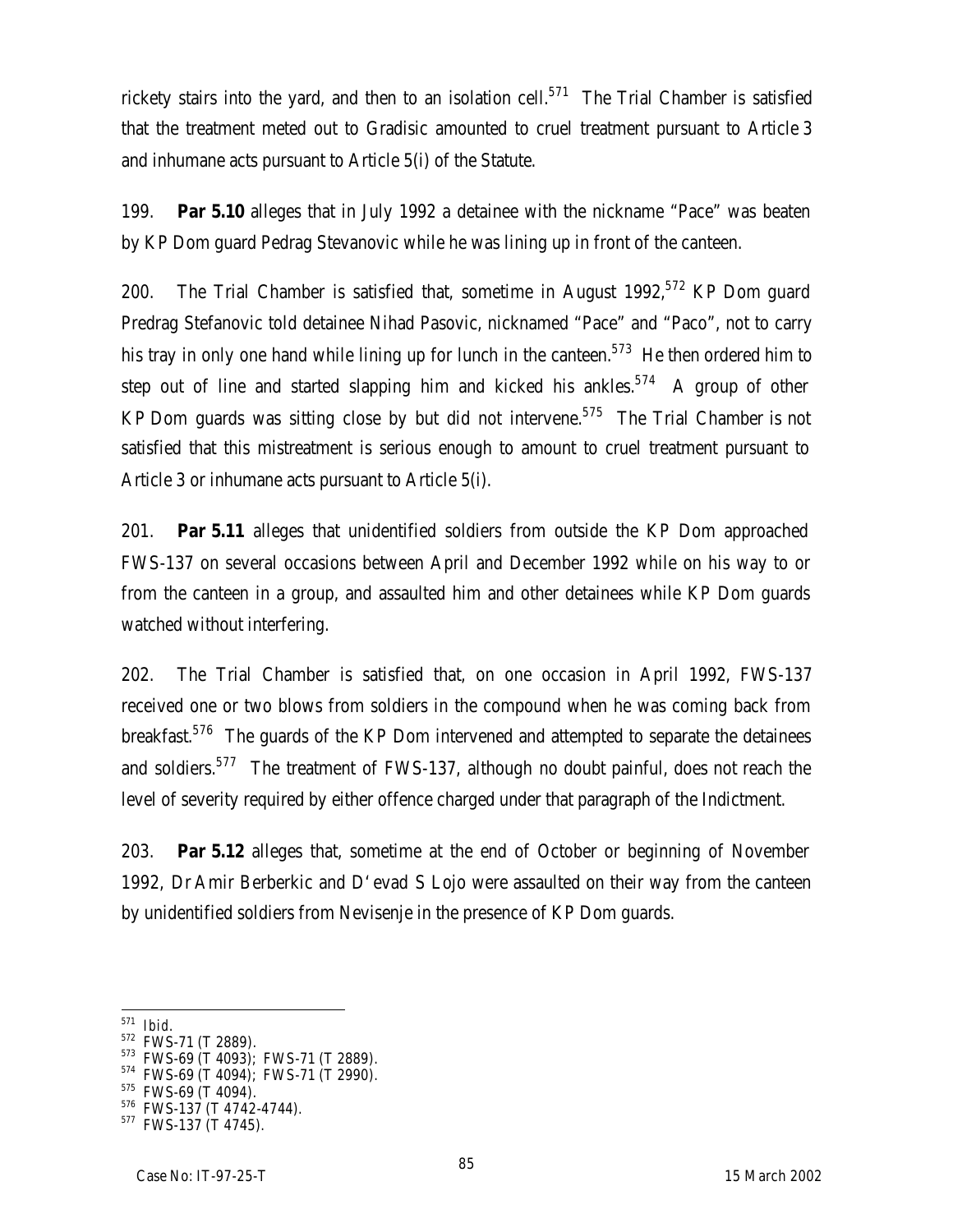204. The Trial Chamber is satisfied that, on or around 30 October 1992, soldiers with automatic rifles assaulted detainees in the kitchen and forced them to bend their heads. Those who did not bend their head low enough or quickly enough were hit.<sup>578</sup> Berberkic received several blows which did not lead to any serious injuries but which resulted in pain above his right ear and which was later accompanied by swelling and bruises.<sup>579</sup> Loio was hit as well, but there is no indication of the nature and severity of the beating.<sup>580</sup> The KP Dom guards who were present appeared to be frightened and did not intervene.<sup>581</sup> The treatment of both Berberkic and Lojo does not reach the required level of severity implicit in the offence of cruel treatment pursuant to Article 3 or inhumane acts pursuant to Article 5(i).

205. **Par 5.14** alleges that, during their confinement, detainees were subjected to sudden arbitrary beatings by guards of the KP Dom or soldiers from outside the KP Dom. This usually took place during the evenings. KP Dom guards are alleged to have led soldiers to various cells to select detainees for beatings, as described in par 5.15, 5.16 and in Schedule A to the indictment. These are dealt with separately below.

206. **Par 5.15** alleges that Džemo Balic (Z.B.) was beaten severely by a Serb soldier from outside the KP Dom on 10 June 1992 and that he was thereafter locked up in solitary confinement for about a month. It is further alleged that Balic became deaf as a result of the beatings.

207. The Trial Chamber is satisfied that par 5.15 has been established.<sup>582</sup> Džemo Balic was called out once in June or July 1992, while the detainees were lining up for lunch, and taken to the administration building gate.<sup>583</sup> After the detainees returned to room 18, they heard Balic's screams and the sounds of beating from the area of the gate.<sup>584</sup> The sounds came from the former visitor's room in the administration building.<sup>585</sup> When Balic was brought back into his room a month later, he looked badly beaten and his face was

 $^{578}$  Dr Amir Berberkic (T 3763); Dževad S Lojo (T 2565).

<sup>579</sup> Dr Amir Berberkic (T 3763-3764).

<sup>&</sup>lt;sup>580</sup> Dževad S Lojo (T 2565).

<sup>&</sup>lt;sup>581</sup> Dr Amir Berberkic (T 3765); Dževad S Lojo (T 2556).

<sup>582</sup> The Trial Chamber is satisfied that this incident is different to that pleaded under B4. The allegation made under B4 relates to beatings inflicted upon Džemo Balic while he was detained in the isolation cell, *see* par 262, *infra*. Džemo Balic

<sup>583</sup> FWS-69 (T 4081).

<sup>584</sup> *Ibid* .

<sup>&</sup>lt;sup>585</sup> FWS-69 (T 4083).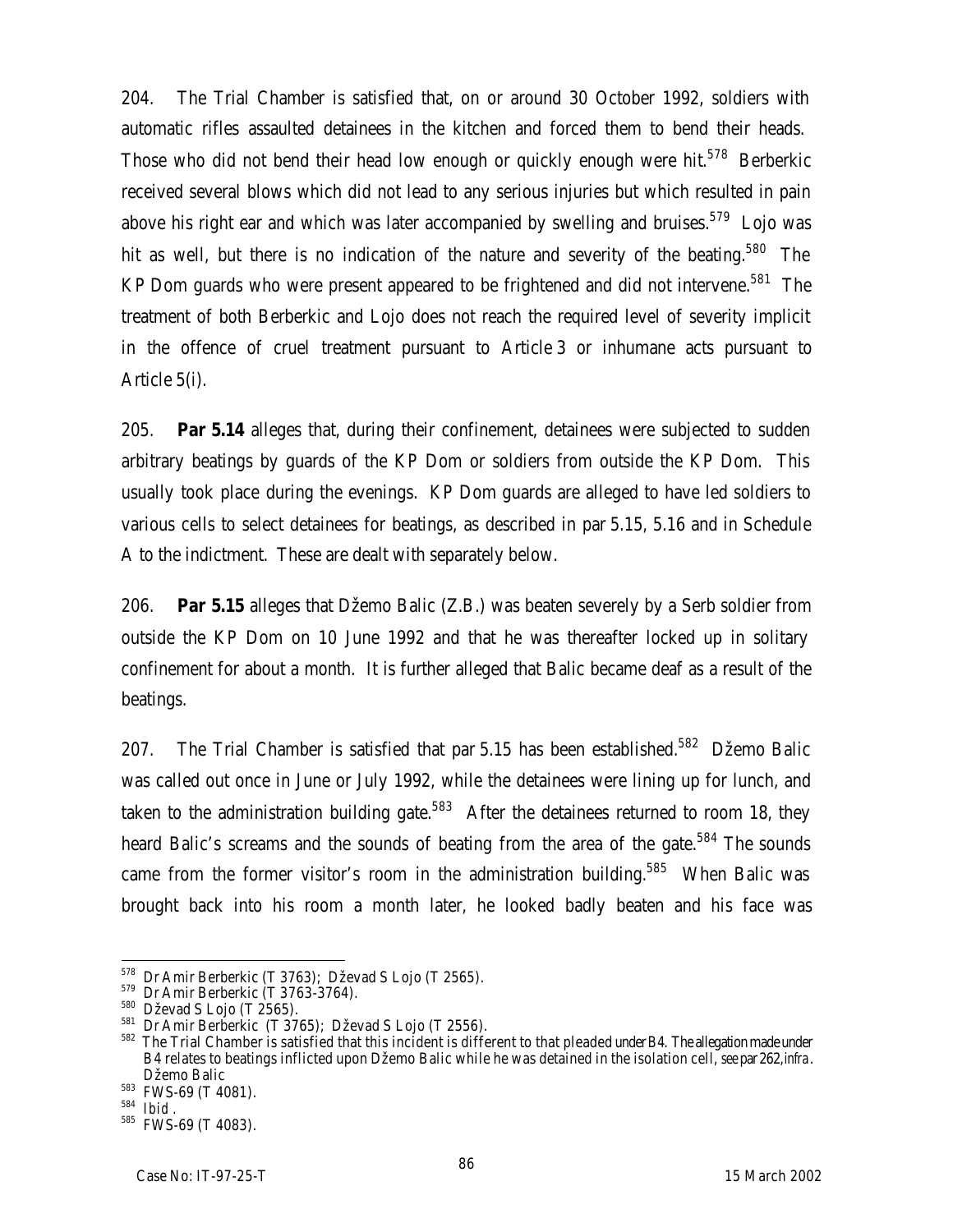yellow.<sup>586</sup> Balic told his roommates that he had been beaten badly by KP Dom quard Cicmil in the administration building before being taken to a solitary confinement cell; as a result, he said, he was deaf in one ear and he had pain in his ribs.<sup>587</sup> KP Dom quard Milenko Burilo was present when the beating took place, but he did not participate.<sup>588</sup> The Trial Chamber is satisfied that the treatment of Džemo Balic amounted to cruel treatment pursuant to Article 3 and inhumane acts pursuant to Article 5(i) of the Statute.

208. **Par 5.16** alleges that, on 11 July 1992, two KP Dom guards took FWS-71 to the solitary confinement cells and beat him with various objects for about 20 minutes until he fainted. FWS-71 allegedly suffered bruises all over his body.

209. The Trial Chamber is satisfied that this incident has been established. On 11 July 1992, FWS-71 was taken out of room 11 and was beaten for about 15 minutes by KP Dom guards Dragan Obrenovic and Zoran Matovic in the corridor in front of room 11.<sup>589</sup> He was kicked in the chest, around the kidneys, and once slapped in the face. The guards were armed with semi-automatic rifles at the time, but it has not been established that they used them or any other object to beat FWS-71. Nor has it been established that FWS-71 fainted in the course of the beating. He started feeling pain in his lungs and above the right kidney from the beatings after a couple of days, which he said then lasted for about 10 to 15 days.<sup>590</sup> The Trial Chamber is satisfied that the treatment of FWS-71 is serious enough as to amount to cruel treatment pursuant to Article 3 as well as inhumane acts pursuant to Article 5(i) of the Statute.

#### (iii) Beatings in Schedule A

210. In addition to the beatings dealt with above, the Prosecution also charged the Accused with a number of incidents described in Schedule  $A<sup>591</sup>$  The Trial Chamber notes that incidents **A 3**, **A 5**, **A 6** and **A 9** have also been charged under specific paragraphs of the Indictment, namely under par 5.23 (**A 3** and **A 6**) and par 5.20 (**A 5** and **A 9**). These incidents will therefore be considered below when these specific paragraphs of the Indictment are addressed.

<sup>586</sup> FWS-69 (T 4082).

<sup>587</sup> FWS-69 (T 4082-4083).

<sup>588</sup> FWS-69 (T 4084).

<sup>&</sup>lt;sup>589</sup> FWS-71 (T 2807).

 $590$  FWS-71 (T 2808-2809).

<sup>591</sup> *See* par 5.14 of the Indictment.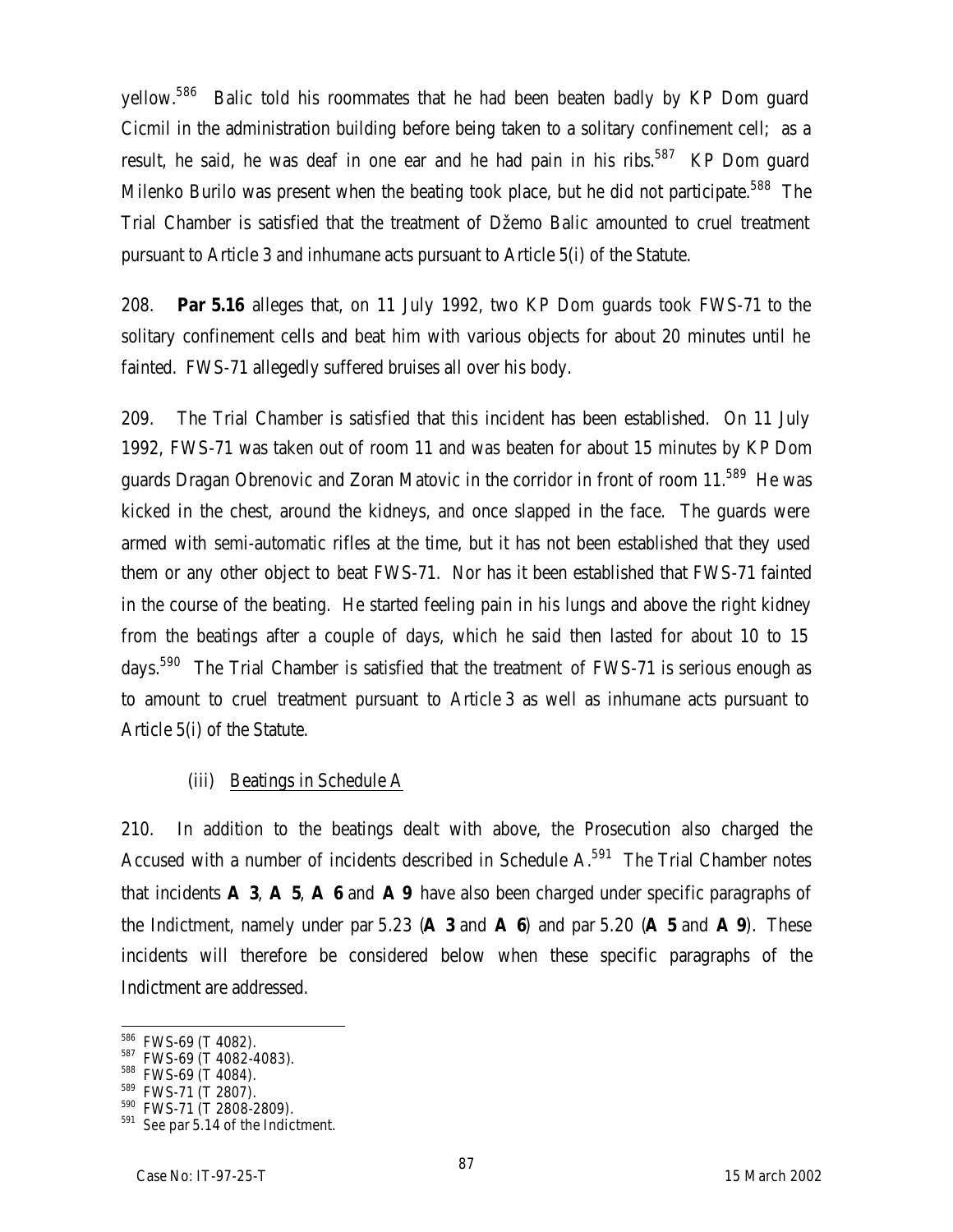211. The Trial Chamber either considers that there is insufficient evidence as to the level of pain inflicted upon several of the victims listed in Schedule A, or is not satisfied that the mistreatment in question established was serious enough to conclude that inhumane acts pursuant to Article 5(i) or cruel treatment pursuant to Article 3 have been committed against those individuals. This is true of the following incidents: **A 1**<sup>592</sup> , **A 4**, <sup>593</sup> and **A 11**. 594

212. It has not been established that the incidents **A 8** and **A 13** occurred while the Accused was the warden of the KP Dom.<sup>595</sup>

213. The Trial Chamber is satisfied that incident **A 2** has been established. On two or three occasions in May 1992,<sup>596</sup> Muharem  $\land$ au{evi} was taken out of room 15 and beaten.<sup>597</sup> One witness observed the marks of blows and bruises which he bore on various parts of his body as he returned from the beatings.<sup>598</sup> In view of the repetition of the mistreatment and its consequences upon the victim, the Trial Chamber is satisfied that the mistreatment is serious enough to be regarded as cruel treatment pursuant to Article 3 and inhumane acts pursuant to Article 5(i).

214. The allegations contained under **A 7** have been established. Ahmet Duri} was kept with fifteen other persons in an isolation cell for three or four days after they had been brought to the KP Dom.<sup>599</sup> At night, around 22 or 23 April 1992, persons in uniforms and army trousers came to the cell with torches.<sup>600</sup> The detainees were told to look straight into the torches which the soldiers aimed directly into their eyes. Those who could not keep their eyes open or who averted their eyes from the light were hit. Duri} was kicked so hard in the head that a fellow detainee testified that his face was all blue and a huge blister had formed by the following morning.<sup>601</sup> The Trial Chamber is satisfied that the treatment inflicted upon Duric is sufficiently serious as to amount to cruel treatment pursuant to Article 3 and inhumane acts pursuant to Article 5(i).

 $592$  FWS-66 (T 1091).

<sup>&</sup>lt;sup>593</sup> FWS-66 (T 1091-1092).

<sup>594</sup> FWS-111 testified that he was hit with a baton and fists and that he was slapped (T 1209-1211). There is no indication, however, as to the duration, the effect or the severity of the beating inflicted upon him on that occasion.

<sup>595</sup> In respect of incident A 8, *see* FWS-198 (T 1001-1002). In respect of incident A 13, *see* Rasim Taranin (T 1717).

<sup>596</sup> FWS-215 (T 895); FWS-66 (T 1092).

<sup>597</sup> FWS-66 (T 1093); FWS-215 (T 894); Dževad Lojo (T 641).

<sup>&</sup>lt;sup>598</sup> FWS-215 (T 895).

<sup>&</sup>lt;sup>599</sup> Ahmet Hadžimusic (T 1941).

<sup>&</sup>lt;sup>600</sup> Ahmet Hadžimusic (T 1942, 1943).

<sup>601</sup> Ahmet Hadžimusic (T 1942).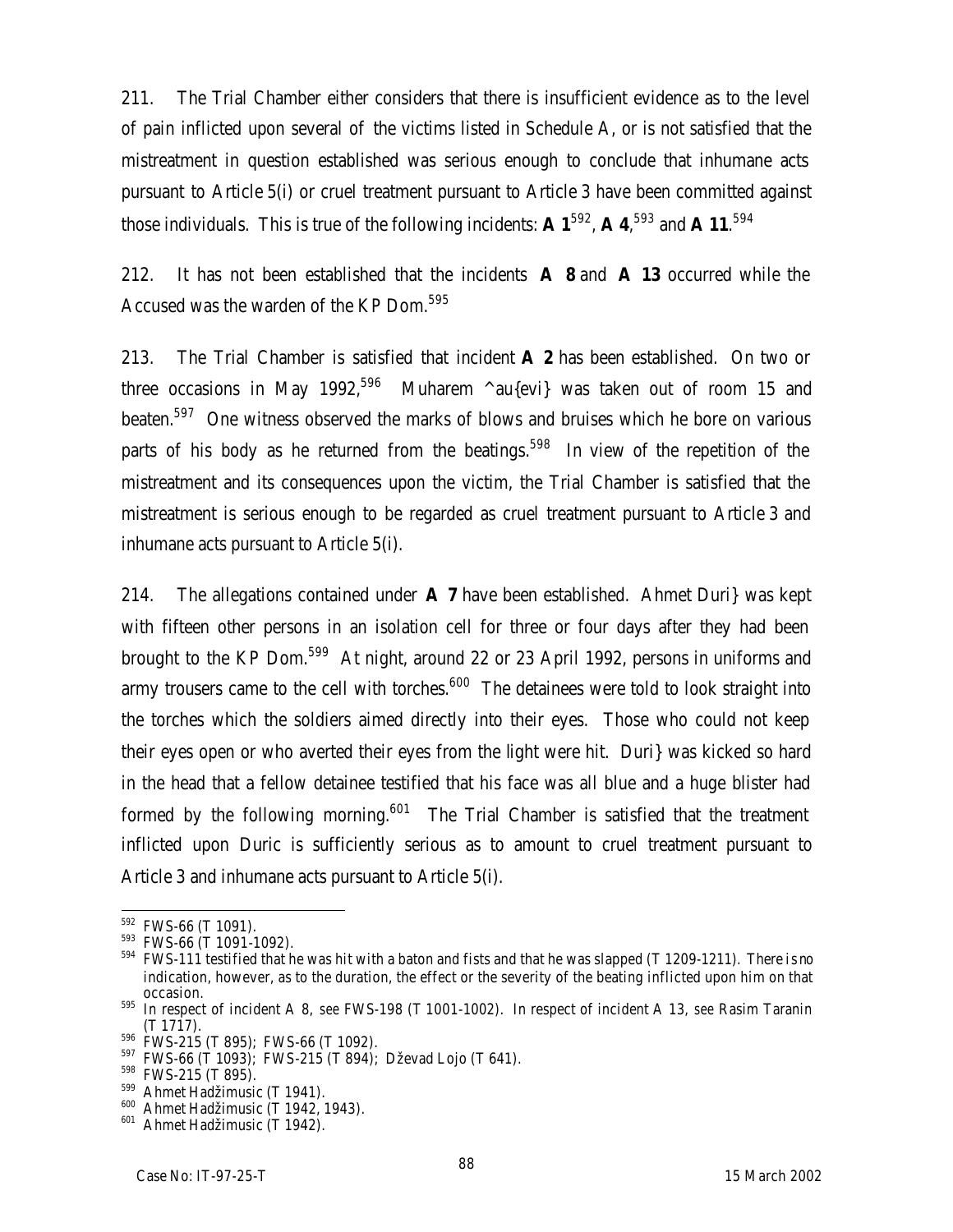215. The Trial Chamber is satisfied that the allegations involving Kemo Kajgana (**A 10**) and Fikret Kova~evi} (**A 12**) have been established. Fikret Kova~evi} was taken out of the isolation cell, where he was being held together with Ahmet Duri} (**A 7**), Ahmet Hadžimusic and Kemo Kajgana, and was beaten. Hadžimusic was in the room adjacent to where the beatings occurred and did not see but could hear the beatings taking place.<sup>602</sup> At some point, the persons administering the beatings took the detainee Kajgana out of the cell and told him that his neighbour Kova~evi} was asking for him. They instructed Kajgana to beat Kova~evi} with the baton. Since Kajgana beat his fellow detainee only very gently, the baton was taken away from him and he was beaten himself to demonstrate how to administer real blows. Next, the baton was handed to Kova~evi} who was also forced to beat Kajgana.<sup>603</sup> The Trial Chamber is satisfied that the mistreatment inflicted upon both victims, Kajgana and Kova~evi}, is sufficiently serious as to amount to cruel treatment pursuant to Article 3 and inhumane acts pursuant to Article 5(i).

### (b) Torture, cruel treatment and inhumane acts (par 5.17 to 5.29)

# (i) Torture and beatings as punishment (par 5.17 to 5.21)

216. As a preliminary matter, the Trial Chamber notes that not every incident pleaded in the Indictment amounts to a serious violation of international humanitarian law, and that, whilst surrounding circumstances must be taken into account, not every alleged incident of torture in the instant case has been established. In this first section, it is alleged that severe pain was inflicted for the prohibited purpose of punishing the victims.

217. **Par 5.17** of the Indictment alleges that the Accused, in concert with other high-level prison staff, ordered guards of the KP Dom to beat detainees for even minor violations of the prison rules, as described in the following paragraphs of the Indictment. There is no evidence before the Trial Chamber that the Accused *ordered* guards to beat detainees. There is a great deal of evidence, however, that detainees were in fact systematically beaten and mistreated while detained at the KP Dom.<sup>604</sup>

 $\overline{a}$ <sup>602</sup> Ahmet Hadžimusic (T 1947, 1950).

 $603$  Ahmet Hadžimusic (T 1948-1949).

<sup>604</sup> *See* par 46, *supra*.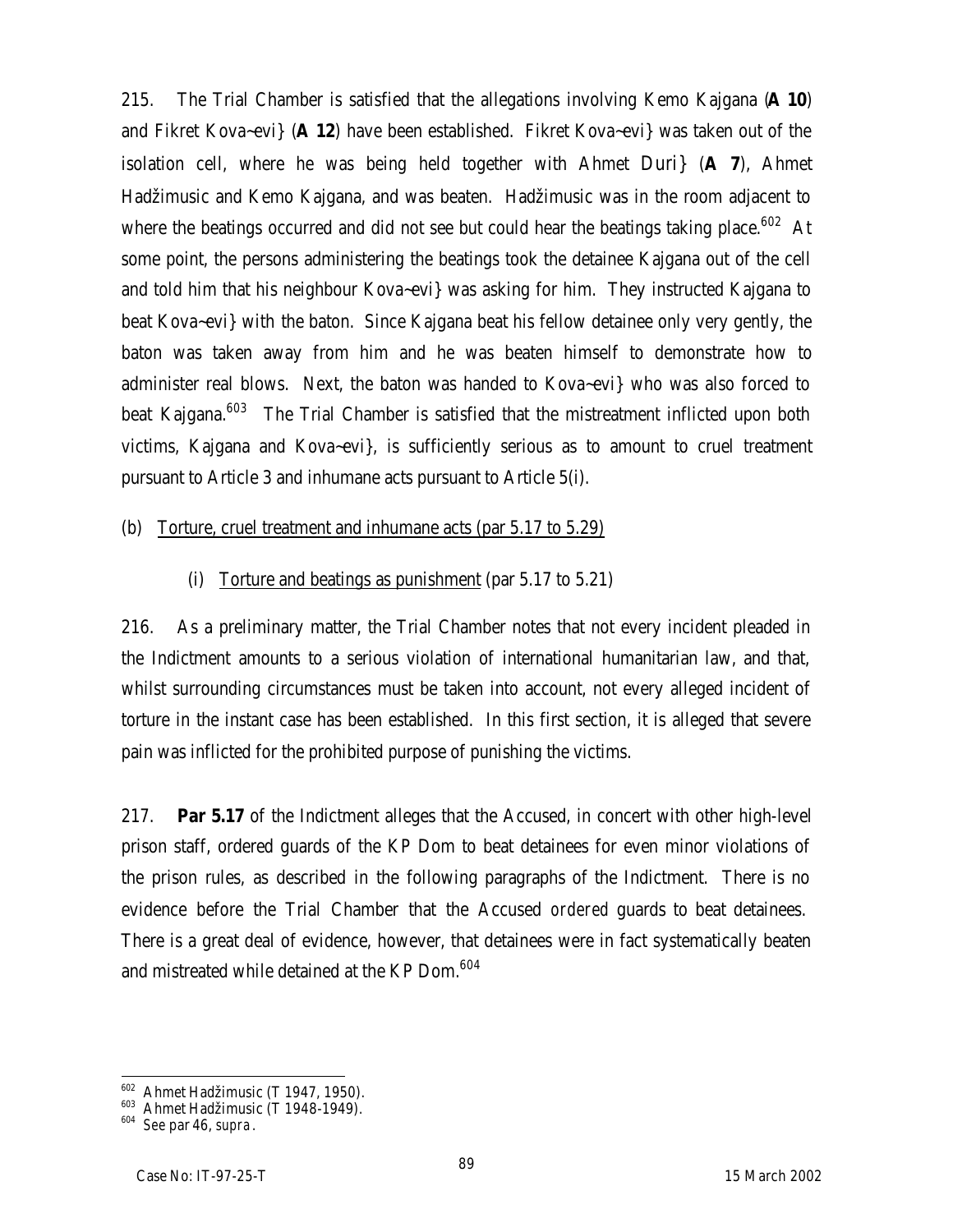218. **Par 5.18** of the Indictment alleges that, on 8 August 1992, FWS-54, a Muslim detainee, was beaten and kicked as punishment for giving an additional slice of bread to a fellow detainee contrary to orders and was subsequently kept in solitary confinement for four days.

219. The Trial Chamber is satisfied that, on 8 August 1992, FWS-54 was beaten by a KP Dom guard named Pilica Blagojevic as punishment for giving a fellow detainee an extra slice of bread contrary to orders. As a result of the beating, FWS-54 was seriously bruised and lost a few teeth.<sup>605</sup> After the beating, he was locked up in solitary confinement for three or four days.<sup>606</sup> Despite the degree of seriousness of the physical abuse, the condition of the victim prior to his beating and isolation, the consequences of the beating upon the victim and the fact that punishment was meted out for a minor breach of the prison regulations, the Trial Chamber is not satisfied that the acts in question should be regarded as torture pursuant to the definition given above. Although the losing of teeth and the bruising of the body constitute a serious infringement upon the victim's well-being, they do not, in the circumstances of this case, reach the degree of severity implicit in the definition of torture. Torture is among the most serious abuses upon physical or mental integrity.<sup>607</sup> Further, and crucially, in case of doubt as to whether or not the act is serious enough to amount to torture, the Accused should have the benefit of that doubt, and the acts for which he is charged should be considered under the heading of the less serious offence, namely cruel treatment under Article 3 or inhumane acts under Article 5(i).

220. In the present instance, the Trial Chamber is satisfied that the allegations contained in par 5.18 have been established and that they amount to cruel treatment pursuant to Article 3 of the Statute as well as inhumane acts pursuant to Article 5(i) of the Statute.

221. **Par 5.19** of the Indictment alleges that, on an unknown date during the summer of 1992, detainees Avdo Muratovic, Fahrudin Malkic, HT and Sacic were beaten by a KP Dom guard named Dragomir Obrenovic as punishment for passing messages to one another.

<sup>605</sup> FWS-54 (T 747); Rasim Taranin (T 1716).

<sup>606</sup> FWS-54 (T 749).

<sup>607</sup> *See* par 180, *supra*.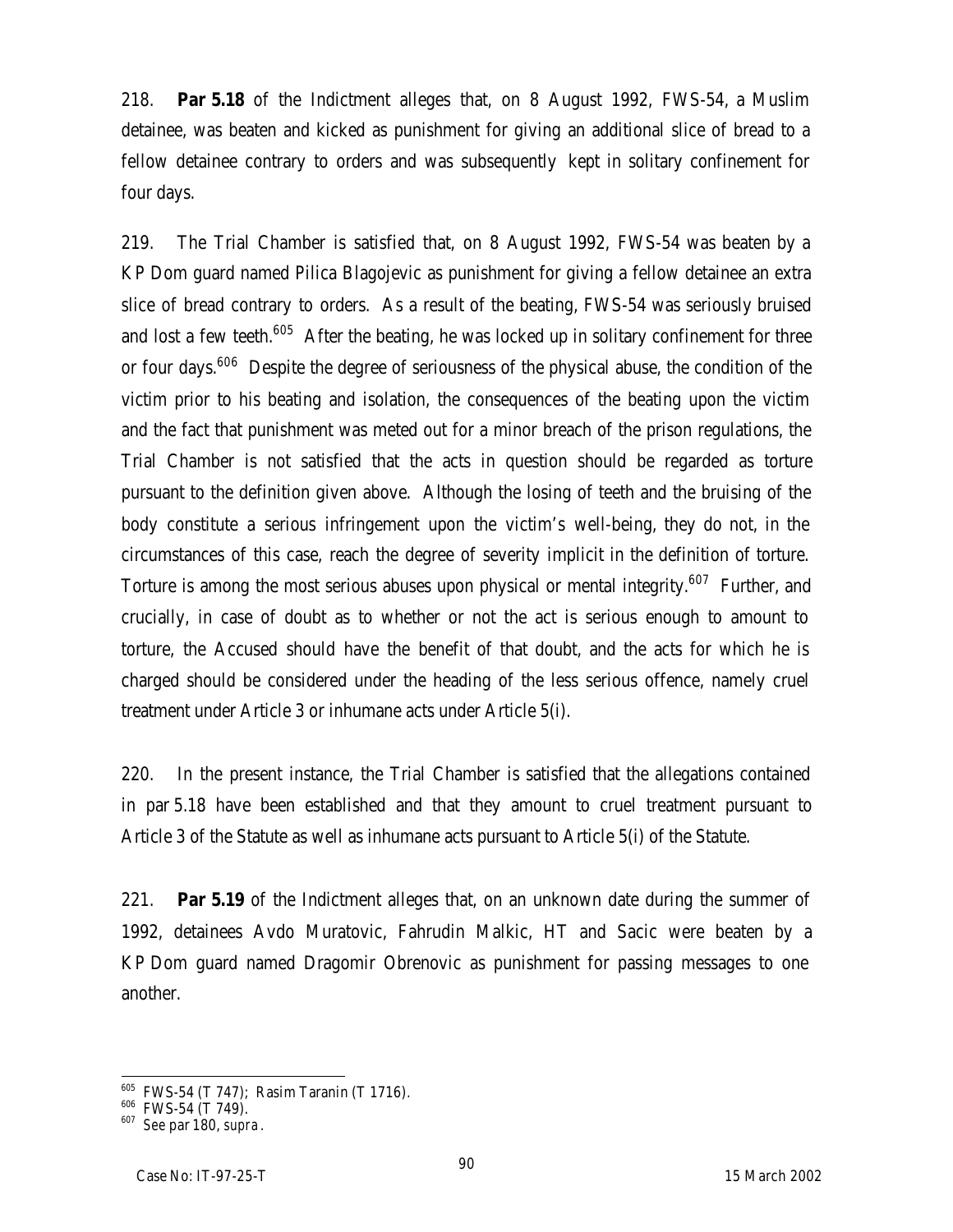222. The Trial Chamber is satisfied that the factual allegations contained in par 5.19 of the Indictment have been established, but in respect of three of the mentioned detainees only. Sometime in June of 1992, three detainees – Sacic, Avdo Muratovic and Fahrudin Malkic – were taken away and slapped as a punishment by two KP Dom guards named Obrenovic and Elcic for passing messages to one another contrary to orders.<sup>608</sup> The Trial Chamber is not satisfied that the mistreatment inflicted upon them should be regarded as torture pursuant to the definition of this crime, which requires that "severe pain or suffering" be inflicted.<sup>609</sup> Nor is the mistreatment serious enough to amount to cruel treatment pursuant to Article 3 or inhumane acts pursuant to Article 5. With respect to HT there is no evidence that he was taken and mistreated in the manner and for the reason described in the Indictment. This was conceded by the Prosecution. <sup>610</sup>

223. **Par 5.20** alleges that, on an unknown date in April or May 1993, at approximately 6.00 am, KP Dom guards Dragomir Obrenovic and Zoran Matovic called out four detainees – FWS-71, Dževad Cošovic,  $II^{611}$  and DC – from their rooms and led them to the solitary confinement cells. In the corridor, the guards beat the detainees as punishment for stealing bread from the canteen the previous day.

224. The Trial Chamber is satisfied that the factual allegations contained in par 5.20 of the Indictment have been established. Sometime in October 1992, four detainees were taken, two by two, to the isolation cells and beaten on their way by two KP Dom guards, Zoran Matovic and Dragan Obrenovic, as punishment for stealing food.<sup>612</sup> FWS-71 and Dževad Cošovic were seen stealing two loaves of bread from the bakery. The next day, Zoran Matovic and Dragan Obrenovic came to look for them in their room and took them to the isolation cells. On the way, they kicked and punched them for more than half an hour.<sup>613</sup> They were then put in isolation cells where they stayed for 11 to 12 days. Two other detainees, II and DC, were treated in a similar manner, taken out of their room for stealing food, beaten and then put in isolation cells.<sup>614</sup> There is no indication as to the severity of their mistreatment other than the duration of the beating and the fact that they

<sup>608</sup> FWS-69 (T 4096-4098, 4181-4184).

 $609$  FWS-69 said that they were slapped and that, as a result, their faces were all red (T 4096).

<sup>&</sup>lt;sup>610</sup> Prosecution Final Trial Brief, p 36, fn 303.

<sup>&</sup>lt;sup>611</sup> II is also referred to as FWS-08.

<sup>612</sup> FWS-71 (T 2809-2813); FWS-08 (T 1773).

<sup>613</sup> FWS-71 (T 2812-2813).

<sup>614</sup> FWS-71 (T 2812).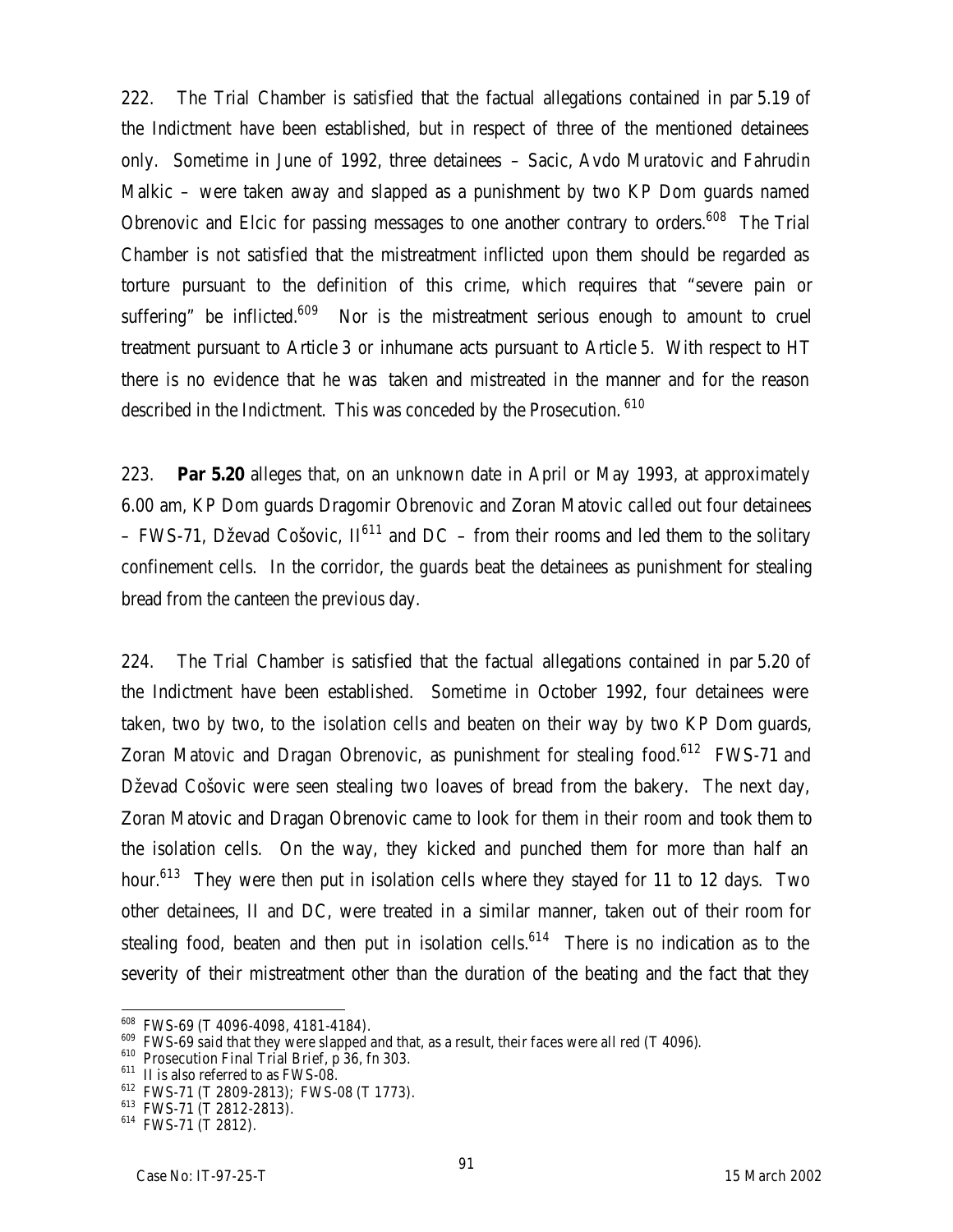were bruised and FWS-71 had difficulty breathing afterwards. Nor is there evidence that the beating and subsequent isolation were to be regarded as particularly serious for any other reason. Additionally, whereas FWS-71 and Dževad Cošovic spent about 11-12 days in isolation, it appears that II and DC were released from the isolation cells on the very day they had been put there. $615$  Accordingly, in light of all the circumstances and because the Accused must be given the benefit of the doubt, the Trial Chamber concludes that the treatment and pain inflicted upon each of the four detainees, including their confinement in isolation cells, although serious, was not severe enough to amount to torture pursuant to the definition of that offence.

225. The Trial Chamber is satisfied, however, that the mistreatment inflicted upon FWS-71, Dževad Cošovic, II and DC does amount to inhumane acts under Article 5(i) as well as cruel treatment under Article 3 of the Statute.

226. **Par 5.21** of the Indictment alleges that, in June, July or August 1993, following the unsuccessful escape of Ekrem Zekovic, the Accused and his subordinates subjected detainees to collective punishment by cutting food rations by half for at least 10 days. In addition, FWS-73, FWS-110, FWS-144, Muhamed Lisica and approximately 10 other detainees, all work companions of Ekrem Zekovic at the time when he tried to escape, were beaten by about 10 members of the KP Dom prison staff in the presence of the Accused. As further punishment, FWS-73, FWS-110, FWS-144, Muhamed Lisica and other unidentified detainees were locked in solitary confinement for various periods lasting up to 15 days.

227. The Trial Chamber notes that the Indictment does not allege, even in general terms, that Ekrem Zekovic was beaten in the course of that incident. As mentioned above, par 5.17 of the Indictment generally alleges that the Accused, in concert with other highlevel prison staff, ordered KP Dom guards to beat detainees even for minor violations of the prison rules.<sup>616</sup> This general allegation is, however, expressly limited to the allegations

 $\overline{\phantom{a}}$ 

<sup>&</sup>lt;sup>615</sup> FWS-08 (T 1776).

<sup>&</sup>lt;sup>616</sup> Par 5.17 reads as follows: "Milorad Krnojelac in concert with other high-level prison staff, ordered the guards to beat detainees even for minor violations of the prison rules, *as described in paragraphs 5.18 through 5.21*." (emphasis added)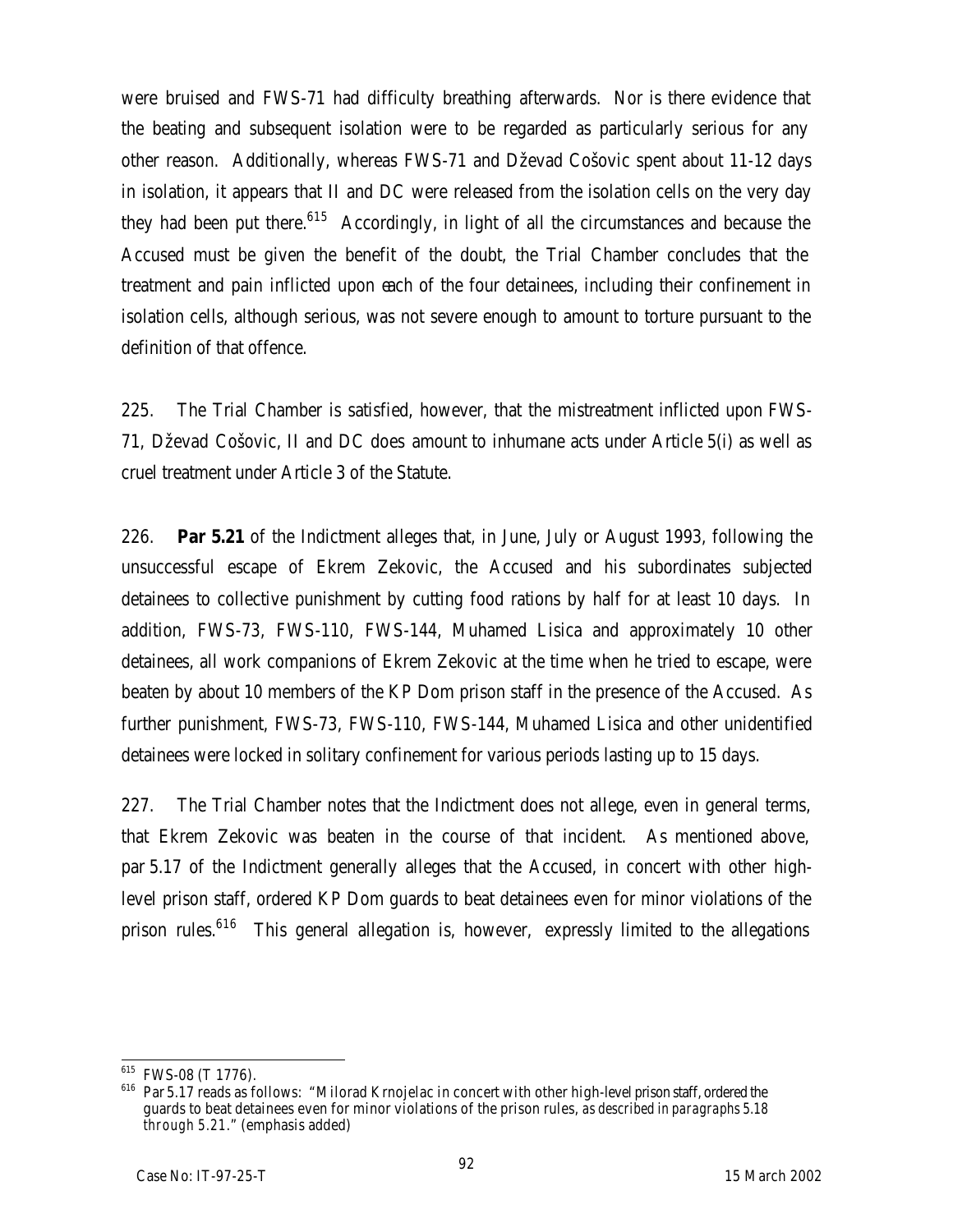made in par 5.18 through 5.21, and these paragraphs make no reference to Ekrem Zekovic himself being beaten.<sup>617</sup>

228. The Appeals Chamber recently stated that, where an indictment which does not plead with sufficient detail the essential aspect of the Prosecution case, the defect could, in some instances, be cured "if the Prosecution provides the accused with timely, clear and consistent information detailing the factual basis underpinning the charges against him or her".<sup>618</sup> In that case, there was an allegation of extreme generality in the indictment under which the case ultimately put by the Prosecution could have been particularised, but was not.<sup>619</sup> Indeed, it is clear that the case ultimately put had not been within the contemplation of the Prosecution at the time the indictment was filed.<sup>620</sup> The Prosecution did not reveal to the Defence the nature of the case it ultimately presented until a very short time before the relevant evidence was led. $621$  The Appeals Chamber held that the right of the Accused in that case to prepare their defence had been infringed, and allowed their appeal against conviction on that ground.<sup>622</sup>

229. The Trial Chamber interprets the Judgment of the Appeals Chamber as requiring there to be at least a general allegation in the indictment under which a specific incident subsequently established in the evidence could have been particularised, plus sufficient warning that such a specific case is to be put to enable the accused to prepare a defence. In the course of the present trial, for example, a great deal of evidence was led by the Prosecution relating to what is alleged to have been deportation, as an incident of the persecution charged in Count 1. The Defence accepted that they had been sufficiently forewarned that such a case was to be put, in part by the Prosecution Pre-Trial Brief but mainly by the witness statements which had been served. There was, however, no allegation in the Indictment which covered such a case, even in general terms. When this was pointed out to the Prosecution, an application to include such an allegation in the

 $\overline{a}$ <sup>617</sup> Par 5.21 speaks of the collective punishment imposed upon *other* detainees as a result of Ekrem Zekovic's attempt to escape, but there is no reference to any beating or other punishment of Ekrem Zekovic himself.

<sup>618</sup> *Kupreškic* Appeal Judgment, par 114.

<sup>619</sup> *Ibid*, par 83.

<sup>620</sup> *Ibid*, pars 93, 100.

 $621$  The Prosecution Pre-Trial Brief expanded the very general statement in the Indictment, but still failed to notify the Defence of the real case (*Ibid*, par 116). The statements of the relevant witnesses were provided less than a month before the first of them gave evidence, during most of which period the trial was proceeding, and still without any forewarning of the nature of the case which was to be put (*Ibid*, par120).

<sup>622</sup> *Ibid*, par 124; *see also* par 113.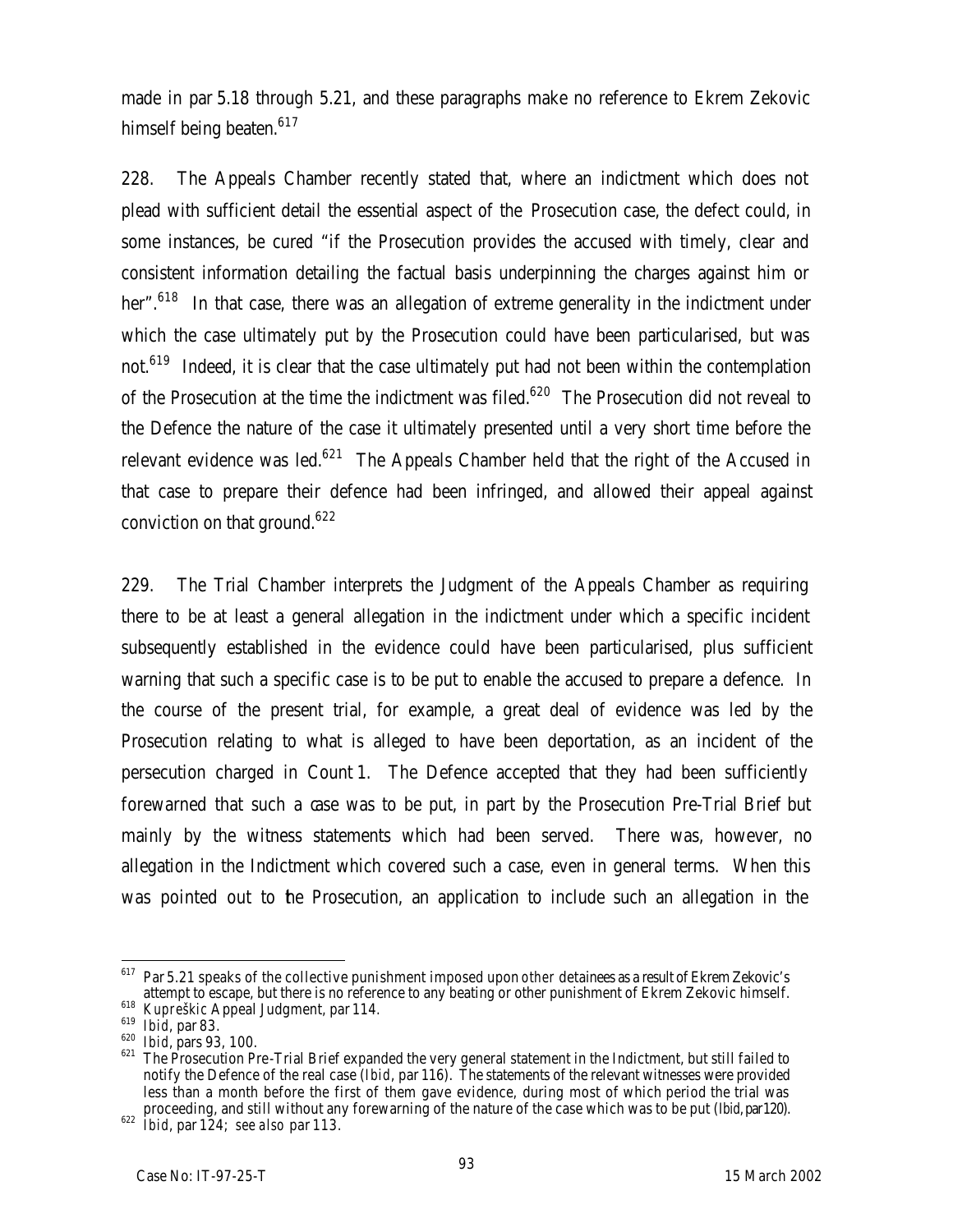Indictment was granted by consent. $623$  No such application was made in relation to the beating of Ekrem Zekovic.

230. Accordingly, and notwithstanding that there was no objection to the evidence of the beating of Ekrem Zekovic, the Trial Chamber does not take that incident into account in relation to Counts 2, 4, 5 and 7 of the Indictment, although the evidence remains in the case as material from which inferences may legitimately be drawn by the Trial Chamber in relation to issues arising out of other incidents which *are* the subject of charges in the Indictment.

231. Because of the significance of this event generally to other issues in the case, however, the Trial Chamber exceptionally records that it is satisfied that, on 8 July 1993, Ekrem Zekovic, a Muslim detainee, tried to escape from the KP Dom, but was re-captured the same day.<sup>624</sup> As soon as he was brought back to the KP Dom, Zekovic was severely beaten by Milenko Burilo, a guard of the KP Dom.<sup>625</sup> While he was being beaten, the Accused intervened to stop it.<sup>626</sup> As they were walking away from the scene, Burilo continued to assault Zekovic in the presence of the Accused.<sup>627</sup> The Accused denied that he saw Zekovic being beaten.<sup>628</sup> The Trial Chamber does not accept the denial of the Accused on that point, nor does his evidence cause the Trial Chamber to have any reasonable doubt that the Zekovic was telling the truth. Zekovic was subsequently put in an isolation cell and then taken out at some point and beaten again with bare hands and with a chain by deputy warden Savo Todovic, in the presence of Boro Ivanovic.<sup>629</sup> The Accused met with him and they had a conversation about his attempted escape. $630$  Zekovic was then returned to the cell and his hands and legs were tied to the floor with a metal ring. The next day, barely able to walk, $631$  he was taken to the courtyard where detainees had been assembled. He was then returned to the isolation cell where he spent 28 days. Seven days of that time were

 $623$  This was done in respect of par 5.2 of the Indictment. The Accused was required to re-plead to the Indictment as amended.

 $^{624}$  Ekrem Zekovic (T 3555-3565).

 $^{625}$  Ekrem Zekovic (T 3567-3569).

<sup>&</sup>lt;sup>626</sup> Ekrem Zekovic (T 3569-3570).

<sup>627</sup> Ekrem Zekovic (T 3567-3569, 3573-3575); *see also* Miladin Matovic (T 6587).

<sup>628</sup> T 8121.

<sup>629</sup> Ekrem Zekovic (T 3570, 3579-3580).

<sup>630</sup> Ekrem Zekovic (T 3574-3575); *see also* The Accused (T 7681, 8121).

 $631$  Ekrem Zekovic (T 3588).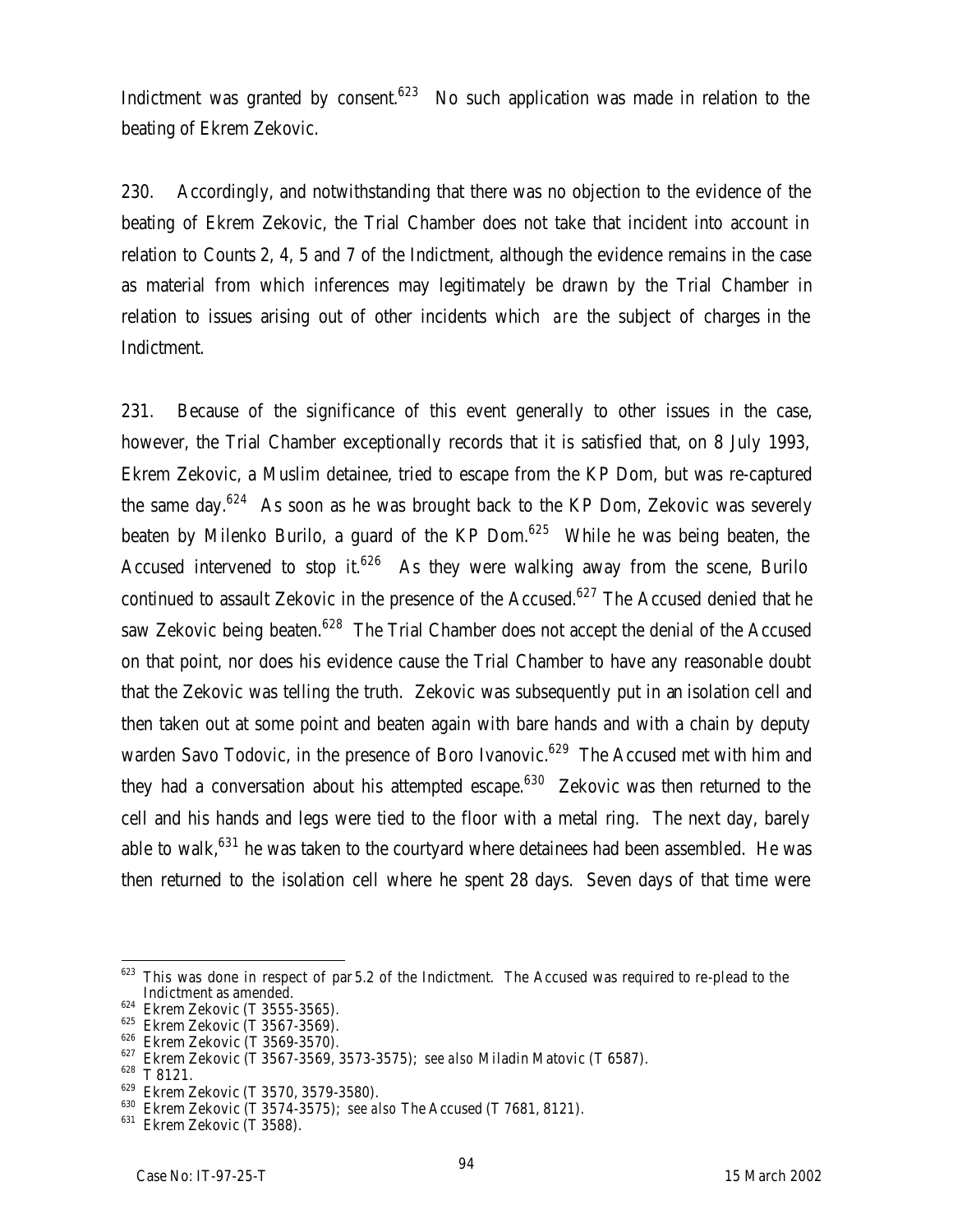spent on the concrete cell floor, handcuffed at all times except for two occasions when he was taken out to be beaten again by the KP Dom guards on duty.<sup>632</sup>

232. The Trial Chamber is satisfied that the treatment meted out to Zekovic amounted to torture pursuant to Article 5(f) and Article 3 of the Statute, but (as already stated) will not take the evidence into account in relation to counts 2, 4, 5 and 7 of the Indictment.<sup>633</sup>

233. The Trial Chamber is satisfied that, in the presence of the Accused, $634$  detainees were told by Todovic that, because of Zekovic's escape, all food rations would be halved,<sup>635</sup> and that work and medical treatment would be forbidden.<sup>636</sup> This punishment actually lasted for at least ten days. $637$  All rooms were searched and medicines were seized. In addition, following the escape, several detainees, all work companions of Zekovic, were severely beaten by KP Dom guards as punishment for Zekovic's escape or in order to obtain information about his whereabouts.<sup>638</sup> The Accused denied having been aware of any punishment inflicted as a result of Zekovic's escape.<sup>639</sup> The Trial Chamber does not accept his evidence; nor did his evidence cause the Trial Chamber to have any reasonable doubt as to the truth of the Prosecution witnesses on this issue. FWS-73 was beaten and kicked with boots on the head and on his lower back so brutally that he continues to the present day to suffer from the consequences of his mistreatment.<sup>640</sup> Furthermore, a group of detainees, including some of those who had been beaten, were locked in solitary confinement for varying periods of time.<sup>641</sup> FWS-73 stayed in an isolation cell for 12 days.<sup>642</sup>

234. The Trial Chamber is satisfied that those various instances of mistreatment were aimed at either obtaining information from those detainees who might know something

 $\overline{a}$  $632$  Ekrem Zekovic (T 3591-3595). The second time, he was taken away but not beaten (Ekrem Zekovic, T 3593-3594).

<sup>633</sup> *See* pars 227-230, *supra*.

<sup>634</sup> *See* for example Ekrem Zekovic (T 3587-3588); FWS-250 (T 5066). The Accused himself conceded that he was present during Todovic's speech (T 7684-7686).

 $635$  FWS-216 (T 3587).

<sup>636</sup> Ekrem Zekovic (T 3587-3588); Safet Avdic (Ex P 123, pp 694-695); FWS-250 (T 5065-5066).

<sup>&</sup>lt;sup>637</sup> FWS-250 (T 5066).

 $638$  FWS-73 (T 3240-3245); FWS-182 (T 1614); FWS-249 (T 4460-4470); Muhamed Lisica (T 4921-4924).

<sup>639</sup> T 7686.

<sup>640</sup> FWS-73 (T 3240).

<sup>641</sup> FWS-73 (T 3240); FWS-249 (T 4471); Muhamed Lisica (T 4926).

<sup>642</sup> FWS-73 (T 3240).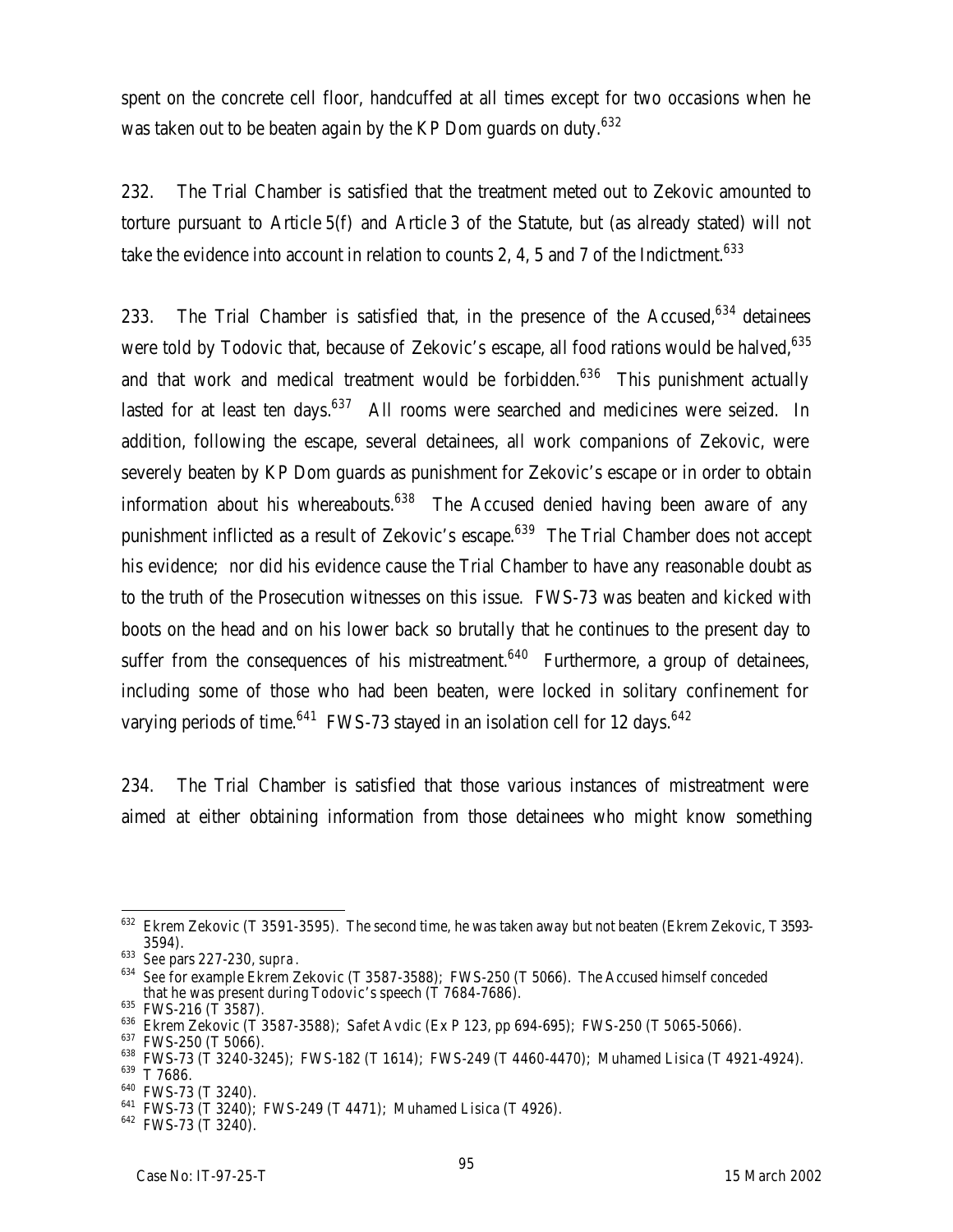about Zekovic's escape plan or whereabouts following his escape, or punishing them for his failed attempt, or because they were suspected of having played a part in his escape.

235. In view of the seriousness of the treatment inflicted upon FWS-73, the Trial Chamber is satisfied that this treatment amounted to torture within the meaning of the definition given above. The Trial Chamber has also taken into account the fact that, following those beatings, FWS-73 was not given any medical treatment but was instead returned to the isolation cells where he was left lying on the floor with just one blanket to be shared between two detainees. Food rations, which were already largely insufficient, were halved.

236. In respect of FWS-110, FWS-144, Muhamed Lisica and the other unidentified detainees referred to in paragraph 5.21 of the Indictment, the Trial Chamber is not satisfied that the beating and other mistreatment which they suffered demonstrates a sufficient degree of gravity as to amount to torture.<sup>643</sup> However, the combined effect of solitary confinement for a short period of time, the intentional deprivation of necessary food for several days, resulting from the halving of already minimal quantities of food, and the beatings which were meted out to some of them were in combination sufficient to reach the level of suffering required by the definition of inhumane acts under Article 5(i) as well as cruel treatment under Article 3 of the Statute.

# (ii) Torture and beatings during interrogations (par 5.22 to 5.29)

237. **Par 5.22** of the Indictment alleges that local and military police, in concert with the prison authorities, interrogated the detainees after their arrival at the KP Dom. It is further alleged that the Accused, in concert with other high-level prison staff, established a pattern whereby guards of the KP Dom would take the detainees out of their cells and bring them to the interrogation rooms where they would be beaten by guards or the police, as described in par 5.23 through 5.25 of the Indictment. It is alleged that the interrogations focused on whether the detainee was an SDA member, possessed weapons, or had fought against the Serb forces. It is also alleged that the Accused aided and abetted these beatings by granting

<sup>643</sup> <sup>643</sup> Rasim Taranin (T 1731-1734); FWS-08 (T 1781-1782); Ahmet Hadžimusic (T 1982); FWS-138 (T 2095); FWS-73 (T 3242-3246); FWS-249 (T 4414, 4445, 4471); Muhamed Lisica (T4926-4927).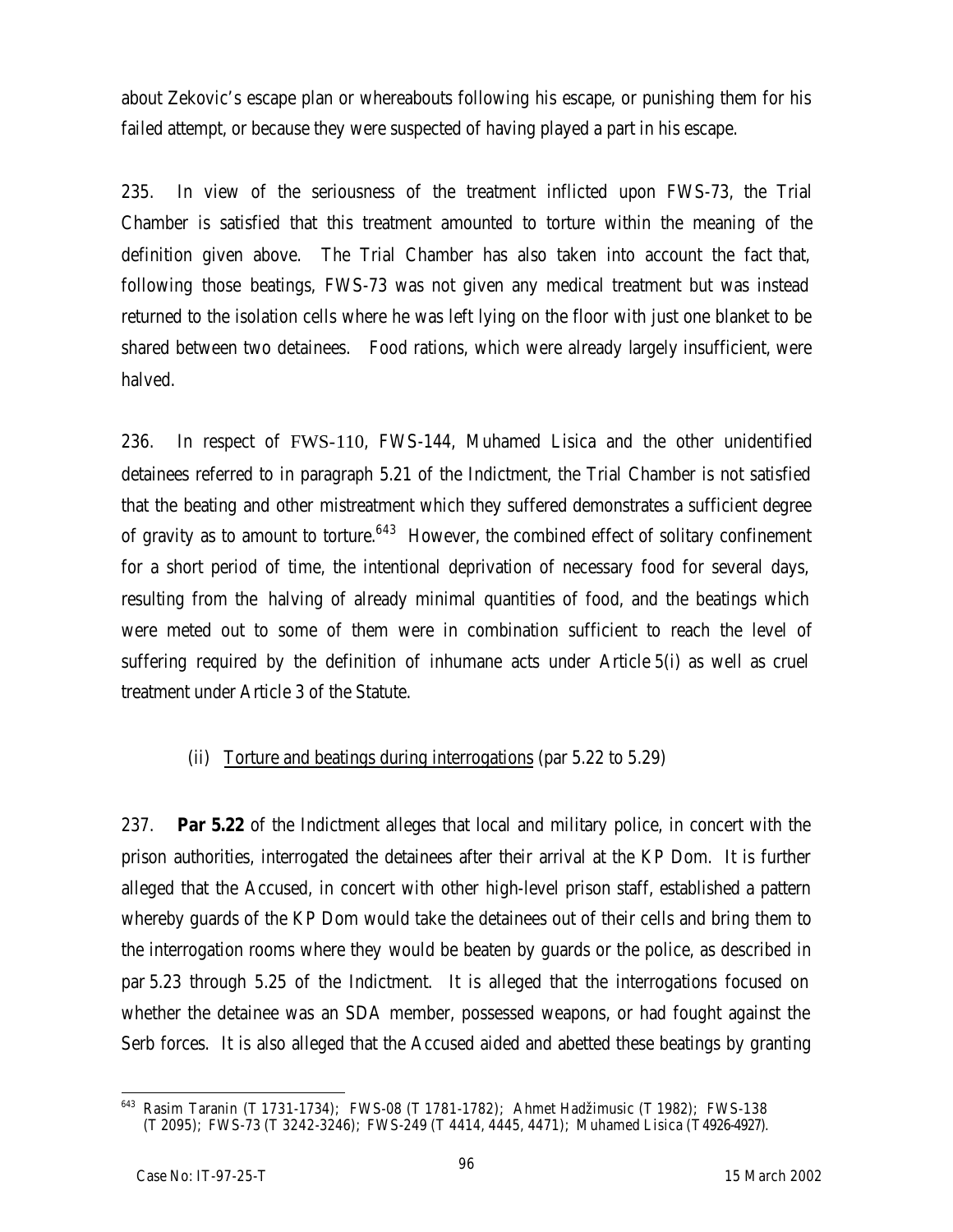local and military police access to the detainees and encouraging and approving the actions of his guards.

238. The Trial Chamber is satisfied that detainees were regularly taken out of their rooms or from the isolation cells by guards of the KP Dom, soldiers or policemen for the purpose of interrogations. On several occasions, many detainees who had been taken out in that manner were in fact beaten or otherwise mistreated during the interviews for the purpose of obtaining information or a confession or in order to punish them for some minor violation of prison regulations.<sup>644</sup>

239. **Par 5.23** of the Indictment alleges that, on 24 May 1992, military police arrested FWS-03 and Halim Dedovic, both members of the SDA, and their neighbor Hajro Sabanovic and took them to the KP Dom. On that same day, the Indictment alleges, they were interrogated by five or six military policemen who beat all three of them in order to force them to make confessions.

240. The Trial Chamber is satisfied that, on 24 May 1992, the day of his arrival at the KP Dom, FWS-03 heard the screams and laments of Halim Dedovic, a fellow Muslim detainee.<sup>645</sup> Shortly thereafter, military policemen brought Hajro Sabanovic down the same hallway from where Dedovic's screams had been coming.<sup>646</sup> FWS-03 could then hear Sabanovic's screams and moans. FWS-03 himself was then taken out. When he entered the room down the hallway, Sabanovic was lying on the floor covered in his own blood, unable to speak.<sup>647</sup> The policemen put FWS-03 against the wall and spread his legs and arms apart. They started questioning him about military activity and the SDA and began to beat him when he denied having taken part in any military activities. FWS-03 was hit on the back, around the kidneys, halfway down his back, and on his arms with an unidentified object.<sup>648</sup> The policemen brought in Dedovic, who bore the marks of beatings and who confirmed that FWS-03 was an SDA activist. The policemen turned to beat Dedovic again all over his body, and threw water over Sabanovic who regained consciousness only to be

 $\overline{a}$ <sup>644</sup> *See* pars 239-306, *infra*.

<sup>645</sup> FWS-03 (T 2234-2235, 2238-2239); *see also* FWS-69 (T 4106).

<sup>646</sup> FWS-03 (T 2236).

<sup>647</sup> FWS-03 (T 2236); *see also* FWS-172 (T 4569) who describes Hajro Sabanovic's injuries when returned to his room.

<sup>648</sup> FWS-03 (T 2237-2238).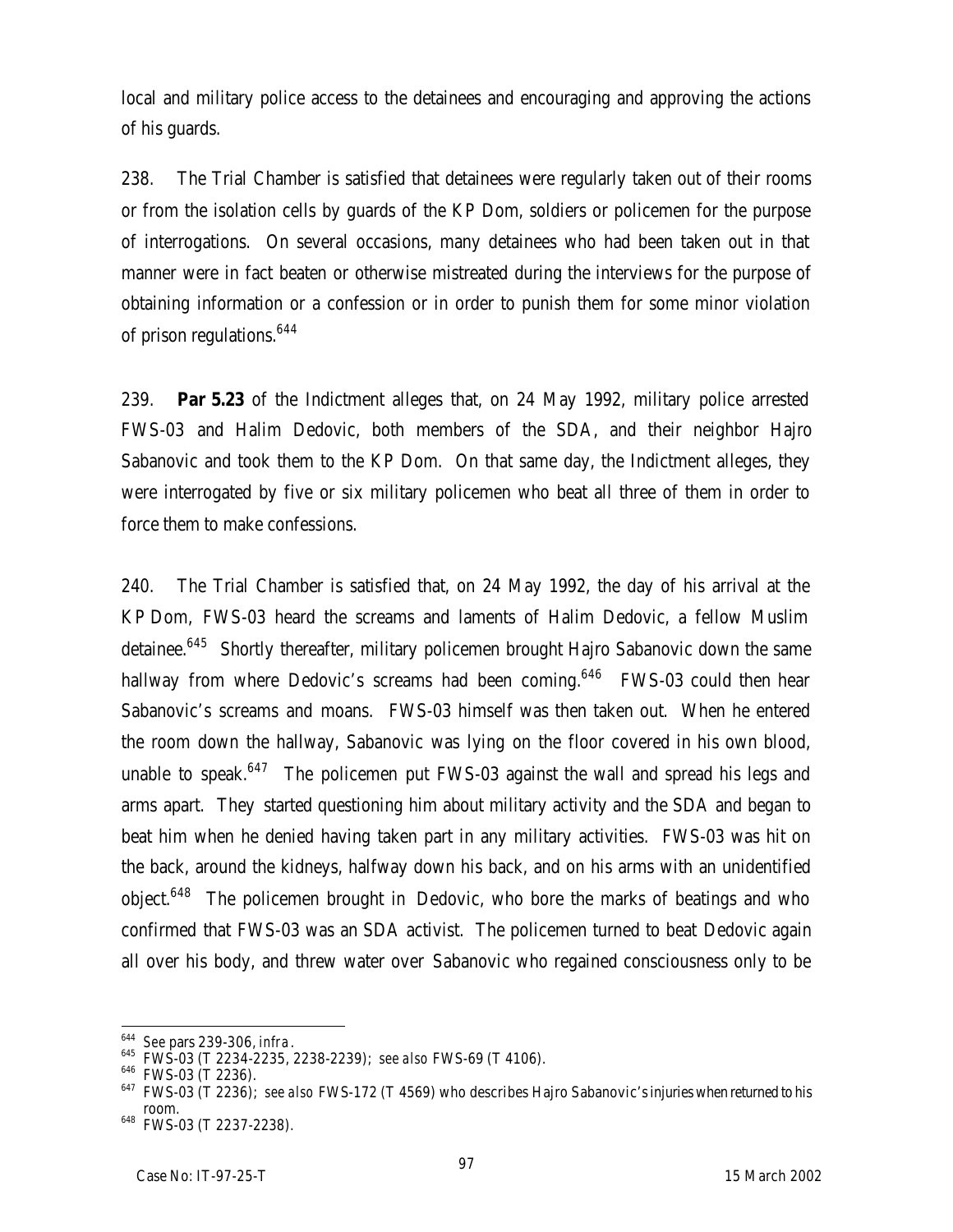beaten again until he lost consciousness.<sup>649</sup> FWS-03 and Halim Dedovic were then locked up together and denied medical treatment. FWS-03 described Dedovic's face as bloody and swollen, with his eyes so swollen that he could barely see. He also had lacerations on the right side of his face.<sup>650</sup> FWS-03's body was also swollen and bruised from heavy blows. For approximately seven to ten days, he continued to feel strong pain in the areas where he had been beaten.<sup>651</sup> When FWS-03 was taken out of the cell the next morning, the KP Dom guard Burilo struck two severe blows on his neck.<sup>652</sup> Dedovic was brought back to his room, extremely frightened and bruised, after having spent seven days in the basement of the administrative building where he had been beaten repeatedly.<sup>653</sup>

241. The Trial Chamber is satisfied that, when beating FWS-03 and Dedovic, the military police were trying to obtain information or confessions from them concerning SDA activities and membership, and that they were also punishing them for such activities or membership. To constitute the offence of torture, the prohibited purpose for which the acts of mistreatment are committed need not be the exclusive purpose or the predominant or sole purpose.<sup>654</sup> It is sufficient that the prohibited purpose is one of the results sought to be achieved. Accordingly, the Trial Chamber is satisfied that the prohibited purpose has been established in this case. The Trial Chamber is also satisfied that the treatment meted out to FWS-03 and Halim Dedovic satisfies the severity threshold required by the offence of torture.

242. In respect of Harjo Sabanovic, there is no direct evidence that the military police were trying to attain one of the prohibited purposes listed in the definition of torture. FWS-03 specifically said that he had not heard any questioning going on or discussion between Sabanovic and the men beating him when he entered the room.<sup>655</sup> The Trial Chamber, however, infers from the almost identical treatment inflicted upon the other two individuals taken with him to be interrogated at the same time that he too was beaten in order to obtain information or a confession from him. The Trial Chamber is satisfied that this is the only reasonable inference to be drawn. Further, the Trial Chamber is satisfied that the abuse of

 $^{649}$  FWS-03 (T 2238-2239).

<sup>650</sup> FWS-03 (T 2240); Dr Amir Berberkic (T 3816).

<sup>651</sup> FWS-03 (T 2240-2241).

<sup>652</sup> FWS-03 (T 2241-2242).

<sup>653</sup> Dr Amir Berberkic (T 3816-3817); FWS-104 (T 2175); FWS-113 (T 2556).

<sup>654</sup> *See* par 184, *supra*.

<sup>&</sup>lt;sup>655</sup> FWS-03 (T 2239).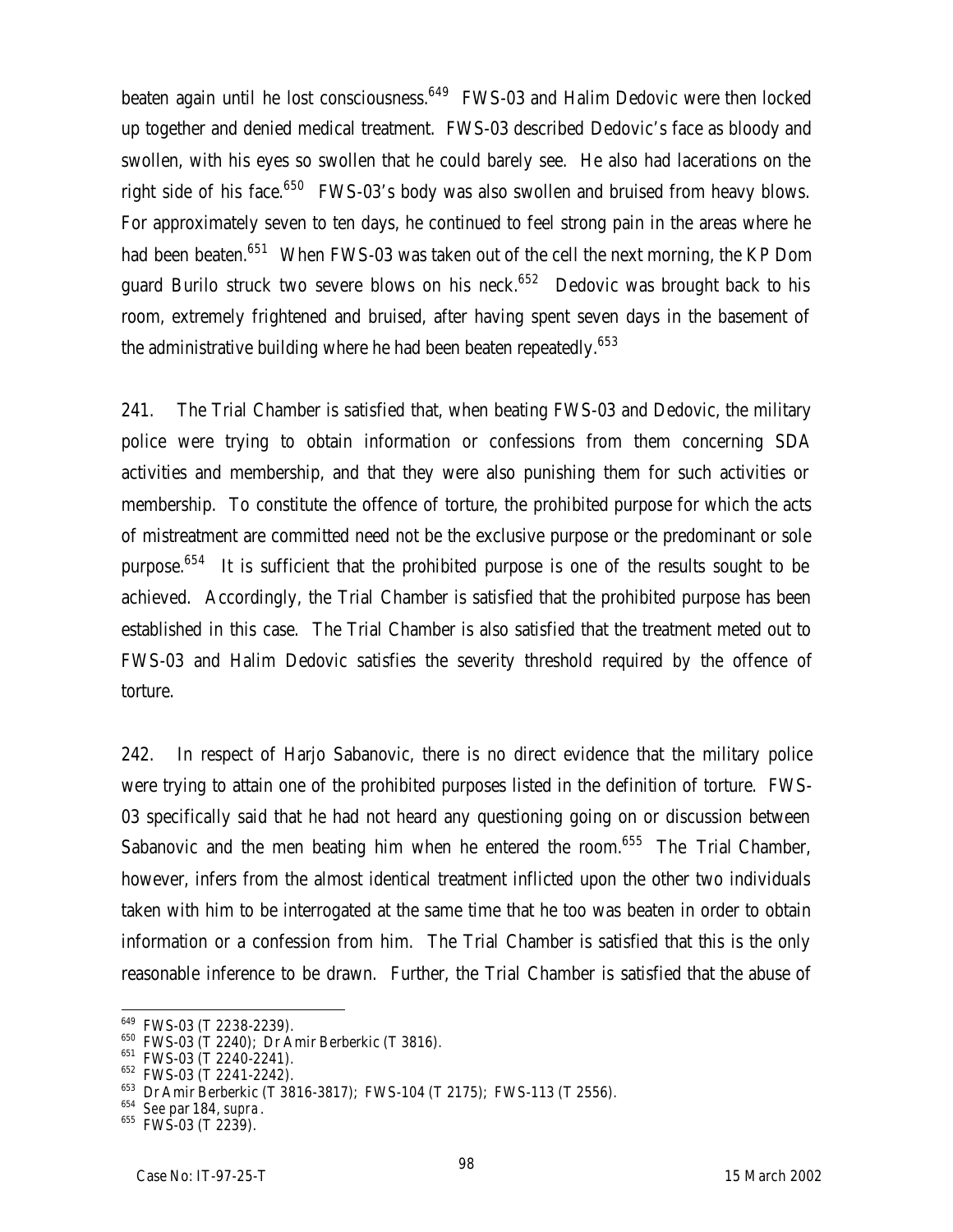Sabanovic reached the level of severity required by the definition of torture. The Trial Chamber is therefore satisfied that the elements of torture pursuant to Article 5(f) and Article 3 of the Statute have been established in respect of Harjo Sabanovic, Halim Dedovic and FWS-03.

243. **Par 5.24** of the Indictment alleges that, on several unknown dates between April and August 1992, unidentified KP Dom guards severely beat Hasim Glusac and that, due to these beatings and the brutal living conditions, his lungs were severely damaged.

244. The Trial Chamber is not satisfied that the events alleged in par 5.24 of the Indictment have been established. Although it has been established that Hasim Glusac was in poor health and that he did not receive proper medical treatment for his condition, there is no evidence that he was beaten at any time, or that he suffered severe pain as a result of any beating as is alleged in the Indictment. The Prosecution conceded that this incident had not been established.<sup>656</sup>

245. **Par 5.25** alleges that, on an unknown date in May or June 1992, KP Dom guards severely beat Ibrahim Sandal during an interrogation, and that they returned him to his cell seriously injured.

246. The Trial Chamber is satisfied that, sometime during the second half of August 1992, Ibrahim Sandal was brought to the KP Dom. He had been beaten up severely on the way to the KP Dom, as a result of which he suffered serious injuries and health problems. There is m evidence that he was beaten or otherwise mistreated in any way while at the KP Dom, let alone in the manner described in par  $5.25.^{657}$  In view of the absence of any clear evidence, the Trial Chamber is not satisfied that Ibrahim Sandal was subjected to any form of mistreatment as charged in par 5.25 of the Indictment.

247. **Par 5.26** of the Indictment alleges that, from April until July 1992, the Accused, in concert with political leaders and military commanders and other high-level staff, prepared lists of detainees to be beaten during night time interrogations and established a daily routine for these beatings. Most evenings during this time, it is alleged, the lists were

<sup>656</sup> S*ee* Prosecution Final Trial Brief, par 101.

 $657$  FWS-66 (T 1088); FWS-71 (T 2824-2825); Dr Amir Berberkic (T 3759).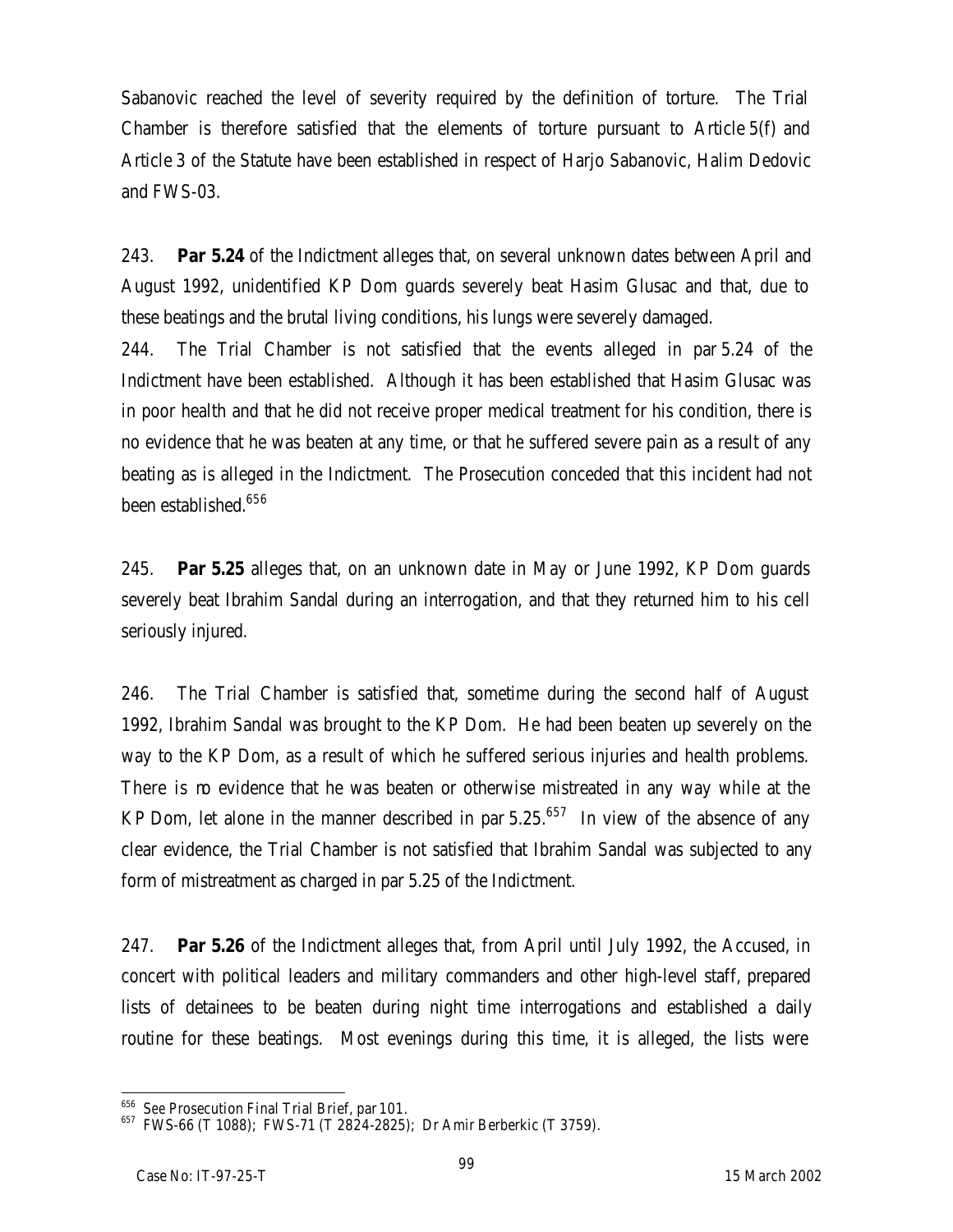delivered to the KP Dom guards who then took the detainees to the administration building for additional interrogations and beatings by unidentified KP Dom guards or soldiers whom the Accused had allowed to enter the prison to beat detainees. This general allegation contained in par 5.26 is limited to those incidents further described in par 5.27 through 5.29 and the attached Schedule B to the Indictment. $^{658}$ 

248. The Trial Chamber is satisfied that, as alleged in par 5.26, from April 1992 until July 1992 beatings took place on a frequent and systematic basis.<sup>659</sup> KP Dom quards used lists in order to select those detainees to be taken out to the administrative building and beaten there.<sup>660</sup> Some of the detainees were taken out and beaten on several occasions. There is no evidence however that, as alleged, the Accused drafted those lists according to which detainees were selected and called out, or that he participated in any joint criminal enterprise to do so.

249. **Par 5.27** of the Indictment alleges that, in June 1992, KP Dom guards on at least two occasions severely beat Nurko Nisic, Zulfo Veiz, Salem Bico and Krunoslav Marinovic.

250. The Trial Chamber is satisfied that, in June or July 1992,  $661$  Nurko Nisic, Zulfo Veiz and Salem Bico were severely beaten by guards of the KP Dom, or by policemen from outside the KP Dom, who had been allowed by the guards to enter the KP Dom. Nisic was taken out to be beaten on at least two occasions while he was at the KP Dom.<sup>662</sup> Several

<sup>658</sup> The last sentence of par 5.26 reads: "These incidents ?which are described in broad terms in par5.26g are further described in paragraphs 5.27 through 5.29 and attached Schedule B."

<sup>659</sup> *See* findings in respect of pars 5.27 - 5.29 and beatings listed in Schedule B, *infra*.

<sup>660</sup> *See* findings in respect of pars 5.27 - 5.29 and beatings listed in Schedule B, *infra*.

<sup>&</sup>lt;sup>661</sup> Safet Avdic (T 483-484); FWS-54 (T 767); FWS-162 (T 1387); FWS-142 (T 1824, 1841); Ahmet Hadžimusic (T 1953); FWS-03 (T 2251); FWS-109 (T 2377-2379); FWS-113 (T 2574-2580); FWS-71 (T 2828); Amir Berberkic (T 3791-3792); FWS-69 (T 4116); FWS-172 (T 4559); FWS-250 (T 5048).

<sup>662</sup> FWS-111 (T 1238); FWS-198 (T 1032-1033); FWS-86 (T 1511-1512); FWS-54 (T 1102); FWS-162 (T1387- 1388); Dževad Lojo (T 645); FWS-142 (T 1824); Ahmet Hadžimusic (T 1953); FWS-104 (T 2176-2177); FWS-03 (T 2251); FWS-109 (T 2380); FWS-113 (T 2580); FWS-71 (T 2829-2830, 2837-2839); Ekrem Zekovic (T 3479-3480); Dr Amir Berberkic (T 3790-3791); FWS-69 (T 4116); FWS-172 (T4564); FWS-250 (T 5040-5041). *See*, however, the testimony of Risto Ivanovic who denied that Nurko Nisic was ever beaten while he was detained at the KP Dom (T 6175). This witness further claimed that nobody was ever beaten at the KP Dom and that no guard was ever involved in such mistreatment (T 6179). The Trial Chamber notes that Risto Ivanovic worked in shift at the KP Dom with two guards, Zoran Matovic and Milenko Burilo (T 6180); who have been mentioned repeatedly by Prosecution witnesses as being among the worst principal offenders of beatings (*see* par 273, *infra* concerning the finding of the Trial Chamber in respect of those two guards). The Trial Chamber does not accept the evidence of this witness on that point; nor does his evidence cause the Trial Chamber to have a reasonable doubt that the Prosecution witnesses were telling the truth.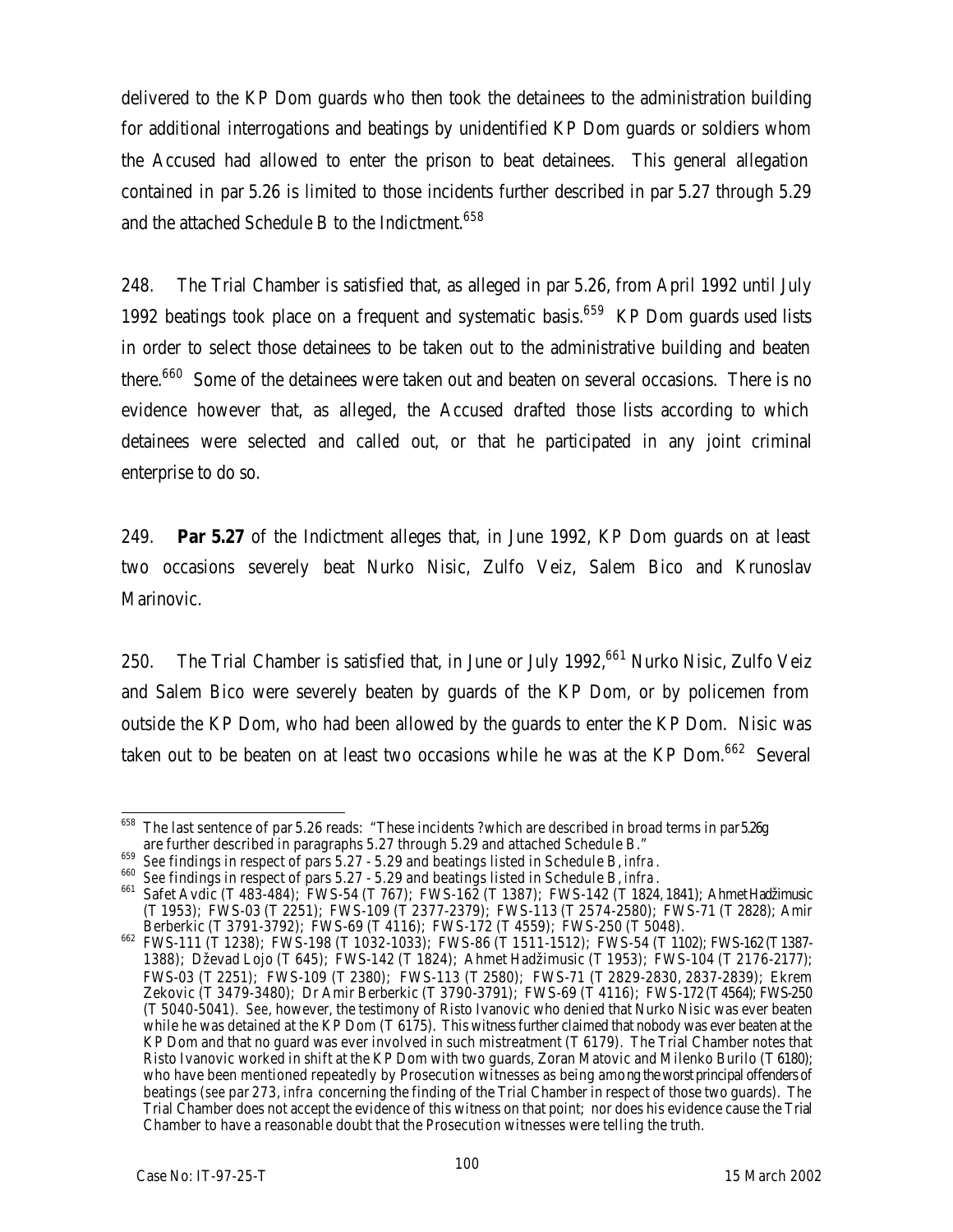inmates saw the bruises on his face and body. $663$  Sometime in June or July 1992, he was taken from his room and his screams and the provocative remarks of those beating him were heard by other detainees.<sup>664</sup> He was never seen again after that. The Trial Chamber is satisfied that, when beating him, the KP Dom guards or policemen from outside the KP Dom, intended to obtain from him a confession that he was somehow involved in military activities, or information to that effect.<sup>665</sup> They *may* also have intended to punish him because they considered that his alleged military activities were somehow connected with the injury of a Serb soldier named or nicknamed "Bota".<sup>666</sup> The Trial Chamber is not satisfied, however, that such an intention has been established beyond reasonable doubt. Nisic was beaten extremely severely.<sup>667</sup> Despite his frailty due to mal-nourishment and mistreatment, he was given no medical assistance and he could not walk for several days following the beatings.<sup>668</sup> The Trial Chamber is satisfied that the mental and physical pain inflicted upon Nisic by the guards of the KP Dom or policemen for the prohibited purpose which *has* been accepted amounted to torture within the meaning of Article 3 and Article 5(f) of the Statute.

251. Turning to Zulfo Veiz, the Trial Chamber is also satisfied that the allegations contained in par 5.27 of the Indictment have been established. While detained at the KP Dom, Veiz was repeatedly taken out and beaten.<sup>669</sup> One of the KP Dom quards or policemen from outside the KP Dom taking part in one of the beatings was heard asking him about the whereabouts of weapons.<sup>670</sup> Once, when coming back from interrogation,

<sup>663</sup> *See* for example FWS-111 (T 1238-1239); FWS-198 (T 1032); Rasim Taranin (T 1725); FWS-86 (T 1511- 1512); FWS-54 (T 1102); Dževad Lojo (T 645); FWS-182 (T 1630); Ahmet Hadžimusic (T 1953-1954); FWS-138 (T 2069-2070); FWS-71 (T 2830); Dr Amir Berberkic (T 3791-3792); FWS-172 (T 4566).

<sup>664</sup> FWS-198 (T 1005); FWS-162 (T 1387-1388); FWS-142 (T 1824); FWS-104 (T 2176); FWS-109 (T 2380); FWS-71 (T 2839-2840); Ekrem Zekovic (T 3479-3480, 3663); FWS-69 (T 4116); FWS-172 (T 4564); FWS-250 (T 5048-5049).

<sup>665</sup> FWS-71 (T 2839-2840); Ekrem Zekovic (3479-3480); FWS-250 (T 5042, 5049).

<sup>&</sup>lt;sup>666</sup> Ekrem Zekovic (T 3479-3480).

<sup>667</sup> FWS-215 (T 908); FWS-111 (T 1238); FWS-198 (T 1005-1007, 1032-1034); FWS-82 (T 1725); FWS-86 (T 1510); FWS-54 (T 1102); FWS-162 (T 1386-1388); FWS-85 (T 645-646); FWS-139 (T 358); FWS-182 (T 1630); FWS-142 (T 1824); FWS-119 (T 1954); FWS-138 (T 2070); FWS-104 (T 2176); FWS-03 (T 2251, 2254); FWS-109 (T 2379-2380); FWS-113 (T 2580); FWS-71 (T 2830, 2837, 2840); FWS-73 (T 3264); FWS-216 (T 3479); FWS-214 (T 3791-3792); FWS-69 (T 4116); FWS-172 (T 4654, 4566); FWS-250 (T 5040).

<sup>668</sup> FWS-182 (T 1630); FWS-71 (T 2830, 2837); FWS-214 (T 3791-3792); FWS-172 (T 4566).

<sup>669</sup> FWS-66 (T 1097-1098); FWS-111 (T 1241); FWS-86 (T 1526-1527); FWS-66 (T 1148-1149); FWS-182 (T 1616, 1622); FWS-138 (T 2074); FWS-03 (T 2252-2253); Ahmet Hadžimusic (T 1961); FWS-54 (T767- 768); FWS-109 (T 2394, 2432); FWS-113 (T 2581); FWS-71 (T 2829, 2862); FWS-73 (T 3275); FWS-172 (T 4560).

<sup>670</sup> Dževad Lojo (T 650-651).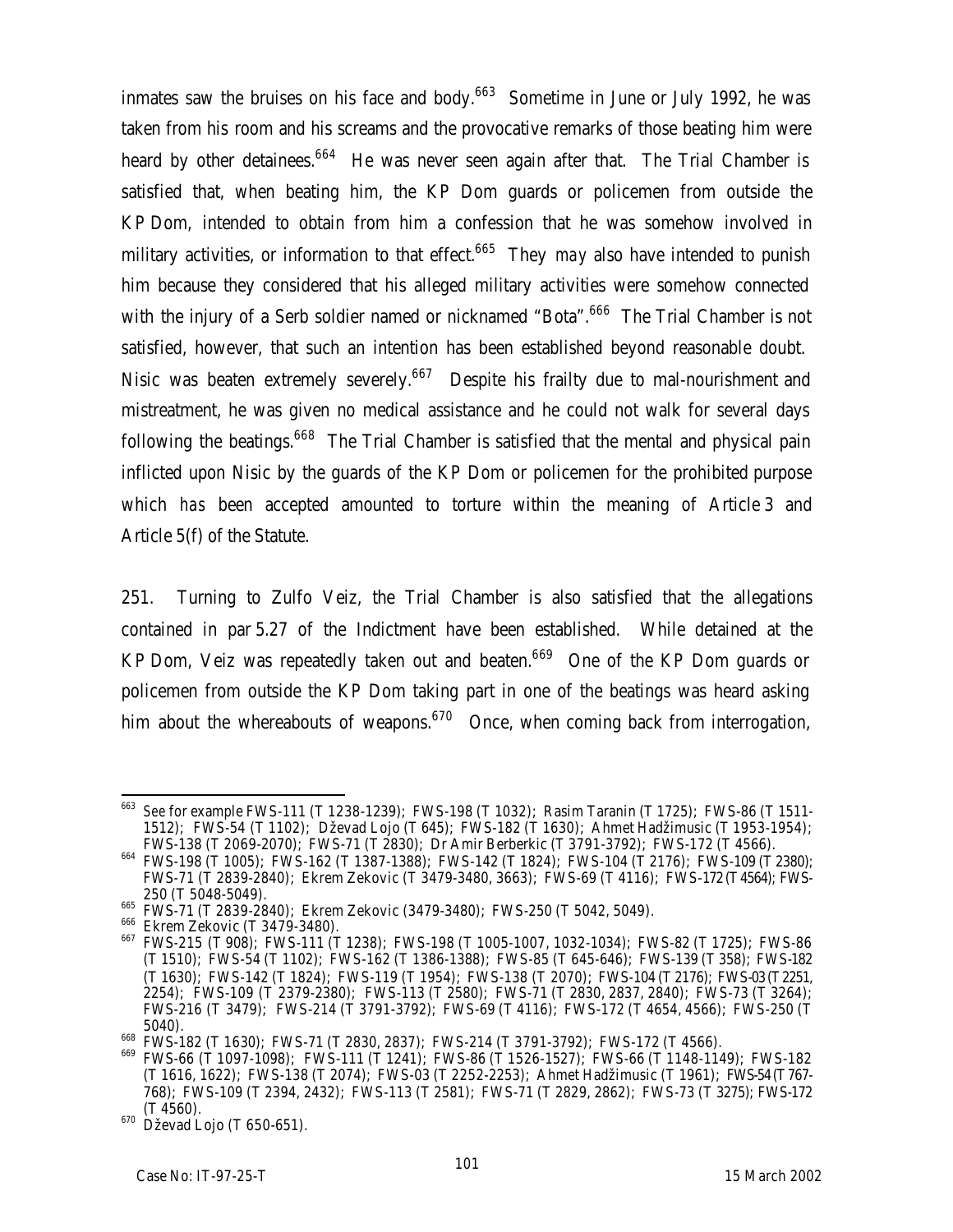Veiz had bruises on his face and his right eye was almost completely closed.<sup>671</sup> One day in June or July 1992, he was taken out and screams, moans and shots were heard, after which he did not return.<sup>672</sup> The Trial Chamber is satisfied that, in view in particular of the repetition of the abuses, their severity and consequences, as well as the aim of the interrogators to obtain information as to the whereabouts of weapons, the mistreatment inflicted upon Zulfo Veiz in June or July 1992 amounted to torture within the meaning of Article 3 and Article 5(f) of the Statute.

252. The Trial Chamber is satisfied that, while he was detained at the KP Dom, Salem Bico, another Muslim detainee, was taken out and beaten by guards of the KP Dom, or policemen from outside the KP Dom, on repeated occasions.<sup>673</sup> Like Zulfo Veiz, he was taken out of his room sometime in June or July 1992, and he never came back.<sup>674</sup> Screams and moans and finally shots were heard coming from the administrative building on the night he was taken.<sup>675</sup> Although the Trial Chamber is satisfied that the beatings were of a very severe nature,  $676$  there is no evidence that the beating was pursued for any of the listed prohibited purposes rather than being purely arbitrary. Consequently, the Trial Chamber is not satisfied that the mistreatment of Salem Bico amounted to torture pursuant to Article 3 and Article 5(f) of the Statute. The abuse was, however, of such a nature as to qualify as inhumane acts under Article 5(i) as well as cruel treatment under Article 3 of the Statute, and the Trial Chamber is accordingly satisfied that all the elements of those two offences have been established.

253. The Trial Chamber is not satisfied that Krunoslav Marinovic, a Croat detainee, was beaten while at the KP Dom and then returned to his room, as opposed to being beaten before he arrived at the KP Dom. $677$  Most witnesses refer to injuries which he had sustained before he was brought to the KP Dom; some of the witnesses also referred to an incident

 $\overline{a}$  $^{671}$  FWS-66 (T 1098); FWS-104 (T 2163); Dževad Lojo (T 638-639, 647); Amir Berberkic (T 3801).

 $^{672}$  Dževad Lojo (T 638-639, 647); FWS-71 (T 2829, 2837, 2865).

 $673$  FWS-111 (T 1237-1239); FWS-215 (T 901); Dr Amir Berberkic (T 3793).

<sup>674</sup> FWS-111 (T 1237-1238); FWS-138 (T 2081); FWS-54 (769); FWS-08 (T 1783); Dr Amir Berberkic (T 3793); FWS-172 (T 4560-4561). The Trial Chamber is satisfied that the pattern demonstrated by the evidence establishes that Bico was beaten. *See* pars 326-327, *infra,* the reference to pattern evidence in the section on murder.

 $^{675}$  FWS-198 (T 1018); FWS-109 (2377 2380); FWS-109 (T 2430-2431); FWS-71 (T 2864); FWS-69 (T4122).

<sup>676</sup> *See also* par 263, *infra,* findings in respect of incidents No 5 in Schedule B.

<sup>677</sup> FWS-66 (T 1108); FWS-111 (T 1242); FWS-215 (T 908); Dževad Lojo (T 644-645); Ahmet Hadžimusic (T 1964-1965); FWS-138 (T 2084-2085); FWS-03 (T 2251); FWS-54 (T 741, 766); FWS-86 (T1532-1533);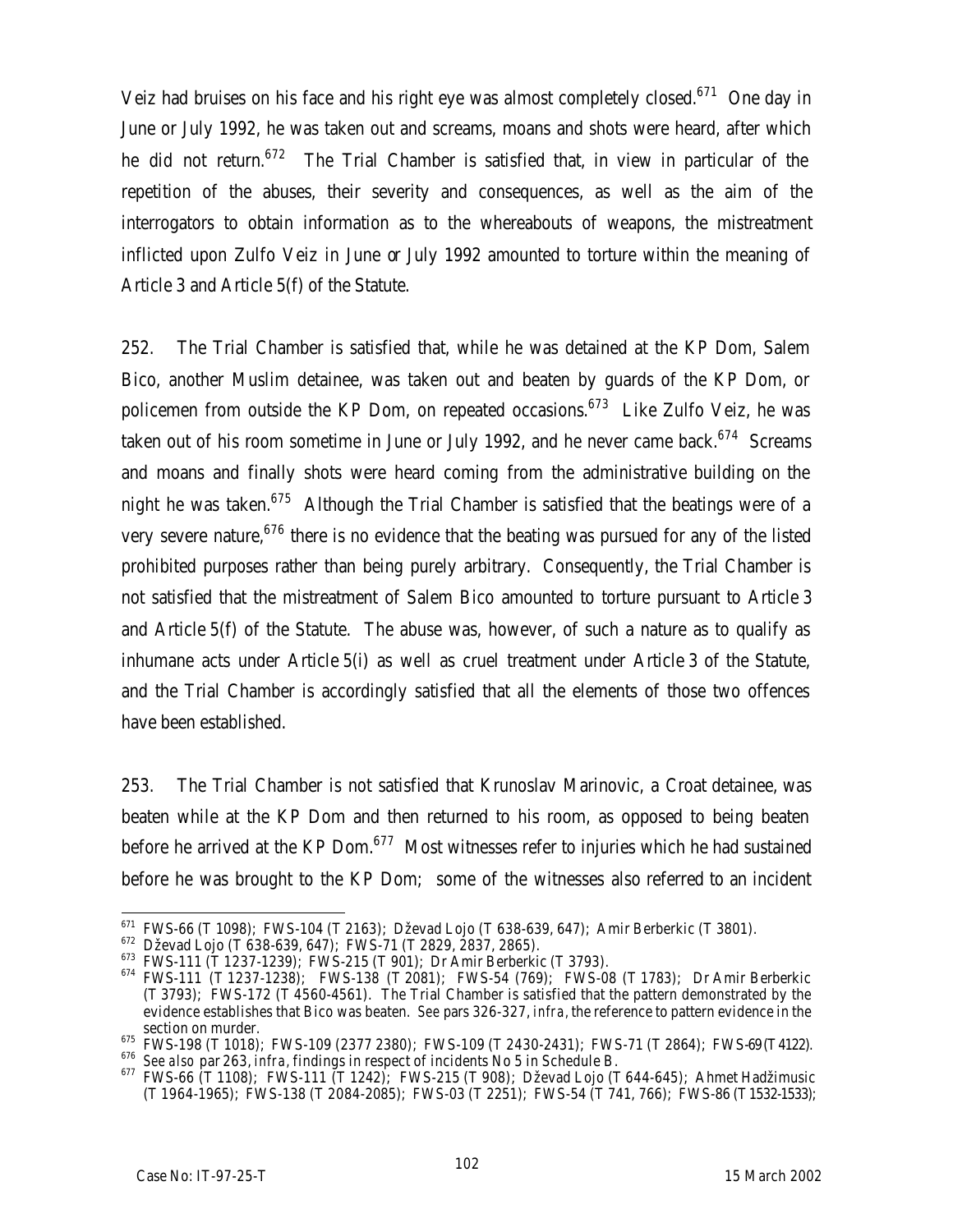which took place just before he disappeared, that is, on an occasion when he was taken from his room and never returned. This latter incident has not been charged under par 5.27 of the Indictment.<sup>678</sup> Ekrem Zekovic stated that Marinovic had been beaten *several times*. 679 Even if that evidence is accepted, it is still unclear whether this refers to beatings which took place prior to his detention at the KP Dom or during that detention. As there remains a doubt on that point, the Trial Chamber is not satisfied that the allegations contained in par 5.27 concerning Krunoslav Marinovic have been established.

254. **Par 5.28** of the Indictment alleges that KP Dom guards tortured and beat Salko Mandžo, having mistaken him for another detainee. While he was being beaten, the Indictment alleges, the Accused appeared and, discovering the mistake, ordered the guards to stop beating him.

255. The Trial Chamber is satisfied that, on an unknown date in the summer of 1992 but before the month of July, Salko Mandžo was mistaken for another detainee, interrogated and seriously beaten; he was hit with a bat, and cut on the face with a knife.<sup>680</sup> Salko Mandžo lost consciousness as a result of a blow he received on his head. The fact that the KP Dom guards were mistaken about the identity of the victim does not detract from the conclusion that, when inflicting such severe physical pain, the guards did so with the intention of obtaining either a confession or information from him or the person they believed him to be.<sup>681</sup> One Prosecution witness testified that Savo Todovic and the Accused walked in during the beating and said that they had been mistaken about the identity of the victim.<sup>682</sup> The Accused denied witnessing such a beating or making a comment as to the identity of the victim. $683$  The evidence of the Accused on that point causes the Trial Chamber to have sufficient doubt as to its accuracy as to reject the evidence, which was hearsay only. The Trial Chamber is satisfied by the extreme severity of the abuse effected

FWS-182 (T 1586); FWS-109 (T 2385); FWS-113 (T 2579); FWS-71 (T 2829); Ekrem Zekovic (T 3505- 3506); Dr Amir Berberkic (T 3801); Muhamed Lisica (T 4957).

<sup>678</sup> It has been charged as murder. *See* par 339, *infra*.

<sup>679</sup> Ekrem Zekovic (T 3505-3506).

<sup>680</sup> FWS-86 (T 1513); FWS-66 (T 1105); FWS-111 (T 1246-1247); FWS-142 (T 1830); FWS-138 (T 2076- 2078); Ahmet Hadžimusic (T 1959); FWS-73 (T 3244); Ekrem Zekovic (T 3473-3474); Dr Amir Berberkic (T 3930-3931); FWS-172 (T 4570); FWS-89 (T 4665).

<sup>681</sup> *See*, in particular, FWS-73 (T 3244). *See also* Ekrem Zekovic (T 3473).

<sup>682</sup> Ekrem Zekovic (T 3473); Salko Mandžo told Ekrem Zekovic about this incident and the Accused's part in it. <sup>683</sup> T 7680.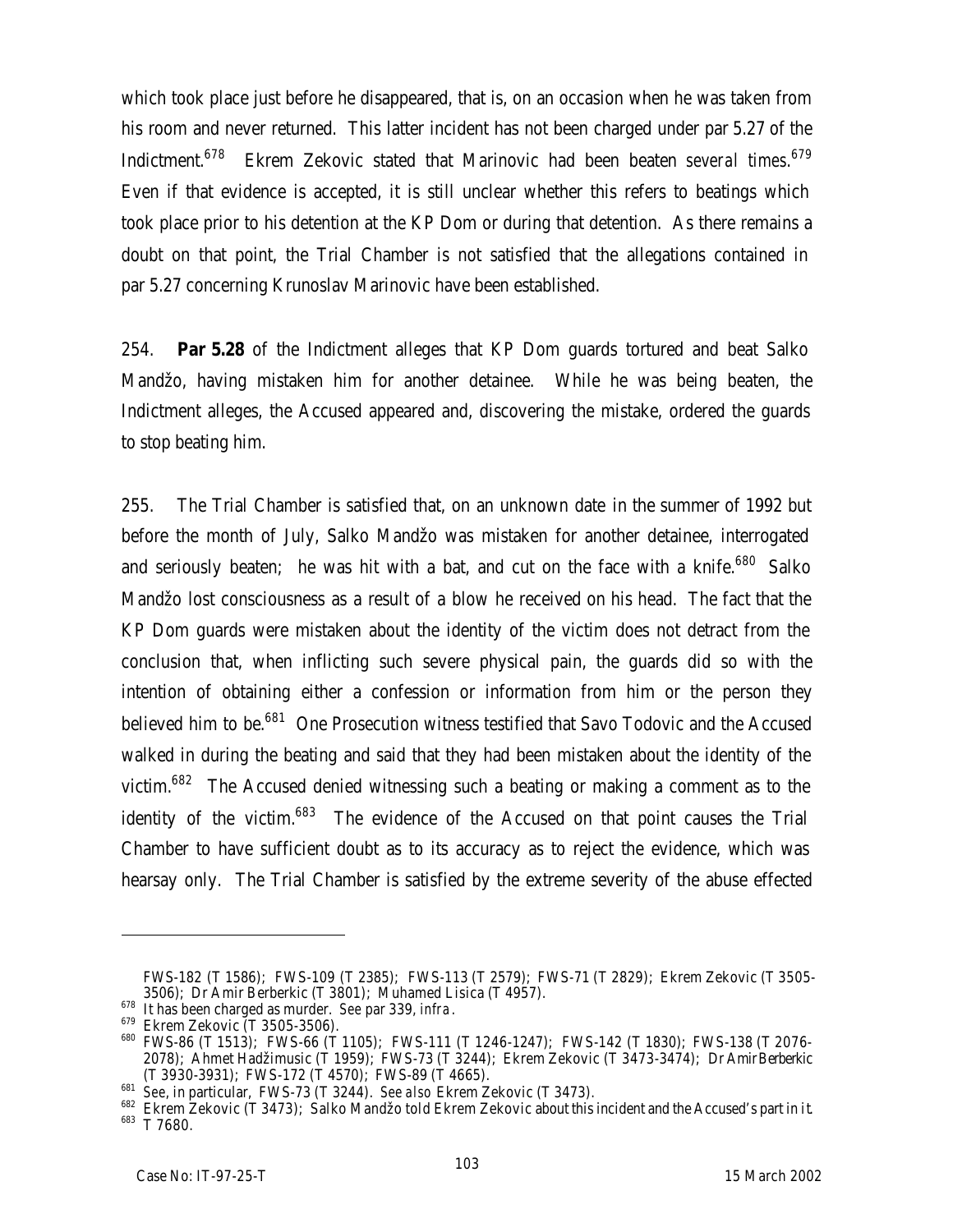upon Mandžo's physical integrity that the treatment amounted to torture pursuant to the definition of this offence under Article 3 and Article 5(f) of the Statute.

256. **Par 5.29** of the Indictment alleges that, between May and July 1992, on at least two occasions KP Dom guards and military policemen tortured and beat the detainees Vahida Džemal, Enes Uzunovic, Aziz Šahinovic and Elvedin Cedic, who were severely injured as a result. After the beatings, the victims were kept in solitary confinement for several days.

257. The Trial Chamber is satisfied that, in the course of the summer 1992 prior to the month of July, Vahida Džemal, Enes Uzunovic, Aziz Šahinovic and Elvedin Cedic were severely beaten by guards of the KP Dom and military policemen, and that they were then kept in solitary confinement for several days.<sup>684</sup> However, apart from Aziz Šahinovic who was interrogated in relation to allegations of misappropriation of money,<sup>685</sup> there is no evidence before the Trial Chamber concerning any prohibited purpose being pursued by those individuals who beat those four detainees as alleged. It is suggested by the Prosecution that the other victims were being interrogated during or shortly after the beating took place. There is, however, no evidence to that effect in respect of these victims other than Aziz Šahinovic, and the Trial Chamber is therefore not satisfied that the acts in question constituted torture pursuant to Article 3 or Article 5(f) of the Statute.

258. The Trial Chamber is satisfied that the treatment meted out to Aziz Šahinovic amounts to torture pursuant to Article 3 and Article 5(f) of the Statute. The Trial Chamber is also satisfied that the mistreatment inflicted upon Vahida Džemal, Enes Uzunovic, and Elvedin Cedic constituted inhumane acts under Article 5(i) and cruel treatment under Article 3 of the Statute as defined above.

<sup>684</sup> FWS-139 (T 359-360); FWS-54 (T 752-757); FWS-111 (T 1252); FWS-142 (T 1826-1830); FWS-138 (T 2081); FWS-03 (T 2251-2253); FWS-58 (T 2702); FWS-71 (T 2825-2828); Ekrem Zekovic (T 3469); Dr Amir Berberkic (T 3817, 3925); Muhamed Lisica (T 4957).

<sup>685</sup> *See*, FWS-71 (T 2826).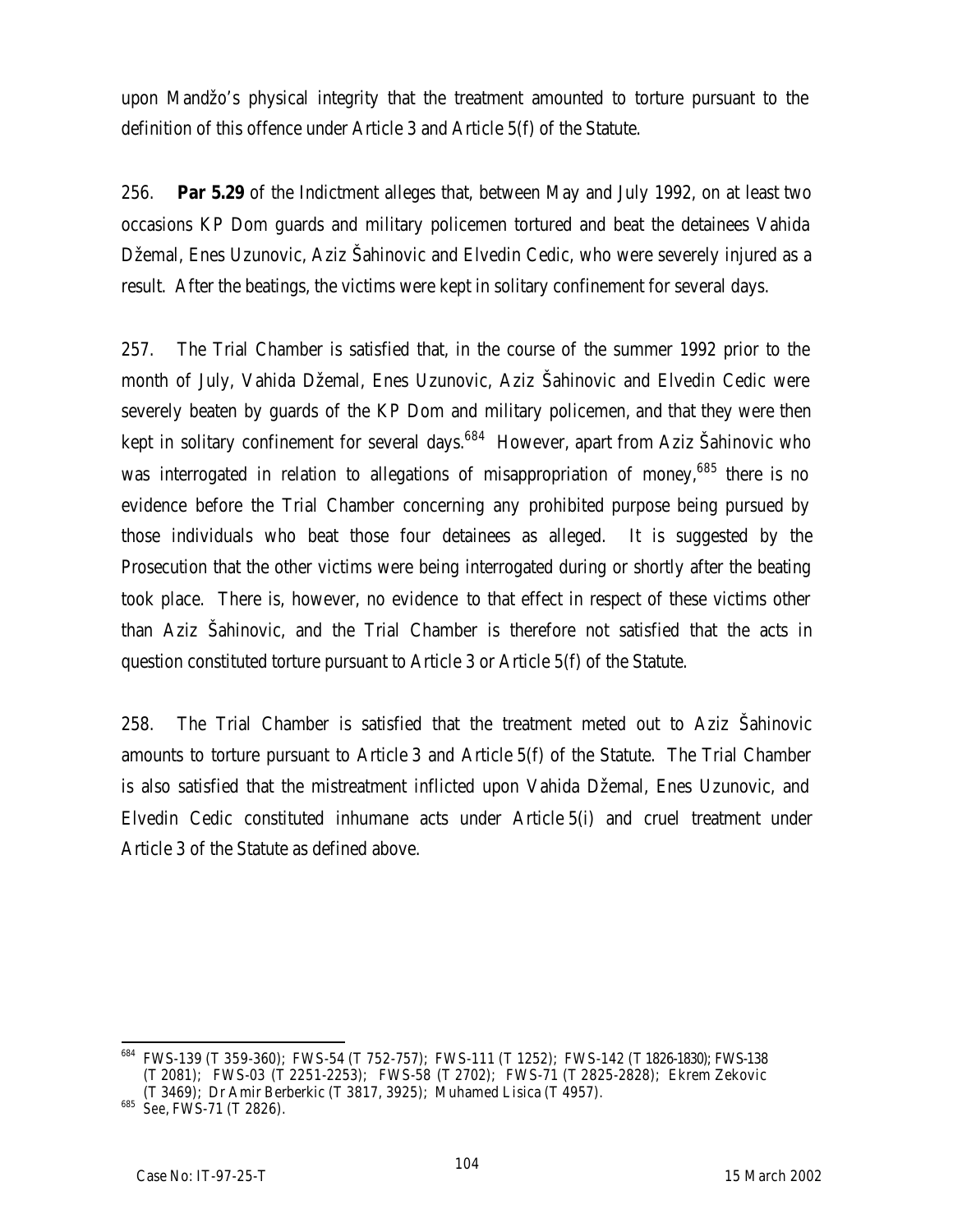### (iii) Torture and beatings in Schedule  $B^{686}$

259. The Prosecution concedes that insufficient evidence was adduced to establish the incidents alleged in **B 1, B 6, B 9, B 10, B 12, B 16, B 27, B 29, B 38** and **B 42**. The Trial Chamber accordingly makes no finding with respect to these incidents.

260. The first of the remaining incidents is incident **B 2**. This alleges that, one evening in June or July 1992, Nedžib Babalija was beaten by guards of the KP Dom and/or soldiers including military police on the ground floor of the administration building. Two witnesses, Ekrem Zekovic and FWS-69, testified that Babalija bore the marks of beating.<sup>687</sup> Babalija told Zekovic that he had been severely beaten before he was brought to the KP Dom and that he had been beaten again while at the KP Dom.<sup>688</sup> FWS-69 stated that he did not know whether Babalija was beaten at the KP Dom, but he thought that he had not been.<sup>689</sup> There is no evidence of the seriousness of the beating which allegedly took place at the KP Dom, nor of the date at which the beating allegedly occurred. In those circumstances, the Trial Chamber is not satisfied that the pleaded incident has been established.

261. Incident **B 3** alleges that, one evening between 26 June and 14 July 1992, Šerif Balic was beaten by guards of the KP Dom and/or soldiers including military police on the ground floor of the administration building. The Trial Chamber is not satisfied that this incident has been established. One witness testified that Šerif Balic and his son were taken to the administration and never returned.<sup>690</sup> While this witness also heard the sound of people being beaten after they had been taken to the administration building, it is unclear whether this evidence refers to Serif Balic and his son.<sup>691</sup>

262. Concerning incident **B 4**, the Trial Chamber is satisfied that, sometime in May or June 1992, D'emo Balic was taken to an isolation cell where he stayed for about 20 days. During that period, he was repeatedly and severely beaten and mistreated while being asked to draw up lists of SDA members and lists of people who possessed weapons.<sup>692</sup> When he was eventually brought back to his room, Balic had apparent bruises under his eyes and

 $^{686}$  Schedule B is annexed to the Indictment.

<sup>687</sup> Ekrem Zekovic (T 3511-3512); FWS-69 (T 4107-4108).

<sup>688</sup> Ekrem Zekovic (T 3511-3512).

<sup>689</sup> FWS-69 (T 4108).

<sup>690</sup> FWS-119 (T1955-1956, 1961-1964).

<sup>691</sup> *Ibid*.

<sup>692</sup> FWS-139 (T 361); FWS-138 (T 2068-2069); Ekrem Zekovic (T 3474, 3651, 3711).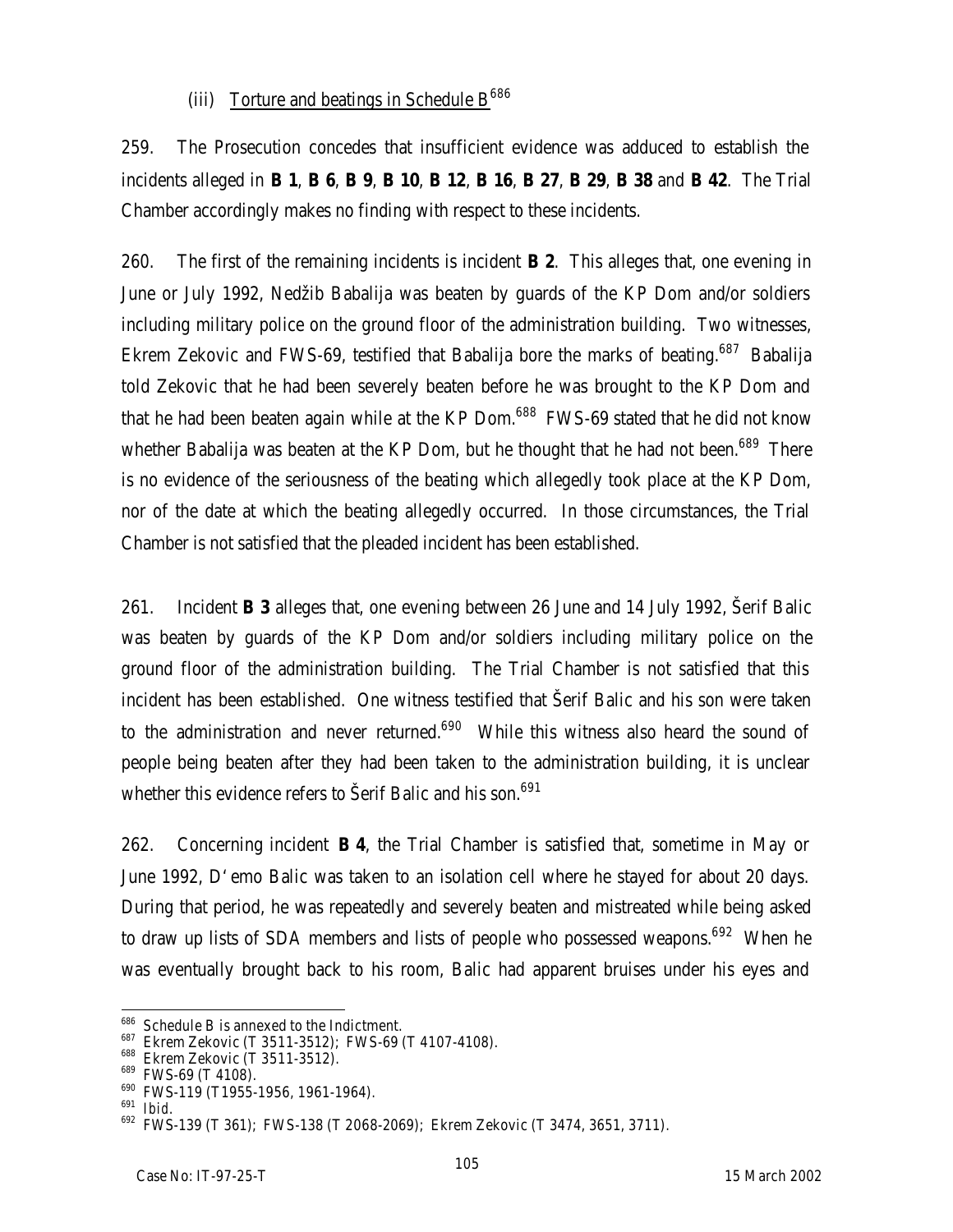could not talk to anyone for days.<sup>693</sup> The Trial Chamber is satisfied that the allegations made under B 4 have been established and that the acts in question both took place with the prohibited purpose of obtaining information and are serious enough as to amount to torture pursuant to Article 3 and Article  $5(f)$  of the Statute.<sup>694</sup>

263. The Trial Chamber notes that the beating of Hamed "Salem" Bico mentioned under incident **B 5** also forms the basis of par 5.27 of the Indictment. The Trial Chamber has already concluded that the mistreatment meted out to him on that occasion amounted to inhumane acts pursuant to Article 5(i) and cruel treatment pursuant to Article 3 of the Statute,<sup>695</sup> but (in the absence of any evidence of a prohibited purpose) that it did not amount to torture. No additional finding is therefore required in respect of that incident.

264. Incident **B 7** alleges that, sometime before the end of June 1992, Abdurahman Cankušic was beaten on the ground floor of the administration building by unidentified guards of the KP Dom and/or soldiers including military policemen. The Trial Chamber is satisfied that, sometime in June 1992,<sup>696</sup> Cankušic was taken out of his room with a group of detainees and never returned.<sup>697</sup> There is no evidence that he was beaten in the course of his disappearance. Although he was taken in the period and in a manner similar to the pattern described below in paragraph 273, in the absence of any indication that he or those with whom he was taken with on that occasion were beaten, the Trial Chamber is not satisfied that this is the only reasonable inference available. The Trial Chamber is therefore not satisfied that this incident has been established.

265. Incident **B 8** alleges that, one evening after 7.00 pm between May and October 1992, Uzeir Cankusic was beaten by KP Dom guards Milenko Burilo and Dragomir Obrenovic and other unidentified individuals on the ground floor of the administration building. The Trial Chamber is satisfied that, on 16 or 17 April 1992, Cankusic and Ibro Selimovic were brought to the hospital.<sup>698</sup> When he arrived, Cankusic had been injured on

 $^{693}$  FWS-138 (T 2068-2069); Ekrem Zekovic (T 3474, 3651, 3711).

 $694$  This incident is not the same incident as that described in par 5.15 of the Indictment which took place prior to incident B 4.

 $^{695}$  That fact was conceded by the Prosecution in the Prosecution Final Trial Brief, p 2.

<sup>&</sup>lt;sup>696</sup> FWS-66 stated that he saw Abdurahman Cankušic until sometime in July or August 1992 (T 1106).

<sup>697</sup> Dževad Lojo (T 640-642); *see also* incidents C 3 and C 4.

<sup>698</sup> FWS-198 (T 1021); FWS-172 (T 4548-4549).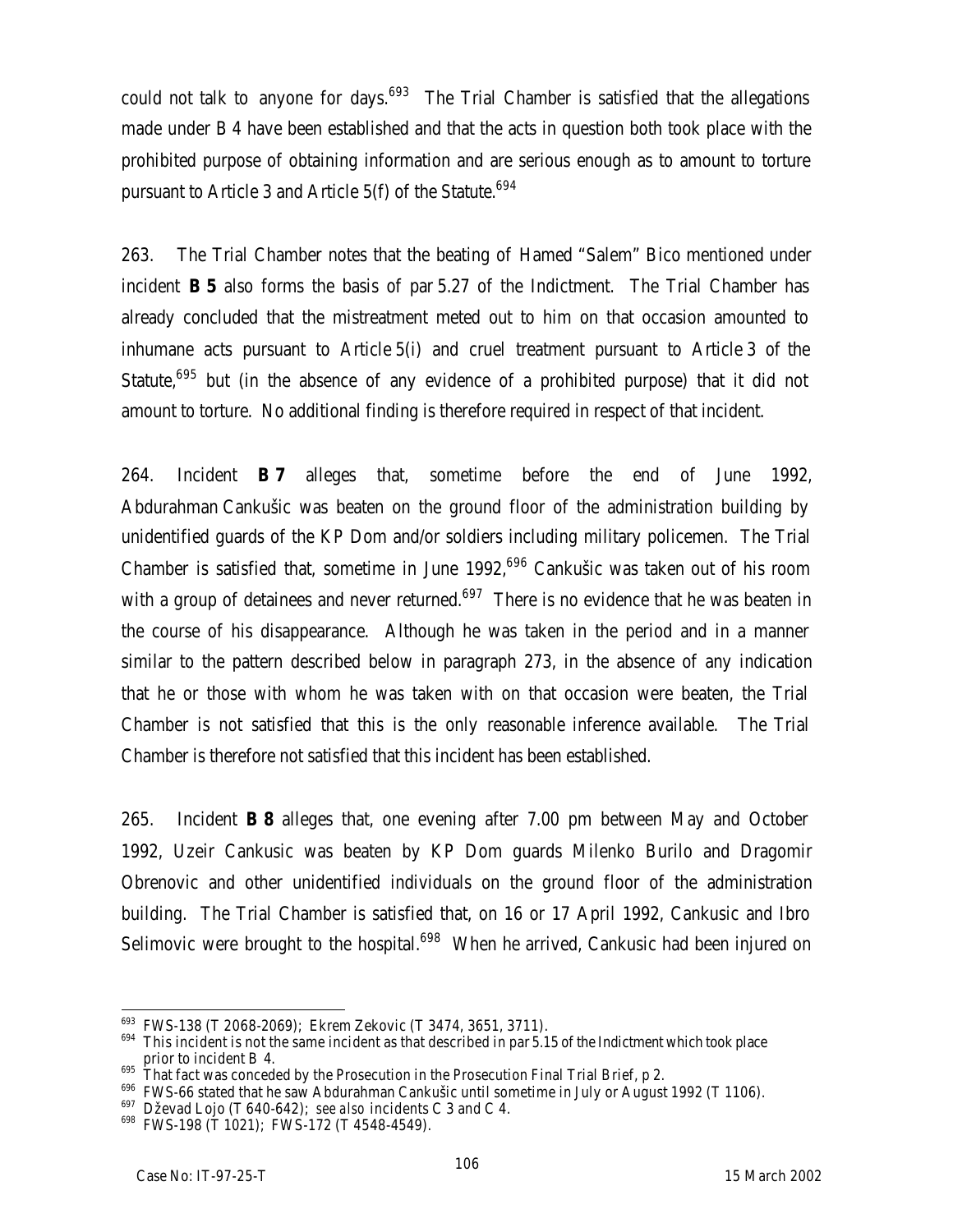the shoulder by a firearm.<sup>699</sup> Shortly thereafter, both men were taken away and found dead the next day.<sup>700</sup> There is no indication, however, that they had been beaten or otherwise tortured while at the  $KP$  Dom.<sup>701</sup> The Trial Chamber is not satisfied that the incident charged in the Schedule has been established.

266. Incident **B 11** alleges that, sometime between June and mid-July 1992 after lunch or dinner, Zaim Cedic was beaten by KP Dom guards Milenko Burilo, Dragomir Obrenovic and other unidentified individuals on the ground floor of the administration building. The Trial Chamber is satisfied that, sometime in June or July 1992, Cedic arrived in room 16 with marks from having been beaten.<sup>702</sup> There is no indication, however, that he was beaten while detained at the KP Dom, nor by whom he might have been beaten. On the contrary, it seems that the beating which caused the injuries took place prior to his transfer to the KP Dom.<sup>703</sup> Only one witness suggested that Zaim Cedic was beaten on several occasions while in solitary confinement, but there is no indication concerning the seriousness and timing of those beatings, nor about the identity of the principal offenders.<sup>704</sup> The Trial Chamber is not satisfied that this incident has been established.

267. The Prosecution concedes in its Final Trial Brief that incident **B 13**, which alleges that, after lunch or dinner sometime in June or mid-July 1992, Halim Dedovic was beaten by military police Drakul, aka Zliko, Krnojelac, Miletic and "Pikolo", is the same as the incident described in par 5.23 of the Indictment.<sup>705</sup> The Trial Chamber therefore makes no additional findings in respect of incident B 13.<sup>706</sup>

268. The Trial Chamber is satisfied that the allegations contained in incident **B 14** have been established. Sometime in late June or later that summer of 1992, Remzija Delic was taken away from Room 18 and severely beaten by former schoolmates. While beating him, they challenged him ever to dare to come back hunting near their houses. Delic was taken

 $703$  FWS-113 (T 2254-2256).

 $\overline{a}$ <sup>699</sup> *Ibid*.

<sup>700</sup> FWS-172 (T 4548-4552).

<sup>701</sup> *Ibid*.

<sup>702</sup> FWS-104 (T 2172-2173); FWS-03 (T 2250); FWS-113 (T 2253-2255); FWS-69 (T 4118); FWS-73 (T3216- 3217).

<sup>704</sup> Dr Amir Berberkic (T 3813-3814).

<sup>705</sup> Prosecution Final Trial Brief, annexed Schedule B, p 6.

<sup>706</sup> *See* pars 239-242, *supra*.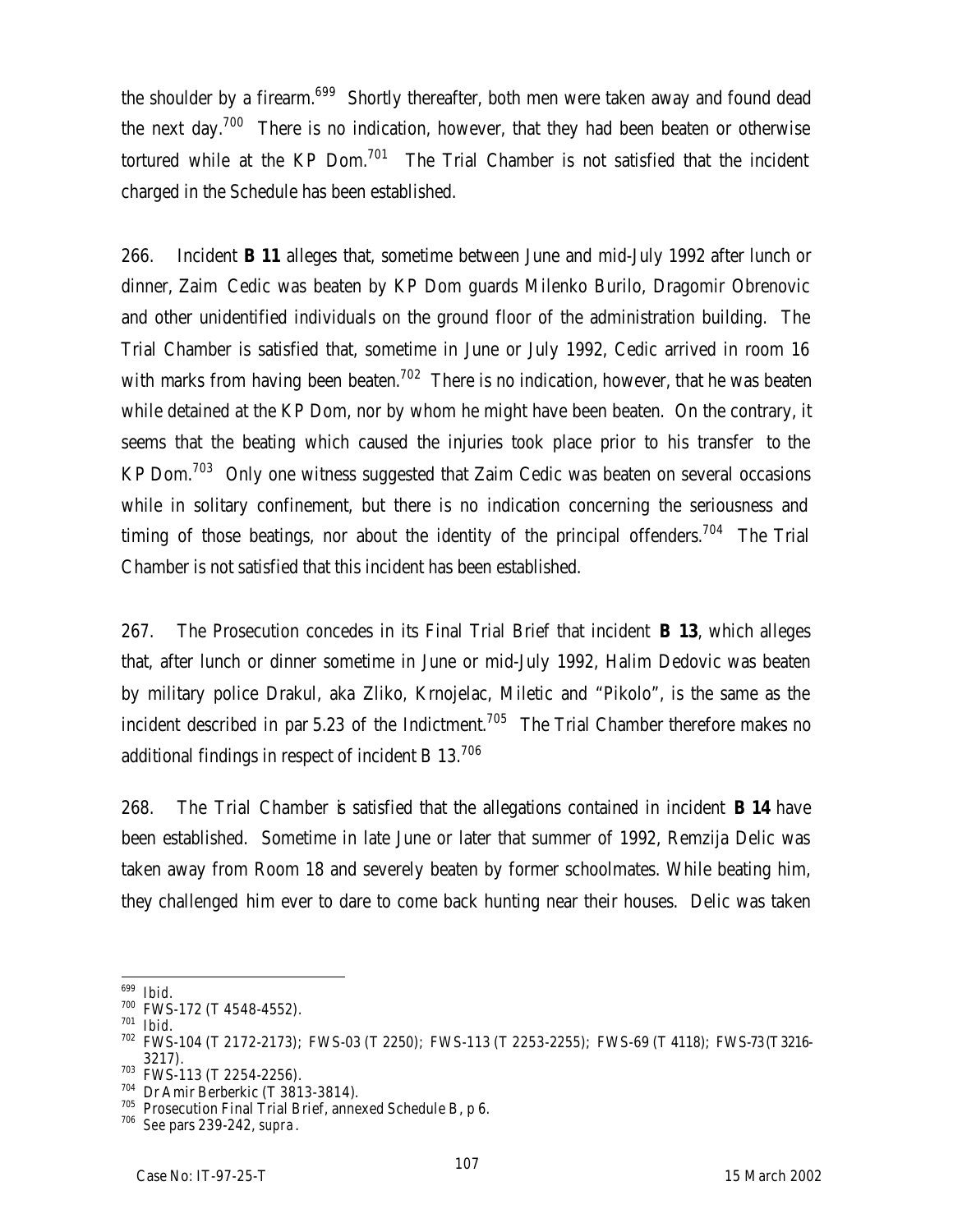back to his room with obvious bruises on his face and lacerations on his back.<sup>707</sup> The Trial Chamber is satisfied that the purpose behind the severe beating of Delic was to intimidate him and thus make him fearful of coming near their houses again and that the beating amounted to torture pursuant to Article 3 and Article 5(f) of the Statute.

269. The Trial Chamber is also satisfied that the allegations contained in incident **B 15** have been established. Sometime in mid-July 1992, Nedžad Delic was taken from Room 18 and beaten by former schoolmates and neighbors, including one of the KP Dom guards Zoran Vukovic. Zoran Matovic, another KP Dom quard, was also present.<sup>708</sup> The latter put a tarpaulin over the head of Delic, beat him and kicked him so severely that he fainted several times. His moans and cries were heard by other detainees and, as a result of the mistreatment, he could not walk nor stand on his feet for a few days.<sup>709</sup> KP Dom quards had to carry him back to his room.<sup>710</sup> The Prosecution failed, however, to establish any prohibited purpose in relation to this incident. With respect to incidents of beatings during interrogation charged as torture, the Prosecution must demonstrate that the principal offender intended to achieve one of the prohibited purposes.<sup>711</sup> As an evidentiary matter, the mere statement that the victim was "taken for interrogation" or "to give a statement" is an insufficient basis *by itself* for the Trial Chamber to conclude that the purpose behind the infliction of pain was to obtain information or a confession. The Prosecution must establish that the principal offender did in fact interrogate or try to obtain information or a confession from the victim or a third person.

270. There is no evidence to support such a finding in this case and torture has therefore not been established. Those instances pleaded which the Trial Chamber has not accepted as establishing torture may nevertheless constitute inhumane acts pursuant to Article 5(i) or cruel treatment pursuant to Article 3 of the Statute if they satisfy the requirements of either or both of those articles. The Trial Chamber is satisfied that the treatment inflicted upon Delic did amount to inhumane acts pursuant to Article 5(i) and cruel treatment pursuant to Article 3 of the Statute.

 $707$  FWS-142 (T 1828); FWS-69 (T 4104-4105).

 $708$  Dr Amir Berberkic (T 3773-3774).

 $709$  Dr Amir Berberkic (T 3772-3778).

 $710$  Dr Amir Berberkic (T 3772).

 $711$  The act or omission must aim at obtaining information or a confession, or at punishing, intimidating or coercing the victim or a third person, or at discriminating, on any ground, against the victim or a third person.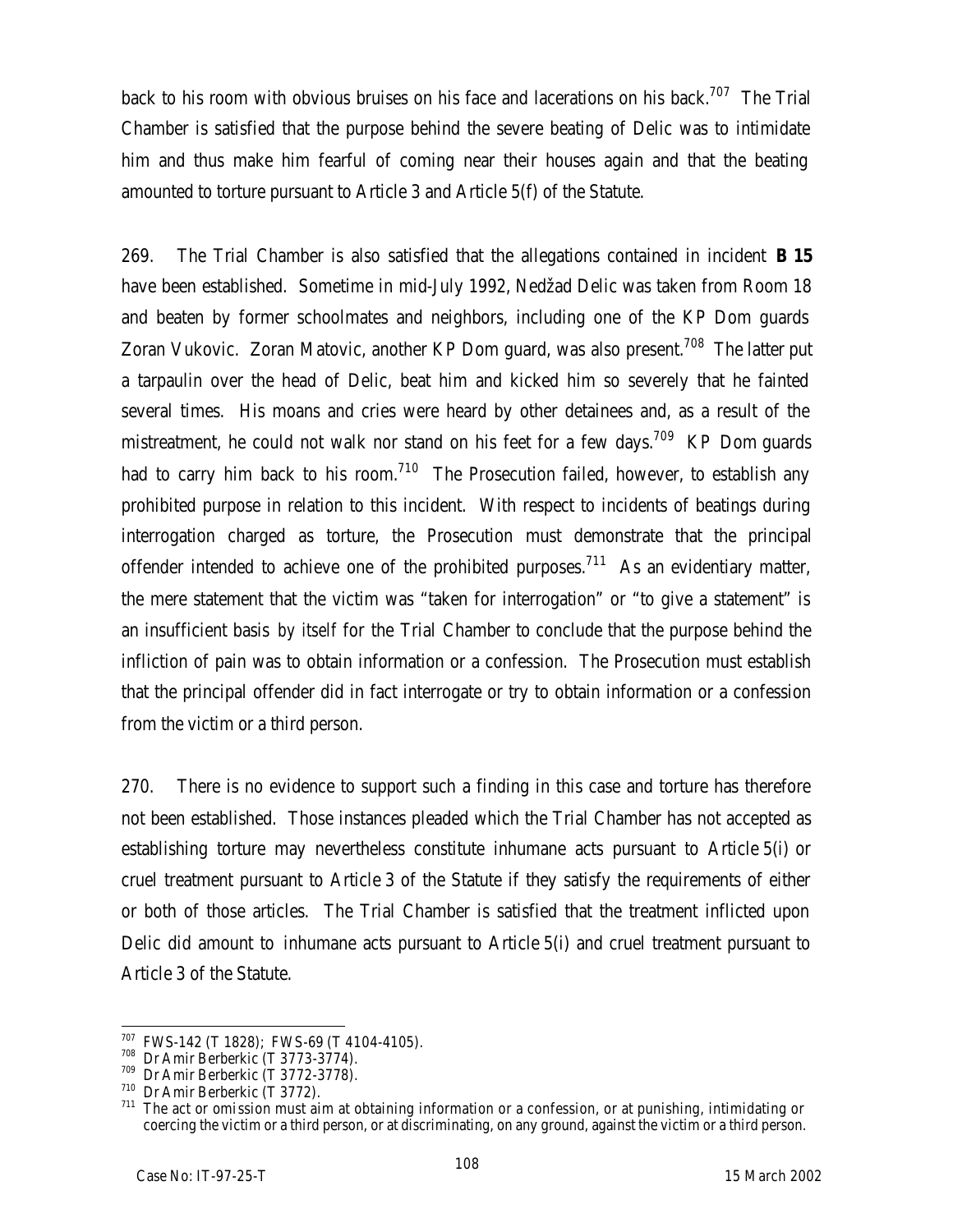271. The Trial Chamber is satisfied that the allegations contained in incident **B 17** have been established. Prior to being taken to the KP Dom, Juso Džamalija was severely beaten and seriously injured as a result. Once at the KP Dom, he was denied medical attention. He lost consciousness due to the pain he suffered and was beaten several times while in the isolation cell where he was kept with other detainees.<sup>712</sup> Sometime in April or May 1992 while in the isolation cell, Džamalija hanged himself with his belt.<sup>713</sup> The Prosecution failed to establish any prohibited purpose in relation to this incident, so that torture has not been established. The Trial Chamber is satisfied, however, that the treatment meted out to Juso Džamalija while he was detained at the KP Dom, in particular the denial of medical attention, amounted to inhumane acts pursuant to Article 5(i) as well as cruel treatment pursuant to Article 3 of the Statute.

272. The Trial Chamber is satisfied that the allegations made in respect of incident **B 18** have been established. Sometime in mid-June 1992, Hasan Džano, nicknamed Kalebic, an old man, was taken to the solitary confinement cell where he was brutally beaten by KP Dom guard Zoran Matovic and another man named Ivanovic. The blows inflicted and his moans were audible to the other detainees. Džano was carried back to his room, all black and blue. The impact of the baton which the guards used to beat him could clearly be seen on his back. His face was covered in bruises, and his chin had been cut by a kick he received from military boots. He was bleeding profusely as a result, and he breathed with great difficulty. One of the detainees sutured his injuries with a needle and some thread.<sup>714</sup> The Prosecution failed to establish any prohibited purpose in relation to this incident, so that torture has not been established. The Trial Chamber is satisfied that the mistreatment inflicted upon Hasan Džano amounted to inhumane acts pursuant to Article 5(i) as well as cruel treatment pursuant to Article 3 of the Statute.

273. At different times in June and July 1992, generally in the evening, small groups of detainees were called out by a guard of the KP Dom and taken away to the administration building.<sup>715</sup> Soon thereafter, sounds of beating, cries and moans were frequently heard by

 $\overline{a}$ <sup>712</sup> Ekrem Zekovic (T 3499, 3614); Dr Amir Berberkic (T 3812); FWS-250 (T 5025-5029).

<sup>713</sup> FWS-66 (T 1106); FWS-111 (T 1233); FWS-215 (T 903-904); FWS-54 (T 769); Ekrem Zekovic (T 3499); Dr Amir Berberkic (T 3812); FWS-69 (T 4129); FWS-250 (T 5029).

<sup>714</sup> *See* FWS-142 (T 1823-1824); FWS-104 (T 2165-2169); FWS-03 (T 2246-2249); FWS-113 (T2569-2574); FWS-73 (T 3261-3263); Dr Amir Berberkic (T 3781-3782); FWS-249 (T 4484).

<sup>715</sup> *See* for example Safet Avdic (Ex P 123, pp 483-484, 692-693); FWS-86 (T 1519); FWS-86 (T1520); FWS-182 (T 1622); FWS-138 (T 2069); FWS-03 (T 2250-2254, 2260-2261); FWS-144 (T 2301-2303); FWS-71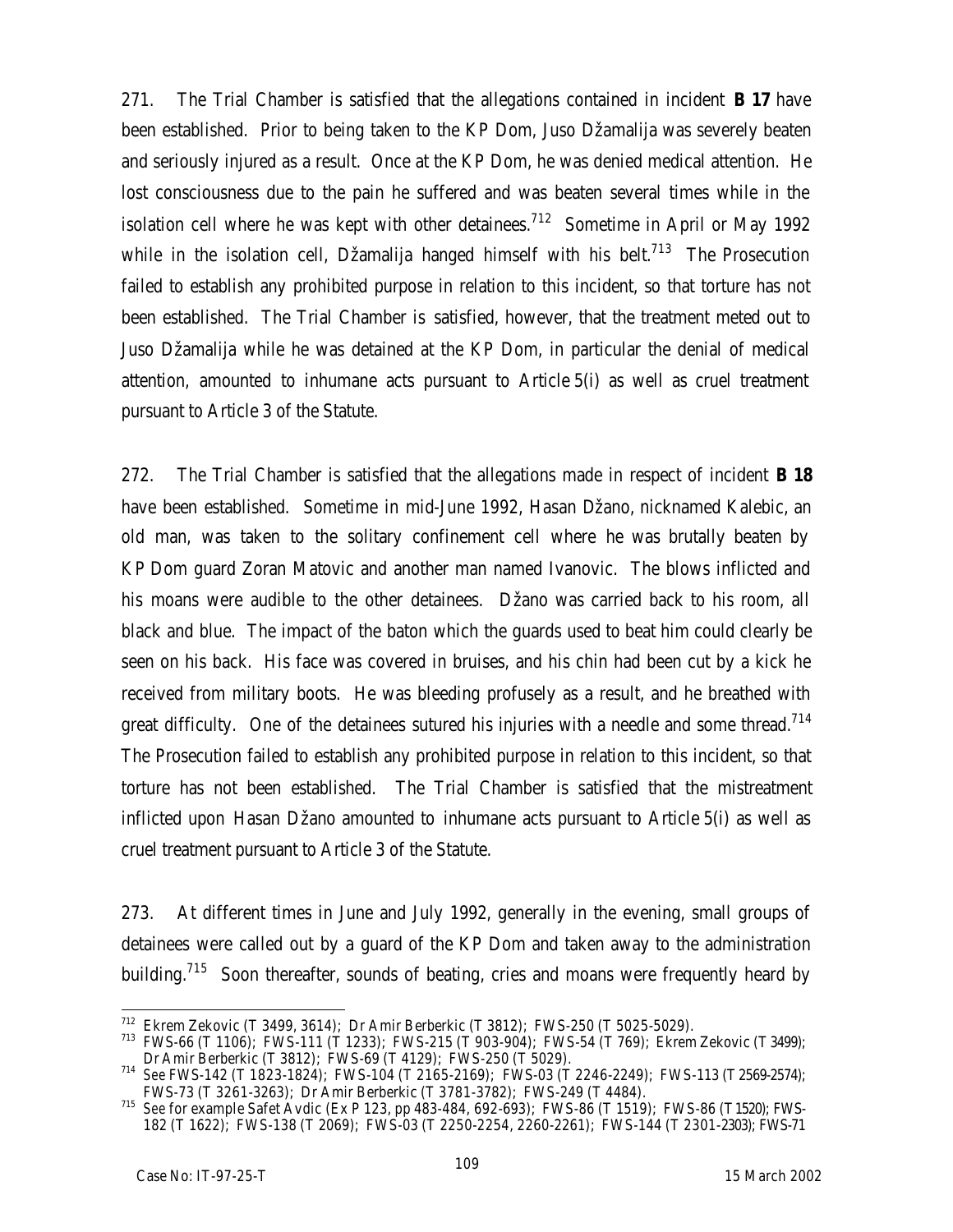other detainees.<sup>716</sup> KP Dom quards sometimes took part in the beating and they could be overheard, insulting or provoking the victims;<sup>717</sup> at least five quards took part in one or several of those incidents:<sup>718</sup> Dragomir Obrenovic, Zoran Matovic, Milenko Burilo, Rade Vukovic and Pedrag Stefanovic.<sup>719</sup> KP Dom guards and individuals coming from outside beat the inmates with their fists and feet or with batons.<sup>720</sup> Shots were sometimes heard and the detainees never returned to their rooms.<sup>721</sup> Other detainees who entered some of the rooms where those beatings had taken place saw traces of blood on the walls and on the floor of the room as well as on a baton.<sup>722</sup> Although the Trial Chamber may not conclude, in the absence of any supporting evidence to that effect, that all individuals taken away on those occasions were indeed beaten, it may nevertheless draw certain inferences as to what had happened to certain individuals from the treatment known to have been meted out to other detainees who were taken together with them or in a similar fashion, provided that it is satisfied that they are the only reasonable inferences available. The Trial Chamber has applied this principle in relation to the following incidents where appropriate.

274. The Trial Chamber is satisfied that incidents **B 19**, **B 33**, **B 34**, **B 48** and **B 59** have been established. The Trial Chamber is satisfied that, sometime in June or July 1992, Kemo or Kemal Dželilovic (B 19), Halim Konjo (B 33), Mustafa Kuloglija (B 34), Mithat and Zaim Rikalo (B 48) and Munib Veiz (B 59) were called out of their rooms as a group and taken to the administration building and severely beaten by KP Dom guards including Milenko Burilo, Zoran Matovic, Dragomir Obrenovic, Rade Vukovic and

<sup>(</sup>T 2820, 2822, 2829, 2862, 2889, 2981); FWS-69 (T 4112); FWS-172 (T 4559-4560); Muhamed Lisica (T 4946).

<sup>716</sup> *See* FWS-138 (T 2068, 2084); Rasim Taranin (T 1724); FWS-03 (T 2250-2254, 2260-2261); FWS-144 (T 2303-2304); FWS-109 (T 2396); Dževad Lojo (T 2584-2587); FWS-71 (T 2829); Ekrem Zekovic (T 3476); Dr Amir Berberkic (T 3811); RJ (T 3861); FWS-69 (T 4110); Muhamed Lisica (T 4957).

<sup>717</sup> *See* for example FWS-73 (T 3286-3289).

<sup>718</sup> *See* for example FWS-54 (T 761-762).

<sup>719</sup> *See* par 317, *infra*.

<sup>720</sup> *See* pars 274-276, *infra*.

<sup>721</sup> *See* pars 274, *infra* and "murder" section at pars 333-335, *infra*.

<sup>722</sup> *See* FWS-71 (T 2858); Muhamed Lisica (T 4963-4965).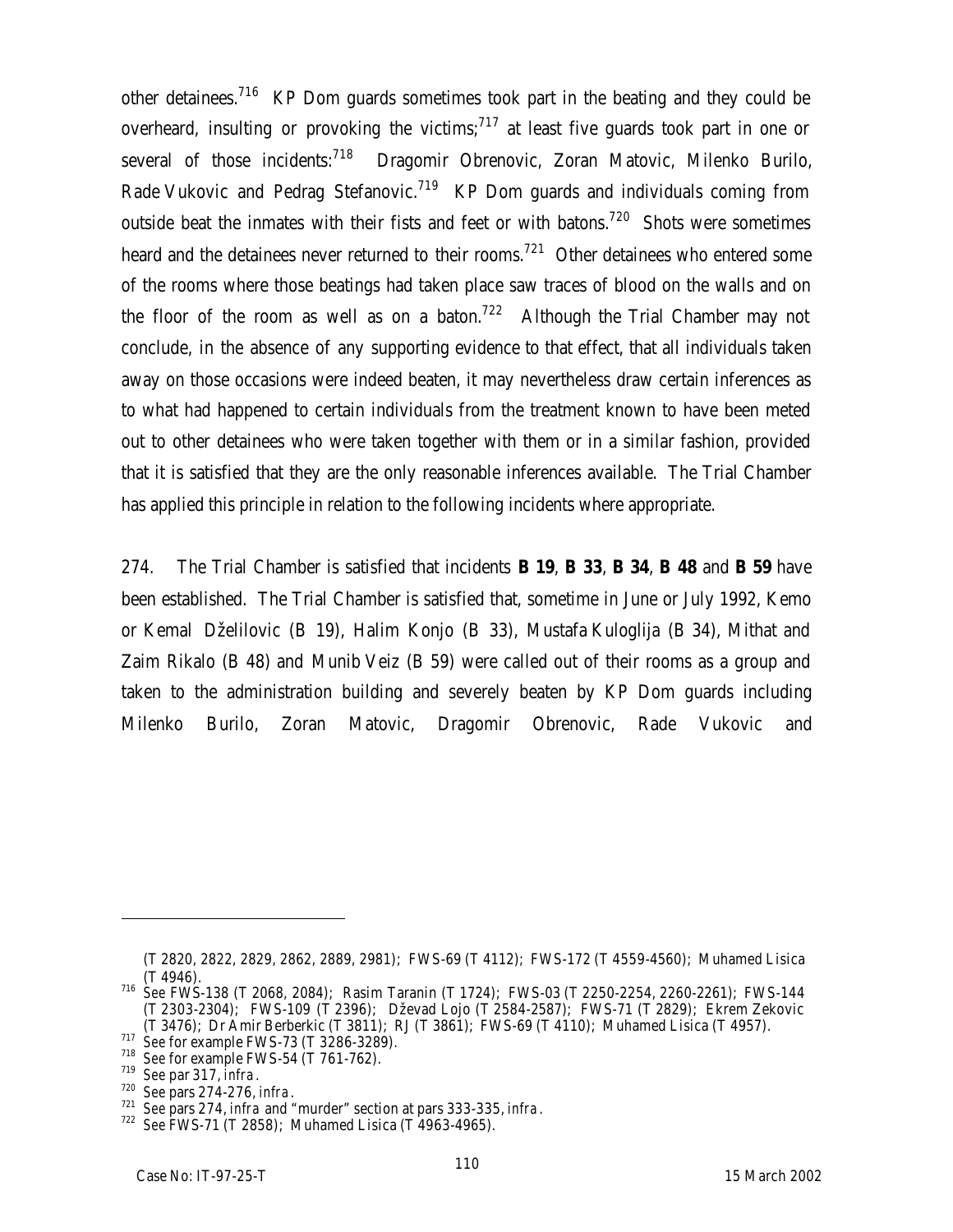Pedrag Stefanovic.<sup>723</sup> The cries and moans of the victims were heard by other detainees.<sup>724</sup> FWS-71 saw these detainees being lined up in front of the administration building and being taken in individually, and heard screams and moans starting shortly thereafter.<sup>725</sup> FWS-54 saw Matovic put his foot on Dželilovic's head in an apparent attempt to see whether he was still alive.<sup>726</sup> Amir Berberkic recognised the voice of Zaim Rikalo while he was being beaten.<sup>727</sup> FWS-66, FWS-03 and FWS-113 heard the voice and cries of Konjo while he was being beaten.<sup>728</sup> FWS-71 could see Konjo standing with a cut on his upper neck and blood on his T-shirt.<sup>729</sup> FWS-71 also recognised KP Dom guard Burilo's voice during the beating.<sup>730</sup> When the sounds of the beating died down, several detainees heard shots being fired and FWS-54 saw Matovic leaving the administration building and coming back carrying blankets.<sup>731</sup> Shortly thereafter, FWS-54 heard a vehicle leaving the KP Dom.<sup>732</sup> When the vehicle came back 10 or 15 minutes later, he saw men in green-grey uniforms cleaning it with buckets and mops.<sup>733</sup> None of the detainees ever returned, nor were they ever heard of again. The Trial Chamber is satisfied from the circumstances in which they were taken away that Dželilovic, Konjo, Kuloglija, Mithat and Zaim Rikalo and Veiz were severely beaten by KP Dom guards as alleged in the Indictment. The Trial Chamber is satisfied that this is the only reasonable inference to be drawn. The Prosecution failed to establish any prohibited purpose in relation to these incidents, so that torture has not been established. The Trial Chamber is nevertheless satisfied that the allegations contained in

<sup>727</sup> Dr Amir Berberkic (T 3789-3791).

<sup>732</sup> FWS-54 (T 762-763). *See also* FWS-198 (T 1022).

<sup>723</sup> <sup>723</sup> *See* FWS-139 (T 357); Safet Avdic (T 482-494, 514-517); FWS-54 (T 758-762, 765, 772); FWS-215 (T906, 912, 930); FWS-198 (T 1017-1018); FWS-66 (T 1064-1066, 1100-1101); FWS-111 (T 1237-1240, 1256); FWS-162 (T 1401); FWS-86 (T 1514); FWS-142 (T 1826-1827); Ahmet Hadžimusic (T 1955-1957, 1961- 1964); FWS-138 (T 2071, 2074, 2081, 2084); FWS-03 (T 2250-2254); FWS-109 (T 2379, 2383, 2394); FWS-113 (T 2576-2580, 2583, 2586); FWS-71 (T 2828-2833, 2840, 2853-2854, 2954, 2958, 2887); FWS-73 (T 3252-3253, 3267-3268, 3369, 3296); Ekrem Zekovic (T 3487, 3499, 3508-3509); Dr Amir Berberkic (T 3789-3791, 3794, 3800, 3802-3803); FWS-69 (T 4111-4112, 4123-4124); FWS-172 (T4559, 4564-4565); FWS-137 (T 4750, 4802); Muhamed Lisica (T 4947-4960).

<sup>724</sup> *See*, for instance, FWS-54 (T 762); FWS-03 (T 2261); FWS-109 (T 2394-2395).

<sup>725</sup> FWS-71 (T 2829-2830, 2837).

<sup>726</sup> FWS-54 (T 761).

<sup>728</sup> FWS-66 (T 1101); FWS-03 (T 2254); FWS-113 (T 2586). *See also* FWS-142 who thinks that he recognised his voice on that occasion (T 1826-1827). *See also*, FWS-210 (T 4958-4959).

<sup>729</sup> FWS-71 (T 2954).

<sup>730</sup> FWS-71 (T 2840).

<sup>731</sup> FWS-54 (T 762-763). *See also* Ekrem Zekovic (T 3487); FWS-71 (T 2837); Muhamed Lisica (T4947-4948).

<sup>733</sup> FWS-54 (T 762-763).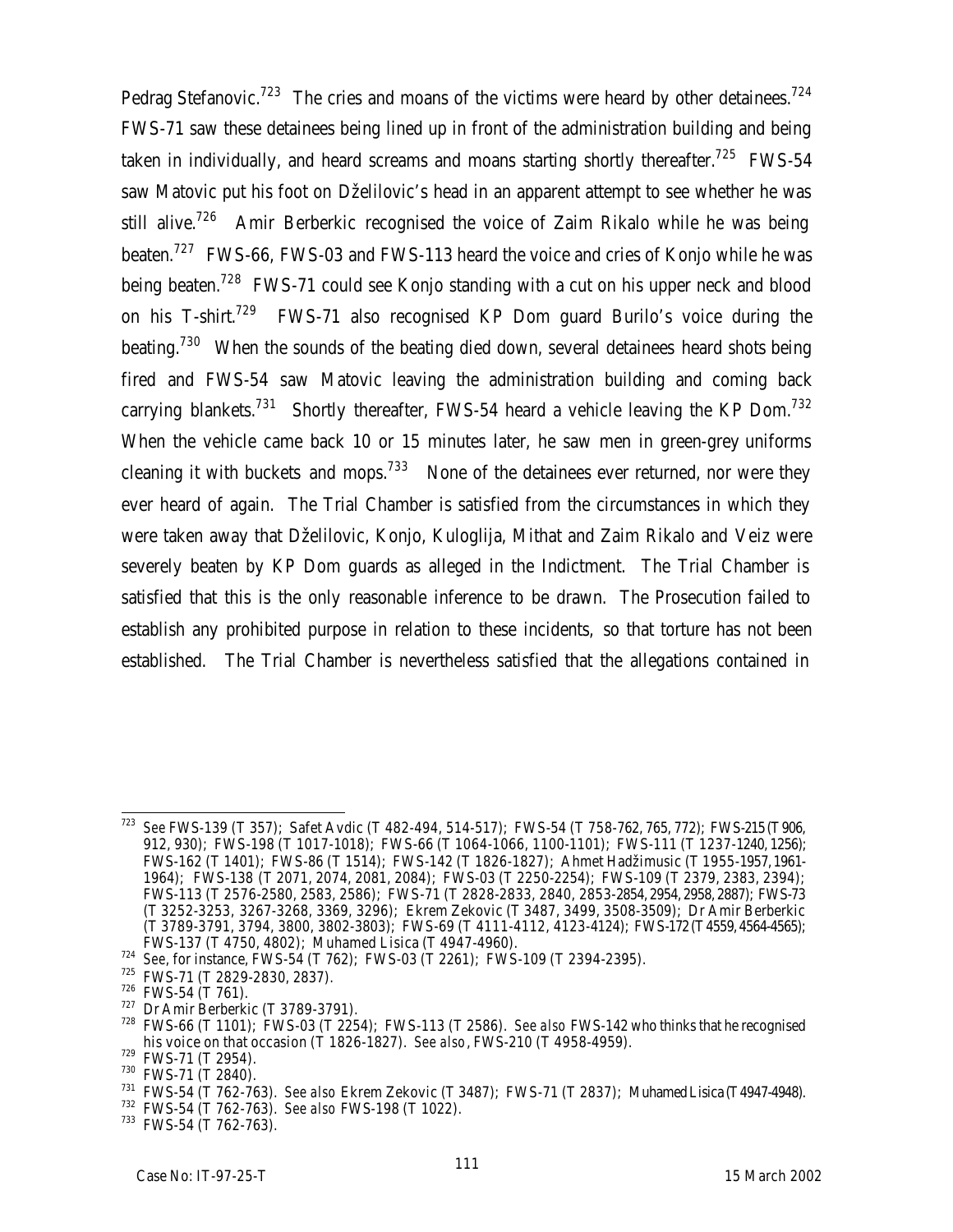B 19, B 33, B 34, B 48 and B 59 have been established, and that the treatment inflicted upon these six individuals amounted to inhumane acts pursuant to Article 5(i) as well as cruel treatment pursuant to Article 3 of the Statute.

275. The Trial Chamber is satisfied that incidents **B 20** and **B 28** have been established. These incidents allege that, sometime between May and August 1992, Ramo D'endušic (B 20) and Nail Hodžic (B 28) were beaten by KP Dom guards Milenko Burilo, Dragomir Obrenovic and other unidentified individuals on the ground floor of the administration building. The Trial Chamber is satisfied that, sometime in June or July 1992, both men were called out of their room, that they were subsequently beaten and that the moans of the victims were heard by other detainees.<sup>734</sup> These two incidents are part of the pattern described in paragraph 273 *supra*, and they occurred in a manner similar to that described in that paragraph.<sup>735</sup> FWS-66 saw D'endušic being taken out and he heard both D'endušic and Hodžic being beaten.<sup>736</sup> The Trial Chamber is satisfied from the circumstances in which they were taken away that D'endušic and Hodžic were severely beaten as alleged in the Indictment.<sup>737</sup> The Trial Chamber is satisfied that this is the only reasonable inference to be drawn and that this incident has been established. The Prosecution failed to establish any prohibited purpose in relation to this incident, so that torture has not been established. The Trial Chamber is nevertheless satisfied that the treatment inflicted upon these five individuals amounted to inhumane acts pursuant to Article 5(i) as well as cruel treatment pursuant to Article 3 of the Statute.

276. The Trial Chamber is also satisfied that incident **B 21** and **B 46** have been established. The Trial Chamber is satisfied that, sometime in June or July 1992, Emir Frašto (B 21) and Husko or Husein Rikalo (B 46) were taken as part of a group of detainees

 $\overline{a}$ <sup>734</sup> In relation to Ramo D'endušic, s*ee* Safet Avdic (T 519); FWS-215 (T 904); FWS-66 (T 1107); FWS-182 (T 1638); Ahmet Hadžimusic (T 1961-1964); FWS-104 (T 2184, 2217); FWS-54 (T 770); FWS-138 (T 2076); FWS-109 (T 2377-2378, 2394); FWS-113 (T 2582); FWS-71 (T 2886); Ekrem Zekovic (T3489, 3495); Dr Amir Berberkic (T 3809); FWS-69 (T 4124-4125); FWS-172 (T 4560-4561). *See also* incident 8 in Schedule C. In relation to Nail Hodžic, *see* FWS-65 (T 516); FWS-119 (T 1955-1964, 1967); FWS-113 (T 2574-2582); FWS-71 (T 2833-2836); FWS-73 (T 3267); Ekrem Zekovic (T 3503); FWS-66 (T 1107); FWS-86 (T 1516); FWS-69 (T 4118); FWS-137 (T 4750-4756); Muhamed Lisica (T 4960-4961); FWS-250 (T 5078).

<sup>735</sup> *See*, in particular, FWS-65 (T 516); FWS-66 (T 1107); FWS-119 (T 1955-1967); FWS-109 (T 2377-2378, 2394); FWS-113 (T 2574-2576, 2582); FWS-71 (T 2883-2887); Ekrem Zekovic (T 3489-3499); FWS-172 (T 4559-4561); FWS-137 (T 4750-4756).

<sup>736</sup> FWS-66 (T 1107).

<sup>737</sup> The Trial Chamber is satisfied that this incident is different to that considered in the section on murder. *See* par 340, *infra*.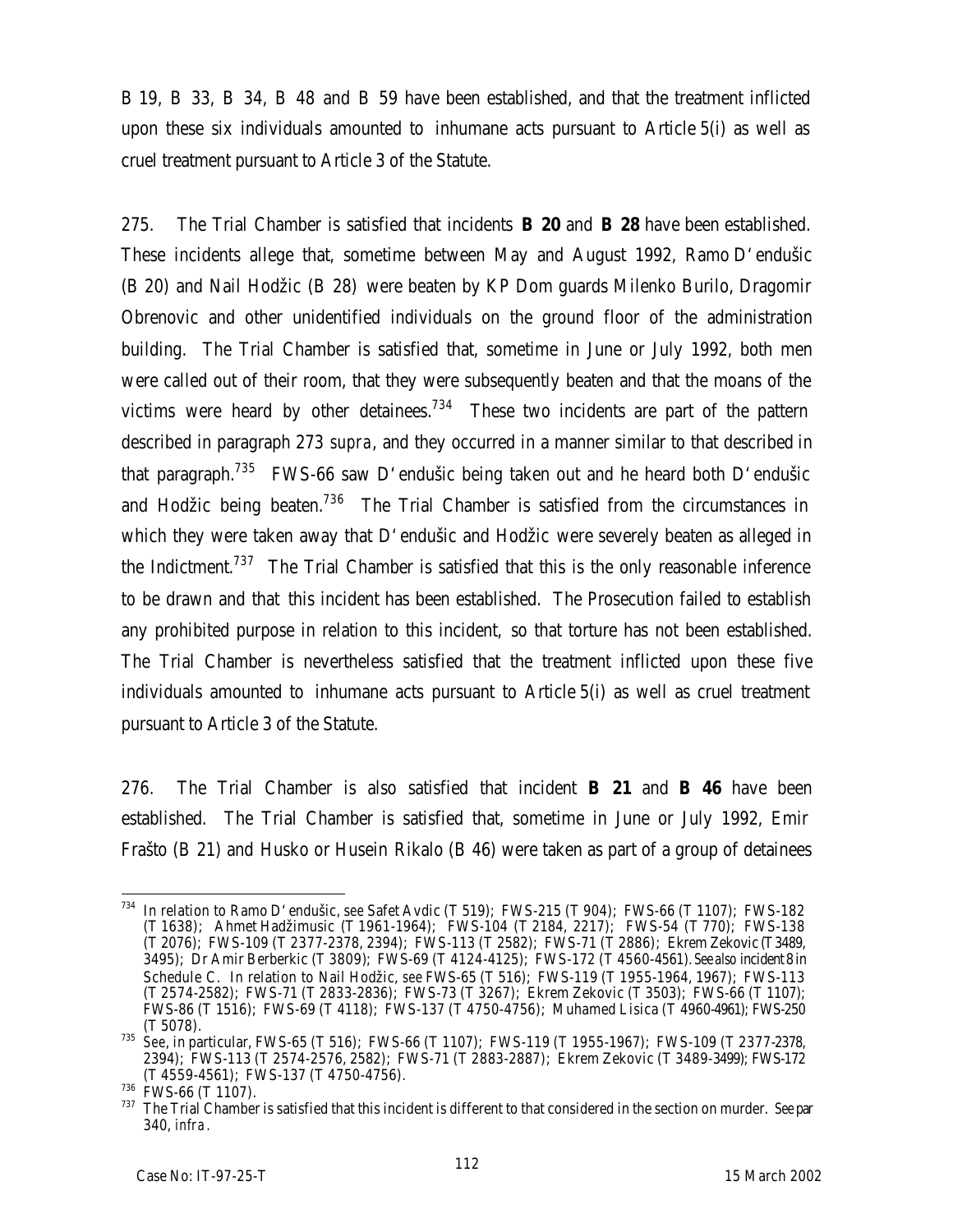to the administration building where they were severely beaten. Frašto and Rikalo were taken together with Nurko Nisic and Esad Kiselica.<sup>738</sup> FWS-162 said that he saw the four detainees standing in front of the gate. He also heard Nisic being beaten for half an hour and begging "Zelja" to stop.<sup>739</sup> "Zelja" simply answered: "Now you'll see how we beat".<sup>740</sup> FWS-104 and Amir Berberkic both heard Rikalo being beaten and the provocative remarks of those beating him.<sup>741</sup> The beating of these four men lasted for about two hours.<sup>742</sup> The Trial Chamber is satisfied that the allegations contained in B 21 and B 46 have been established. The Prosecution failed to establish any prohibited purpose in relation to these two incidents, so that torture has not been established. The Trial Chamber is satisfied, however, that the treatment inflicted upon Frašto and Rikalo amounted to inhumane acts pursuant to Article 5(i) as well as cruel treatment pursuant to Article 3 of the Statute.

277. Incident **B 22** alleges that, sometime between 26 June and 14 July 1992, Adnan Granov was beaten by unidentified individuals, KP Dom guards and/or soldiers from outside the KP Dom, including military policemen, on the ground floor of the administration building. The Trial Chamber is satisfied that the allegations have been established. During his detention, in June and July 1992, Granov was repeatedly beaten.<sup>743</sup> He was accused of having travelled to Germany before the war to obtain weapons and of having illegally transmitted radio messages.<sup>744</sup> Zekovic said that Granov, whom he knew personally, had been beaten badly.<sup>745</sup> FWS-142 said that, on one of those occasions when Granov was taken out, he heard moans and screams coming from the administration building.<sup>746</sup> Granov was eventually taken away and he disappeared.<sup>747</sup> The Trial Chamber is satisfied that Granov was being beaten in order either to obtain information about radio transmission or weapons or that he was being punished for his involvement in those matters.

 $\overline{a}$ <sup>738</sup> FWS-162 (T 1386-1387); FWS-03 (T 2252-2253; FWS-172 (T 4559-4561). *See also*, FWS-111 (T 1240); FWS-66 (T 1100-1101, 1108); FWS-162 (T 1386-1387); FWS-198 (T 1010-1011); FWS-142 (T 1824); FWS-104 (T 2176-2178); FWS-03 (T 2257, 2261); FWS-54 (T 772); FWS-109 (T 2832); DrAmir Berberkic (T 3787-3789). FWS-172 mentioned that they may have been taken in July rather than June 1992 (T 4559).

 $739$  FWS-162 (T 1387-1388).

<sup>740</sup> FWS-162 (T 1387-1388).

<sup>741</sup> FWS-104 (T 2176-2177); Dr Amir Berberkic (T 3789).

<sup>742</sup> FWS-162 (T 1388); FWS-03 (T 2250-2252, 2258); FWS 172 (T 4559-4561).

<sup>743</sup> *See* FWS-66 (T 1107); Safet Avdic (T 519); FWS-111 (T 1241); FWS-215 (T 905); FWS-139 (T 364); FWS-182 (T 1638); FWS-142 (T 1826); FWS-54 (T 770); FWS-86 (T 1539-1541); FWS-109 (T 2385); FWS-113 (T 2583); Ekrem Zekovic (T 3501); Muhamed Lisica (T 4963).

<sup>744</sup> *See* Ekrem Zekovic (T 3501-3502); FWS-111 (T 1241); FWS-215 (T 905).

<sup>&</sup>lt;sup>745</sup> Ekrem Zekovic (T 3501).

<sup>746</sup> FWS-142 (T 1826-1827).

<sup>747</sup> FWS-73 (T 3404); Ekrem Zekovic (T 3502); FWS-66 (T 1107); FWS-111 (T 1241); FWS-182 (T 1638); FWS-142 (T 1826); FWS-86 (T 1542); FWS-109 (T 2385-2395);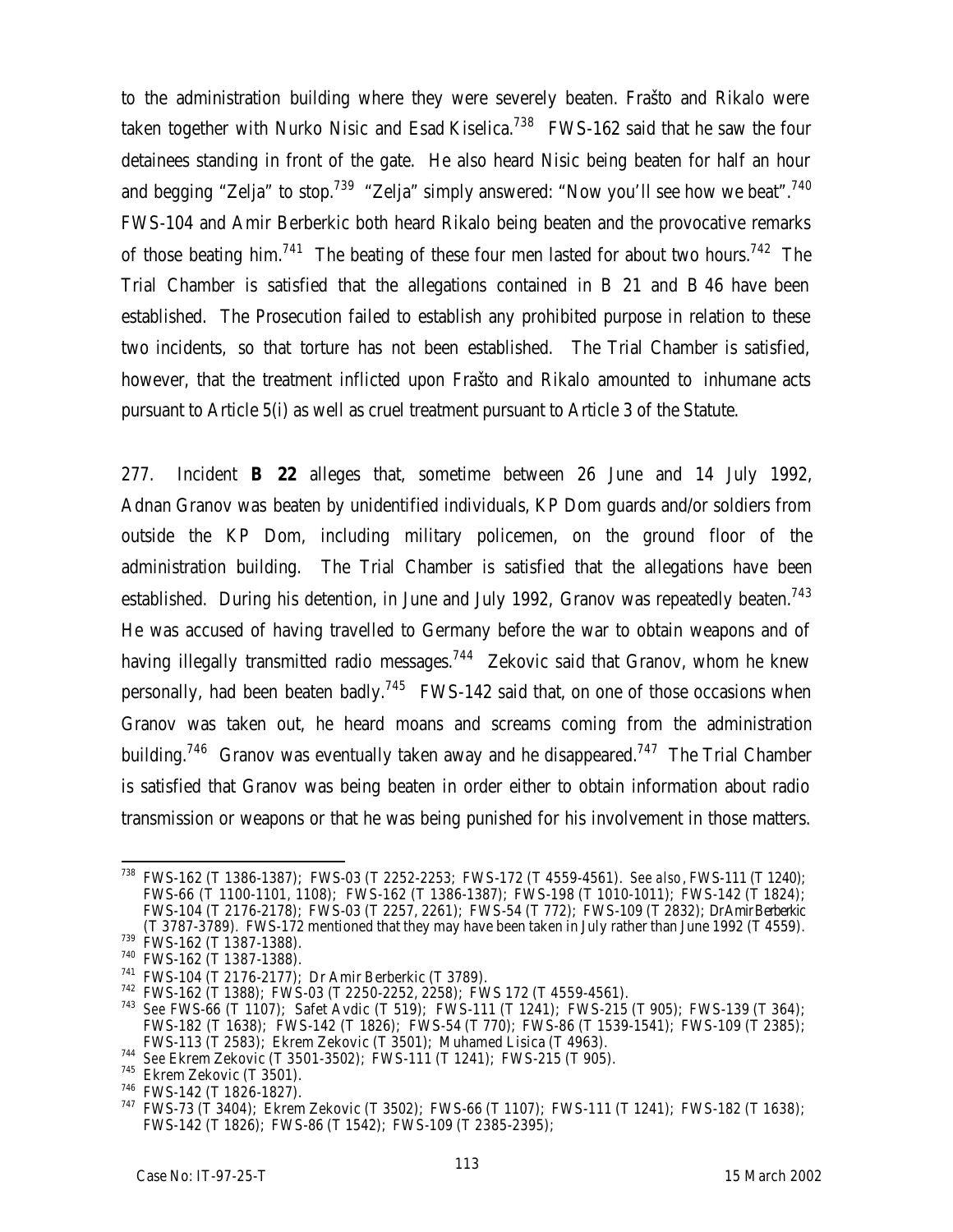In view of the seriousness of the injuries inflicted and the repetition of the beatings, the Trial Chamber is satisfied that the treatment inflicted upon him is serious enough to amount to torture.

278. Incident **B 23** alleges that, sometime between 26 June and 14 July 1992, Izet Grošonja was beaten by unknown KP Dom guards and/or soldiers from outside the KP Dom, including military police on the ground floor of the administration building. The Trial Chamber is satisfied that, at some point, Grošonja was taken out of his room and never returned.<sup>748</sup> There is no indication, however, that he was ever beaten while detained at the KP Dom<sup>749</sup> nor, if he was, is there any indication of the gravity of the beating. Accordingly, the Trial Chamber is not satisfied that this incident has been established.

279. Incident **B 24** alleges that, on an unknown date, Resad Hadžimesic was beaten by unidentified KP Dom guards and/or soldiers from outside the KP Dom, including military police on the ground floor of the administration building. The Trial Chamber is satisfied that, sometime in the latter half of September 1992, $750$  Hadžimesic was taken out, ostensibly for plum picking, and never returned.<sup>751</sup> The Trial Chamber is not satisfied, however, that Hadžimesic was beaten as alleged. One witness mentioned that Hadžimesic was taken several times and beaten, but there is no evidence of the seriousness of the beating or of the identity of the principal offenders.<sup>752</sup> Accordingly, the Trial Chamber is not satisfied that, either at the time he was taken out or prior to that, Hadžimesic was beaten at the KP Dom in the manner described in the Schedule, nor that the beating was serious enough to amount to any of the offences charged.<sup>753</sup>

280. The Trial Chamber is satisfied that the incidents **B 25**, **B 26** and **B 51** have been established. On one occasion in the summer of 1992, Latif Hasanbegovic, Aziz Haskovic and Halim Seljanci were taken out together and severely beaten by two KP Dom guards, Zoran Matovic and Milenko Burilo. They were beaten all over their bodies, including on the soles of their feet, and one of the guards used a baseball bat for that purpose.

 $748$  FWS-69 (T 4119); FWS-139 (T 354).

<sup>&</sup>lt;sup>749</sup> FWS-139 seems to suggest that he had been beaten prior to his being brought to the KP Dom (T 355).

 $750$  FWS-65 (T 524); FWS-104 (T 2185, 2209); FWS-113 (T 2597-2599); FWS-214 (T 3928); FWS-216 (T 3513-3516).

<sup>751</sup> *Ibid*.

<sup>&</sup>lt;sup>752</sup> FWS-73 (T 3285-3286).

<sup>753</sup> FWS-65 (T 524-525); FWS-104 (T 2185-2187,2209); FWS- 113 (T 2597-2599); FWS-214 (T 3928).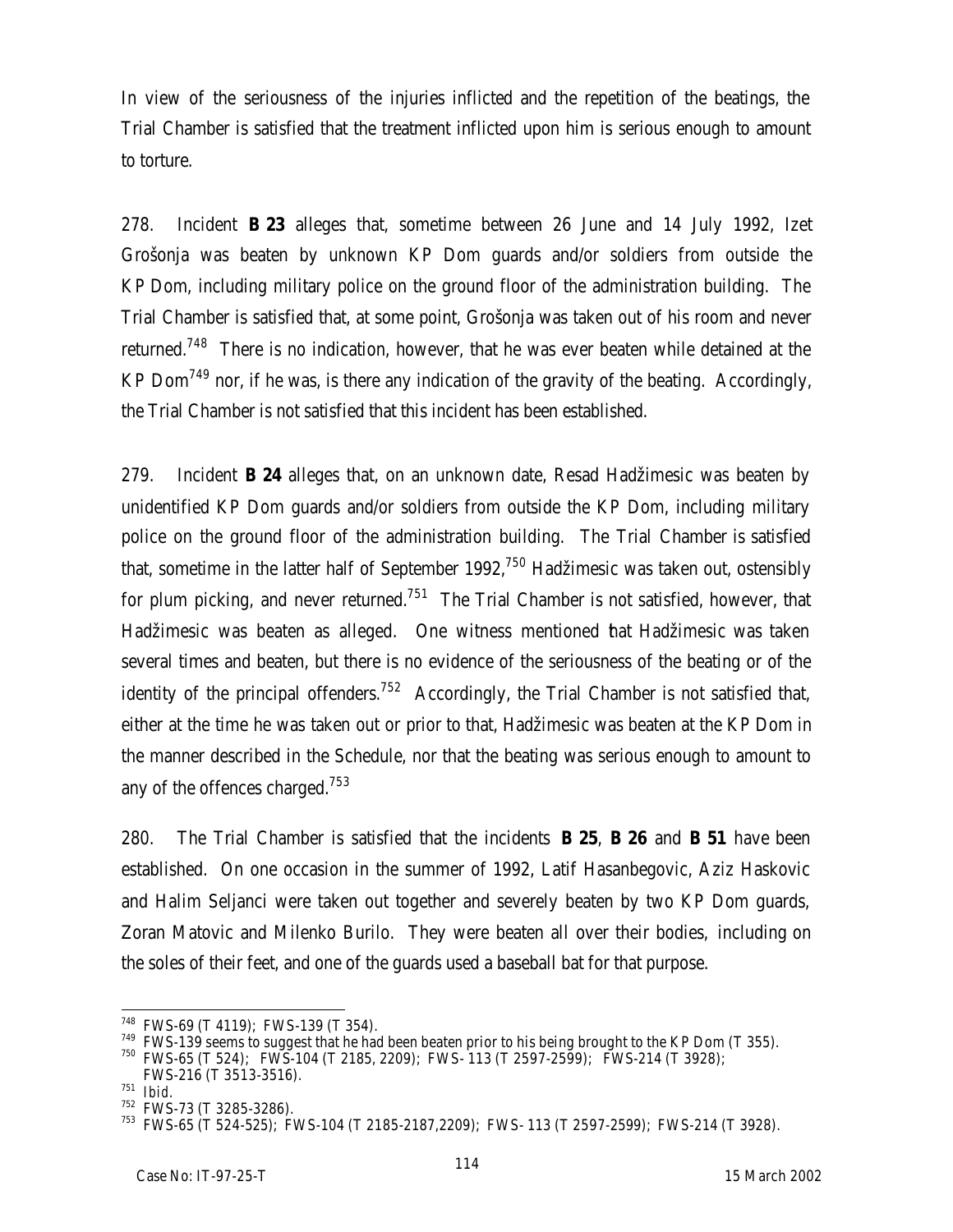As a result, they were barely able to move or to stand on their feet when returned to their room.<sup>754</sup> The Prosecution failed to establish any prohibited purpose in relation to this incident, so that torture has not been established. The Trial Chamber is nevertheless satisfied that the treatment meted out to Latif Hasanbegovic, Aziz Haskovic and Halim Seljanci amounted to both inhumane acts pursuant to Article 5(i) as well as cruel treatment pursuant to Article 3 of the Statute.

281. The Trial Chamber is satisfied that incident **B 30** has been established. Sometime in June 1992, Kemo or Kemal Isanovic and a young man by the last name of Cedic were called out by a soldier from outside the KP Dom, and a KP Dom guard, taken away and severely beaten. Their screams and moans were clearly heard by other detainees. They came back swollen and bruised.<sup>755</sup> The Prosecution failed to establish any prohibited purpose in relation to this incident, so that torture has not been established. The Trial Chamber is nevertheless satisfied that the treatment inflicted upon Kemo or Kemal Isanovic, as described in Schedule  $B<sub>1</sub><sup>756</sup>$  amounted to both inhumane acts pursuant to Article 5(i) as well as cruel treatment pursuant to Article 3 of the Statute.

282. The Trial Chamber is further satisfied that, as alleged under incident **B 31**, on an unknown date in the summer of 1992, Ibrahim Kafedžic was taken out for interrogations. Kafedžic was beaten and returned with his body black and blue, and his face red with bruises. Kafedžic was taken out on several occasions and he was very frightened. He told other detainees that a man named Vladicic had interrogated him.<sup>757</sup> Kafedžic told Zekovic that he was being beaten terribly because a relative of his had joined the BH army.<sup>758</sup> The Trial Chamber is satisfied that the beating of Ibrahim Kafedžic alleged in B31 has been established, that it was for the prohibited purpose of obtaining information and that, in view

<sup>754</sup> In respect of Latif Hasanbegovic, *see* FWS-109 (T 2359-2362); FWS-71 (T 2810, 2821-2822). In respect of Aziz Haskovic, *see* FWS-109 (T 2359-2362); FWS-71 (T 2822). In respect of Halim Seljanci (incident B 51), *see* FWS-109 (T 2359-2362); FWS-58 (T 2701); FWS-71 (T 2810, 2821-2822).

<sup>755</sup> FWS-03 (T 2252); FWS-73 (3214-3218); Dr Amir Berberkic (T 3927).

<sup>756</sup> It is alleged in incident B 31 that, sometime in June 1992, Ibro Kafedžic was beaten by guards and/or soldiers including military police on the ground floor of the administration building after lunch or dinner.

 $\frac{757}{10}$  Ekrem Zekovic (T 3517); FWS-69 (T 4077-4079).

 $758$  Ekrem Zekovic (T 3517).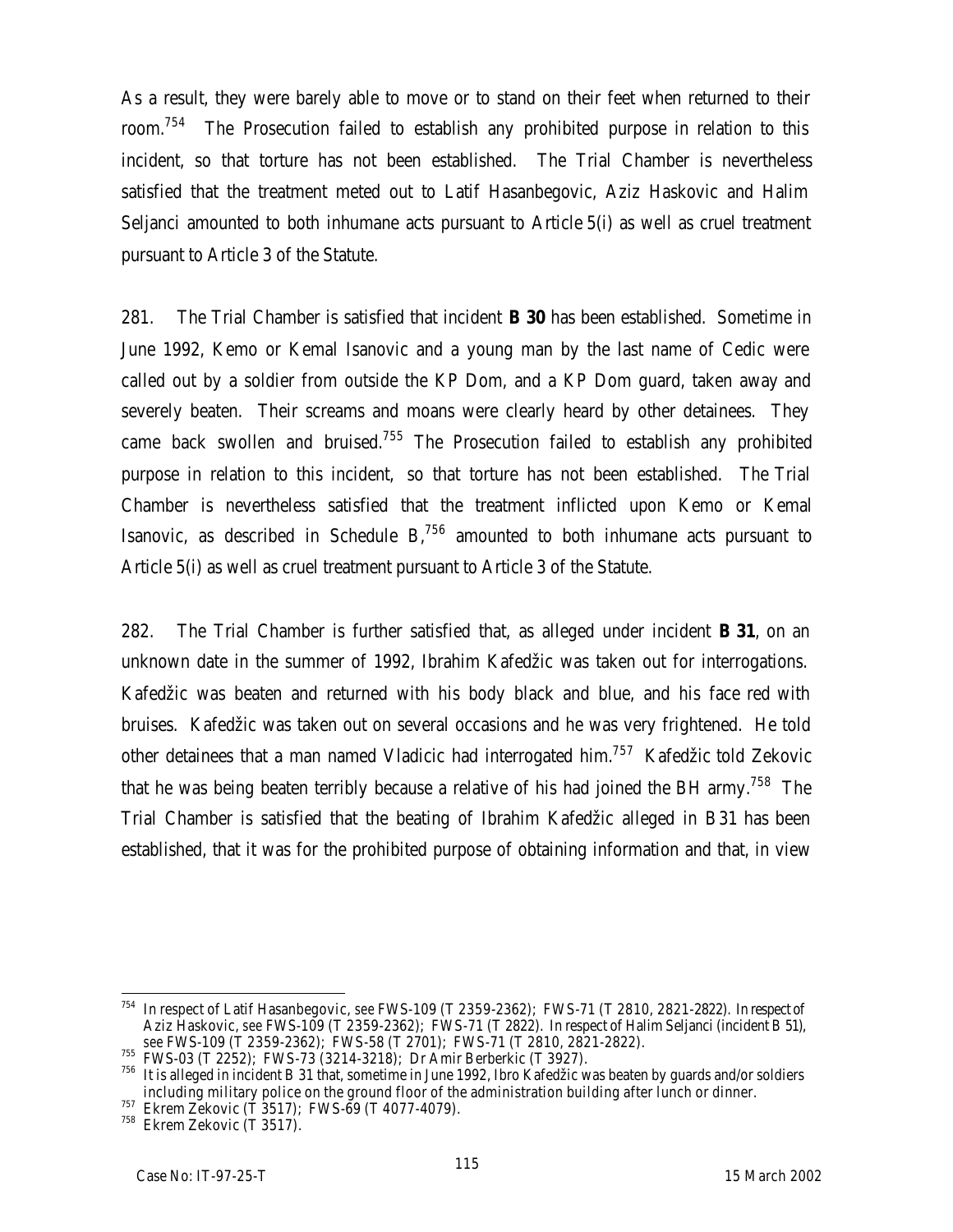of the seriousness of the injury and the repetition of the beatings, it amounted to torture pursuant to Articles 3 and 5 of the Statute.<sup>759</sup>

283. Incident **B 32** alleges that, on one occasion after 7.00 pm between May and October 1992, Rasim Kajgana was beaten by KP Dom guards Milenko Burilo, Dragomir Obrenovic and unknown others on the ground floor of the administration building. The Trial Chamber is satisfied that, in September 1992, Kajgana was taken out of the KP Dom and never seen again, but there is no evidence that he was beaten in the course of that event or prior to it.<sup>760</sup> The Trial Chamber is not satisfied that the incident has been established.

284. Incidents **B 33** and **B 34** have already been dealt with above.<sup>761</sup>

285. Incident **B 35** alleges that, sometime in May or June 1993, Omer Kunovac was beaten by unidentified KP Dom guards and/or soldiers from outside the KP Dom, including military police, on the ground floor of the administration building. The Trial Chamber is satisfied that Kunovac was one of two deaf-mutes detained at the KP Dom,  $762$  and that a deaf-mute was beaten by a policeman named Pjelvaljcic.<sup>763</sup> The Trial Chamber is unable to determine whether that victim was Kunovac, nor is it able to determine the seriousness of the beating inflicted. Another witness who knew Kunovac testified that Kunovac was originally brought to his room all beaten up and that he later died of his injuries.<sup>764</sup> This witness conceded that he had assumed that Kunovac had been beaten in the solitary confinement cell at the KP Dom, and he did not rule out the possibility that the beating might have taken place prior to Kunovac's arrival at the KP Dom. $765$  In those circumstances, the Trial Chamber is not satisfied that the incident described under B 35 has been established.

286. The Trial Chamber observes that in its Final Trial Brief the Prosecution changed the name of the alleged victim of incident **B 36** from MK (i.e. Salko, nicknamed "Kelta", Mandžo) to Fuad Mandžo, without giving notice of that fact to either the Defence or the

<sup>&</sup>lt;sup>759</sup> The Trial Chamber did not take into account those injuries which might have been inflicted prior to his arrival at the KP Dom (s*ee* Ekrem Zekovic, T 3517).

<sup>760</sup> FWS-198 (T 1021); FWS-71 (T 2879, 2886); FWS-73 (T 3284, 3411-3413); Ekrem Zekovic (T 3497); FWS-69 (T 4086); Muhamed Lisica (T 5009).

<sup>761</sup> *See* par 274, *supra*.

<sup>762</sup> FWS-73 (T 3289-3290).

<sup>763</sup> FWS-73 (T 3289-3290).

<sup>764</sup> FWS-214 (T 3760-3763).

<sup>765</sup> FWS-214 (T 3762).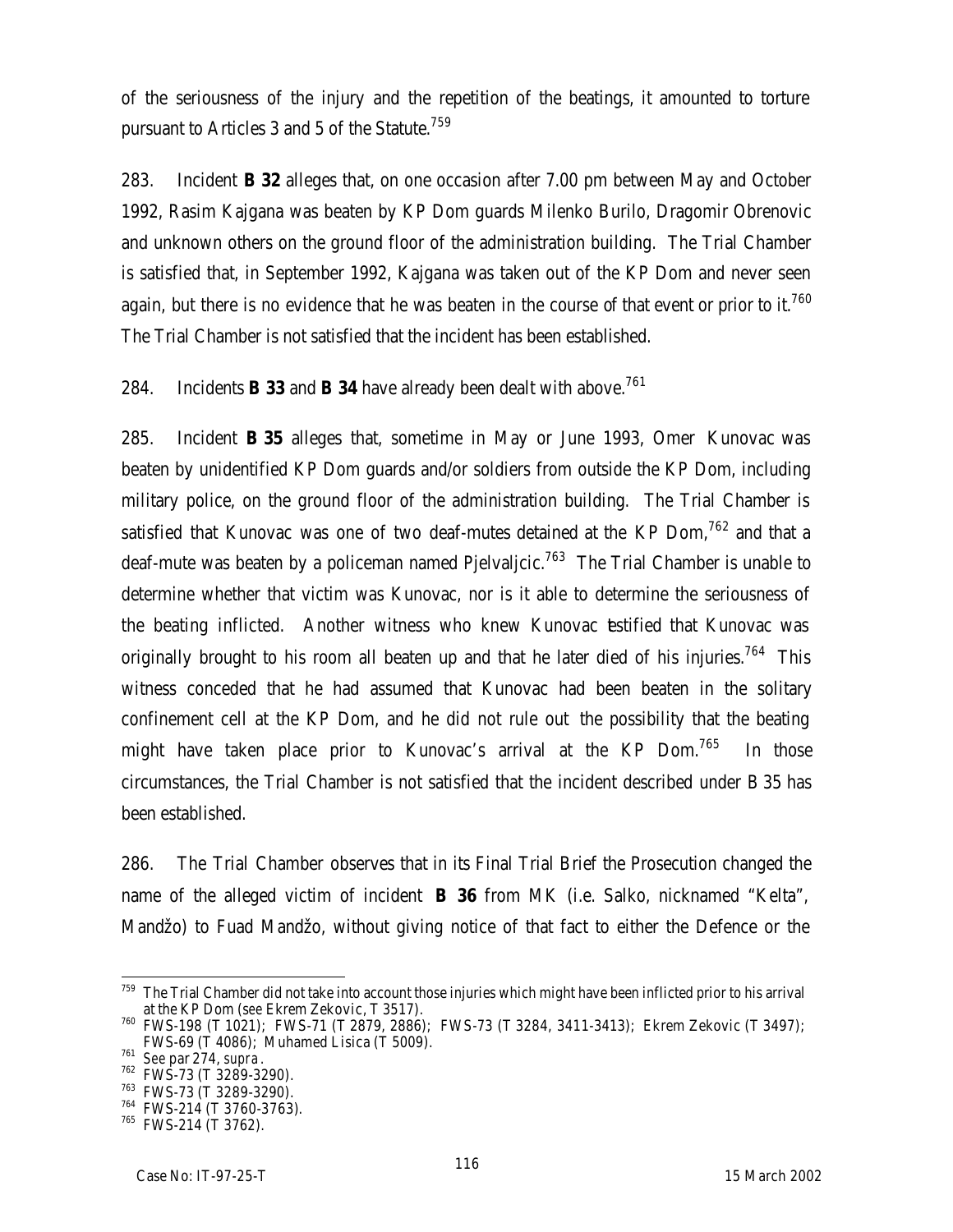Trial Chamber and without seeking leave to amend the Indictment. Without proper notice of such a change to the Defence, it would not be appropriate for the Trial Chamber to make any finding as to whether or not Fuad Mandžo was beaten or mistreated in the manner described in Schedule B. Incident B36, as pleaded, alleges that, one evening sometime between mid-May and July 1992, Salko, nicknamed "Kelta", Mandžo was beaten by unidentified KP Dom guards and soldiers from outside the KP Dom in the administration building. This is the same incident as that contained in par 5.28 of the Indictment, in relation to which the Trial Chamber came to the conclusion that the acts charged amounted to torture pursuant to Article 3 and Article  $5(f)$  of the Statute.<sup>766</sup> Another finding therefore need not be made in respect of these allegations.

287. The Trial Chamber is satisfied that the allegations contained in incident **B 37** have been established. Sometime in mid-June 1992, Emir Mandžo was taken to the gate of the KP Dom and brutally beaten. Mandžo was placed on a chair while KP Dom guards or soldiers from outside the KP Dom took his shoes off and inserted his arms and legs through the frame of another chair. One of the principal offenders took a baton and beat him on the arms and legs. Zoran Vukovic, a man from Josanica, hit him with his soldier's boot on the jaw, and he fainted. Another KP Dom guard, Zoran Matovic, also took part in the beating. Mandžo fainted several times, but they kept splashing water on him until he regained consciousness. It lasted for about half an hour before they realised, as with the incident described in par 5.28 of the Indictment, that he was not the individual they were looking for.<sup>767</sup> When Mandžo was returned to the room, his body resembled one huge wound. His face was completely distorted from the blows, his upper lip was lacerated, and his teeth in the upper jaw were broken. He had large swellings on the soles of both his feet. The backs of his hands were swollen, his index fingers were broken and his back bore the marks of blows inflicted by a baton. He was unable to get up for three days. The other detainees had to carry him, and bring him food in his room.<sup>768</sup> The Prosecution failed to establish any prohibited purpose in relation to this incident, so that torture has not been established. The Trial Chamber is nevertheless satisfied that the treatment meted out to Emir Mandžo

<sup>766</sup> *See* pars 254-255, *supra*.

<sup>767</sup> *See* pars 254-255, *supra* in respect of par 5.28.

<sup>768</sup> FWS-86 (T 1513); FWS-66 (T 1104); FWS-139 (T 360); FWS-182 (T 1629); Ahmet Hadžimusic (T 1959); FWS-138 (T 2076-2079); FWS-104 (T 2166-2169); FWS-03 (T 2248-2249); FWS-113 (T 2569-2571); FWS-73 (T 3261-3263); Dr Amir Berberkic (T 3784-3786); FWS-249 (T 4484-4486).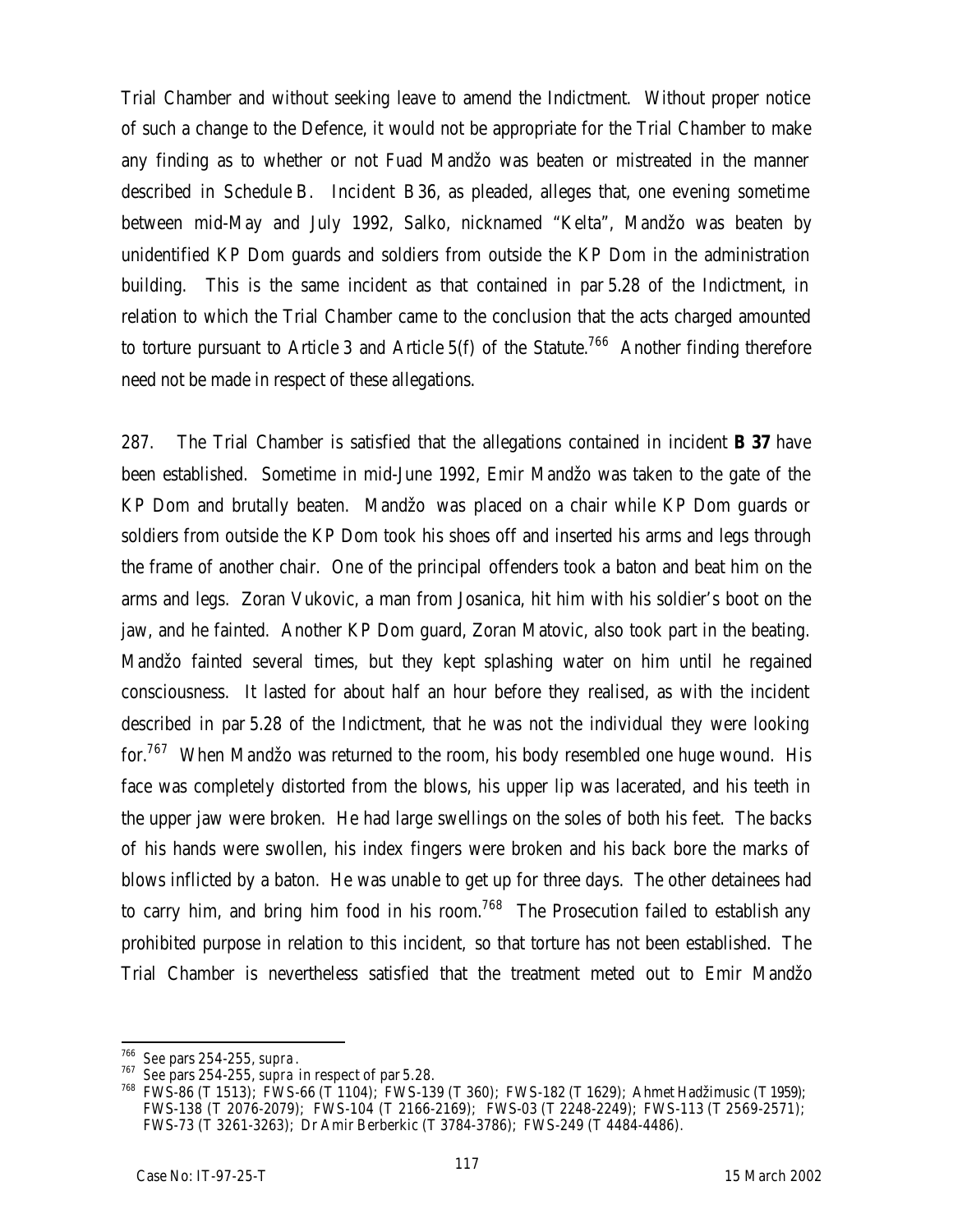amounts to inhumane acts pursuant to Article 5(i) as well as cruel treatment pursuant to Article 3 of the Statute.

288. Incident **B 39** alleges that, one evening sometime between 24 May and 7 July 1992, a Croat named Matovic was beaten by unidentified KP Dom guards and/or soldiers from outside the KP Dom, including military police on the ground floor of the administration building. There is no evidence that the incident described in the Indictment occurred.<sup>769</sup> The Trial Chamber observes that, in its Final Trial Brief, the Prosecution changed the name of the alleged victim of this incident Matovi} to Mate Ivancic without giving notice of that fact to either the Defence or the Trial Chamber, $770$  and without seeking leave to amend the Indictment. The Trial Chamber does not in such circumstances make a finding in relation to Ivancic. The Trial Chamber is not satisfied that the pleaded incident has been established.

289. Incident **B 40** alleges that, after 6.00 pm on several occasions between 29 April and 19 August 1992, Avdo Mehmedspahic was beaten by four policemen from outside the KP Dom, Zoran Vladicic, Miso Koprivica, Petko Gašovic and Vojislav Starovic, and other unknown individuals. Several witnesses stated that they saw Mehmedspahic at the KP Dom with injuries.<sup>771</sup> Several of them stated or conceded that those niuries might have been incurred prior to his being brought to the KP Dom.<sup>772</sup> In those circumstances, the Trial Chamber is not satisfied that the evidence suggesting that he might also have been beaten while at the KP Dom,  $773$  let alone in the manner and at the time mentioned in the Schedule, is sufficient to conclude that this incident has been established.

290. Incident **B 41** alleges that, one night between 13 June and 30 June 1992, Azim Mesbur was beaten by unidentified KP Dom guards and/or soldiers from outside the KP Dom, including military police on the ground floor of the administration building. The Trial Chamber is satisfied that Mesbur was taken out of his room sometime in September 1992 and was never seen again.<sup>774</sup> However, there is no evidence that he was beaten at that

 $^{769}$  FWS-03 (T 2250-2252); FWS-182 (T 1630).

<sup>770</sup> Prosecution Final Trial Brief, Schedule B, p 22.

<sup>771</sup> FWS-111 (T 1246); Dževad Lojo (T 655); FWS-73 (T 3285); Ekrem Zekovic (T 3520); FWS-172 (T4569- 4570).

<sup>772</sup> FWS-111 (T 1246); FWS-73 (T 3285); FWS-172 (T 4569).

<sup>773</sup> *See* FWS-111 (T 1246); FWS-86 (T 1515); FWS-216 (T 3520); FWS-73 (T 3285).

<sup>774</sup> FWS-111 (T 1243); Dževad Lojo (T 656); FWS-113 (T 2594); Ekrem Zekovic (T 3524); FWS-250 (T5040- 5042).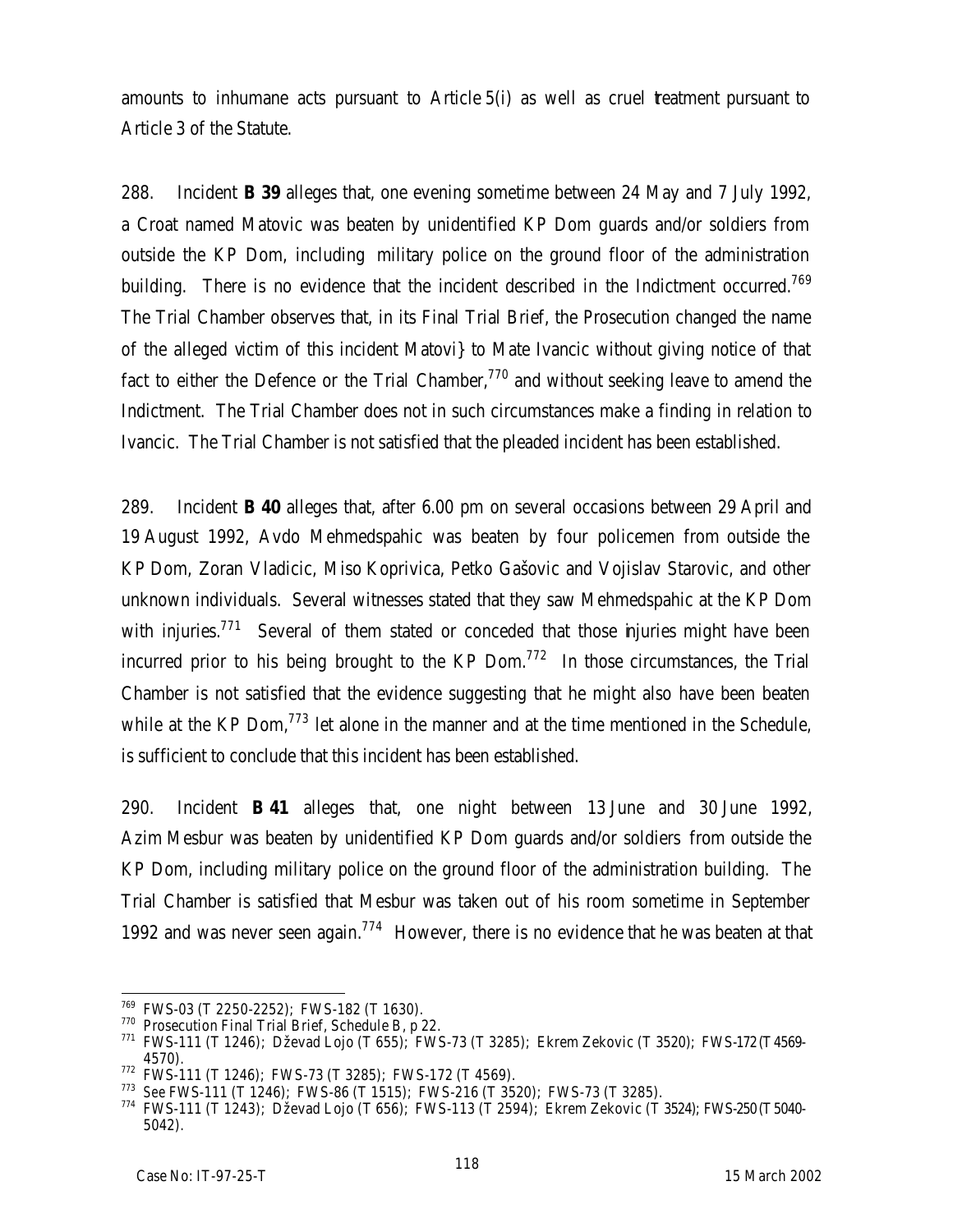time or at any other time while detained at the KP Dom.<sup>775</sup> Accordingly, the Trial Chamber is not satisfied that the incident has been established.

291. Incident **B 43** alleges that, on one occasion after lunch or dinner between June and mid-July 1992, Mehmet Pašalic was beaten by unidentified KP Dom guards and/or soldiers from outside the KP Dom, including military police on the ground floor of the administration building. The Trial Chamber is satisfied that Pašalic was taken to the gate and never seen again.<sup>776</sup> There is no evidence, however, that he was beaten, and the Trial Chamber is not satisfied that this incident has been established.

292. Incident **B 44** alleges that, one afternoon in the summer of 1992, Mensud Pašovic was beaten by KP Dom guard Dragan Zelenovic and other unknown individuals. The Trial Chamber is not satisfied that this incident has been established. The Trial Chamber is satisfied that Pašovic was taken away at some point during the summer of 1992 and never seen again, $777$  but there is no evidence that he was beaten at that time or at any other time.

293. Incident **B 45** alleges that, sometime between June and mid-July 1992 after lunch or dinner, Hidajet Rikalo was beaten by unidentified KP Dom guards and/or soldiers from outside the KP Dom, including military police, on the ground floor of the administration building. Witness Berberkic said that he knew three relatives by the last name Rikalo: Husein, Zaim and Hidajet or "Hido".<sup>778</sup> Berberkic also stated that the three of them were taken away in a similar manner during the same period, that they were beaten and they never returned.<sup>779</sup> Berberkic distinctly recognised the voices of both Husein and Zaim whom he knew well when they were being beaten in the administration building.<sup>780</sup> Although Berberkic did not recognise the voice of Hidajet, whom he did not know so well, the Trial Chamber is satisfied from the circumstances in which he was taken away that Hidajet Rikalo was also severely beaten. The Trial Chamber is satisfied that this is the only reasonable inference to be drawn, and that this incident has been established. The Prosecution failed to establish any prohibited purpose in relation to this incident, so that torture has not been established. The Trial Chamber is nevertheless satisfied that the

 $\overline{a}$  $^{775}$  FWS-85 mentioned that Mesbur may have been beaten before being taken to the KP Dom (T 656).

<sup>776</sup> FWS-03 (T 2252-2253, 2258-2260); Dr Amir Berberkic (T 3808); FWS-69 (T 4124-4125); FWS-172 (T 4561).

<sup>777</sup> FWS-138 (T 2083); FWS-109 (T 2400-2401); Ekrem Zekovic (T 3489); Muhamed Lisica (T 4947).

<sup>778</sup> Dr Amir Berberkic (T 3787).

<sup>779</sup> Dr Amir Berberkic (T 3787-3791). *See* also, FWS-73 (T 3267).

<sup>780</sup> *Ibid*.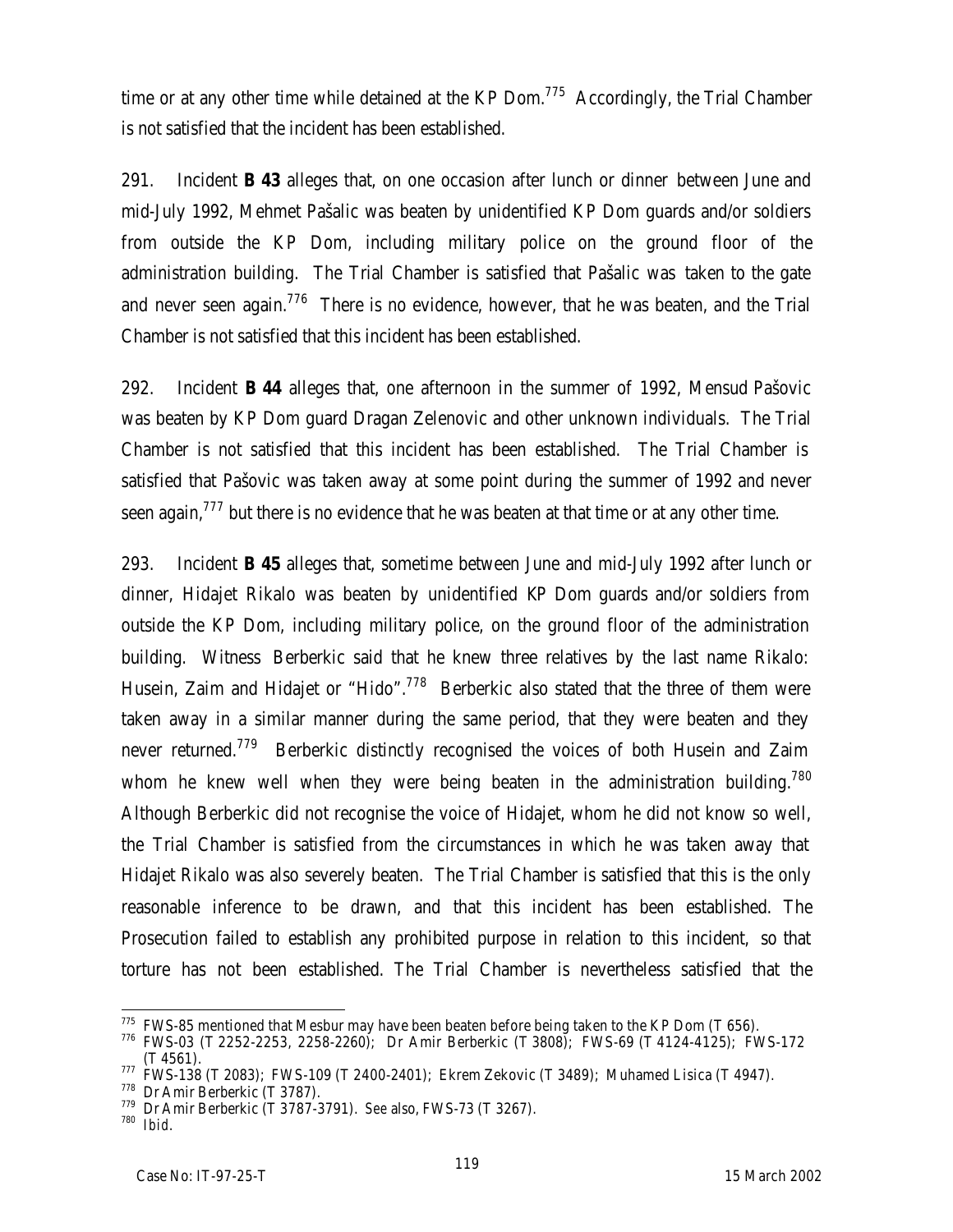treatment meted out to Hidajet Rikalo amounts to inhumane acts pursuant to Article 5(i) as well as cruel treatment pursuant to Article 3 of the Statute.

294. Incident **B 46** has already been dealt with above.<sup>781</sup>

295. Incident **B 47** alleges that, one evening sometime between 26 June and 14 July 1992, Necko Rikalo was beaten by unidentified KP Dom guards and/or soldiers from outside the KP Dom, including military police, on the ground floor of the administration building. The Trial Chamber is satisfied that Rikalo was taken out sometime in late June or early July 1992 and never returned.<sup>782</sup> One witness mentioned that he heard the sound of beatings which took place during the period – mid-June – when Rikalo was taken away.<sup>783</sup> The Trial Chamber is not satisfied that this evidence referred to Rikalo, or that it is sufficient to establish the incident described in B 47.

296. Incident **B 48** has already been dealt with above.<sup>784</sup>

297. The Prosecution concedes in its Final Trial Brief that incident **B 49** is identical to the incident charged under paragraph 5.23 of the Indictment.<sup>785</sup> Incident B49 alleges that, on several occasions at the end of June 1992, Hajro Šabanovic was beaten in the administration building by military police from outside the KP Dom, Drakul, aka Zliko, Krnojelac, Miletic and "Pikolo". The Trial Chamber therefore need not make additional findings in respect of incidents B 49. 786

298. Incident **B 50** alleges that, sometime between 26 June and 14 July 1992, Haso Selimovic was beaten by unidentified KP Dom guards and/or soldiers from outside the KP Dom, including military police, on the ground floor of the administration building. The Trial Chamber is satisfied that, sometime in June 1992,<sup>787</sup> Selimovic was taken out and never returned.<sup>788</sup> The Trial Chamber is not satisfied, however, that he was beaten in the course of his disappearance or prior to this date. The Trial Chamber is not satisfied that this incident has been established.

<sup>781</sup> *See* par 276, *supra*.

<sup>782</sup> FWS-172 (T 4559-4561).

<sup>783</sup> *Ibid*.

<sup>784</sup> *See* par 274, *supra*.

<sup>785</sup> *See* Prosecution Final Trial Brief, p 27.

<sup>786</sup> *See* pars 239-242, *supra*.

<sup>787</sup> FWS-119 (T 1955-1956); FWS-03 (T 2251).

<sup>788</sup> FWS-119 (T 1955-1961); FWS-03 (T 2250-2253); FWS-69 (T 4119); FWS-250 (T 5077).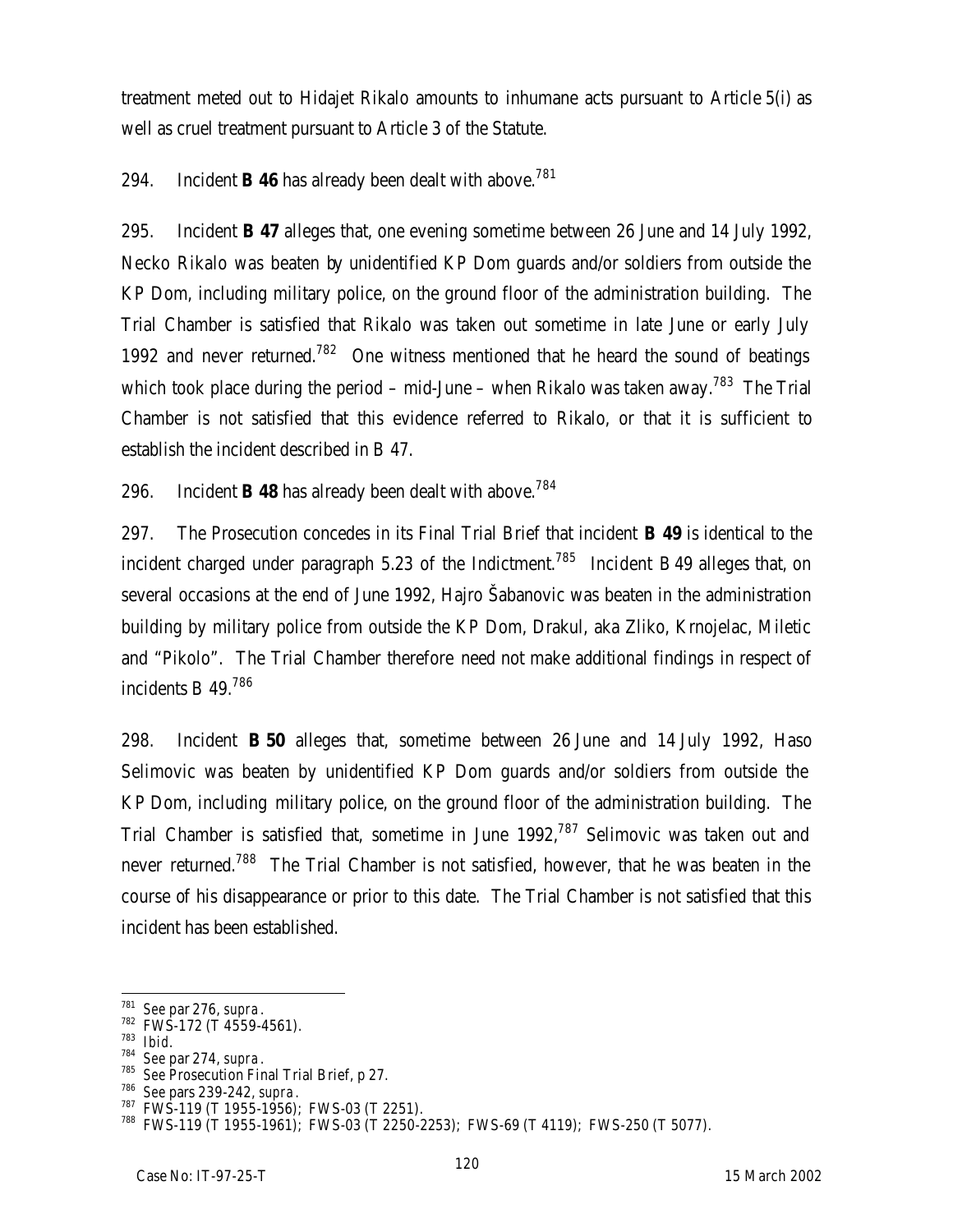## 299. Incident **B 51** has already been dealt with above.<sup>789</sup>

300. The Trial Chamber is satisfied that, as described in incident **B 52**, sometime in August or September 1992, Mehmed Sofrad'ija, nicknamed "Mesa", was taken to an isolation cell, interrogated and badly beaten.<sup>790</sup> His screams could be heard while he was being interrogated.<sup>791</sup> When he was brought back to his room, his entire face was swollen and bore the marks of beatings. He stayed in the isolation cell for about seven days without anything to eat or drink, and he had no choice but to drink his own urine.<sup>792</sup> He was so frightened that he would not survive this ordeal that he gave his watch to another detainee, asking him to give it to his son.<sup>793</sup> The Trial Chamber is satisfied that the allegations contained in B 52 have been established and that all the elements of the definition of torture pursuant to Article 3 and Article 5(f) of the Statute have been made out, including the prohibited purpose of obtaining information.

301. Incident **B 53** alleges that, sometime during daytime in April 1992, Esad Šoro was beaten by Miso Koprivica, a police inspector from outside the KP Dom. FWS-54 testified that he was himself taken out and interrogated by Koprivica.<sup>794</sup> FWS-54 stated that Koprivica had treated him, the witness, fairly and that he did not beat him.<sup>795</sup> FWS-54 added that other detainees – the three Šoro brothers, Esad, Ševal and Sulejman, as well as Elvedin Cedic – told him that Koprivica did beat them.<sup>796</sup> FWS-54, however, questioned the reliability of their statements.<sup>797</sup> FWS-109 testified that Esad Soro was taken away and never seen again, but there is no evidence that Esad Šoro was beaten on the occasion alleged.<sup>798</sup> In those circumstances, the Trial Chamber is not satisfied that the incident described above has been established by that hearsay evidence.

302. Incident **B 54** alleges that, sometime during daytime in April 1992, Ševal Šoro was also beaten by Miso Koprivica, a police inspector from outside the KP Dom. The Trial

 $\overline{a}$ <sup>789</sup> *See* par 280, *supra*.

<sup>790</sup> FWS-73 (T 3282); Ekrem Zekovic (T 3525); Dr Amir Berberkic (T 3928); FWS-137 (T 4760).

<sup>791</sup> FWS-73 (T 3282); FWS-137 (T 4760, 4800).

<sup>792</sup> Dr Amir Berberkic (T 3930).

<sup>793</sup> Dr Amir Berberkic (T 3930).

<sup>&</sup>lt;sup>794</sup> FWS-54 (T 751-754).

<sup>795</sup> *Ibid*.

<sup>796</sup> FWS-54 (T 752).

<sup>797</sup> FWS-54 (T 752): "However, I later heard from some others, *now to what extent you can believe this or not is different*, that he beat them. I did not see that, but he really did not treat me that way." (emphasis added) <sup>798</sup> T 2398-2402.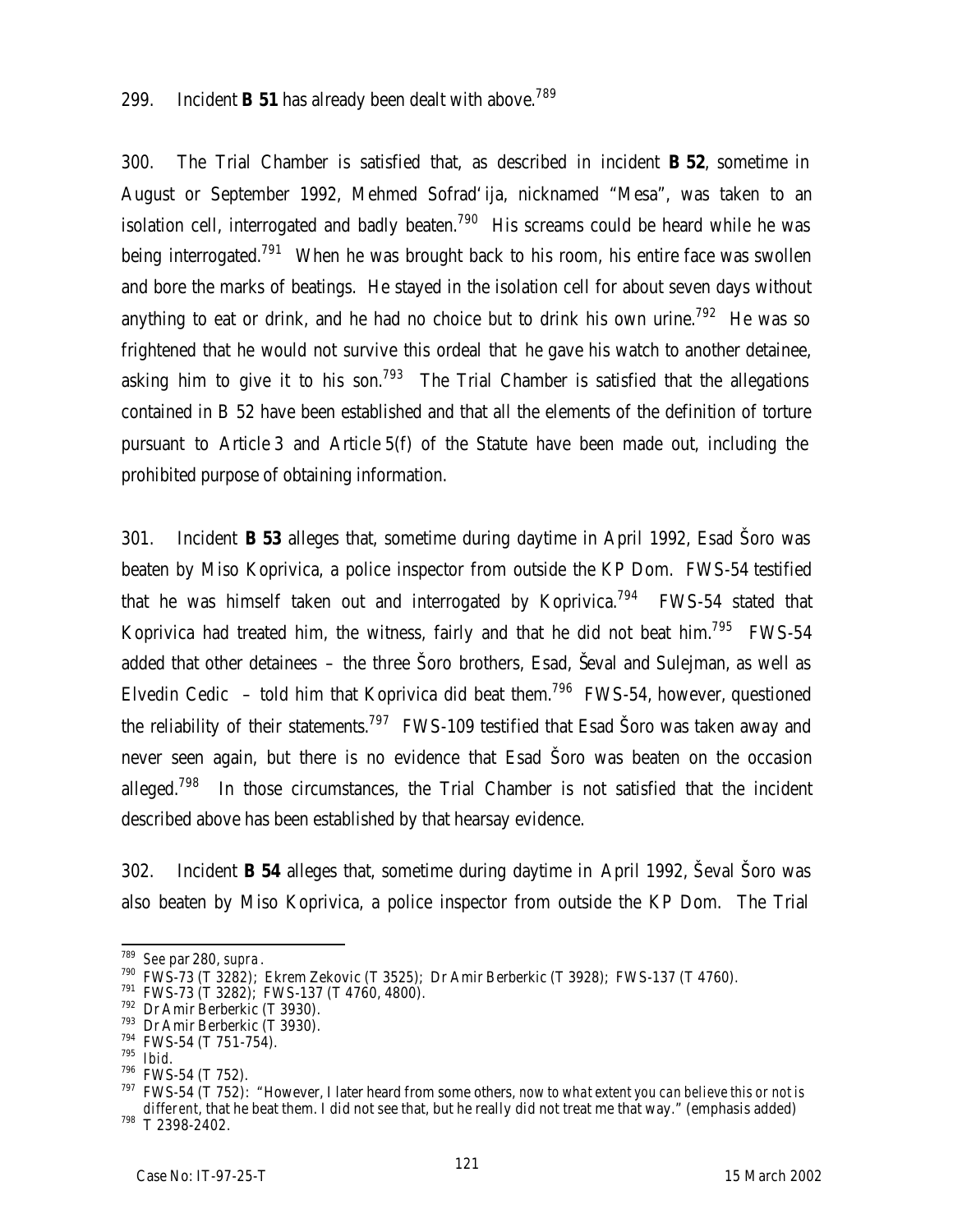Chamber reiterates the conclusions reached in respect of B53.<sup>799</sup> The Trial Chamber is satisfied that Ševal Šoro was taken away and never returned.<sup>800</sup> There was no evidence, however, that he was beaten on the occasion alleged, let alone at the time, in the manner or by the individual mentioned in the Schedule. $801$  The Trial Chamber is not satisfied that this incident has been established.

303. Incident **B 55** alleges that, sometime during daytime in April 1992, Sulejman Šoro was also beaten by Miso Koprivica, a police inspector. The Trial Chamber reiterates the conclusions reached in respect of  $B53$ <sup>802</sup> there was no other evidence that Sulejman Soro was dealt with in the manner described in the Indictment. The Trial Chamber is not satisfied that this incident has been established.

304. Incident **B 56** alleges that, after 6.00 pm on several occasions between 29 April and 19 August 1992, Habib Subašic was beaten by four policemen from outside the KP Dom, Zoran Vladicic, Miso Koprivica, Petko Gašovic and Vojislav Starovic and other unknown individuals. One witness testified that Subašic had been seriously beaten before he arrived at the KP Dom.<sup>803</sup> Another witness stated that he saw marks resulting from beating on Subašic's body, and was told by him that he had been beaten; he did not, however, tell him when or by whom.<sup>804</sup> The Trial Chamber is not satisfied that the incident has been established.

305. The Trial Chamber is satisfied that the treatment meted out to FWS-159, as described in incident **B 57**, has been established, that the principal offenders acted with the prohibited purpose of obtaining information and that it amounts to torture pursuant to Article 3 and Article 5(f) of the Statute. Despite obvious injuries sustained before he arrived at the KP Dom at the end of January 1993, FWS-159 was interrogated on his arrival by Boro Ivanovic and someone named Milorad; he was threatened, slapped and denied any

 $\overline{a}$ <sup>799</sup> *See* par 301, *supra*; *see* also FWS-69 (T 4085-4086) and FWS-210 (T 4967, 5009) who testified that Sulejman Šoro was taken away at some point and never returned. There is no evidence that he was beaten on that occasion.

<sup>800</sup> FWS-111 (T 1258); FWS-139 (T 367); FWS-54 (T 767); FWS-109 (T 2377-2378, 2395-2396); FWS-71 (T 2865-2866); Amir Berberkic (T 3927); FWS-172 (T 4560-4561); FWS-137 (T 4750); Muhamed Lisica (T 4962).

<sup>801</sup> But see par 339, *infra*, in relation to his murder on another occasion.

<sup>802</sup> *See* par 301, *supra*; *see* also FWS-69 (T 4085-4086) and FWS-210 (T 4967 and 5009) who testified that Sulejman Šoro was taken away at some point and never returned. There is no evidence that he was beaten on that occasion.

 $803$  FWS-86 (T 1517).

<sup>804</sup> FWS-58 (T 2700).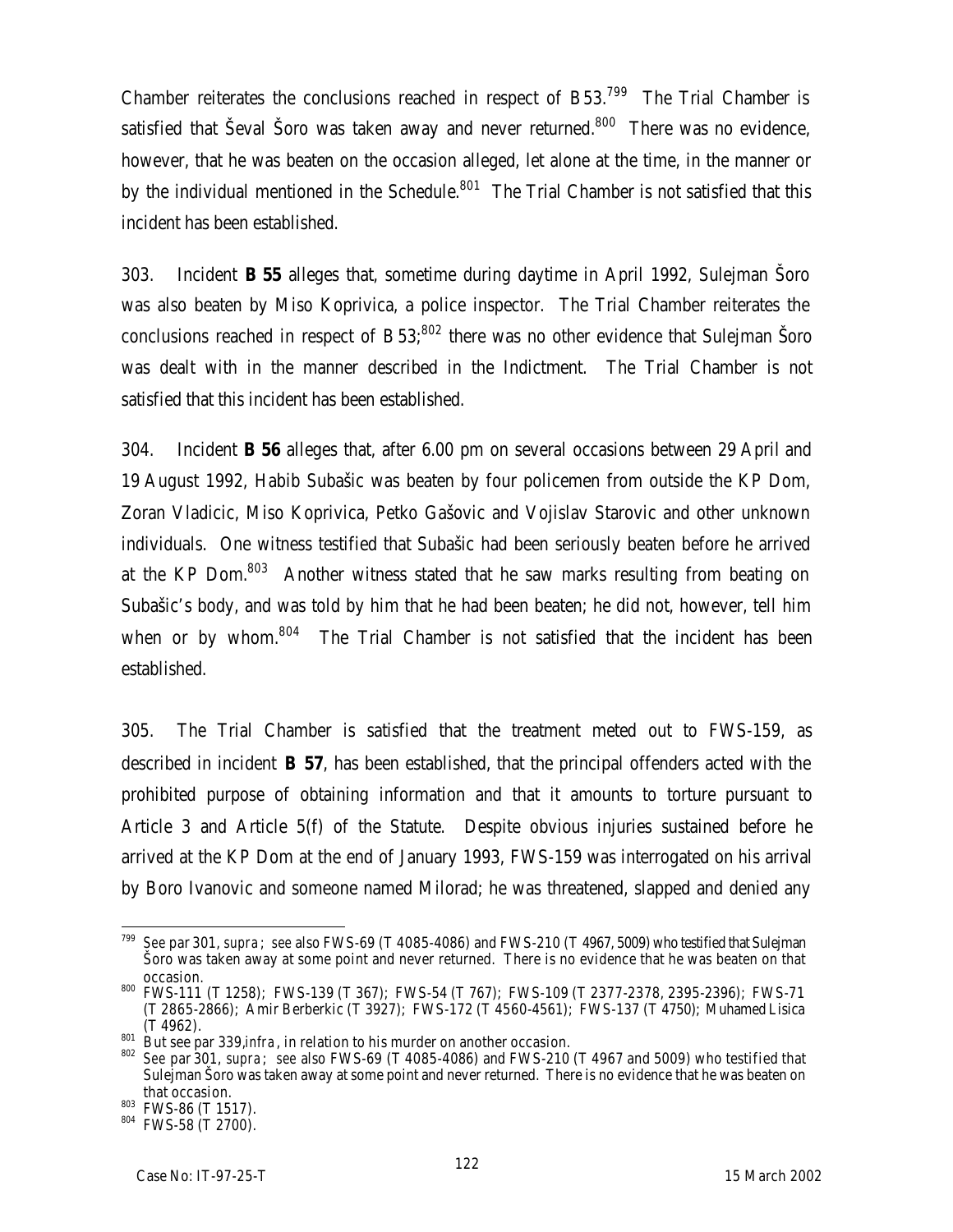medical treatment.<sup>805</sup> FWS-159 was subsequently locked in an isolation cell for about three months, during which time he was again repeatedly interrogated by Boro Ivanovic about military activity.<sup>806</sup> On at least ten occasions during that period, he was beaten particularly brutally by Serb soldiers and KP Dom guards. $807$  One of the guards, Zoran Matovic, beat him with his feet and hands on the kidneys, spine, head and around the heart.<sup>808</sup> The same guard also beat him with a knife and threatened to cut his heart out. $^{809}$ 

306. Incident **B 58** alleges that, one evening between May and August 1992, Munib Vehida was beaten by KP Dom guards Milenko Burilo and Dragomir Obrenovic and other unidentified individuals. There is no evidence supporting this allegation. The Trial Chamber is therefore not satisfied that this incident has been established.

307. Finally, incident **B 59** has already been dealt with above.<sup>810</sup>

# 3. The responsibility of the Accused

308. The Accused denied that he ever saw or heard about beatings of non-Serb detainees at the KP Dom.<sup>811</sup> The Trial Chamber is satisfied, however, that the Accused knew that Muslim detainees were being beaten and that they were otherwise being generally mistreated in the manner described under par 5.4 through 5.29 of the Indictment.

309. First, the Trial Chamber is satisfied that the Accused saw one detainee being beaten. Although the Accused acknowledged that he met Ekrem Zekovic after the latter had been severely beaten, he denies that he saw him being beaten or that he saw any marks or indication which might have led him to conclude that Zekovic might have been beaten.<sup>812</sup> The Trial Chamber does not accept that assertion as credible, and rejects the Accused's evidence. The Trial Chamber has already accepted and reiterates that the Accused

 $\overline{a}$  $805$  FWS-159 (T 2442-2454). There is no suggestion that the person named "Milorad" was the Accused.

<sup>806</sup> FWS-159 (T 2457).

<sup>807</sup> FWS-159 (T 2479-2484).

<sup>808</sup> FWS-159 (T 2483-2484).

<sup>809</sup> FWS-159 (T 2483).

<sup>810</sup> *See* par 274, *supra*.

 $^{811}$  The Accused (T 7677, 8112).

<sup>812</sup> The Accused (T 7681-7682, 8121). *See also* Defence witness Risto Ivanovic (T 6152). The Trial Chamber does not accept the evidence of this witness on that point; nor does his evidence cause the Trial Chamber to have a reasonable doubt that the Prosecution witnesses were telling the truth. *See also* Ekrem Zekovic (T 3574-3575).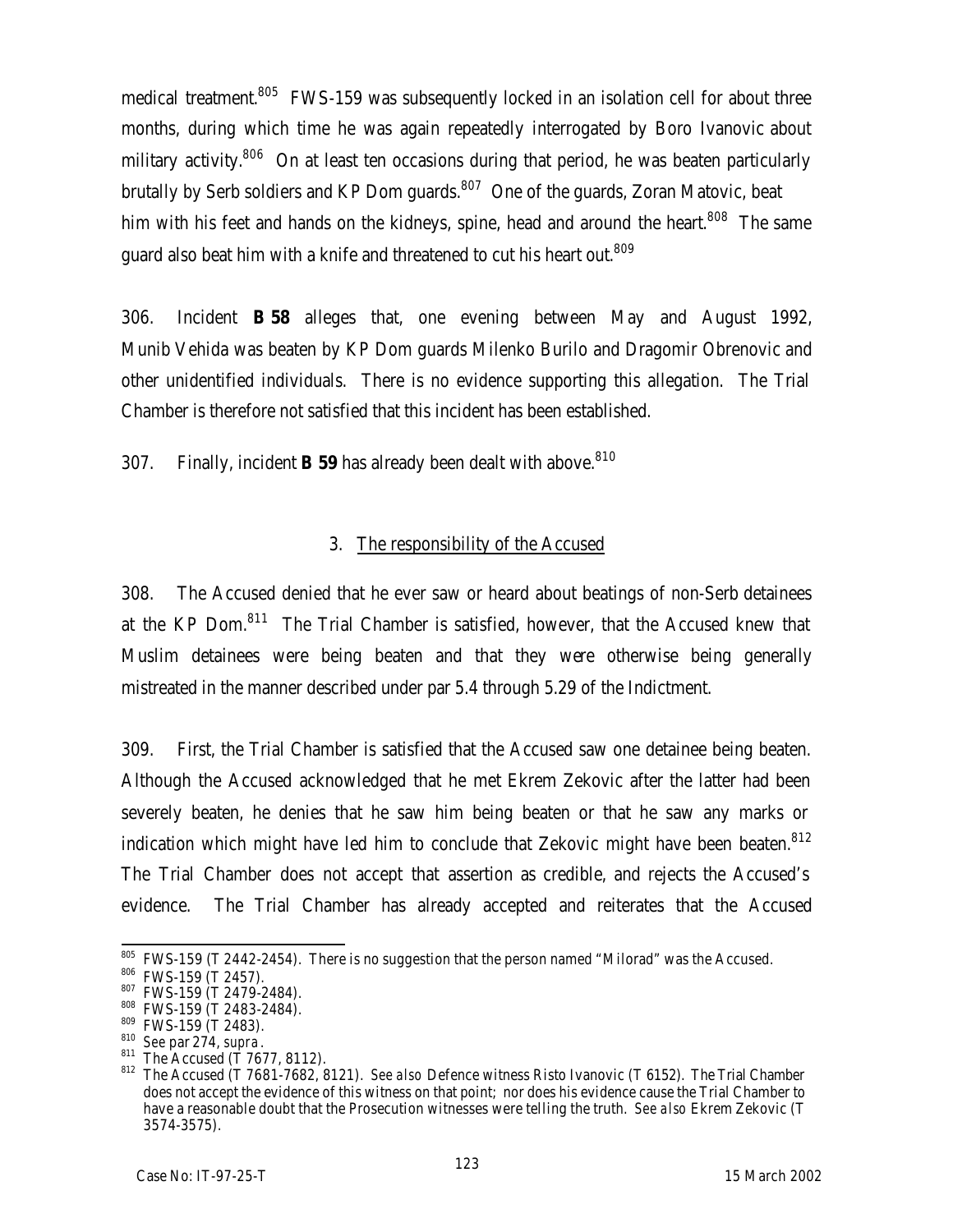intervened to stop the beating of Zekovic by one of the KP Dom quards. $813$  This quard, Milenko Burilo, continued to attack Zekovic while being taken away by the Accused.<sup>814</sup> At some point, Burilo threw Zekovic against a wall as a result of which the latter lost consciousness.<sup>815</sup> The evidence of the Accused on that point does not cause the Trial Chamber to have any reasonable doubt that Zekovic was telling the truth.

310. Secondly, although he denied it, $816$  the Accused was personally told about non-Serb detainees being beaten and mistreated. $817$  RJ told the Accused that detainees could hear the sounds of beatings coming from the administrative building.<sup>818</sup> The Accused merely said that he had no authority over that part of the building.<sup>819</sup> RJ also told the Accused about the beating of a retarded detainee.<sup>820</sup> The Accused said that he would look into the matter.<sup>821</sup> The Trial Chamber does not accept the denials of the Accused in relation to these issues nor did they cause the Trial Chamber to have any reasonable doubt that the Prosecution witnesses were telling the truth.

311. Thirdly, in view of the widespread nature of the beatings at the KP Dom and the obvious resulting physical marks on the detainees, the Accused could not have failed to learn of them, although he denies it. $822$  The consequences of the mistreatment upon the detainees, the resulting difficulties that some of them had in walking, and the pain which they were in must have been obvious to everyone. The Trial Chamber notes that the

<sup>813</sup> **<sup>813</sup>** *See* pars 228-233, *supra* where the Trial Chamber points out that this beating was not the subject of the charge in the Indictment. However, it remains evidence in the case from which inferences may legitimately be drawn by the Trial Chamber in relation to issues arising out of incidents which *are* the subject of charges in the Indictment.

<sup>814</sup> Ekrem Zekovic (T 3569-3570).

<sup>815</sup> Ekrem Zekovic (T 3569-3570).

 $816$  The Accused said that he never heard about any beatings (T 7678).

<sup>817</sup> *See* for example RJ (T 3860-3867); Ahmet Hadžimusic (T 1979-1981).

 $818$  RJ (T 3860-3864).

 $819$  RJ (T 3860-3866).

 $820$  RJ (T 3865-3866).

<sup>821</sup> RJ (T 3865-3866). Ahmet Hadžimusic gave evidence of having overheard a conversation between two relatives named Cankusic who discussed the disappearance of the sons of one of them, and that one of the two men had reported it to the Accused. According to Hadžimusic, Cankusic asked the Accused where his sons were. The Accused answered that they had been sentenced and taken away to serve their terms. When Cankusic asked the Accused why they had been beaten so much, the Accused attempted to justify the beatings by saying that they had been beaten in order to obtain a confession. This evidence against the Accused was hearsay and, in the absence of any circumstantial support for the statements made to Hadžimusic, the Trial Chamber does not consider it sufficiently credible to base a finding that the Accused had in fact been made aware of those facts: Ahmet Hadžimusic (T 1979-1981, 2012).

 $822$  The Accused (T 7677).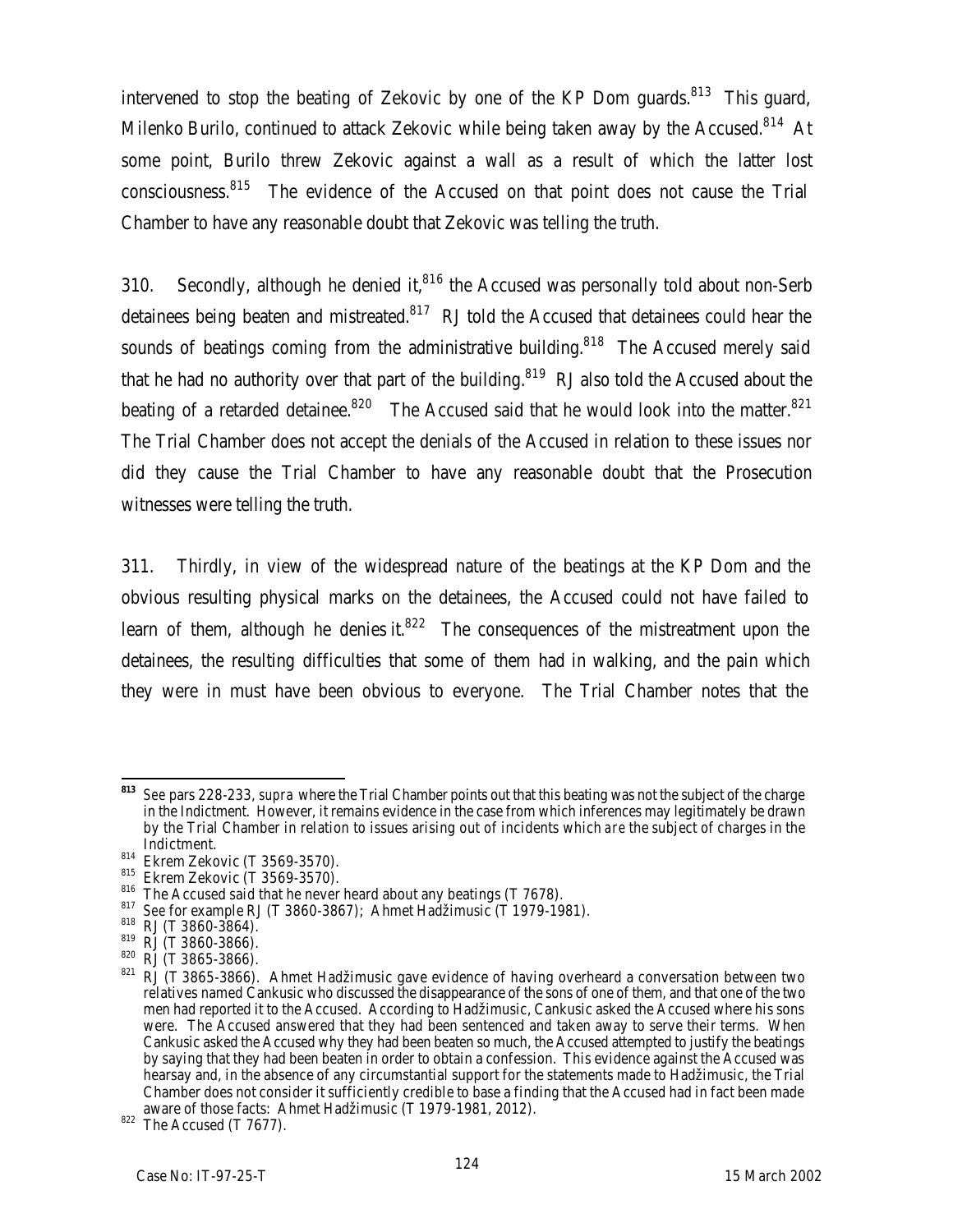Accused held the position of warden for 15 months, during which time he went to the KP Dom almost every day of the working week. While there he would go to the canteen.  $823$ the prison yard or elsewhere inside the compound, $824$  all places where he had plenty of opportunities to notice the physical condition of the non-Serb detainees.

312. The Trial Chamber does not accept the Accused's blanket denial of any knowledge of beatings as being credible. It is satisfied that he must have been aware that the detainees, for whose care he was responsible, and some of whom he knew personally, $825$  were being mistreated. The Trial Chamber is also satisfied that the Accused, having witnessed the beating of Zekovi}, was aware that the purpose of the beating was of *punishing* him for his failed escape.<sup>826</sup> That is a prohibited purpose, so that the Accused was, the Trial Chamber accepts, aware that Zekovi} was being tortured. However, as already indicated, the Accused has not been charged with criminal responsibility for the torture of Zekovi $3.827$ Had he been so charged, he would have been responsible as a superior pursuant to Article 7(3), because he failed to punish KP Dom guard Burilo for torturing Zekovi}.

313. The Trial Chamber is not satisfied, however, that the Accused knew that the other beatings were inflicted for one of the purposes provided for in the prohibition against torture, rather than being meted out purely arbitrarily. The fact that the Accused witnessed the beating of Zekovic, ostensibly for the prohibited purpose of *punishing* him for his failed escape is not sufficient, in itself, to conclude that the Accused knew or that he had reason to know that, other than in that particular instance, beatings were inflicted for any of the prohibited purposes. Having personally observed Burilo torturing Zekovic, the Accused was obliged to punish Burilo, but that isolated fact did not oblige him to investigate the incident in such a way as would have put him on notice that others were being *tortured* in

<sup>823</sup> Several witnesses mentioned that they saw him at the refectory or on his way to the refectory: *see* for example Rasim Taranin (T 1706); Ahmet Hadžimusic (T 1981); FWS-249 (T 4497-4498); FWS-250 (T5056, 5068- 5069); FWS-109 (T 2409-2410); RJ (T 3892); Ekrem Zekovic (T 3451); FWS-138 (T 2096-2097).

<sup>824</sup> *See* FWS-139 (T 381); FWS-111 (T 1276); FWS-162 (T 1403); FWS-69 (T 4130); FWS-172 (T 4590); FWS-249 (T 4497-4498). The Accused said that he did not often go through the yard, only "when the need arose" (T 7660). Further, he said that he "usually went to the furniture factory at the time when there were no detained persons in the yard" (T 7677).

<sup>825</sup> *See* for example Faik Tafro (the Accused, T 7611); Ekrem Zekovic (the Accused, T 7917); Muhamed Lisica (T 7918); RJ (T 7929).

<sup>826</sup> The Accused may also have been told that Cankusic's sons were beaten to obtain a *confession*, but the Trial Chamber is not satisfied beyond reasonable doubt that he was in fact made aware of the facts communicated to Hadžimusic.

<sup>827</sup> Nor was the Accused charged with criminal responsibility for the torture of Cankusic's sons.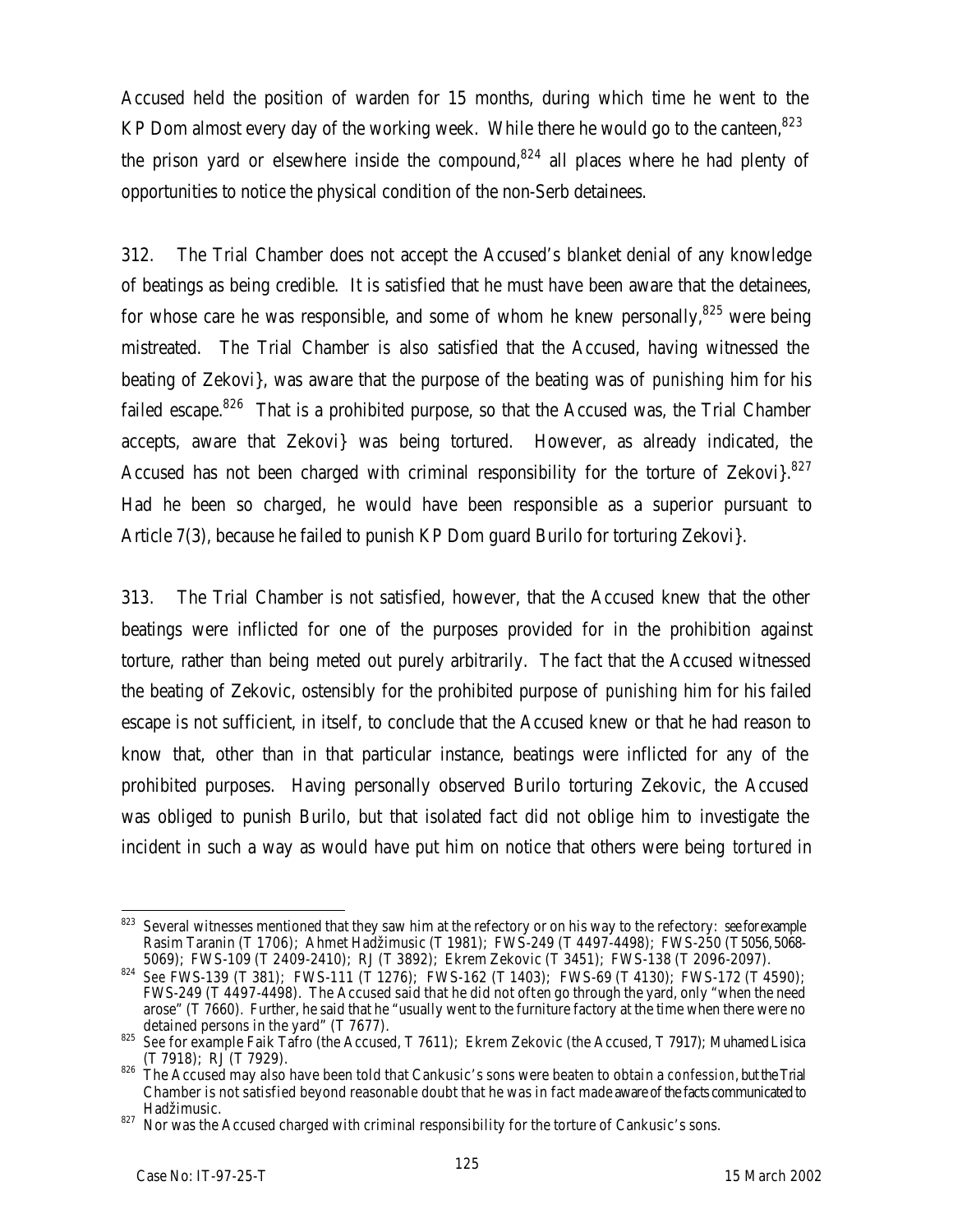the KP Dom. The Accused is therefore not responsible as a superior for the torture charged in the Indictment.

314. The Trial Chamber is satisfied that every incident which amounts to torture pursuant to Article 3 and Article 5 of the Statute automatically amounts to cruel treatment pursuant to Article 3 and other inhumane acts pursuant to Article 5(i), as the offence of torture in fact subsumes those two lesser offences. Any finding that an act of torture has been committed in one specific instance would, therefore, imply that an act of cruel treatment and/or other inhumane acts has been committed. In view of the majority decision of the Appeals Chamber in the *Celebici* judgment, the Trial Chamber is obliged to enter additional convictions for the subsumed offences. No additional punishment is imposed for the additional convictions.

315. With respect to "common purpose" liability under Article 7(1), there is no acceptable evidence that the Accused entered into any agreement for a joint criminal enterprise to commit beatings and torture against non-Serb detainees.

316. With respect to aiding and abetting liability pursuant to Article 7(1), the Trial Chamber is satisfied that the Accused knew of the beatings and that, by failing to take any appropriate measures which, as the warden, he was obliged to adopt, he encouraged these acts, at least in respect of his subordinates. The Trial Chamber is satisfied therefore that the Accused's liability for aiding and abetting the beatings pursuant to Article 7(1) has been established. The Trial Chamber considers, however, that, in view of the nature of the Accused's participation, the more appropriate basis of liability in relation to the beatings is his responsibility as a superior pursuant to Article 7(3) of the Statute. As the Trial Chamber is of the view that it is inappropriate to convict under both heads of responsibility based on the same acts, it will enter a conviction under Article  $7(3)$  only.<sup>828</sup>

317. It appears from the evidence that essentially two categories of individuals were involved in the beating of non-Serb detainees: guards of the KP Dom and people coming from outside of the KP Dom. In respect of the first group, the Trial Chamber is satisfied

 $\overline{a}$ <sup>828</sup> *See* par 173, *supra*.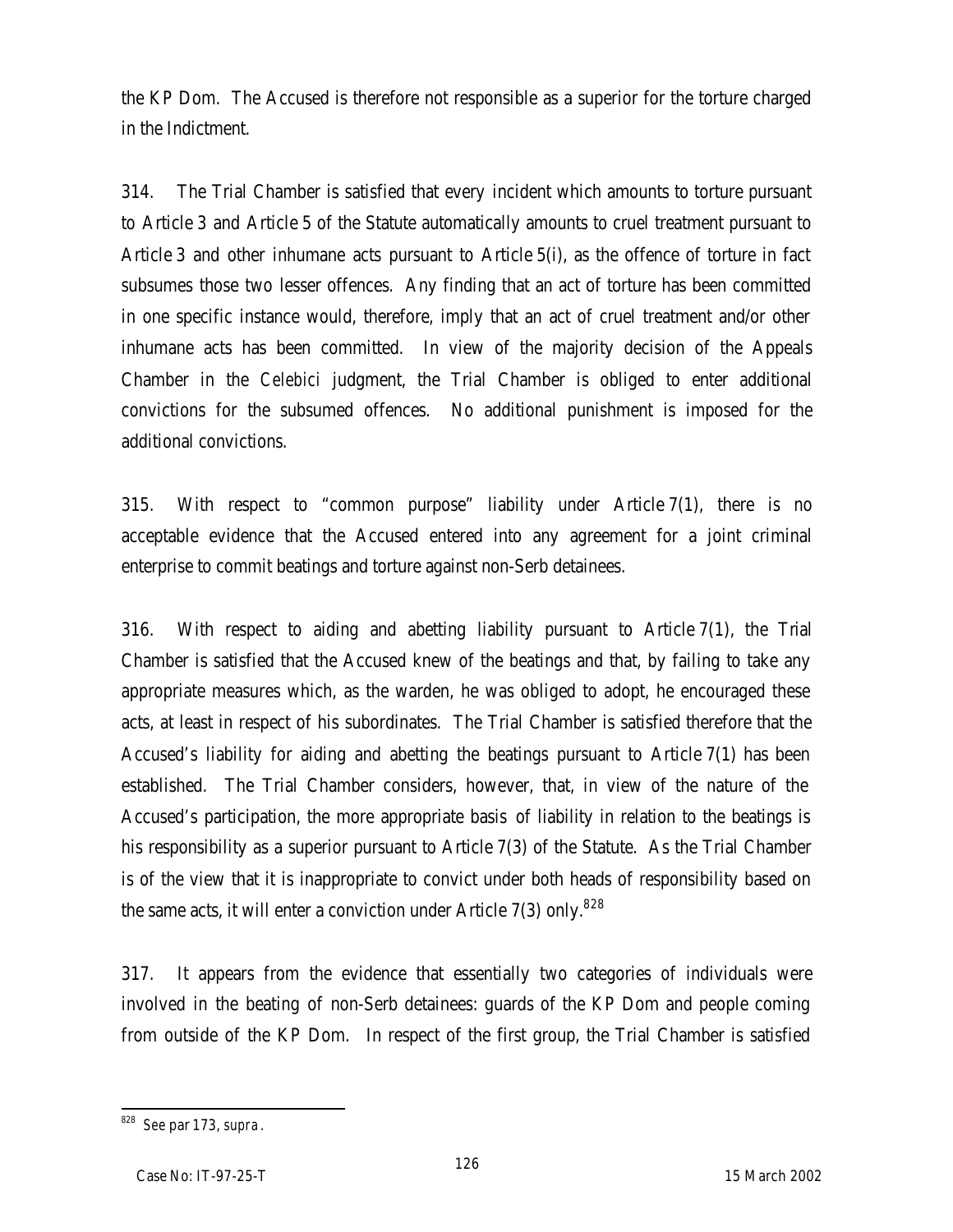that many guards were involved in these beatings,  $829$  including Dragomir Obrenovic,  $830$ Milenko Burilo,  $831$  Milenko Elcic,  $832$  Zoran Matovic,  $833$  Vlatko Pljevaljcic,  $834$  Predrag Stefanovic, <sup>835</sup> Jovo Savic, <sup>836</sup> Radovan Vukovic, <sup>837</sup> Milovan Vukovic, <sup>838</sup> Milivoj Milic, <sup>839</sup> and Milenko Elcic.<sup>840</sup> These guards called the detainees out of their room and took them to other rooms where they knew that they would be beaten and sometimes personally took part in the beatings themselves.<sup>841</sup>

318. In respect of the actions of the guards of the KP Dom, the Accused is responsible as their superior under Article 7(3) of the Statute. As warden of the KP Dom, the Accused was the *de jure* superior of the guards, <sup>842</sup> and he knew, for the reasons given above, that they were involved in the beating of non-Serb detainees. Not only did the Accused personally see one of his subordinates beat a detainee,  $843$  he also heard about such incidents, and it must have been clear that, considering that the guards were in direct contact with and controlled the detainees, some of them were involved. The Trial Chamber considers that the Accused failed in his duty as warden to take the necessary and reasonable measures to prevent such acts or to punish the principal offenders for the following reasons:

- (i) He failed to investigate the allegations of beatings, when he would inevitably have ascertained the identity of those responsible for many of those beatings (including those individuals from outside the KP Dom).
- (ii) He failed to take any appropriate measures to stop the guards from beating and mistreating detainees when, as the warden and their superior, he was obliged to do

<sup>829</sup> <sup>829</sup> *See* in particular: FWS-54 (T 761-762); FWS-66 (T 1096, 1135-1137); FWS-215 (T 891-893); FWS-139 (T 399-412); FWS-182 (T 1650-1652); FWS-138 (T 2111-2120); FWS-104 (T 2179); FWS-109 (T2362); RJ (T 3881-3889). *See* par 189ff, *supra*.

<sup>830</sup> Dragomir Obrenovic is No 46 in Ex P 3.

<sup>831</sup> Milenko Burilo is No 56 in Ex P 3.

<sup>832</sup> Milenko Elcic is No 34 in Ex P 3.

<sup>833</sup> Zoran Matovic is No 48 in Ex P 3.

<sup>834</sup> Vlatko Pljevaljcic is No 35 in Ex P 3.

<sup>835</sup> Predrag Stefanovic is No 22 in Ex P 3.

<sup>836</sup> Jovo Savic is No 55 in Ex P 3.

<sup>837</sup> Radovan Vukovic is No 52 in Ex P 3.

<sup>838</sup> Milovan Vukovic is No 45 in Ex P 3.

<sup>839</sup> Milivoj Milic is No 23 in Ex P 3.

<sup>840</sup> Milenko Elcic is No 34 in Ex P 3.

<sup>841</sup> *See* par 273, *supra*.

<sup>842</sup> *See* pars 96-107, *supra*.

<sup>843</sup> *See* pars 231-233, *supra* in respect of the beating of Ekrem Zekovic. *See* pars 254-255, *supra* in respect of the beating of Salko Mandžo where it is unclear whether the Accused saw the actual beating taking place or whether he walked in as the beating had just stopped.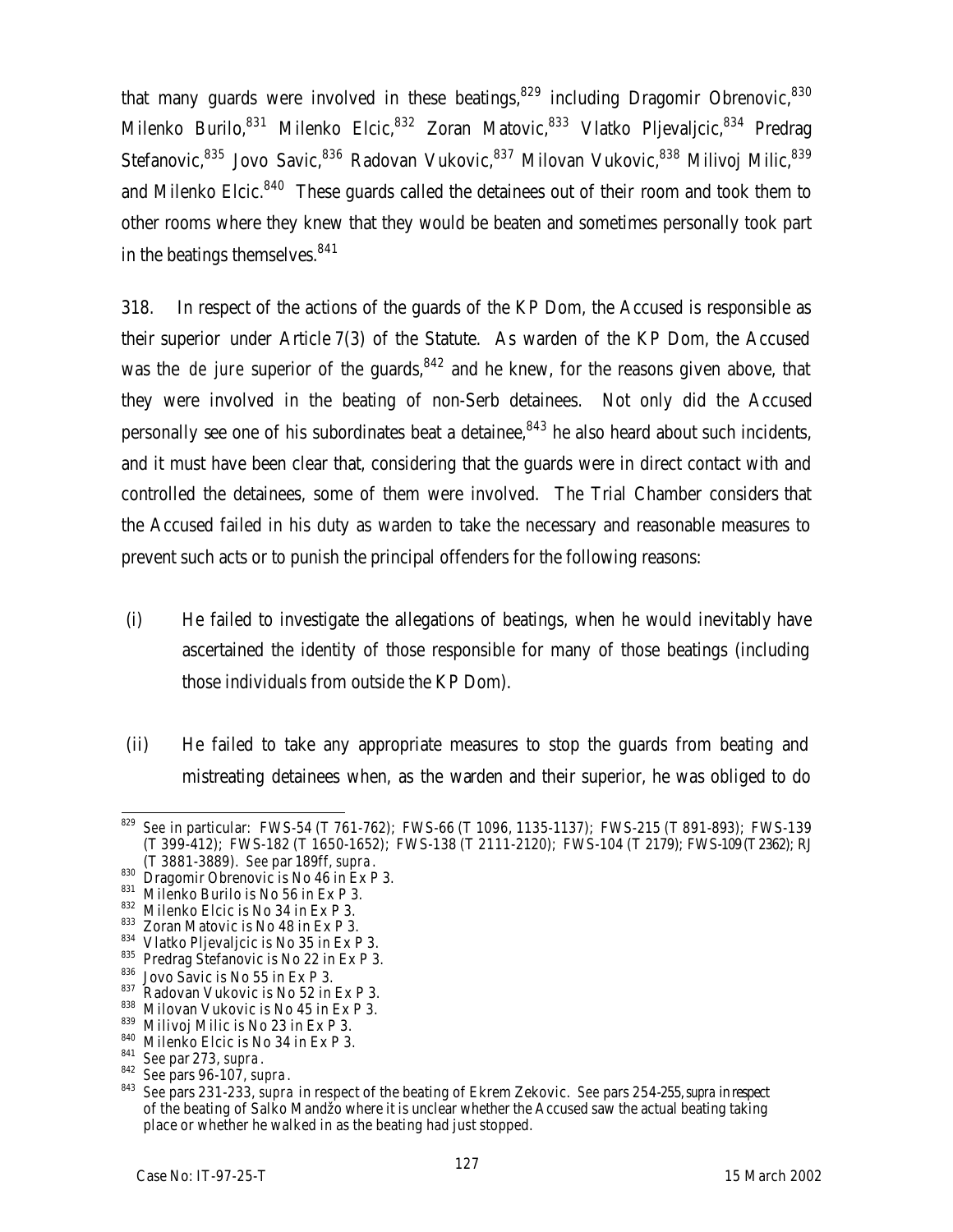so. In particular, the Accused failed to order the guards to stop beating detainees and to take appropriate measures so that other individuals from outside the KP Dom would not be in a position to mistreat detainees.

- (iii) He failed to speak to his subordinates about the mistreatment of detainees.
- (iv) He failed to punish those guards who would have been identified, had he carried out an investigation, as being responsible for the beatings or to take steps to have them punished.
- (v) He failed to report their abuses to a higher authority.

319. In respect of the second group of principal offenders, namely, those individuals, soldiers, policemen and other persons who were not guards under the Accused's direct command, the Trial Chamber is not satisfied that the Accused should be held responsible for *their* acts. The Trial Chamber is not satisfied that the Accused was shown to have had effective control over them as required for criminal liability as a superior to attach under Article 7(3). Nor is the Trial Chamber satisfied that the Accused is individually responsible under Article 7(1) for having aided and abetted *their* crimes, as it has not been established beyond reasonable doubt that in fact he *knew* that those individuals, as opposed to the guards of the KP Dom, were taking part in the beatings.<sup>844</sup> There were sufficient indications to put him on notice that beatings were taking place and that outsiders *may* have been involved, and thus put him under an obligation to investigate the matter, but that would not suffice, in the absence of evidence that he had actual *knowledge*, as opposed to mere suspicions concerning their part therein, to hold him responsible for aiding and abetting those who were not guards. $845$  The Prosecution has not established any other basis upon which, had he known that outsiders were involved in the beating of detainees, the Accused may be said to have aided and abetted them. However, in accordance with the findings made in par 318, *supra*, the Accused is criminally responsible as a superior under Article 7(3) for the actions of the KP Dom guards (a) who permitted individuals from outside the KP Dom to enter the KP Dom in order to participate in the mistreatment of

 $\overline{a}$  $844$  The Accused said that he was aware that outsiders were entering the KP Dom in order to carry out interrogations of the detainees: The Accused, T 7662.

<sup>845</sup> *See*, for instance, Ekrem Zekovic (T 3450) and RJ (T 3862, 3865-3866).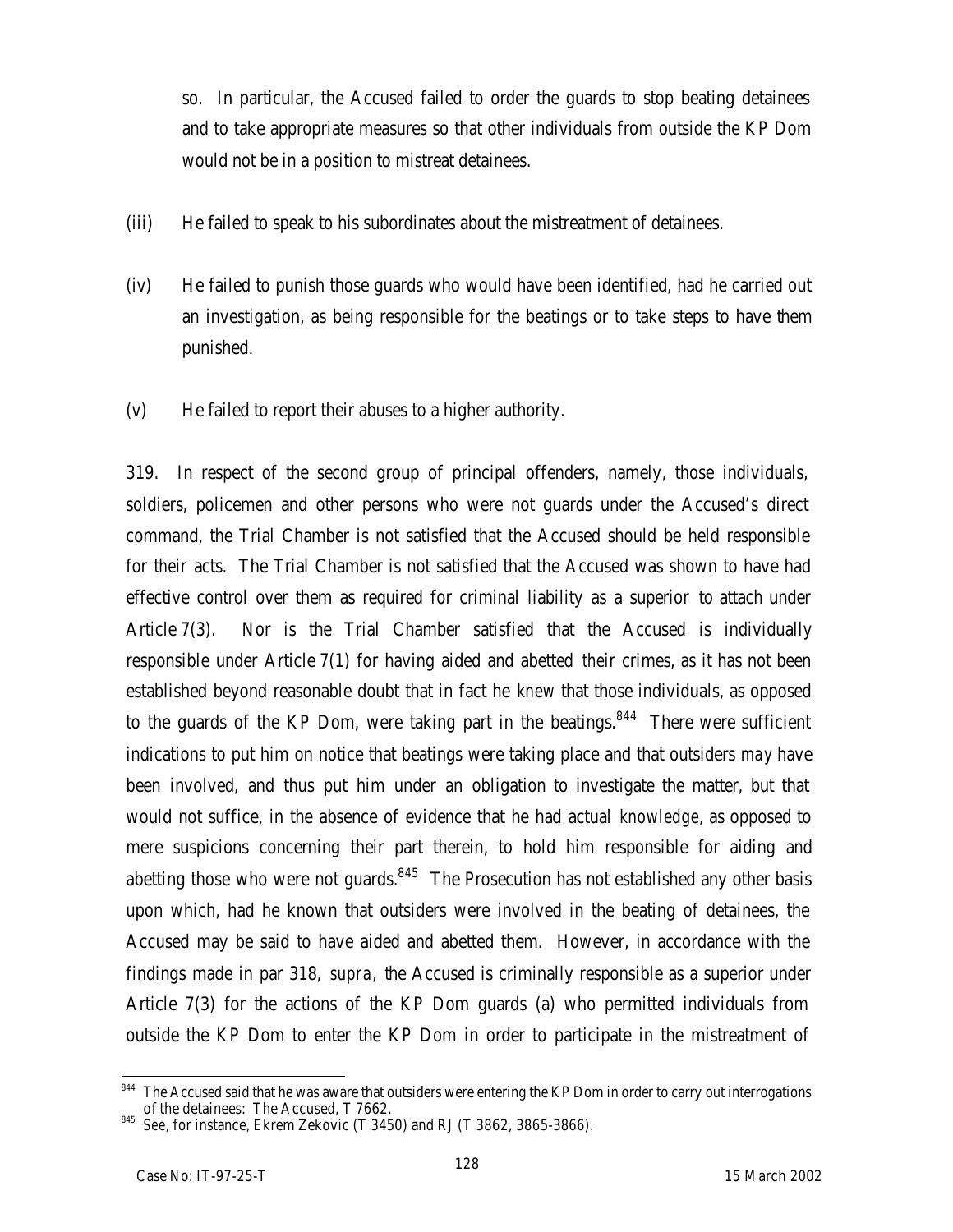detainees, thereby (at the least) aiding and abetting them in that mistreatment, and (b) who participated with those outsiders in that mistreatment.

320. In summary, the Trial Chamber is satisfied that the Accused is guilty pursuant to Article 7(3) of the Statute for the crimes of inhumane acts pursuant to Article 5(i) and cruel treatment pursuant to Article 3 of the Statute (respectively counts 5 and 7 of the Indictment) in respect of the following incidents: par 5.9, 5.15, 5.16, 5.18, 5.20, 5.21 (in respect of FWS-110, FWS-144, Muhamed Lisica as well as several other unidentified detainees), 5.27 (in respect of Salem Bi~o),  $846$  and 5.29 (in respect of Vahida Džemal, Enes Uzunovic and Elvedin Cedic) of the Indictment,  $847$  and schedule incidents A 2, A 7, A 10, A 12, B 15, B 17, B 18, B 19, B 20, B 21, B 25, B 26, B 28, B 30, B 33, B 34, B 37, B 45, B 46, B 48, B 51 and B59. In addition, the following incidents for which a finding of torture was made do in fact, in light of what has been said above,  $848$  amount to inhumane acts pursuant to Article 5(i) of the Statute and cruel treatment pursuant to Article 3 of the Statute, and the Accused is also found guilty pursuant to Article 7(3) for these incidents charged under Counts 5 and 7 of the Indictment: par 5.21 (in respect of FWS-73), 5.23, 5.27 (in respect of Nurko Nisic and Zulfo Veiz), $849$  5.28, and par 5.29 (in respect of Aziz Šahinovic) and schedule incidents B 4, B  $14<sup>,850</sup>$  B 22, B 31, B 52 and B 57.

#### **D. Murder**

321. The Accused is charged with murder as a violation of the laws or customs of war, pursuant to Article 3 of the Statute of the Tribunal, and recognised by common Article 3(1)(a) of the Geneva Conventions, and with murder as a crime against humanity, pursuant to Article 5(a) of the Statute. <sup>851</sup>

 $\overline{a}$ <sup>846</sup> The Accused is found responsible only for the acts of his subordinates, not for those acts committed by individuals over which he had no effective control.

<sup>847</sup> In respect of this incident, the Accused is found responsible only for the acts of his subordinates, not for those acts committed by individuals over which he had no effective control.

<sup>848</sup> *See* pars 181, 313, *supra*.

<sup>849</sup> The Accused is found responsible only for the acts of his subordinates, not for those acts committed by individuals over which he had no effective control.

<sup>850</sup> In respect of this incident, the Accused is found responsible for his failure to ensure that his subordinates would prevent outsiders from entering the KP Dom and beating detainees. He is not responsible, however, for the actual beatings carried out by those outsiders who were not his subordinates.

<sup>851</sup> Count 8 and Count 10.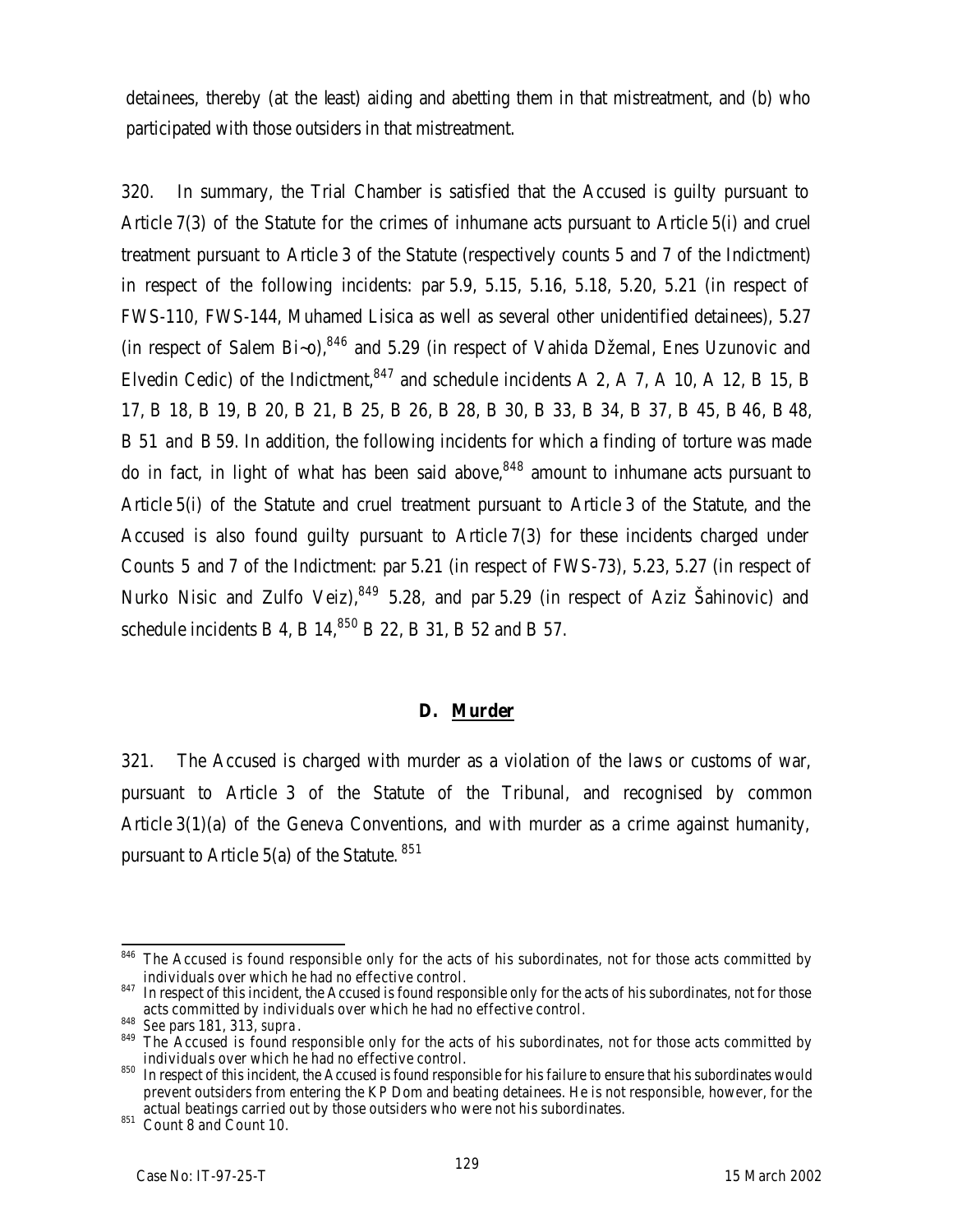### 1. The law

322. The general requirements with respect to Articles 3 and 5 of the Statute have been met. 852

323. It is clear from the jurisprudence of the Tribunal that the elements of the offence of murder are the same under both Article 3 and Article 5 of the Statute.<sup>853</sup> These elements have been expressed slightly differently, but those slight variations in expression have not changed the essential elements of the offence.

324. The basic requirements for the crime of murder are:

- 1. The victim named in the indictment is dead.
- 2. The victim's death was caused by an act or omission of the accused, or of a person or persons for whose acts or omissions the accused bears criminal responsibility.
- 3. That act was done, or that omission was made, by the accused, or a person or persons for whose acts or omissions he bears criminal responsibility, with an intention:
	- (a) to kill, or
	- (b) to inflict grievous bodily harm, or
	- (c) to inflict serious injury, in the reasonable knowledge that such act or omission was likely to cause death.<sup>854</sup>

325. It is necessary to have regard to two particular issues arising with respect to the law in this case. The first issue concerns the fact that the Prosecution, although alleging that the victims in Schedule C were murdered at the KP Dom, has not been able to bring direct evidence before the Trial Chamber of their deaths, such as an identification of their bodies.

 $\overline{a}$ <sup>852</sup> *See* pars 51-64, *supra*.

<sup>853</sup> *Kordic and Cerkez* Trial Judgment, pars 236.

<sup>854</sup> *Kordic and Cerkez* Trial Judgment, par 236; *Delalic* Trial Judgment, par 439. Many decisions of this Tribunal and of the ICTR have adopted a definition of murder which refers to only one or two of these alternative states of mind. The relevant states of mind have nevertheless been expressed in this way, sometimes in differing terms but to substantially the same effect, in those decisions: *Akayesu* Trial Judgment, par 589; *Delalic* Trial Judgment, pars 425, 434-435, 439; *Kayishema & Ruzindana* Trial Judgment, pars 150-151; *Rutaganda* Trial Judgment, par 80; *Jelisic* Trial Judgment, par 35; *Musema* Trial Judgment, par 215; *Blaškic* Trial Judgment, pars 153, 181.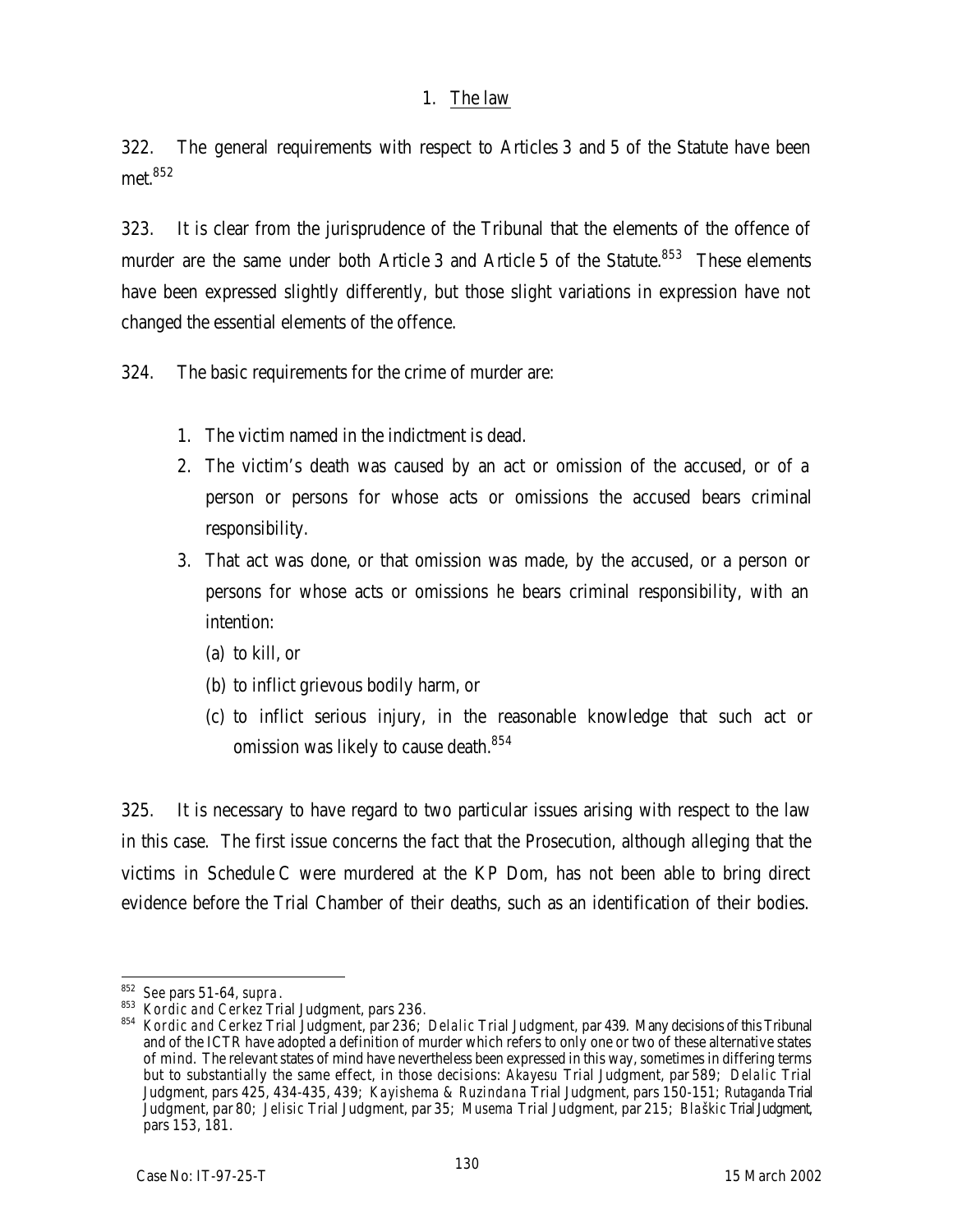The second issue concerns the death of one individual by suicide.<sup>855</sup>

326. The first issue can be dealt with quite simply. Proof beyond reasonable doubt that a person was murdered does not necessarily require proof that the dead body of that person has been recovered. The Defence has not disputed this. It has accepted, quite rightly, that the fact of a victim's death can be inferred circumstantially from all of the evidence presented to the Trial Chamber. $856$  All that is required to be established from that evidence is that the only reasonable inference from the evidence is that the victim is dead as a result of what occurred in the KP Dom.

327. The evidence presented by the Prosecution to establish a circumstantial case as to the death of the victims in such circumstances includes such facts as: proof of incidents of mistreatment directed against the individual; patterns of mistreatment and disappearances of other individuals detained at the KP Dom; the general climate of lawlessness at the KP Dom where the acts were committed; the length of time which has elapsed since the person disappeared; and the fact that there has been no contact by that person with others whom he would have been expected to contact, such as his family.  $857$  In essence, the Trial Chamber must be satisfied, looking at the evidence as a whole, that the only reasonable

 $\overline{a}$  $^{855}$  Juso Dzamalija, listed as victim C 6 (Ex P 55).

<sup>856</sup> T1158-1159. The Defence conceded that it has no reason to question the fact that the persons listed in Schedule C were in fact dead. The Defence contests the circumstances of their deaths and the alleged involvement of the Accused.

<sup>857</sup> This approach is supported by the jurisprudence of the ECHR, the Inter-American Court and national legal systems. *See* for example *Godinez Cruz v. Honduras*, judgment of 20 January 1989 (Inter-Am.Ct. H. R. (Ser. C no.5) (1989), par.155; *Cakici v Turkey*, Judgment on 8 July 1999, to be published in ECHR 1999. For decisions of national legal systems *see* for example, *People v Bolinski*, April 1, 1968, 260 Cal.App.2d 705, 714- 715, 67 Cal. Rprt. 347, 353; *State of Kansas v Pyle*, Supreme Court of Kansas, March 1, 1975, 216 Kan. 423; 532 P.2d 1309; *People of the State of New York v Lipsky*, Court of Appeals of New York, November 8, 1982, 57 N.Y. 2d 560, 443 N.E.2d 925;457 N.Y.S. 2d 451 (this case expressly lays to rest an earlier jurisprudence which required production of the body of the deceased); *Epperly v Commonwealth of Virginia*, Supreme Court of Virginia, September 9, 1982, 224 Va. 214; 294 S.E.2d 882; *Stocking v The State*, December 21, 1855, 7 Ind. 259, 263; *Commonwealth v Burns*, Supreme Court of Pennsylvania, January 21, 1963, 409 Pa. 619, 630; 187 A.2d 552; *Commonwealth v Lettrich*, March 22, 1943, 346 Pa. 497, 502-503, 31 A.2d 155; *Commonwealthv Homeyer*, February 13, 1953, 373 Pa. 150, 156-157, 94 A.2d 743; *People v. Ray Cullen*, Supreme Court of California, July 27, 1951, 37 Cal. 2d 614, 613, 234 P.2d 1, 15-16; *People v Scott*, Court of Appeal of California, Second Appellate District, Division Three, December 21, 1959, 176 Cal. App. 2d 458 1 Cal. Rptr. 600; *People v Clark,* Court of Appeal of California, Second Appellate district, Decision one, January 8, 1925, 70 Cal. App. 531 233 P.980; *Regina v Onufrejczyk*, Court of Criminal Appeal [1955] 1 QB 388; 1 All ER 247; 2 WLR 273; 39 CR App Rep 1; *Chamberlain v The Queen* (1984) 51 A.L.R. 225; *Regina v Horry* [1952] N.Z.L.R. 111, 122; *Regina v Flynn*, 111 C.C.C. (3d) 521; *Weissensteiner v The Queen* (1993) 178 CLR 217; *Pfenning v The Queen* (1995) 182 CLR 461.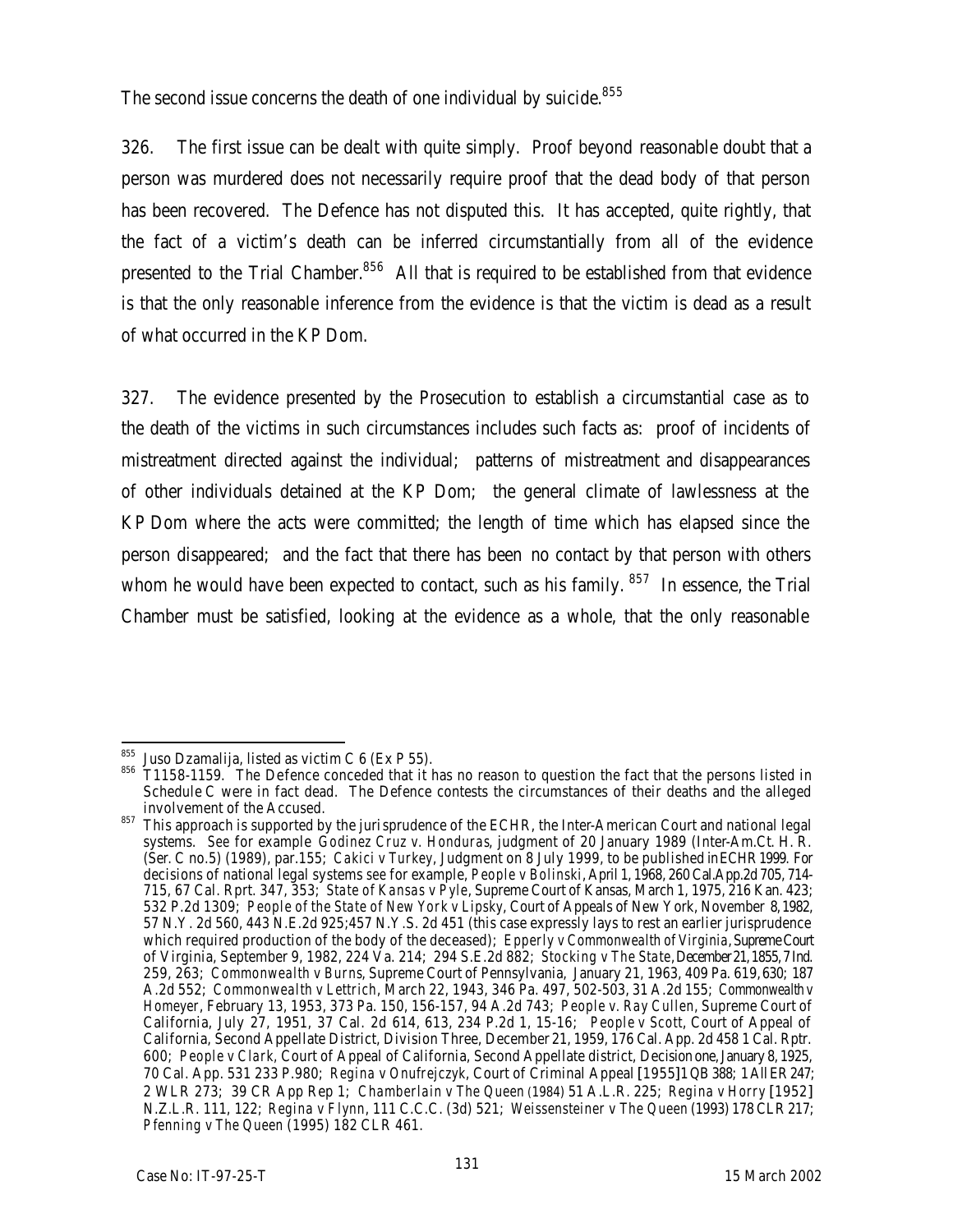inference from that evidence is that the particular person died as a result of what occurred in the KP Dom.<sup>858</sup>

328. The second issue to be addressed by the Trial Chamber concerns the death of a person who it is alleged committed suicide by hanging himself in an isolation cell after a terrible beating. The Prosecution charges the Accused with his murder. The acts and omissions alleged by the Prosecution to have caused the victim's suicide are the beating, the subsequent denial of medical treatment and the confinement of the victim to an isolation cell. The Prosecution case is that the situation created was such that it was reasonably foreseeable to the Accused, or to those for whom he bears criminal responsibility, that the victim would kill himself.

329. The crucial issues are causation and intent. The relevant act or omission by the Accused or by those for whose acts or omissions the Accused bears criminal responsibility must have caused the suicide of the victim and the Accused, or those for whom he bears criminal responsibility, must have intended by that act or omission to cause the suicide of the victim, or have known that the suicide of the victim was a likely and foreseeable result of the act or omission. The Accused cannot be held criminally liable unless the acts or omissions for which he bears criminal responsibility induced the victim to take action which resulted in his death, and that his suicide was either intended, or was an action of a type which a reasonable person could have foreseen as a consequence of the conduct of the Accused, or of those for whom he bears criminal responsibility.

### 2. Findings: Schedule C killings

330. The Trial Chamber is satisfied beyond reasonable doubt that all but three of the persons listed in Schedule C to the Indictment were killed at the KP Dom. The Trial Chamber is satisfied that these persons fell within the pattern of events that occurred at the KP Dom during the months of June and July 1992, $859$  and that the only reasonable

<sup>858</sup> *Prosecutor v Duško Tadic*, Judgment On Allegations of Contempt Against Prior Counsel, Milan Vujin, IT-94-1- A-R77, 31 Jan 2000, par 91; *Delalic* Appeal Judgment, par 458.

<sup>859</sup> FWS-71 (T 2828-2868, 2829 2869-2873, 2925, 2972); FWS-69 (T 4112); FWS-172 (T4559-4560); DrAmir Berberkic (T 3787-3794, 3800-3812); Ahmet Hadžimusic (T 1953); Dževad S Lojo (T2575-2587); FWS-111 (T 1235-1259); FWS-215 (T 885, 900); FWS-109 (T 2377); FWS-54 (T 758, 766-769, 772); FWS -73 (T 3400); FWS-142 (T 1824); FWS-172 (T 4459); FWS-162 (T 1387); RJ (T 3860-3869); FWS-3(T 2250- 2254); Safet Avdic (T 483-484). FWS-86 (T 1519-1521); FWS-182 (T 1622); FWS-138 (T2609); FWS-144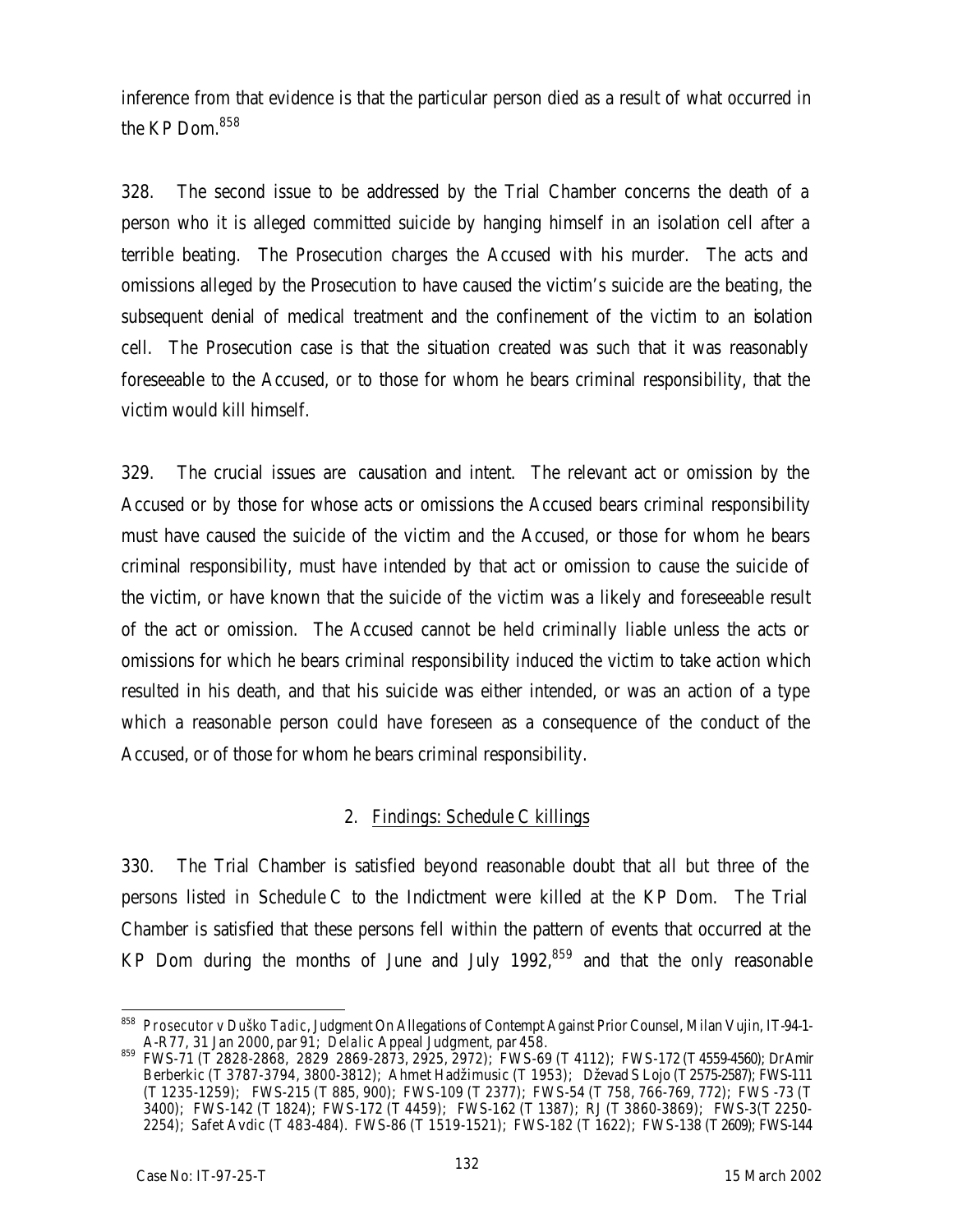explanation for the disappearance of these persons since that time is that they died as a result of acts or omissions, with the relevant state of mind, at the KP Dom.

331. The Prosecution alleges in the Indictment that the deaths occurred between June and August 1992.<sup>860</sup> In its Final Trial Brief, it alleges that the deaths occurred between 12 June 1992 and 28 June 1992.<sup>861</sup> The Trial Chamber is not satisfied that the Prosecution has established that the deaths occurred within this more specific and more limited time frame. There was only one witness who identified this exact period, and during his evidence that witness admitted that he could not be sure that these dates were correct, although he was sure that the deaths occurred around that time period.<sup>862</sup> A number of other witnesses identified Vidovdan or St Vitus Day, 28 June 1992, as a day close to the final act of killings.<sup>863</sup> The Trial Chamber is satisfied that it is probable that many of the deaths did occur in the latter half of June 1992. It is not satisfied, however, taking into consideration all of the evidence presented, that the Prosecution has established that the deaths were restricted to that time period. Accordingly, the Trial Chamber is satisfied only that it has been established that the killings occurred sometime during the months of line and July 1992.

332. Evidence was given that the Accused was absent from the KP Dom from 24 June 1992 for a period of about 7 days. At this time he was in Belgrade where his wounded son was fighting for his life.<sup>864</sup> The Accused produced a number of documents to support the evidence of witnesses that he was absent during this time.<sup>865</sup> The documents produced by the Accused included a document which authorised his travel to Belgrade on 24 June 1992 for an unspecified period of time, $866$  and a document dated approximately two months later

<sup>(</sup>T 2301-2303); Muhamed Lisica (T 4946); FWS-198 (T 1011-1023); FWS-139 (T 352, 368); FWS-66 (T 1099); FWS-137 (T 4746); FWS-104 (T 2182); Dževad Lojo (T 650); FWS-250 (T 5048).

<sup>860</sup> Indictment, par 5.32.

<sup>861</sup> Prosecution Final Trial Brief, pars 118, ft 401. At par 122 of the Final Trial Brief the Prosecution alleges that other evidence indicates that numerous killings occurred from May 1992 onwards. The only evidence referencing this claim is par 5.32 of the Indictment.

<sup>862</sup> FWS-71 (T 2828-2868, 2925, 2972).

<sup>863</sup> Dževad S Lojo (T 2574); FWS-109 (T 2377); Dr Amir Berberkic (T 3787); FWS-69 (T 4112, 4124); FWS-172 (T 4559); FWS-71 (T 2828); FWS-142 (T 1824); Ahmet Hadžimusic (T 1953); FWS-54 (T 767).

<sup>864</sup> Ex P 43, Božo Drakul (T 7220-7227); Milenko Dundjer (T 5379); Ex 92-1 –A, Ex D 90-1-A.

<sup>865</sup> The Prosecution argued that Ex D 92A confirms only that the Accused was authorised to travel to Belgrade for an unspecified amount of time on 24 June 1992. Ex D 92-1-A also does not confirm that the Accused travelled to Belgrade on that particular day. The document refers to a travel authorisation no 55/92 while the number of the travel authorisation is Ex D 92A is 37/92.

<sup>866</sup> Ex D 92A.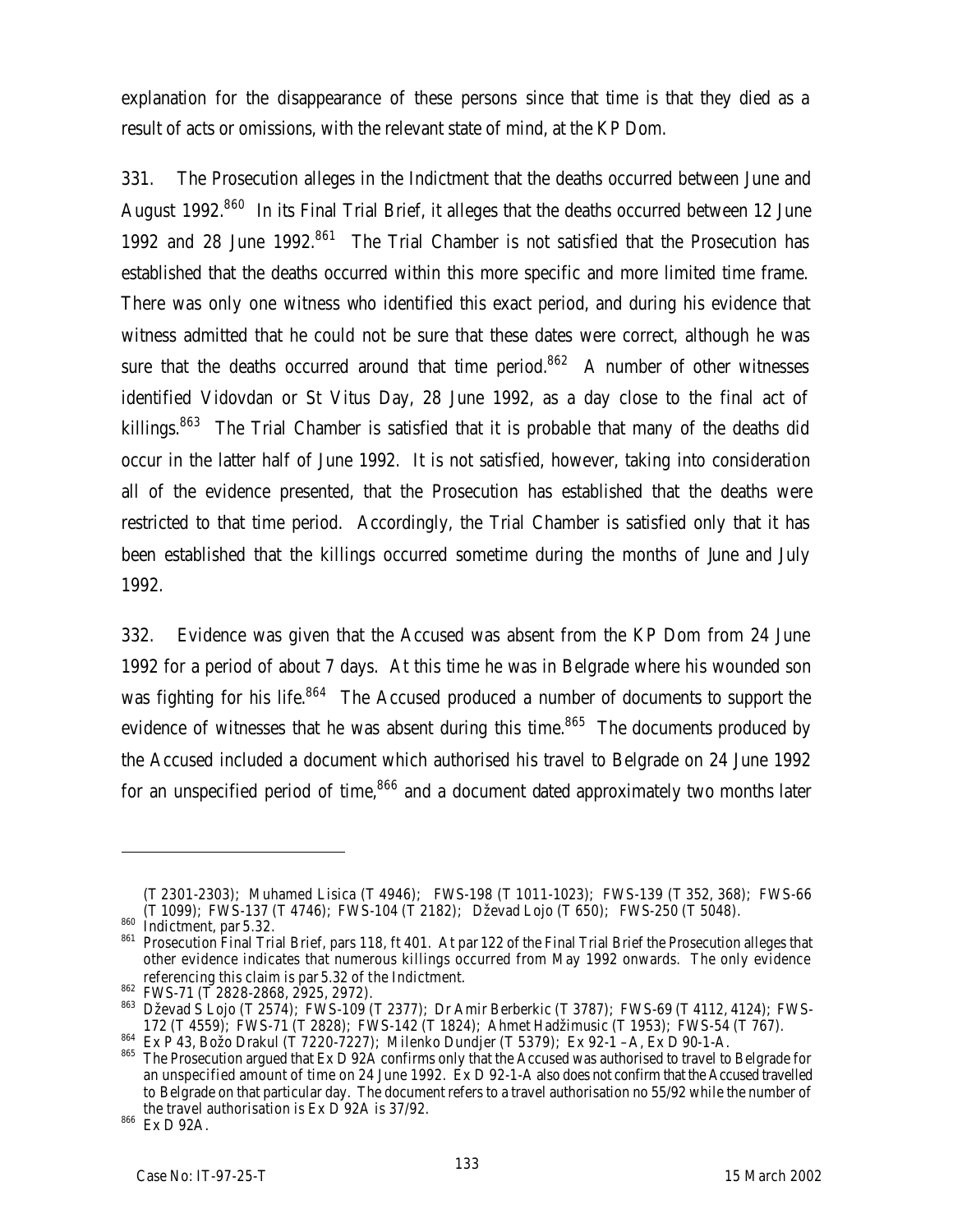which purported to reimburse the Accused for expenses incurred during the trip. $867$  The Prosecution, while not challenging the authenticity of these documents, alleges that they could not establish that the Accused actually travelled to Belgrade at that time. It argued that the document purporting to reimburse the Accused for expenses incurred on the trip to Belgrade were actually related to a trip taken by the Accused at a later date. In support of this argument, the Prosecution relies on the fact that employees of the KP Dom were required to prepare their claims for reimbursement of travel three days after the execution of the travel.<sup>868</sup> One of the Defence witnesses who worked at the KP Dom, however, gave evidence that the reimbursement was related to the trip taken by the Accused on 24 June 1992 and that it had not been paid to the Accused earlier either because there were insufficient funds at the KP Dom or because the Accused has not requested it earlier. His evidence was that the document relied upon by the Prosecution related to only part of the reimbursement to which the Accused was entitled, and that the Accused had in fact been paid two-thirds of his travel entitlement on 24 June 1992.<sup>869</sup> The Trial Chamber accepts that the evidence adduced by the Accused gives rise to a reasonable doubt as to whether the Accused was present at the KP Dom from 24 June 1992, a doubt which the Prosecution has not eliminated.<sup>870</sup> The Trial Chamber is therefore satisfied that the Accused was present at the KP Dom during this period in which the beatings and subsequent killings occurred only until 24 June 1992, and that he did not return to the KP Dom until about 2 or 3 July 1992.

333. The pattern established by the evidence is as follows: During the months of June and July 1992, KP Dom guards went to the rooms of the detainees after the roll call $871$  and called out from a list the names of individuals to accompany them for interrogations.<sup>872</sup> The list from which the names were called was handed by the guard at the administration

<sup>867</sup> Ex D 92-1-A.

<sup>868</sup> Ex D 93A.

<sup>869</sup> Drakul Bozo (T 7224).

<sup>870</sup> Desanka Bogdanovic (T 7103-7105, 7009-7021); Svetozar Bogdanovic (T 7064-7068, 7088).

<sup>871</sup> FWS-109 (T 2377-2378); FWS-172 (T 4631, 4559, 4565); FWS-250 (T 5094); FWS-137 (T4746); FWS-111 (T 1248); FWS-85 (T 648); FWS-86 (T 1519); Rasim Taranin (T 1724); FWS-119 (T 1955); FWS-144 (T 2301); RJ (T 3860); FWS-03 (T 2251); FWS-182 (T 1622); FWS-162 (T 1384); Ekrem Zekovic (T3476); FWS-69 (T 4110). Although most of the witnesses identified the beatings as occurring during the evenings, a couple of witnesses claimed that the beatings would begin in the afternoons and continue until late in the evenings: FWS-66 (T 1096); Dr Amir Berberkic (T 3811).

<sup>872</sup> FWS-71 (T 2829, 2862-2866, 2868-2883); FWS-66 (T 766); FWS-172 (T 4559-4560, 4564-4566); FWS-73 (T 3260-3271); FWS-54 (T 753, 758-762, 766); FWS-104 (T 2183-2184); Muhamed Lisica (T 4960-4961); FWS-137 (T 3267, 4746); FWS-215 (T 894, 906); FWS-111 (T 1237); FWS-66 (T 1093-1111); FWS-73 (T 3272-3273); FWS-86 (T 1517-1520); Dževad S Lojo (T 2574-2575); FWS-66 (T1093); FWS-69 (T1097); FWS-137 (T 4746); Safet Avdic (T 483-486); FWS-109 (T 2378); Dr Amir Berberkic (T 3787, 3968-3969); FWS-144 (T 2301); Dževad Lojo (T 639). The Trial Chamber places no weight upon the statement given by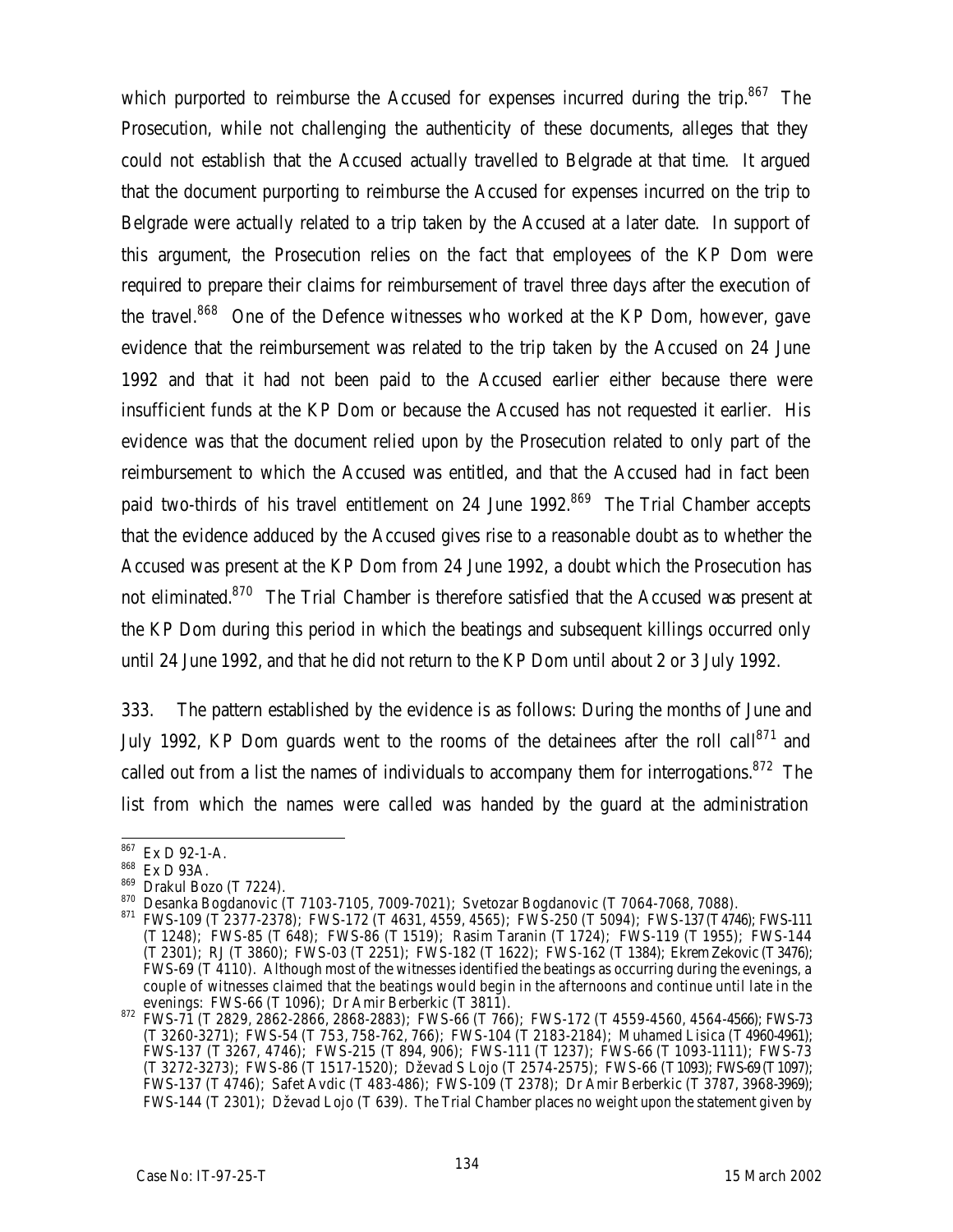entrance to the quard in the compound of the  $KP$  Dom.<sup>873</sup> The persons called out were taken from their rooms to the metal gate at the entrance of the administration building and lined up outside the administration building. $874$  One by one, or in small groups, they were called into a ground floor room of that building. $875$  They were taken into one of the rooms on the left and right hand sides of the staircase, or into a room marked "Tel" on Ex P 6 which was situated in the left wing of the administration building, or the next room. There they were often beaten.<sup>876</sup> The beatings lasted well into the evening and the sounds of the beating and the screams of the victims could be heard by other detainees at the KP Dom.<sup>877</sup> Some witnesses identified the person who was being beaten from the screams or from the victim's pleas or from questions asked of the victim during the beating.<sup>878</sup> In addition, some witnesses partially observed the beating of one or more of the victims through a window of the room where they were detained. These witnesses identified among the principal offenders of the beating some of the KP Dom quards.<sup>879</sup>

334. When the beating stopped, victims were sometimes taken to an isolation cell.<sup>880</sup> In other instances, the sound of pistol shots was heard, $881$  and then the sound of a vehicle with a faulty exhaust pipe was heard being started in front of the KP Dom.<sup>882</sup> This vehicle was

Muhamed Lisica (Ex P 318/A) alleging the involvement of the Accused in the preparation of the lists (T 4910- 4913); Ekrem Zekovic (T 3475).

 $873$  A number of witnesses gave evidence which established that the lists were prepared by the Administration of the KP Dom: FWS-73 (T 3329-3331); FWS-182 (T 1623); Safet Avdic (T 484); Dževad S Lojo (T 2575). The Trial Chamber does not interpret this evidence as implicating the Accused.

<sup>874</sup> Dževad S Lojo (T 2575); FWS-66 (T 1093-1095); FWS-144 (T 2301-2302); FWS-109 (T 2380); FWS-71 (T 2837); Ahmet Hadžimusic (T 1956); FWS-54 (T 758-773); FWS-162 (T 1384-1387).

<sup>875</sup> FWS-71 (T 2837, 2865, 2875, 2886); FWS-172 (T 4572); FWS-66 (T 1093-1095); Safet Avdic (T 488)

<sup>876</sup> FWS-54 (T 756-761); FWS-73 (T 3259-3260); FWS-71 (T 2841, 2852-2853); Dr Amir Berberkic (T 3773-3775); FWS-86 (T 1519-1520); FWS-198 (T 1012-1013); Safet Avdic (T 491-492); FWS-182 (T 1683); FWS-119 (T 2005-2006); FWS-138 (T 2087-2088); FWS-109 (T 2360); Ekrem Zekovic (T 3475); RJ (T 3887); FWS-69 (T 4084); FWS-58 (T 2693).

<sup>877</sup> FWS-69 (T 4110, 4125); FWS-172 (T 4559-4560); RJ (T 3860); Ekrem Zekovic (T 3475, 3477-3479, 3481-3482); FWS-86 (T 1526); Rasim Taranin (T 1724-1725); FWS-109 (T 2378); FWS-144 (T 2302); FWS-71 (T 2837); Dževad Lojo (T 650); FWS-215 (T 886, 896); Safet Avdic (T 489-493); FWS-198 (T1012-1013); FWS-66 (T 1095).

<sup>878</sup> Ahmet Hadžimusic (T 1957); Dževad Lojo (T 640-642); FWS-66 (T 1097-1098); Dr Amir Berberkic (T 3789, 3792); FWS-71 (T 2839-2840); Muhamed Lisica (T 4956-4957); FWS-73 (T 3264-3266); FWS-86 (T1623- 1624); FWS-142 (T 1824); FWS-104 (T 2176-2178); FWS-03 (T 2254); FWS-71 (T 2839-2840); FWS-250 (T 5049); FWS-162 (T 1387-1388); FWS-69 (T 4111); Ekrem Zekovic (T 3479-3487).

<sup>879</sup> FWS-71 (T 2841-2854); FWS-54 (T 758-765,803); FWS-66 (T 1096); Dr Amir Berberkic (T 3968-3969).

<sup>880</sup> FWS-69 (T 4087-4088); Muhamed Lisica (T 4963). 881 FWS-78 (transcript admitted from Kunarac proceedings T 2139); FWS-71 (T 4654-4565); FWS-69 (T 4125,

<sup>4191-4192);</sup> FWS-109 (T 2379-2380); FWS-66 (T 1100-1101); Muhamed Lisica (T 4950); Ekrem Zekovic (T 3481, 3482, 3487); Dr Amir Berberic (T 3811); FWS-73 (T 3254); FWS-58 ( T 2693-2699); FWS-182 (T 1635-1636); FWS-142 (T 1824); FWS-109 (T 2379-2383); Dževad Lojo (T 641-642, 651-652); FWS-54 (T 758-762); FWS-198 (T 1018); FWS-172 (T 4564); FWS-71 (T 2837-2838, 2866, 2883, 2886).

<sup>882</sup> FWS-138 (T 2088); FWS-69 (T 4087); FWS-71 (T 4654-4565); FWS-109 (T 2384); FWS-66 (T 1096); Ekrem Zekovic (T 3479-3486); FWS-142 (T 1824-1825); FWS-58 (T 2664-2269); FWS-86 (T 1527-1528);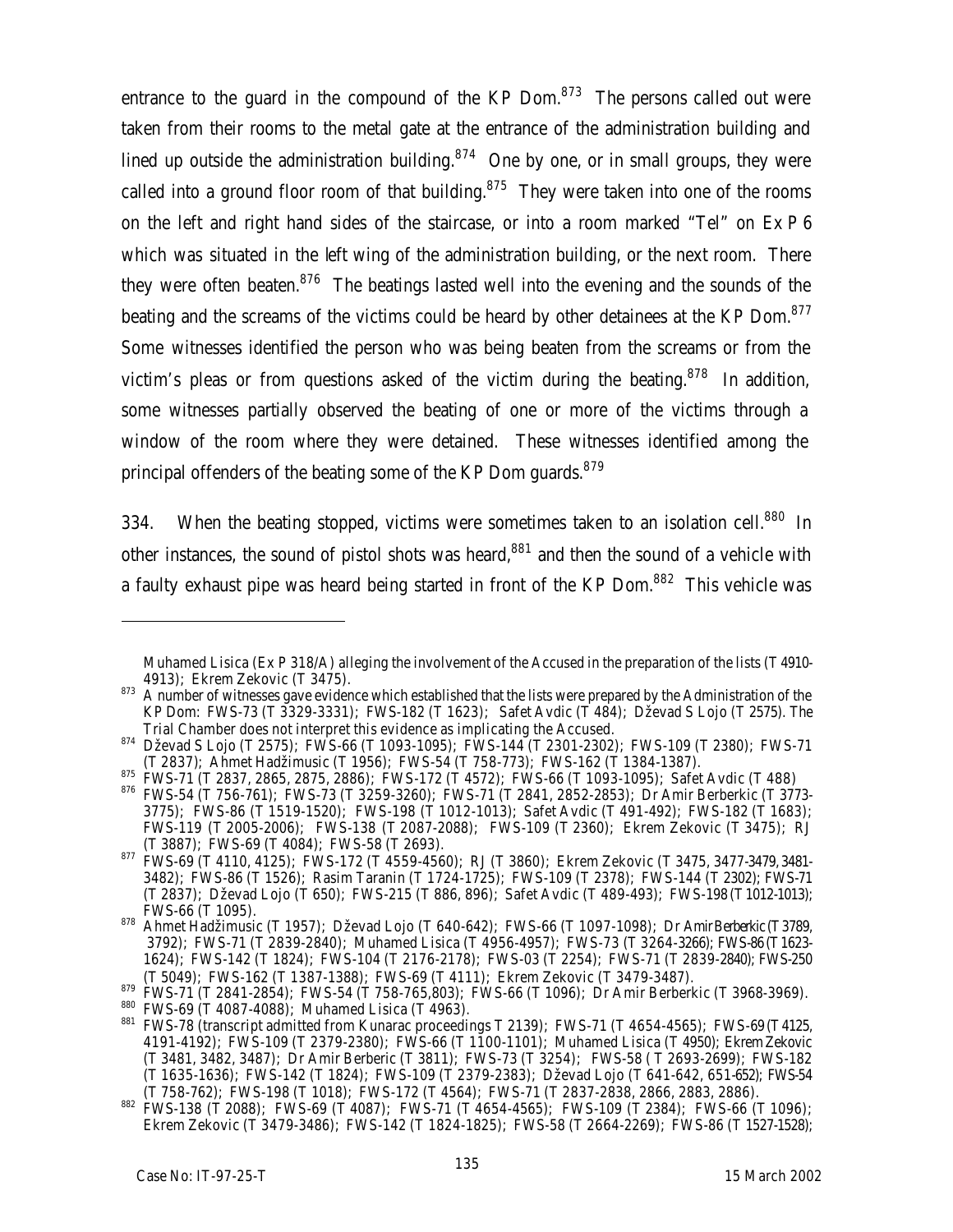identified as a Zastava Kedi, belonging to a pool of vehicles kept at the KP Dom.<sup>883</sup> The Zastava Kedi could be heard leaving the front of the KP Dom. The reflection of the headlights of the vehicle on the structure of the bridge allowed the witnesses to observe it travelling along the Drina Bridge and stopping towards the end of the bridge. $884$  Many witnesses said that they heard sounds of objects being thrown into the Drina River after the vehicle had stopped, but the Trial Chamber interprets this evidence as more likely being based on inferences which the witnesses drew from the fact that the vehicle stopped while still on the bridge.<sup>885</sup> The Trial Chamber is not satisfied that the bodies of detainees were thrown into the Drina River.

335. During and after the beatings, guards of the KP Dom were seen carrying blankets into the administration building and removing what appeared to be bodies in those blankets.<sup>886</sup> Blood and bloodied instruments were seen in the rooms where the beatings occurred.<sup>887</sup> Traces of blood were seen on the Zastava Kedi vehicle with the faulty exhaust pipe which was heard leaving the KP Dom after one or more of the beatings.<sup>888</sup> Bullet holes were observed in the walls of the hall behind the metal door to the administration building. 889

336. There was little direct evidence that any of the persons listed in Schedule C were killed on the evening they were called out from the room in which they were detained. The Trial Chamber is nevertheless satisfied that all but three of the persons listed on Schedule C were either beaten to death, shot, or died later as a result of the injuries inflicted by the

Dr Amir Berberkic (T 3809-3810); FWS-172 (T 4565); FWS-71 (T 2838-2839); Muhamed Lisica (T 4898- 4899, 4955); FWS-144 (T 2301-2303, 2337).

<sup>883</sup> FWS-111 (T 1248); FWS-71 (T 2838-2839); FWS-249 (T 4426); Ekrem Zekovic (T 3482-34855, 3669).

 $884$  FWS-58 (T 2695, 2698-2699); Safet Avdic (T 493, 513-514, 555); It is clear that Safet Advic relied upon inferences which he drew from seeing the headlights reflected on the bridge, as it was impossible to see the roadway of the bridge from the room in which he was incarcerated: FWS-144 (T 2302-2306, 2336-2237); FWS-111 (T 1216); Racine Manas (T1897-1898, 1907, 1920).

<sup>885</sup> FWS-86 (T 1527-1528); FWS-58 (T 2694, 2713, 2715); FWS-69 (T 4125, 4191-4192); FWS-37 (T 4792); FWS-138 (T 2069-2090); FWS-109 (T 2377-2386); FWS-66 (T 1100); FWS-182 (T 1635); Dževad Lojo (T 653-654); FWS-73 (T 3371-3372); Ekrem Zekovic (T 3544-3545); Osman Subašic (T 4101-4134).

<sup>886</sup> Muhamed Lisica (T 4949); FWS-54 (T 762); FWS-71 (T 2855); Ekrem Zekovic (T 3482-3483).

 $^{887}$  FWS-71 (T 2868); Muhamed Lisica (T 3475-3476).

<sup>888</sup> Muhamed Lisica (T 4899-4903, 4997-4999); Ekrem Zekovic (T 3483, 3369-3071); FWS-109 (T 2384, 2424); FWS-142 (T 1841); FWS-138 (T 2088); FWS-109 (T 2384); FWS-249 (T 4424-4427, 4427-4428). Defence witness Lazar Divljan gave evidence that the vehicle was used to transport fish and meat and had stains as a result (T 5998-5999). The Trial Chamber does not accept this evidence, and does not regard it as creating any doubt as to the truthfulness of the Prosecution case.

<sup>889</sup> FWS-249 (T 4534).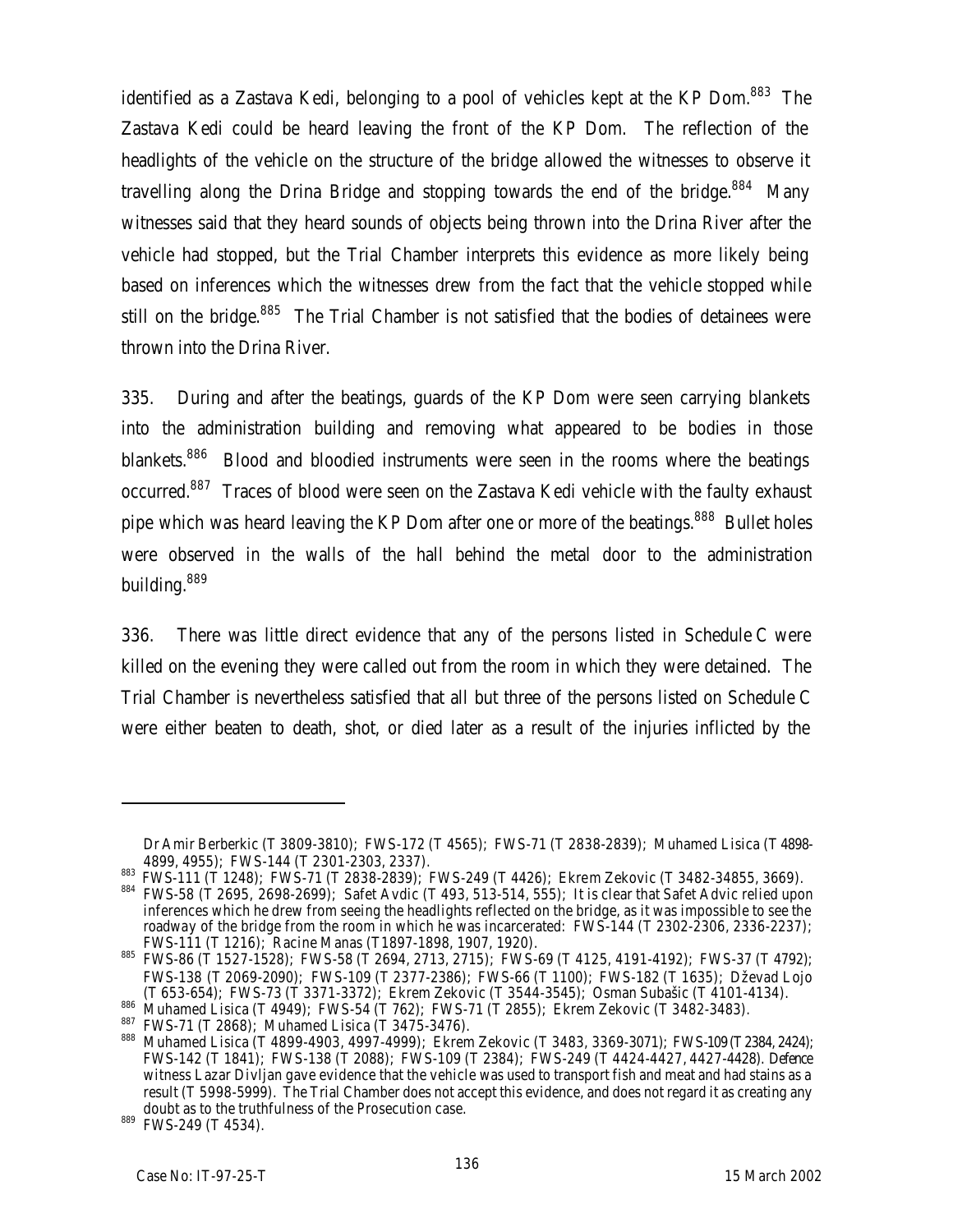beating in one of the isolation cells of the KP Dom. This is the only reasonable inference to be drawn from the evidence.

337. The Trial Chamber has already accepted that many of the detainees alleged to have been murdered at the KP Dom had been subject to earlier beatings or acts of torture at the KP Dom.<sup>890</sup> After their release from the KP Dom, many other detainees made contact with the families of the victims. $891$  The families informed them that they had received no contact from those alleged to have been murdered, and they had been unable to trace the victims.<sup>892</sup> A witness for the State Commission for the Finding of Missing Persons gave evidence of the attempts that had been made to locate these missing persons, and of the fact that all of the persons are reported as having last been seen at the KP Dom. Only those persons whose presence at the KP Dom can be confirmed by two independent witnesses are listed as having disappeared while detained at the KP Dom.<sup>893</sup> Many of the alleged victims are also registered with the International Committee of the Red Cross as missing persons. None of the bodies of the alleged victims listed in Schedule C has been located, although two bodies of persons not listed on Schedule C but last seen at the KP Dom have been discovered in a mass grave.<sup>894</sup> Death certificates have been issued for some of the alleged victims at the request of the families by the municipal courts of Gora`de and Sarajevo.<sup>895</sup>

338. The evidence of one of the former guards of the KP Dom corroborated the evidence of the Prosecution witnesses. Risto Ivanovic gave evidence that, when the army came to the KP Dom, the guard on duty was given a list of the names of detainees who were to be brought to the gate. He said that he did not know what happened to them after being brought to the gate, but he noticed that they were not seen again in the KP Dom.<sup>896</sup>

<sup>890</sup> See pars 237-306, *supra*.

<sup>891</sup> Muhamed Lisica (T<sup>'</sup>4967, T4977); FWS-104 (T 2217-2218); FWS-71 (T 2886-2887); Ekrem Zekovic (T 3520); Dr Amir Berberkic (T 3790, 3810, 3925); FWS-73 (T 3387-3388, 3399, 3402, 3407); FWS-109 (T 2395-2396); Dževad S Lojo (T 2590-2591); FWS-139 (T 435); Safet Avdic (T 514).

 $892$  Jussi Kemppainen (T 1162-1171) an investigator with the Office of the Prosecutor gave evidence regarding the results of inquiries in relation to the individuals alleged to have been murdered at the KP Dom. The results of those inquiries were tendered into evidence as  $Ex \tilde{P}$  55/1. Relatives and friends of the alleged victims were contacted and asked to provide documentation about these persons. The Bosnian Government was also contacted to provide documentation. The basic documents within Ex P 55/1 are Bosnian State Commission for Missing Persons certificates, ICRC missing person confirmation and certificates, death certificates, municipal court decisions from Bosnia, newspaper articles and other certificates and documents.

<sup>893</sup> Amor Masovic (T 4209-4399).

<sup>894</sup> Ex P 55/1; Jussi Kemppainen (T 1167-1168, 1170-1171); Amor Masovic (B-12) (T 4233-4237).

<sup>895</sup> Ex P 55/1.

<sup>896</sup> Risto Ivanovic (T 6172-6178). In all other respects the Defence witnesses denied that any of the events occurred: Radomir Dolas (T 5823-5824, 5891-5892); Risto Ivanovic (T 6100, 6167, 6189, 6204); Lazar Divljan (T 6009, 6019); Zoran Mijovic (T 6225, 6228, 6379 ,6381, 63877, 6401); Miladin Matovic (T 6450-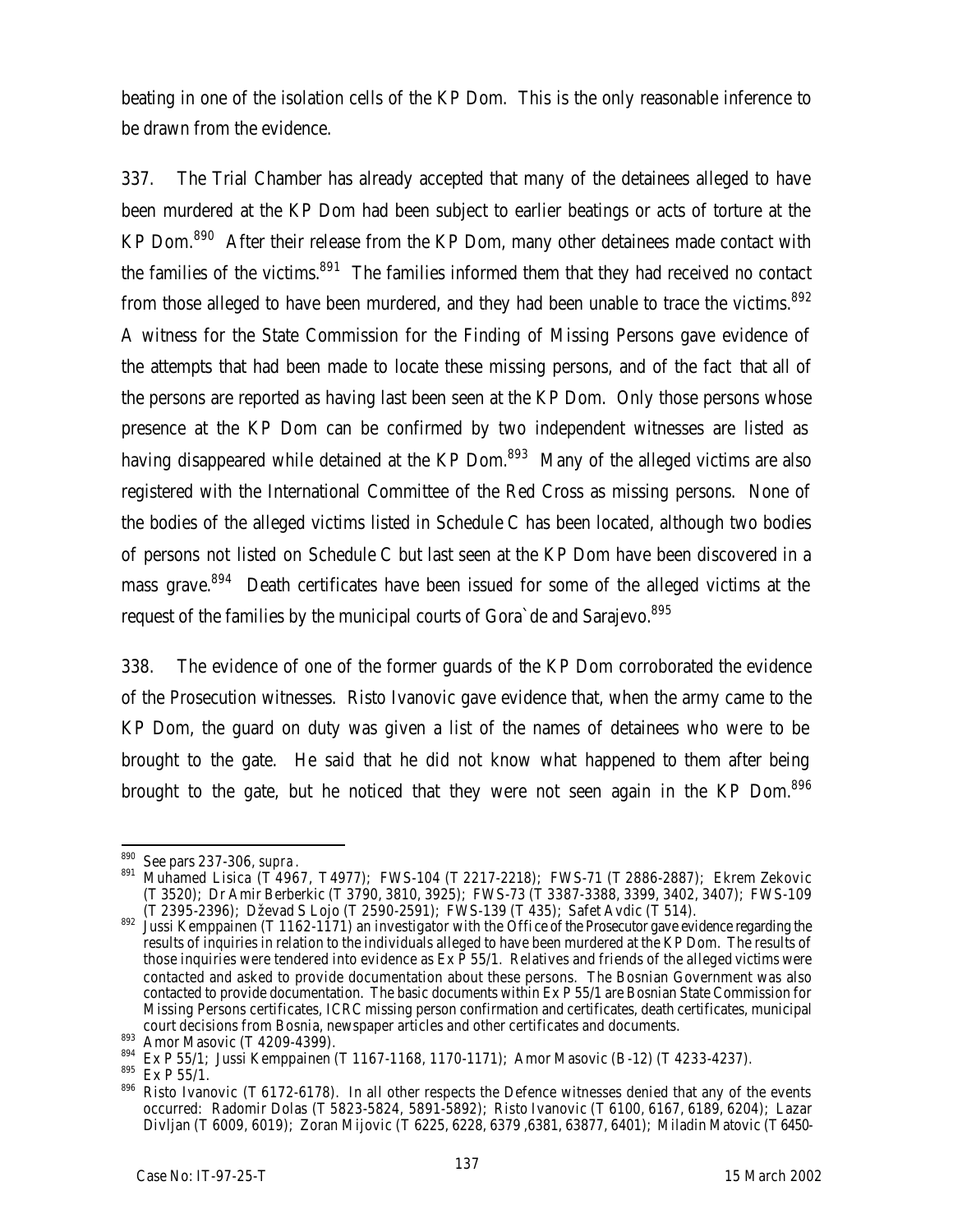Ivanovic could not remember the date upon which these events occurred but the evidence is consistent with the evidence given by the Prosecution witnesses of the taking out of detainees in June and July 1992.<sup>897</sup>

339. The Trial Chamber is satisfied that the guards of the KP Dom participated with the military in the killing of detainees at the KP Dom.<sup>898</sup> The Trial Chamber is satisfied that Alija Altoka (**C 1**),<sup>899</sup> Hamid "Salem" Bico (**C 2**),<sup>900</sup> Abdurahman ^anku{ic (**C 3**),<sup>901</sup> Refik <sup> $\land$ </sup>ankušic (**C 4**),<sup>902</sup> Elvedin "Enko" Cedic (**C 5**),<sup>903</sup> Kemal Dželilovic (**C 7**),<sup>904</sup> Ramo Džendusic (**C 8**),<sup>905</sup> Adil Granov (**C 9**),<sup>906</sup> Mate Ivancic (**C 11**),<sup>907</sup> Esad Kiselica (**C 12**),<sup>908</sup> Halim Konjo (**C 13**),<sup>909</sup> Adil Krajcin (**C 14**),<sup>910</sup> Mustafa Kuloglija (**C 15**),<sup>911</sup> Fuad Mandžo

<sup>6451).</sup> The Trial Chamber does not accept this evidence, and does not regard it as creating any doubt as to the truthfulness of the prosecution case.

<sup>897</sup> Risto Ivanovic (T 6171-6186).

<sup>898</sup> Ekrem Zekovic (T 3479).

<sup>899</sup> FWS-111 (T 1249-1250); FWS-54 (T 766); Dževad S Lojo (T 2584); FWS-71 (T 2866, 2868, 2877); FWS-73 (T 3273); FWS-172 (T 4560-4561); FWS-137 (T 4750, 4759, 4802).

<sup>&</sup>lt;sup>900</sup> FWS-215 (T 901); FWS-198 (T 1017-1018); FWS-198 (T 2081); FWS-54 (T 768-769); FWS-109 (T 2380-2383, 2430); Dževad S Lojo (T 2583); FWS-71 (T 2864, 2866); FWS-73 (T 3269); FWS-214 (T 3793); FWS-69 (T 4122); FWS-172 (T 4559-4561).

<sup>901</sup> FWS-66 (T 1105-1106); FWS-111 (T 1250-1251); FWS-215 (T 903); FWS-85 (T 642); FWS-139 (T 357-358); FWS-138 (T 2074); FWS-54 (T 769); FWS-73 (T 3271); FWS-69 (T 4118); FWS-172 (T4560-4561).

<sup>902</sup> FWS-66 (T 1105-1106); FWS-65 (T 516); FWS-111 (T 1251-1252); FWS-85 (T 642); FWS-139 (T 358); FWS-54 (T 766); FWS-71 (T 2862, 2865); FWS-69 (T 4118); FWS-172 (T 4560- 4561).

<sup>903</sup> FWS-66 (T 1106); FWS-54 (T 753, 766); Muhamed Lisica (T 4958). The proper name of the victim is Elvedin Cedic, his nickname is "Enko" (T 754, 766).

<sup>904</sup> FWS-65 (T 516); FWS-54 (T 759-762); FWS-66 (T 1100-1102); FWS-111 (T 1253); FWS-215 (T 904); FWS-119 (T 1957-1961); FWS-138 (T 2084); FWS-109 (T 2394); Dževad S Lojo (T 2586); FWS-71 (T 2887); FWS-73 (T 3253); Ekrem Zekovic (T 3499); Dr Amir Berberkic (T 3802-3803); FWS-69 (T4123); FWS-137 (T 4750, 4757, 4802); Muhamed Lisica (T 4747, 4967).

<sup>905</sup> FWS-66 (T 1107); FWS-182 (T 1638); FWS-119 (T 1961, 1967); FWS 104 (T 2183-2184); FWS-138 (T 2076); FWS-54 (T 770); Dževad S Lojo (T 2582); FWS-71 (T 2883, 2886-2887); FWS-73 (T3406-3407); Ekrem Zekovic (T 3489); Dr Amir Berberkic (T 3809); FWS-69 (T 4559-4561).

<sup>906</sup> FWS-66 (T 1107); FWS-111 (T 1241); FWS-215 (T 905); FWS-182 (T 1638); FWS-142 (T 1826); FWS-54 (T 770); FWS-86 (T 1541); FWS-109 (T 2393); Dževad S Lojo (T 2583); FWS-73 (T 3273); Ekrem Zekovic (T 3502); Muhamed Lisica (T 4963).

<sup>907</sup> FWS-66 (T 1100-1102); FWS-111 (T 1253); FWS-215 (T 905); FWS-85 (T 643); FWS-139 (T 366); FWS-119 (T 1966); FWS-54 (T 767); FWS-109 (T 2385, 2394); Dževad S Lojo (T 2579); FWS-71 (T 2862); FWS-73 (T 3271); Ekrem Zekovic (T 3504); Dr Amir Berberkic (T 3807).

<sup>908</sup> FWS-66 (T 1107); FWS-162 (T 1386-1387); FWS-215 (T 906); FWS-139 (T 366); FWS-119 (T 1961); FWS-138 (T 2072); FWS-54 (T 770); FWS-109 (T 2385, 2431); Dževad S Lojo (T 2584); FWS-71 (T2836, 2862); Dr Amir Berberkic (T 3811-3812).

<sup>909</sup> FWS-111 (T 1237, 1239-1240); FWS-86 (T 1514); FWS-65 (T 516); FWS-66 (T 1101); FWS-215 (T906); FWS-85 (T 644); FWS-139 (T 357); FWS-182 (T 1627); FWS-142 (T 1826); FWS-138 (T 2071); FWS-03 (T 2251, 2254); FWS-198 (T 1017); FWS-54 (T 770-771); FWS-109 (T 2383, 2431); Dževad S Lojo (T2580, 2586); FWS-71 (T 2830, 2854, 2860); FWS-73 (T 3266, 3391); Dr Amir Berberkic (T 3794); FWS-69 (T 4111-4116, 4185); FWS-172 (T 4564-4565, 4636).

<sup>910</sup> FWS-66 (T 1101); FWS-111 (T 1255); FWS-215 (T 906); FWS-182 (T 1638); FWS-162 (T 1399-1400); FWS-54 (T 769); FWS-71 (T 2868).

<sup>911</sup> FWS-86 (T 1513); FWS-54 (T 759, 811-813); FWS-66 (T 1103-1104); FWS-111 (T 1256); FWS-215 (T906- 907); FWS-85 (T 644); FWS-198 (T 1020); FWS-109 (T 2394); Dževad S Lojo (T 2583); FWS-71 (T2830); FWS-73 (T 3268); Ekrem Zekovic (T 3487); Dr Amir Berberkic (T 3803); FWS-69 (T 4124); FWS-172 (T 4561); FWS-137 (T 4750, 4758); Muhamed Lisica (T 4941, 4946-4948).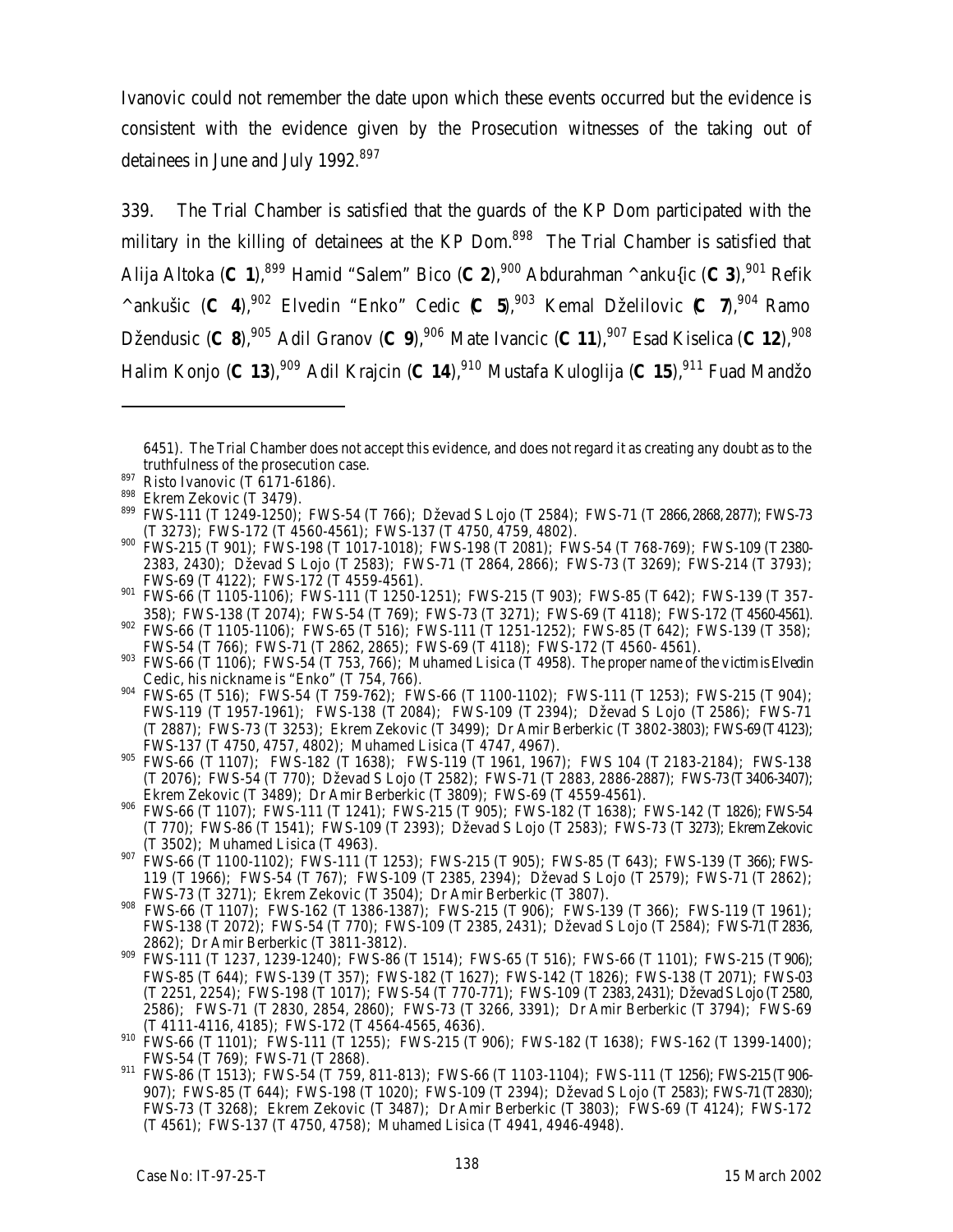(**C 16**),<sup>912</sup> Krunoslav Marinovic (**C 17**) <sup>913</sup>, Nurko Nisic (**C 19**) <sup>914</sup>, Hamid Ramovic (**C** 20)<sup>915</sup>, Husein Rikalo (**C** 21),<sup>916</sup> Mithat Rikalo (**C 22**),<sup>917</sup> Zaim Rikalo (**C 23**),<sup>918</sup> Seval Soro (**C 24**),<sup>919</sup> Kemal Tulek (**C 25**),<sup>920</sup> Enes Uzunovic (**C 26**),<sup>921</sup> D'emal Vahida (**C 27**),<sup>922</sup> Munib Veiz (C 28),<sup>923</sup> and Zulfo Veiz (C 29)<sup>924</sup> died as a result of the acts of members of the military coming from outside into the KP Dom and of the guards of the KP Dom. The Trial Chamber is satisfied that, amongst the guards involved in these acts, were Milenko Burilo, Zoran Matovic, Milovan Vukovic, Dragomir Obrenovic, Radovan Vukovic, Slavoko Koroman, Dragan Zelenovic, Vlatko Pljevaljcic and Predrag Stefanovic.<sup>925</sup> These acts involved beating, or shooting, the detainees, and they were done by those persons with an

- <sup>915</sup> FWS-54 (T 759); FWS-66 (T 1108); FWS-111 (T 1257); FWS-119 (T 1967).
- <sup>916</sup> FWS-111 (T 1240); FWS-66 (T 1100-1108); FWS-162 (T 1386-1388); FWS-198 (T 1011); FWS-215 (T908- 909); FWS-119 (T 1964); FWS-142 (T 1824-1825); FWS-138 (T 2081); FWS-104 (T 2178); FWS-54 (T 772); FWS-109 (T 2383, 2431); FWS-171 (T 2830, 2832, 2861); FWS-73 (T 3267); Ekrem Zekovic (T 3507-3508); Dr Amir Berberkic (T 3787-3789); FWS-69 (T 4117); FWS-172 (T 4559-4561).
- <sup>917</sup> FWS-111 (T 1240); FWS-66 (T 1100-1108); FWS-119 (T 1964); FWS-138 (T 2081); FWS-54 (T 772); FWS-109 (T 2383, 2431, 2861); FWS-73 (T 3267); Ekrem Zekovic (T 3508); FWS-69 (T 4117).
- 918 FWS-107 (1 2303, 2431, 2001); TWS 73 (T 2207); EWS-119 (T 1964); FWS-138 (T 2081); FWS-54 (T 772); FWS-109 (T 2383, 2431); FWS-71 (T 2832); FWS-73 (T 3267); Ekrem Zekovic (T 3507-3508); Dr Amir Berberkic (T 3789); FWS-69 (T 4117).
- <sup>919</sup> FWS-111 (T 1258); FWS-139 (T 367); FWS-54 (T 767,769); FWS-109 (T 2862); FWS-73 (T 3272); FWS-172 (T 4560-4561); FWS-137 (T 4750, 4759).
- 920 FWS-65 (T 494); FWS-66 (T 1109); FWS-111 (T 1258); FWS-215 (T 911-912); FWS-85 (T646); FWS-139 (T 367); FWS-144 (T 2306-2308); FWS-119 (T 1957); FWS-73 (T 3276).
- <sup>921</sup> FWS-86 (T 1514); FWS-54 (T 759,773); FWS-111 (T 1258); FWS-215 (T 912); FWS-182 (T 1629); FWS-138 (T 2146); Dževad S Lojo (T 2664); FWS-71 (T 2868); FWS-73 (T 3272-3273); Dr Amir Berberkic (T 3805, 4019); FWS-69 (T 4124); FWS-137 (T 4762).
- $^{922}$  FWS-66 (T 1109-1110); FWS-111 (T 1258-1259); FWS-139 (T 367); FWS-54 (T 773); FWS-71 (T 2866); FWS-73 (T 3260); FWS-137 (T 4802).
- 923 FWS-66 (T 1101); FWS-111 (T 1242-1243); FWS-86 (T 1557); FWS-65 (T 516); FWS-54 (T 759, 765); FWS-66 (T 1100); FWS-162 (T 1401); FWS-215 (T 912); FWS-139 (T 357); FWS-182 (T 1685); FWS-03 (T 2252); FWS-119 (T 1961); FWS-198 (T 1017); FWS-109 (T 2379); Dževad S Lojo (T 2578); FWS-71 (T 2830); FWS-73 (T 3275-3276); Ekrem Zekovic (T 3509); Dr Amir Berberkic (T 3802, 3810); FWS-69 (T 4123); FWS-172 (T 4560-4561); FWS-137 (T 4797-4799); Muhamed Lisica (T 4947, 4967).
- $^{924}$  FWS-66 (T 1097-1098); FWS-111 (T 1241-1242); FWS-86 (T 1518, 1526-1527); FWS-215 (T 912-913); FWS-85 (T 638-639, 647, 649); FWS-139 (T 357); FWS-182 (T 1616); FWS-03 (T 2252-2253); FWS-119 (T 1961); FWS-54 (T 767); FWS-109 (T 2395); Dževad S Lojo (T 2581); FWS-71 (T 2862, 2866); FWS-73 (T 3270, 3275-3276); FWS-69 (T 4123); FWS-172 (T 4560-4561).

 $\overline{a}$  $^{912}$  FWS-86 (T 1513); FWS-66 (T 1100-1104); FWS-111 (T 1256); FWS-215 (T 908); FWS-139 (T 357, 366); FWS-138 (T 2078); FWS-142 (T 1830); FWS-54 (T 767); Dževad S Lojo (T 2582); FWS-71 (T2866); FWS-73 (T 3272).

<sup>&</sup>lt;sup>913</sup> FWS-66 (T 1108); FWS-111 (1242); FWS-85 (T 645); FWS-119 (T 1965); FWS-138 (T 2085); FWS-03 (T 2252); FWS-54 (T 766); FWS-109 (T 2385); Dževad S Lojo (T 2579); FWS-71 (T 2830); FWS-73 (T 3398- 3399); Ekrem Zekovic (T 3505); Dr Amir Berberkic (T 3800-3801); Muhamed Lisica (T 4957).

<sup>914</sup> FWS-215 (T 908); FWS-111 (T 1237-1238); FWS-82 (T 1511); FWS-65 (T 516); FWS-54 (T 767); FWS-162 (T 1386-1388); FWS-85 (T 646); FWS-139 (T 358); FWS-182 (T 1630); FWS-142 (T 1824-1825); FWS-119 (T 1953); FWS-138 (T 2070); FWS-104 (T 2176); FWS-03 (T 2251-2252); FWS-109 (T 2379- 2380); Dževad S Lojo (T 2580); FWS-71 (T 2829-2830, 2853-2855); Ekrem Zekovic (T 3479, 3487); Dr Amir Berberkic (T 3792-3793); FWS-69 (T 4116); FWS-172 (T 4559-4561, 4564-4566, 4636); FWS-250 (T 5048-5049).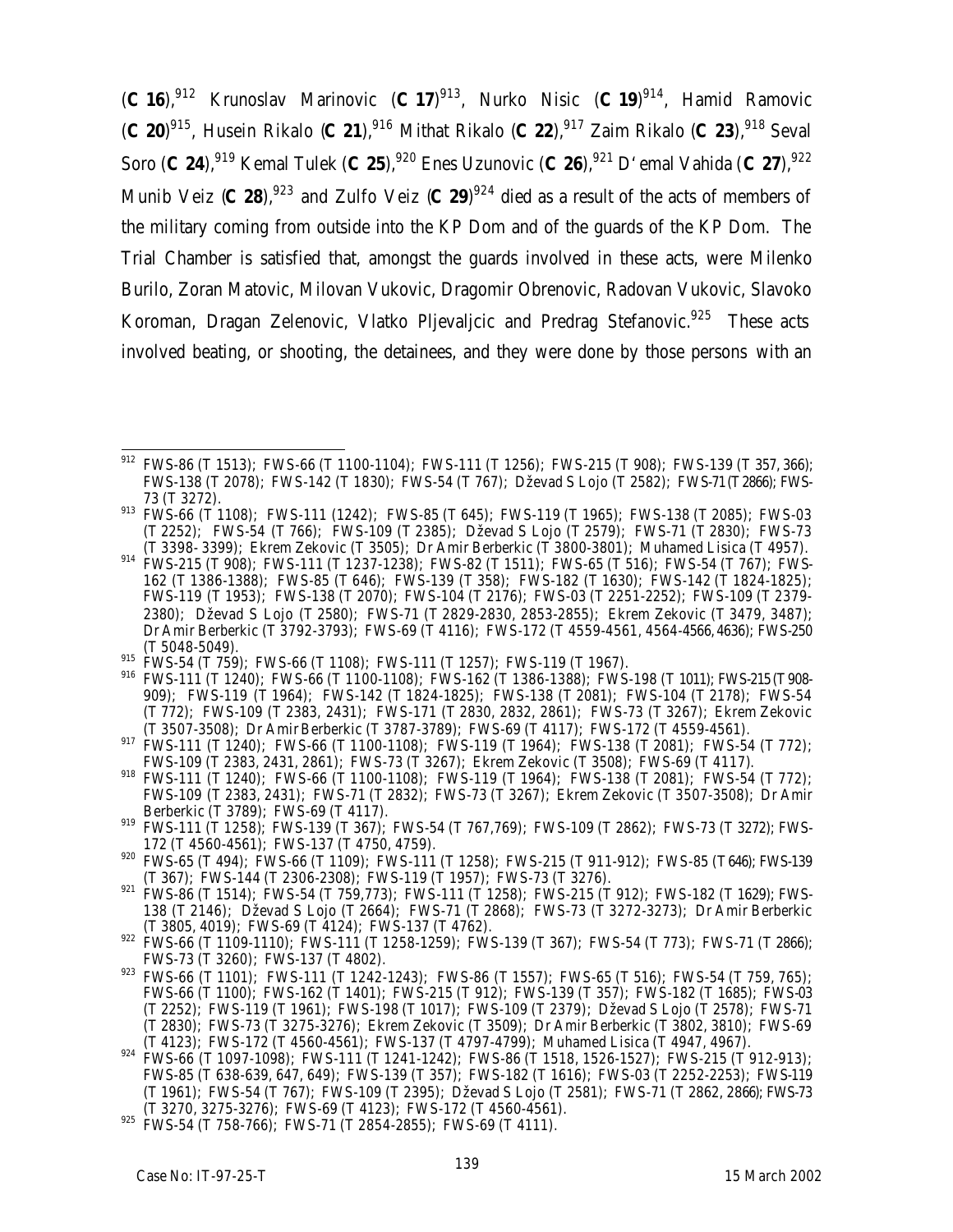intention either to kill them or to inflict grievous bodily harm or serious injury, or in a reasonable knowledge that such acts were likely to cause death.<sup>926</sup>

340. With respect to Nail Hodžic (**C 10**), a death certificate was issued by the Bosnia and Herzegovina Joined Military Command stating that he was slain in Foca on 26 June 1992 while performing a military task in Foca. $927$  While there is an explanation available for the issue of this certificate which is consistent with Hodžic having been killed at the KP Dom, its existence raises a reasonable possibility that he may have died elsewhere.<sup>928</sup> Accordingly, the Trial Chamber is not satisfied beyond reasonable doubt that Nail Hod`ic was murdered at the KP Dom, although it is very probable that he was.<sup>929</sup>

341. With respect to Omer Mujezinovic (**C 18**), the Trial Chamber is not satisfied that there was any evidence to establish that he was murdered at the KP Dom. A representative of the State Commission for Tracing Missing Persons gave evidence that Omer Mujezinovic was killed in a car accident. His opinion was that the person who compiled Schedule C had made a mistake and that the name should be Samir Mujezinovic.<sup>930</sup> One of the Prosecution witnesses who had been detained in the KP Dom also gave evidence that he thought the name Omer Mujezinovic was incorrect and that the name should have been Samir Mujezinovic. However, his evidence was that this person was taken out of the KP Dom with a large group of people on the 17 September 1992.<sup>931</sup> The only other witness who identified a person called Samir Mujezinovic gave a similar account, alleging that he was taken out with a group in mid-September 1992. $932$  Another witness gave evidence of a person called Omer Mujezinovic being detained at the KP Dom, but he was unable to give

 $\overline{a}$  $926$  FWS-54 (T 758-766); FWS-71 (T 2839-2840); FWS-69 (T 4111); FWS-66 (T 1096, 1137); FWS-85 (T659); FWS-139 (T 404-406); FWS-182 (T 1652); FWS-138 (T 2116-2117); FWS-104 (T 2179); FWS-109 (T 2362); RJ (T 3881, 3888).

 $927$  Ex P 55/1.

<sup>928</sup> The Prosecution claimed that the certificate was requested by the victim's wife for the purpose of establishing the death of her husband. The Prosecution could not explain the basis for the finding made in the certificate but suggested that the certificate was formulated in such a way to console Mrs Hod`i}. They referred the Trial Chamber to the decision of the Cantonal Court in Sarajevo, dated 3 June 1998, which found that Nail Hod`i} was killed on 26 June 1992 in the KP Dom. That decision was based on eyewitness accounts, among them the account of FWS-182 and as such the Prosecution said that evidence should be accepted by the Trial Chamber (T 8281-8282).

 $^{929}$  FWS-66 (T 1107); FWS-86 (T 1516-1517); Safet Avdic (T 516); FWS-215 (T 905); FWS-119 (T 1961); FWS-54 (T 766-767); FWS-109 (T 2394); Dževad S Lojo (T 2582); FWS-71 (T 2833-2836); FWS-73 (T 3267, 3396); Ekrem Zekovic (T 3503); FWS-172 (T 4560); FWS-137 (T 4750, 4756, 4802); Muhamed Lisica (T 4960- 4961); FWS-69 (T 4118); FWS-250 (T 5078). The Trial Chamber has not taken his death into account.

<sup>930</sup> Amor Masovic (T 4282).

<sup>931</sup> FWS-111 (T 1256-1257).

<sup>932</sup> FWS-69 (T 4085-4086).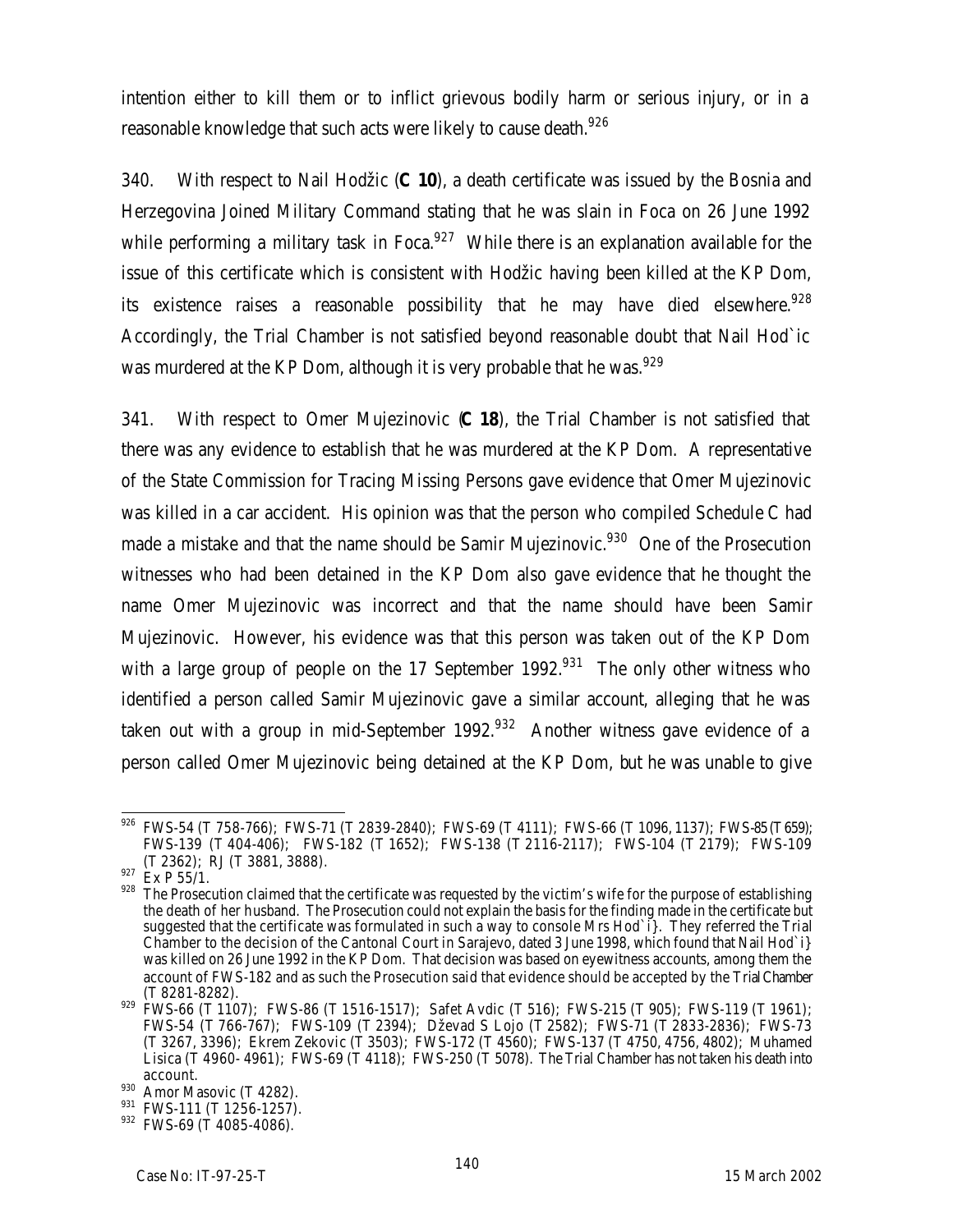any evidence as to what had happened to that person.<sup>933</sup> Accordingly, the Trial Chamber is not satisfied that the Prosecution has established that either Samir Mujezinovic or Omer Mujezinovic was murdered at the KP Dom.

342. Juso Džamalija (**C 6**) committed suicide in an isolation cell of the KP Dom after a severe beating. The evidence concerning his death was equivocal. Some witnesses gave evidence that he was depressed about his family situation and committed suicide for that reason.<sup>934</sup> The Trial Chamber is not satisfied that the Prosecution has established beyond reasonable doubt that the beating inflicted on the victim at the KP Dom was the cause of the victim's suicide. This is the case to which the legal issue discussed above is directed.<sup>935</sup>

### 3. The responsibility of the Accused

343. There is no evidence to show that the Accused was involved in the preparation of the lists of names of persons to be taken out of the KP Dom to be interrogated, nor any evidence that the Accused was present in the rooms where the beatings and killings occurred or that he was present at the KP Dom during the evenings when the beatings and killings occurred. There was also no evidence that the Accused issued any orders to the guards of the KP Dom with respect to the beatings and killings.

344. The Trial Chamber is nevertheless satisfied that the Accused had knowledge that people were being beaten and were disappearing from the KP Dom during the evenings of the month of June 1992.<sup>936</sup> RJ told the Accused in the month of June 1992 that the detainees could hear the sounds of people being beaten in the administration building and that people were disappearing from the KP Dom overnight. He asked the Accused what had happened to a group of people who had disappeared overnight and was told not to ask, as the Accused did not know. <sup>937</sup>

345. The Trial Chamber is not satisfied that the Prosecution has demonstrated that the Accused knew that people being called out in the evenings of the month of June 1992 and disappearing from the KP Dom were being killed. RJ, who frequently talked with the

<sup>933</sup> FWS-215 (T 908).

<sup>934</sup> FWS-111 (T 1233); FWS-250 (T 5026-5031, 5099); FWS-66 (T 1106-1107); Ekrem Zekovic (T 3499); Dr Amir Berberkic (T 3812-3813).

<sup>935</sup> *See* pars 328-329, *supra*.

<sup>936</sup> *See* pars 308-313, *supra* regarding the Accused's knowledge of beatings.

<sup>937</sup> RJ (T 3867-3871).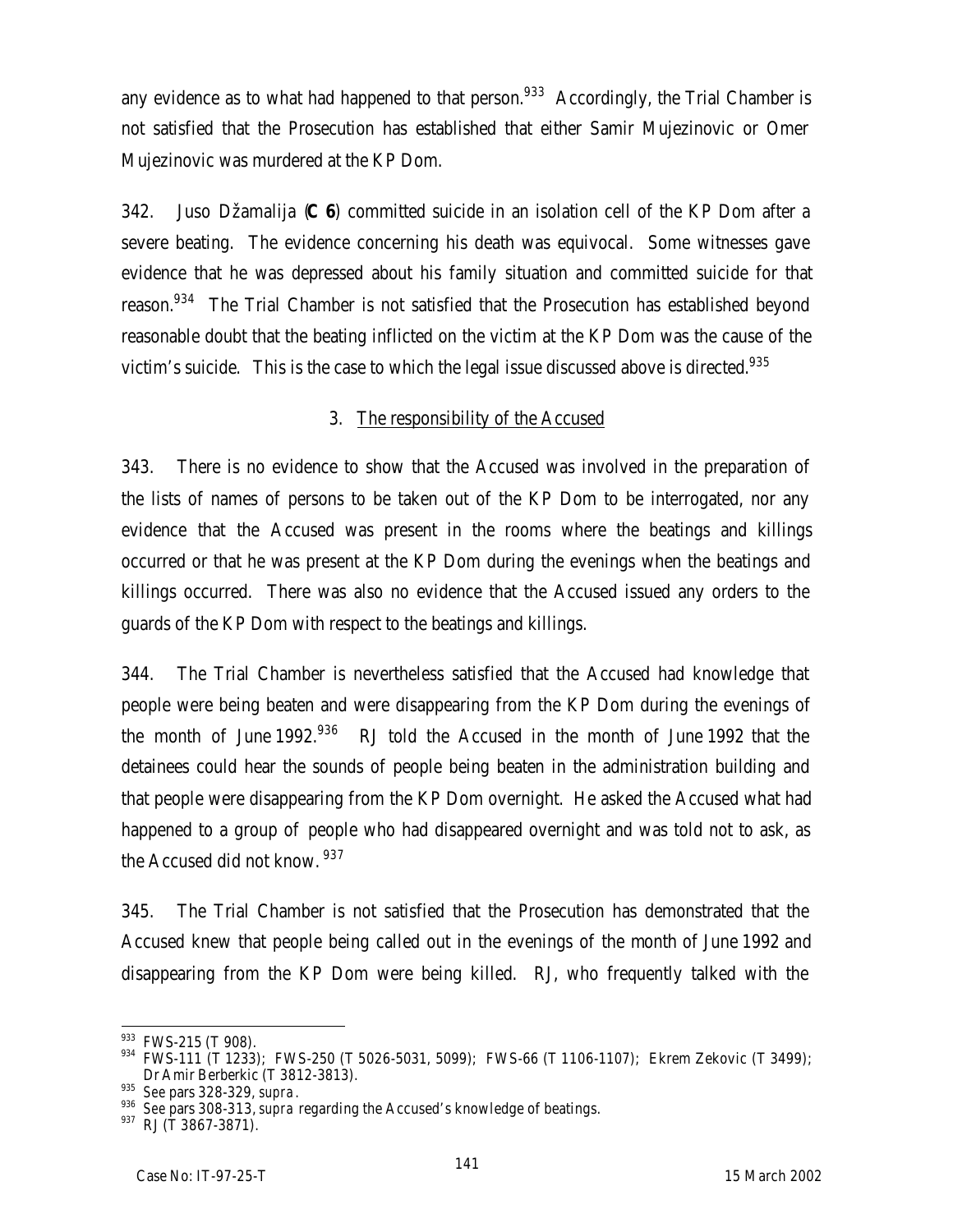Accused, asked him on another occasion at the request of Halid Konjo what had happened to his brother, Halim Konjo. He was told by the Accused not to ask him anything because he was dead.<sup>938</sup> RJ claimed that the Accused had refused to discuss the circumstances surrounding the death of Halim Konjo, but other witnesses gave evidence that they had been told by RJ that the Accused had said that Halim Konjo had succumbed to a beating and died.<sup>939</sup> The Trial Chamber accepts the evidence of RJ on this issue and rejects the hearsay evidence of the other witnesses. The Accused admitted that he knew about the death of Halim Konjo the morning after his death had occurred in June 1992<sup>940</sup> and did not deny that he told RJ about the death.<sup>941</sup> His evidence was that he had been told by Jakonovic that Konjo had committed suicide and that a commission had come and investigated the death.<sup>942</sup> He said that it was only natural for him to tell his colleague about the death of Halim Konjo because there was no reason for him to hide it.<sup>943</sup> No other evidence was adduced by the Defence to establish that an investigation into the death of Halim Konjo had been carried out. No other evidence was adduced by the Prosecution to establish that the Accused was aware of the death of any other detainees, other than Juso Džamalija, who the Trial Chamber has already determined died as a result of suicide, and whose death the Accused admitted being aware of. $944$  In these circumstances, the Trial Chamber is not satisfied that the Accused was aware that the detainees disappearing during the month of June 1992 were being killed or that he had any knowledge of detainees being taken out and killed during the month of July 1992.

346. The Prosecution alleges that the Accused's responsibility for the murders arises from his involvement in a joint criminal enterprise to murder detainees pursuant to

 $\overline{a}$ <sup>938</sup> RJ (T 3871-3876).

<sup>939</sup> RJ (T 3871-3874); FWS-139 (T 391-392); FWS-54 (T 771); FWS-69 (T 4114-4115).

<sup>940</sup> The Accused (T 7678, 8114-8115).

<sup>941</sup> The Trial Chamber is unable to establish the exact date upon which Halim Konjo died.

<sup>942</sup> Muhamed Lisica gave evidence that he heard the interrogation and beating of Halim Konjo. This occurred right at the beginning when the camp was just established and the boss there was still Slavko Koroman. His evidence was that the beating could have occurred on a Friday or a Saturday. On the Sunday he went out to work with Slavko who told him that Konjo had suffered a stroke and died. The doctors had established that he would have died regardless of the beating. He was working at the hospital, building something to do with the morgue and was told by a guard that Konjo was lying in the morgue and that he had died from a heart attack and not the beating. He went to the morgue and saw the body for himself. He did not look closely to try and identify the body any further (T 4959-4960). The Trial Chamber is not satisfied that this evidence takes the issue any further.

<sup>943</sup> T 7678, 8114-8115.

<sup>944</sup> The Accused (T 7678). The Accused has been found not responsible for that suicide; *see* par 342, *supra*.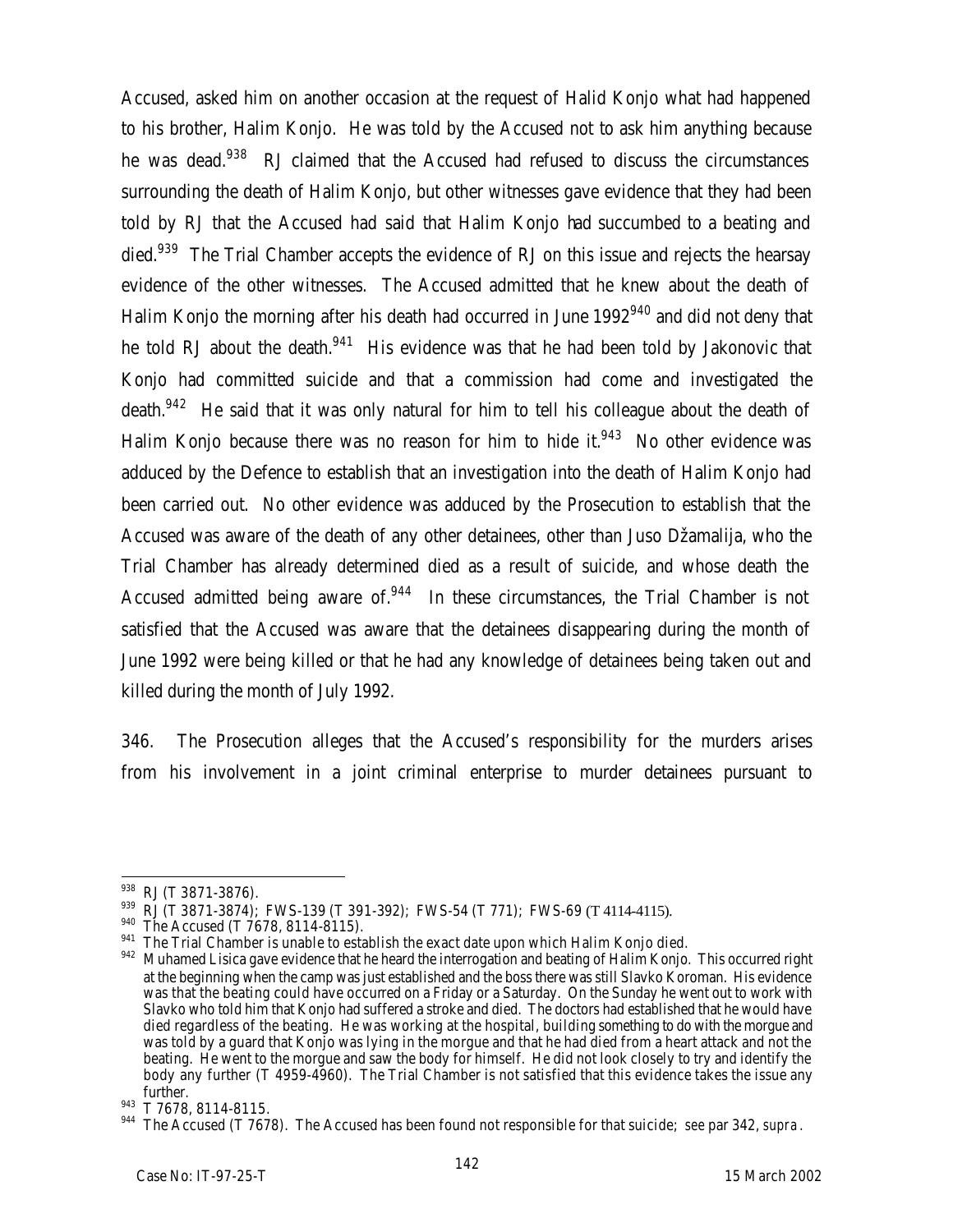Article  $7(1)$ <sup>945</sup> To attach criminal liability to the Accused for the joint criminal enterprise of murder, the Prosecution must establish that there was an agreement among the military authorities, guards of the KP Dom and the Accused to murder detainees and that each of these persons, including the Accused, shared the intent of murder. The Trial Chamber is not satisfied that the Prosecution has established that the Accused was a member of any joint criminal enterprise to commit murder, and therefore is not satisfied that his responsibility under this head has been established.

347. The Prosecution also alleges that the Accused incurred criminal responsibility pursuant to Article 7(1) by aiding and abetting the murder of detainees at the KP Dom. For the Accused to be found guilty of aiding and abetting the deaths which occurred, it was necessary for the Prosecution to demonstrate that the Accused was aware of the specific crime to be carried out by the principal offender and to show that the assistance he gave the principal offender had a substantial effect on the commission of that crime by the principal offender. Although the Trial Chamber is satisfied that the failure of the Accused to use his authority to prevent outsiders coming into the KP Dom had a substantial effect on the commission of the killings by the principal offenders, the Prosecution has failed to establish that the Accused was aware of the crimes which were being committed as a result of his failure. As such, the Accused was not aware of the *mens rea* of the principal offender and is therefore not guilty of aiding and abetting the killings carried out under Article 7(1).

348. Finally the Prosecution alleges that the Accused incurred superior responsibility for the deaths at the KP Dom pursuant to Article 7(3). The position of the Accused as the warden of the KP Dom and his power to prevent and punish crimes has already been determined by the Trial Chamber.<sup>946</sup> The Trial Chamber is not satisfied that the Prosecution has established that the Accused incurred superior responsibility for the killings that occurred at the KP Dom during the months of June and July 1992. The Trial Chamber accepts that the Accused had knowledge of two deaths, the suicide of Juso Džamalija, and the suspicious death of Halim Konjo. The Trial Chamber is also satisfied that the Accused had been told by RJ about beatings and disappearances which were occurring in the month of June 1992. However the Trial Chamber is not satisfied that this was sufficient information in the possession of the Accused to put him on notice that his subordinates were

 $\overline{a}$ <sup>945</sup> Prosecution Pre-Trial Brief, par 49.

<sup>946</sup> *See* par 107, *supra*.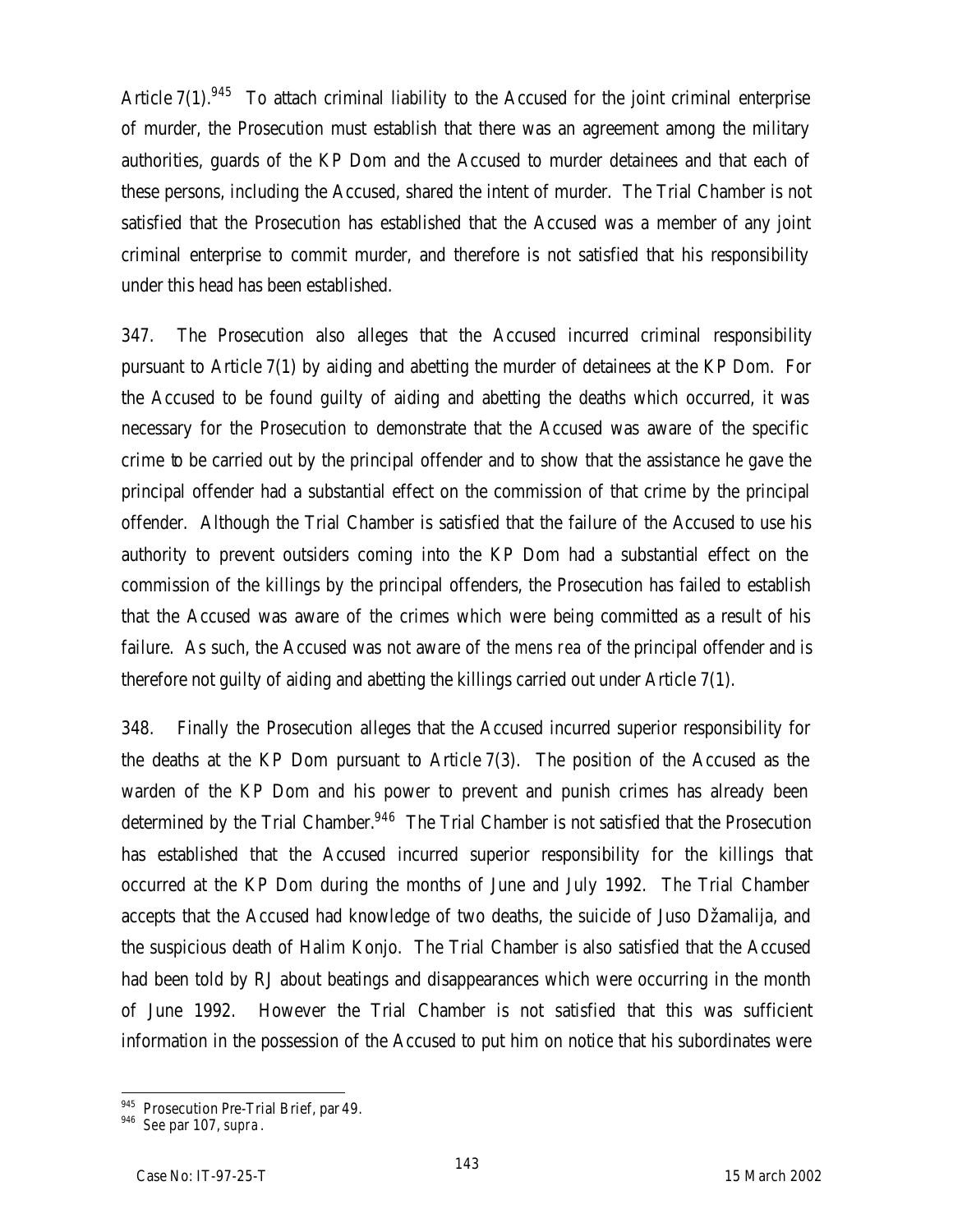involved in the murder of detainees.  $947$  Accordingly, the Accused's responsibility as a superior for the killings that occurred at the KP Dom during the months of June and July 1992 has not been established.

#### **E. Enslavement**

349. The Accused is charged with slavery as a violation of the laws and customs of war pursuant to Article 3 of the Statute,<sup>948</sup> on the basis of both the 1926 Slavery Convention and customary international law, and with enslavement as a crime against humanity pursuant to Article 5 of the Statute.

#### 1. The law

350. Enslavement under Article 5 of the Tribunal's Statute has been defined by the Tribunal as the exercise of any or all of the powers attaching to the right of ownership over a person.<sup>949</sup> The *actus reus* of enslavement is the exercise of those powers, and the *mens rea* is the intentional exercise of such powers.<sup>950</sup>

351. Although not enumerated under Article 3, slavery may still be punishable under that Article if the four requirements specific to Article 3, set out above,  $951$  are met.  $952$ 

352. First, slavery constitutes a violation of international humanitarian law. Slavery is expressly prohibited by Additional Protocol II, Article 4 ("Fundamental guarantees"), which provides:

1. All persons who do not take a direct part or who have ceased to take part in hostilities, whether or not their liberty has been restricted, are entitled to respect for their person, honour and convictions and religious practices. They shall in all circumstances be treated humanely, without any adverse distinction…

2. Without prejudice to the generality of the foregoing, the following acts against the persons referred to in paragraph 1 are and shall remain prohibited at any time and in any place whatsoever…

(f) slavery and the slave trade in all their forms …

<sup>947</sup> *Delalic* Appeal Judgment, pars 229-241.

<sup>948</sup> Indictment, Count 18.

<sup>949</sup> *Kunarac* Trial Judgment, par 539.

<sup>950</sup> *Kunarac* Trial Judgment, par 540.

<sup>951</sup> *See* par 52, *supra*.

<sup>952</sup> The two preliminary requirements for the application of Article 3 are met: *see* par 61, *supra*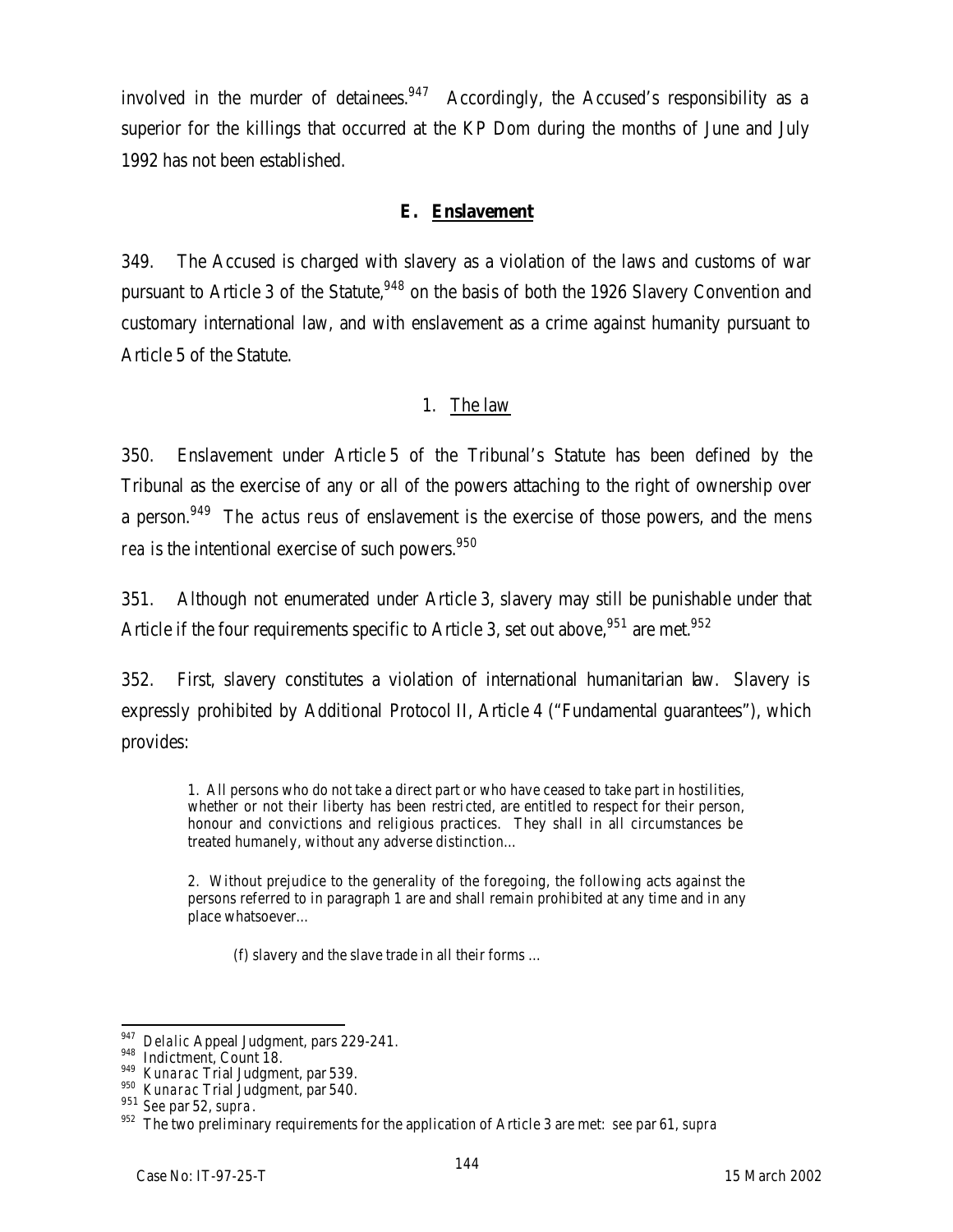Further, the offences of slavery or enslavement are identified as a crime against humanity under the Nuremberg Charter and the Tokyo Charter.<sup>953</sup>

353. Second, the Trial Chamber is satisfied that the prohibition against slavery is customary in nature.<sup>954</sup> The *Kunarac* Judgment held that enslavement constituted a crime against humanity under customary international humanitarian law, and the Trial Chamber is satisfied that the analysis there of the customary nature of enslavement also applies to the offence of slavery under Article 3 of the Statute. <sup>955</sup> The Trial Chamber accepts that the express prohibition of slavery in Additional Protocol II of 1977, which relates to internal armed conflicts, confirms the conclusion that slavery is prohibited by customary international humanitarian law outside the context of a crime against humanity. The Trial Chamber considers that the prohibition against slavery in situations of armed conflict is an inalienable, non-derogable and fundamental right, one of the core rules of general customary and conventional international law. The commentary to Additional Protocol II lends further support to the finding of the customary international humanitarian law nature of the prohibition against slavery:

This sub-paragraph reiterates the tenor of Article 8, paragraph 1, of the [ICCPR]. *It is one of the "hard-core" fundamental guarantees, now reaffirmed in the Protocol. The prohibition of slavery is now universally accepted; therefore the adoption of the subparagraph did not give rise to any discussion.* However, the question may arise what is meant by the phrase "slavery and the slave trade in all their forms". It was taken from the Slavery Convention […] adopted in 1926 (Article 1). A Supplementary Convention on the Abolition of Slavery, the Slave Trade and Institutions and Practices Similar to Slavery, was adopted in 1956, and supplements and reinforces the prohibition[...]. $^{956}$ 

The jurisprudence of the ICTR is consistent with the Trial Chamber's conclusion that the crime of slavery is customary international law.<sup>957</sup>

<sup>953</sup> The Statutes of the ICTY (Article 5(c)) and the ICTR (Article 3(c)) give to the Tribunals jurisdiction in relation to enslavement as a crime against humanity.

<sup>&</sup>lt;sup>954</sup> In the light of this finding, it is unnecessary to decide whether the 1926 Slavery Convention, as treaty law, can serve as a basis for a slavery charge under Article 3. There are also no binding agreements between the relevant parties purporting to vary the customary international law on slavery for the purposes of this case.

<sup>955</sup> *See Kunarac* Judgment, pars 515-543. The time relevant to the charges in the *Kunarac* proceedings – July1992 to February 1993 – are included in the time relevant to the charges in the present case – May 1992 to August 1993.

<sup>956</sup> Sandoz *et al* (eds), *Commentary on the Additional Protocols of 8 June 1977 to the Geneva Conventions of 12 August 1949* (1987), p 1376 (emphasis added). Article 1 of the Slavery Convention providesin relevant part: "(1) Slavery is the status or condition of a person over whom any or all of the powers attaching to the right of ownership are exercised. (2) […]." Yugoslavia ratified the Slavery Convention on 28 Sept 1929.

<sup>957</sup> In the *Akayesu* case it was held that: "Whilst the Chamber is very much of the same view as pertains to Additional Protocol II as a whole, it should be recalled that the relevant Article in the context of the ICTR is Article 4(2) (Fundamental Guarantees) of Additional Protocol II [footnote 158: Save for [Article]4(2)(f) slavery and the slave trade in all their forms]. *All of the guarantees, as enumerated in Article 4 reaffirm and supplement*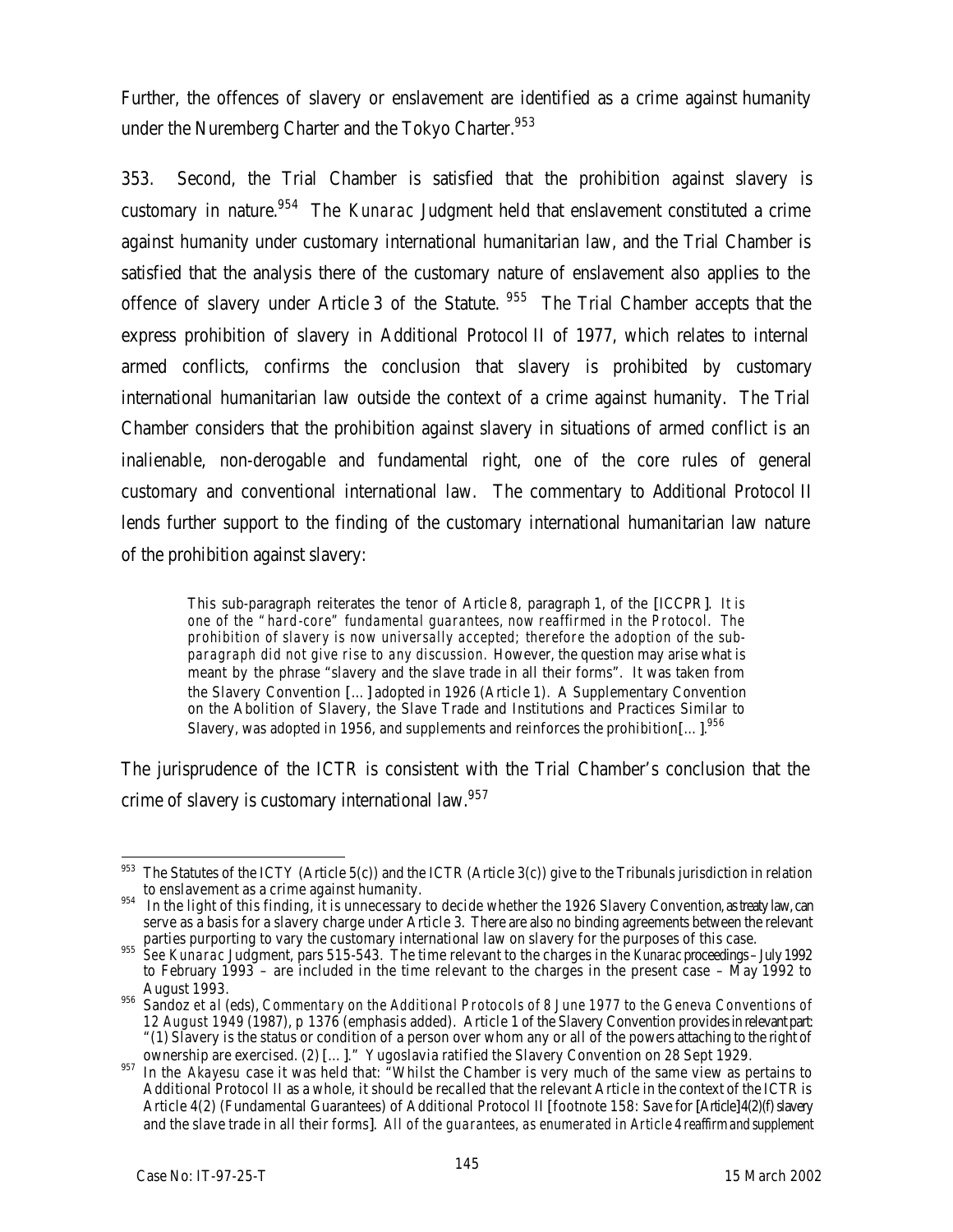354. Third, the offence of slavery is a serious violation, constituting a breach of a rule protecting an important value which involves grave consequences for a victim.

355. Fourth, the Trial Chamber is also satisfied that the crime of slavery entails individual criminal responsibility. In the *Tadi}* case, the Appeals Chamber stated that customary international law imposes criminal liability for not only serious violations of common Article 3, but also for other general principles and rules on the protection of victims of internal armed conflict.<sup>958</sup> As slavery constitutes a serious violation of international humanitarian law applicable to internal armed conflict, its violation entails individual criminal responsibility.<sup>959</sup>

356. The Trial Chamber is satisfied that the offence of slavery under Article 3 of the Tribunal's Statute is the same as the offence of enslavement under Article 5.<sup>960</sup> As such, slavery under Article 3 requires proof of the same elements as constitute enslavement under Article 5. Accordingly, throughout this judgment the Trial Chamber will use the term enslavement to refer to both offences.

357. The Prosecution alleges that the Accused committed enslavement as a violation of both Articles 3 and 5 of the Statute by subjecting the detainees of the KP Dom to forced

 $\overline{a}$ 

*Common Article 3 and, as discussed above, Common Article 3 being customary in nature, the Chamber is of the opinion that these guarantees did also at the time of the events alleged in the Indictment form part of existing international customary law.*" (*Akayesu* Trial Judgment, par 610 (emphasis added)). The Trial Chamber in the *Rutaganda* case, with reference to the *Akayesu* Trial Judgment, confirmed that "although not all of Additional Protocol II could be said to be customary law, the guarantees contained in Article 4(2) (Fundamental Guarantees) thereof […] form part of existing international law." (*Rutaganda* Trial Judgment, par 87 (also confirmed in the *Musema* Trial Judgment, par 240)). Article 4 of the ICTR Statute provides for the Prosecution of serious violations of common Article 3 of the Geneva Conventions and Additional Protocol II. The nonexhaustive, enumerated list of violations repeats Art 4(2) of Additional Protocol II almost verbatim but excludes slavery. The ICTY Appeals Chamber has held that certain customary rules have developed to govern internal armed conflicts, including rules with respect to the protection of all those who do not or no longer take active part in hostilities (*Tadi* } Jurisdiction Decision, par 127). In particular, many provisions of Additional Protocol II "can now be regarded as declaratory of existing rules, as having crystallised emerging rules of customary law or else as having been strongly instrumental in their evolution as general principles." (*ibid,* par 117).

<sup>958</sup> *Tadi}* Jurisdiction Decision, par 134; *Delali}* Appeal Judgment, pars 160, 164, 171, 174.

<sup>959</sup> Article 6(1) of Additional Protocol II applies to "the Prosecution and punishment of *criminal offences related to the armed conflict*." Thus, although the Protocol does not obligate states to criminalise violations – unlike certain provisions of the Geneva Conventions and Additional Protocol I – the Protocol regards certain violations of its provisions as *criminal offences* and entitles states to prosecute and punish such criminal offences in accordance with Article 6.

<sup>960</sup> *Kunarac* Trial Judgment, par 523.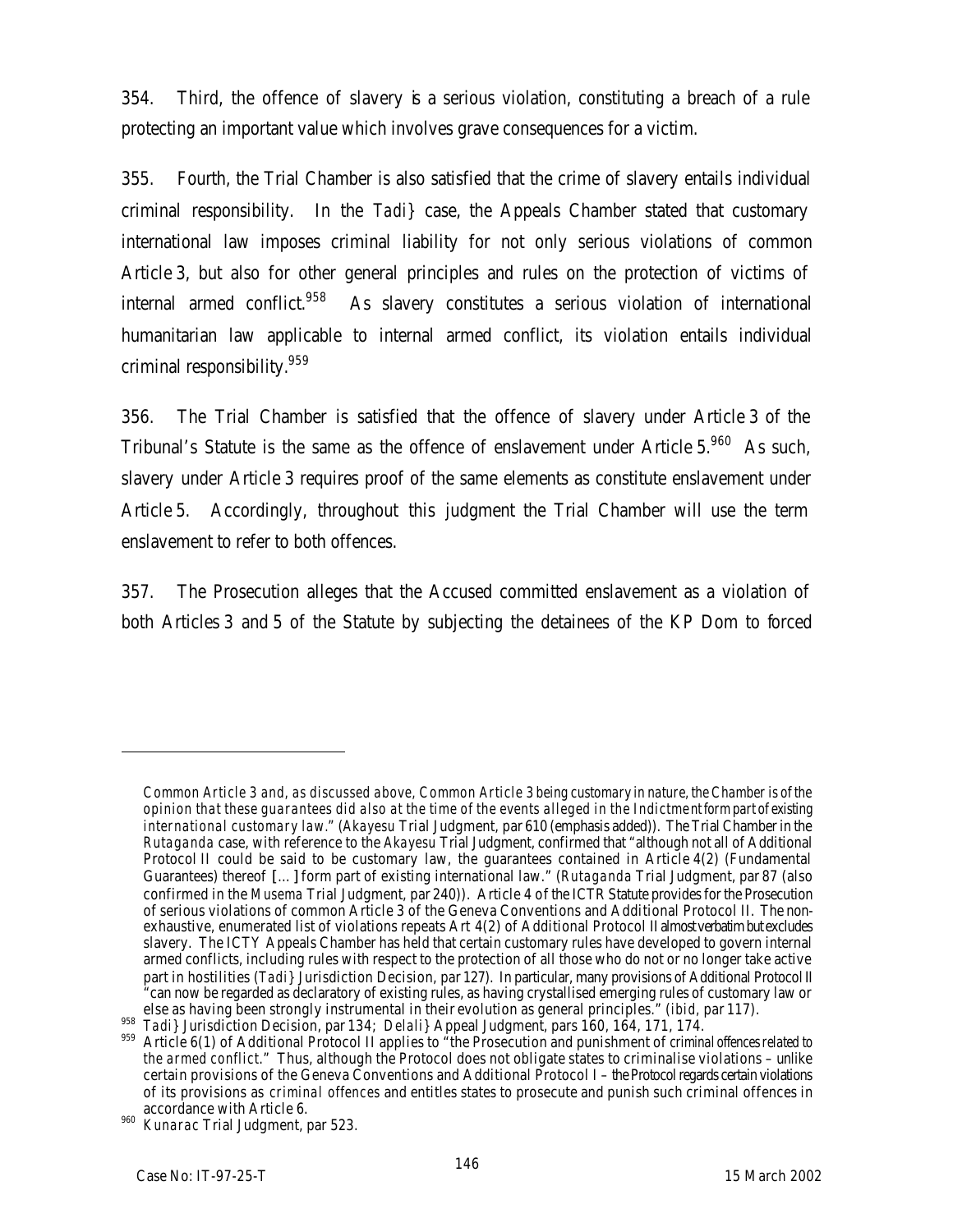labour from May 1992 until August 1993.<sup>961</sup> The Prosecution alleges that the enslavement of detainees occurred:

[...] primarily in relation to forced labour. However, it submits that under the formulation accepted by the Trial Chamber in *Kunarac*, other factors can be taken into consideration in finding the accused guilty of this crime. $^{962}$ 

The Trial Chamber is of the view that this pleading identifies the basis of the charge of enslavement as forced labour. The names of detainees forced to work are provided in, and limited to, Schedule E to the Indictment.<sup>963</sup> The Trial Chamber makes findings only with respect to these detainees.

358. To establish the allegation that detainees were forced to work and that the labour detainees performed constituted a form of enslavement, the Prosecution must establish that the Accused (or persons for whose actions he is criminally responsible) forced the detainees to work, that he (or they) exercised any or all of the powers attaching to the right of ownership over them, and that he (or they) exercised those powers intentionally.<sup>964</sup>

359. International humanitarian law does not prohibit all labour by protected persons in armed conflicts.<sup>965</sup> Generally, the prohibition is against *forced* or *involuntary* labour.<sup>966</sup> It is clear from the Tribunal's jurisprudence that "the exaction of forced or compulsory labour or service" is an "indication of enslavement", and a "factor to be taken into consideration in determining whether enslavement was committed". $967$  In essence, the determination of whether protected persons laboured involuntarily is a factual question which has to be considered in light of all the relevant circumstances on a case by case basis. Such circumstances may include the following:

The consent or free will of the victim is absent. It is often rendered impossible or irrelevant by, for example, the threat or use of force or other forms of coercion; the fear of violence, deception or false promises; the abuse of power; the victim's position of

<sup>961</sup> <sup>961</sup> Indictment, pars 5.41-5.46 and counts 16 and 18. Schedule E to the Indictment (attached to the second amended indictment, but incorporated by reference to the third amended indictment) lists 60 KPDom detainees who were allegedly forced to work.

<sup>&</sup>lt;sup>962</sup> Prosecution Final Trial Brief, par 562.

<sup>963</sup> Indictment, par 5.41. The sub-heading of that Schedule is "Detainees who were forced to work".

<sup>964</sup> *Kunarac* Trial Judgment, par 542.

<sup>965</sup> *Kunarac* Trial Judgment, par 542.

<sup>966</sup> Involuntariness is the fundamental definitional feature of "forced or compulsory labour" of the ICCPR (Bossuyt, *Guide to the "Travaux Préparatoires" of the International Covenant on Civil and Political Rights* (1987), p 167). Article 8 of the ICCPR prohibits, *inter alia*, slavery, servitude and forced or compulsory labour.

<sup>967</sup> *Kunarac* Trial Judgment*,* pars 542-543.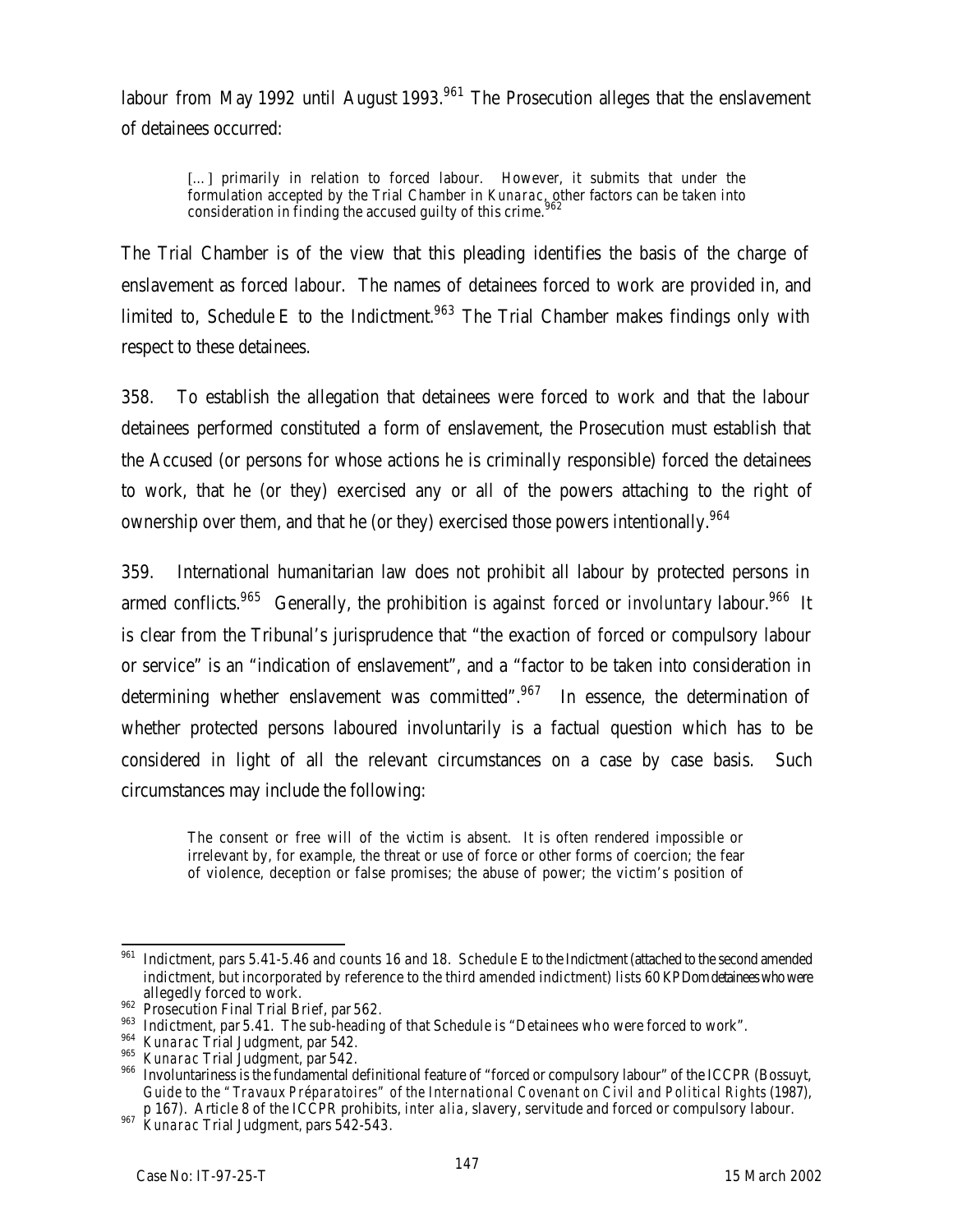vulnerability; detention or captivity, psychological oppression or socio-economic conditions.<sup>96</sup>

What must be established is that the relevant persons had no real choice as to whether they would work.

360. Civilians deprived of their liberty in the context of a non-international armed conflict can nevertheless be made to work under certain circumstances. Article 5(1) of Additional Protocol II sets out the applicable standard, as follows: <sup>969</sup>

In addition to the provisions of Article 4 the following provisions shall be respected as a minimum with regard to persons deprived of their liberty for reasons related to the armed conflict, whether they are interned or detained; […] (e) they shall, if made to work, have the benefit of working conditions and safeguards similar to those enjoyed by the local civilian population.<sup>970</sup>

The permissibility of labour under Article 5 is subject to the condition that such labour is not in violation of the fundamental guarantees laid down in Article 4, quoted earlier.<sup>971</sup> Where those guarantees are violated, the performance of that labour may be treated as an indication of enslavement. With respect to the interpretation to be attached to the provisions of Article 5, the Trial Chamber considers that the word "similar" means that the working conditions and safeguards need not be exactly the same as those enjoyed by the local civilian population. The terms "conditions" and "safeguards" mean that such persons need not necessarily be remunerated by wages for all work they are made to do. The absence of any explicit reference to "wages" in Article 5, in contrast to the explicit requirement that wages be paid in Geneva Convention IV Articles 40, 51 and 95, requires the Trial Chamber to determine on a case by case basis whether labour performed should have been compensated in some way.

 $\overline{a}$ <sup>968</sup> *Kunarac* Trial Judgment, par 542.

<sup>969</sup> The Trial Chamber considers that, with respect to the matter of forced labour, reference must be made to Additional Protocol II for the relevant principles and rules applying to non-international armed conflicts, instead of to the Geneva Conventions and customary international law relating to international armed conflicts. Furthermore, in the absence of any indication that the customary law, if any, with respect to labour exacted from protected persons in conflicts as defined in Additional Protocol II differs from the provisions relating to labour of the Protocol, the Trial Chamber considers the Protocol's provisions as laying down the applicable standards.

<sup>&</sup>lt;sup>970</sup> Certain provisions of, for example, Geneva Convention IV also stipulate that certain categories of persons may be made to work under certain conditions (Geneva Convention IV, Articles 95, 40, 51).

<sup>971</sup> *See* par 352, *supra*.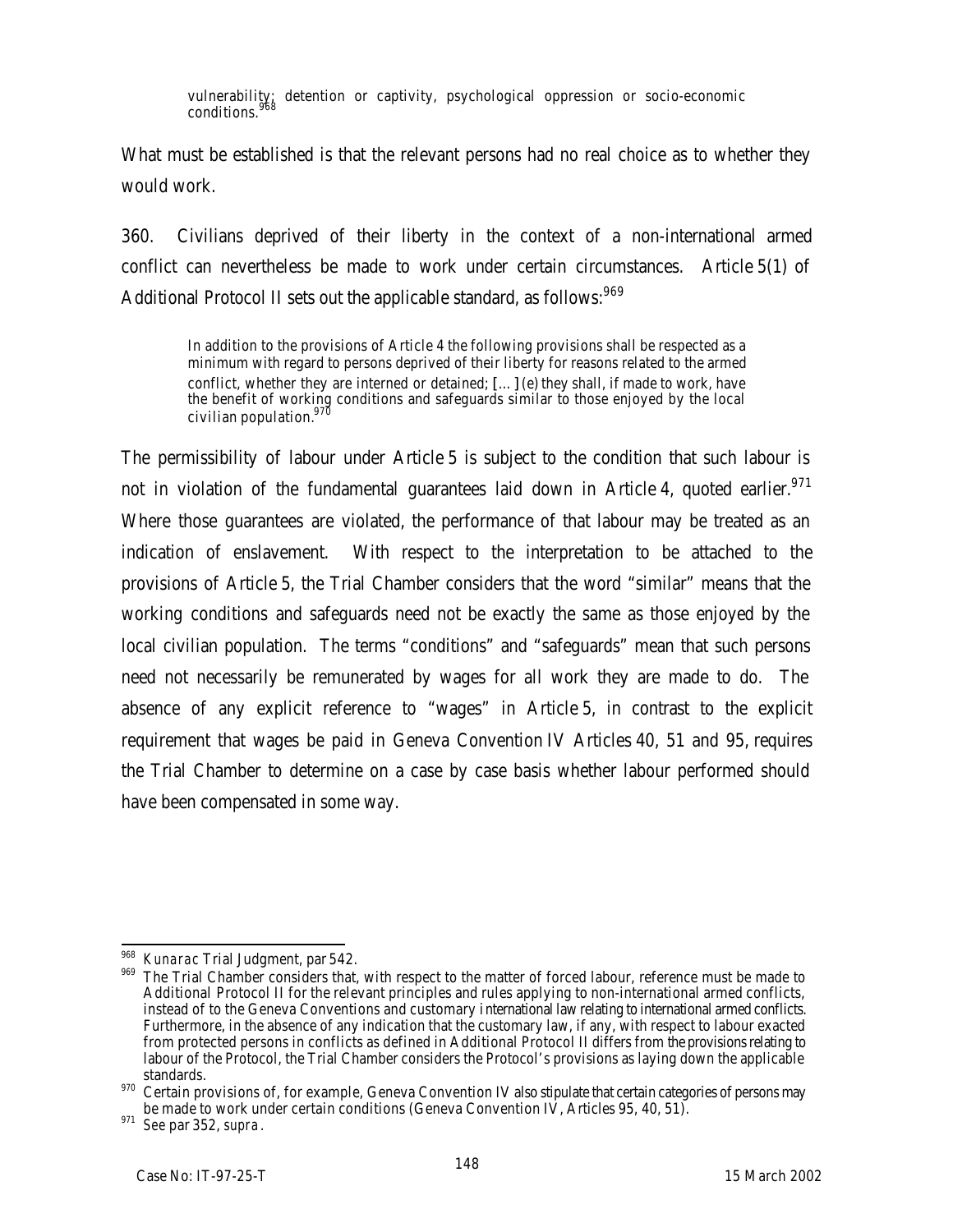# 2. Findings

# (a) Par 5.41 and forced labour

361. In par 5.41 of the Indictment, it is alleged that during May 1992 the Accused approved decisions to force the detainees listed in Schedule E to the Indictment to work and that, in July 1992, he, in concert with other high-level prison staff, formed and began to supervise a workers' group of approximately 70 of the detainees with special skills. The Trial Chamber is not satisfied, for the following reasons, that this allegation has been established.

362. The Accused's responsibilities as warden included directing the Drina Economic Unit ("DEU").<sup>972</sup> Before the war, civilian KP Dom employees and convicts worked in the DEU.<sup>973</sup> The DEU, akin to a private company, was closely tied to the publicly run KP Dom, but also functioned independently of it.<sup>974</sup> Both the State and the DEU – through its business activities - financed the KP Dom. $975$  During the war, the DEU continued to function independently of the KP Dom. $\frac{976}{100}$  The DEU consisted of various units, the three main productive ones being the Brioni farm, the metal and mechanical workshop ("metal workshop") and the furniture factory.<sup>977</sup> By his own account, the Accused was responsible for the different heads of the various units within the DEU.<sup>978</sup>

363. During the Accused's administration, labour in the KP Dom and Fo~a in general was scarce.<sup>979</sup> In relation to the DEU in particular, the number of convicts available for work was considerably lower than prior to the war. In order to secure the necessary labour, the Accused initially approached Radojica Mladjenovi}, President of the Executive Council of Fo~a municipality. He asked for his assistance in securing civilian craftsmen. A few carpenters were later provided for the furniture factory by assignment-to-work orders,

 $\overline{a}$  $^{972}$  The Accused (T 7915); Bo`o Drakul (T 7161, 7178).

 $973$  The Accused (T 7911).

<sup>974</sup> Bo`o Drakul (T 7202).

<sup>975</sup> Bo`o Drakul (T 7202-7203). However, from 1 January to 15 September 1992, the KP Dom received only ten percent of its regular state budget: Bo`o Drakul (T 7203-7204); Ex P 84.

 $976$  Bo`o Drakul (T 7236-7237). The DEU, for example, continued to invoice the KP Dom for eggs and milk delivered to it (Exs D 101 and 101A, 102 and 102A, 103 and 103A, 104 and 104A) but the money was never collected because the KP Dom had insufficient funds: Bo`o Drakul (T 7237). The DEU also paid wages into personal accounts of KP Dom convicts who worked in the DEU: Bo`o Drakul (T 7237, 7266). During the war, only the remaining Serb convicts who worked in the DEU were paid in some form: Bo`o Drakul (T 7237, 7266-7267, 7281-7283, 7342).

 $^{977}$  Bo`o Drakul (T 7161-7162); Radomir Dolas (T 5812-5814).

 $^{978}$  The Accused (T 7915, 7922).

 $979$  The Accused (T 7910); Ex P 46A, p 14.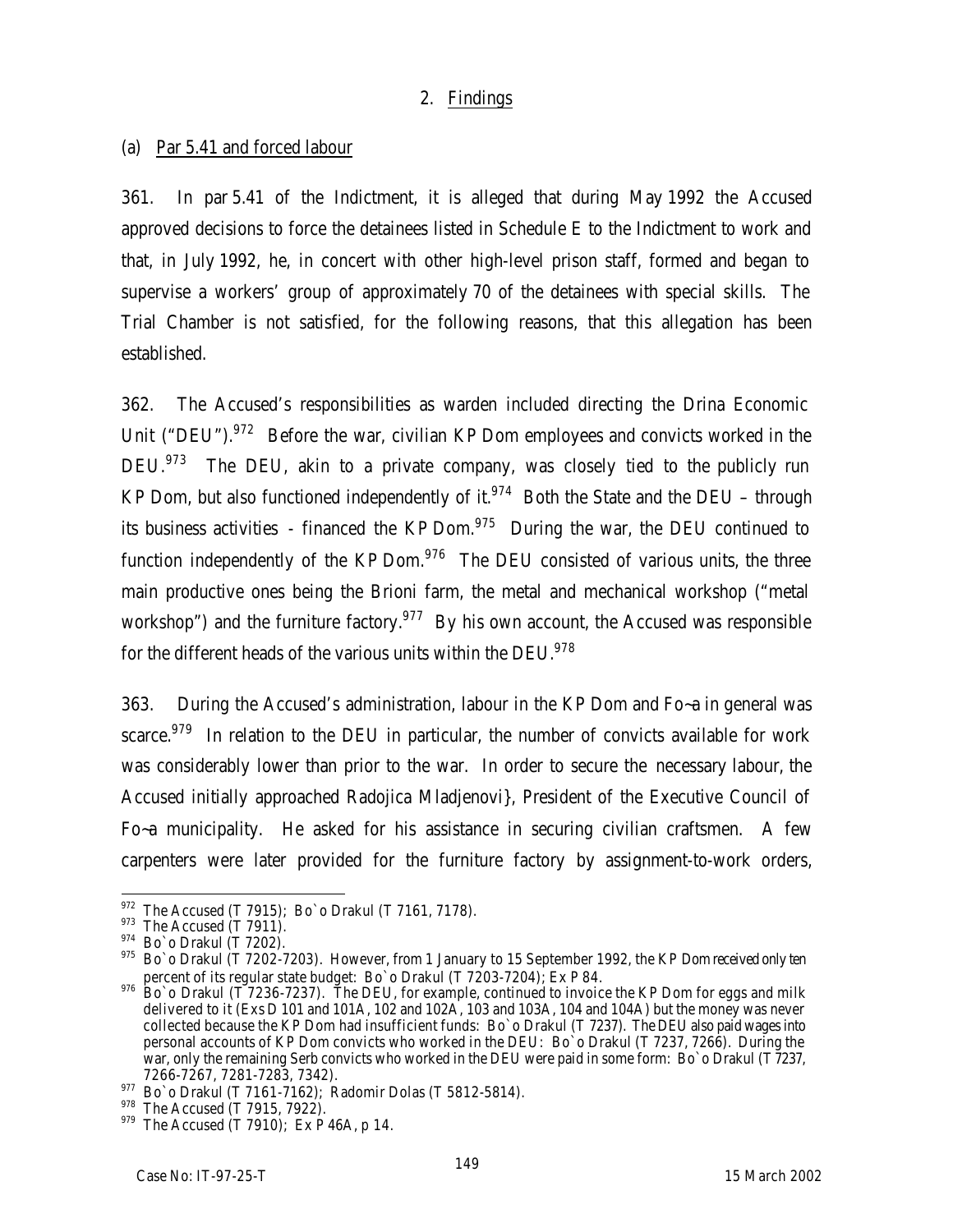although it is not clear when they were assigned or who they were.<sup>980</sup> Requiring more workers, the Accused again approached Mladjenovi}, asking for more civilians with particular skills,  $981$  without success.  $982$ 

364. Later, at a meeting of the heads of the various units ("directors' meeting"), $^{983}$  a decision was made as to the number of men, including KP Dom detainees, needed by each work unit.<sup>984</sup> The Accused, by his own account, was thus aware of the initial decision to use KP Dom detainees to work.

365. Following the failure of Mljadenovi} to assist the Accused in securing sufficient labour from outside the KP Dom,  $985$  and prior to the directors' meeting, Savo Todovi} approached the Accused with a list of detainees composed at the request of the military command from the Tactical Group. The listed detainees were to be put to work for the DEU according to their trades as necessary.<sup>986</sup> The number of detainees actually put to work for the DEU and elsewhere varied over time, sometimes considerably. On the whole, it appears that there was a small core group of detainees and convicts who mostly worked on the farm, at the metal workshop or at the furniture factory during the Accused's administration. This core group of detainees may have numbered between 20 and 45.<sup>987</sup> The detainees who worked were generally skilled and able to work.

366. Todovi} played a central role in the work done by the detainees. He was in charge of the assignment of work duties, making lists of who would be working where, in coordination with the heads of the various units of the DEU and others, including the military police from, for example, Kalinovik.<sup>988</sup>

 $\overline{a}$ 980 The Accused (T 7911, 7826-7827).

 $\frac{981}{10}$  The Accused (T 7911, 7827). He asked for a head of the varnishing shop and an upholsterer.

<sup>982</sup> The Accused (T 7692, 7914-7915). *See also* Ex P 46A, p 14.

<sup>983</sup> The Accused (T 7912). Attending the meeting were, amongst others, the heads of the furniture factory, the metal and mechanical workshop, the farm, the commercial department and the accountant. Savo Todovi} did not attend.

<sup>984</sup> The Accused (T 7692, 7912); Ex P 46A, pp 14, 18.

<sup>985</sup> The Accused (T 7692).

 $986$  The Accused (T 7692, 7913-7914); Ex P 46A, p 14.

<sup>987</sup> Based on a rough calculation of the number of different detainees who worked whilst being detained in the KP Dom. *See also* D`evad Lojo (T 674-676, 680); Muhamed Lisica (T 4860); Risto Ivanovi} (T 6099).

 $988$  FWS-66 (T 1144 ff, 1153); D`evad Lojo (T 672); FWS-249 (T 4500 ff); FWS-73 (T 3222 ff); Risto Ivanovic (T 6146-6147). The work duties were not approved by Savo Todovic for all detainees (T 6161-6143). There was a rehabilitation officer for a while, Aleksander Cecevic, who was in charge (T 6142) (evidence of Risto Ivanovic); FWS-198 (T 984). One Prosecution witness, Muhamed Lisica, testified that the Accused approved the lists (T 4910-4913); Divljan Lazar, the warehouse clerk, never addressed Todovi} but always the guard on duty when he needed detainees to work for him (T 6056).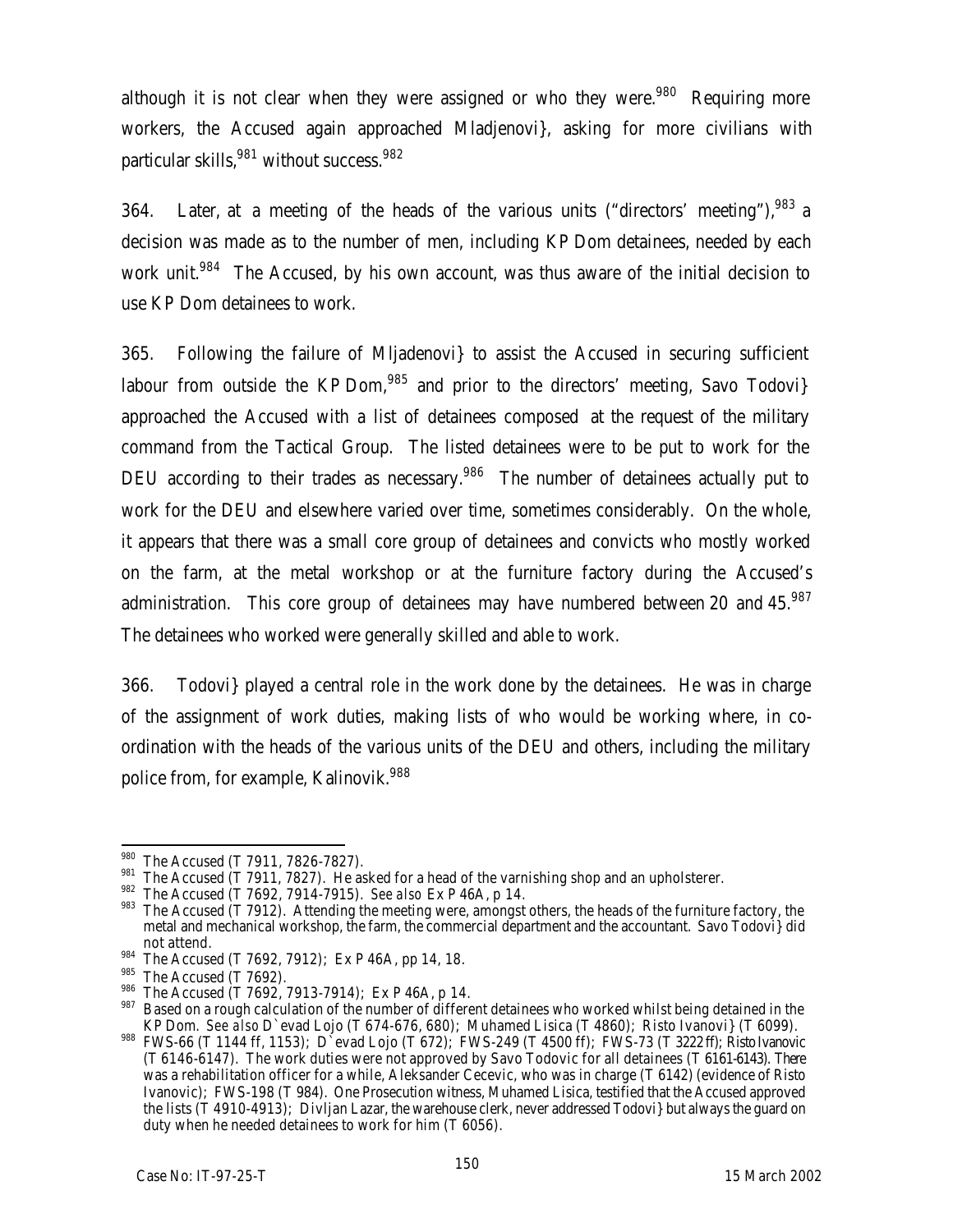367. After the director's meeting, the Accused also made a request to Mladjenovi} for a driver and someone to fix the boiler room. This request was granted and assignment-towork orders were given to Krsmanovi} and Milan Pavlovi}, both of whom were at that time at the front lines.<sup>989</sup>

368. The evidence establishes that the decision to use detainees to work for the DEU was taken fairly soon after the Accused's arrival at the KP Dom. $990$  Whether that decision envisaged the detainees working only in the DEU is unclear. However, the Trial Chamber is satisfied that some of the detainees did eventually work in positions not usually falling within the DEU's functions.

369. It has not been established that a decision was taken to force the detainees to work. The Accused gave evidence that, upon having been shown the list of detainees who could work in the DEU by Todovi}, he specifically asked whether the detainees volunteered to work. Todovi}'s reply was that they volunteered because it was better than spending time in the KP Dom.<sup>991</sup> The Accused stated that he himself would have preferred to work rather than "sitting there, let alone being in a detention unit".<sup>992</sup>

370. The Prosecution alleges that most of the Schedule E detainees were kept imprisoned from summer 1992 until 5October 1994 for the primary purpose of being used for forced labour.<sup>993</sup> The Trial Chamber is not satisfied that this allegation has been established. The direct evidence relating to this allegation centres on an incident when some of the metal workers were exchanged without the knowledge of their supervisor, Relja Goljanin.<sup>994</sup> Detainees Muhamed Lisica, FWS-249 and Ekrem Zekovi} gave evidence, which is accepted by the Trial Chamber, that they worked in the metal workshop and that sometime in 1992 some of the detainees with whom they worked in the metal workshop were exchanged. Goljanin had not been told that this was to occur and he was upset that his workers had been taken. Following this, Todovi}, and perhaps Goljanin, compiled a list of

 $\overline{a}$ 

<sup>989</sup> The Accused (T 7829). Pavlovi} may have received his assignment-to-work order around May 1992 (T 6890).

<sup>990</sup> D`evad Lojo (work started very soon after 19 April 1992) (T 673).

<sup>991</sup> The Accused (T 7692); Ex P 46A, pp 14, 17; Ex 50A, p16.

<sup>992</sup> Ex P 50A, p 16.

<sup>993</sup> Indictment, par 5.41; *see also* The Accused's Position as Warden, par 96ff, *supra*.

<sup>994</sup> Muhamed Lisica (T 4972-4977); FWS-249 (T 4480-4482); Ekrem Zekovi} (T 3490-3491, 3615); The Accused (T 7917-7918).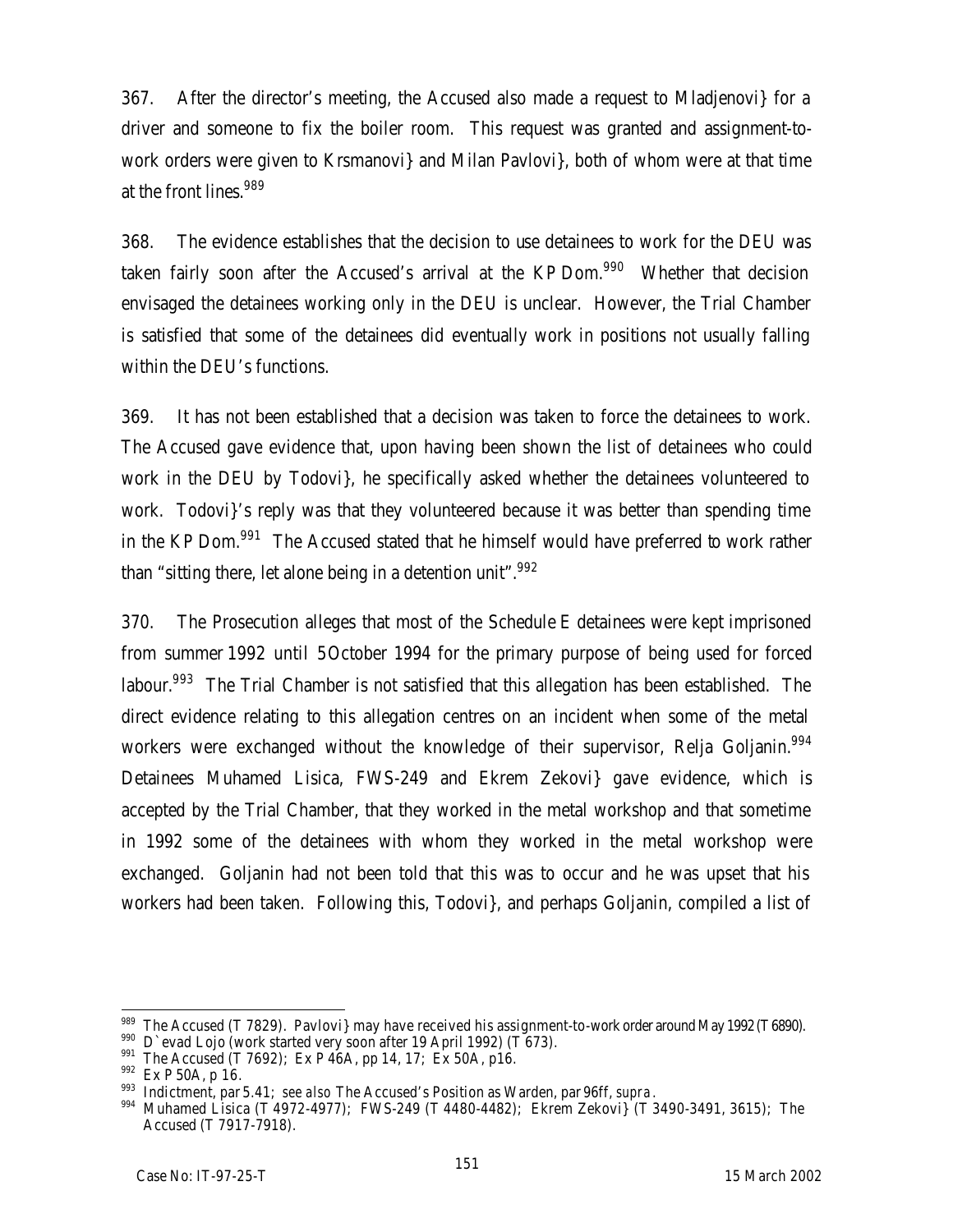names of the remaining metal workshop workers.<sup>995</sup> The Prosecution case was that this list was made to prevent any of the other metal shop workers being taken for exchange. The evidence was unclear, however, as to what happened to the list which was made. Muhamed Lisica gave evidence that a list of the names of all the metal workers was put up in the hallway of the administration building. However, he could not recall whether he saw the list before or after the exchange, raising substantial questions as to what the purpose of such a list was had it been put up there. There was also no evidence to establish that the Accused knew or should have known anything about a list of workers drawn up to prevent further exchanges of metal workers. He cannot, therefore, be criminally responsible as a superior pursuant to Article 7(3) of the Statute. Nor was there any evidence as to whether any one of the remaining metal workers was in fact later exchanged. As a result, the Trial Chamber is not satisfied that the Prosecution has established that there was a plan to keep detainees imprisoned for the primary purpose of using them as labour or that the Accused was in any way responsible for or involved in a plan to keep any detainees at the KP Dom for the primary purpose of being used for forced labour.

#### (b) Par 5.42 and forced labour

371. In par 5.42 of the Indictment, the Prosecution alleges that the guards of the KP Dom called out members of the workers' group on a daily basis and forced them to work inside and outside the camp, from 7.00 am to at least 3.00 or 4.00  $\text{pm.}^{996}$  On occasion, Todovi} or Relja Goljanin also called the detainees from their rooms. The Trial Chamber is satisfied that detainees were called out to work from lists prepared by Savo Todovi}. Detainees worked Mondays to Fridays starting at about 7.00 am and finishing about 3.30 pm.<sup>997</sup> Detainees who worked on the house of the Accused started at around 7.30 or 8.00 am and worked until about 5.00 or 5.30 pm.<sup>998</sup> All working detainees had regular breaks of about half an hour at around 10.00 am for snacks and a lunch break of about an hour. Sometimes they had additional breaks.<sup>999</sup> Some detainees worked in the compound, others outside, including in other towns. The names or assigned numbers of those who worked outside the

 $\overline{a}$  $995$  Lisica is also the only witness who claimed that Goljanin said something to the effect that he would have to go and see the Accused and the command about the matter. There is no evidence that Goljanin actually did so. According to FWS-249 and Zekovi}'s testimony, Todovi} helped in preparing a list.

<sup>996</sup> Indictment, par 5.42.

<sup>997</sup> FWS-198 (T 984); Muhamed Lisica (T 4865, 4867); FWS-249 (T 4419-4420); The Accused (T 7696).

 $^{998}$  FWS-250 (T 5058).

Muhamed Lisica (T 4865, 4868-4869); FWS-249 (T 4420-4421).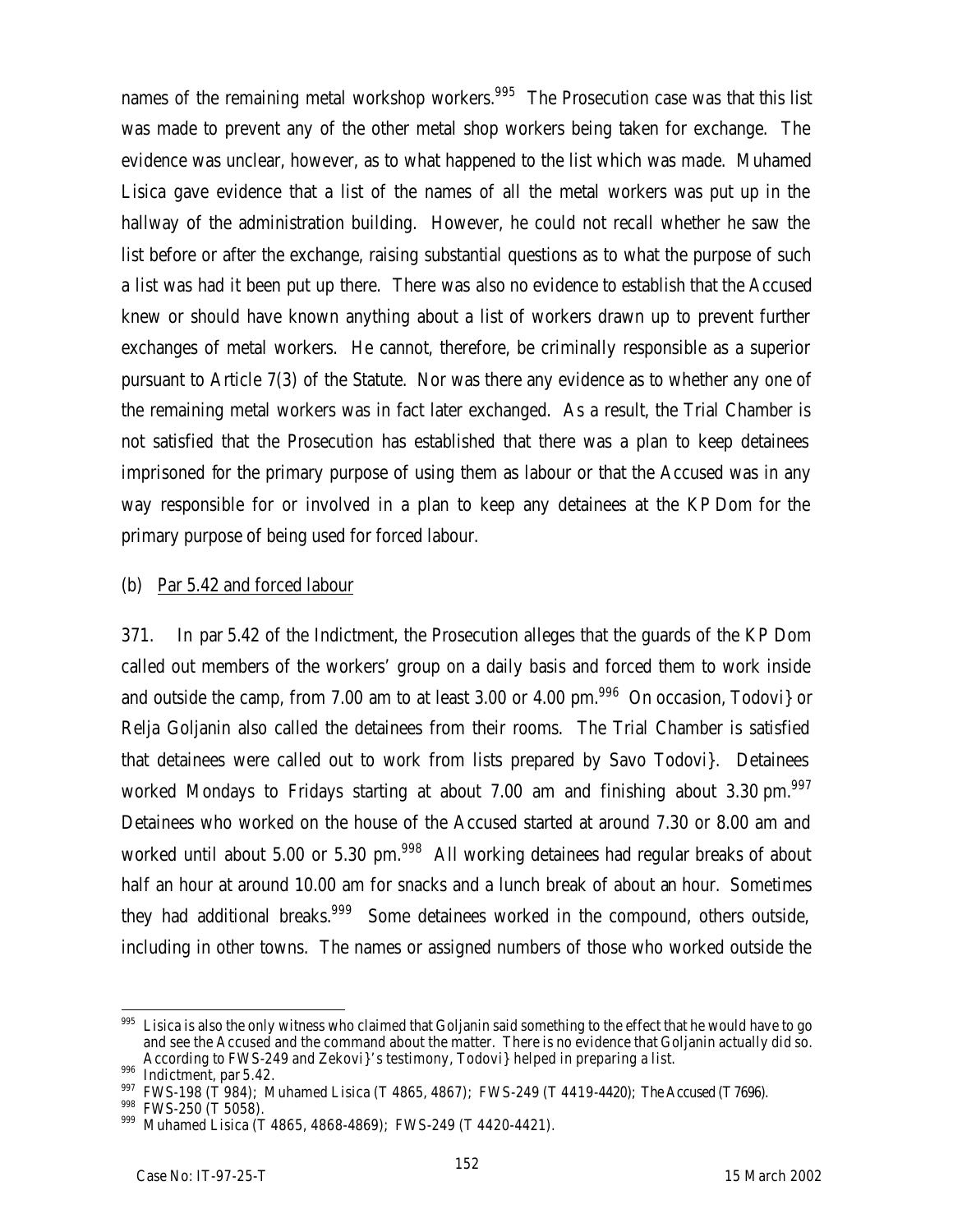compound were taken down as they left the compound in a register by the guard on duty at the gate. Upon returning to the compound the detainees were searched.<sup>1000</sup>

372. The Prosecution alleges that the detainees who were called out to work were forced to do so and that their work was involuntary and unpaid. It is claimed that even ill or injured detainees were forced to work, that those who refused were sent to solitary confinement and that when working they were guarded by the regular prison guards of the KP Dom or soldiers from outside the KP Dom. $1001$  Having considered all the relevant evidence, the Chamber is not satisfied that the general circumstances in the KP Dom during the Accused's administration were of such a nature as to render the work of every detainee involuntary. Whether a particular detainee was forced to work is to be assessed on an individual basis, as to whether he had no real choice as to whether he had to work.

373. In considering whether an individual detainee was forced to work, the Trial Chamber considers the following factors to be relevant: the substantially uncompensated aspect of the labour performed, the vulnerable position in which the detainees found themselves, the allegations that detainees who were unable or unwilling to work were either forced to or put in solitary confinement, claims of longer term consequences of the labour, the fact of detention and the inhumane conditions in the KP Dom.

374. The Trial Chamber is satisfied that, except for the extra food which the working detainees received and the cigarettes that some of them sometimes received, their work was substantially uncompensated.<sup>1002</sup> By the Accused's own account, the KP Dom did not have enough money to pay them.<sup>1003</sup> The Trial Chamber is also satisfied that the working detainees were generally under armed supervision.<sup>1004</sup>

375. The Trial Chamber is not satisfied that the Prosecution has established that those detainees who refused to or could not work were sent to solitary confinement during the Accused's administration. The evidence adduced by the Prosecution to demonstrate this allegation was equivocal. Muhamed Lisica gave evidence that on one occasion, while he

<sup>1000</sup> <sup>1000</sup> For example, Risto Ivanovi} (T 6143-6144); Muhamed Lisica (T 4865); FWS-249 (T 4418-4419); FWS- 144 (T 2321-2322).

 $1001$  Indictment, par 5.42.

The Accused (T 7696-7698); FWS-198 (T 985); FWS-89 (T 4707); Risto Ivanovi} (T 6099). According to the Accused (T 7698) and Bo`o Drakul (T 7281, 7283), the KP Dom did not have to pay for the work done by the Muslim detainees as they were under military jurisdiction.

 $\frac{1003}{1004}$  The Accused (T 7698).

See findings with respect to the specific work done by the detainees.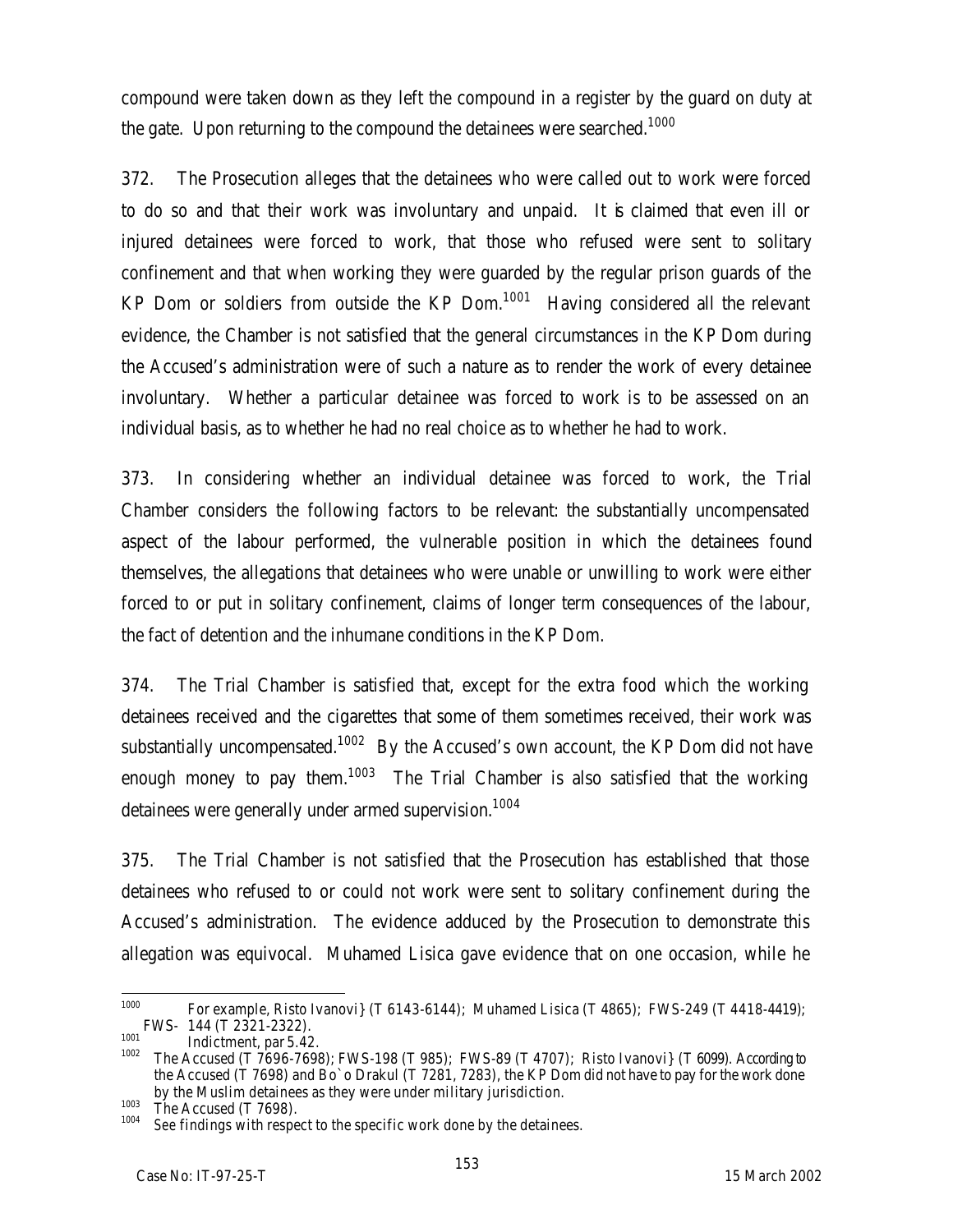was being transported to the hospital to work, he refused to work and was sent to solitary confinement. However, it was not established that he was sent to solitary confinement because of that refusal. Upon his return to the KP Dom, he was searched and a letter was discovered in his possession which he had been asked by a fellow Muslim detainee to take to a relative.<sup>1005</sup> It is unclear whether he was sent to solitary confinement by Savo Todovi} for having refused to work or for having carried the letter.<sup>1006</sup> It is also unclear when this alleged incident took place, and it may have been after the Accused's administration.<sup>1007</sup> FWS-73 once refused to work,<sup>1008</sup> and he said that Todovi} went to his room and kicked him all the way to work.<sup>1009</sup> There is, however, no evidence as to when this alleged incident took place, and it could well have happened after the Accused's administration.<sup>1010</sup> FWS-71 said that he had been forced to go to work in the mine once by Todovi} when he was ill, but this took place in October 1993 after the Accused's administration.<sup>1011</sup> FWS-71 said that, if detainees could not go to work, they had to go to a doctor or medical technician. He recalled Fehim Dedovi} being taken away a couple of times to be beaten in the isolation cell for not being able to work. Again, it is unclear when this alleged incident took place. The Prosecution also alleged that FWS-198 was sent to solitary confinement when he dared to refuse to work.<sup>1012</sup> However, FWS-198's evidence was that he was sent to solitary confinement without any reason for five to six days, after having asked Todovi} whether he could work. This allegation is therefore not established.

376. There was no direct evidence adduced by the Prosecution that those who could not or were unwilling to work were forced to do so during the Accused's administration. Many of the Prosecution's witnesses expressed their own conclusions that this was the case, but no attempt was made to demonstrate the factual basis for those conclusions or that they applied to the period of the Accused's administration. When asked whether he refused,

<sup>1005</sup> Initially he was sent to solitary confinement for twenty days, but after three or four days he was released and started working again (T 4880).

 $\frac{1006}{1007}$  Muhamed Lisica (T 4880-4881).

FWS-198 made a reference to Muhamed Lisica ending up in solitary confinement for refusing to work. He used that alleged incident to explain his testimony why one could not refuse to work, citing the fear for solitary confinement. However, FWS-189's testimony throws no light on when this alleged incident might have taken place (T 984-985).

 $\frac{1008}{1009}$  FWS-73 (T 3224).

 $^{1009}$  FWS-73 (T 3224).

 $\frac{1010}{1011}$  FWS-198 (T 983-984).

 $^{1011}$  FWS-71 (T 2912-2913).

Prosecution Final Trial Brief, par 177.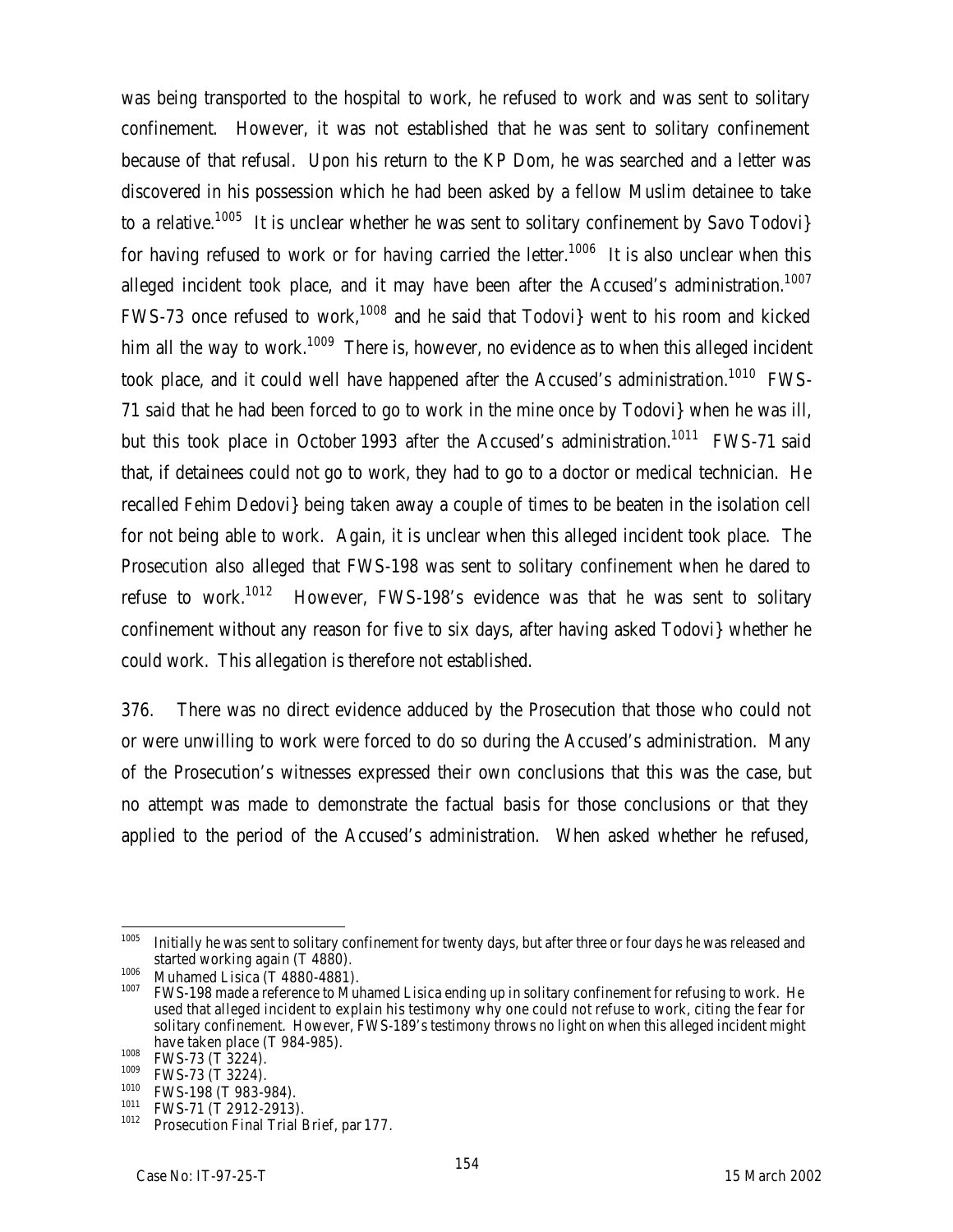rebelled or expressed disapproval when told that he had to work, FWS-249 responded that he thought that to do so would have been a big risk and that it did not occur to him to refuse.<sup>1013</sup> FWS-144 explained a statement he made, that Todovi} could force even sick persons to work and that nobody could overturn his decision, by saying that the detainees had no possibility of refusing to go to work because that would only have worsened their position in the camp.<sup>1014</sup> Rasim Taranin also asserted that he could not do or say anything with respect to whether he wanted to load and unload flour.<sup>1015</sup> When asked whether detainees who were called out to work could refuse, D`evad Lojo expressed his opinion that, unless one had serious medical reasons, it would have been very risky to have refused, for a sanction of solitary confinement or forced labour would follow.<sup>1016</sup> He said he knew that there were cases when the head officials made those who were ill go out and work.<sup>1017</sup> Safet Avdi} similarly recalled overhearing or being told that Todovi} told detainees that they had to work despite being  $III^{1018}$  Neither of these two witnesses indicated when they learnt of detainees being made to work despite being ill, and no attempt was made to establish that it happened during the Accused's administration.

377. A finding that a specific detainee or detainees in general were forced to work is not safely available from conclusions stated by witnesses without some indication of the factual basis upon which these conclusions were reached. Evidence of a conclusion drawn by a witness, without more, does not establish beyond reasonable doubt that the conclusion coincided with the fact to be established. The circumstances and conditions under which the detainees were imprisoned from 1992 to 1994 in the KP Dom varied sufficiently for the Prosecution to have been required to elicit, for example, specific examples, further particulars, including with respect to identified time-periods, or explanations with respect to such evidence from witnesses. Evidence from its own witnesses which contradicted the Prosecution's general assertion also made more detailed testimony from witnesses necessary. For example, Safet Avdi}, apparently early in 1992, asked not to be assigned to hard labour for health reasons and his request was granted.<sup>1019</sup> Another witness, FWS-182, testified that, after he almost fainted when unloading flour, an old Serb friend of his who

<sup>1013</sup>  $^{1013}$  FWS-249 (T 4523).

 $^{1014}$  FWS-144 (T 2316, 2335).

 $^{1015}$  Rasim Taranin (T 1701-1702).

 $1016$  D`evad Lojo (T 680-681).

 $\frac{1017}{1018}$  D`evad Lojo (T 681).

 $1018$  Safet Avdi  $\int (\dot{T} 474 - 475)$ .

 $1019$  Safet Avdi} (Ex P 123, p 689).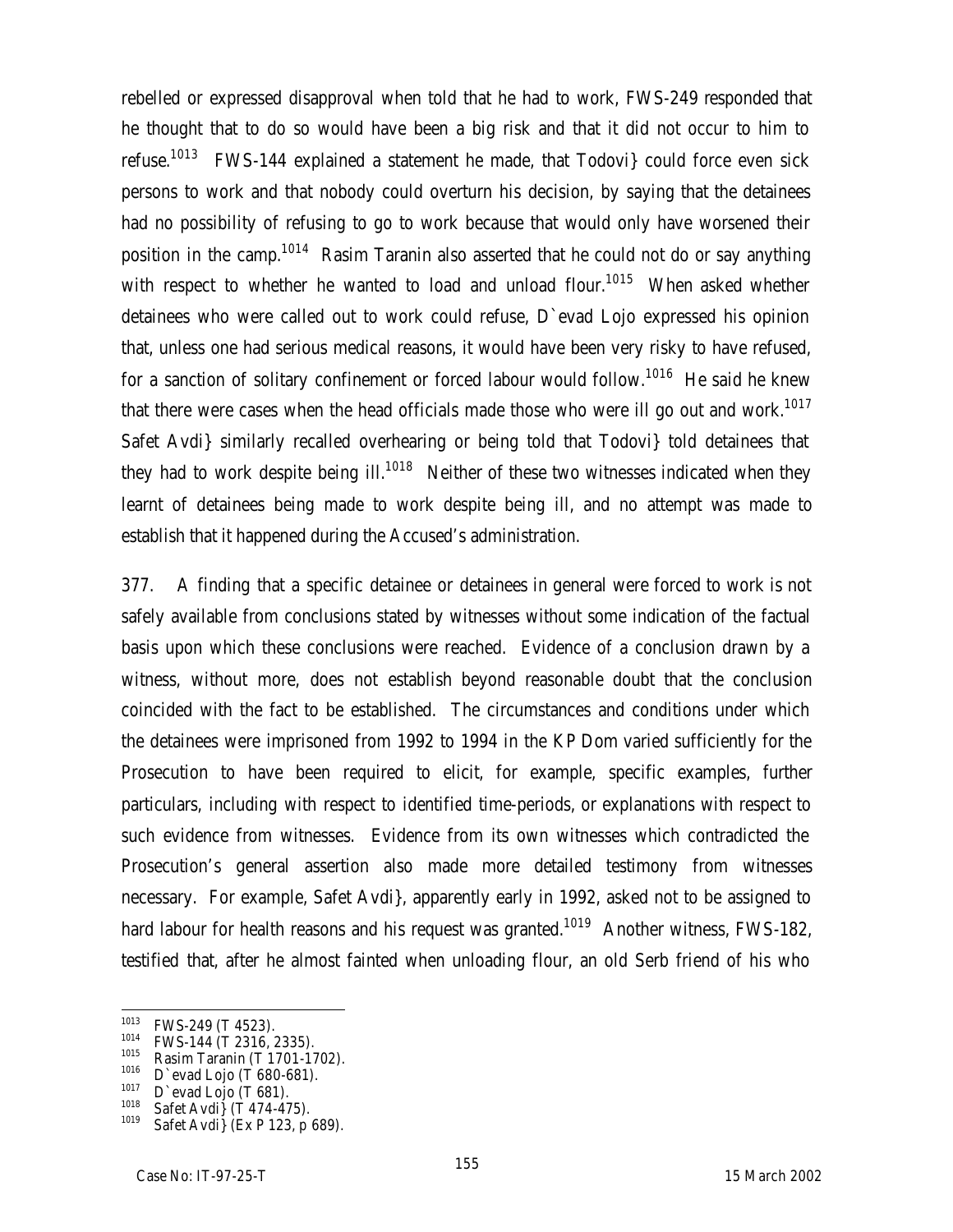was in charge let him return to the KP Dom. On another occasion when FWS-182 could not work in the kitchen, he was allowed to recover before he started cleaning the compound.<sup>1020</sup> It is not clear when these incidents relating to FWS-182 took place. The beliefs and fears of the detainees, in particular in the context of the general inhumane conditions and atmosphere in the KP Dom, are of course relevant to a determination of whether they worked voluntarily, but a reliance solely on such unsupported conclusions expressed by the witnesses would not be safe in the circumstances outlined.

378. The physical consequences of the work on the health of the detainees, if any, also constitutes a factor relevant to the determination as to whether someone was forced to work. However, the evidence adduced on this point is also equivocal. FWS-249 gave evidence that he and the other working detainees were exhausted after work, and that he personally suffers from back problems.<sup>1021</sup> He said that his doctors assumed that these problems resulted from the physical work at the KP Dom.<sup>1022</sup> However, as established above, the Trial Chamber is not satisfied that his back problems are a direct consequence of the labour he performed while at the KP Dom.<sup>1023</sup> FWS-142 testified that he was exhausted and had no strength when asked in September 1993 by Savo Todovi} whether he would work in the Miljevina mine.<sup>1024</sup> This incident took place after the Accused's administration.

# (c) Par 5.43 and forced labour

379. In par 5.43 of the Indictment it is alleged that the detainees had to work in the kitchen within the KP Dom.<sup>1025</sup> The Prosecution indicated that it does not charge as enslavement the cleaning tasks within the compound and the work in the kitchen such as washing dishes, slicing bread, distributing food and cleaning the kitchen, all alleged to have been done by the Muslim detainees.<sup>1026</sup> The Chamber regards this indication as a

<sup>1020</sup>  $^{1020}$  FWS-182 (T 1647).

 $^{1021}$  FWS-249 (T 4431-4433).

 $^{1022}$  FWS-249 (T 4433).

<sup>1023</sup> *See* par 153, *supra*.

 $1024$  FWS-142 (T 1831-1832).

 $\frac{1025}{1026}$  Indictment, par 5.43.

Prosecution Final Trial Brief, par 160, fn 521.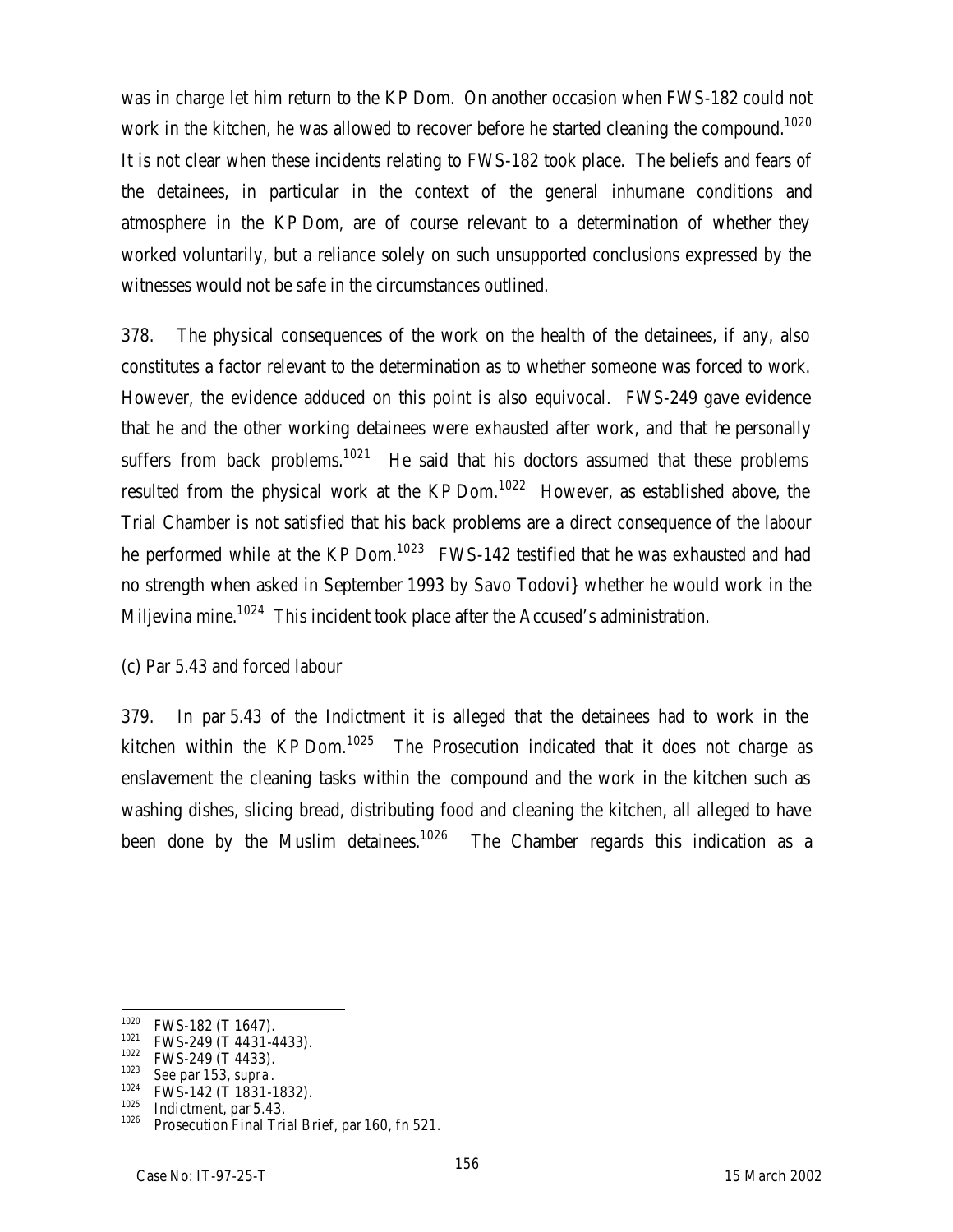withdrawal of those charges.<sup>1027</sup> This includes the allegation that FWS-54 was forced to work. <sup>1028</sup>

380. The Trial Chamber is not satisfied that the allegation that detainees were forced to work in the furniture factory<sup>1029</sup> has been established. The evidence led by the Prosecution upon this issue was of very poor quality. Little attempt was made to establish that, in truth, the detainees were forced to work, and reliance was placed almost entirely upon the unsupported belief of the detainees that they were obliged to work. Some were asked to give the basis of their belief, but no one was asked, for example, whether he objected to working or whether he had been told by a person in authority that he would be punished if he did not. In many instances, no effort was made to establish that the particular detainee worked during the period of the Accused's administration. Moreover, when reasons were given, they were mainly that the detainee wished to obtain the extra food given to workers or to escape from his room. The Trial Chamber does not accept that such a motive, without more, amounts to the detainees being forced to work. The issue in every case is as already stated, whether the particular detainee had lost his choice to consent or to refuse the work he was doing.

381. The detainees started to work in and for the furniture factory sometime around September or late 1992.<sup>1030</sup> Between approximately six to fifteen people worked there.<sup>1031</sup> KP Dom detainees working in the factory during the Accused's administration included

<sup>1027</sup> A number of detainees did such tasks: FWS-65 swept the canteen and carried firewood from the cauldron to the kitchen. There is no indication that he was forced to do it (T 471); Rasim Taranin worked in the kitchen for about 10 months (T 1712); FWS-182 cleaned the kitchen and later cleaned the compound (T 1647).; FWS-73 worked on and off in the kitchen for a few months (T 3322-3223); FWS-89 worked in the heating room (T 4660); Muhamed Lisica cleaned chimneys (T 4906-4907); FWS-77 worked in the kitchen: FWS-249  $(T$  4450); Mujo Dudi} worked mainly as a cleaner in the administrative building: FWS-249 (T4453); Muhamed Lisica (T 4916); FWS-198 (T 1019); Taib Reko worked in the compound: FWS-249 (T 4457, 4459); Ekrem Zekovi} sealed off an area where a door had been broken (T 3449); FWS-86 cleaned carpets (T 1486); FWS-54 distributed food in the kitchen (T 746-747); FWS-142 did some work around the compound (T 1831).; FWS-71 cleaned rooms (T 2896, 2973-2974); Safet Avdi} cleaned the dining area and prepared firewood for the kitchen: P 123, (T 689); FWS-250 did cleaning jobs in the kitchen (T 5056); Krsto Krnojelac, a cook, supervised the detainees in the kitchen (T 5939-5940).

<sup>1028</sup> The only detainee who is alleged to have worked solely in the kitchen, distributing food for three days: FWS-54 (T 746).

 $\frac{1029}{1030}$  Indictment, par 5.43.

D`evad Lojo (T 676); Miladin Matovi} testified that the Muslim detainees started working there around perhaps mid-June 1992 (T 6432).

<sup>1031</sup> D`evad Lojo (T 672); FWS-86 (T 1487); Risto Ivanovi} (T 6099); Miladin Matovi} (T 6433); The Accused (T 7693).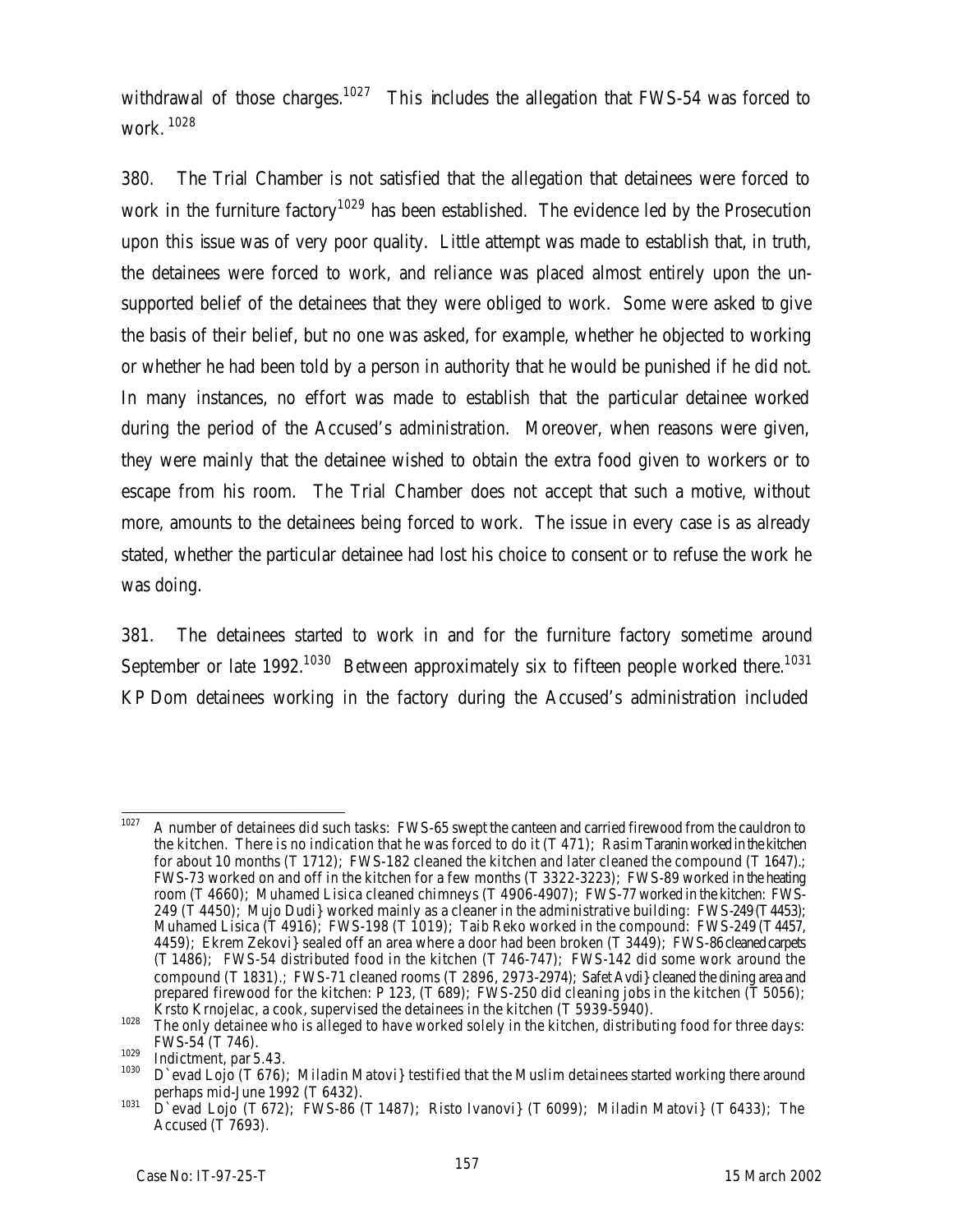FWS-198, FWS-66,<sup>1032</sup> Muharem Ba~vi},<sup>1033</sup> Sulejman Pejkusi}, Sacir Muratovi}, FWS-138, Ivan Soldan and Trako or Traki $\frac{1034}{1034}$  The work included making furniture, such as bookshelves, cutting fabrics for upholstery and upholstering furniture, loading furniture onto trucks and assembling wardrobes at the local hospital.<sup>1035</sup> The detainees worked Monday to Friday for a period of eight hours each day.<sup>1036</sup> Miladin Matovi}, who received a work assignment at the KP Dom and was eventually transferred by Mitar Rasevi} to work within the factory, guarded these detainees from sometime in May or June 1992 until September 1993.<sup>1037</sup> As compared to the pre-war situation, the furniture factory operated at about ten percent of its capacity.<sup>1038</sup>

382. The Trial Chamber is not satisfied that D`evad Lojo, Ekrem Zekovi}, FWS-71 and FWS-215 were forced to work in the factory or that they worked there during the Accused's administration. Lojo started working in the furniture factory sometime in August 1993,<sup>1039</sup> Zekovi}'s work began sometime in late August or early September 1993,<sup>1040</sup> while FWS-71 worked during parts of 1992 and the whole of  $1993$ .<sup>1041</sup> During that time, which may well have been after the Accused's administration, he also worked in the furniture factory.<sup>1042</sup> FWS-215 was assigned to work duty in the furniture factory, possibly sometime in mid-1993, but the evidence was not clear.<sup>1043</sup> With respect to FWS-66, the evidence was that he volunteered to work. He was assigned to work at the furniture factory in spring of 1993, prior to which he asked Todovi} for work so as not to be locked up in a room.<sup>1044</sup> FWS-198 gave evidence that he started working in the factory in April 1993, after being told to do so by Todovi},<sup>1045</sup> and that he continued to work until October 1993.<sup>1046</sup> He expressed the view that, once a detainee was selected to work, he could not refuse because of the fear of

<sup>1032</sup>  $1032$  FWS-198 (T 976); FWS-66 (T 1123-1125).

The evidence is only that he "worked": FWS-249 (T 4451); He worked in the carpentry shop: Muhamed Lisica (T 4915).

 $1034$  Miladin Matovi} (T 6433-6434).

 $^{1035}$  D`evad Lojo (T 676, 678); FWS-198 (T 976, 987-979).

 $1036$  FWS-198 (T 978-979); Miladin Matovi} (T 6434).

Miladin Matovi} (T 6432-6433, 6437). He established and was in charge of the fire protection unit in the furniture factory and he also guarded detained Muslims and convicted Serbs working at the furniture factory (T 6433).

 $\frac{1038}{1039}$  Bo`o Drakul (T 7278-7279).

<sup>&</sup>lt;sup>1039</sup> D`evad Lojo (T 672-673). He worked there for about a year: D`evad Lojo (T 672).

<sup>&</sup>lt;sup>1040</sup> Ekrem Zekovi} (T 3443). It lasted until mid-December 1993.<br><sup>1041</sup> EMS 71 (T 2804)

 $^{1041}$  FWS-71 (T 2896).

FWS-71 (T 2896). He testified that all the work that he did in those years was forced, and that he would never have volunteered to work (T 2896).

 $1043$  FWS-215 (T 878-879).

 $^{1044}$  FWS-66 (T 1123-1125).

 $^{1045}$  FWS-198 (T 976).

FWS-198 (T 976).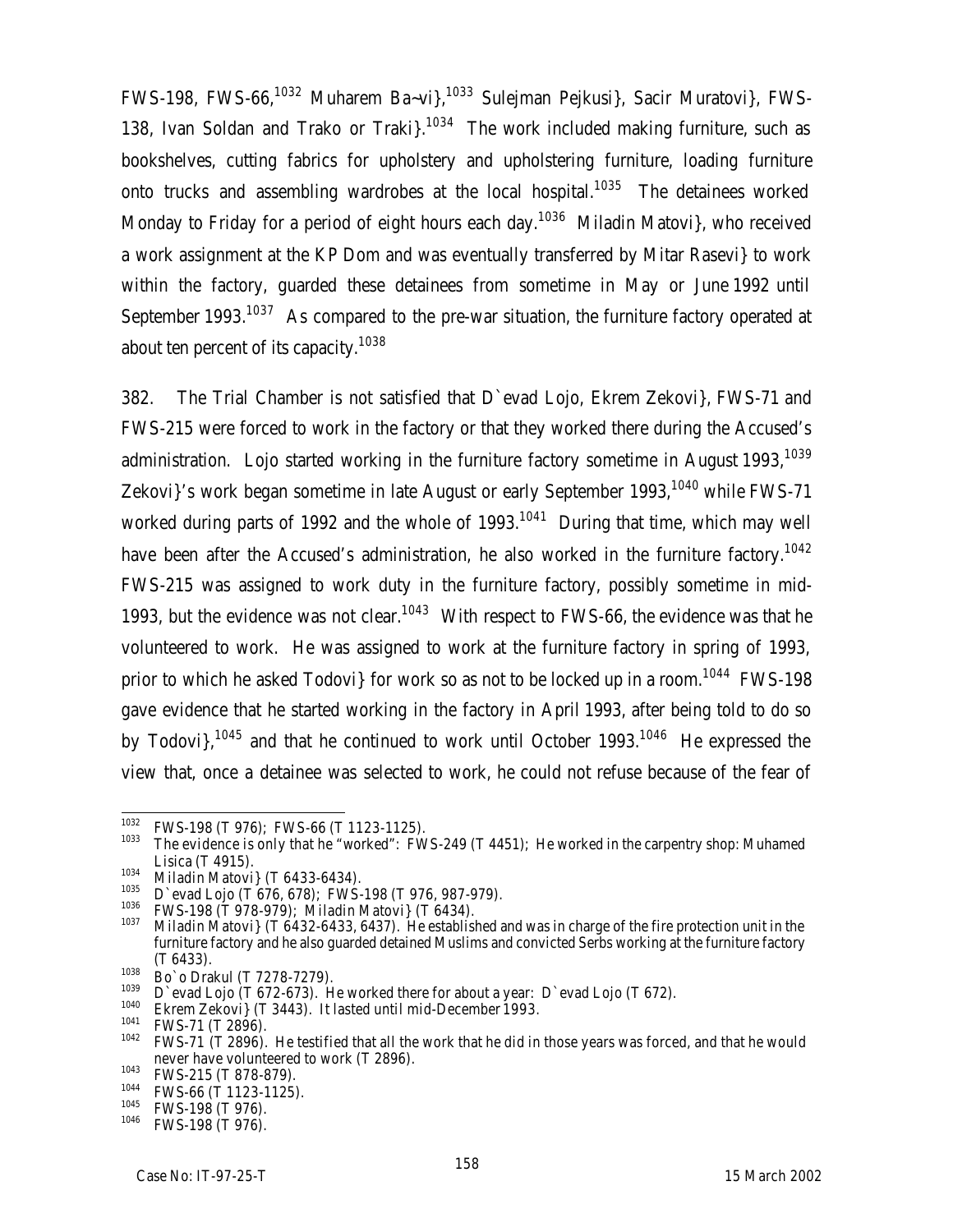ending up in solitary confinement.<sup>1047</sup> The reference to the fear of solitary confinement was to the alleged instance when Muhamed Lisica was sent to solitary confinement for having refused to work.<sup>1048</sup> The Trial Chamber has already determined that it is not clear when and for what reason Lisica was put in solitary confinement.<sup>1049</sup> FWS-198's reference to this alleged incident is therefore equivocal. It could be interpreted in different ways, including that Lisica was put in solitary confinement prior to April 1993, or that he honestly believed that Lisica was put in solitary confinement for refusing to work. In the light of this ambiguity, it has not been demonstrated beyond reasonable doubt that FWS-198 was forced to work in the furniture factory during the Accused's administration.

383. With respect to Muharem Ba~vi}, Sacir Muratovi}, FWS-66 and FWS-138, the evidence is insufficient to accept that they were forced to work in the furniture factory. Sulejman Pejkusi}, Ivan Soldan and Trako or Traki} are not listed in Schedule E, but in any event the evidence relating to their work is insufficient to accept that they were forced to work in the furniture factory.

384. The Trial Chamber is not satisfied that the allegation that within the KP Dom the detainees had to work in the metal workshop, repairing army vehicles or looted cars, has been established. <sup>1050</sup> This work began sometime in the second half of May 1992.<sup>1051</sup> Workshop related work was carried out in and outside the workshop, including in the town at the bakery, the Zelengora hotel and the hospital, as well as in Miljevina and Velecevo. $^{1052}$ The work involved repairing KP Dom vehicles,  $1053$  and sometimes the vehicles of private individuals,<sup>1054</sup> locksmith tasks<sup>1055</sup> and general maintenance inside and outside the KP Dom, including on the farm.<sup>1056</sup> As compared to the pre-war situation, the metal workshop produced little. For the most part it operated to maintain and service existing facilities and equipment.<sup>1057</sup> The number of people working in and for the workshop numbered between

<sup>1047</sup>  $^{1047}$  FWS-198 (T 984-985).

 $^{1048}$  FWS-198 (T 984-985).

<sup>1049</sup> *See* par 375, *supra*.

 $^{1050}$  Indictment, par 5.43.

 $^{1051}$  D`evad Lojo (T 676).

<sup>1052</sup> Ekrem Zekovi} (T 3443); FWS-144 (T 2314-2315); FWS-78 (Ex P 161**,** p 2122); Muhamed Lisica (T 4870-4871); Muhamed Lisica (T 4862, 4873-4874).

<sup>1053</sup> D`evad Lojo (T 673); Rasim Taranin (T 1727); FWS-144 (T 2314, 2331); FWS-249 (T 4423, 4425, 4426, 4433); Ex P 161; Muhamed Lisica (T 4874, 4898).

<sup>&</sup>lt;sup>1054</sup> FWS-249 (T 4423, 4425, 4426, 4433); Ex P 46A, p 19.<br><sup>1055</sup> Diavad Lois (T 472, 474); Ekrom Zakovi) (T 2448, 244)

<sup>&</sup>lt;sup>1055</sup> D`evad Lojo (T 673-674); Ekrem Zekovi} (T 3448-3449); FWS-144 (T 2314); Muhamed Lisica (T 4865).<br><sup>1056</sup> EMS 240 (T 4420, 4420); FMS 144 (T 2314); Muhamed Lisica (T 4845, 4874, 4877, 4806, 4902, 4905. <sup>1056</sup> FWS-249 (T 4420, 4430); FWS-144 (T 2314); Muhamed Lisica (T 4865, 4876-4877, 4896, 4903-4905, 4972).

<sup>1057</sup> Bo`o Drakul (T 7278-7279).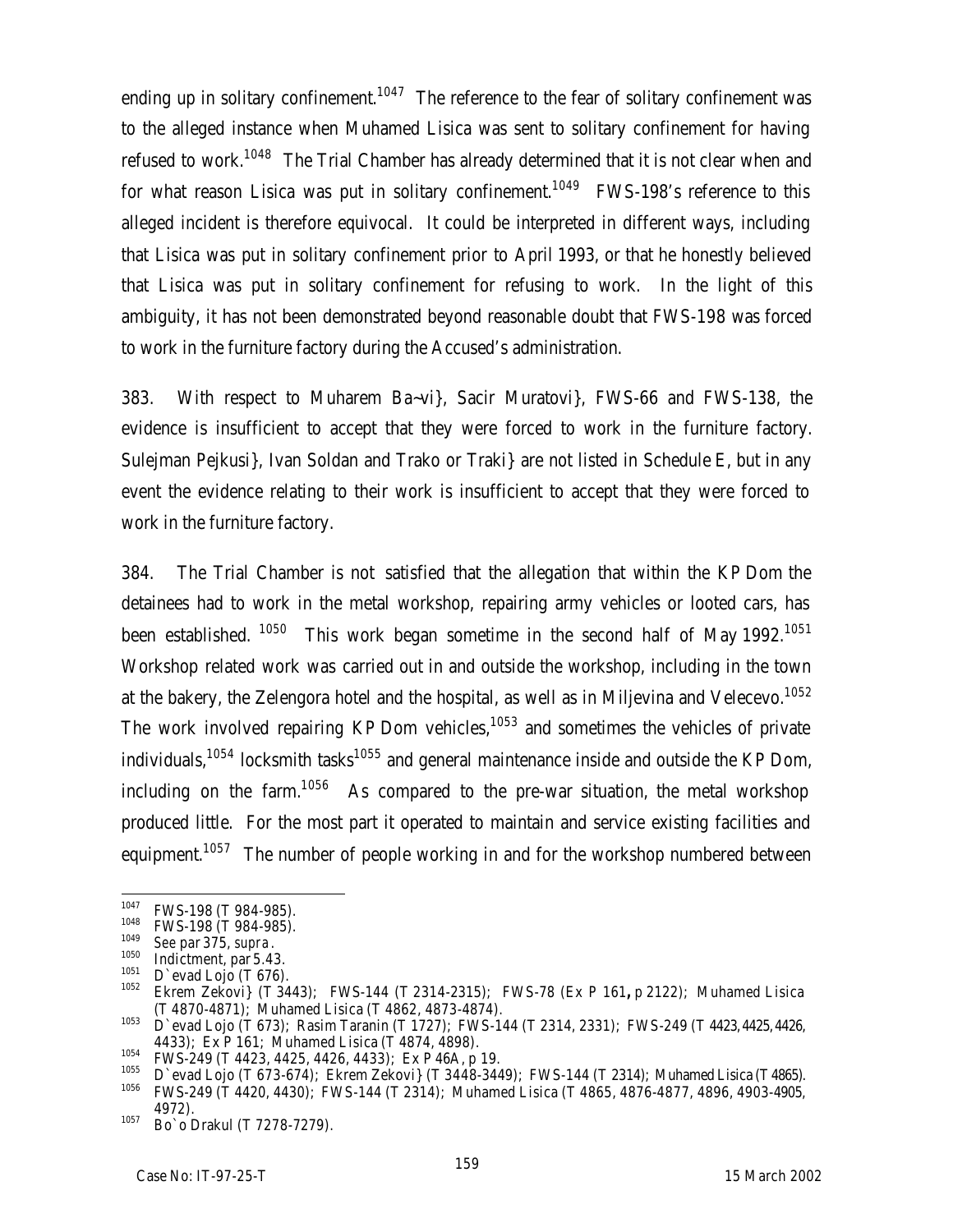about six and fifteen.<sup>1058</sup> The KP Dom detainees who worked in the workshop included FWS-249, Hamdo Hadic or Hadzic, Ekrem Zekovi}, FWS-144, Muhamed Lisica and Rasim Taranin.<sup>1059</sup> They generally worked the usual working hours. The people working in the workshop were mostly skilled.<sup>1060</sup> Relja Goljanin was the supervisor of the workshop.<sup>1061</sup> One guard, or sometimes two, guarded the detainees in the workshop.<sup>1062</sup> If taken to work outside of the workshop, they were usually quarded by KP Dom quards.<sup>1063</sup> When they worked in the compound itself, quards did not usually escort them.<sup>1064</sup> Apart from a snack, which all the KP Dom detainees who worked received, and cigarettes that Goljanin and sometimes the quards gave them,<sup>1065</sup> the metal workers had slightly more freedom than other working detainees, and they were sometimes able to get pears from trees near to the workshop.<sup>1066</sup>

The Accused visited the workshop, once to give instructions with respect to certain work,<sup>1067</sup> and some of the detainees spoke to him while he was there.<sup>1068</sup>

385. Taranin was told to go to the workshop, presumably sometime in 1992.<sup>1069</sup> because he is a mechanic.<sup>1070</sup> He was asked whether he chose to work in the metal workshop.<sup>1071</sup> He responded that there was no choice, that you had to work where assigned. In his view, being in a camp meant that one had no choice but to do what one was told.<sup>1072</sup> He was not asked whether he objected to working and no evidence was given as to the nature or conditions of the work he did. It was the obligation of the Prosecution to make its evidence

<sup>1062</sup> FWS-249 (T 4423); Ekrem Zekovi} (T 3654).

<sup>1064</sup> Ekrem Zekovi} (T 3652-3653, 3671).

<sup>1058</sup> Muhamed Lisica (T 4859); FWS-249 testified that there was a permanent group of metal workers working in the metal workshop consisting of about ten to twelve people, and a changing group, varying in numbers depending on the work required (T 4415-4416); FWS-86 (T 1487); Risto Ivanovi} (T6099); The Accused (T 7693).

<sup>1059</sup> FWS-249 (T 4411, 4414, 4417, 4423); Ekrem Zekovi} (T 3443); FWS-78 (Ex P 181, p 2116); Rasim Taranin (T 1727).

<sup>1060</sup> The Accused (T 7915); FWS-249 (T 4414); Ex P 161, p 2116; FWS-78 (Ex P 161, p 2116); Muhamed Lisica (T 4820).

<sup>1061</sup> Ekrem Zekovi} (T 3443); Muhamed Lisica (T 4861, 4871); FWS-249 (T 4421); Milosav Krsmanovi} (T 6686); FWS-78 (Ex P 161, T 2120); The Accused (T 7915).

<sup>1063</sup> FWS-249 (T 4433-4434); Muhamed Lisica was also guarded by the military police once when working at the hotel Zelengora (T 4862, 4873).

<sup>&</sup>lt;sup>1065</sup> Muhamed Lisica (T 4860-4861); FWS-249 (T 4430); Rasim Taranin (T 1728).<br><sup>1066</sup> EMS 249 (T 4420).

 $^{1066}$  FWS-249 (T 4430).

 $1067$  Ekrem Zekovi} (T 3444-3446); Muhamed Lisica (T 4872).

 $1068$  Ekrem Zekovi} (T 3444-3446).

 $^{1069}$  Rasim Taranin (T 1710, 1712, 1727).

 $\frac{1070}{1071}$  Rasim Taranin (T 1727).

 $\frac{1071}{1072}$  Rasim Taranin (T 1728).

Rasim Taranin (T 1728).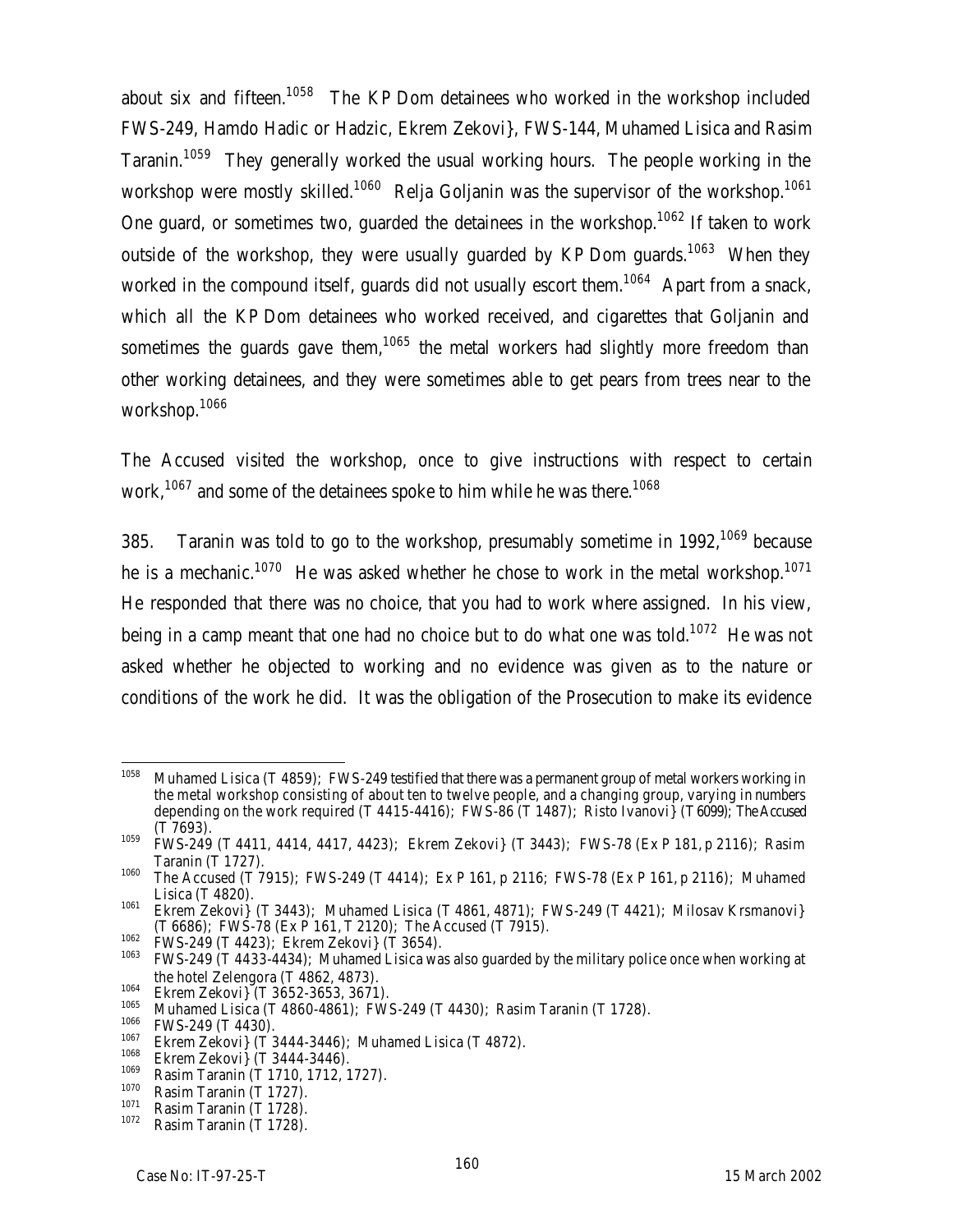clear, but it did not do so. In the circumstances, the Trial Chamber is not satisfied that it has been established that Taranin was in fact forced to work in the workshop.

386. FWS-249 started working in the metal workshop around early July 1992.<sup>1073</sup> The equipment with which he was required to work was obsolete and, to compensate for this, additional physical effort was required. The off-loading from trucks of heavy furniture and the changing of tyres was challenging physical work.<sup>1074</sup> At the end of the working day he was exhausted.<sup>1075</sup> FWS-249 was asked in a general way whether he was forced to work.<sup>1076</sup> He responded that it was without doubt forced labour, explaining that it was such because a guard specifically called him out to work from a list.<sup>1077</sup> Later, in response to questions as to whether he refused, rebelled or expressed any disapproval when told that he would work, he expressed the opinion that to have done that would have been a big risk and it did not occur to him to refuse.<sup>1078</sup> The Trial Chamber has already considered the evidentiary value of FWS-249's subjectively expressed opinions about whether the work he undertook was forced.<sup>1079</sup> It is clear that FWS-249 obviously felt that he was forced to work. However, in the absence of any indication that during the Accused's administration he did not want to work, or additional evidence regarding the nature and conditions of the work he did such as to indicate that he worked involuntarily, the substantive reasons advanced for his view that he was objectively forced to work is an insufficient basis for the Trial Chamber to find that he was in fact forced to work. It was not established that he lost his real choice as to whether he would work, whatever his apparent belief that he had no choice. As such, it has not been demonstrated that FWS-249 was forced to work in the metal workshop during the Accused's administration.

387. Ekrem Zekovi} worked in the metal workshop from mid-July 1992 until he tried to escape from the camp in July 1993.<sup>1080</sup> When asked a general question as to whether he volunteered or was forced to work, he responded that he was a volunteer, because to work

<sup>1073</sup> <sup>1073</sup> FWS-249 (T 4411, 4414). He also worked in Miljevina for three or four times, staying there for ten to twenty days, sometimes a month or even more, but it is unclear who authorised or requested him to work there. Whilst there, he worked under the supervision of the local military commander: FWS-249 (T 4434-4439).  $^{1074}$  FWS-249 (T 4430).

 $^{1075}$  FWS-249 (T 4430-4433).

 $^{1076}$  FWS-249 (T 4414).

<sup>&</sup>lt;sup>1077</sup> FWS-249 (T 4414).

 $^{1078}$  FWS-249 (T 4523).

<sup>1079</sup> *See* par 376, *supra*. Ekrem Zekovi} (T 3443).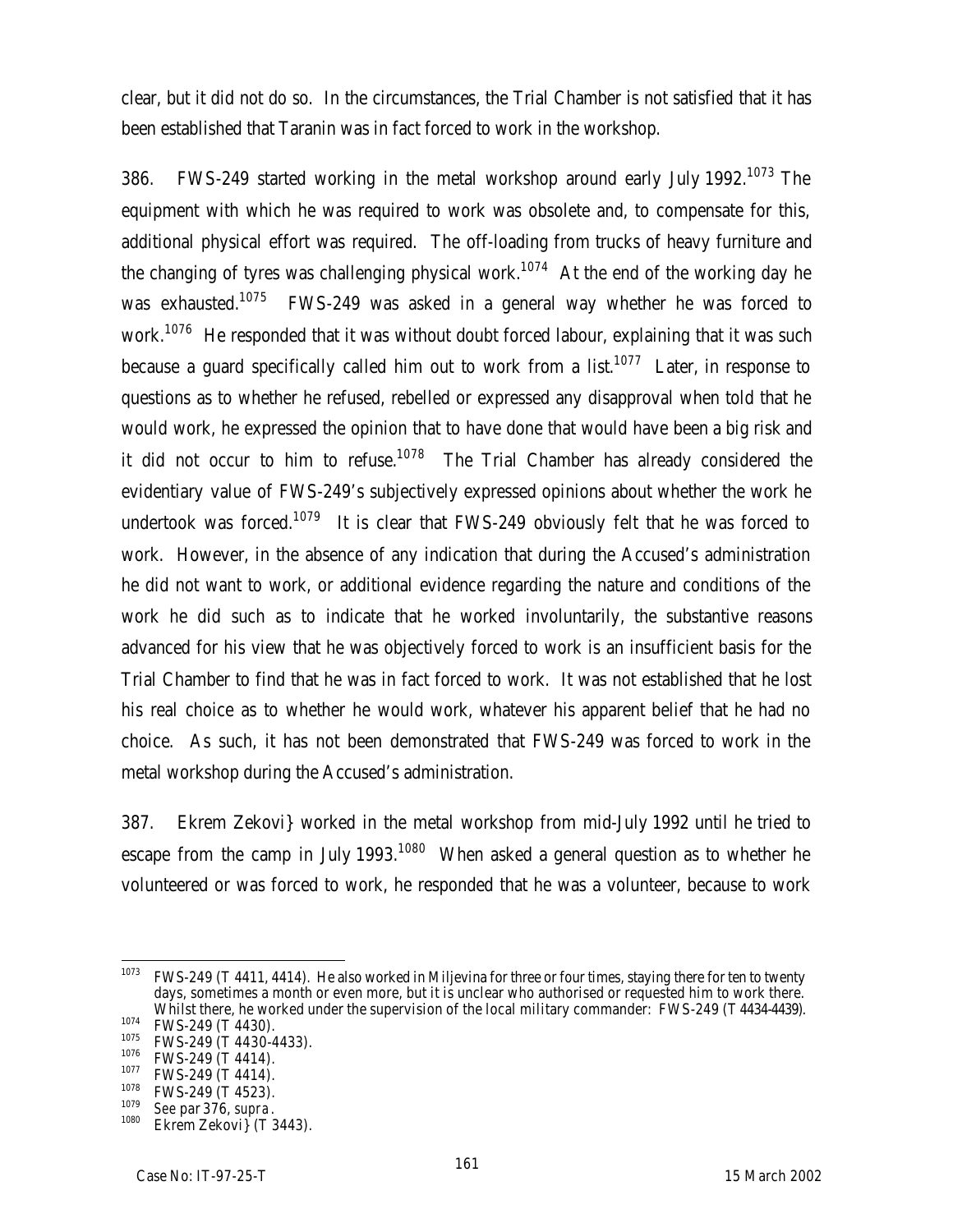meant an important additional meal.<sup>1081</sup> The Trial Chamber is not satisfied that it has been demonstrated that he was forced to work in the metal workshop. The desire for additional food, by itself and without more, did not deny his choice as to whether he would work.

388. FWS-144 worked in the metal workshop from August 1992 until his release in 1994.<sup>1082</sup> On being asked whether he joined the group of metal workers voluntarily, the witness answered as follows: "It looked voluntary. If you look at it, people were asking to leave these cells because they were starving. It seemed that we were all struggling for these jobs to work outside the compound. Nevertheless, this was forced labour. However, we all struggled on account of our hunger because this gave people an extra meal, all of those who were in these work groups".<sup>1083</sup> He expressed the opinion that the detainees had no possibility of refusing to work once Todovi} directed them to do so, because that would have worsened their position in the camp.<sup>1084</sup> The evidentiary value of this expressed view has already been considered by the Trial Chamber.<sup>1085</sup> Again, the Trial Chamber does not consider that, by itself and without more, the desire for additional food denies to a detainee his choice as to whether he would work. Accordingly, the Trial Chamber is not satisfied that it has been established that FWS-144 was forced to work during the Accused's administration.

389. Muhamed Lisica started working at the end of April or early May 1992, and he worked until his release in October 1994. $1086$  He testified that work in general was voluntary, in the sense that it was better than being locked up, since a worker could expect extra food, cigarettes, contact with Serbs and information.<sup>1087</sup> He said that working helped him to survive the conditions in the KP Dom. He had also been told by Slavko Ivanovi}, in about June 1992, that the working detainees were protected.<sup>1088</sup> Although he enjoyed the benefits that came with working, as a result he was exhausted all the time, sometimes more, sometimes less, depending on whether he could go to the hospital to get more food. In

<sup>1081</sup>  $\frac{1081}{1082}$  Ekrem Zekovi} (T 3496).

 $^{1082}$  FWS-144 (T 2311).

<sup>1083</sup> FWS-144 (T 2311-2312). The only evidence with respect to his hunger whilst in the KP Dom, is his answer in response to a question whether he suffered physically – he said he was starved and famished: FWS-144 (T 2326-2327).

 $^{1084}$  FWS-144 (T 2316, 2335).

<sup>1085</sup> *See* par 376, *supra*.

 $\frac{1086}{1087}$  Muhamed Lisica (T 4833,4854, 4864).

 $\frac{1087}{1088}$  Muhamed Lisica (T 4860-4863).

Muhamed Lisica (T 4862-4863).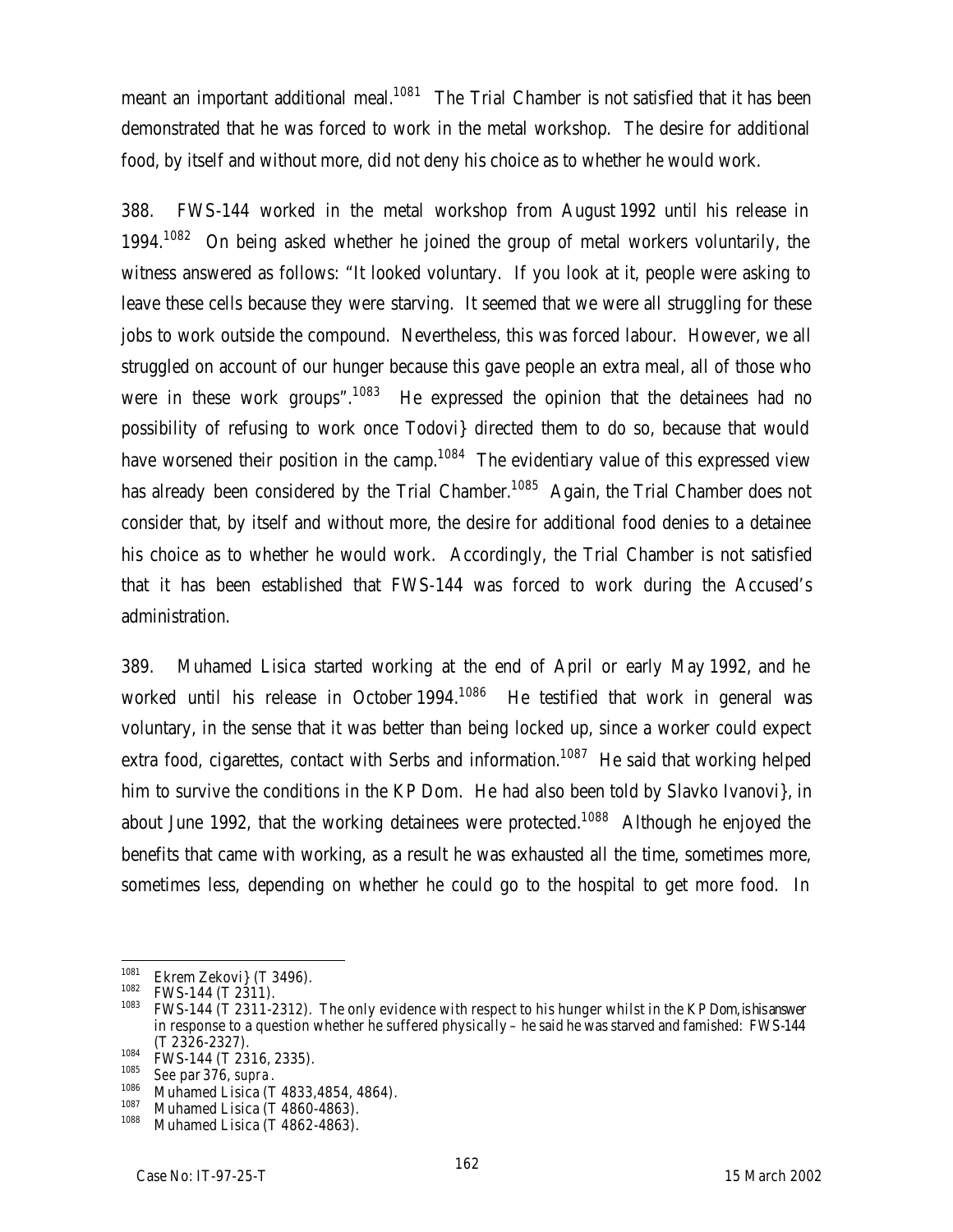addition, he found metalworking difficult, for a myriad of reasons.<sup>1089</sup> The Trial Chamber is not satisfied that this evidence establishes that Lisica was forced to work in the metal workshop.<sup>1090</sup>

390. With respect to the other detainees allegedly forced to work in the metal workshop, the Prosecution failed to adduce any evidence concerning the kind or conditions of work or whether they were forced to work. As such, it has not been established that these detainees were forced to work in the metal workshop during the Accused's administration.

391. Uzeir Aganovi} worked in the metal workshop during 1992 and 1993, as did Berberki} or Berberovi}, a tinsmith,<sup>1091</sup> and Munib Had`i}.<sup>1092</sup> Munib Had`i} was in the working group until he was exchanged.<sup>1093</sup> Other detainees who spent periods of time working in the metal workshop included FWS-249,  $1094$  Suad Islamba{i},  $1095$  Ismet "Karasi" or "Karas" Karahasanovi $3^{1096}$  Sefko Kubat  $1097$  and Asim and Ramiz Maljanovi $3$ , two halfbrothers. FWS-77 and "Dule" Djurovi} also worked in the metal workshop, but they are not listed on Schedule  $E^{1098}$  FWS-249 claimed that all of these persons had to work without explaining why he had come to that conclusion.<sup>1099</sup>

392. The Trial Chamber is not satisfied that it has been established that the detainees in the workshop also repaired looted cars. FWS-249 gave evidence that he saw Zoran Vukovi} coming to the metal department in a truck owned by Senad Sahinpasi}, a Muslim, and that Vukovi} had probably taken it after Sahinpasi} left it in Fo~a.<sup>1100</sup> Vukovi} brought it to the KP Dom to have it serviced.<sup>1101</sup> The evidence is equivocal, since it cannot be concluded beyond reasonable doubt either when this incident took place or that the truck was without legal title in the hands of someone else.

<sup>1090</sup> The incident leading to him being sent to solitary confinement (T 4880-4881) is addressed at par375, *supra*.

 $1091$  Muhamed Lisica (T 4915, 4930). This may be E 10.

<sup>1089</sup>  $\frac{1089}{1090}$  Muhamed Lisica (T 4913-4914).

 $^{1092}$  Muhamed Lisica (T 4917).

 $^{1093}$  FWS-249 (T 4453-4454).

<sup>&</sup>lt;sup>1094</sup> Muhamed Lisica (T 4919). They may be E 42 and/or E43.

<sup>&</sup>lt;sup>1095</sup> Muhamed Lisica (T 4918); FWS-249 (T 4415, 4454-4455); Ekrem Zekovi} (T 3490-3491).

 $1096$  Muhamed Lisica (T 4918); FWS-249 (T 4415, 4455); Ekrem Zekovi} (T 3615). He may be E 31.

<sup>1097</sup> FWS-249 (T 4415, 4427, 4431); Rasim Taranin (T 1727); Milosav Krsmanovi} (T 6688); FWS-249 gave evidence that at some point in 1994, and thus after the Accused's administration, Sefko Kubat had an operation on a stomach ulcer. Todovic told not to take long recuperate so that he could return to work (T 4423).

 $1098$  FWS-249 (T 4423).

 $^{1099}$  FWS-249 (T 4456).

 $^{1100}$  FWS-78 (T 2117-2118).

FWS-78 (Ex P 161, p 2172).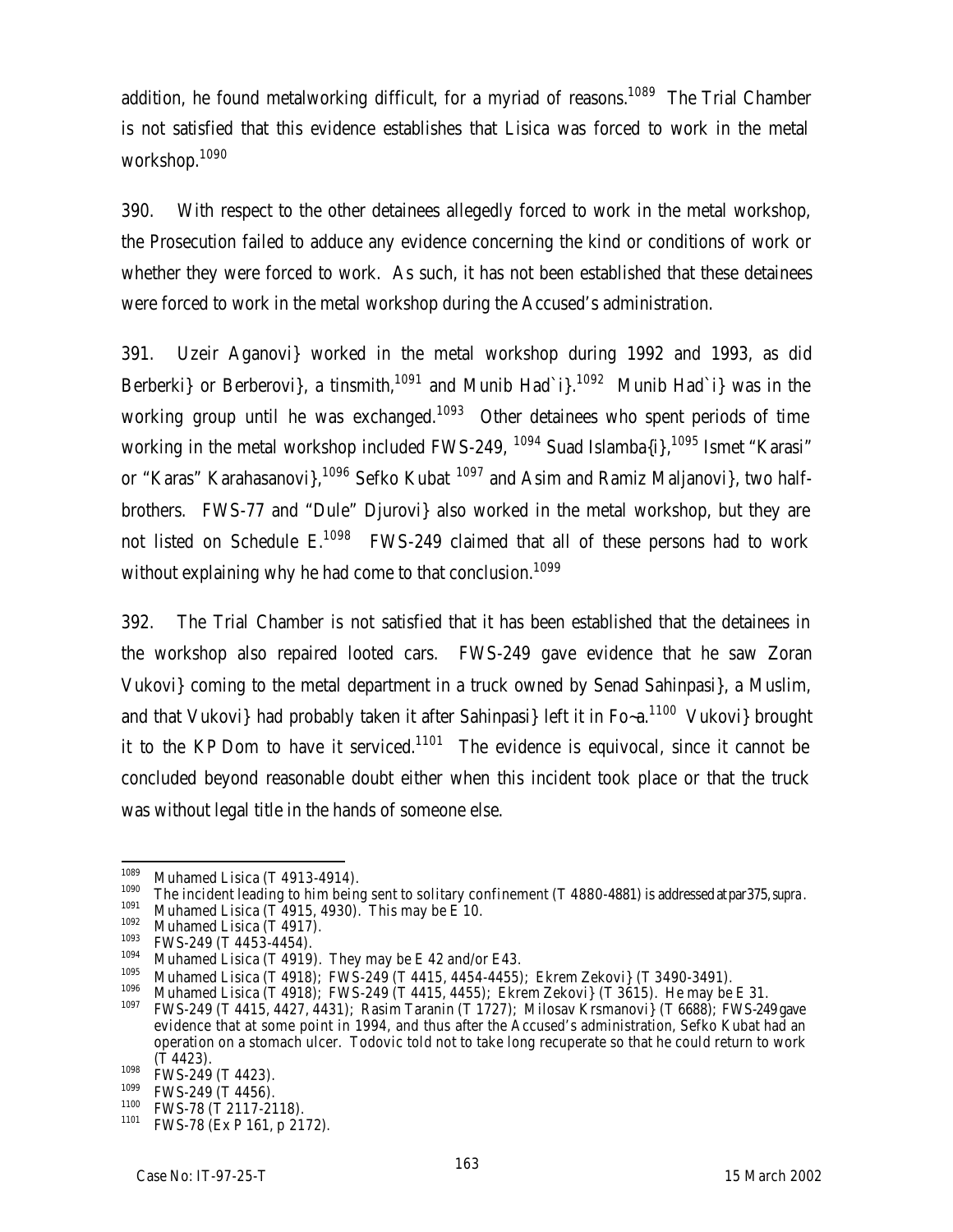393. In par 5.44 of the Indictment, it is alleged that the detainees were forced to work on the farm at the prison outpost Brioni.<sup>1102</sup> The Trial Chamber is not satisfied that this allegation has been established.

394. Some KP Dom detainees started working on the farm in the first half of 1992.<sup>1103</sup> They included FWS-66, FWS-73, FWS-89, Muhamed Lisica, FWS-249 and FWS-71.<sup>1104</sup> In addition, most of the Serb convicts worked on the farm.<sup>1105</sup> Various crops were grown at the farm outpost which also had livestock, including cows, pigs and chickens.<sup>1106</sup> The work performed by the detainees included working on the cornfields, sowing and planting various crops, cleaning chicken coops and pigsties and digging holes.<sup>1107</sup> The detainees also undertook seasonal work away from the farm, such as collecting hay for the cows and going out to the meadows to cut grass.<sup>1108</sup> These tasks were performed under the supervision of Novica Majovi $\cdot$ <sup>1109</sup> the supervisor of the farm.<sup>1110</sup> At the time the detainees worked, the farm operated at about 30 percent of its pre-war capacity.<sup>1111</sup> The foremen of the farm were Rade Begenisi $1^{1112}$  and Vojlko Kova-.<sup>1113</sup> They were employed by the KP Dom and sometimes wore civilian, sometimes military, clothes.<sup>1114</sup> In both 1993 and 1994, Radojica Tesovi} came to the farm on occasion to see how their work was progressing.<sup>1115</sup> Vojislav Maksimovi} once came to the farm, and possibly Todovi} showed him around.<sup>1116</sup> Some of the detainees saw the Accused at the farm. $1117$  He came to inspect their work, and he told the detainees to take care not to get hurt.<sup>1118</sup> The Accused was observed on occasion

<sup>1102</sup>  $^{1102}$  Indictment, par 5.44.

 $^{1103}$  D'evad Lojo (T 676).

<sup>1104</sup> FWS-66 (T 1125); FWS-73 (T 3223); FWS-89 (T 4671-4672); FWS-249 (T 4433); FWS-71 (T 2896); Muhamed Lisica (T 4896); The Accused testified that about twelve to fifteen Muslim detainees worked on the farm from time to time (T 7693).

<sup>1105</sup> Ex P 46A, p 16, Ex D 85, Ex D85A.

 $^{1106}$  FWS-89 (T 4672).

<sup>1107</sup> FWS-66 (T 1125); FWS-73 (T 3223); FWS-89 (T 4671); FWS-89 (T 4672). There is some evidence that the eggs, milk, meat and other food from the farm went to not only the KP Dom, but also to the people then living in Fo~a: FWS-89 (T 4673); Zoran Mijovi} (T 6236); Milosav Krsmanovi} (T 6623).

<sup>&</sup>lt;sup>1108</sup> *See* findings with respect to these tasks at pars 416-417, *infra*.

<sup>&</sup>lt;sup>1109</sup> Zoran Mijovi} (T 6222); The Accused (T 7694, 7921).

 $1110$  The Accused (T 7693).

 $1111$  Bo`o Drakul (T 7278-7279).

 $1112$  P 3, person no 77.

 $1113$  P 3, person no 39.

<sup>1114</sup> FWS-89 (T 4675-4676).

<sup>1115</sup> FWS-89 (T 4676-4677).

<sup>1116</sup> FWS-89 (T 4679).

<sup>&</sup>lt;sup>1117</sup> FWS-89 (T 4679-4680).

FWS-89 (T 4707).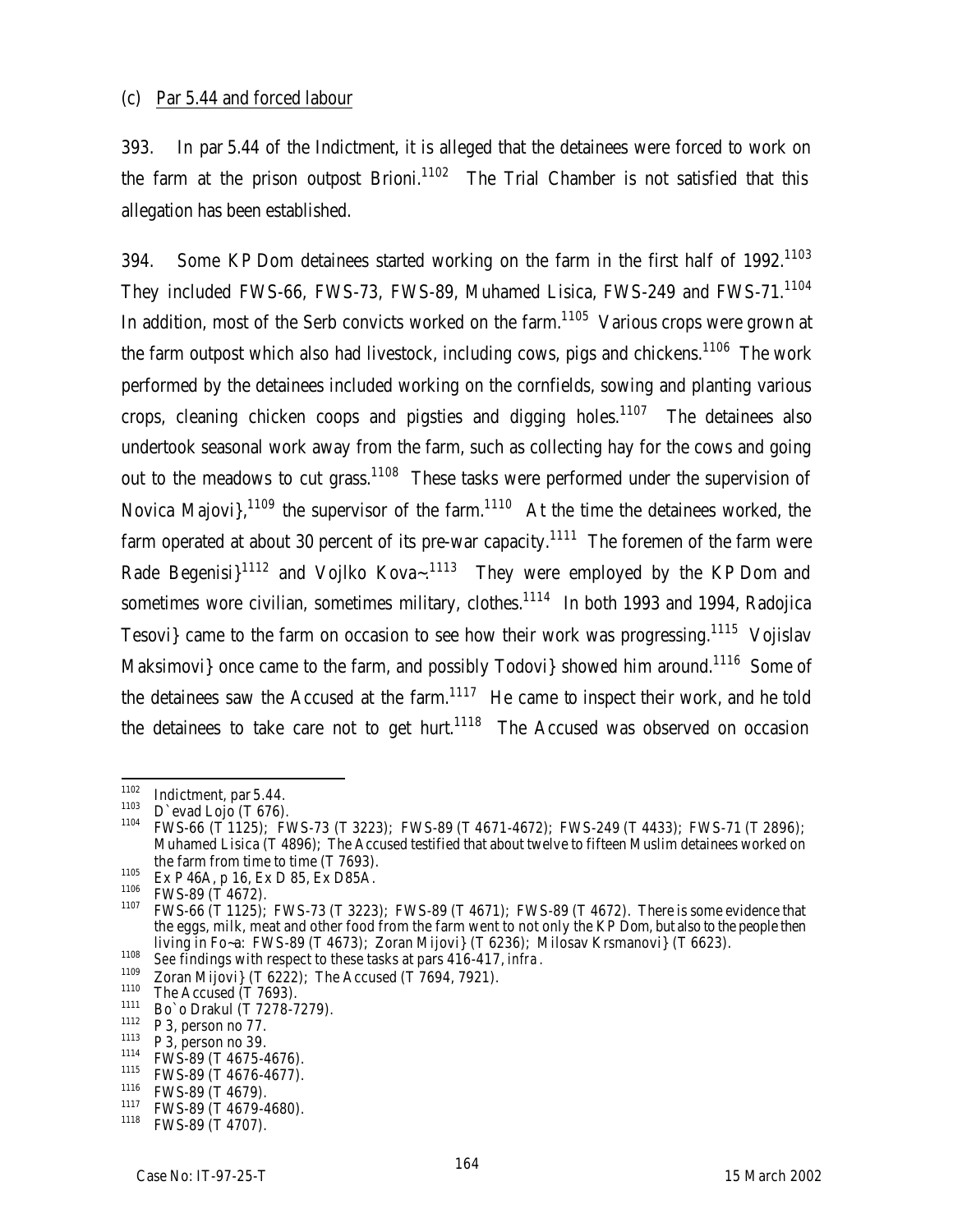walking around either on his own or with Rasevi or Todovi  $1^{1119}$  The farm was quarded and one of the guards was identified as Zoran Mijovi $3^{1120}$  The farm workers received more eggs, meat and milk than the rest of the detainees.<sup>1121</sup>

395. It has not been established that any of the detainees were forced to work. The only evidence before the Trial Chamber with respect to the work that FWS-66 did on the farm is that he worked in the cornfields from time to time.<sup>1122</sup> It has not been established that he was forced to do this work.<sup>1123</sup> FWS-89 was taken to the farm to work in the spring of 1993 and stopped working there in September 1993.<sup>1124</sup> There is no evidence that he was forced to work. He was not even asked whether he worked voluntarily or not. Lisica occasionally did metal work on the farm, and the finding that he was not forced to work there has already been made.<sup>1125</sup> FWS-249 also worked, perhaps ten times, on the farm.<sup>1126</sup> Not only is there no evidence as to what he did on the farm, but it is also unclear when he worked there. The only evidence with respect to Mujo Dudi} is that he did at some time work at the farm.<sup>1127</sup> This is insufficient to establish that he was forced to work. Nor has it been established to the satisfaction of the Trial Chamber that FWS-198, FWS-73 and FWS-71 worked on the farm at all during the Accused's administration.<sup>1128</sup>

396. It is alleged that the detainees were forced to work in mills and in the Miljevina mine.<sup>1129</sup> This allegation has not been established. The only evidence is that of FWS-86.<sup>1130</sup> which was of the most indirect nature and it did not establish what was involved in

<sup>1119</sup>  $^{1119}$  Muhamed Lisica (T 4897).

<sup>&</sup>lt;sup>1120</sup> Zoran Mijovi} (T 6222, 6237, 6239).<br><sup>1121</sup> EMS 80 (T 4706 4707). None of the

<sup>1121</sup> FWS-89 (T 4706-4707). None of the witnesses who worked on the farm as KP Dom detainees gave evidence to corroborate the testimony of Zoran Mijovi} (T 6279-6280) that, since the farm was fairly big and difficult to secure, the Serb convicts and KP Dom detainees working there may have been able to play truant and drink at night.

<sup>1122</sup> **FWS-66** (T 1125).

<sup>1123</sup> *See* par 394, *supra*.

<sup>1124</sup> FWS-89 (T 4671-4672). He returned to working on the farm in the spring of 1994 (T 4672).

<sup>1125</sup> *See* par 389, *supra*.

 $1126$  FWS-249 (T 4433).

 $\frac{1127}{1128}$  Muhamed Lisica (T 4916).

FWS-198 appears to have worked on the farm only during 1994, or at the earliest from about October 1993, after the Accused has left the KP Dom: FWS-198 (T 982, 1027-1028). *See* finding with respect to the incident when FWS-73 was allegedly kicked to work (T 3224, 3354) at par 375, *supra*. It is unclear when FWS-71 worked on the farm. He testified that he had to do different kinds of work irregularly during 1992 and permanently in 1993, without any further specification: FWS-71 (T 2896).

 $\frac{1129}{1130}$  Indictment, par 5.44.

<sup>1130</sup> FWS-86 is the only witness who testified that during his time in the KP Dom – mid-April till the end of August 1992 – one of the occasional jobs was performed in a sawmill in Brod: FWS-86 (T 1487). He was not a member of such a group.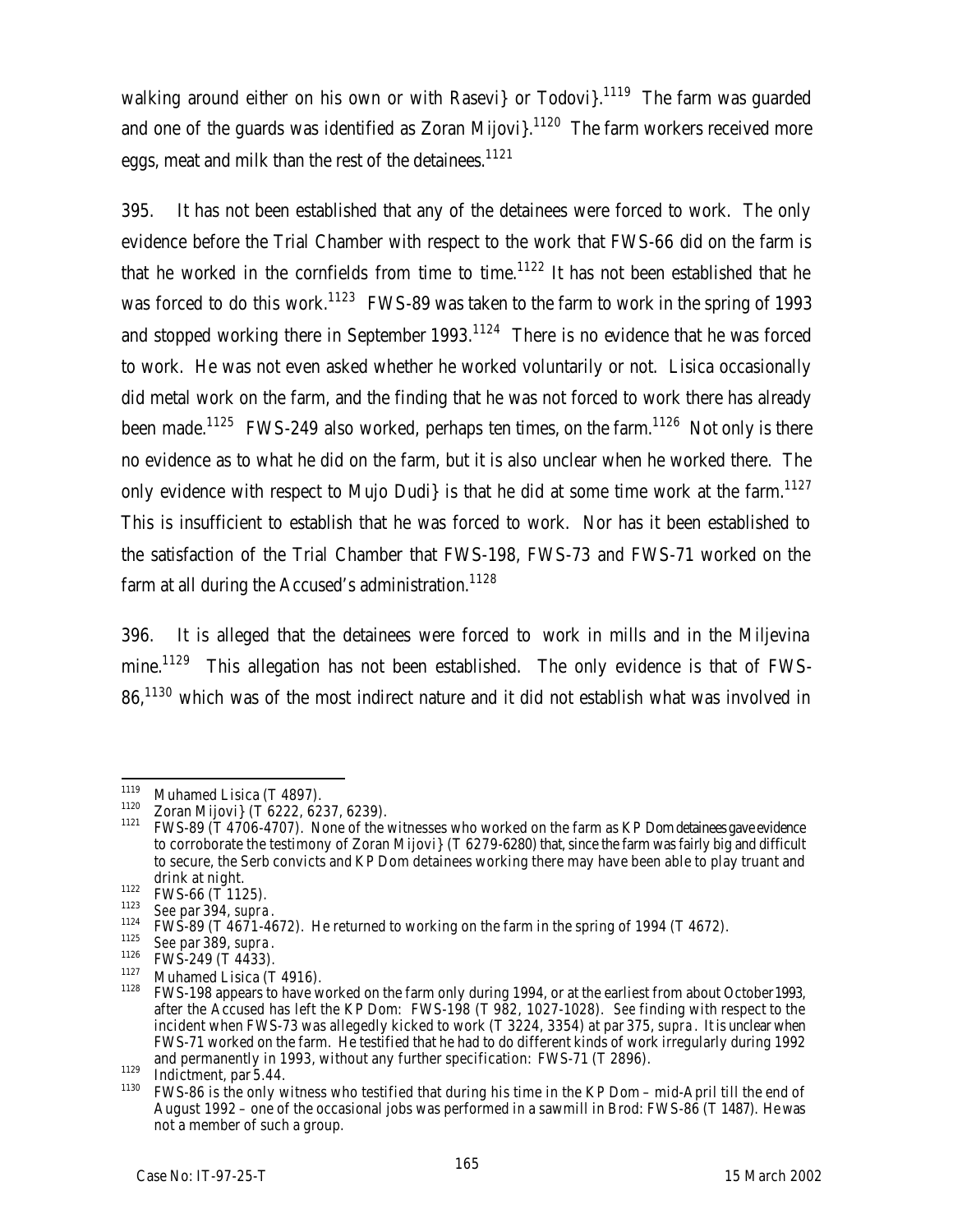that work. The work by detainees in the Miljevina mine was done after the Accused's administration.<sup>1131</sup>

397. It is alleged that the detainees were forced to clean up the rubble of damaged buildings at various places in  $Fo-a$ .<sup>1132</sup> This allegation has not been established to the satisfaction of the Trial Chamber. There was no evidence adduced by the Prosecution to show that this was forced work.<sup>1133</sup>

398. With respect to the allegation that, during the winter of 1992 to 1993, detainees were forced to repair the private house of the Accused,  $1134$  the Chamber is not satisfied that it has been established.

399. The Accused's house, which was burnt down at the beginning of the fighting in Fo-a, was located in the Donje Polje neighbourhood.<sup>1135</sup> Sometime towards the end of 1992,<sup>1136</sup> and in early 1993,<sup>1137</sup> some KP Dom detainees intermittently worked on this house.<sup>1138</sup> The group of Muslim detainees working on the house included Ekrem Zekovi}, FWS-144, Muhamed Lisica, FWS-250, FWS-73, Mustafa Telo, Aziz Telo, "Zanga" Hajri}, Atif Jaserevi}, a Dzemo or Dzemal and "Polani".<sup>1139</sup> Two, and perhaps more, Serb civilian craftsmen, including Bogdan Kosti}, also worked at the house or gave advice on work to be done.<sup>1140</sup> KP Dom guards drove the Muslim detainees from the KP Dom to the house and back.<sup>1141</sup> Amongst other things, the roof was worked on, rubble was removed, the walls were covered and metal railings and a staircase were made.<sup>1142</sup> Milosav Krsmanovi} removed the rubble from the house with a truck.<sup>1143</sup> Four Muslim men, including Mustafa

<sup>1131</sup> Prosecution Final Trial Brief, par 168.

 $\frac{1132}{1133}$  Indictment, par 5.44.

Only the Accused (T 7694) and Bo`o Drakul (T 7264, 7285) respectively referred to Muslim detainees cleaning an area around the old school in town and cleaning up the rubble in town.

<sup>&</sup>lt;sup>1134</sup> Indictment, par 5.44.

 $1135$  FWS-144 (T 2319).

<sup>1136</sup> Ekrem Zekovi} (T 3446); Muhamed Lisica (T 4881-4882); D`evad Lojo (T 677-678); FWS-250 (T5056, 5065); Slavica Krnojelac (T 7501); The Accused (T 8056).

 $\frac{1137}{1138}$  Muhamed Lisica (T 4881-4882).

<sup>&</sup>lt;sup>1138</sup> FWS-250 (T 5056-5057); FWS-144 (T 2319).

<sup>1139</sup> Ekrem Zekovi} (T 3446); FWS-144 (T 2317); Muhamed Lisica (T 4882-4883); FWS-250 (T 5056-5057, 5118); Miladin Matovi} (T 6461-6462, 6569); Witness B (T 6736-6737).

<sup>1140</sup> Miladin Matovi} (T 6462, 6569-6571); Milosav Krsmanovi} (T 6693); Witness B (T 6716-6717); The Accused (T 8055).

<sup>1141</sup> Modern Matovi} (T 6461-6462); FWS-144 (T 2318); Muhamed Lisica (T 4882); FWS-250 (T 5058-5059).<br><sup>1142</sup> Dievad Loio (T 677): Stavica Krpojelac (T 7501, 7523, 7524); The Accused (T 7608, 7600); The Accused <sup>1142</sup> D`evad Lojo (T 677); Slavica Krnojelac (T 7501, 7523-7524); The Accused (T 7698-7699); The Accused (T 7700).

 $1143$  Milosay Krsmanovi} (T 6628).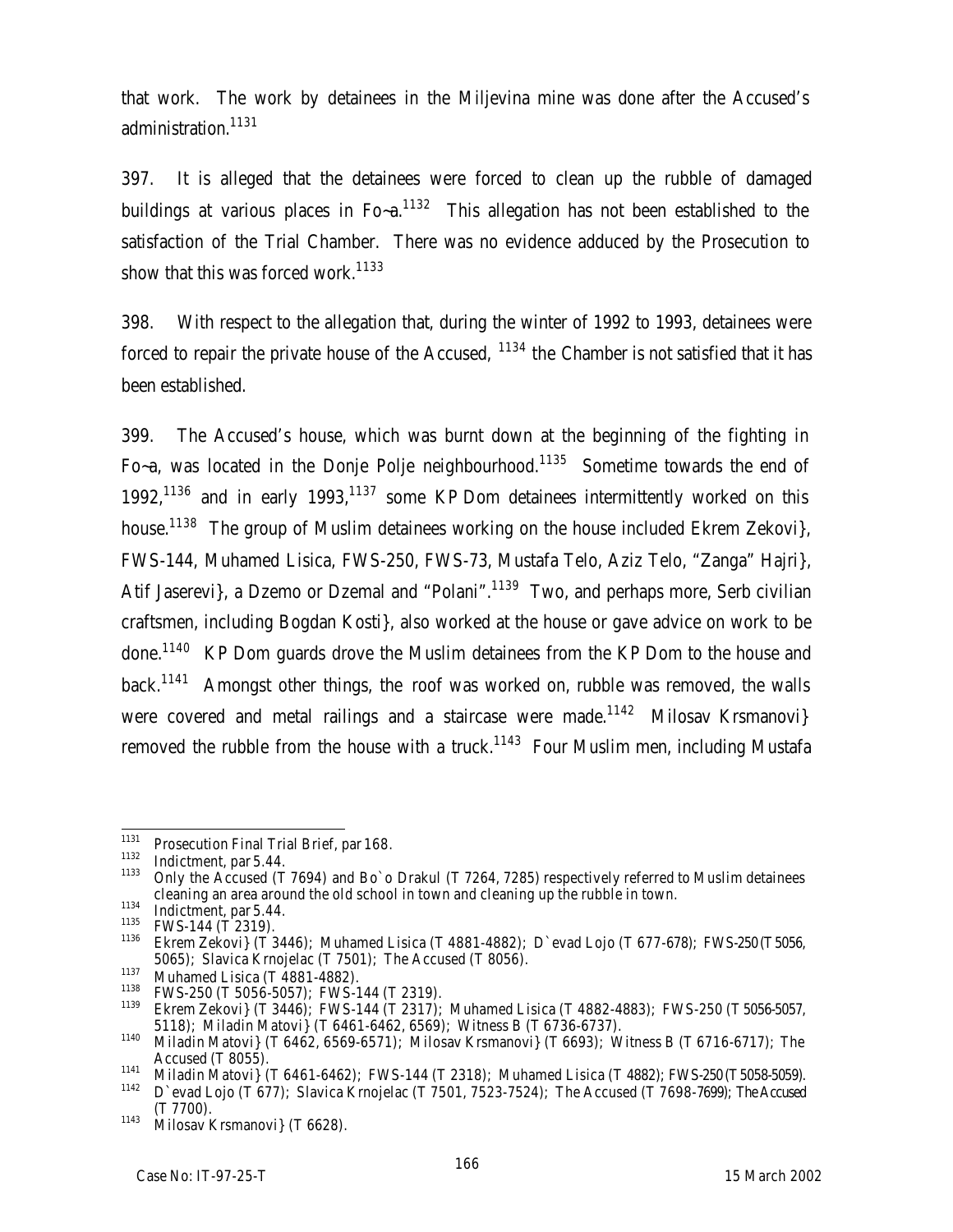Telo, his son, and the restaurant owner, "Polani", loaded the rubble.<sup>1144</sup> Krsmanovi} also took construction material, including sand, gravel and cement, to the house where it was unloaded.<sup>1145</sup> Zekovi}, FWS-144 and Lisica made a metal staircase and railing at the KP Dom, which they later installed in the house.<sup>1146</sup> Relja Goljanin told FWS-144 to make metal doors at the KP Dom for the house, which he and a fellow Muslim detainee later mounted. He also made a metal skeleton for a bar on the ground floor of the house.<sup>1147</sup> The work on the house usually started at around 7.30 or 8.00 am and lasted till about 5.00 or 5.30 pm.<sup>1148</sup> Spomenko Krnojelac, the son of the Accused, was always present at the house,<sup>1149</sup> apparently quarding the detainees.<sup>1150</sup> He sometimes wore a camouflage uniform,<sup>1151</sup> and he may have had a pistol.<sup>1152</sup> A KP Dom quard or quards may also have been present on occasion.<sup>1153</sup> Bo`idar Krnojelac, the other son of the Accused, was seen at the house on occasions.<sup>1154</sup> The Accused went to the house a few times.<sup>1155</sup> The Muslim detainees who worked at the house were not mistreated at any time while working there.<sup>1156</sup> One witness described his interaction with the Accused as good and decent, with the conversation relating exclusively to the work they were doing.<sup>1157</sup> Another witness gave evidence that, when the Accused went to the house, he would ask whether any material was needed and strike up conversations with them while they were waiting for the vehicle which would take them back to the KP Dom.<sup>1158</sup> Another said that, although Goljanin gave him his tasks, he also approached the Accused when he was there or his sons to discuss the work. He said that he was glad to see his friend Spomenko Krnojelac, and he often talked

<sup>1144</sup> <sup>1144</sup> Milosav Krsmanovi} (T 6628, 6694).

Milosav Krsmanovi} (T 6691, 6693). The roof tiles, a gift, were taken from Maglic to the KP Dom and then on to the Accused's house; the wood from Maglic, which was also a present, was taken directly to his house: The Accused (T 8046, 8054).

<sup>&</sup>lt;sup>1146</sup> Ekrem Zekovi} (T 3446); FWS-144 (T 2318); Muhamed Lisica (T 4882).

 $^{1147}$  FWS-144 (T 2317-2318).

 $^{1148}$  FWS-250 (T 5058).

Slavica Krnojelac (T 7524); Miladin Matovi} (T 6462); Witness B (T 6732). According to Ekrem Zekovi}, a son may have passed by (T 3447).

<sup>1150</sup> FWS-144 (T 2318); Witness B (T 6732); The 30 to 35 year old son of the Accused guarded them: FWS-250 (T 5058-5059, 5064-5065); Miladin Matovi} (T 6462, 6569-6571); Milosav Krsmanovi} (T 6693-6694).

<sup>&</sup>lt;sup>1151</sup> FWS-250 (T 5064-5065); FWS-144 (T 2319); Witness B (T 6732).

<sup>&</sup>lt;sup>1152</sup> FWS-144 (T 2319); Witness B (T 6732).

<sup>&</sup>lt;sup>1153</sup> Ekrem Zekovi} (T 3446-3447); Miladin Matovi} (T 6462, 6569-6571); Milosav Krsmanovi} (T 6693-6694).<br><sup>1154</sup> EMS 144 (T 2210)

 $^{1154}$  FWS-144 (T 2319).

Muhamed Lisica (T 4885); FWS-144 (T 2319); Once according to Ekrem Zekovi} (T 3446-3447); FWS-250 (T 5059-5060); Twice according to his own account: The Accused (T 8057-8058).

<sup>&</sup>lt;sup>1156</sup> Ekrem Zekovi} (T 3447).

 $^{1157}$  FWS-144 (T 2319).

FWS-250 (T 5059-5060).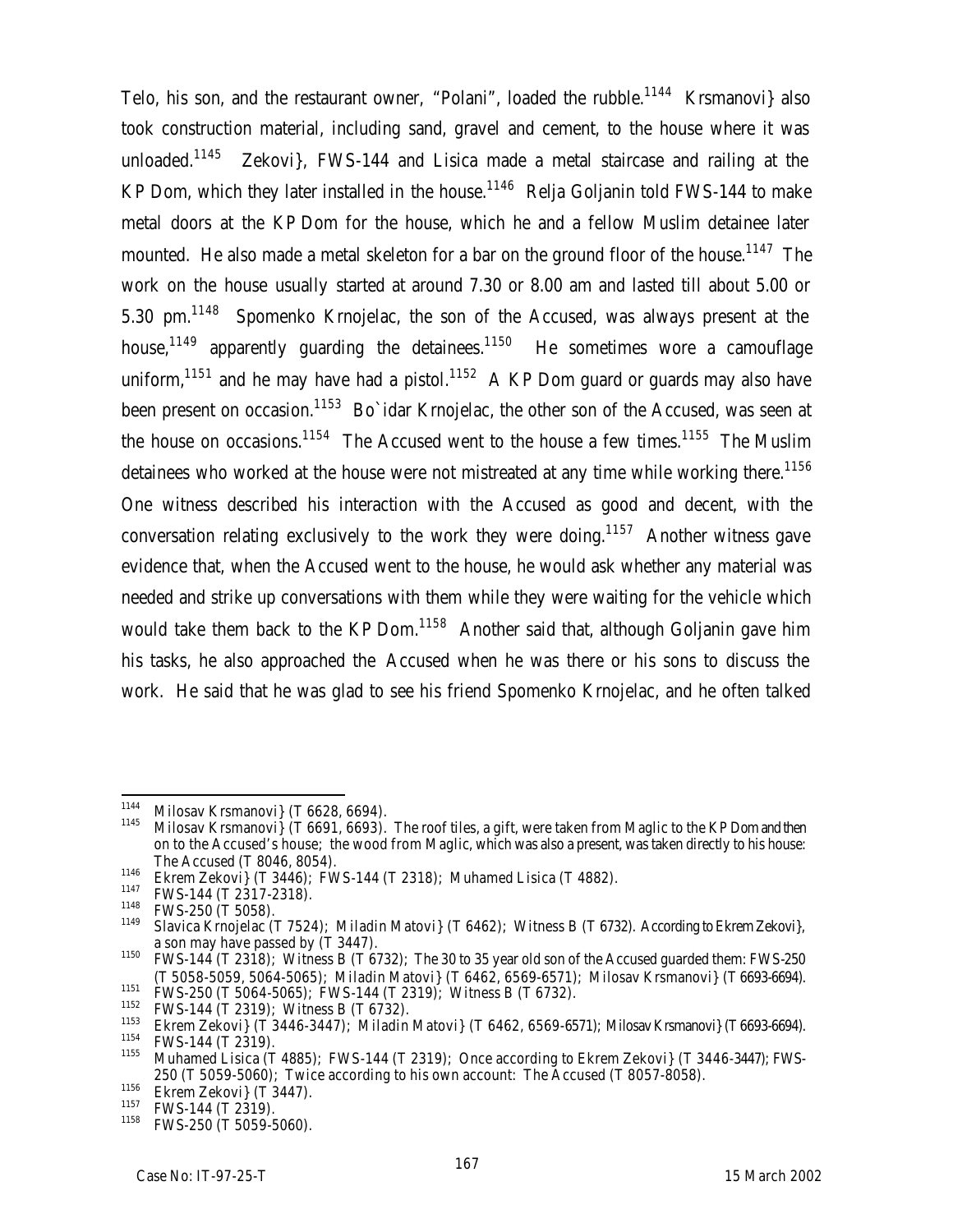with him about how the work should be done.<sup>1159</sup> The detainees agreed that working on the Accused's house was generally better than working elsewhere. They received better and more food and drinks, including coffee, from the Accused's wife, Slavica Krnojelac.<sup>1160</sup> In addition, some of them also received beer,<sup>1161</sup> brandy<sup>1162</sup> and cigarettes.<sup>1163</sup> At the time, food was not widely available in the shops,  $1164$  and what Slavica Krnojelac prepared for the detainees came from the countryside, sent by her brother-in-law, or was received by her as aid from the Red Cross and the Orthodox church.<sup>1165</sup> Giving those visiting and working on one's house coffee or brandy is a sign of hospitality in Bosnia and Herzegovina, <sup>1166</sup> but this does not detract from the good treatment which the Muslim detainees received from the Krnojelac family while working on the Accused's house.

400. With respect to the work carried out by detainees on the Accused's house, the Prosecution failed to eliminate the reasonable possibility that their labour was legitimately provided by the municipality, and they were not forced to work by the Accused. The Accused testified that he went to see a municipal official, Radovi}, who was in charge of displaced persons and refugees. He requested that he be supplied with plastic or tarpaulin to cover the remains of his house to stop it from being further damaged.<sup>1167</sup> At the time, the municipality had begun to receive humanitarian aid, so he applied for assistance in having his house repaired.<sup>1168</sup> The Accused was told that, although there was no such material available at the time, the municipal officer would inquire further and keep him informed.<sup>1169</sup> Following this, the Accused was told that people were taken to his house to work on it. He did not know who decided to send the workers, but he concluded that it most probably was the civilian defence staff and the municipality.<sup>1170</sup> The evidence of other witnesses supported the Accused's claim. Slavica Krnojelac gave evidence that she thought that the work on the house was organised through the municipality.<sup>11/1</sup> Miladin Matovi } thought

<sup>1159</sup> <sup>1159</sup> Muhamed Lisica (T 4883-4884).

<sup>1160</sup> FWS-144 (T 2319); Muhamed Lisica (T 4886); FWS-250 (T 5059); Slavica Krnojelac (T 7501, 7524); Witness B (T 6738); Miladin Matovi} (T 6461-6462); Milosav Krsmanovi} (T 6629); Witness B (T 6717-6718, 6738-6739).

 $^{1161}$  Witness B (T 6717-6718, 6738-6739).

 $\frac{1162}{1163}$  Muhamed Lisica (T 4886).

 $^{1163}$  Miladin Matovi} (T 6461-6462); Milosav Krsmanovi} (T 6629); The Accused (T 8061).

 $1164$  Slavica Krnojelac (T 7524-7525); Witness B (T 6738).

 $1165$  Slavica Krnojelac (T 7524-7525).

<sup>&</sup>lt;sup>1166</sup> Slavica Krnojelac (T 7501, 7524); Witness B (T 6738); The Accused (T 8061-8062).

<sup>&</sup>lt;sup>116</sup>/ The Accused (T 7699, 7965-7967, 8052).

 $^{1168}$  The Accused (T 8052).

 $^{1169}$  The Accused (T 7699, 7965).

<sup>&</sup>lt;sup>1170</sup> The Accused (T 7699, 8055-8056); Ex P 46A, pp 20-21).

Slavica Krnojelac (T 7501).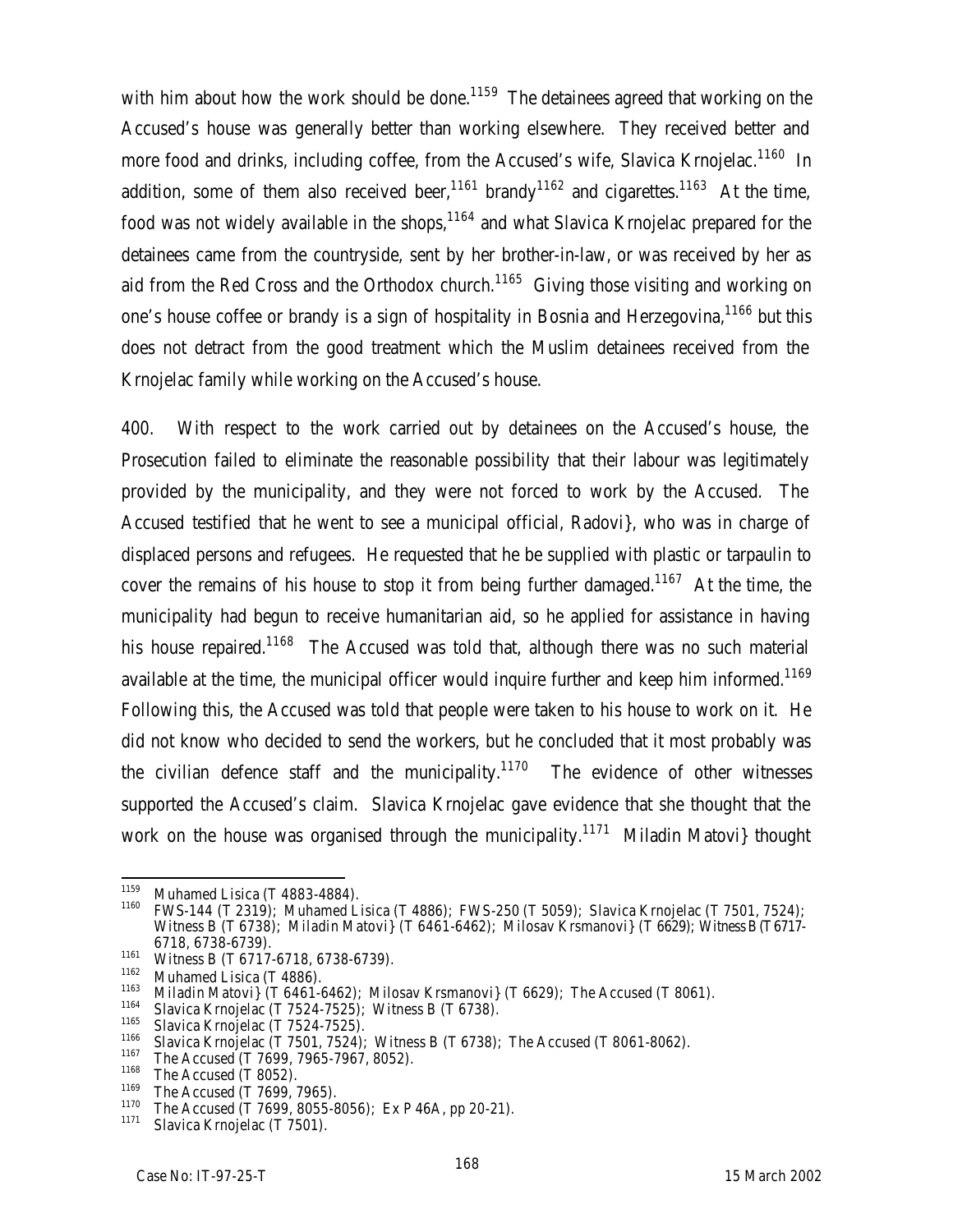that the Crisis Staff and municipal authorities issued an order that detained persons be used to carry out works on the repair of damaged houses, $1172$  and his evidence on this point was not challenged by the Prosecution.<sup>1173</sup> Spomenko Krnojelac told Witness B, a mason, that he received some help from the executive committee of the municipality to repair the house.<sup>1174</sup> His evidence on this issue was also not challenged by the Prosecution.

401. The Accused paid for the metal doors made at the KP Dom and for something else, which may have been some furniture or for the manual labour involved in making the staircase, although this is unclear.<sup>1175</sup> He did not pay for the rest of the work.<sup>1176</sup>

402. It has not been established to the satisfaction of the Trial Chamber that any of the detainees were forced to work on the Accused's house or that, if there were any form of compulsion, it was the responsibility of the Accused. Ekrem Zekovi} testified that he volunteered for work in order to get an additional meal, and, as with respect to his work in the metal workshop, the Trial Chamber is accordingly not satisfied that he was forced to work on the Accused's house.<sup>1177</sup> Similarly, the Trial Chamber is not satisfied that FWS-144 or Muhamed Lisica were forced to work on the Accused's house, for the reasons expressed in relation to their work in the metal workshop. FWS-144 acknowledged that detainees requested to be assigned to work and that it was his opinion that they could not refuse to work.<sup>1178</sup> Lisica testified that work at the KP Dom was better than being locked up without contact and without sufficient food, and that it was better than staying in the room. The Trial Chamber is satisfied that this applies also to the work performed on the Accused's house.<sup>1179</sup>

403. The Trial Chamber is not satisfied that FWS-73, Aziz Telo, Atif Jaserevi} and Mustafa Telo were forced to work on the Accused's house. FWS-73's evidence that he was

<sup>1172</sup> <sup>1172</sup> Miladin Matovi} (T 6462, 6569).

Risto Ivanovi}, although he testified that the work done on the Accused's house was approved by the executive committee of Fo~a, could not give any explanation as to how he came to know that (T 6148). He also could not explain why in this instance the executive committee granted approval and Savo Todovi} signed the permit approving this work by the detainees, when usually, as he claimed, it was the military command that approved the use of detainees outside the KP Dom, other than saying that for him that those two authorities co-operated in granting war assignments (T 6150). His testimony, at least with respect to this matter, is not credible.

<sup>1174</sup> Witness B (T 6715-6716).

<sup>1175</sup> Slavica Krnojelac (T 7525-7526); Bo`o Drakul (T 7286-7287); The Accused (T 7699-7700, 8046-8049, 8054).

 $\frac{1176}{1177}$  Bo`o Drakul (T 7285-7286); The Accused (T 7699, 8055-8056).

<sup>1177</sup> *See* par 387, *supra*.

<sup>1178</sup> *See* par 388, *supra*.

<sup>1179</sup> *See* T 4860-4861; *see* also par 389, *supra*.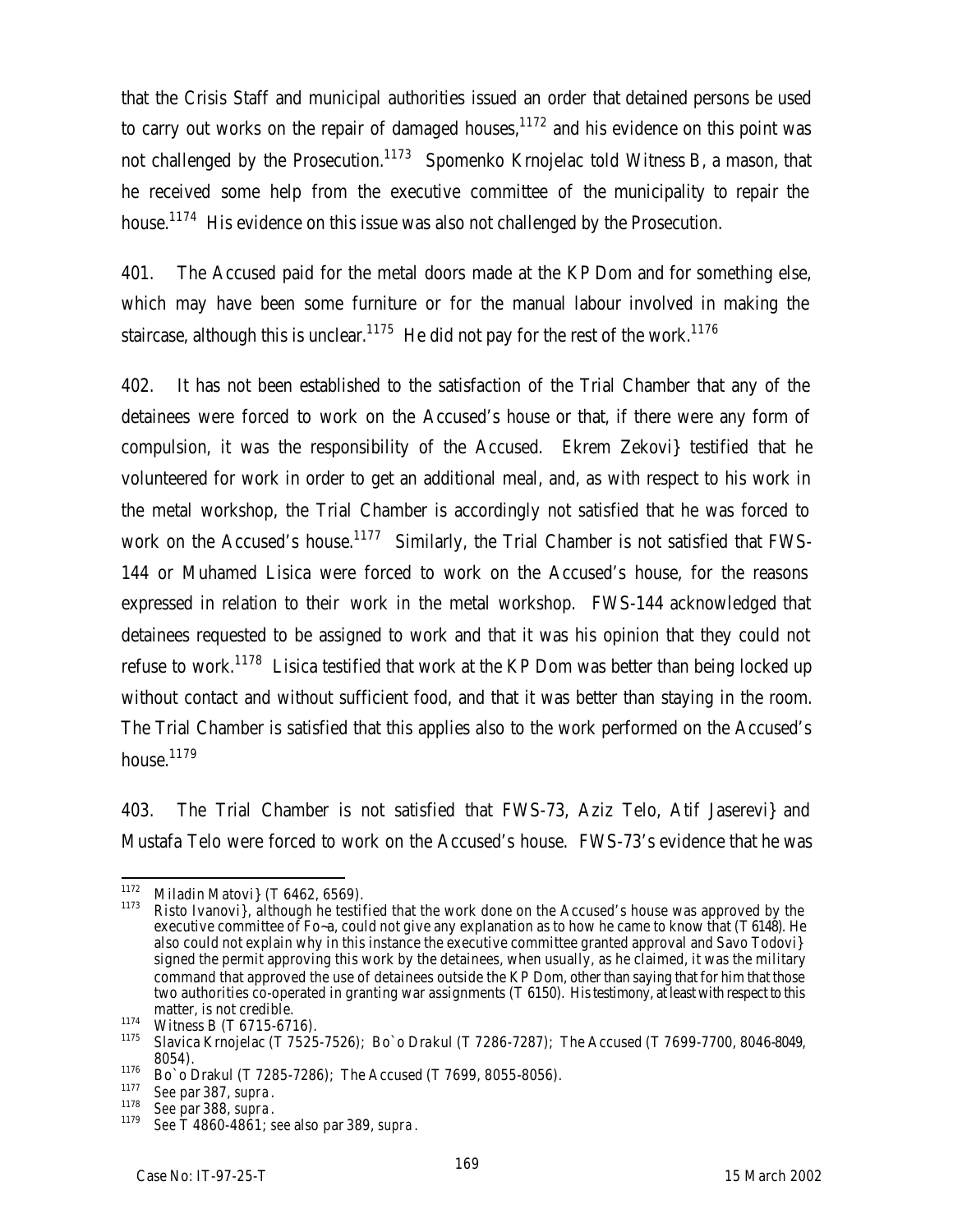kicked to work once for having refused to work has already been addressed. It is not clear what work it was to which that evidence related, $1180$  and there is no other relevant evidence in relation to his work on the Accused's house. Apart from the evidence given that Aziz Telo and Atif Jaserevi} worked on the Accused's house, there is no evidence as to whether they were forced to work. With respect to Mustafa Telo, the only evidence is that of Milosav Krsmanovi}, who claimed that this detainee had told him that he volunteered for the work and that he had words of praise for the entire Krnojelac family.<sup>1181</sup> FWS-250, "Zanga" Hajri}, Dzemo or Dzemal and "Polani" are not listed in Schedule E, and as such no findings are made as to whether they were forced to work.

404. With respect to the allegation that detainees were forced to install a bar in the house of one of the Accused's sons,  $1182$  the Trial Chamber is not satisfied that it has been established. FWS-73 gave evidence that he and a fellow detainee and plumber, "Zenga" Hajri},<sup>1183</sup> were working on water pipes for about two or three days in a café of Bo`idar Krnojelac.<sup>1184</sup> It is unclear whether this was the café on the ground floor of the Accused's house. It is probable that it was, as there was no evidence that Bo`idar Krnojelac owned a café separate from the business he operated from the Accused's home. However, FWS-73's evidence makes no reference to when this work was done. Other evidence of a bar being worked on by KP Dom detainees clearly relates to the bar in the café on the ground floor of the burnt down house of the Accused.<sup>1185</sup> This work was part of the work done on the Accused's house and the findings made with respect to that work also apply here.<sup>1186</sup>

405. With respect to the allegation that detainees were forced to furnish a store for one of the sons of the Accused, $1187$  the evidence was ambiguous and there is no evidence as to when this work was undertaken.<sup>1188</sup> There was no evidence given in support of the allegation that the detainees were forced to do it. The Trial Chamber is not satisfied that this allegation has been established.

<sup>1180</sup> <sup>1180</sup> *See* par 375, *supra*.

<sup>&</sup>lt;sup>1181</sup> Milosav Krsmanovi} (T 6629).

 $^{1182}$  Indictment, par 5.44.

<sup>&</sup>lt;sup>1183</sup> He is not listed in Schedule E.

<sup>&</sup>lt;sup>1184</sup> They were taken to the café by the Accused: FWS-73 (T 3226, 3230).

The Accused testified that the work involved the straightening and welding of, presumably, the coffee bar counter in the café: The Accused (T 7700); FWS-144 made a metal skeleton for a bar on the ground floor of the house: FWS-144 (T 2317-2318).

<sup>&</sup>lt;sup>1186</sup> The Accused (T 7700).

 $\frac{1187}{1188}$  Indictment, par 5.44.

FWS-73 (T 3227).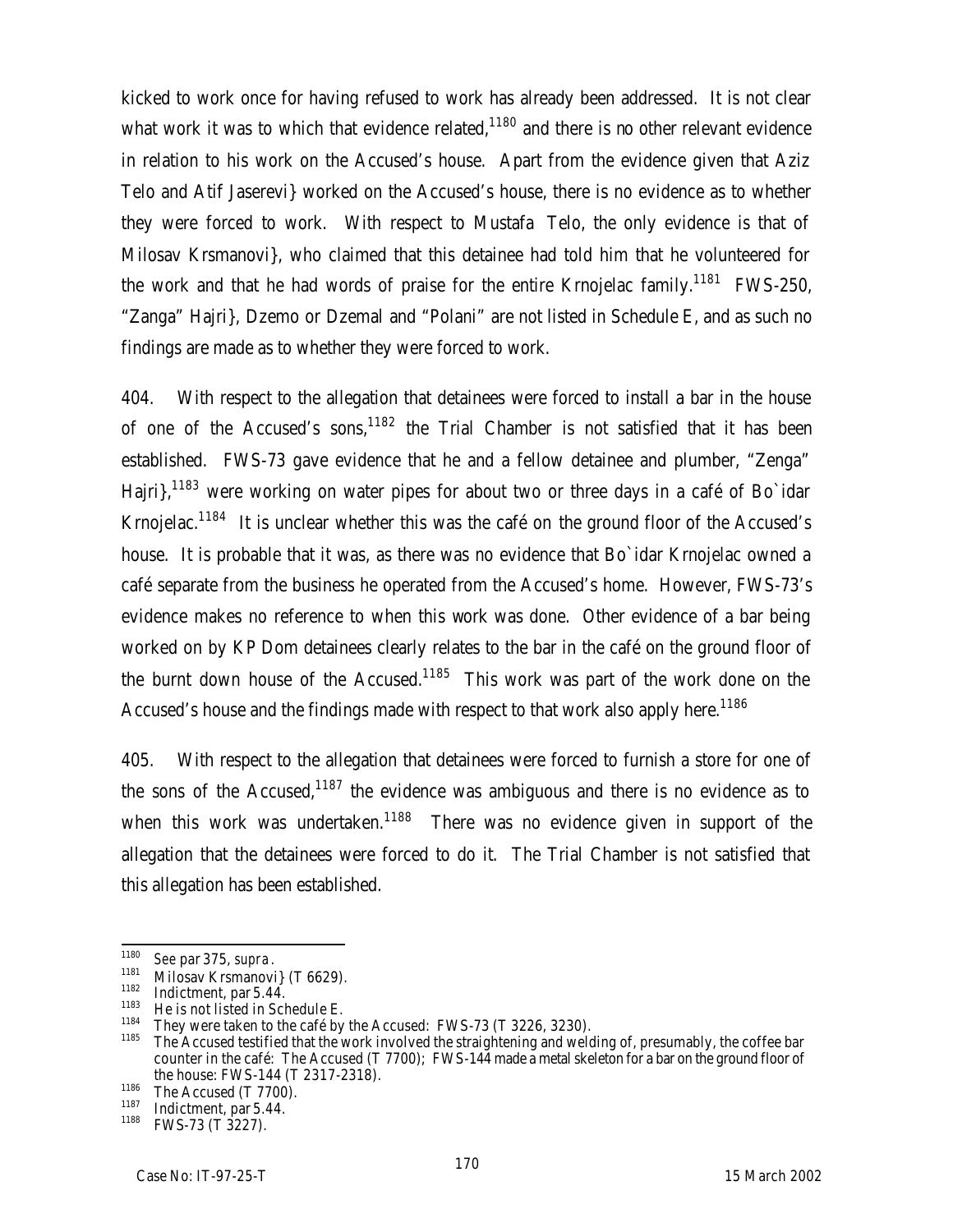406. FWS-144 gave evidence that, at some time, Relja Goljanin directed him to make metal shelves for the office or outlet of Bo`idar Krnojelac which was located in the centre of Fo~a.<sup>1189</sup> Muhamed Lisica assisted in making the metal shelves in the workshop.<sup>1190</sup> FWS-144 went to the outlet on one occasion to take the measurements for the shelves, but neither he nor Lisica mounted the shelves.<sup>1191</sup> Bo`idar Krnojelac gave evidence that he was allocated business premises in around May 1994, from where he sold foodstuffs.<sup>1192</sup> He said that he received second-hand shelves for this shop from a company owned by a Fo~a soccer referee, Zale.<sup>1193</sup> Sometime after May 1994, when the Accused was unemployed, he asked Goljanin whether the shelves could be straightened at the KP Dom, work he claimed that he paid for.<sup>1194</sup> Whether or not the work was paid for, it was not done during the Accused's administration. Bo`idar Krnojelac denied that Muslim detainees from the KP Dom made the shelves or rack or took measurements for them.<sup>1195</sup> FWS-73 gave evidence that he and a fellow detainee and plumber, "Zenga" Hajri $\frac{1196}{1196}$  were taken by the Accused to a shop owned by Bo`idar Krnojelac to do some "little things" for about an hour or two.<sup>1197</sup> Bo`idar Krnojelac and the Accused were present in both the café and shop.<sup>1198</sup> Conversation between all present took place, and the Accused gave FWS-73 brandy to drink.<sup>1199</sup> The Trial Chamber is not satisfied that this evidence establishes the allegation made.

407. It is alleged in the Indictment that the detainees were ordered by prison staff to assist Serb soldiers in looting Muslim houses and mosques.<sup>1200</sup> This allegation has not been established to the satisfaction of the Trial Chamber. During the first half of May 1992, a group of about seven to twelve detainees went to pull down a multi-ethnic school next to the health centre in Alad`a, near the former Alad`a mosque.<sup>1201</sup> Rasim Taranin sometimes assisted in this work.<sup>1202</sup> They demolished the school, taking off the roof tiles and timber

<sup>1189</sup>  $^{1189}$  FWS-144 (T 2326).

 $^{1190}$  Muhamed Lisica (T 4886).

<sup>&</sup>lt;sup>1191</sup> FWS-144 (T 2326); Muhamed Lisica (T 4886).

<sup>1192</sup> Bo`idar Krnojelac (T 7389-7390, 7392).

 $1193$  Bo`idar Krnojelac (T 7390-7391, 7460).

<sup>1194</sup> Bo`idar Krnojelac (T 7390-7392, 7461, 7486).

 $^{1195}$  Bo`idar Krnojelac (T 7461).

<sup>&</sup>lt;sup>1196</sup> He is not listed in Schedule E.

 $1197$  FWS-73 (T 3226-3227, 3230). The shop used to belong to Saja Sahinpasi}: FWS-73 (T 3226-3228).<br> $1198$  FMS 73 (T 3339).

 $^{1198}$  FWS-73 (T 3228).

 $1199$  FWS-73 (T 3231-3232).

 $\frac{1200}{1201}$  Indictment, par 5.44.

 $\frac{1201}{1202}$  Rasim Taranin (T 1711-1712).

A guard took him to join them. He could not refuse: Rasim Taranin (T 1710).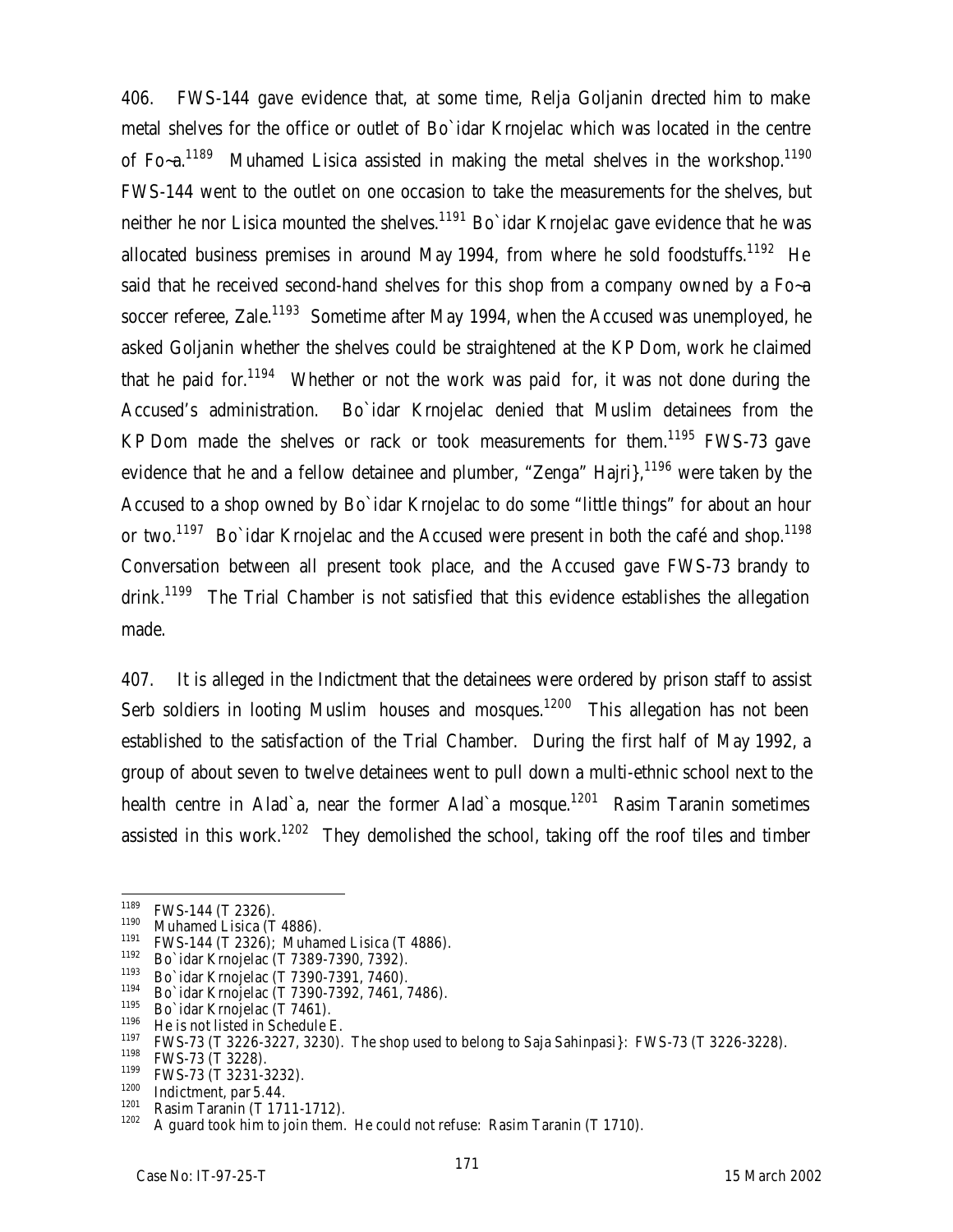and other construction materials, apparently to build a church.<sup>1203</sup> Their work lasted for about eleven or twelve days, during which time the Alad`a mosque was destroyed on 15 May 1992.<sup>1204</sup> FWS-249 gave evidence that vehicles with looted or stolen items from an unidentified source came to the KP Dom.<sup>1205</sup> On about five or six unidentified occasions, Relja Goljanin brought people from the metal workshop to collect machinery from Muslim shops.<sup>1206</sup> A kiosk belonging to a friend of his, Fahma Odobasi}, was also brought to the KP Dom.<sup>1207</sup> Assuming that the work on the school can be brought under the allegation made in the Indictment, the evidence adduced does not establish to the satisfaction of the Trial Chamber that the school was looted. With respect to the evidence of FWS-249, there is no indication as to just when these incidents are alleged to have taken place.

#### (d) Par 5.45 and forced labour

408. In par 5.45 of the Indictment, it is alleged that detainees were taken to the front lines to perform work, such as digging trenches or building barracks.<sup>1208</sup> The Trial Chamber is not satisfied that this allegation has been established. Two witnesses testified concerning different incidents where KP Dom detainees were supposedly made to work on the front lines. After his detention in the KP Dom, D'evad S Lojo<sup>1209</sup> was told that a group of four or five detainees were taken sometime in September or October 1992 for about 20 days to military positions facing Gora de.<sup>1210</sup> It is alleged that there they made dugouts as part of preparations for the fortification of lines for the forthcoming winter.<sup>1211</sup> It was his view that, "in a manner of speaking", there was no coercion to make detainees work and that the group referred to was not physically ill-treated.<sup>1212</sup> Muhamed Lisica heard that the group had been close to the front lines where they gathered hay for the farm and that they drove trucks.<sup>1213</sup> He also gave evidence that Mujo Hodzi} was taken away with a group of 15 or

<sup>1203</sup>  $\frac{1203}{1204}$  Rasim Taranin (T 1711).

<sup>&</sup>lt;sup>1204</sup> Rasim Taranin (T 1710).

 $^{1205}$  FWS-78 (T 2120).

 $^{1206}$  FWS-78 (T 2121).

 $^{1207}$  FWS-78 (T 2121).

 $\frac{1208}{1209}$  Indictment, par 5.45.

 $1209$  D'evad S Lojo (T 2525, 2533).

 $\frac{1210}{1211}$  D`evad S Lojo (T 2607). D`evad S Lojo (T 2607). He testified that one of those detainees was "Uzeir Alic, Mehmedalija Lojo from my room.": D`evad S Lojo (T 2607). Neither of these names appears in Schedule E.

 $1212$  D<sup>-</sup>evad S Lojo (T 2607-2608).

Muhamed Lisica (T 4914).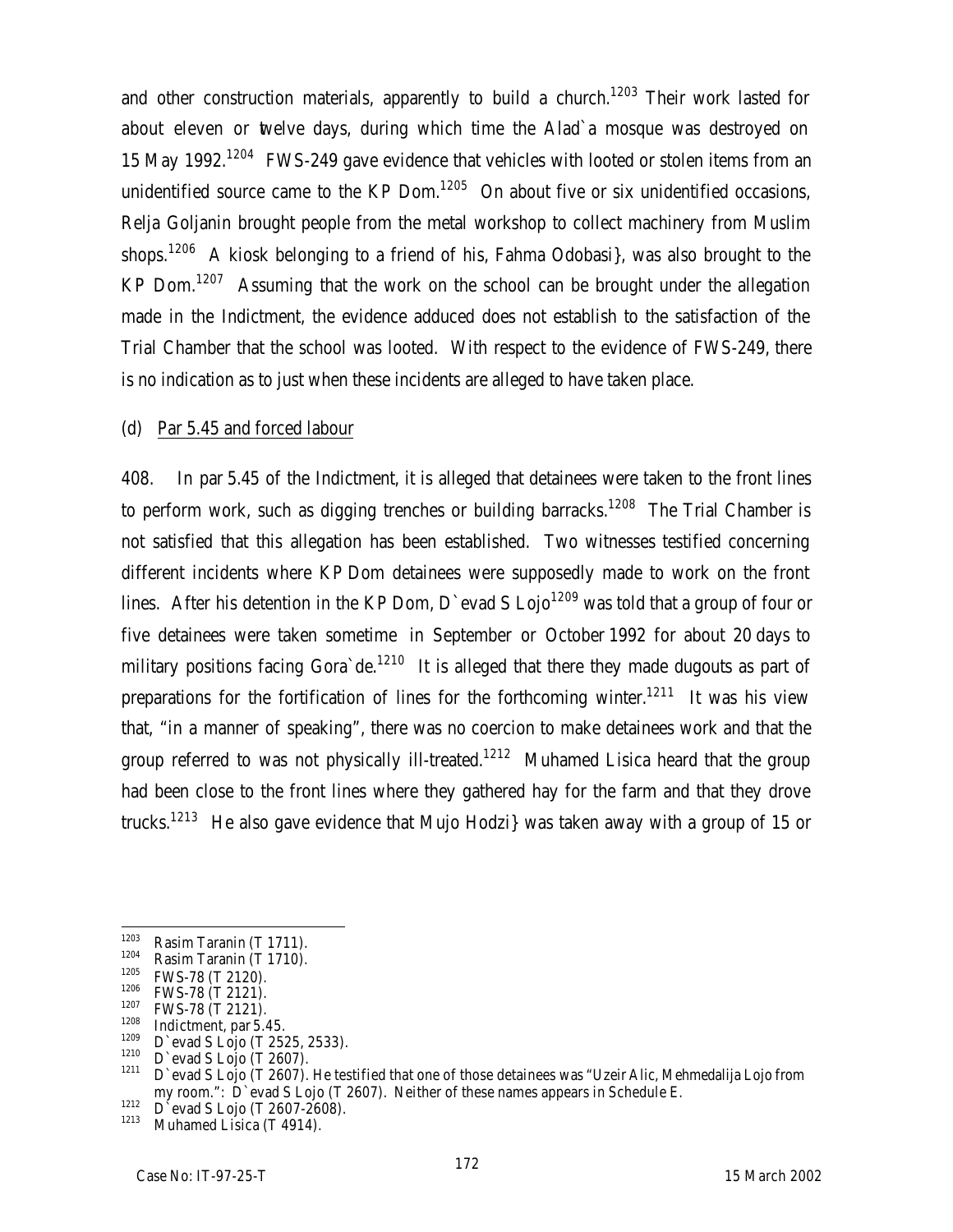20 people during the autumn of 1992.  $1214$  When they returned two months later, Hodzi} told him that they had been taken to the front line to dig some trenches and that they had to sleep with Serb soldiers in barracks.<sup>1215</sup> The nature of this particular hearsay evidence is insufficient to make a finding beyond reasonable doubt. For example, it is not known what the exact nature of the alleged work was, where exactly it was done, and whether the detainees were exposed to any danger – all of which are factors which may go to the issue of whether any of the detainees were forced to work. The Accused denied having any knowledge of detainees having been taken to the front lines to perform work such as digging trenches or building barracks.<sup>1216</sup>

409. With respect to the allegation that, from around June 1992 until October 1992, the detainee FWS-141 had to drive soldiers and material to the front lines,  $1217$  no evidence was presented in support of this allegation, and it has therefore not been established.

410. With respect to the alleged mine clearing work done by FWS-109 and GK, or Goran "Go $\{a''\}$  Kukavica,<sup>1218</sup> the Trial Chamber is satisfied that they were forced to work. On 18 September 1992, a KP Dom guard called out FWS-109 and Kukavica, together with twelve other detainees to be exchanged.<sup>1219</sup> On arriving at the gate of the KP Dom compound, Todovi} told FWS-109 that, instead of being exchanged, FWS-109 and his friend, Kukavica, were to be used as drivers.<sup>1220</sup> In a statement to OTP investigators, FWS-109 stated that he did not see the Accused in the KP Dom on the day that they were taken to Kalinovik.<sup>1221</sup> The two detainees were taken by troops to Kalinovik in an army truck and were then separated from the other twelve and taken to the police station. There they were kept in the prison and required to drive vehicles for the detection of landmines.<sup>1222</sup> During the six months that he was kept at that police station, on five or six occasions military policemen had FWS-109 drive a truck ahead of columns of other vehicles as a mine detector.<sup>1223</sup> Kukavica, who was kept at the police station for longer than six months,

<sup>1214</sup>  $^{1214}$  Formerly FWS-110.

<sup>&</sup>lt;sup>1215</sup> Muhamed Lisica (T 4914).

 $Ex P 46A, p 17.$ 

<sup>1217</sup> Indictment, par 5.45.

<sup>&</sup>lt;sup>1218</sup> Indictment, par 5.45, detainees E 14 and E 38 respectively.<br><sup>1219</sup> EMS 100 (T 2404)

 $^{1219}$  FWS-109 (T 2404).

 $^{1220}$  FWS-109 (T 2406).

FWS-109 (T 2419-2420).

 $1222$  FWS-109 (T 2406, 2420); FWS-86 also testified that FWS-109 and Goran Kukavica had to do mine clearing work (T 1496-1497).

<sup>1223</sup> FWS-109 (T 2406-2407). He also maintained and repaired vehicles whilst kept at that police station (T 2407).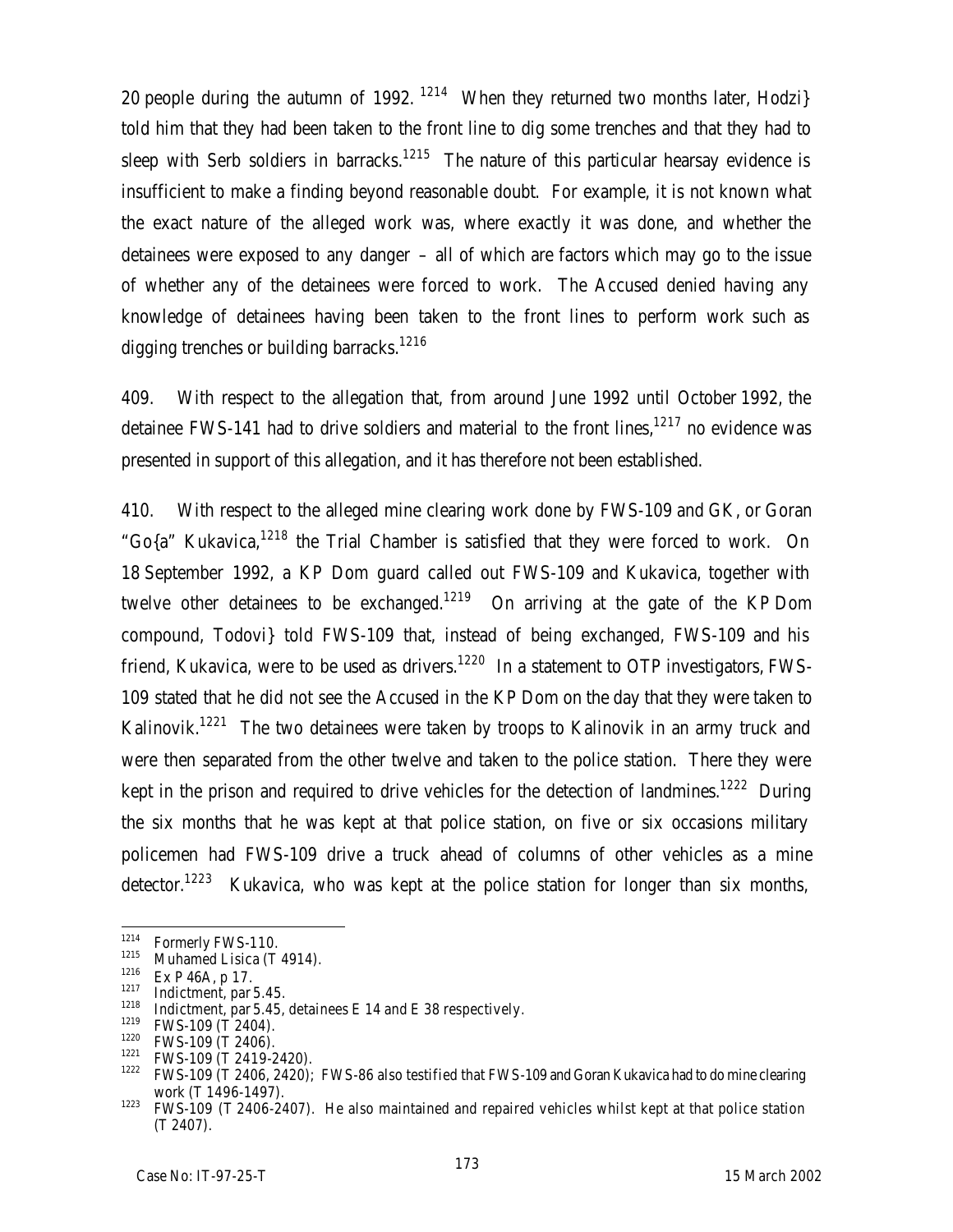performed this task more often as he was younger. On one occasion, he missed a landmine which was subsequently set off by the third vehicle in the convoy.<sup>1224</sup> Both of the detainees survived, but they worked under a lot of pressure, saying goodbye to each other as if they were never going to see each other again every time they had to leave for mine detection work.<sup>1225</sup> It is not clear from FWS-109's testimony whether the allocation of this task was determined in Fo~a, or whether the detainees were given the assignment in Fo~a in response to a request from the Kalinovik authorities.<sup>1226</sup> The Accused denied having any knowledge about this work.<sup>1227</sup>

411. The nature of the work done by FWS-109 and Kukavica is such that it is prohibited under both Articles 3 and 5 of the Statute, so that any supposed consent to it would be irrelevant. The Trial Chamber is satisfied that it was Todovic who told the detainees that they would be drivers. However, there is no evidence whatsoever that the Accused at the time or later knew or should have known that these two detainees, having been discharged from the KP Dom in order to be exchanged, ended up at the Kalinovik police station to be used for land mine clearing. In these circumstances, it is unnecessary to consider whether these instances of forced labour constituted enslavement, in the sense that there was an intentional exercise of the powers relating to the right of ownership over these two men.

412. It is alleged that, in the winter of 1992-1993 a group of detainees, including Mujo Hodzi $\frac{1228}{1228}$  was taken to the front lines in Previla to cut wood and take it to the trenches, and that Hodzi} had to lay telephone lines to connect the trenches.<sup>1229</sup> This allegation has not been established. A single witness, FWS-249, testified that a group of detainees were taken to Previla in the winter of 1992/1993 to work on the front lines.<sup>1230</sup> Upon their return, the other detainees could see that their hands were frozen and swollen.<sup>1231</sup> FWS-249 could not recall whether they did something in addition to chopping firewood, and he could recall only the last name of one of these detainees as being Zametica.<sup>1232</sup> Too little is known about this alleged incident, as to what were the real nature and conditions of work, to make

<sup>1224</sup> FWS-109 (T 2406-2407).

<sup>&</sup>lt;sup>1225</sup> FWS-109 (T 2407).

 $^{1226}$  FWS-109 (T 2408).

 $\frac{1227}{1228}$  Ex P 46A, p 17.

Formerly FWS-110.

 $^{1229}$  Indictment, par 5.45.

<sup>&</sup>lt;sup>1230</sup> FWS-249 (T 4440-4441).

 $^{1231}$  FWS-249 (T 4441).

<sup>1232</sup> FWS-249 (T 4441): This may or may not have been Ahmet Zametica, listed in Schedule E.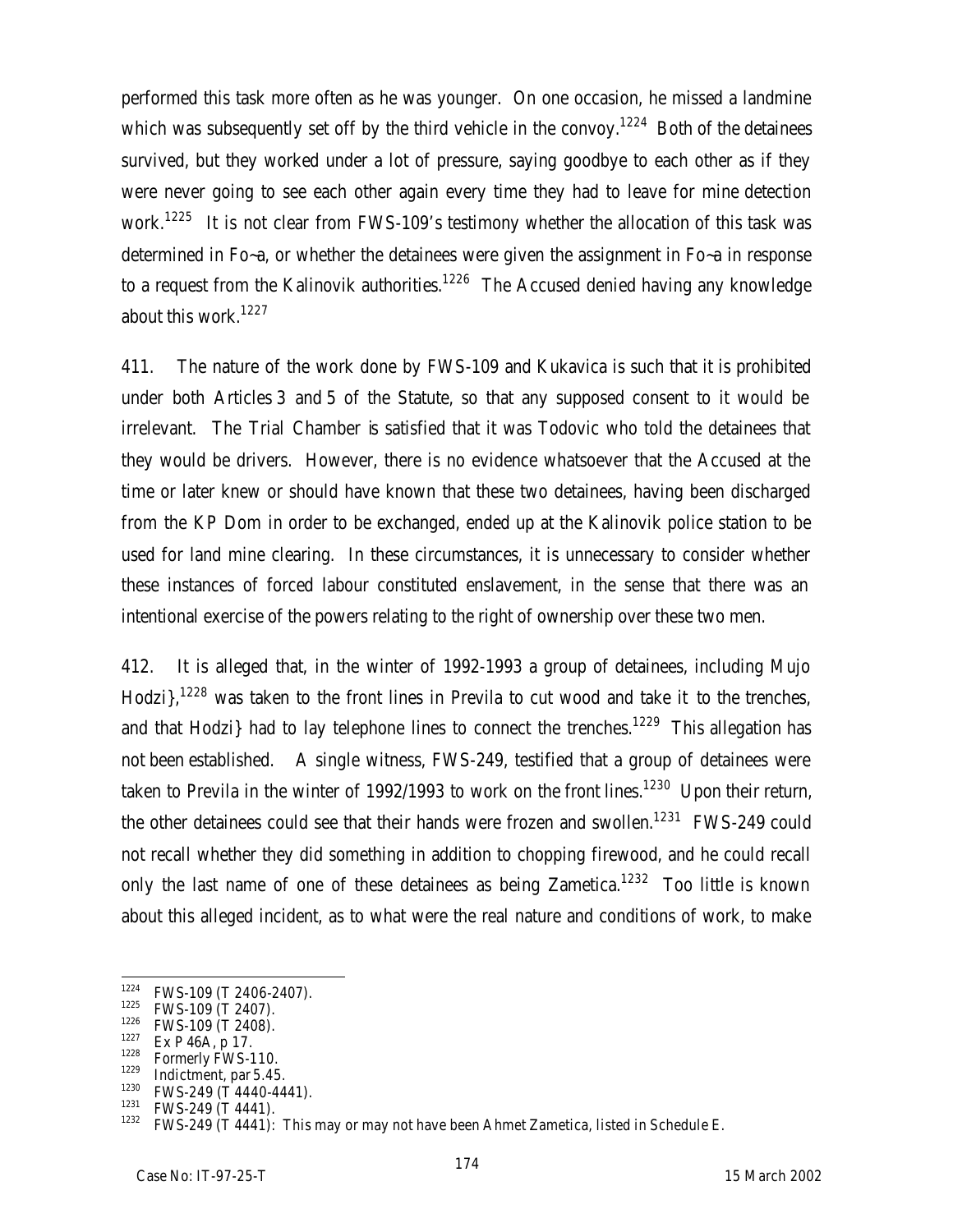a finding as to whether these detainees were forced to work. The Accused gave evidence that he never heard from anyone that Muslim detainees were used for trench digging at the front line.<sup>1233</sup>

# (e) Findings with respect to remaining allegations of forced labour

413. Certain alleged incidents of work about which evidence was given are not explicitly referred to in the Indictment. In the view of the Trial Chamber, the wording of par 5.41 of the Indictment limits the enslavement charges to the incidents of forced labour explicitly charged.<sup>1234</sup> Moreover, the Trial Chamber is not satisfied that the Defence was adequately put on notice during the Prosecution's case that the Prosecution was extending its case beyond the specific allegations of forced labour with respect to the detainees listed in Schedule E to the Indictment.<sup>1235</sup> In any event, the evidence of these other incidents is unclear – both as to the nature of the incidents themselves and as to whether they took place during the time the Accused was warden.

414. Murid "Hrusco" Islamba $\{i\}$ ,  $^{1236}$  Saban Karup,  $^{1237}$  and Omer Bav-i $3^{1238}$  may have done mine clearing work, but it is unclear whether they did it during the Accused's administration. The Accused himself testified that he has never heard from anyone that Muslim detainees were used for looking for mines by driving trucks in front of Serb troops.<sup>1239</sup> There is some evidence that Muhamed Ahmetkadi<sup>1240</sup> and Muhamed Alikadi $1^{1241}$  had to do mine clearing work, but they are not listed in Schedule E.

<sup>1233</sup>  $\frac{1233}{1234}$  The Accused (T 7698).

 $\frac{1234}{1235}$  Indictment, par 5.41.

<sup>&</sup>lt;sup>1235</sup> *See Kupre{ki}* Appeal Judgment, pars 88, 114.<br><sup>1236</sup> After bis release, Islambasi, told EMS 100 that

After his release, Islambasi} told FWS-109 that he did mine clearing work. No indication as to when this might have happened was given: FWS-109 (T 2404); After their release, Islambasi} told FWS-182 that he did mine clearing work. No indication as to when this might have happened was given: FWS-182 (T1647- 1648); After his release, Islambasi} told FWS-249 that he did minesweeping work during the war. No indication of when this was supposedly done was given: FWS-249 (T 4449-4450); Islambasi} told FWS-86 that he did mine clearing work. No indication as to when this might have happened was given: FWS-86 (T 1496-1497).

<sup>1237</sup> FWS-73 (T 3234-3236); Ekrem Zekovi} (T 3534-3536). No indication as to when this might have happened was given. FWS-249's testimony in this regard is equivocal (T 4441-4442).

 $1238$  Ekrem Zekovi} (T 3535-3536).

 $1239$  The Accused (T 7698).

<sup>&</sup>lt;sup>1240</sup> Ekrem Zekovi} (T 3535-3536).

<sup>1241</sup> The evidence with respect to Muhamed Alikadi} is conflicting, one account being that he did mine clearing work by driving in front of other vehicles: FWS-73 (T 3234-3236) and another being that he was tied to the driver's seat of a truck and made to drive on a certain road to expose the firing positions of Muslim snipers: FWS-249 (T 4446-4450). No indication as to when this might have happened was given.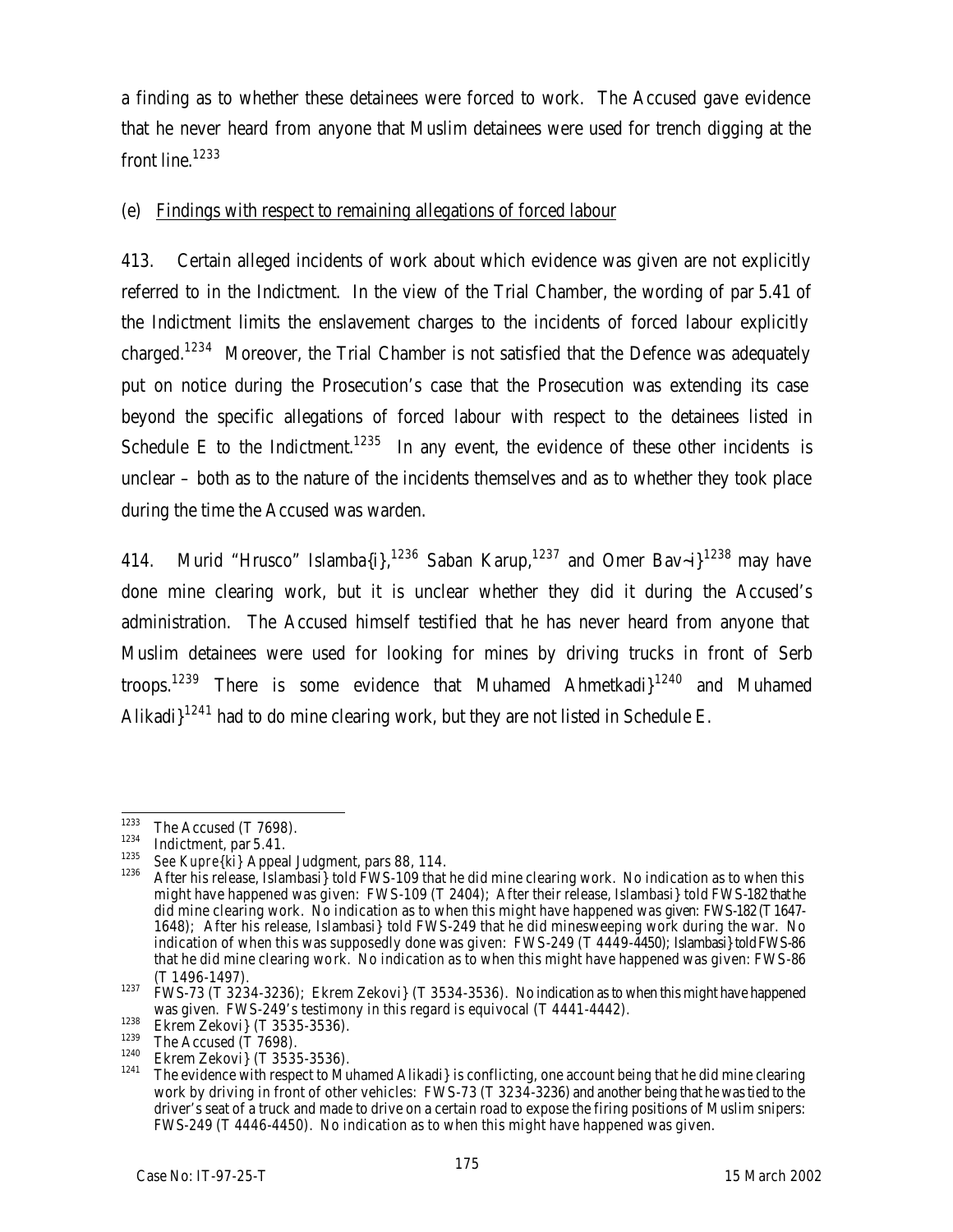415. Some of the Muslim detainees – including FWS-198, FWS-73, FWS-66 and FWS-77 – chopped and piled firewood in the compound during the Accused's administration.<sup>1242</sup> However, there is an issue as to whether they were forced to do so. With respect to FWS-198, the Trial Chamber has already stated that it is not satisfied that he was forced to work.<sup>1243</sup> That conclusion also applies to this work. Although the piling and carrying of the firewood was hard work for FWS-66, he asked to do any kind of work so as not to be locked in his room,<sup>1244</sup> thus volunteering to work. FWS-73 also chopped wood in the compound, but it is unclear when he did this. FWS-77 is not listed in Schedule  $E^{1245}$ 

416. Some of the detainees  $-$  including FWS-66 and FWS-89 and D`evad  $[o\{evi\}$ collected hay outside  $Fo-a$ .<sup>1246</sup> There is an issue as to whether any of these detainees were forced to do this work during the Accused's administration. With respect to FWS-66 and D'evad [o{evi}, it is also unclear when they did this work and therefore whether it was during the Accused's administration.

417. Some of the detainees – including FWS-198, FWS-71, FWS-73, Atif Jasarevi}, D'evad  $\lceil 0$ {evi} and FWS-89 – cut grass and chopped wood outside Fo-a.<sup>1247</sup> Apart from the extra food that they received, they would get five to ten cigarettes as well.<sup>1248</sup> There is an issue as to whether they were forced to do this, or whether they did this work during the Accused's administration. The Trial Chamber has already stated that it is not satisfied that FWS-198 was forced to work,<sup>1249</sup> but in any event there is no evidence as to when he did this work.<sup>1250</sup> It is unclear when FWS-71 felled wood in a forest,<sup>1251</sup> or when FWS-73 cut grass and worked in the forest.<sup>1252</sup> Except for FWS-249's reference to Atif Jasarevi} and FWS-77 having worked in the forest and cut grass, no more details about their work are known.<sup>1253</sup> Muhamed Lisica testified that  $[o\{\text{evi}\}]$  cut grass but gave no further

<sup>1242</sup>  $1242$  FWS-198 (T 976-978); FWS-66 (T 1123-1125); FWS-73 (T 3223); FWS-249 (T 4450).

<sup>1243</sup> *See* pars 375, 382, 395, *supra*.

 $^{1244}$  FWS-66 (T 1123-1125).

Reference was made to FWS-77 having been involved in working in the kitchen, at the metal workshop, in the forest, at the farm, cutting grass and in the laundry: FWS-249 (T 4450); Rasim Taranin (T 1727).

<sup>&</sup>lt;sup>1246</sup> FWS-66 (T 1125); FWS-89 (T 4679-4680, 4706-4707); Muhamed Lisica (T 4920). See also findings with respect to allegation that detainees were forced to do work on the front lines par412, *supra*.

 $\frac{1248}{1249}$  FWS-198 (T 985).

<sup>1249</sup> *See* pars 375, 382, 395, *supra*.

 $\frac{1250}{1251}$  FWS-198 (T 985).

 $\frac{1251}{1252}$  FWS-71 (T 2896).

 $\frac{1252}{1253}$  FWS-73 (T 3223).

FWS-249 (T 4450, 4455).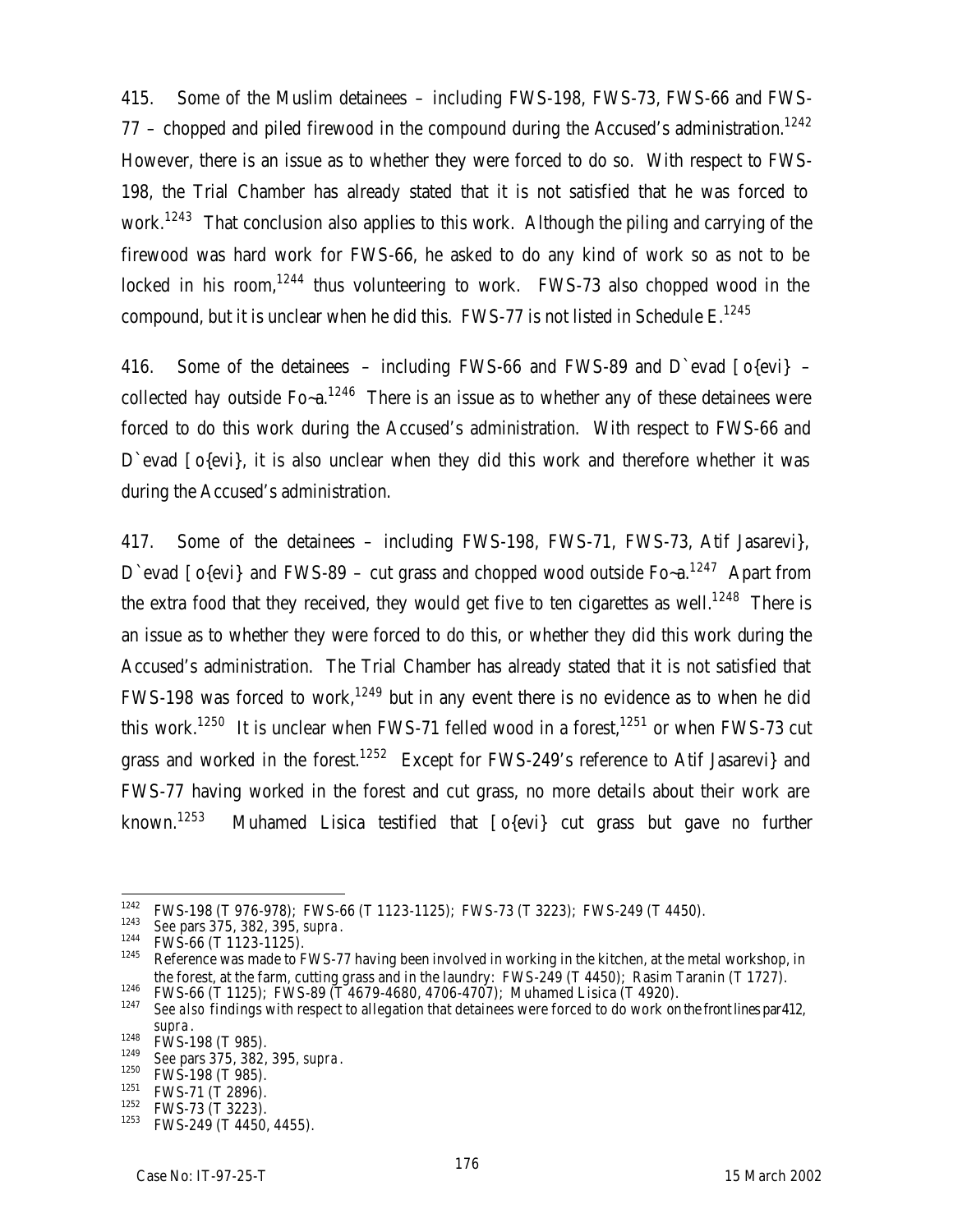information.<sup>1254</sup> FWS-89 saw the Accused whilst cutting grass and chopping wood near Kopilovi, $1255$  but no further details about his work have been put before the Chamber.

418. There is an issue as to whether Rasim Taranin and FWS-182 were forced to unload flour, or whether FWS-182 did this during the Accused's administration. Sometime in 1992, Rasim Taranin loaded and unloaded flour for about four days with 15 to 20 detainees in Ustikolina, Perucica and at the Livade warehouse.<sup>1256</sup> They were taken there by a quard or policeman from the KP Dom and were guarded by KP Dom policemen.<sup>1257</sup> When asked whether he had a choice in working, he simply said: "I didn't even try anything. I didn't dare say anything".<sup>1258</sup> No further explanation was given. FWS-182 unloaded flour at Brod Na Drini, but just when this happened is not mentioned.<sup>1259</sup>

419. There is an issue as to whether the following detainees were forced to work at the bakery or whether they worked there during the Accused's administration. FWS-71 worked at the bakery, but there is no indication as to when he did this or what the work entailed.<sup>1260</sup> FWS-73 also unloaded flour for the bakery, falling over because of the heavy sacks. He considered it to be forced work, but he gave no indication as to when the work took place or whether he unloaded flour more than once.<sup>1261</sup> FWS-89 unloaded flour at a bakery sometime in 1993,  $1262$  but it is unclear as to whether he did this while the Accused was still at the KP Dom. Slobodan Solaja, a baker, appears to have asked for work platoons to help him unload flour on more than one occasion,  $1263$  one of which was on 23 June 1993, when, upon his request, Muslim detainees helped him to transport flour.<sup>1264</sup>

420. Allegations were made that detainees worked on the apartment of Bo`idar Krnojelac during the Accused's administration, or were forced to make some kind of exercise machine for him. With respect to the work adapting the apartment for his disability,  $1265$  Bo idar

<sup>1254</sup>  $^{1254}$  Muhamed Lisica (T 4920).

<sup>&</sup>lt;sup>1255</sup> FWS-89 (T 4679-4680, 4706-4707).

Rasim Taranin (T 1701-1702); FWS-86 testified that during his time in KP Dom – mid-April 1992 until the end of August 1992 – one of occasional jobs performed by others was the transfer of flour from the silos in Ustikolina to Perucica and Gornje Polje (T 1487).

 $1257$  Rasim Taranin (T 1702).

 $\frac{1258}{1259}$  Rasim Taranin (T 1702).

 $^{1259}$  FWS-182 (T 1647).

 $^{1260}$  FWS-71 (T 2896).

 $^{1261}$  FWS-73 (T 3225).

 $^{1262}$  FWS-89 (T 4708).

 $\frac{1263}{1264}$  Slobodan Solaja (T 5514, 5516).

 $\frac{1264}{1265}$  Slobodan Solaja (T 5516).

<sup>1265</sup> He approached the then president of the executive committee or head of the municipal government, Radojica Mladjenovi}, to organise the adaptation: Bo`idar Krnojelac (T 7383-7384).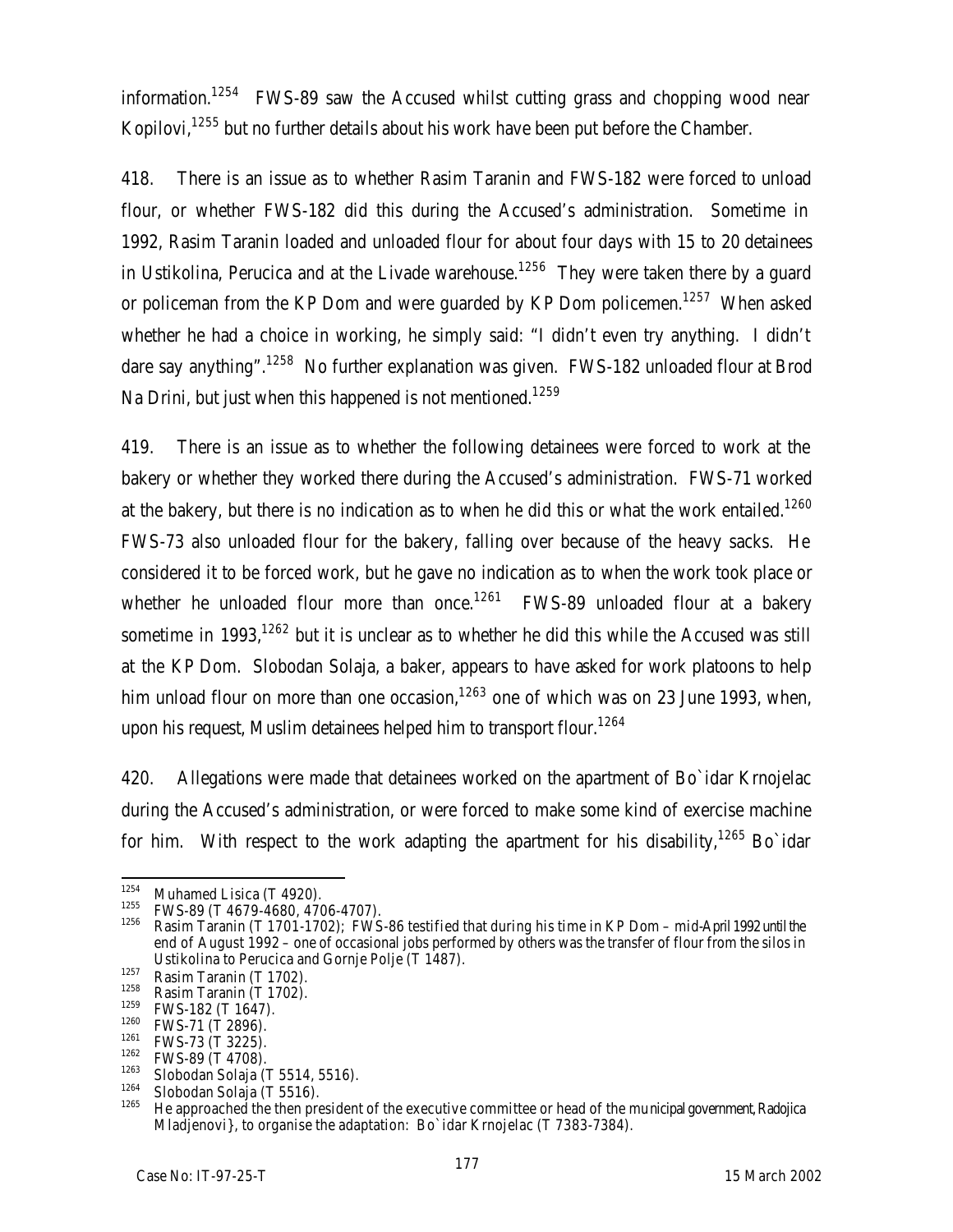Krnojelac, sometime in 1994, and before moving into the apartment, found a Muslim KP Dom detainee, Atif Jasarevi}, two others whom he supposed were also detainees and a quard at his apartment.<sup>1266</sup> One or more of them or another KP Dom detainee, it is not known whom, may also have painted this apartment.<sup>1267</sup> One Prosecution witness testified that someone in the metal workshop may have made some kind of exercise machine for Bo' idar Krnojelac.<sup>1268</sup> The Accused's son, however, flatly denied any knowledge of such a machine,<sup>1269</sup> and his mother, Slavica Krnojelac, also denied that he ever had such a machine.<sup>1270</sup>

421. The three remaining incidents raise issues as to whether the detainees were forced to work and whether the work was done during the Accused's administration. Regarding the first incident, the evidence was that Lazar Divljan, the warehouse clerk from April until August 1992, had Muslim detainees, in addition to Serb convicts, assist him at the warehouse loading and unloading goods.<sup>1271</sup> They were always volunteers, and he gave them some cigarettes.<sup>1272</sup> With respect to the second incident, FWS-172 testified that some detainees worked at the fish farm in Jelec sometime in April or May 1992. No further evidence was given as to what this work entailed.<sup>1273</sup> Regarding the last incident, one witness, FWS-73, testified that he and three other detainees were forced to dig a grave for a mechanic who was a Muslim. $1274$  There is no indication when this alleged incident took place.

# (f) Remaining Schedule E detainees and forced labour

422. With respect to eleven of the sixty listed detainees, the Prosecution conceded that insufficient evidence was adduced in support of the original charge.<sup>1275</sup> The Trial Chamber accordingly is not satisfied that the following detainees were forced to work: Adil Bali},

<sup>1273</sup> FWS-172 (T 4596-4597).

<sup>1266</sup>  $^{1266}$  Bo`idar Krnojelac (T 7383-7384).

 $^{1267}$  Muhamed Lisica (T 4887, 7457-7458).

<sup>&</sup>lt;sup>1268</sup> Muhamed Lisica (T 4887-4888).

 $1269$  Bo`idar Krnojelac (T 7456-7457, 7465-7466).

 $^{1270}$  Slavica Krnojelac (T 7525).

Lazar Divljan (T 6008).

 $1272$  Lazar Divljan (T 6056).

 $1274$  FWS-73 (T 3224).

<sup>1275</sup> Prosecution Final Trial Brief, Schedule E.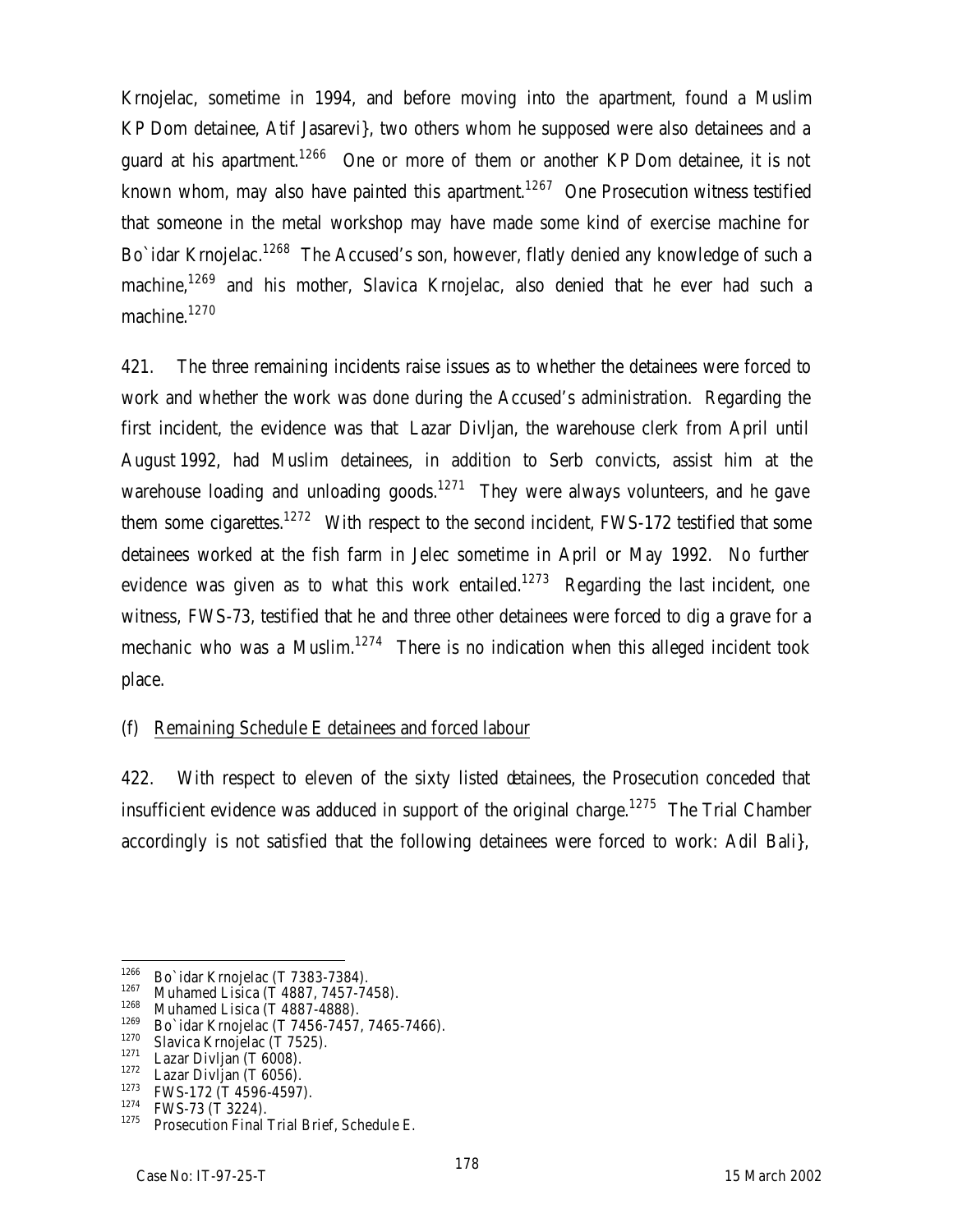[ufin Be~irb{i}, Fehim Isanovi}, Rasim or Asim Krkali}, Faruk Kre~ni}, Junuz Pecelj, Ifet [ahovi}, Nusret Teletovi}, Ramiz [alaka and Reko Taib.<sup>1276</sup>

423. There are a number of detainees with respect to whom the only relevant evidence is that they were "made" to work, were in a working group or did odd jobs, without any further description of the nature of the work they did. It was for the Prosecution to make its case clear, and it did not do so. Accordingly, the Trial Chamber is not satisfied that they were forced to work. These detainees are Mustafa Ahmetkadi},<sup>1277</sup> Mustafa Barina,<sup>1278</sup> D'afer Bojand'ija,<sup>1279</sup> Rasim D'ubur,<sup>1280</sup> Suljo Pijad'er,<sup>1281</sup> Ramiz [undo,<sup>1282</sup> Izet "Zibac"  $^{\wedge}$ au{evi},<sup>1283</sup> Enver ]emo,<sup>1284</sup> and Safet Dudi}.<sup>1285</sup>

424. With respect to the remaining detainees listed in Schedule E, Asim Had`i}<sup>1286</sup> and Asim Gogalija,<sup>1287</sup> the Trial Chamber is not satisfied they were forced to work during the Accused's administration because of a lack of sufficient evidence.

# 3. The responsibility of the Accused

425. On the basis of the findings made above, the Trial Chamber makes the following findings with respect to the Accused's alleged responsibility under Articles 7(1) and 7(3) of the Statute.

426. It has not been established, within the meaning of Article 7(1) of the Statute, that the Accused committed enslavement. With respect to the specific basis for the enslavement charges in this case, it has not been established that he personally forced detainees to work.

 $\overline{a}$  $1276$  Prosecution closing argument (T 8296-8298).

 $1277$  He was in the working group: FWS-249 (T 4451).

<sup>&</sup>lt;sup>1278</sup> He "worked" and was a member of the working group: FWS-249 (T 4451-4452).

 $1279$  He "worked": FWS-249 (T 4452).

<sup>&</sup>lt;sup>1280</sup> He "worked": FWS-249 (T 4453).

<sup>&</sup>lt;sup>1281</sup> He was a member of the "working group": FWS-249 (T 4457).

<sup>&</sup>lt;sup>1282</sup> He was in the "work platoon": FWS-249 (T 4457).

FWS-249 thought that Izet "Zibac" ^au{evi} was one of more people who "were pulled out to do odd jobs [...]" (T 4452). Muhamed Lisica also testified that Izet "Zibac" ^au{evi} "worked", that he was a jack of all trades without a specific job (T 4916).

 $1284$  FWS-249 thought that Enver ] emo "was known to go out to work as well." (T 4452-4453). Muhamed Lisica also testified that Enver ]emo worked, that he was a jack of all trades, that he "worked at the farm and in the compound, different things." (T 4916).

 $\frac{1285}{1286}$  He "also worked a bit around the compound": Muhamed Lisica (T 4916).

<sup>1286</sup> A Hosic Asam, which may or may not be Asim Had`i}, was told to go and work in the mine: FWS-198 (T 976); thus after the Accused's administration.

<sup>1287</sup> Asim Gogalija may have been one of two Gogalijas in the KP Dom, one of whom worked at the furniture factory: Muhamed Lisica (T 4916-4917).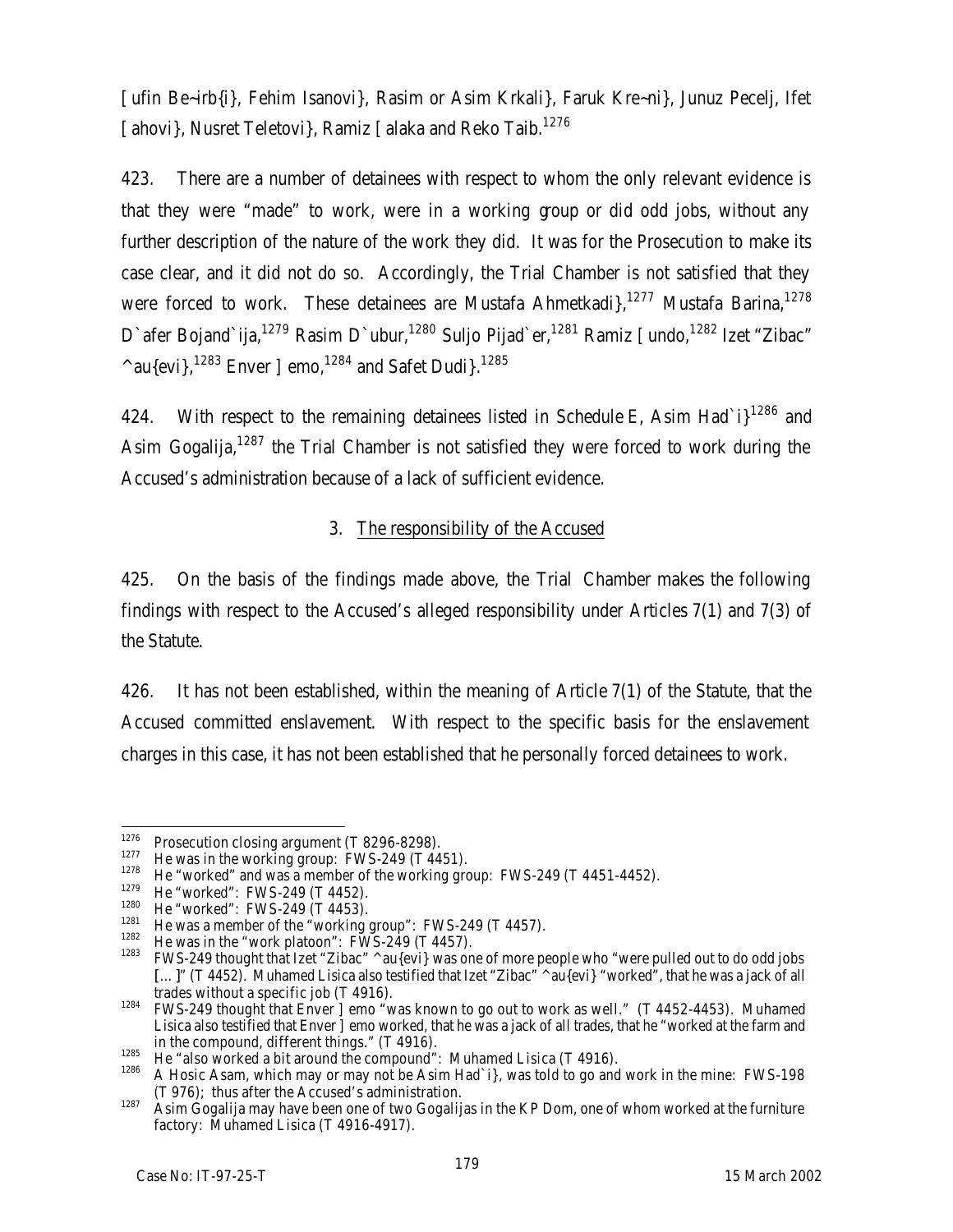427. With respect to common purpose liability under Article 7(1) of the Statute, the Prosecution has failed to prove the Accused's membership of any joint criminal enterprise which may have existed to enslave the non-Serb detainees. Accordingly, the Trial Chamber is not satisfied that the Accused was responsible for having participated in any joint criminal enterprise to do so.

428. With respect to aiding and abetting liability under Article 7(1) of the Statute, the Trial Chamber is not satisfied that the Accused had any knowledge of the involuntary nature of the work done by Goran Kukavica and FWS-109, the only two detainees shown to have been forced to work. Accordingly, even assuming that that work did amount to enslavement, the Accused did not aid and abet that enslavement.

429. With respect to superior responsibility under Article 7(3) of the Statute, it has not been established to the satisfaction of the Trial Chamber that the Accused knew or had reason to know that Goran Kukavica and FWS-109 were forced to work. Even assuming that that work did amount to enslavement, the Trial Chamber is not satisfied that the Accused can be held responsible as a superior.

430. There is thus no basis for the charges of enslavement, and the Accused is accordingly acquitted on counts 16 and 18.

# **F. Persecution**

#### 1. The law

431. Persecution is charged pursuant to Article 5(h) of the Statute. The Trial Chamber is satisfied that the general requirements for crimes against humanity have been met, as set out above.<sup>1288</sup> The crime of persecution consists of an act or omission which:<sup>1289</sup>

<sup>1288</sup> <sup>1288</sup> *See* pars 60-64, *supra*.

<sup>1289</sup> The elements of the *actus reus* and the *mens rea* set out in this paragraph and the gravity test set out in par 434, *infra,* represent a consolidation of the requirements set out in *Tadic* Trial Judgment, par715; *Kupreškic*  Trial Judgment, par 621; K*ordic and Cerkez* Trial Judgment, pars 189, 195.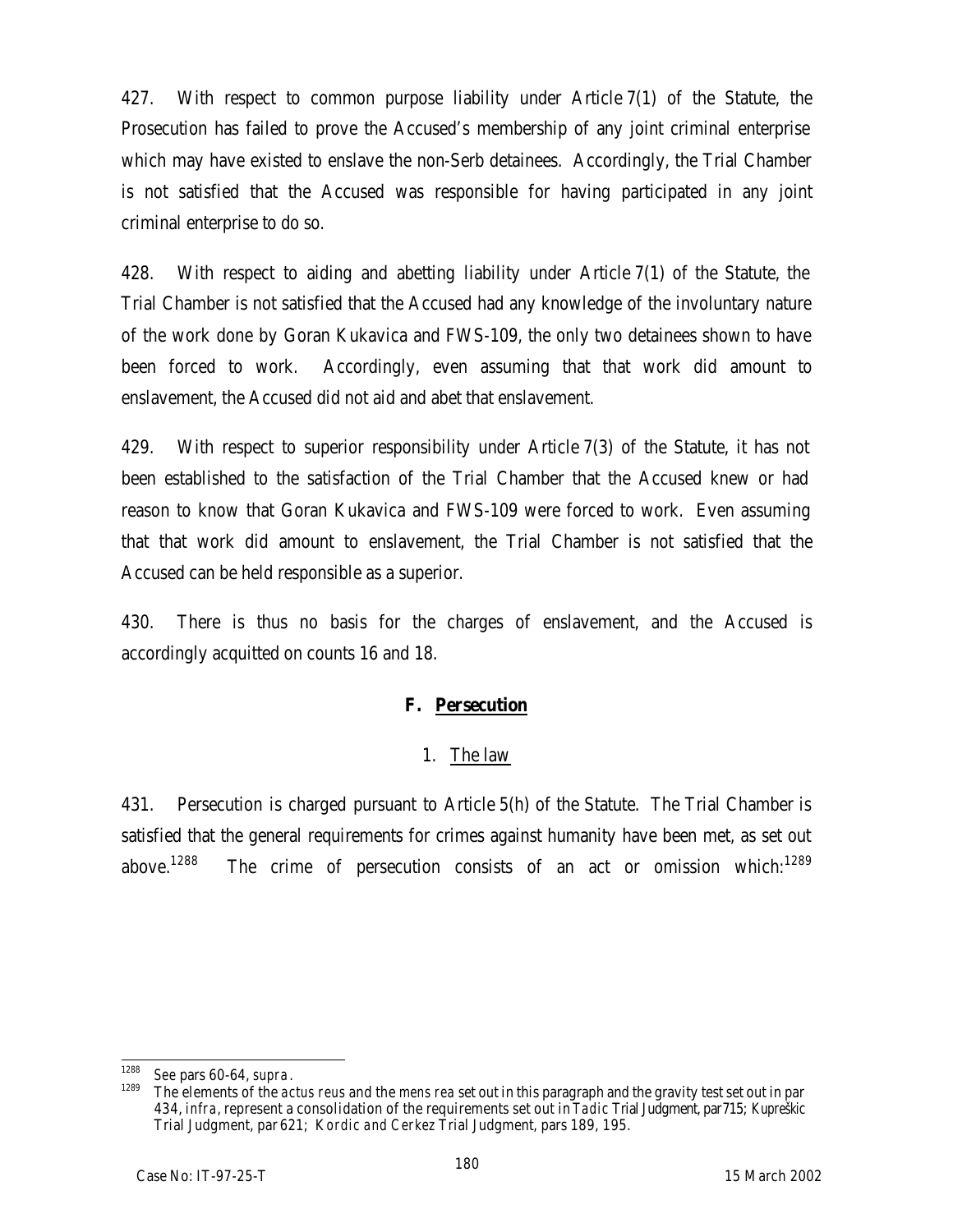- 1. discriminates in fact and which denies or infringes upon a fundamental right laid down in international customary or treaty law (the *actus reus*); and
- 2. was carried out deliberately with the intention to discriminate on one of the listed grounds, specifically race, religion or politics (the *mens rea*). <sup>1290</sup>

432. Previous Tribunal jurisprudence, including the first judgment to address the issue, has required a discriminatory element as part of the *actus reus*, <sup>1291</sup> that is, the act or omission must in fact have discriminatory consequences rather than merely be done with discriminatory intention. Discriminatory intent by itself is not sufficient. A different approach was recently taken in the *Kvocka* Trial Judgment, rejecting the need for discriminatory consequences.<sup>1292</sup> No authority was cited for this approach, and this Trial Chamber does not find that judgment persuasive. In addition to the Tribunal's own jurisprudence, logic argues in favour of a requirement that the act be discriminatory in fact. Without such a requirement, an accused could be convicted of persecution without anyone actually having been persecuted. In addition, the distinction between the crime of persecution and other crimes would be rendered virtually meaningless by depriving the crime of persecution of the qualities that distinguish it from other prohibited acts, such as murder and torture, which have as their object the protection of individuals irrespective of any group association.<sup>1293</sup> Although the Statute does not expressly require that the

<sup>1290</sup> <sup>1290</sup> In addition, the accused must have the requisite *mens rea* for crimes against humanity, set out in par436, *infra*. With respect to the requirement of intent to discriminate on one of the listed grounds, see Kordicand *Cerkez* Trial Judgment, par 211; *see also Tadic* Appeal Judgment, par 305, which found discriminatory intent to be an indispensable ingredient of persecution. Although the Statute refers to the listed grounds in the conjunctive, it is settled in the jurisprudence of the Tribunal that the presence of discriminatory intent on any one of these grounds is sufficient to fulfil the *mens rea* requirement for persecution: s*ee Tadic* Trial Judgment, par 713.

<sup>1291</sup> The *Tadic* Trial Judgment requires "the occurrence of a *persecutory act or omission* and a discriminatory basis for that act or omission on one of the listed grounds" (emphasis added), par 715; the *Kupreškic* Trial Judgment requires that the *act* of persecution be done "on discriminatory grounds", par621, as distinct from the requirement of discriminatory intent detailed later in that judgment, par 633; the *Kordicand Cerkez* Trial Judgment requires the occurrence of a "*discriminatory* act or omission" (emphasis added), par 189, and expressly incorporates the requirement "on discriminatory grounds" into the *actus reus* of the offence, par 203.

<sup>&</sup>lt;sup>1292</sup> "[I]f a person was targeted for abuse because she was suspected of belonging to the Muslim group, the discrimination element is met even if the suspicion proves inaccurate", par 195. The existence of a mistaken belief that the intended victim will be discriminated against, together with an intention to discriminate against that person because of that mistaken belief, may in some circumstances amount to the inchoate offence of *attempted* persecution, but no such crime falls within the jurisdiction of this Tribunal.

<sup>1293</sup> The crime of persecution, the only crime in the Statute which must be committed on discriminatory grounds (*see Tadic* Appeal Judgment, par 305), has as its object the protection of members of political, racial and religious groups from discrimination on the basis of belonging to one of these groups. If a Serb deliberately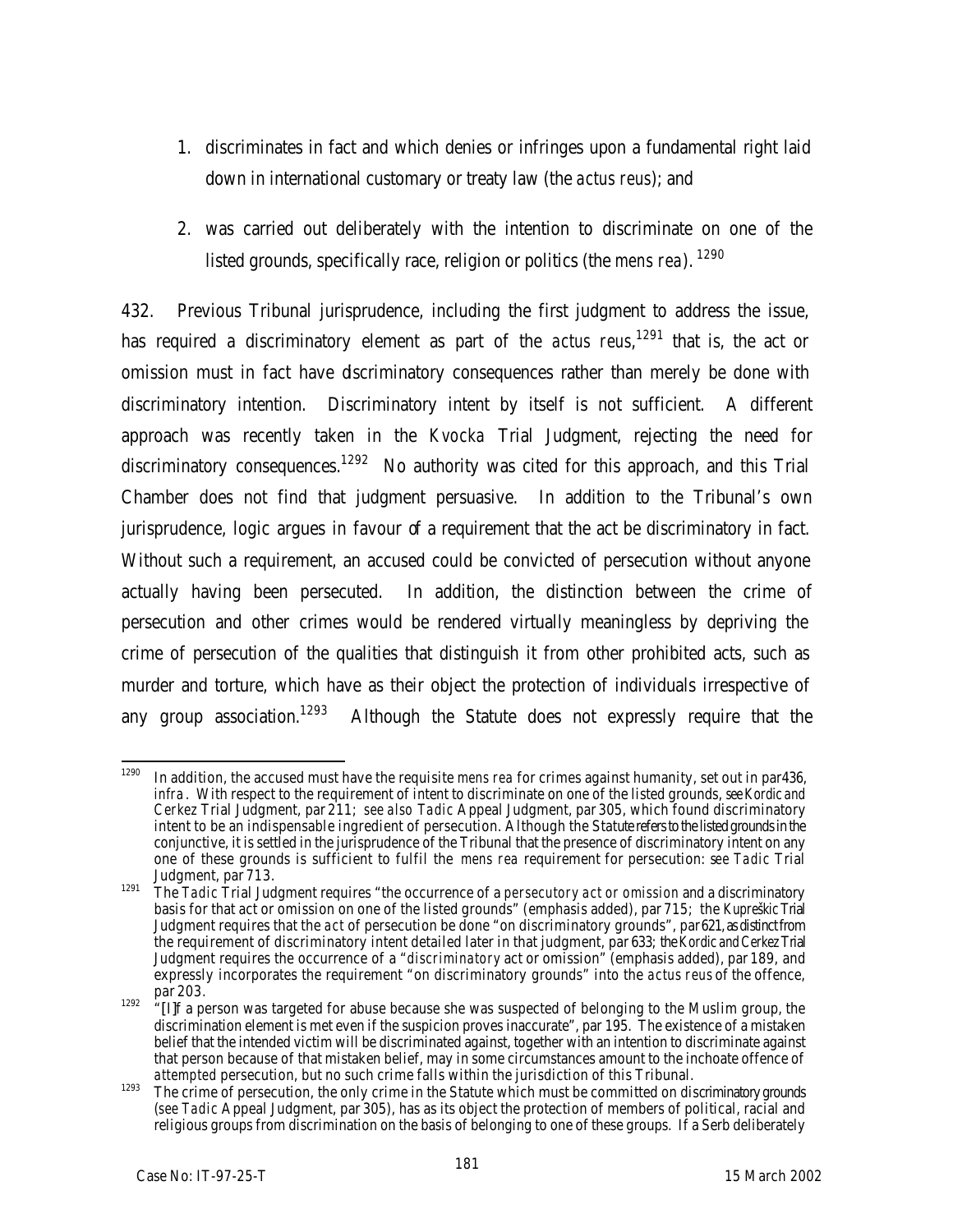discrimination take place against a member of the targeted group, this is a necessary implication of the occurrence of an act or omission on a discriminatory basis.<sup>1294</sup>

433. The act or omission constituting the crime of persecution may assume different forms.<sup>1295</sup> However, the principle of legality requires that the Prosecution must charge particular acts amounting to persecution rather than persecution in general.<sup>1296</sup> While a comprehensive list of such acts has never been established, $1297$  it is clear that for the purposes of this Tribunal persecution may encompass acts which are listed in the Statute<sup>1298</sup> as well as acts which are not listed in the Statute.<sup>1299</sup> The persecutory act or omission may encompass physical and mental harm as well as infringements upon individual freedom.<sup>1300</sup> Although persecution usually refers to a series of acts, a single act may be sufficient.<sup>1301</sup>

434. Not every act or omission denying a fundamental human right is serious enough to constitute a crime against humanity.<sup>1302</sup> While acts or omissions listed under other subparagraphs of Article 5 of the Statute are by definition serious enough, others (either listed under other articles of the Statute or not listed in the Statute at all) must meet an additional test. Such acts or omissions must reach the same level of gravity as the other crimes against humanity enumerated in Article 5 of the Statute. This test will only be met by gross or blatant denials of fundamental human rights.<sup>1303</sup> When invoking this test, acts should not be considered in isolation but rather should be examined in their context and withconsideration

 $\overline{a}$ 

murders someone on the basis that he is Muslim, it is clear that the object of the crime of persecution in that instance is to provide protection from such discriminatory acts to members of the Muslim religious group. If it turns out that the victim is not Muslim, to argue that this act amounts nonetheless to persecution if done with a discriminatory intent needlessly extends the protection afforded by that crime to a person who is not a member of the listed group requiring protection in that instance (Muslims).

<sup>1294</sup> The argument in the *Kvocka* Trial Judgment at par 197 that "discriminatory grounds form the requisite criteria, not membership in a particular group" would appear to deny the interests protected by the crime. Even the relevant discriminatory intent necessarily assumes that the victim is a member of a political, racial or religious group.

<sup>1295</sup> *Kupreškic* Trial Judgment, par 568; *Blaškic* Trial Judgment, par 218.

<sup>1296</sup> *Kupreškic* Trial Judgment, par 626.

<sup>1297</sup> *Tadic* Trial Judgment, par 694; *Kupreškic* Trial Judgment, par 567; *Blaškic* Trial Judgment, par219; *Kordic and Cerkez* Trial Judgment, par 192.

<sup>1298</sup> *Kupreškic* Trial Judgment, par 605; *Kvocka* Trial Judgment, par 185.

<sup>1299</sup> *Tadic* Trial Judgment, par 703; *Kupreškic* Trial Judgment, pars 581, 614; *Blaškic* Trial Judgment, par233; *Kordic and Cerkez* Trial Judgment, pars 193-194; *Kvocka* Trial Judgment, par 185.

<sup>1300</sup> *Blaškic* Trial Judgment, par 233.

<sup>1301</sup> *Kupreškic* Trial Judgment, par 624.

<sup>1302</sup> *Kupreškic* Trial Judgment, par 618; *Kordic and Cerkez* Trial Judgment, par 196; *Kvocka* Trial Judgment, par 185.

<sup>1303</sup> *Kupreškic* Trial Judgment, par 621. The Trial Chamber does not concur with the view expressed in the *Kordic and Cerkez* Trial Judgment, at par 195, that the "gross or blatant" quality of the denial amounts to a distinct requirement with respect to seriousness.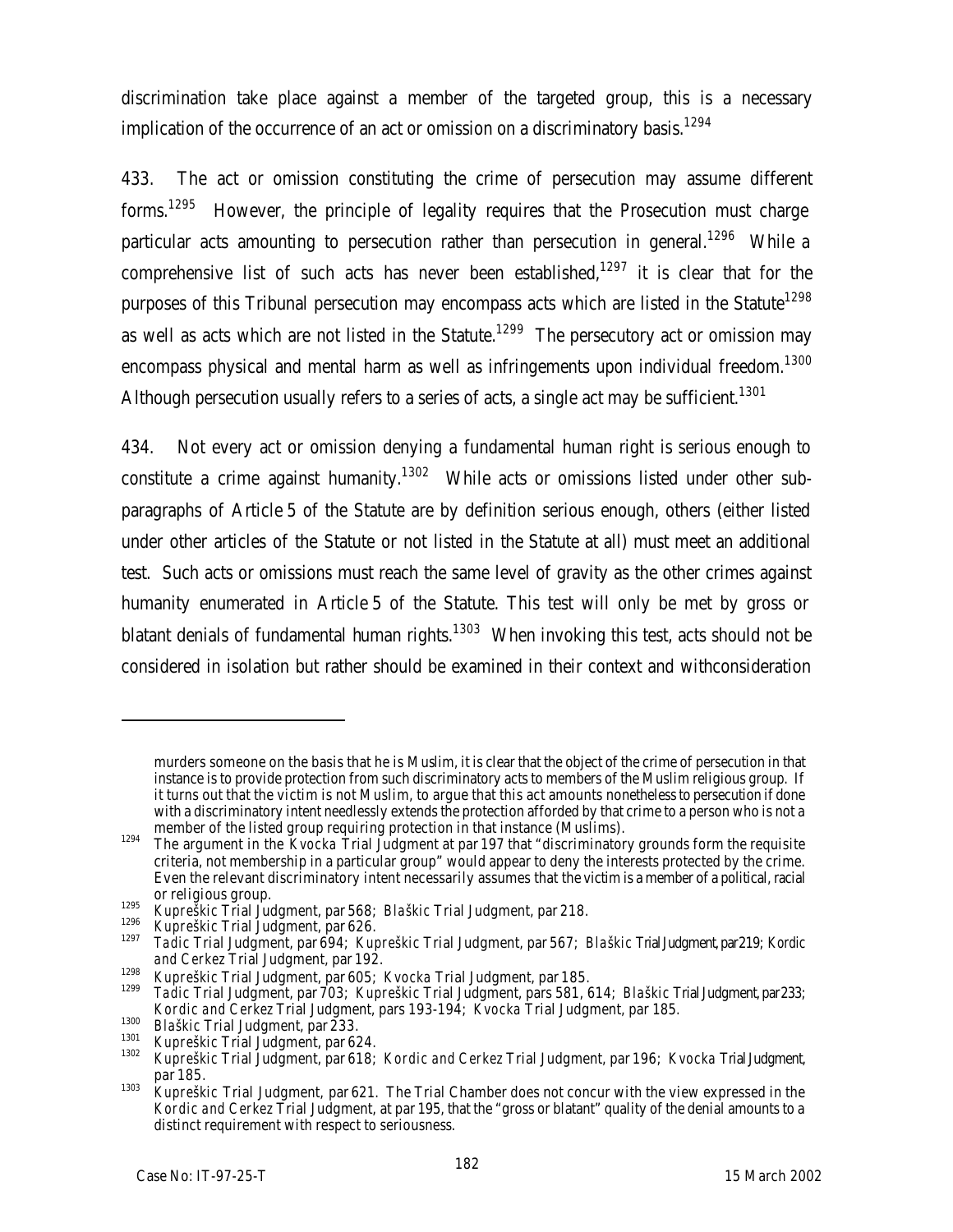of their cumulative effect.<sup>1304</sup> Separately or combined, the acts must amount to persecution, though it is not required that each alleged underlying act be regarded as a violation of international law.<sup>1305</sup>

435. The crime of persecution also derives its unique character from the requirement of a specific discriminatory intent.<sup>1306</sup> It is not sufficient for the accused to be aware that he is in fact acting in a way that is discriminatory; he must consciously intend to discriminate.<sup>1307</sup> While the intent to discriminate need not be the primary intent with respect to the act, it must be a significant one. There is no requirement under persecution that a discriminatory policy exist or that, in the event that such a policy is shown to have existed, the accused has taken part in the formulation of such discriminatory policy or practice by a governmental authority.<sup>1308</sup>

436. The discriminatory intent must relate to the specific act charged as persecution rather than the attack in general, even though the latter may also in practice have a discriminatory aspect. This is clear from the definition of persecution which requires an *act or omission* that is in fact persecutory.<sup>1309</sup> There is no requirement, either under the crime of persecution or under the general requirements for crimes against humanity, that the attack in general be discriminatory.<sup>1310</sup> In practice, the law has on occasion been applied by this Tribunal on the basis that an attack on discriminatory grounds is a sufficient basis from which to infer the necessary discriminatory intent for persecution.<sup>1311</sup> While such an approach would probably reach the correct conclusion for most acts occurring within the context of a discriminatory attack, there may be certain acts committed within the context of the attack either on discriminatory grounds not listed in the Statute, or for purely personal

<sup>1304</sup> <sup>1304</sup> *Kupreškic* Trial Judgment, pars 615(e), 622.

<sup>&</sup>lt;sup>1305</sup> *Kvocka* Trial Judgment, par 186.

<sup>1306</sup> *Kordic and Cerkez* Trial Judgment, par 217; *Blaškic* Trial Judgment, par 235; *Tadic* Appeal Judgment, par 305. The *Tadic* Appeal Judgment, par 305, and the *Akayesu* Appeal Judgment, par 469, both state that not all crimes against humanity require discriminatory intent. Although this jurisprudence states that it is discriminatory intent that makes the crime of persecution unique, this Chamber finds that it is the discriminatory elements of both the *actus reus* and the *mens rea* which achieve this result.

<sup>1307</sup> *Kordic and Cerkez* Trial Judgment, par 217.

<sup>1308</sup> *Kupreškic* Trial Judgment, par 625. In this respect, the Trial Chamber agrees with the submission in the Prosecution Final Trial Brief, par 567.

<sup>1309</sup> *See* par 431, *supra*.

<sup>1310</sup> *Blaškic* Trial Judgment, par 260.

<sup>1311</sup> *See Tadic* Trial Judgment, par 652; *Kvocka* Trial Judgment, par 195. Although arising in the context of a genocide charge, the *Jelisic* Trial Judgment also appears to support this approach to proving discriminatory intent, par 73.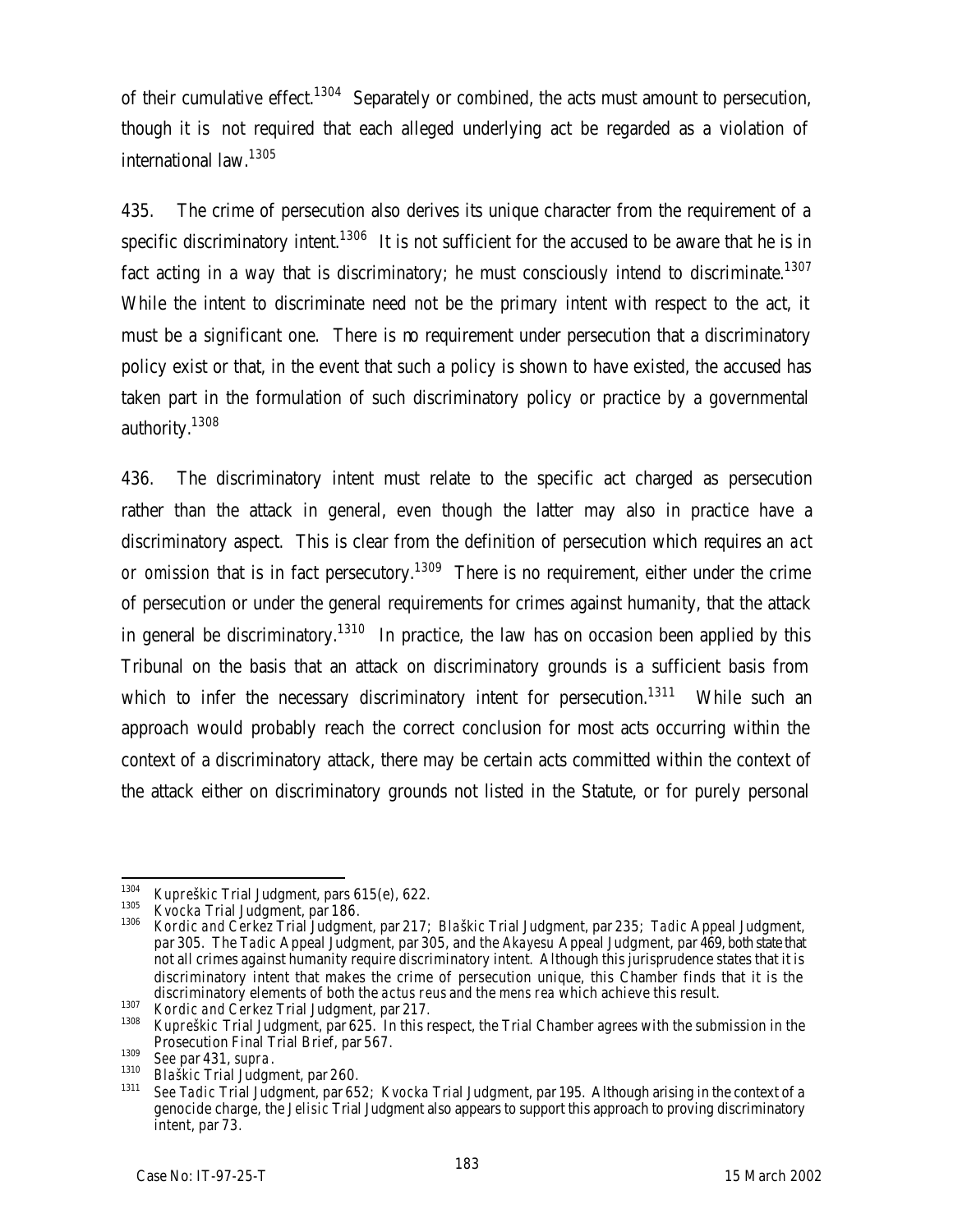reasons.<sup>1312</sup> Therefore, this approach does not necessarily allow for an accurate inference regarding intent to be drawn with respect to all acts.<sup>1313</sup>

# 2. Findings

437. In the Indictment, the Prosecution has charged six different types of acts as persecution.<sup>1314</sup> Several of these acts have also been charged separately in relation to the underlying offence, and have been dealt with above. In relation to those acts established to have taken place, the Trial Chamber must also consider the additional criteria necessary to render such acts persecutory. Those underlying acts not already examined in the context of separate charges (deportation and expulsion) will necessarily be addressed in greater detail before the Trial Chamber turns to consider whether the requisite criteria for the crime of persecution have been met.

#### (a) Imprisonment as persecution

438. The Prosecution charges "the prolonged and routine imprisonment and confinement within the KP Dom facility of Muslim and other non-Serb male civilian inhabitants of Foca municipality and its environs" as persecution.<sup>1315</sup> This act is separately charged as imprisonment, a crime against humanity pursuant to Article  $5(e)$  of the Statute,<sup>1316</sup> and as such is of sufficient gravity to constitute persecution. The Trial Chamber is satisfied that the imprisonment and confinement of non-Serbs at the KP Dom was carried out with the intent to discriminate on religious or political grounds. The Trial Chamber has already found that, during the time period relevant to this Indictment, non-Serbs were illegally imprisoned at the KP Dom and that this imprisonment was effected primarily or solely with the intent to discriminate against them because of their religious or political affiliations.<sup>1317</sup>

 $\overline{a}$ <sup>1312</sup> The latter possibility is acknowledged in the *Kvocka* Trial Judgment, par 203.

<sup>1313</sup> Par 203 in the *Kvocka* Trial Judgment ("In instances in which an accused has raised a question as to whether an act was committed on discriminatory grounds or without the knowing or wilful participation of the accused, the Trial Chamber will consider whether the Prosecution has established that the grounds were discriminatory.") is unfortunately worded, as it may be misinterpreted as placing some onus of proof upon the accused. It appears to mean that, where there arises on the evidence an issue as to whether the act was done for reasons other than the discriminatory ones apparent from the attack upon a particular group within the civilian population, the Trial Chamber must determine whether the Prosecution has established that the intent with which the act was done was the discriminatory one alleged.

<sup>1314</sup> Par 5.2 of the Indictment.

<sup>1315</sup> Par 5.2(a) of the Indictment.

 $\frac{1316}{1317}$  Count 11.

<sup>1317</sup> *See* pars 118-124, *supra*.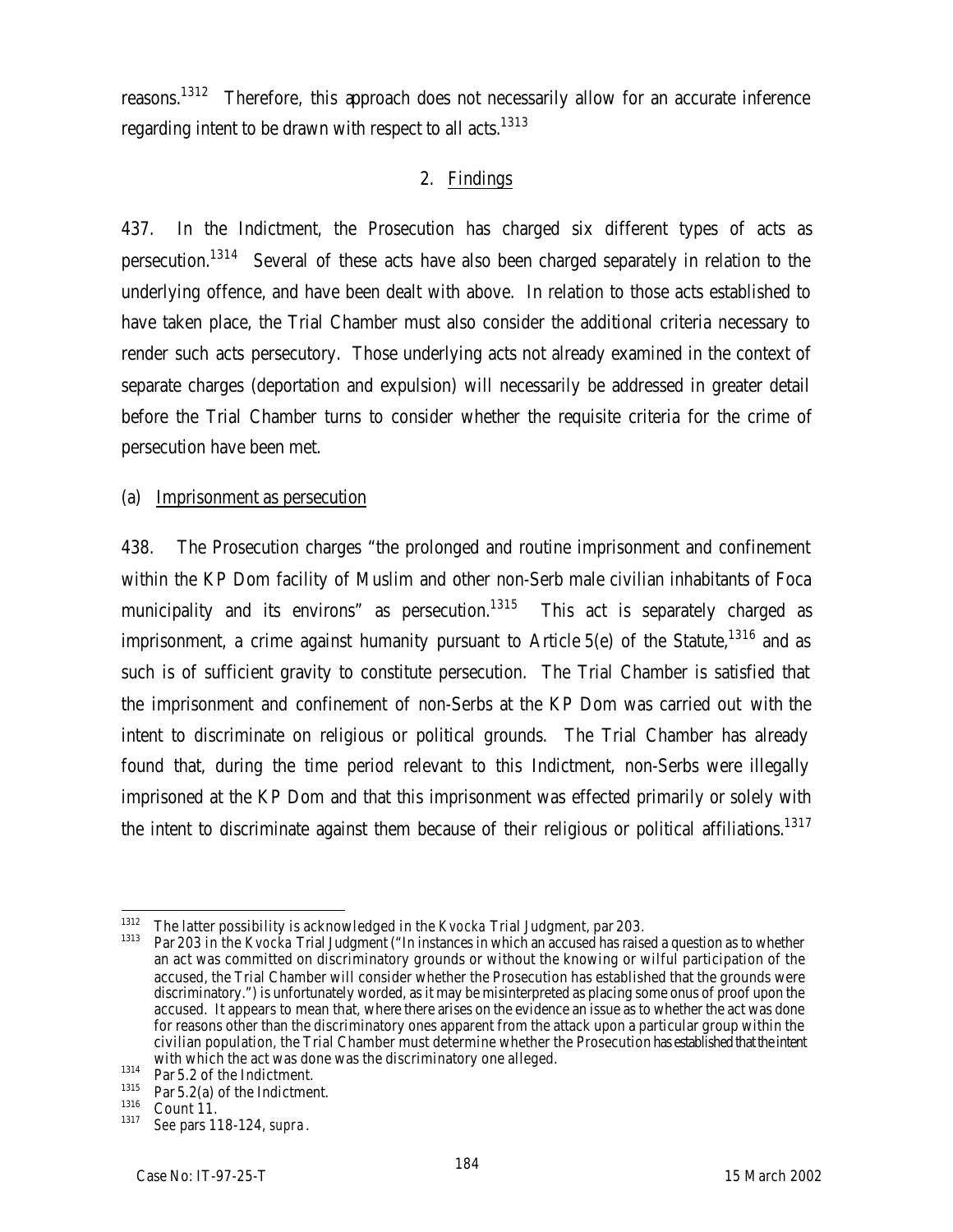The discriminatory nature of the imprisonment itself is clear from the evidence given.<sup>1318</sup> While some Serbs were also held in the KP Dom, they were held legally, having been convicted by courts of law prior to the outbreak of the conflict or having been detained for military offences during the conflict. By contrast, the non-Serbs were not detained on any legal ground, nor was their continued confinement subject to review.

#### (b) Inhumane conditions as persecution

439. The Prosecution charges "the establishment and perpetuation of inhumane conditions against Muslim and other non-Serb civilian detainees within the KP Dom detention facility" as persecution.<sup>1319</sup> The establishment and perpetuation of inhumane conditions is separately charged as inhumane acts, a crime against humanity pursuant to Article 5(i) of the Statute<sup>1320</sup>, and as cruel treatment, a violation of the law or customs of war pursuant to Article 3 of the Statute, and as such is of sufficient gravity to constitute persecution.<sup>1321</sup>

440. The Trial Chamber has already found that the non-Serb detainees were forced to endure brutal and inadequate living conditions while being detained at the KP Dom,  $1322$  as a result of which numerous individuals have suffered lasting physical and psychological problems.<sup>1323</sup> Non-Serbs were locked in their rooms or in solitary confinement at all times except for meals and work duty, and kept in overcrowded rooms even though the prison had not reached its capacity. Because of the overcrowding, not everyone had a bed or even a mattress, and there were insufficient blankets. Hygienic conditions were poor. Access to baths or showers, with no hot water, was irregular at best. There were insufficient hygienic products and toiletries. The rooms in which the non-Serbs were held did not have sufficient heating during the harsh winter of 1992. Heaters were deliberately not placed in the rooms, windowpanes were left broken and clothes made from blankets to combat the cold were confiscated. Non-Serb detainees were fed starvation rations leading to severe weight loss and other health problems. They were not allowed to receive visits after April 1992 and therefore could not supplement their meagre food rations and hygienic supplies.

<sup>1318</sup> <sup>1318</sup> FWS-250 (T 5022); FWS-33 (Ex P 106, p 483); Safet Avdic (Ex P 123, pp 680-681); FWS-249 (Ex P161, p 2111); FWS-104 (T 2193, 2200); FWS-73 (T 3206-3207).

 $1319$  Par 5.2(e) of the Indictment.

 $\frac{1320}{1321}$  Count 15.

Count 13.

<sup>1322</sup> *See* pars 133-143, *supra***.**

<sup>1323</sup> *See* par 144, *supra*.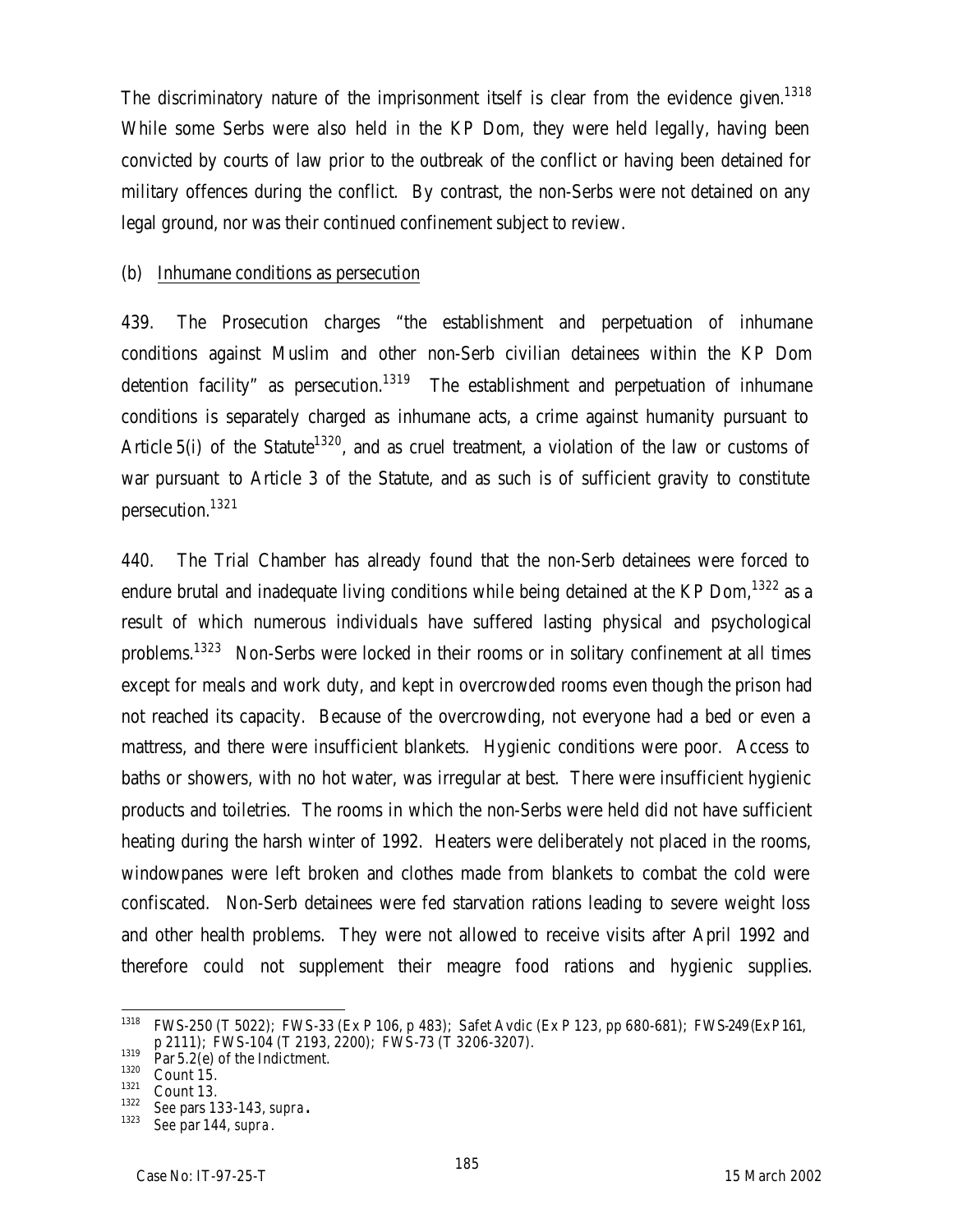Emergency health cases were not dealt with quickly enough. The camp conditions were psychologically exhausting for the non-Serbs. They were terrified by the sounds of torture and beatings over a period of months. Since they could not identify any criteria for the selection, many non-Serb detainees suffered a continuing fear that they would be taken away next for similar treatment.

441. The Trial Chamber is satisfied that, in contrast, the general conditions for Serb military detainees or convicts were much better.<sup>1324</sup> Serbs were not locked into their rooms and were free to move around within their building.<sup>1325</sup> They had access to the compound and were allowed to play sports.<sup>1326</sup> They were allowed to watch television and to listen to the radio.<sup>1327</sup> Serbs were mostly housed on the farm.<sup>1328</sup> They had access to the bathroom and to hot water, and received clean linen and towels.<sup>1329</sup> Their rooms had stoves to keep them warm during the cold winters.<sup>1330</sup> They were able to compensate for a shortage of hygienic products by receiving toiletries and clothes from visiting family members.<sup>1331</sup> Serbs were allowed frequent family visits.<sup>1332</sup>

442. Perhaps the most marked contrast between the treatment of Serbs and non-Serbs was with regard to food, both in quantity and in quality. While the Trial Chamber is satisfied that there were certain restrictions on the quantity and quality of food available during the conflict, it finds that the food available was not distributed equally among the detainees.<sup>1333</sup> Serbs received more food and of better quality than that given to non-Serbs. Serbs were allowed second helpings at meals and weight loss was negligible during the period of their detention.<sup>1334</sup> In addition, while the food was cooked in the same cauldron for all detainees and convicts, nutritious ingredients were added to enrich the meals of the Serbs who ate

<sup>1324</sup> <sup>1324</sup> FWS-138 (T 2062); FWS-159 (T 2467-2469); FWS-73 (T 3219-3221, 3352); Ekrem Zekovic (T 3527); Dr Amir Berberkic (T 3749); FWS-69 (T 4065-4066); FWS-89 (T 4661-4662).

<sup>1325</sup> FWS-139 (T 330); FWS-162 (T 1360-1361); FWS-109 (T 2369); D'evad S Lojo (T 2557, 2562); Ekrem Zekovic (T 3528, 3621); FWS-69 (T 4066); FWS-89 (T 4662).

<sup>&</sup>lt;sup>1326</sup> FWS-215 (T 885); FWS-162 (T 1360-1361); FWS-69 (T 4662).

 $1327$  FWS-215 (T 885); FWS-162 (T 1360-1361); FWS-69 (T 4066).

 $^{1328}$  FWS-109 (T 2368).

 $1329$  D'evad S Lojo (T 2562).

 $\frac{1330}{1331}$  D'evad S Lojo (T 2557).

Zoran Vukovic (T 5783).

<sup>1332</sup> FWS-215 (T 885); FWS-182 (T 1616); FWS-08 (T 1772); FWS-138 (T 2065); D'evad S Lojo (T 2562); Ekrem Zekovic (T 3528).

<sup>1333</sup> *See* par 139, *supra*.

Lazar Stojanovic (T 5717, 5749); Zoran Vukovic (T 5771, 5784-5785).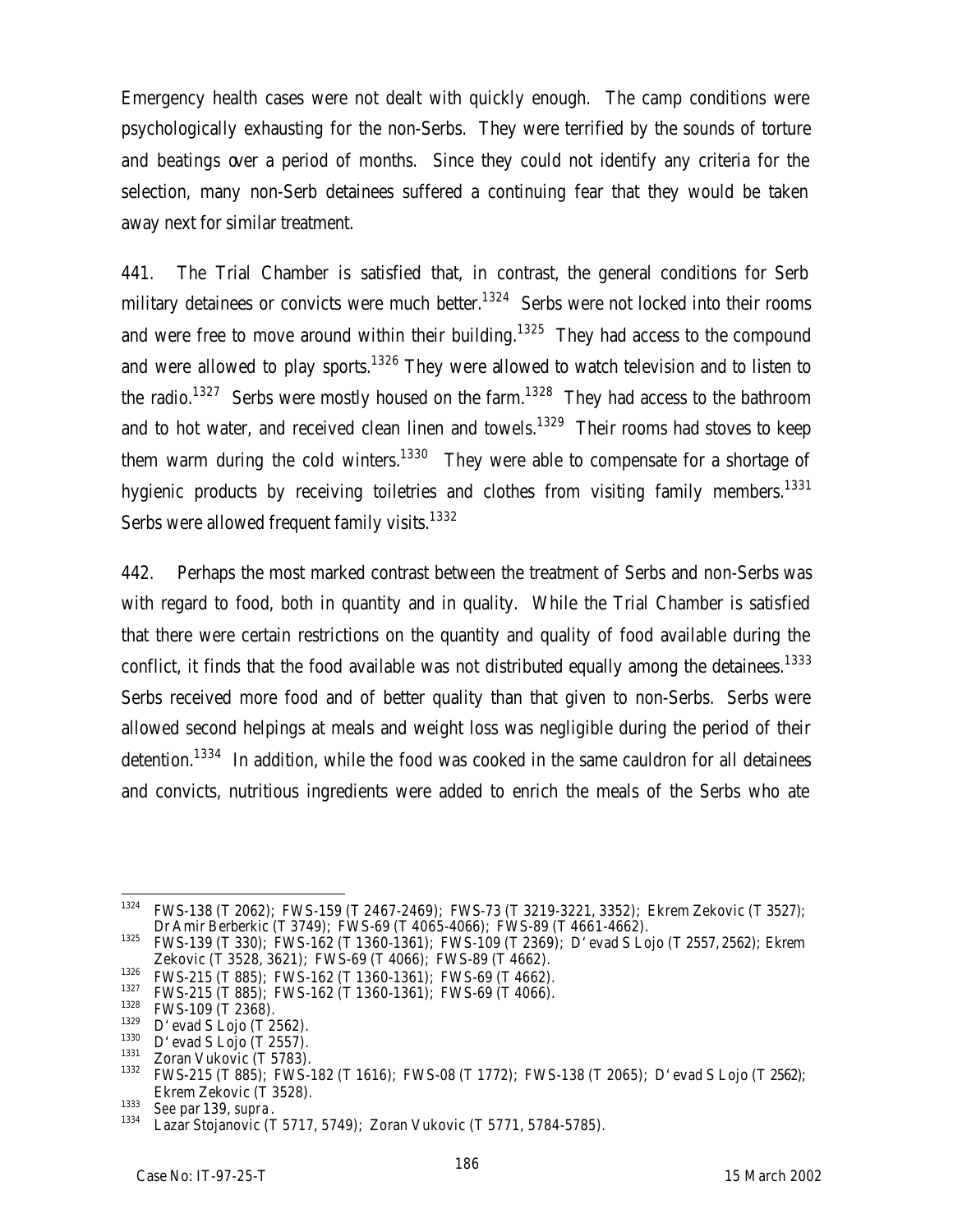after the non-Serbs.<sup>1335</sup> Further, unlike the non-Serb detainees, they were permitted to supplement their diet with supplies brought by relatives.<sup>1336</sup>

443. The Trial Chamber is satisfied that the establishment and perpetuation of inhumane conditions, constituting inhumane acts and cruel treatment of the non-Serb detainees, was carried out with the intent to discriminate against the non-Serbs detainees because of their religious or political affiliations. Accordingly, the Trial Chamber is satisfied that the crime of persecution has been established.

### (c) Torture, inhumane acts and cruel treatment as persecution

444. The Prosecution charges "the repeated torture and beatings of Muslim and other non-Serb male civilian detainees at KP Dom" as persecution.<sup>1337</sup> These acts are separately charged as torture (a crime against humanity pursuant to Article 5(f) and a violation of the laws or customs of war pursuant to Article 3 of the Statute), $1338$  inhumane acts (a crime against humanity pursuant to Article 5(i) of the Statute)<sup>1339</sup> and cruel treatment (a violation of the laws or customs of war pursuant to Article 3 of the Statute),  $1340$  all of which have been dealt with above.

445. The Trial Chamber has already found that a number of acts of torture and beatings did occur as charged under Articles 3 and 5 of the Statute.<sup>1341</sup> Those acts amounting to torture or inhumane treatment under Article 5 of the Statute are as such of sufficient gravity to constitute persecution. The acts of torture and cruel treatment under Article 3 have also been found to amount to torture and inhumane acts under Article 5 and may therefore be considered to be of equal gravity. Those acts which took place but which the Chamber found above were not sufficiently serious to amount to cruel treatment, inhumane acts or torture, will be examined to determine whether they may nonetheless amount to persecution. For these acts to amount to persecution they must be of the same gravity as other crimes against humanity enumerated under Article 5 of the Statute.<sup>1342</sup>

<sup>1335</sup> <sup>1335</sup> *See* par 139, *supra*.

<sup>1336</sup> FWS-111 (T 1229); FWS-08 (T 1772); FWS-142 (T 1840-1841); FWS-138 (T 2063-2066); FWS-71 (T 2945, 2952); FWS-162 (T 1361); FWS-66 (T 1083-1084); Lazar Stojanovic (T 5738).

 $\frac{1337}{1338}$  Par 5.2(b) of the Indictment.

 $^{1338}$  Counts 2 and 4 respectively.

Count 5.

 $\frac{1340}{1341}$  Count 7.

<sup>1341</sup> *See* pars 189-306, *supra*.

<sup>1342</sup> *See* pars 433-434, *supra*.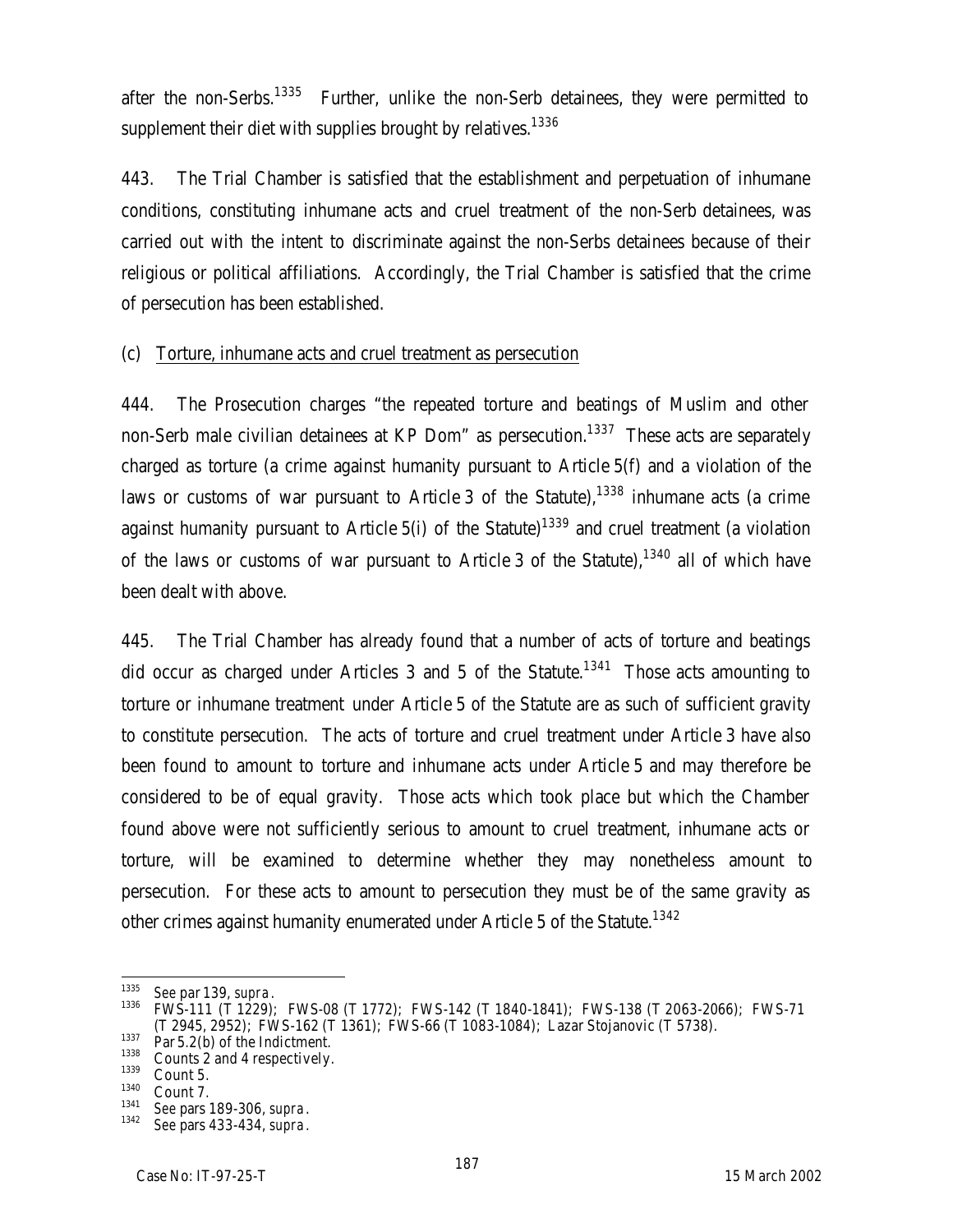446. The jurisprudence of the Second World War cases establishes that acts which, on their own, are insufficiently serious to be characterised as crimes against humanity can nevertheless still reach the required threshold of gravity by virtue of the context in which those acts occurred. In the Second World War cases, that context was one in which discrimination against and the extermination of the Jewish people on grounds of race was the official State policy of the Nazi Government.<sup>1343</sup> An act which infringed upon an individuals fundamental rights which was not in and of itself inhumane was nevertheless considered to be inhumane in that context, and as such to be a crime against humanity

447. The Trial Chamber does not accept that the discriminatory imprisonment established is sufficient to characterise acts, which in and of themselves do not amount to inhumane acts or cruel treatment, as sufficiently serious as to amount to crimes against humanity. Such a context is not in the present case sufficient to establish the required degree of gravity implied in Article 5 of the Statute. Further, and related to this issue, the Trial Chamber does not accept the Prosecution's argument that the confinement of men on the discriminatory basis that they were non-Serb is sufficient grounds for establishing that all of those acts established as crimes against humanity, or of equal gravity to, were perpetrated on the ground that the victims were non-Serbs.<sup>1344</sup> For reasons already set out,<sup>1345</sup> each of these acts must be considered on its merits to determine whether it amounts to persecution.

448. The Trial Chamber has already found that detainees were beaten on their way to or from the canteen, by guards of the KP Dom and soldiers from outside the camp (**par 5.7**).<sup>1346</sup> The Trial Chamber is satisfied that Dr Amir Berberkic and Dževad S Lojo were assaulted by soldiers on religious grounds after the two detainees had left the canteen (**par 5.12**).<sup>1347</sup> When the soldiers approached them, they shouted "Balijas", the derogatory term for Muslims carrying religious connotations.<sup>1348</sup> The Trial Chamber has already determined, however, that the beating of Dr Amir Berberkic and Dževad S Lojo did not reach the required level of severity to establish the underlying offences of cruel treatment or

<sup>1343</sup> <sup>1343</sup> The jurisprudence of the World War II cases is considered in the *Tadic* Trial Judgment, pars 699-710.<br><sup>1344</sup> Prosecution Pre Trial Priof, par 25.4.

<sup>&</sup>lt;sup>1344</sup> Prosecution Pre-Trial Brief, par 356.<br><sup>1345</sup> See par 426, supre, The Trial Chaml

<sup>1345</sup> *See* par 436, *supra*. The Trial Chamber considers that the same reasons for which it is not safe to rely on the discriminatory nature of the attack to reach conclusions as to the discriminatory nature of individual acts which form part of that attack, also prevent it from deriving conclusions as to the discriminatory nature of acts subsequent to imprisonment from the discriminatory nature of the initial imprisonment.

<sup>1346</sup> *See* pars 193-209, *supra*.

<sup>1347</sup> *See* pars 203-204, *supra*.

 $D'$  evad S Lojo (T 2565).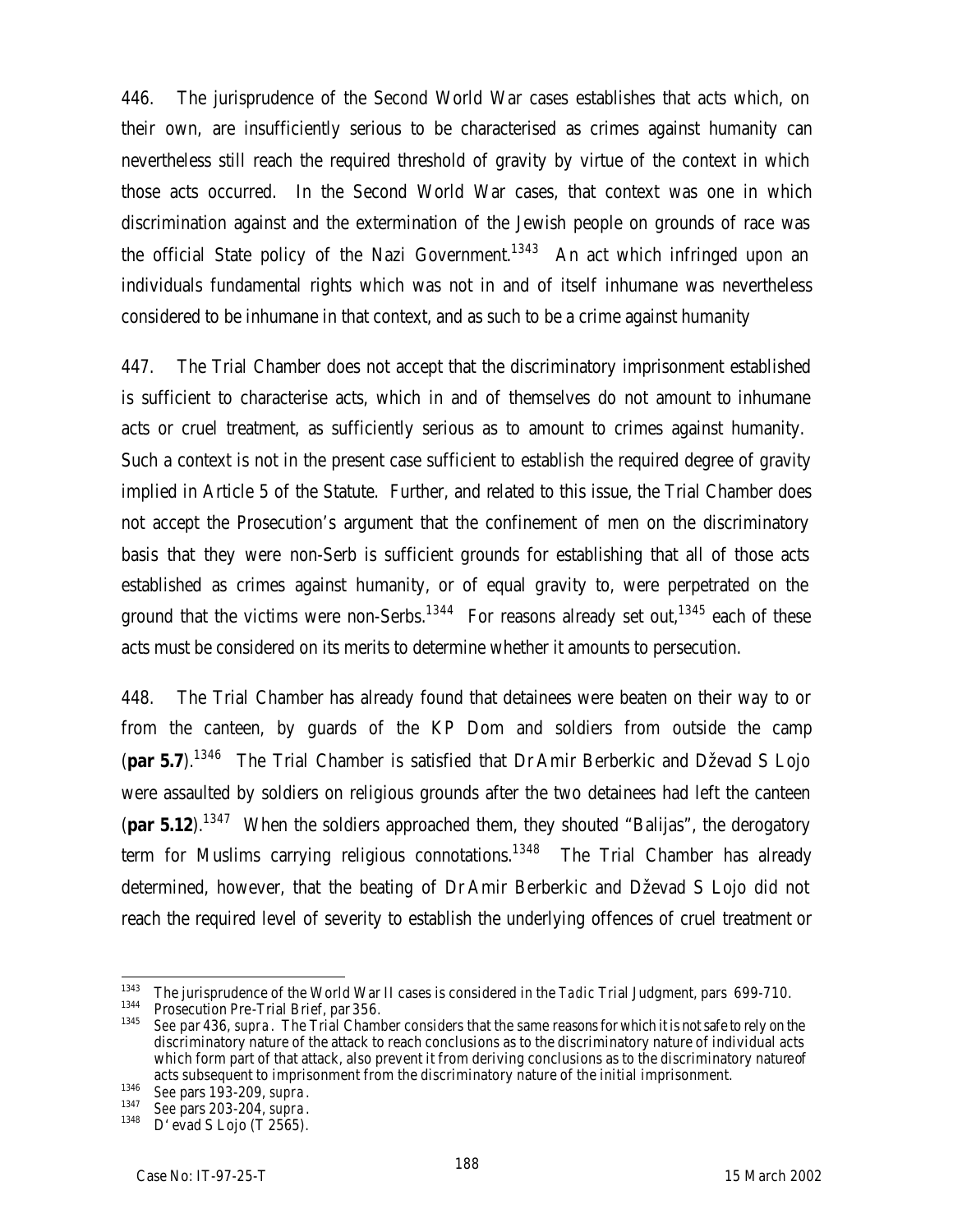inhumane acts.<sup>1349</sup> The Trial Chamber is not satisfied that the particular context in which these beatings occurred is sufficient to increase the severity of the acts so as to become crimes against humanity. Accordingly, the Trial Chamber finds that these acts are of insufficient severity to support a finding of persecution.

449. The Trial Chamber is not satisfied that other incidents concerned with the canteen (which do not amount to inhumane acts and cruel treatment)<sup>1350</sup> have been established as having been carried out on discriminatory grounds. In October 1992, detainees lined up for lunch were beaten by five armed soldiers from Trebinje over a period of half an hour (**par 5.8 and 5.13**).<sup>1351</sup> A detainee nicknamed "Pace" was slapped and kicked because he carried his lunch tray in one hand (**par 5.10**).<sup>1352</sup> FWS-137 was beaten for unknown reasons by soldiers in the compound when returning from breakfast (**par 5.11**).<sup>1353</sup> There is no safe basis in the evidence which establishes that these acts were discriminatory in nature or done with discriminatory intent.<sup>1354</sup> There is therefore no need to consider whether any of these acts were of sufficient gravity as to amount to persecution.

450. The Trial Chamber is not satisfied that the incident concerning Edhem Gradisic has been established as being carried out on discriminatory grounds<sup>1355</sup> Edhem Gradisic, a disabled detainee who suffered from epilepsy, was beaten and taken to an isolation cell after complaining about the small portions of food (**par 5.9**).<sup>1356</sup> There is nothing in the evidence to establish that this act was carried out with a relevant discriminatory intent.

451. A number of arbitrary beatings were also established, as set out above (**par 5.14**).<sup>1357</sup> The Chamber is satisfied that, in one of these incidents, the beating was conducted on political grounds and amounted to persecution. D'emo Balic was severely beaten and locked in solitary confinement, which resulted in him becoming deaf in one ear (**par 5.15**).<sup>1358</sup> Balic told another detainee after the beating that the principal offender said to

<sup>1349</sup> <sup>1349</sup> *See* pars 203-204, *supra*.

Pars 5.8/5.13, 5.10. 5.11 were found not to be serious enough to establish the underlying offences of inhumane acts and cruel treatment; *see* pars 195-196, 199-204, *supra*.

<sup>1351</sup> *See* pars 195-196, *supra*.

<sup>1352</sup> *See* pars 199-200, *supra*.

<sup>1353</sup> *See* par 201-202, *supra*.

<sup>1354</sup> *See* par 445, *supra*.

<sup>1355</sup> *See* par 197, *supra*.

<sup>1356</sup> *See* pars 197-198, *supra*.

<sup>1357</sup> *See* par 205, *supra*.

<sup>1358</sup> *See* pars 206-207, *supra*.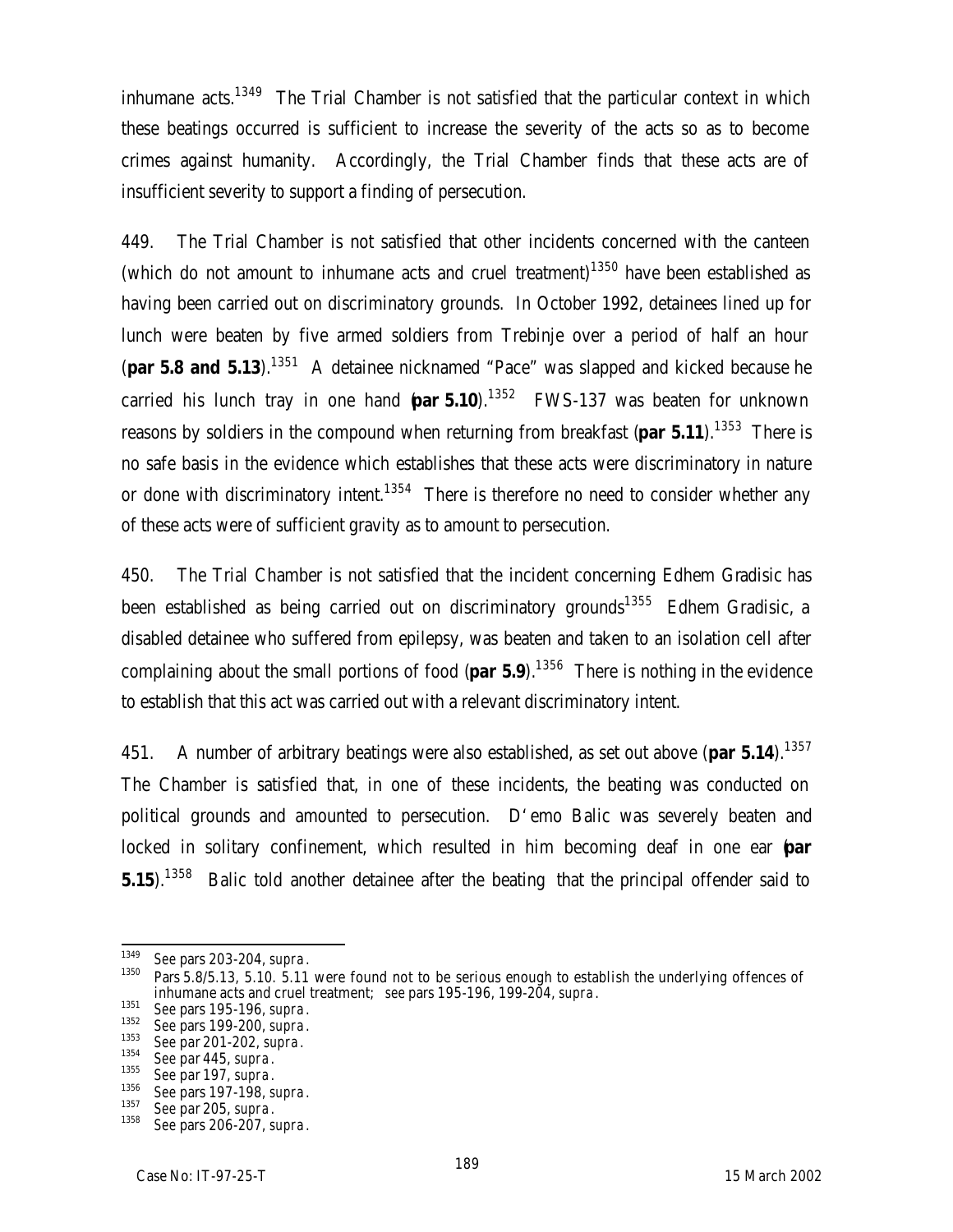him "You are the one who had promised to Alija eight kilos worth of Serbian eyes".<sup>1359</sup> With respect to the other arbitrary beatings, it has not been established that these took place on any discriminatory grounds, and the Trial Chamber is not satisfied that they amounted to persecution. On different occasions, several detainees were beaten inside, in front of, or after they had been taken from their rooms or isolation cell, including FWS-71 (**par 5.16**),<sup>1360</sup>Muharem Cauševic (**A 2**),<sup>1361</sup> and Ahmet Duric (**A 7**).<sup>1362</sup> Kemo Kajgana (**A 10**) and Fikret Kovacevic (**A 12**) were taken out of an isolation cell and beaten as well as forced to beat each other.<sup>1363</sup> None of these acts has been established to have been discriminatory in fact.

452. With respect to the beatings of Smajo Bacvic (**A 1**), Halim Corovic (**A 4**) and FWS-111 (**A 11**), incidents found earlier not to be of sufficient gravity to constitute inhumane acts or cruel treatment,<sup>1364</sup> there is no evidence to establish that these acts were discriminatory in nature or done with discriminatory intent and, accordingly, there is no need to consider whether any of these acts were of sufficient gravity to amount to persecution.

453. The Trial Chamber has already found that certain acts of torture or beatings were perpetrated as punishment for infringements of orders or the KP Dom rules.<sup>1365</sup> Although the Trial Chamber is satisfied that these rules were discriminatory in nature, being applied to the non-Serb detainees only, the Trial Chamber is not satisfied that these acts amount to persecution with respect to the beatings. These discriminatory rules related to the living conditions only, and the discriminatory intent has not been established with respect to the acts of beatings. FWS-54 was beaten as punishment for giving a detainee an extra slice of bread contrary to orders (**par 5.18**).<sup>1366</sup> FWS-71, FWS-76, FWS-08 and D'evad Cosovic were beaten and placed in isolation cells as punishment for stealing food (par 5.20).<sup>1367</sup> Following the failed escape attempt by Ekrem Zekovic, his work colleagues, including FWS-73, FWS-110, FWS-144 and FWS-210, were beaten as punishment (**par 5.21**).<sup>1368</sup> Similarly, the Trial Chamber found above that Avdo Muratovic, Fahrudin Malkic and Sacic

<sup>1362</sup> *See* par 214, *supra*.

<sup>1359</sup>  $1359$  FWS-69 (T 4082). The Trial Chamber understands that "Alija" is a common Muslim name.<br> $1360$  Coanars 200, 200, sunge

<sup>1360</sup> *See* pars 208-209, *supra*.

<sup>1361</sup> *See* par 213, *supra*.

<sup>1363</sup> *See* par 215, *supra*.

<sup>1364</sup> *See* par 211, *supra*.

<sup>1365</sup> *See* pars 216-258, *supra*.

<sup>1366</sup> *See* pars 218-220, *supra*, stating that the beatings amounted to cruel treatment and inhumane acts.

<sup>1367</sup> *See* pars 223-225, *supra*.

<sup>1368</sup> *See* pars 226-236, *supra***.**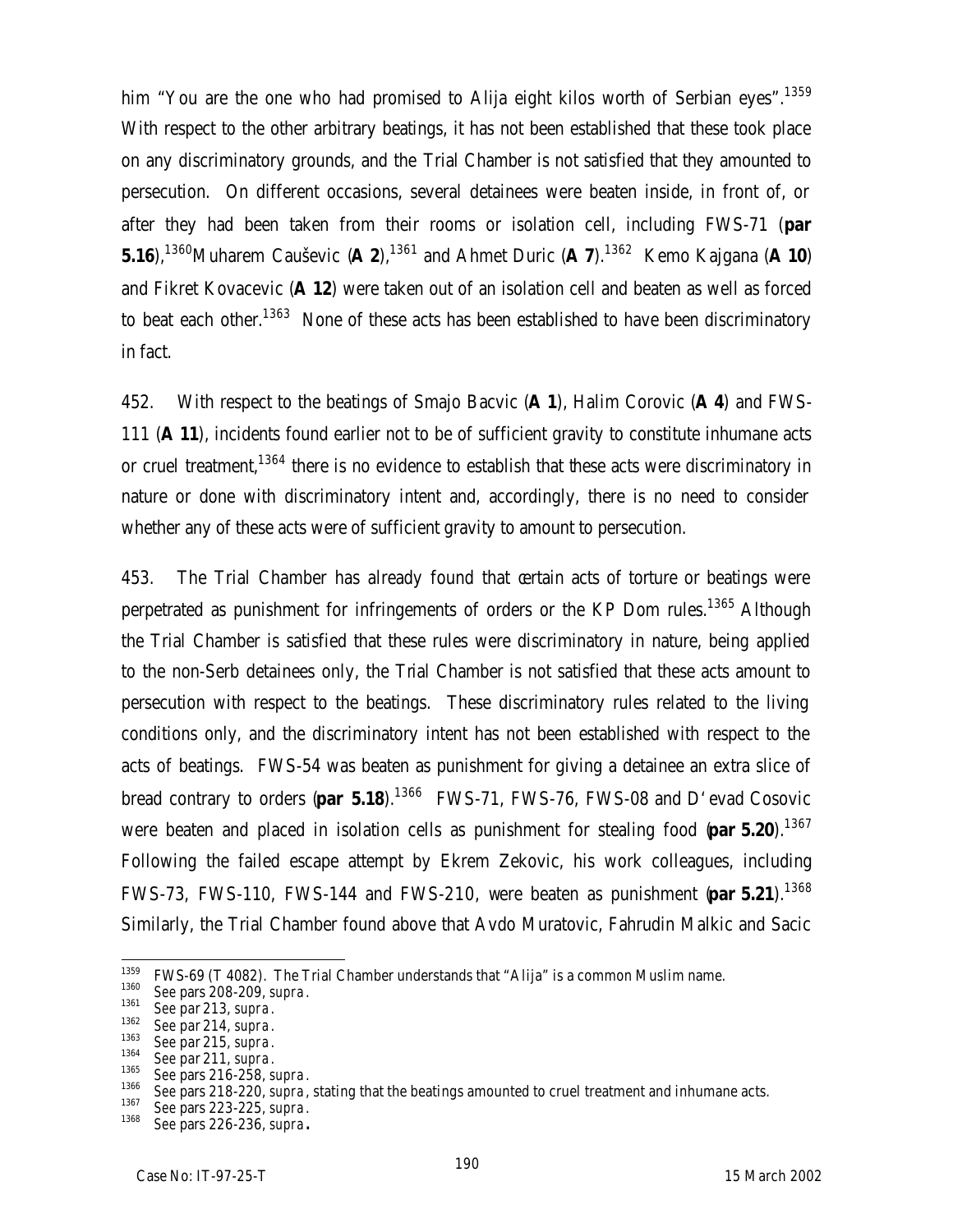were slapped as punishment for passing messages to one another contrary to orders, although this did not amount to torture, inhumane acts or cruel treatment (**par 5.19**).<sup>1369</sup> The Trial Chamber is not satisfied in respect of any of these acts of beating that the victims were discriminated against on grounds of race, religion or politics.

454. Other acts of torture or beatings took place during interrogations, often with the purpose of obtaining information or extracting confessions. The Trial Chamber has already found that FWS-03, Halim Dedovic and Hajro Sabanovic were tortured by military policeman at the KP Dom in order to obtain information or confessions (**par 5.23**). In the case of FWS-03, targeted because of his SDA affiliations.<sup>1370</sup> the Trial Chamber is satisfied that he was tortured on the basis of politics and that this amounts to persecution. There is no evidence, however, that Halim Dedovic (also **B 13**) or Hajro Sabanovic were SDA supporters. The Trial Chamber is not satisfied that it is sufficient of itself that a detainee was merely asked about something political in order to establish persecution on political arounds.<sup>1371</sup> Therefore the Chamber is not satisfied that either of these men were tortured on any listed discriminatory ground.<sup>1372</sup>

455. The Trial Chamber has already found that Nurko Nisic, Zulfo Veiz and Salem Bico were all severely beaten by guards of the KP Dom or policemen in June or July 1992 (**par 5.27**).<sup>1373</sup> The Trial Chamber is not satisfied that any of these three detainees were tortured on any of the listed grounds. All three men appear to have been policemen prior to the conflict,  $1374$  and two of them (Nisic and Veiz) were questioned about weapons or military activities.<sup>1375</sup> There is some evidence that former colleagues selected them for beatings,<sup>1376</sup> and that Nisic was beaten during questioning about what happened to a Serb

<sup>1369</sup> <sup>1369</sup> *See* pars 221-222, *supra*.

<sup>1370</sup> *See* pars 239-242, *supra*. FWS-03 was questioned whether he was an SDA activist. When he denied this, stating that he was merely a party member, the guards accused him of lying and beat him, later calling on Halim Dedovic to identify FWS-03 as an SDA activist; FWS-03 (T 2237).

<sup>1371</sup> **See par 432, supra, requiring that the act of persecution be discriminatory in fact.**<br>1372 See par 435, supra, requiring that the act of persecution be discriminatory in fact.

<sup>1372</sup> *See* par 445, *supra*.

<sup>1373</sup> *See* pars 249-253, *supra*.

<sup>1374</sup> Concerning Nurko Nisic, *see* FWS-111 (T 1238); FWS-54 (T 767); FWS-85 (T645); FWS-119 (T1953). Some witnesses also testified that Nisic had a job connected with the municipal authorities: FWS-215 (T 889); FWS-71 (T 2830); FWS-250 (T 5042); FWS-65 (T516).Concerning Zulfo Veiz, *see* FWS-66 (T 1097-1098); FWS-86 (T 1518); FWS-113 (Dzevad Lojo) (T 2581); FWS-71 (T 2862); FWS-73 (T 3275); Dr Amir Berberkic (T 3810); FWS-69 (T 4123). Concerning Salem Bico, *see* FWS-54 (T769); FWS-71 (T 2864); FWS-73 (T 3269); FWS-69 (T 4122); D'evad S Lojo (T 2583); Slobodan Jovancevic (T 6172).

<sup>1375</sup> For Nurko Nisic: s*ee* par 250, *supra*. For Zulfo Veiz: *see* par 251, *supra*.

<sup>1376</sup> For Nurko Nisic: FWS-119 (T 1953). For Zulfo Veiz: FWS-182 (T 1616).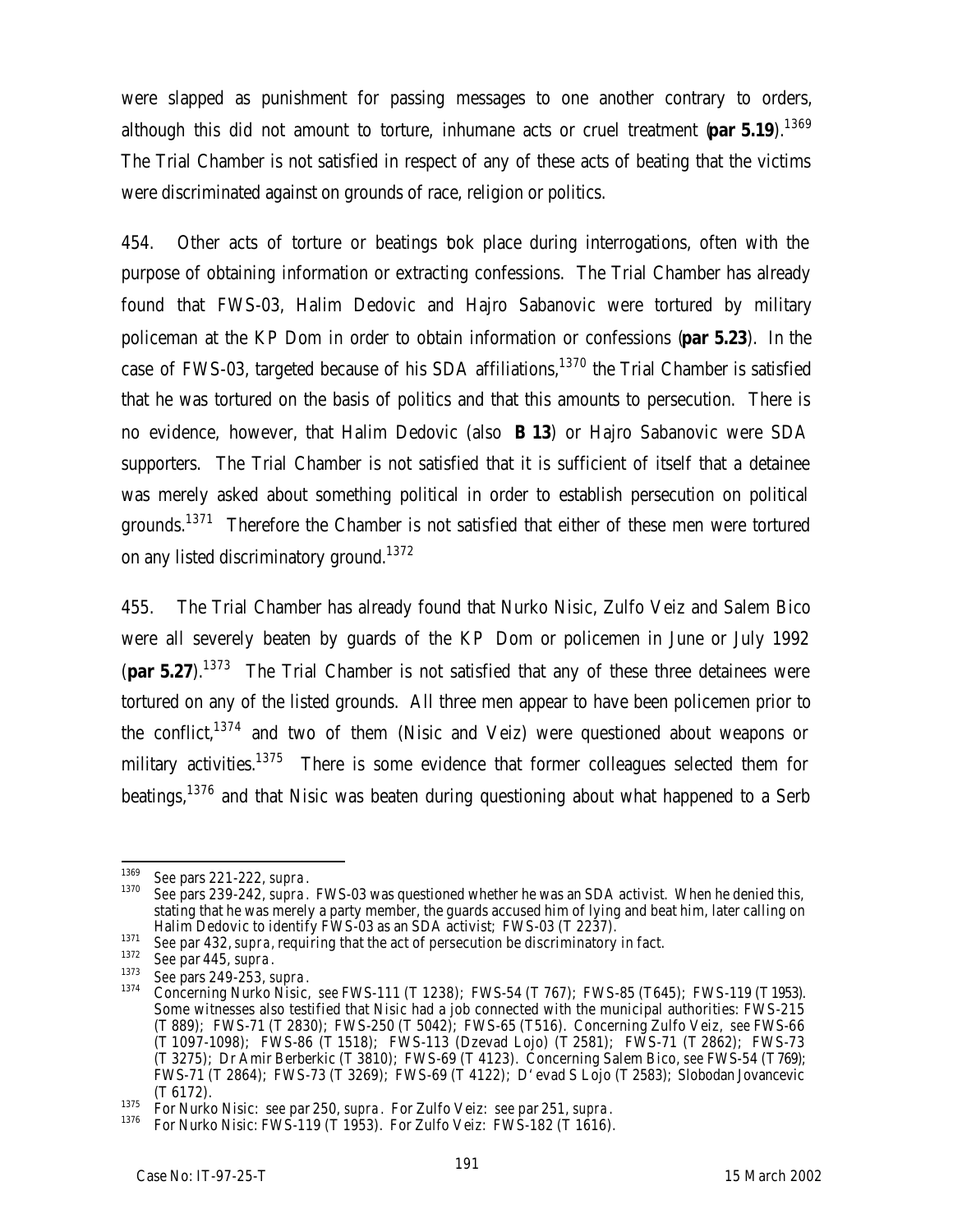soldier named or nicknamed "Bota".<sup>1377</sup> There is no satisfactory evidence with respect to the reasons why Salem Bico (also **B 5**) was selected to be beaten.

456. On an unknown date in the summer of 1992, Salko Mand'o (aka Kelta) was mistaken for another detainee and tortured by guards of the KP Dom (**par 5.28**, **B 36**).<sup>1378</sup> The Trial Chamber is not satisfied that this act of torture amounts to persecution. The intended victim was Salko's brother Fuad, $1379$  an SDA member who had protected SDA leaders in Donje Polje.<sup>1380</sup> There is no evidence that Salko Mand'o was an SDA supporter and, therefore, no safe basis which establishes that this act was in fact discriminatory against Salko Mand'o on the ground of politics.

457. Vahida D'emal, Enes Uzunovic, Aziz Šahinovic and Elvedin Cedic were beaten and kept in solitary confinement on at least two occasions (**par 5.29**).<sup>1381</sup> There is no evidence that the treatment of these detainees was carried out on any discriminatory ground, and therefore it does not amount to persecution. Enes Uzunovic was president of the Foca youth (a youth activist body) before the war,<sup>1382</sup> and then joined the  $SDA$ ,<sup>1383</sup> but there is no evidence that he was beaten on these grounds. There is some evidence that Aziz Šahinovic was tortured for information about DM 36,000 which had gone missing from the bank where he worked.<sup>1384</sup> One of the Defence witnesses asserted that Šahinovic was a Muslim soldier.<sup>1385</sup> D'emal Vahida was a policeman.<sup>1386</sup> There is nothing in the evidence which establishes any of the requisite discriminatory grounds.

458. The Trial Chamber found that D`emo Balic was repeatedly and severely beaten and mistreated while being interrogated about SDA membership and Muslims who might have

<sup>1377</sup> <sup>1377</sup> *See* par 250, *supra*; FWS-250 heard a guard yell "Get up Nurko, this is no way to defend Bosnia" (T5049). Without some greater detail, the Chamber is not satisfied that this can be said to establish beyond reasonable doubt an intent to discriminate on political grounds, because it is reasonably open to an innocent interpretation as a jocular but inappropriate remark.

<sup>1378</sup> *See* par 254-255, *supra*.

 $1379$  FWS-138 (T 2080); FWS-142 (T 1830); FWS-66 (T 1104).

 $^{1380}$  FWS-66 (T 1104).

<sup>1381</sup> *See* pars 256-258, *supra*.

 $1382$  FWS-86 (T 1514); FWS-66 (T 1109); FWS-215 (T 888).

 $^{1383}$  FWS-86 (T 1514).

<sup>&</sup>lt;sup>1384</sup> FWS-71 (T 2826); Dr Amir Berberkic (T 3925).<br><sup>1385</sup> Slobodan Javancavic (T 5509).

<sup>&</sup>lt;sup>1385</sup> Slobodan Jovancevic (T 5598).<br><sup>1386</sup> EMS *44 (T 1110)*: EMS 111 (T

<sup>1386</sup> FWS-66 (T 1110); FWS-111 (T 1258); FWS-139 (T 367); FWS-71 (T 2866); FWS-73 (T 3259); FWS-58 (T 2704); FWS-137 (T 4758).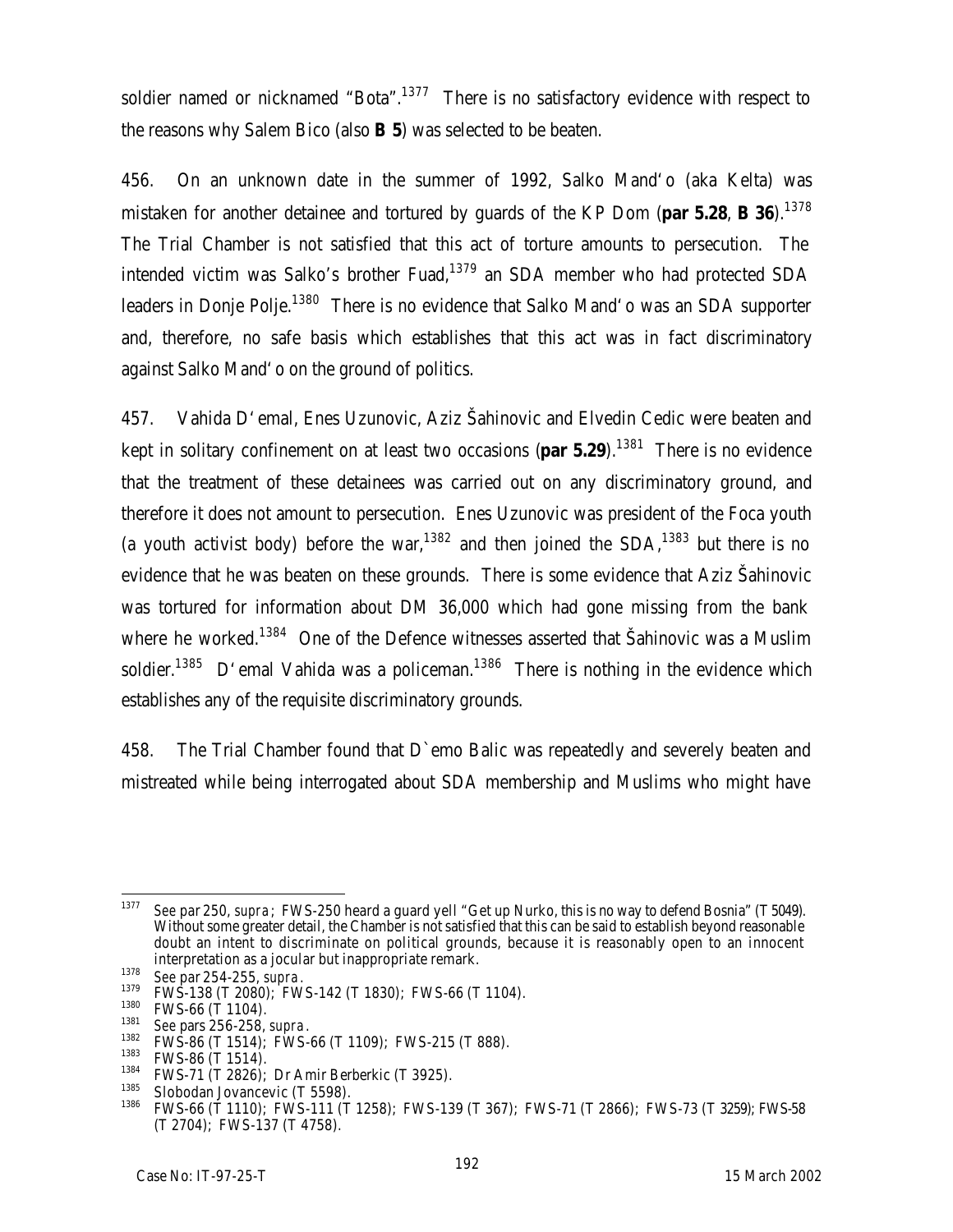weapons (**B** 4).<sup>1387</sup> The Chamber is not satisfied that these beatings did in fact discriminate on the ground of politics or any other listed ground. There is some evidence that Balic was forced to sign a statement that he had established some kind of "units" and that his brother was the principal of the military school in Vranica, and that this is why he was beaten.<sup>1388</sup> The evidence is not sufficiently clear, however, to allow the Chamber to establish whether D`emo Balic was in fact an SDA supporter.

459. The Trial Chamber has already found that Mehmed Sofradžija was kept in an isolation cell for seven days and subjected to severe beatings (**B 52**).<sup>1389</sup> It has not been established that these beatings amounted to persecution. While there is evidence that he may have been selected for this treatment because his brother was in the military, <sup>1390</sup> no evidence was put before the Chamber which persuades it that Mehmed Sofradžija was beaten on any of the listed discriminatory grounds.

460. On arrival at the KP Dom in January 1992, FWS-159 was locked in an isolation cell for about three months, during which time he was brutally beaten by Serb soldiers and KP Dom guards on at least ten occasions (**B 57**).<sup>1391</sup> The Trial Chamber is not satisfied that these beatings amounted to persecution. During the beatings, FWS-159 was interrogated about military activity. The Trial Chamber concludes that, as FWS-159 was a soldier, it was reasonably possible that, as he should have some knowledge about military activity, it was on this ground that he was beaten, and not on one of the discriminatory grounds.

461. No evidence was put before the court with regard to the reasons behind the beatings of Emir Frašto (**B 21**). With respect to Ramo D'endušic (**B 20**), there was evidence that he worked prior to the conflict in the Secretariat for National Defence.<sup>1392</sup> Following an interrogation, he told one witness that he thought that he probably would not survive, as the interrogators knew quite a few things about him. $1393$  The Trial Chamber concludes that it was a reasonable possibility that he was beaten as a result of his knowledge about military activities and, in those circumstances, it is not satisfied beyond reasonable doubt that he was

<sup>1387</sup> <sup>1387</sup> *See* par 262 and Ex P 334a, *supra*.

 $^{1388}$  Ekrem Zekovic (T 3474, 3648).

<sup>1389</sup> *See* par 300, *supra*.

 $1390$  FWS-73 (T 3282); Ekrem Zekovic (T 3524).

<sup>1391</sup> *See* par 305, *supra*.

<sup>1392</sup> FWS-66 (T 1107); FWS-215 (T 904-905); FWS-138 (T 2076); D'evad S Lojo (T 2582); FWS-71 (T 2884); Ekrem Zekovic (T 3495).

 $1393$  Dr Amir Berberkic (T 3809).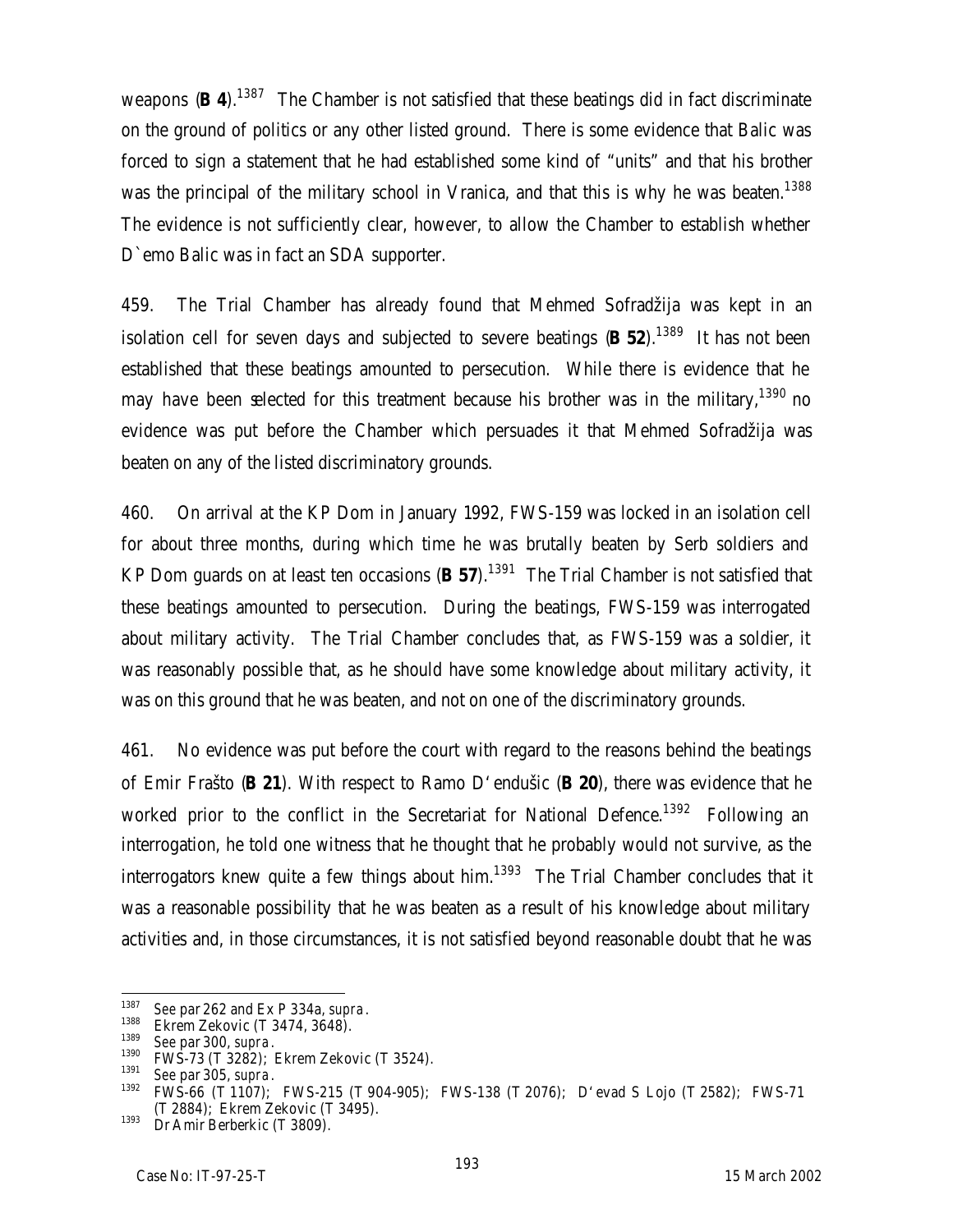discriminated against on the basis of any of the listed grounds. There is therefore no need to consider whether any of these acts were of sufficient gravity as to amount to persecution.

462. The Trial Chamber has already found that several detainees were taken out of their rooms to the administration building where they were beaten by soldiers and guards of the KP Dom, after which they did not return to their rooms.<sup>1394</sup> The Trial Chamber is not satisfied that in any of these cases the beatings took place on one of the listed discriminatory grounds. With respect to the beatings carried out in this manner, no evidence was adduced to show the reasons for which Kemo Dželilovic (**B 19**),<sup>1395</sup> Nail Hodžic (**B 28**), Halim Konjo (**B 33**), Husein Rikalo (**B 46**), Mithat and Zaim Rikalo (**B 48**), or Munib Veiz (**B 59**) were selected for this treatment. Adnan Granov (**B 22**) was accused by the interrogators of having been in possession of a radio transmitter,<sup>1396</sup> as well as having travelled abroad before the war in order to obtain weapons, allegedly in Germany.<sup>1397</sup> Mustafa Kuloglija (**B 34**) told a fellow detainee that he had a fight with a Serb before the war and suspected that revenge was the reason he was beaten so much.<sup>1398</sup> The Trial Chamber concludes that it was a reasonable possibility that Granov was beaten as punishment for having allegedly been involved in military activities, while Kuloglija was beaten for revenge. In those circumstances, it is not satisfied beyond reasonable doubt that the necessary discriminatory intent was present.

463. The Trial Chamber has already found that Emir Mand'o was beaten after being mistaken for his brother Fuad, an SDA supporter, like the incident involving Salko Mand'o (**B 37**).<sup>1399</sup> There is no evidence that Emir Mand'o was also an SDA supporter, and therefore no safe basis which establishes that Emir Mand'o was in fact discriminated against on political grounds.

464. The Chamber is not satisfied that the beatings of any of the following individuals were carried out on any of the listed discriminatory grounds. Remzija Delic (**B 14**), Ned'ad Delic (**B 15**) and Hasan D'ano (**B 18**) were all beaten by former schoolmates or neighbours.<sup>1400</sup> Juso D'amalija (**B 17**) was beaten because his son was a policeman in Foca

<sup>1394</sup> <sup>1394</sup> *See* pars 274, 277-278, 290-293, 295, 298, 330-339, *supra*.

 $^{1395}$  Listed as Kemal under C 7.

 $1396$  FWS-215 (T 905); Muhamed Lisica (T 4963).

 $^{1397}$  Ekrem Zekovic (T 3501).

 $1398$  FWS-66 (T 1103); Ekrem Zekovic (T 3505).<br> $1399$  Soopar 286 supra

<sup>1399</sup> *See* par 286, *supra*.

<sup>1400</sup> *See* pars 268-269, 272, *supra*. For Hasan D'ano, *see also* FWS-104 (T 2166).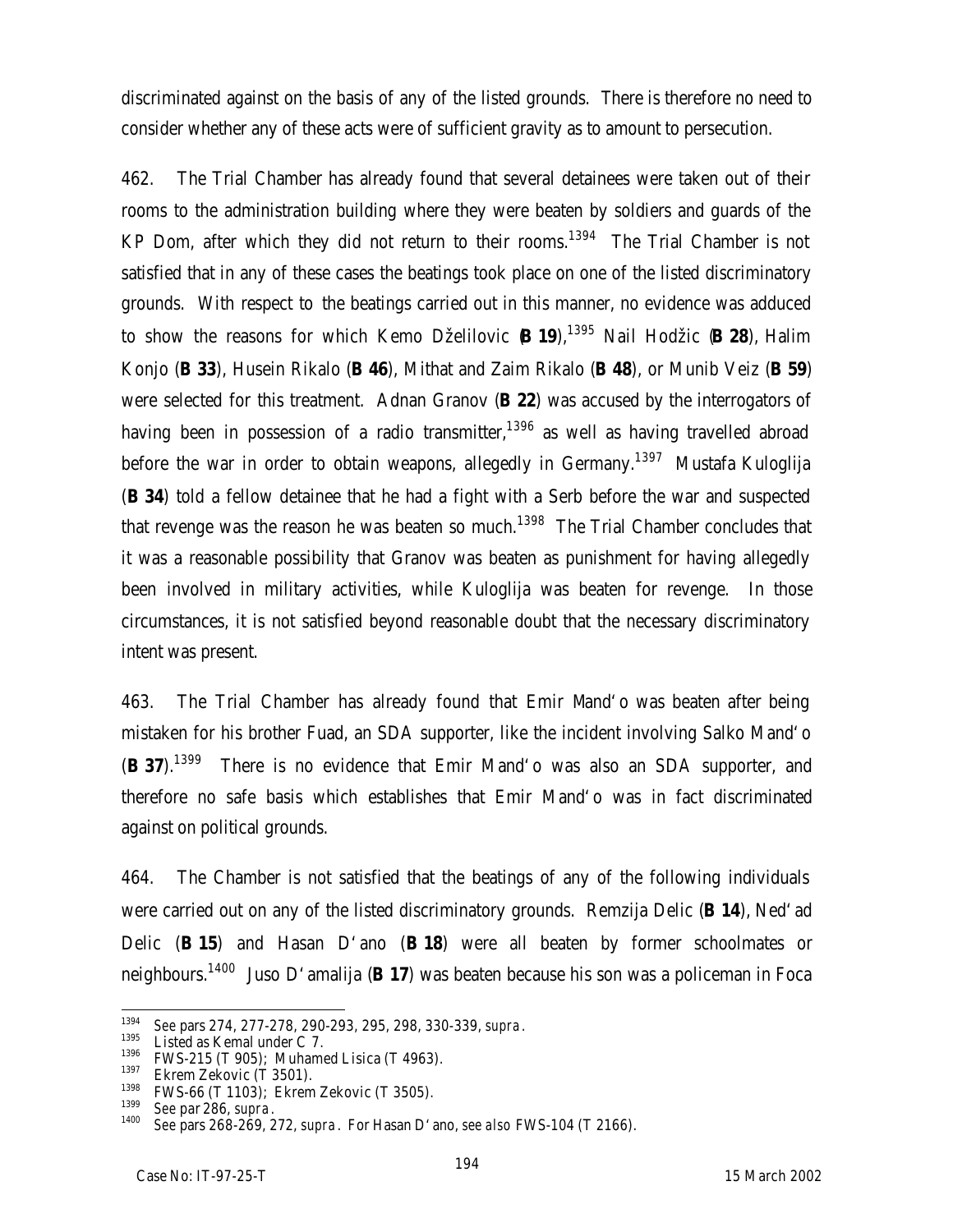before the war.<sup>1401</sup> Ibrahim Kafed'ic (**B 31**) told a witness that a relative of his had joined the Bosnian army and that this was the reason they beat him so badly.<sup>1402</sup> There is no evidence as to why Latif Hasanbegovic (**B 25**), Aziz Haskovic (**B 26**) and Halim Seljanci (**B 51**) (an Albanian originally from Kosovo)<sup>1403</sup> were taken out and beaten. Similarly, there is no evidence as to why Kemo Isanovic (**B 30**) was beaten.

465. In summary, the Trial Chamber is satisfied that the following acts of torture, inhumane acts or cruel treatment were carried out on discriminatory grounds: Indictment par 5.15 and 5.23 (FWS-03 only).

#### (d) Killing as persecution

466. The Prosecution charges "numerous killings of Muslim and other non-Serb male civilian detainees at KP Dom" as persecution.<sup>1404</sup> These killings are separately charged as murder (a crime against humanity pursuant to Article 5(a) and a violation of the laws or customs of war pursuant to Article 3 of the Statute).<sup>1405</sup> Those acts amounting to murder under Article 5 of the Statute are as such of sufficient gravity as to constitute persecution. The acts of murder under Article 3 have also been found to amount to murder under Article 5 and may therefore be considered to be of equal gravity. The Trial Chamber has already found that twenty-six non-Serbs listed in Schedule C of the Indictment were in fact murdered at the KP Dom.<sup>1406</sup>

467. For the reasons set out above in the previous section,  $1407$  the Trial Chamber is not satisfied that Hamid "Salem" Bico (**C 2**), Abdurahman Cankušic (**C 3**), Elvedin "Enko" Cedic (**C 5**), Kemal D'elilovic (**C 7**), Ramo D'endusic (**C 8**), Adil Granov (**C 9**),Halim Konjo (**C 13**), Mustafa Kuloglija (**C 15**), Fuad Mand'o (**C 16**), Nurko Nišic (**C 19**), Husein Rikalo (**C 21**), Mithat Rikalo (**C 22**), Zaim Rikalo (**C 23**), Enes Uzunovic (**C 26**), D'emal Vahida (**C 27**), Munib Veiz (**C 28**) or Zulfo Veiz (**C 29**) were selected to be killed on any of the listed discriminatory grounds.<sup>1408</sup>

<sup>1401</sup>  $1401$  FWS-66 (T 1106); Dr Amir Berberkic (T 3812-3813) who heard it from Zaim Cedic.<br> $1402$  Flerent Zalsavia (T 3517)

 $^{1402}$  Ekrem Zekovic (T 3517).

<sup>&</sup>lt;sup>1403</sup> FWS-109 (T 2359); FWS-58 (T 2701); FWS-71 (T 2810).

 $1404$  Par 5.2(c) of the Indictment.

 $^{1405}$  Counts 8 and 10 respectively.

<sup>1406</sup> *See* par 339, *supra*.

 $1407$  On torture, cruel treatment and inhumane acts as persecution.<br> $1408$  See par 3.30 supra

<sup>1408</sup> *See* par 339, *supra.*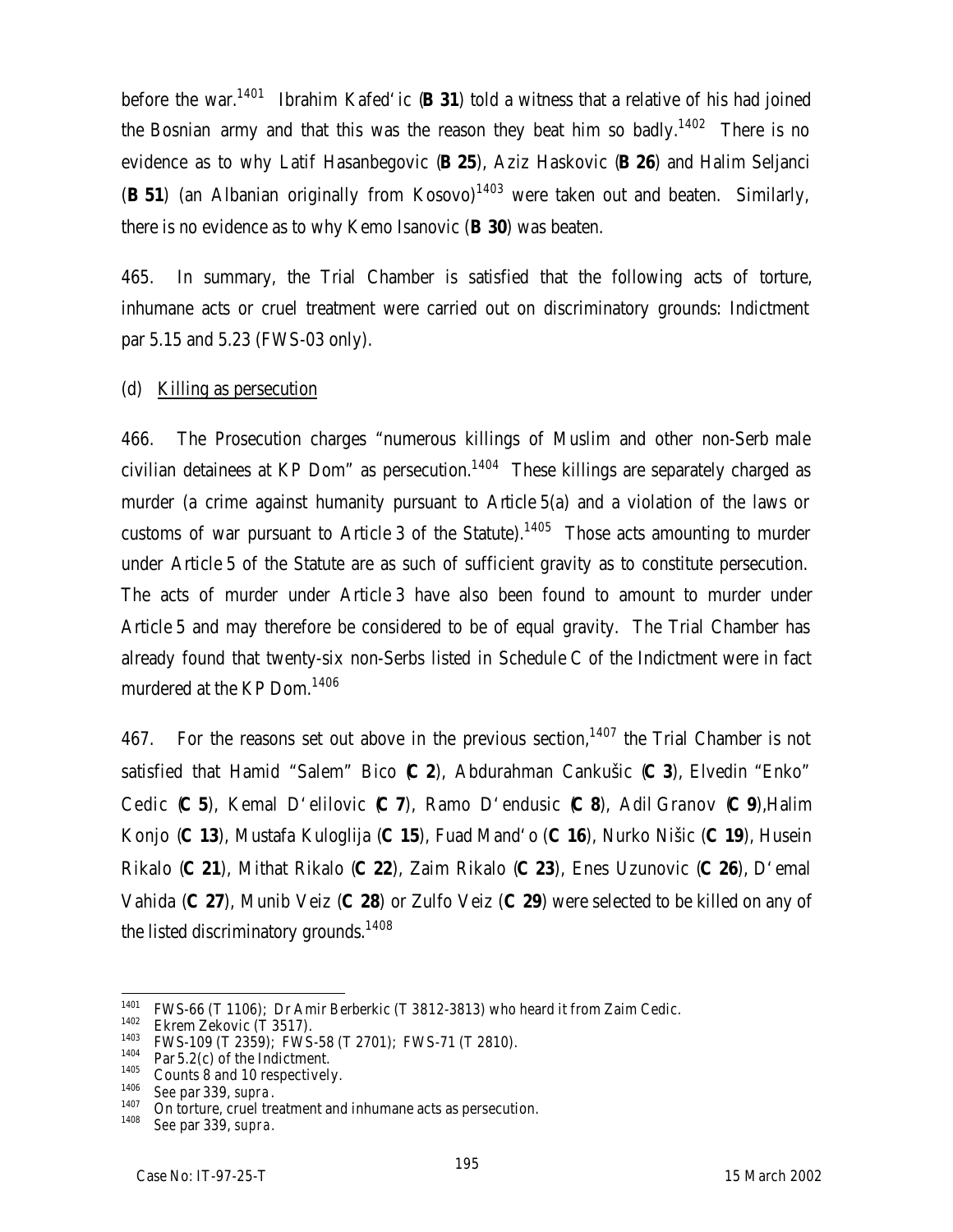468. One of the detainees listed in Schedule C who was killed appears to have had political ties to the SDA. Adil Krajcin (**C 14**), a commercial director at the Miljevina mine,<sup>1409</sup> was identified by one witness as "some kind of party activist".<sup>1410</sup> The Trial Chamber is not satisfied that this is sufficient basis on which to conclude that the killing was in fact discriminatory on political grounds.

469. Others appear to have been singled out because of direct or indirect connections to the military conflict. The Trial Chamber is not satisfied in any of these cases that the victims were subject to discrimination on any of the listed grounds. Mate Ivancic (**C 11**), a Croat nurse,<sup>1411</sup> told one witness that he was suspected of having been in Croatia and having killed Serbs there.<sup>1412</sup> Krunoslav Marinovic (**C 17**), a Croat television repair man,<sup>1413</sup> was also a correspondent for a Croat paper and may reasonably have been killed on this account.<sup>1414</sup> Hamid Ramovic (**C 20**) had a brother Abid who was a policeman and was the first victim of the conflict.<sup>1415</sup> Kemal Tulek (C 25), a former policeman in the KP Dom,<sup>1416</sup> was accused of having a weapon,<sup>1417</sup> and may have been singled out because his brother was with the Bosnian army.<sup>1418</sup> Insufficient evidence was adduced in order for the Trial Chamber to establish why Alija Altoka (**C 1**), Refik Cankušic (**C 4**), Esad Kiselica (**C 12**) or Ševal Šoro (**C 24**) were singled out.

470. Accordingly, the Trial Chamber is not satisfied that the Prosecution has established that any of the killings were carried out on discriminatory grounds.

(e) Forced labour as persecution

471. The Prosecution charges "the prolonged and frequent forced labour of Muslim and other non-Serb male civilian detainees at KP Dom" as persecution.<sup>1419</sup> Although forced labour is not separately charged as such, it forms the basis of the charges of enslavement

 $\overline{a}$ <sup>1409</sup> FWS-111 (T 1255); FWS-182 (T 162); FWS-71 (T 2876).

 $^{1410}$  FWS-69 (T 4120).

<sup>1411</sup> FWS-66 (T 1107); FWS-111 (T 1253); FWS-215 (T 905); FWS-139 (T 366); FWS-119 (T 1966); FWS-54 (T 767).

<sup>&</sup>lt;sup>1412</sup> Ekrem Zekovic (T 3404).

<sup>1413</sup> FWS-66 (T 108); FWS-215 (T 908); FWS-85 (T 644); FWS-138 (T 2085); FWS-109 (T 2385, 2394).

<sup>1414</sup> FWS-03 (T 2251-2254); D'evad S Lojo (T 2579).

<sup>1415</sup> FWS-66 (T 1108).

<sup>1416</sup> FWS-65 (T 494); FWS-66 (T 1109); FWS-215 (T 911); FWS-139 (T 367); FWS-119 (T 1957); FWS-138 (T 2075).

<sup>1417</sup> **FWS-144 (T 2307)**.

<sup>&</sup>lt;sup>1418</sup> Ekrem Zekovic (T 3508).

Par 5.2(d) of the Indictment.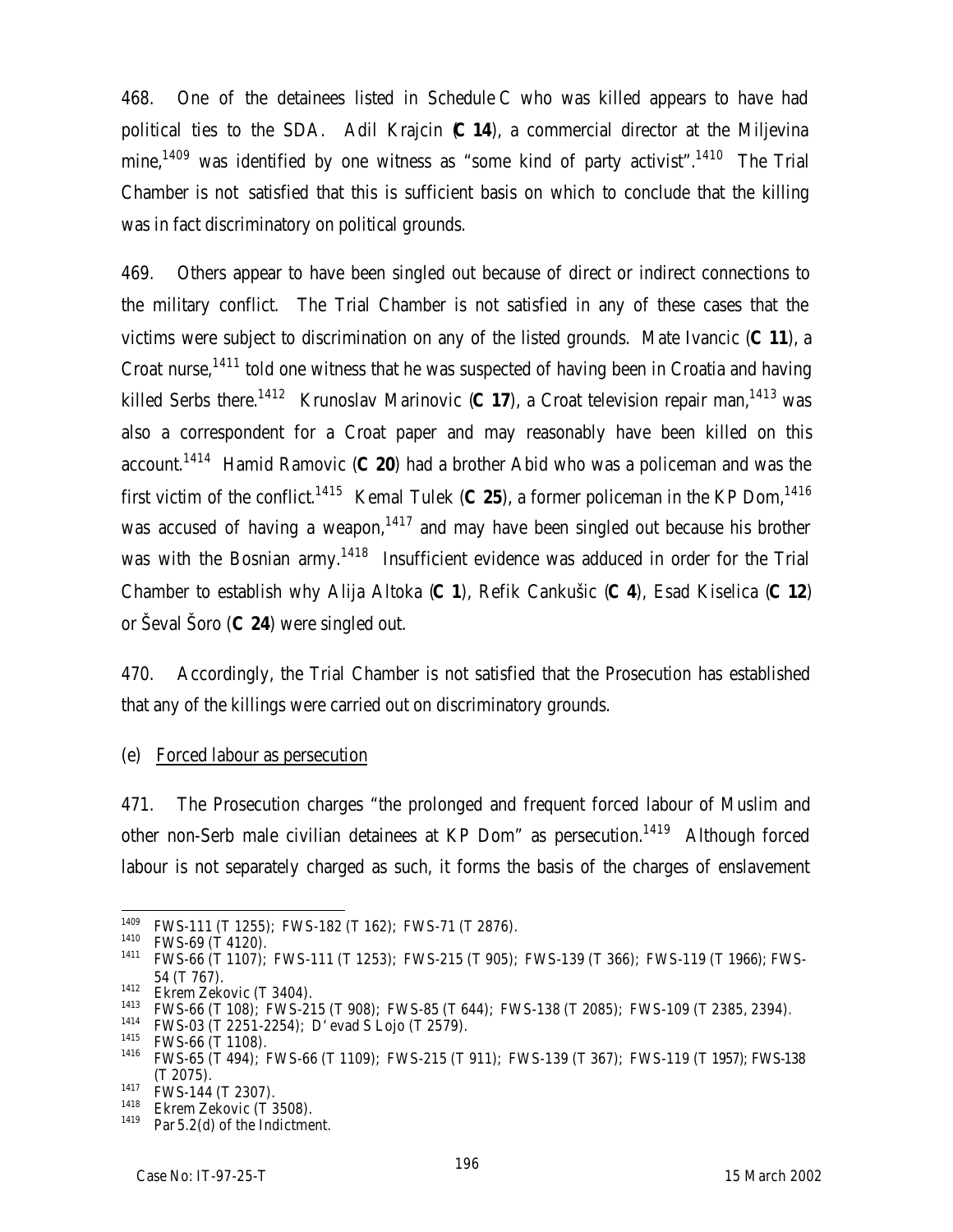and slavery and has already been considered by the Trial Chamber in that context. In two instances, the Trial Chamber was satisfied that there was forced labour (the mine clearing by FWS-109 and Goran Kukavica).<sup>1420</sup> However, no criminal responsibility for that forced labour was attributed to the Accused. With respect to the other alleged incidents, no instances of forced labour were established. As a result, the Trial Chamber is not satisfied that there are any instances of forced labour which could support a charge of persecution.

# (f) Deportation and expulsion as persecution

472. The Prosecution charges "the deportation and expulsion of Muslim and other non-Serb civilians detained in the KP Dom detention facility to Montenegro and other places which are unknown" as persecution.<sup>1421</sup> As these acts are not separately charged elsewhere in the Indictment, the Trial Chamber must now consider them.

473. Deportation is clearly prohibited under international humanitarian law.<sup>1422</sup> While some instruments prohibit deportation as a war crime,<sup>1423</sup> it is also prohibited specifically as a crime against humanity,<sup>1424</sup> and it is enumerated as such under the Statute.<sup>1425</sup> Deportation was originally prohibited as a crime against humanity in order to extend the jurisdiction of the Second World War tribunals to encompass acts committed against persons sharing the same nationality as the principal offenders.<sup>1426</sup> The content of the

<sup>1420</sup> <sup>1420</sup> *See* pars 410-411, *supra*.

<sup>&</sup>lt;sup>1421</sup> Par 5.2(f) of the Indictment.

<sup>1422</sup> *Krstic* Trial Judgment, par 522; Meron, *Human Rights and Humanitarian Norms as Customary Law* (1989); pp 48-49: "[T]he central elements of Article 49(1) such as the absolute prohibitions of forcible mass and individual transfers and deportations of protected persons from occupied territories stated in Article 49(1) are declaratory of customary law even when the object and setting of the deportations differ from those underlying German World War II practices which led to the Rule set forth in Article 49."

<sup>1423</sup> Article 6(b) of the Nuremburg Charter; Article II (1)(b) of Control Council Law No 10; Articles 49 and 147 of Geneva Convention IV; Article 85(4)(a) of Additional Protocol I; Article 20 of the International Law Commission Draft Code of Offences against the Peace and Security of Mankind (1996) ("ILC Draft Code 1996"); Article 8(2)(a)(vii) of the Statute of the International Criminal Court.

<sup>1424</sup> Article 6(c) of the Nuremburg Charter; Article II (1)(c) of Control Council Law No 10; Article 5(c) of the Tokyo Charter; Nuremburg Judgment in which the defendant Baldur Von Schirach was convicted of deportation as a crime against humanity (pp 317-319); In Article 11 of the International Law Commission Draft Code of Offences against the Peace and Security of Mankind (1954); deportation is an offence against the peace and security of mankind, while it is categorised specifically as a crime against humanity in Article 18 of the ILC Draft Code 1996; Article 7(1)(d) of the Statute of the International Criminal Court.

 $\frac{1425}{1426}$  Article 5(d).

<sup>1426</sup> Article 6(c) of the Nuremburg Charter prohibits the deportation of "*any* civilian population" (emphasis added); *see also* Bassiouni, *Crimes Against Humanity in International Criminal Law* (1999) p 179.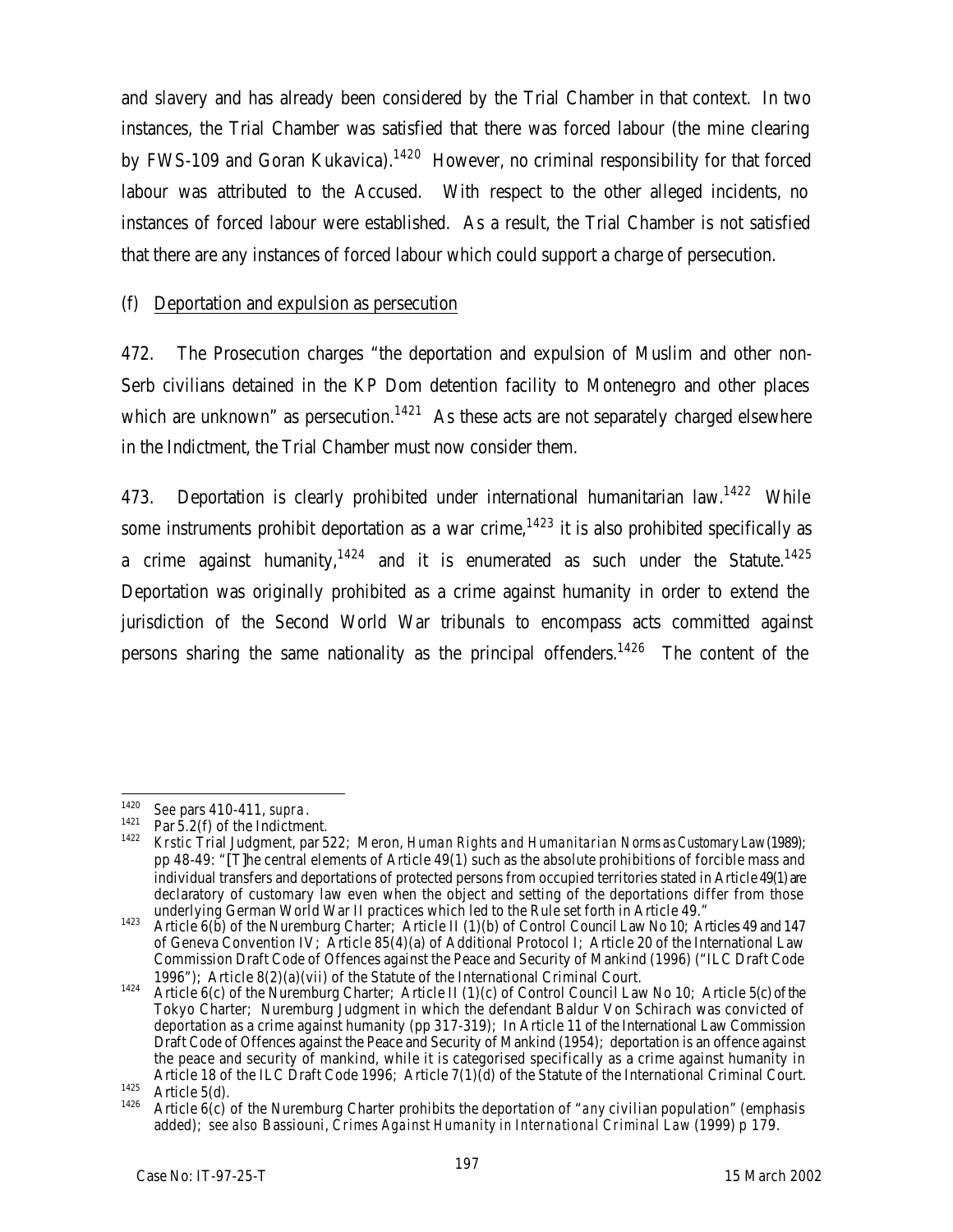underlying offence, however, does not differ whether perpetrated as a war crime or as a crime against humanity.<sup>1427</sup>

474. Deportation may be defined as the forced displacement of persons by expulsion or other coercive acts from the area in which they are lawfully present, without grounds permitted under international law.<sup>1428</sup> Deportation requires the displacement of persons across a national border, to be distinguished from forcible transfer which may take place within national boundaries.<sup>1429</sup> This Trial Chamber does not accept as persuasive the only previous decision of this Tribunal which states to the contrary, and it notes that this decision did not follow fully litigated trial proceedings.<sup>1430</sup> The Trial Chamber thus rejects the

 $\overline{a}$ 

national frontier, and given the basic presumption that no words in a treaty should be seen as

surplus, it is likely that the common distinction was intended".

 $1427$  Acts of deportation "can be classified as both war crimes and 'crimes against humanity' depending on the location and nationality of the deportees": Bassiouni, *Crimes Against Humanity in International Criminal Law* (1999), p 315.

<sup>1428</sup> *Blaškic* Trial Judgment, par 234.

<sup>1429</sup> *Krstic* Trial Judgment, par 531; Article 49 of the Fourth Geneva Convention refers to "deportations of protected persons from occupied territory to the territory of the Occupying Power or to that of any other country …" and Article 70 refers to a prohibition on the deportation of nationals of the occupying power "from the occupied territory". In the Nuremburg Judgment, it was stated that "not only in defiance of wellestablished rules of international law, but in complete disregard of the elementary dictates of humanity … [w]hole populations were deported to Germany for the purposes of slave labour upon defense works, armament production and similar tasks connected with the war effort" (p 227) and Von Schirach's conviction for deportation as a crime against humanity was for his part in the deportation of Jews from Vienna to the ghettos of the East (pp 317-319); *United States of America v Erhard Milch,* Trials of War Criminals before the Nuernberg Military Tribunals under Control Council Law No 10 (1952) Vol 2, Concurring Opinion by Judge Phillips, p 865; "International Law has enunciated certain conditions under which the fact of deportation of civilians from one nation to another during times of war becomes a crime"; *United States of America v Alfried Krupp et al*, Trials of War Criminals before the Nuernberg Military Tribunals under Control Council Law No 10 (1952) Vol 9, part 2, pp 1432-1433; *United States of America v Friedrich Flick et al*, Trials of War Criminals before the Nuernberg Military Tribunals under Control Council Law No 10 (1952) Vol 6, p 681, ILC Draft Code 1996, Article 18, commentary (13): "Whereas deportation implies expulsion from the national territory, the forcible transfer of population could occur wholly within the frontiers of one and the same state"; Henckaerts, Deportation and Transfer of Civilians in Time of War, *Vanderbilt Journal of Transnational Law*, Vol 26, 1993, p 472 (with respect to Article 49 of Geneva Convention IV); "Presumably, a transfer is a relocation within the occupied territory, and a deportation is a relocation outside the occupied territory"; Bassiouni, *Crimes Against Humanity in International Criminal Law* (1999) p 312; Hall, Crimes against humanity – para. 1(d) in Triffterer (ed) *Commentary on the Rome Statute of the International Criminal Court* (1999), p 136, with respect to the two terms used in Article 7 of the Rome Statute: "Unfortunately, the Statute does not expressly distinguish between deportation and transfer. However, given the common distinction between *deportation* as forcing persons to cross a national frontier and *transfer* as forcing them to move from one part of the country to another without crossing a

<sup>&</sup>lt;sup>1430</sup> In the *Nikolic* Rule 61 Decision, it is stated that the transfer of detainees from one camp to another within Bosnia and Herzegovina "could be characterised as deportation and, accordingly, come under Article 5 of the Statute", par 23. No authority is cited for this proposition, and there was no examination of the authorities referred to in the previous footnote.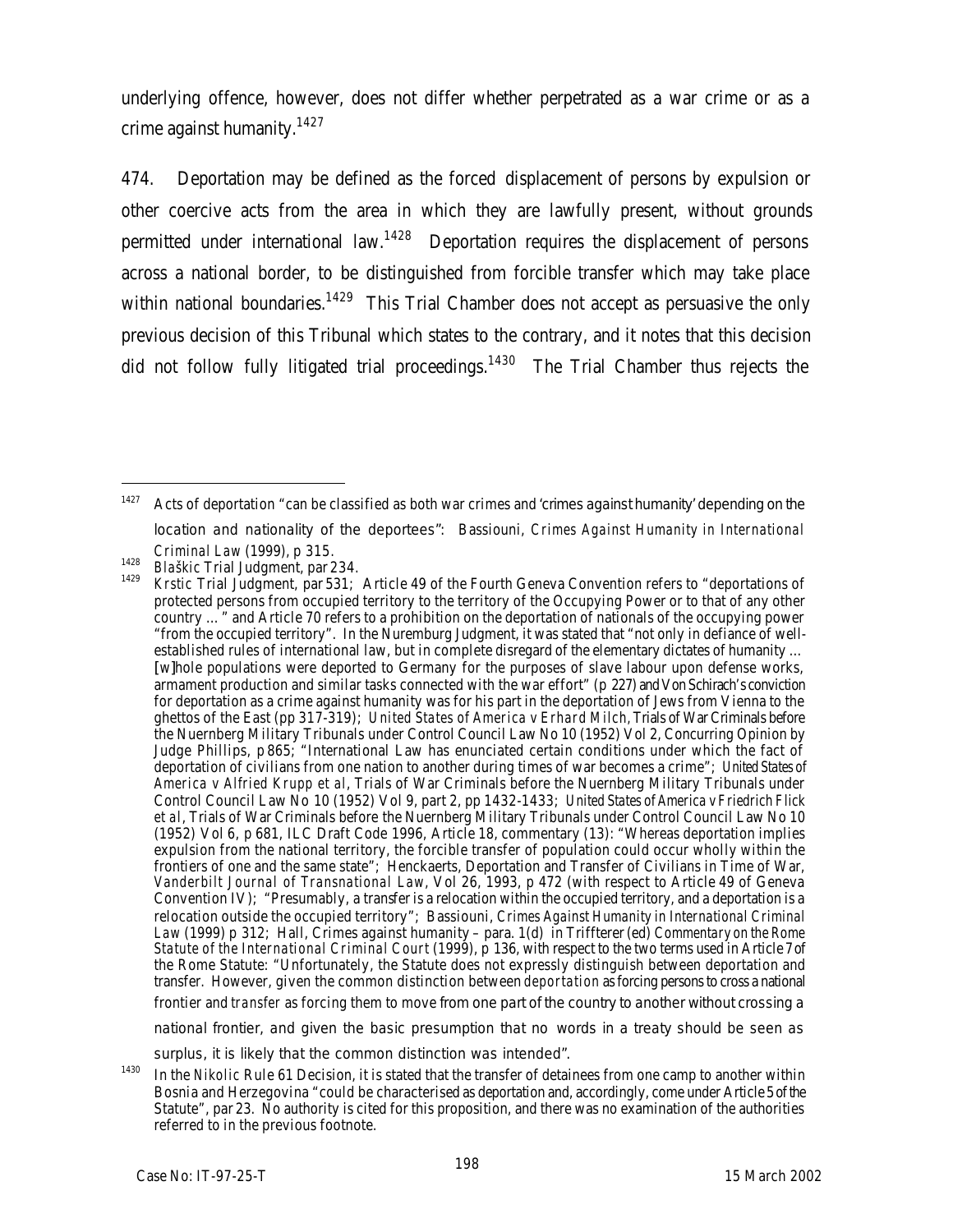Prosecution submission that the mere fact that the detainees were taken *out* of the KP Dom, wherever else they may have been transferred to, constituted deportation.<sup>1431</sup>

475. Deportation is illegal only where it is forced.<sup>1432</sup> "Forced" is not to be interpreted in a restrictive manner, such as being limited to physical force. It may include the "threat of force or coercion, such as that caused by fear of violence, duress, detention, psychological oppression or abuse of power against such person or persons or another person, or by taking advantage of a coercive environment".<sup>1433</sup> The essential element is that the displacement be involuntary in nature,<sup>1434</sup> where the relevant persons had no real choice.<sup>1435</sup> Forced displacement is only illegal when it occurs without grounds permitted by international law.<sup>1436</sup>

476. The Prosecution has further alleged the act of expulsion as persecution. No effort has been made to define the act of expulsion or to differentiate it from the act of deportation. While there is no clear definition of expulsion within the context of international criminal law, the concept does form part of the definition of deportation, which suggests that it requires displacement across national boundaries.<sup>1437</sup> Similarly, definitions advanced in the context of international human rights law require displacement

<sup>1431</sup> <sup>1431</sup> Prosecution Pre-Trial Brief, par 349.

<sup>1432</sup> Article 49, Geneva Convention IV; *see also Krstic* Trial Judgment, par 528.

<sup>1433</sup> *Krstic* Trial Judgment, par 529; *see also* Report of the Preparatory Commission for the International Criminal Court, Finalised Draft Text of the Elements of the Crimes, UN Doc. PCNICC/2000/INF/3/Add.2, 6 July 2000, p 11. The Trial Chamber accepts the argument submitted in the Prosecution Pre-Trial Brief, par 346.

<sup>1434</sup> The Commentary to the Geneva Convention IV, Article 49, states that the Article was drafted in such a way as to authorise voluntary transfers while prohibiting forcible transfers, thus implying that any forcible transfer must be involuntary.

<sup>&</sup>lt;sup>1435</sup> In this sense it is similar to the crime of rape, where apparent consent induced by force or threat of force is not considered to be real consent: *Kunarac* Trial Judgment, par 453.

<sup>1436</sup> The total or partial evacuation of the population is allowed "if the security of the population or imperative military reasons so demand": (*Krstic* Trial Judgment, par 524, and Article 49 of Geneva Convention IV; *see also* Article 17 of Additional Protocol II, referring to forced displacement within national boundaries). This permission to evacuate is subject to certain qualifications, including *inter alia* that evacuees shall be transferred back to their homes as soon as hostilities in the area in question have ceased (Article 49, Geneva Convention IV).

<sup>1437</sup> This view is supported in Jennings and Watts (eds), *Oppenheim's International Law* (1996) p 940, fn 1: "'Expulsion' is not a technical term, and is often used interchangeably with 'deportation': both

involve the removal of a person from a state by its unilateral act". While this definition was advanced within the context of international law during peace time, it would appear that it applies equally during armed conflict. *See* examples of States expelling enemy subjects in Lauterpacht (ed), *International Law and Treaties by Oppenheim* (1952) p 307, fn 7. In the *Kupreškic Others* Trial Judgment, the Trial Chamber referred to the organised expulsion of Bosnian Muslim civilians from Ahmici, which did not appear to entail any movement across a national border: par 629. However, no basis was given for this use of the term expulsion and it was not considered in any detail. This Trial Chamber accordingly does not find this interpretation of expulsion to be persuasive.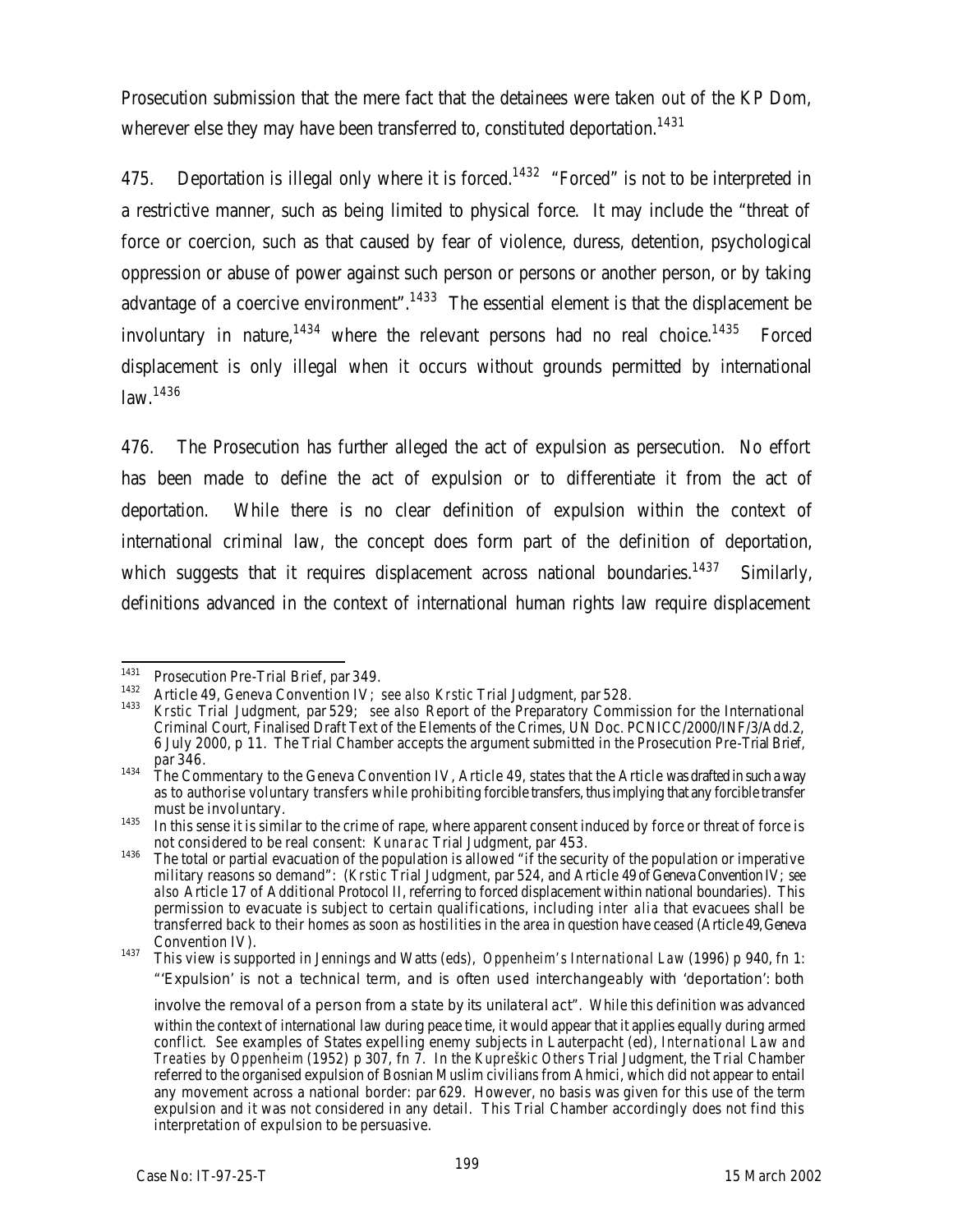across national boundaries.<sup>1438</sup> The Trial Chamber considers it to be well established that forcible displacements of people within national boundaries are covered by the concept of forcible transfer.<sup>1439</sup> The Prosecution has not pleaded forcible transfers at all in the Indictment and accordingly, the Trial Chamber cannot consider that offence as founding a charge of persecution. For the purposes of this case, the Trial Chamber accepts that, insofar as it requires the forcible displacement of persons across a national border, expulsion may be treated in the same way as deportation. As the act of expulsion is not enumerated in the Statute, however, it would need (if proved) to meet the test of sufficient gravity in order to constitute persecution.

477. The Trial Chamber is satisfied that the majority of incidents alleged by the Prosecution to constitute deportation and expulsion did take place.<sup>1440</sup> These incidents may be divided into three types: transfer of detainees to other prison camps, so-called exchanges and so-called work duty.

478. The Trial Chamber is satisfied that groups of detainees were transferred from the KP Dom to other camps in Bosnia and Herzegovina, including the camps at Kula,  $1441$ 

<sup>1438</sup> <sup>1438</sup> *See* for example Council of Europe, Explanatory Report on Protocol No 7 to the Convention for the Protection of Human Rights and Fundamental Freedoms 8 (1985) (defining expulsion as "any measure compelling the departure of an alien from the territory"); *Becker v Denmark*, European Commission of Human Rights, Decision as to Admissibility of Application 7011/75, 19 YB EUR CONV on HR (1976) (defining a prohibited collective expulsion of aliens as "any measure of the competent authority compelling aliens as a group to leave the country except where such a measure is taken after and on the basis of a reasonable and objective examination of the particular cases of each individual alien of the group"); Henckaerts, *Mass Expulsion in Modern International Law and Practice* (1995), p 109 (defining expulsion as "an act, or a failure to act, by an authority of a State with the intention and with the effect of securing the removal of a person or persons against their will from the territory of that State"). The Trial Chamber is mindful of the specificity of international humanitarian law (*Kunarac* Trial Judgment, pars 470-471) and the structural differences that exist between this body of law and human rights law, in particular the distinct role and function attributed to states and individuals in each regime (*Kunarac* Trial Judgment, pars470-496). It is not precluded from having recourse to human rights law in respect of those aspects which are common to both regimes. In the instant case, the Trial Chamber regards the general definitions of expulsion expressed above as consistent with the concept of expulsion as used in the definition of deportation under international criminal law, insofar as they require that displacement take place across a national border.

<sup>1439</sup> *Krstic* Trial Judgment, pars 531-532; Commentary on the ILC Draft Code, p 122.

<sup>1440</sup> Paragraph 5.2 of the Indictment. These incidents are more extensively described in Annex IV (Exchanges) to the Prosecution Final Trial Brief.

<sup>1441</sup> Ahmet Hadžimusic (T 1974, 1983, 2009, 2014); Rasim Taranin (T 1700, 1737, 1740); FWS-139 (T412); FWS-111 (T1283); FWS-162 (T 1409); FWS-08 (T 1794); FWS-138 (T 2097); FWS-144 (T2323); FWS-109 (T 2409); FWS-71 (T 2894, 2916); FWS-146 (T 3083); FWS-73 (T 3291, 3318, 3418); Dr Amir Berberkic (T 3970); FWS-249 (Ex P 161 T 4488); FWS-89 (T 4710); Muhamed Lisica (T 4987); Lazar Stojanovic (T 5711).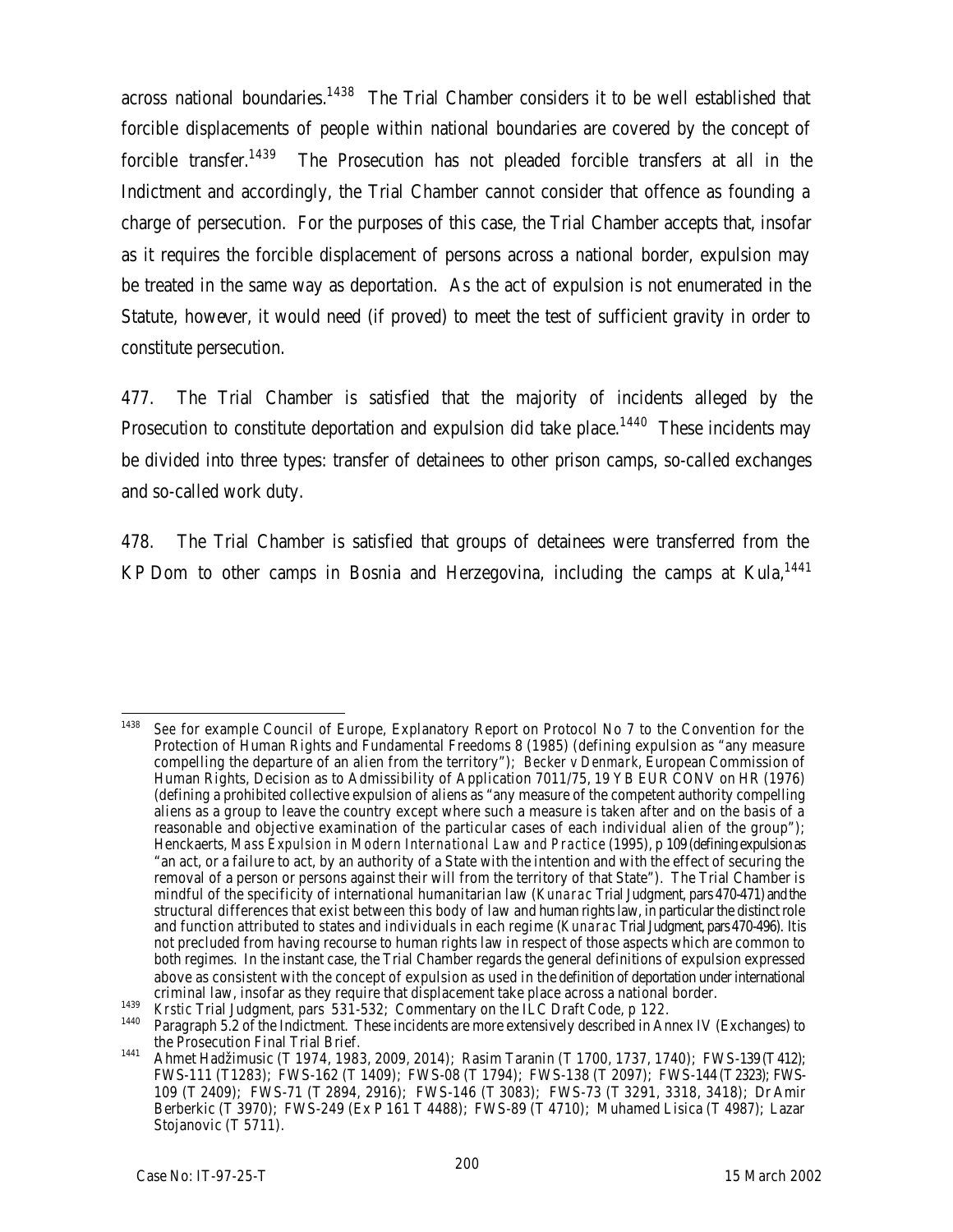Kalinovik<sup>1442</sup> and Rudo.<sup>1443</sup> However, as the detainees were not displaced across a national border, the Trial Chamber is not satisfied that the detainees were deported or expelled.

479. The Trial Chamber is satisfied that detainees were taken out of the KP Dom on exchanges during the period relevant to the Indictment.<sup>1444</sup> These exchanges generally followed a similar pattern. A KP Dom guard or policeman would come from the gate to the detainees' rooms to call out the detainees for exchanges,  $1445$  according to a list provided by the prison administration.<sup>1446</sup> Those selected would then be taken out of the KP Dom. On some occasions they would be beaten first, by KP Dom guards or military personnel.<sup>1447</sup> While some of these exchanges were bona-fide, allowing detainees to reach territory controlled by Bosnian Muslims, many detainees taken out for exchange simply disappeared.<sup>1448</sup> Witnesses confirmed the fact that the "exchanged" detainees had disappeared after they were themselves released or exchanged, either through contact with the families of those that had disappeared, $1449$  through other former detainees years later, $1450$ or through attempts to get information from the ICRC about relatives.<sup>1451</sup>

480. In many of the incidents alleged by the Prosecution, the detainees taken out of the KP Dom were never heard from again. With respect to these incidents, the Chamber is not able to determine that the detainees were in fact displaced across a national border, and is therefore not satisfied that they were in fact deported or expelled. These include the so-

<sup>1442</sup> <sup>1442</sup> D'evad Lojo (T 601); FWS-182 (T 1648); FWS-104 (T 2194); FWS-144 (T 2296); Dr Amir Berberkic (T 3970); FWS-69 (T 4148); FWS-137 (T 4750).

<sup>1443</sup> FWS-66 (T 1133); FWS-08 (T 1767); Dževad S Lojo (T 2591); FWS-146 (T 3079-3080); Lazar Divljan (T 6009).

<sup>1444</sup> In addition to testimony from Prosecution witnesses, witnesses for the Defence acknowledged the existence of exchanges: Lazar Stojanovic (T 5721); Radomir Dolas (T 5823); Risto Ivanovic (T 6136); Zoran Mijovic (T 6284-6285); Miloslav Krsmanovic (T 6698).

<sup>1445</sup> Safet Avdic (Ex P 123, p 522); Ahmet Hadžimusic (T 1970); FWS-159 (T 2472-2473); FWS-146 (T3078); Ekrem Zekovic (T 3490); RJ (T 3899); FWS-69 (T 4095); FWS-172 (T 4574); FWS-137 (T 4746, 4750); FWS-215 (T 899); FWS-65 (T522); FWS-119 (T 1967). Witnesses for the Defence witnesses state that it was military police that would come for the detainees: *see* Lazar Stojanovic (T 5721) and Radomir Dolas (T 5824), the latter talking of a "military truck with men in camouflage uniforms".

<sup>1446</sup> Radomir Dolas (T 5824, 5878) stated that the list was provided by Savo Todovic; FWS-111 (T1260); FWS-215 (T 899); FWS-65 (T 522); FWS-119 (T1967) not specifying who drew up the list.

<sup>1447</sup> Ekrem Zekovic (T 3489, 3685); FWS-69 (T 4076).

<sup>1448</sup> FWS-54 (T 775); FWS-215 (T 899) saying that some returned and others did not: FWS-182 (T 1639); FWS-08 (T 1785-1790); Ahmet Hadžimusic (T 1970); FWS-104 (T 2216-2217); FWS-144 (T2309-2311); FWS-109 (T 2377-2378); Dževad S Lojo (T 2589-2593); FWS-146 (T 3078); Ekrem Zekovic (T 3490); Dr Amir Berberkic (T 3816); RJ (T 3868, 3900); FWS-69 (T 4121, 4127, 4139); FWS-172 (T4574, 4577, 4586-4588, 4616); Muhamed Lisica (T 4977); FWS-250 (T 5080); FWS-66 (T 1117); FWS-111 (T1265); FWS-85 (T 662); FWS-139 (T 371); Rasim Taranin (T 1725).

<sup>1449</sup> Safet Avdic (Ex P 123, p 524); FWS-104 (T 2216-2217); FWS-159 (T 2472, 2507); Dževad S Lojo (T 2590-2594, 2659-2666); RJ (T 3868); FWS-139 (T 435); Muhamed Lisica (T 4977).

<sup>1450</sup> Dževad S Lojo (T 2590-2592); RJ (T 3868); FWS-08 (T 1789).<br><sup>1451</sup> EMS 144 (T 2311): EMS 08 (T 1795-1788).

FWS-144 (T 2311); FWS-08 (T 1785-1788).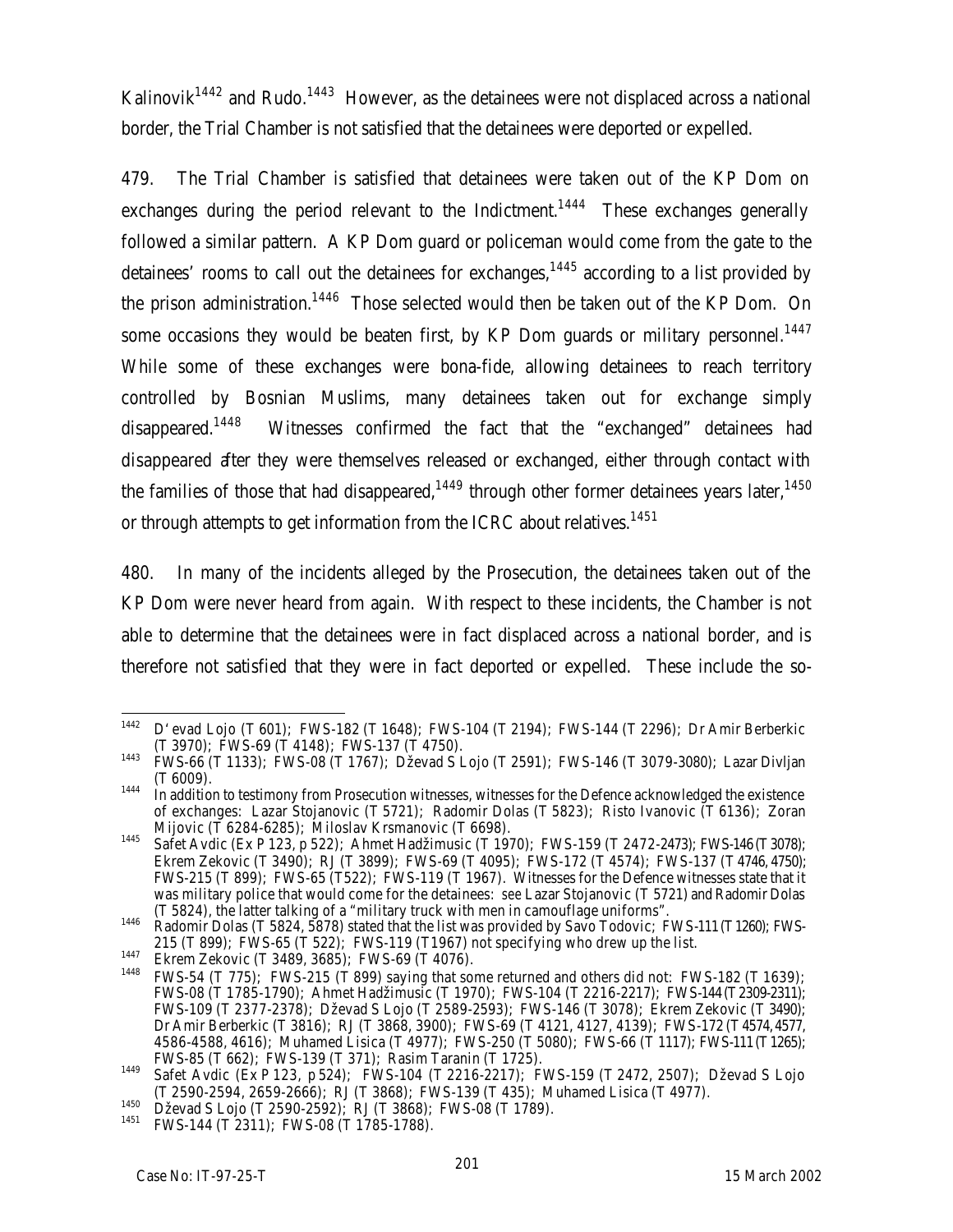called exchanges of 15 or 19 August 1992 (15-20 men),  $1452$  summer 1992,  $1453$  22 August 1992 (8 men),  $1454$  25 August 1992 (around 18-25 men),  $1455$  31 August – 2 September 1992 (around 71 men),  $1456$  10 September 1992 (between 10-40 men),  $1457$  12 September 1992 (50 men),<sup>1458</sup> sometime between 11 and 16 December 1992 (7 men),<sup>1459</sup> February or March 1993 (Dr Aziz Torlak), $1460$  and 21 March 1993 (Šucrija Softic). $1461$ 

481. The Chamber is not satisfied that the incident referred to by the Prosecution concerning 34 men from Jelec<sup>1462</sup> took place at the KP Dom, and therefore does not consider the allegation further.<sup>1463</sup>

482. On at least one occasion, detainees were taken across a national border. A group of approximately 55 men were taken for exchange in Montenegro around 30 August 1992, but the bus on which they were being transported was intercepted in Nikšic, Montenegro, by Pero Elez, a Bosnian-Serb soldier, who sent the group back to the KP Dom. The group was then divided in two with approximately 20 younger men being taken away, possibly to Goražde, and never seen again. The remaining group of 35 men, of which two witnesses in this case were part,  $1464$  was taken to be exchanged in Ro'aj in Montenegro.  $1465$ 

483. The Chamber is satisfied that this group of 35 men was displaced across a national border to Montenegro. However, there is general evidence that detainees wanted to be exchanged, and that those selected for so-called exchanges freely exercised their choice to

<sup>1452</sup> <sup>1452</sup> Dževad S Lojo (T 2592, 2593); Ex P 215, pp 2, 5-6.

 $\frac{1453}{1454}$  RJ (T 3868).

 $^{1454}_{1455}$  Ex P 215, p 2.

<sup>&</sup>lt;sup>1455</sup> Ex P 215, pp 3, 6; RJ (T 3899-3900); Dževad S Lojo (T 2597); FWS-172 (T 4574).

<sup>&</sup>lt;sup>1456</sup> Ex P 215 at pp 3, 6 (date listed as August 29); FWS-69 (T 4132-4139).

<sup>1457</sup> FWS-08 (T 1783-1788) estimating around 18 men; Ahmet Hadžimusic (T 1969-1970) estimating ten men; Dževad S Lojo (T 2597-2598, 2661-2663).

<sup>1458</sup> Ahmet Hadžimusic (T 1970, 2009); Dževad S Lojo (T 2597-2598, 2661-2663).

Dževad S Lojo (T 2557, 2601) putting the date around 16 December, Ex P 215 at p 7; Nezir Cengic (T 4694-4697) putting the number at around 13 and the date at December 15; Ahmet Hadžimusic (T 1974) referring to eight men taken on December 12,

<sup>1460</sup> FWS-146 (T 3078); Amor Masovic (T 4352-4353); FWS-66 (T 1120); FWS-139 (T 372) saying that he was taken away during the summer of 1993; FWS-138 (T 2075) unable to give a date; Risto Ivanovic (T 6192) no date.

 $1461$  Ex P 215, pp 3, 7.

 $1462$  In Annex IV to the Prosecution Final Trial Brief. The incident was not specifically pleaded in the Indictment.<br> $1463$  EMS 144 (T 2200 2211)

<sup>&</sup>lt;sup>1463</sup> FWS-144 (T 2309-2311).

<sup>&</sup>lt;sup>1464</sup> FWS-54 and FWS-172.

<sup>1465</sup> FWS-54 (T 783-785, 811-812); FWS-66 (T 1119-1120, 1150); FWS-86 (T 1535-1542); FWS-08 (T1807); Dr Amir Berberkic (T 3814-3816); RJ (T 3904, 3907); FWS-69 (T 4095-4096); FWS-172 (T4575-4578); FWS-109 (T 2425); FWS-119 (T 1968-1969).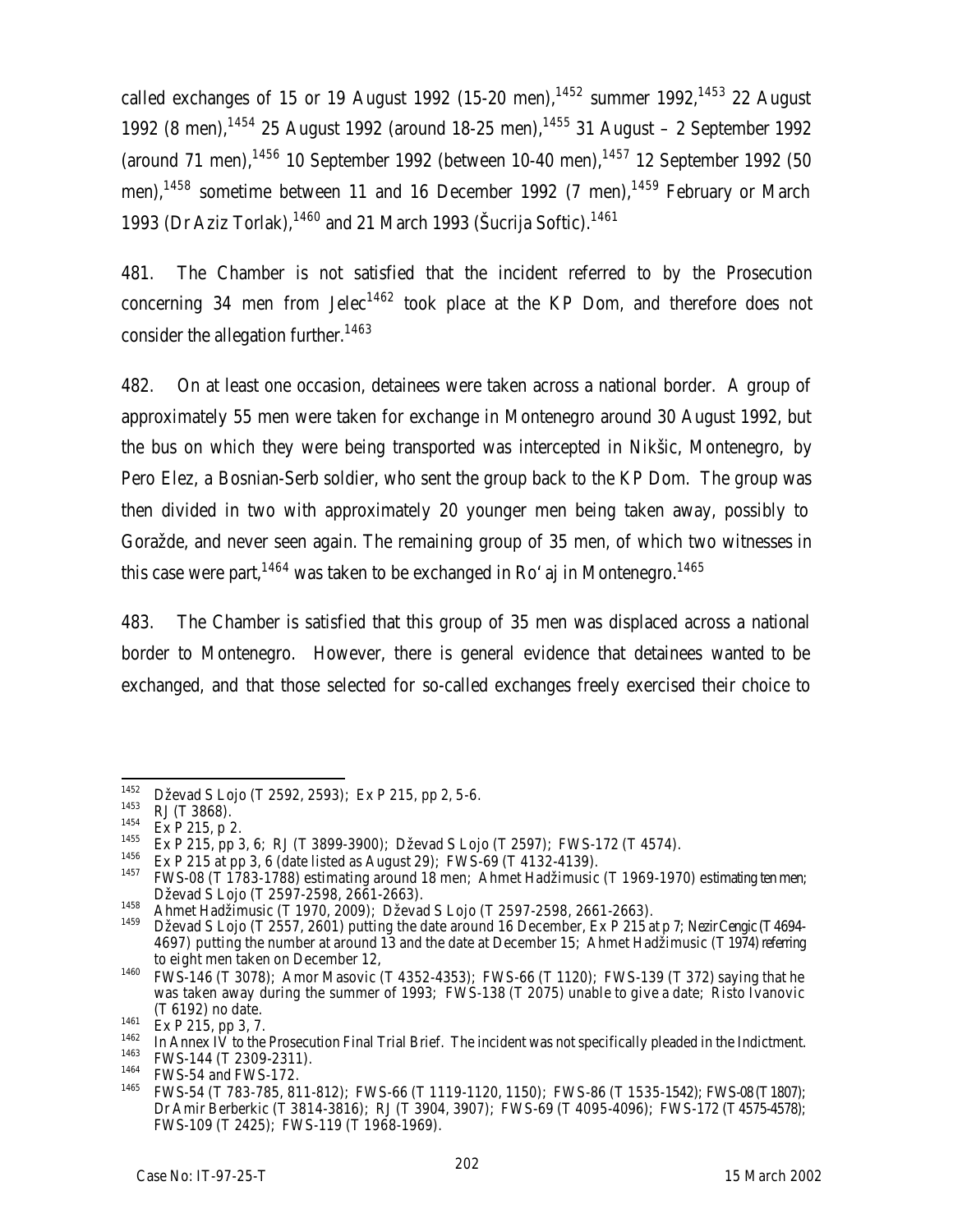go and did not have to be forced.<sup>1466</sup> The Trial Chamber is not satisfied that the displacement of these individuals from Foca necessarily involved in the choice they made was involuntary. In addition, there is no direct evidence showing that the displacement was committed on one of the listed discriminatory grounds.<sup>1467</sup>

484. The Trial Chamber is satisfied that, around 17 or 18 September 1992, between 35- 60<sup>1468</sup> detainees were taken out of the KP Dom in two groups, having been told that they were going to pick plums.<sup>1469</sup> It has not been established beyond reasonable doubt that these detainees were displaced across a national border, and the Trial Chamber is therefore not satisfied that their removal from the KP Dom amounted to deportation or expulsion. Detainees were first asked to volunteer for plum-picking duty, $1470$  but they were in fact eventually selected by KP Dom quards according to a list.<sup>1471</sup> Those selected for the job were told by the guards not to take their belongings.<sup>1472</sup> Detainees who were taken away for plum picking did not return to the KP Dom and were never seen again.<sup>1473</sup> The bodies of two of those detainees, Murat Crneta<sup>1474</sup> and Halid Konio.<sup>1475</sup> were later discovered close to the Goražde frontline near Previla in Bosnia Herzegovina in a mass grave.<sup>1476</sup>

485. Similarly, the Trial Chamber is not satisfied that detainees escorted by Pero Elez out of the KP Dom in the summer of 1992, possibly to work in the Miljevina mine, were

<sup>1466</sup> <sup>1466</sup> FWS-54 (T 774); FWS-65 (T 523); Rasim Taranin (T 1725); FWS-109 (T 2399); FWS-249 (T 4483); RJ (T 3868).

<sup>&</sup>lt;sup>1467</sup> Neither was any reason presented by one of those deported as to why the group of 35 were deported while 20 others were separated from the original group: *see* FWS-54 (T 785).

<sup>&</sup>lt;sup>1468</sup> FWS-139 (T 371) saying between 50-60; Ahmet Hadžimusic (T 1972-1973) saying around 35 men; FWS-08 (T 1791) saying about 36; FWS-104 (T 2185) around 35-40.

<sup>1469</sup> FWS-104 (T 2209, 2184-2185); Ahmet Hadžimusic (T 1970-1974); FWS-139 (T 371); Safet Avdic (Ex P 123, pp 524-525); FWS-182 (T1639); FWS-08 (T 1790-1792); FWS-109 (T2401); FWS-182 (T 1639); Ekrem Zekovic (T 3495-3496, 3513); FWS-69 (T 4085-4086); FWS-137 (T 4770, 4810) stating that it took place in August 1992; Muhamed Lisica (T 4978); FWS-250 (T 5080); Risto Ivanovic (T6185).

<sup>1470</sup> FWS-08 (T 1791); FWS-138 (T 2094).<br>1471 FWS-129 (T 2004). Abmot Hadžimusi

<sup>1471</sup> FWS-138 (T 2094); Ahmet Hadžimusic (T 1971-1975); FWS-69 (T 4085-4086); Ekrem Zekovic (T3495); FWS-08 (T 1791); FWS-08 (T 1807); FWS-139 (T 371); Safet Avdic (Ex P 123, p 524); FWS-86 (T 1531).

<sup>1472</sup> FWS-104 (T 2210); FWS-08 (T 1792); FWS-69 (T 4085-4086); FWS-137 (T 4770); Ahmet Hadžimusic (T 1973).

<sup>1473</sup> Safet Avdic (Ex P 123, p 525); FWS-182 (T 1628); FWS-109 (T 2402); Dževad S Lojo (T 2584, 2598- 2599); FWS-137 (T 4770); FWS-250 (T 5080); FWS-139 (T 371); FWS-08 (T 1792); FWS-104 (T2187).

<sup>&</sup>lt;sup>1474</sup> Ekrem Zekovic (T 3497-3498).

<sup>&</sup>lt;sup>1475</sup> FWS-182 (T 1628); Ekrem Zekovic (T 3497-3498, 3513).

Ex P 55/2, Section 3 (relating to Halid Konjo and the discovery of his body in a mass grave) and Section 6 relating to Murat Crneta and the discovery of his body in a mass grave); Amor Masovic (T 4235); Ex P 240/1 (map); Ex P 55/1; Jussi Kemppainen gave evidence that Halid Konjo's body was discovered during an exhumation in Podstolac-Ustikolina on 5 November 1997 (T 1167-1168, 1170-1171); Amor Masovic gave evidence of the Commission locating the bodies of Halid Konjo and Murat Crneta (T 4233- 4237).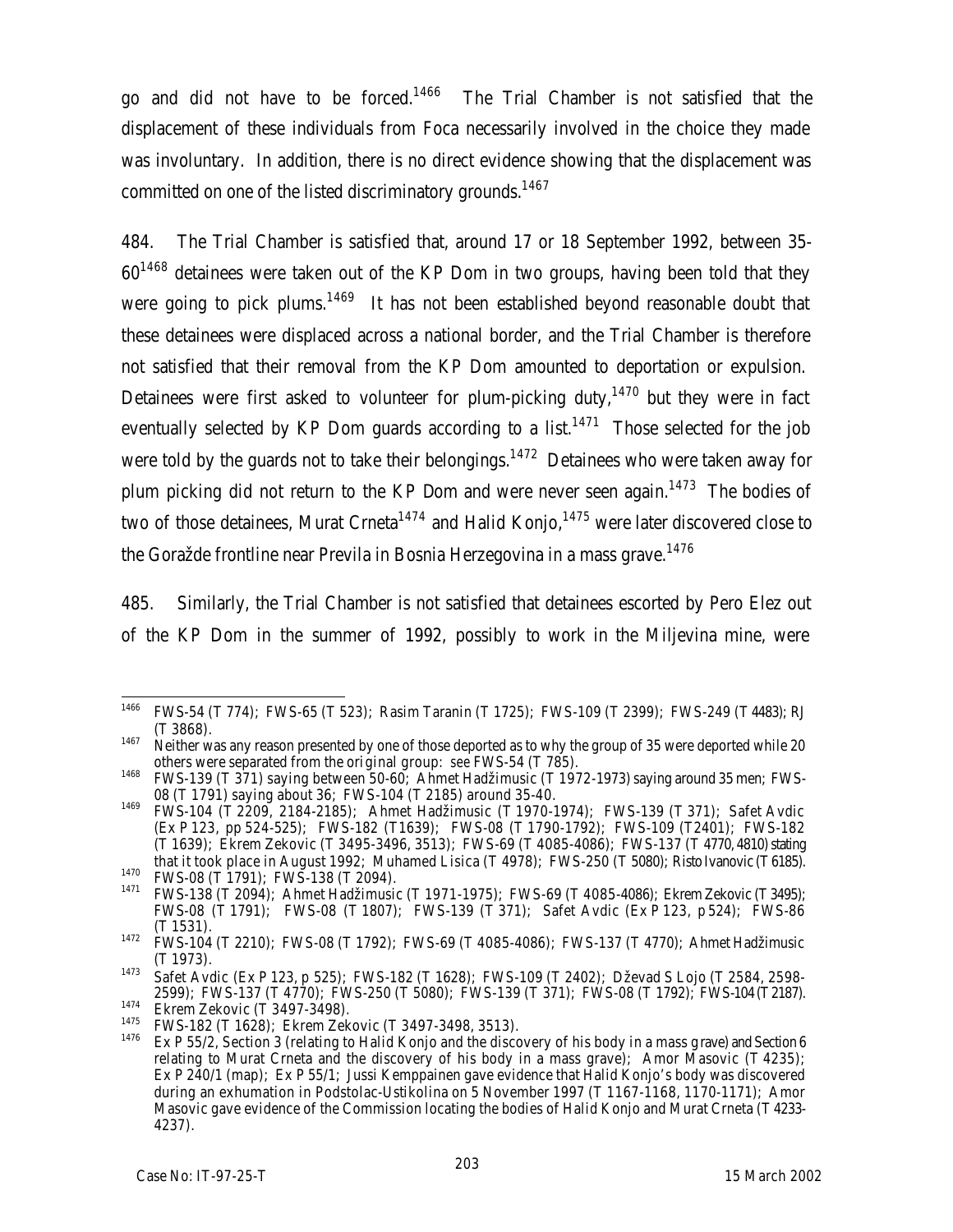deported or expelled. They were never seen again,  $1477$  and as a result it has not been established that they were displaced across a national border.

## 3. The responsibility of the Accused

486. The Trial Chamber has considered the offences of imprisonment, inhumane conditions, torture, inhumane acts, cruel treatment, murder, forced labour, deportation and expulsion as acts of persecution. It has established that the imprisonment of the non-Serb detainees in the KP Dom, the inhumane conditions in which they were kept, the beating of Džemo Balic and the torture of FWS-03 were committed with discriminatory intent and amount to persecution.<sup>1478</sup> It is with respect to these instances only that the Trial Chamber now considers the issue of the Accused's responsibility. That responsibility is alleged to arise on different bases in relation to each of the underlying crimes established.

(a) Joint Criminal Enterprise

487. The Prosecution alleges that the Accused incurred criminal responsibility under Article 7(1) as a participant in a joint criminal enterprise with guards and soldiers to persecute the Muslim and other male non-Serb civilian detainees. To attach criminal responsibility to the Accused for the joint criminal enterprise of persecution, the Prosecution must prove that there was an agreement between himself and the other participants to persecute the Muslim and other non-Serb civilian male detainees by way of the underlying crimes found to have been committed, and that the principal offenders and the Accused shared the intent required for each of the underlying crimes and the intent to discriminate in their commission. The Prosecution alleges that the Accused was affiliated with the SDS and supported Serb nationalistic policies, which (it is alleged) provides direct evidence of his conscious intention to discriminate. The Trial Chamber is not satisfied that the evidence is sufficient to establish these allegations.  $1479$  Moreover, the Trial Chamber

<sup>1477</sup> <sup>1477</sup> FWS-249 (Ex P 161, pp 4411, 4414, 4472-4473, 4477-4478).

<sup>1478</sup> *See* pars 438, 439-443, 454, 470, *supra*.

The Prosecution relied on the evidence of witnesses who claimed to have observed the Accused at SDS rallies and in the company of high level SDS members prior to the outbreak of the conflict: FWS-138 (T 2042-3); Žarko Vukovic (T 6803); FWS-139 (T 379); FWS-71 (T 2902); FWS-139 (T 378); FWS-85 (T 629); Ekrem Zekovic (T 3699). The Prosecution also alleged that the Accused was familiar with the members of the Crisis Staff and, although the Accused denied knowing the names of the Crisis staff members prior to hearing them in Court, he did show familiarity with their names and their functions when crossexamined: The Accused (T 7770-7774), Ex D 73. The Prosecution further asserted that only a person with nationalistic views could be entrusted with the position of warden of the KP Dom during the conflict, and this was supported by the views of the witnesses: FWS-54 (T 779-780); FWS-111 (T 1271); RJ (T 3834-3835).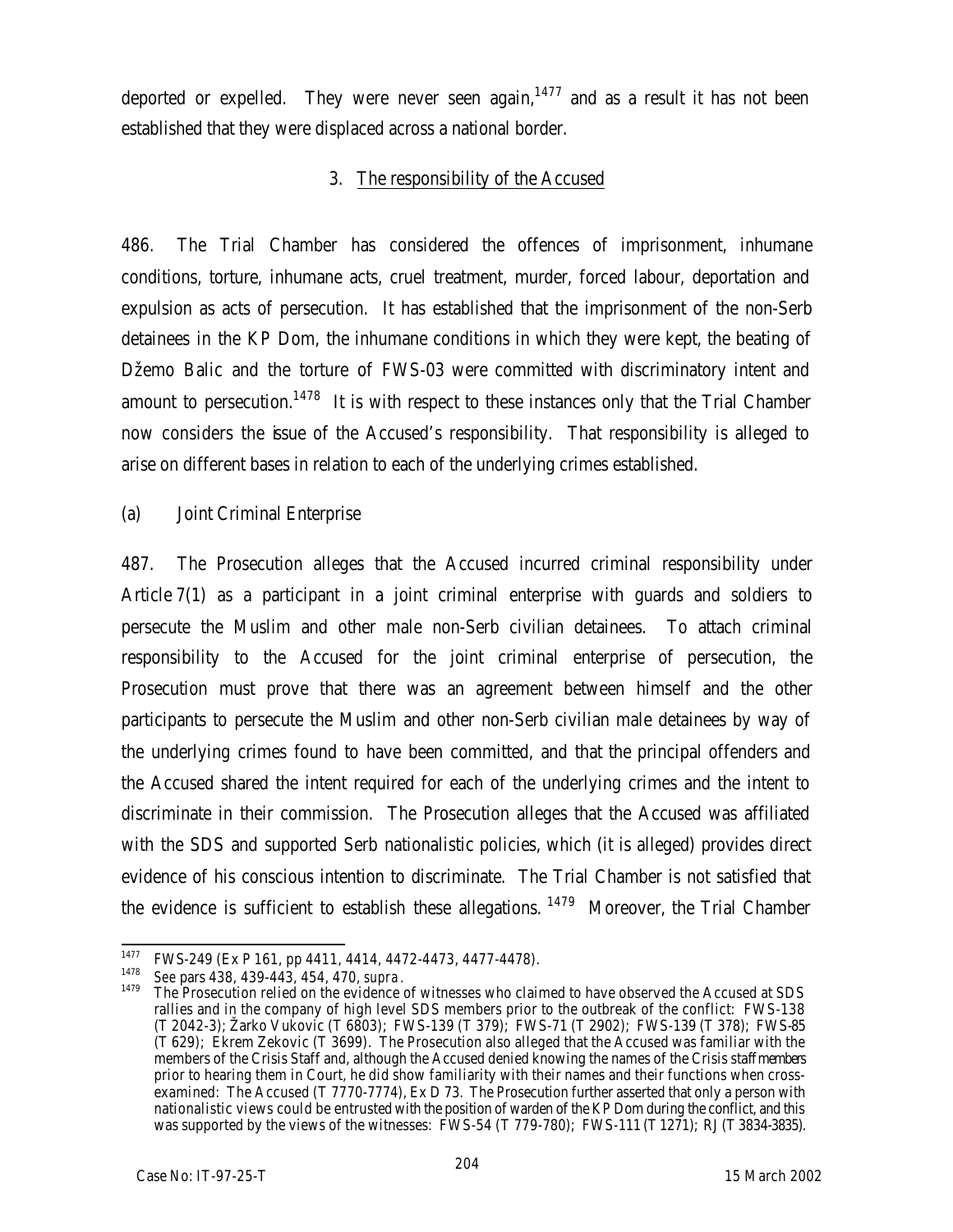has already determined that the Accused did not share the intent to commit any of the underlying crimes charged as persecution pursuant to any joint criminal enterprise.<sup>1480</sup> Accordingly, the crime of persecution cannot be established on the basis of any of these underlying crimes as part of a joint criminal enterprise in which the Accused was involved.

## (b) Aiding and Abetting

488. The Prosecution alleges that the Accused also incurred individual criminal responsibility under Article 7(1) of the Statute by aiding and abetting the persecution of the non-Serb detainees, by his participation in the commission of the underlying crimes. To find the Accused guilty of aiding and abetting the persecution of the non-Serb detainees, the Prosecution must establish that the Accused had knowledge that the principal offenders intended to commit the underlying crimes and that by their acts they intended to discriminate against the non-Serb detainees, and that, with that knowledge, he made a substantial contribution to the commission of the discriminatory acts by the principal offenders.

489. *Imprisonment.* The Trial Chamber has already found that the Accused voluntarily accepted the position of warden at the KP Dom in full awareness that Muslim civilians were being illegally detained at the KP Dom because of their ethnicity, and it determined that the Accused incurred criminal responsibility for aiding and abetting that illegal imprisonment pursuant to Article  $7(1)$ <sup>1481</sup> The Trial Chamber is also satisfied that, with respect to the

 $\overline{a}$ 

The Prosecution also relied upon the evidence of FWS-86 that, from the end of 1991 until the beginning of 1992, anti-Muslim songs were sung in the Accused's son's café which was attached to the Accused's house: (T 1493, 1495, 1554). The Accused denied attending any SDS rallies and denied having any involvement at all with the SDS: (T 7583, T 7746). A certificate issued by the Srbinje SDS Municipal Board on 20 October 1998, stating that the Accused has never been a member of the SDS of Republika Srpska, was produced in support of this denial (Ex D 76/1). The Trial Chamber notes that this certificate is of recent origin and, in the absence of any evidence of the basis upon which it was issued, places no weight upon it. However, the Trial Chamber is satisified that there was a certain amount of evidence adduced by both the Defence and Prosecution showing that the Accused treated the non-Serb population in a favourable manner, and that his only political affiliation was with the Communist party: Witness A (T 5524-5528); Slobodan Jovanevic (T 5578-5580); Milomr Mihajlovic (T 5624-5625); Vitomir Drakul (T 5674-5675); Divljan Lazar (T 6012- 6013); Drago Vladicic (T 6308-6309); Miladin Matovic (T 6486); Miloslav Krsmanovic (T 6705); Slavica Krnojelac (T 7503-7504, 7530); Zarko Vukovic (T 6741-6748); Arnseije Krnojelac (T 6934-6937); Svetozar Bogdanovic (T 7064); Witness C (T 7132-7142); Witness D (T 7147-7150); Desanka Bogdanovic (T 7014-7021); Svetozar Bogdanovic (T 7062-7066); Miloslav Krsmanovic (T 6705); Desanka Bogdanovic (T 7007); FWS-111 (T 1269-1270); FWS-144 (T 1468-1469, 2331-2332). The Trial Chamber is therefore not satisfied that the Accused consciously intended to discriminate.

<sup>1480</sup> *Imprisonment, see* par 127, *supra*; *Living conditions constituting inhumane acts, see* par 170, *supra*; *Beatings*, *see* pars 313, 346, *supra*; T*orture, see* pars 313-314, *supra*.

<sup>1481</sup> *See* pars 100, 124,127, *supra*.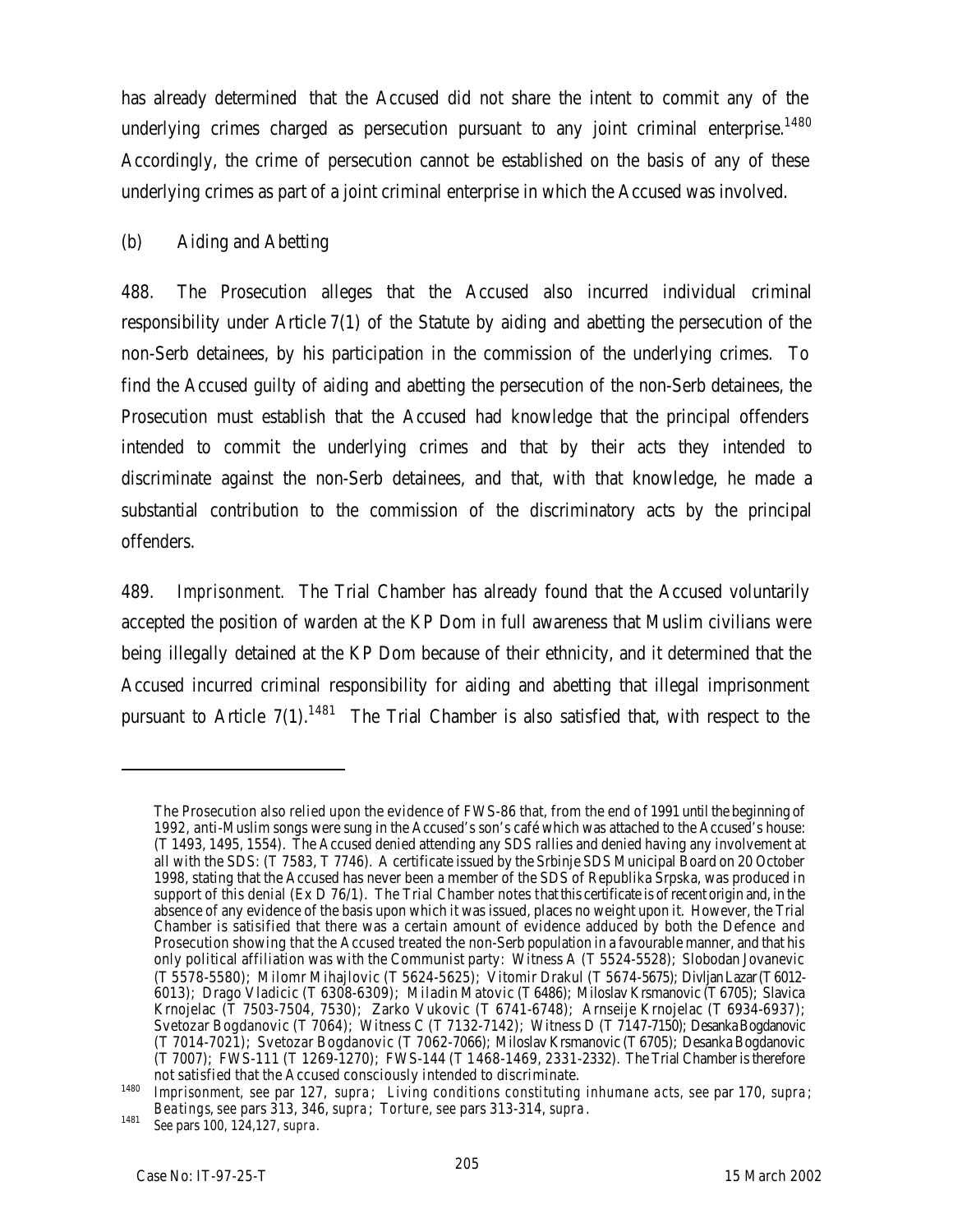crime of imprisonment, it was obvious to the Accused, as it was to anyone who was at the KP Dom, that the principal offenders in imprisoning the Muslim and other non-Serb men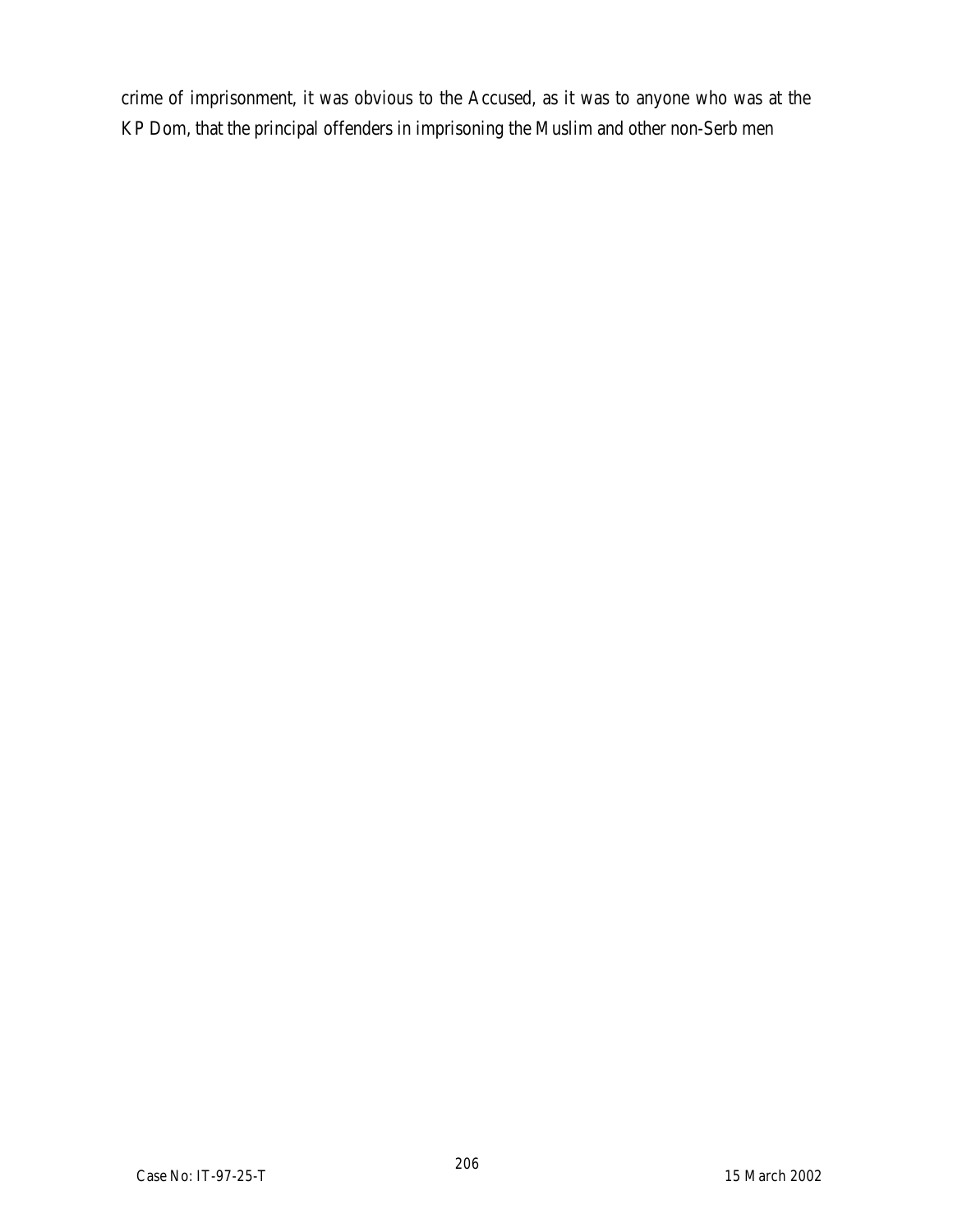intended to discriminate against them on religious and political grounds. The Trial Chamber is also satisfied that the Accused knew that by his acts or omissions he was substantially contributing to the commission of the offence of imprisonment on discriminatory grounds.<sup>1482</sup> Accordingly, the Trial Chamber is satisfied that the Accused incurred criminal responsibility as an aider and abettor to the crime of persecution under Article 7(1) of the Statute with respect to the underlying crime of imprisonment.

490. *Living conditions constituting inhumane acts and cruel treatment.* The Trial Chamber has already found that the Accused had knowledge of the conditions under which the non-Serb detainees were being held and of the effects these conditions were having on the physical and psychological health of the non-Serb detainees, and it determined that the Accused incurred criminal responsibility for aiding and abetting the principal offenders in the continued maintenance of these living conditions, (constituting inhumane acts and cruel treatment) pursuant to Article  $7(1)$ .<sup>1483</sup> The Trial Chamber is also satisfied that it was obvious to the Accused, as it would have been to any one at the KP Dom, that the disparity between the treatment of the non-Serb and Serb detainees was deliberate and was effected by the intention of the principal offenders to discriminate against the non-Serb detainees on religious and political grounds. The Trial Chamber is also satisfied that the Accused knew that by his acts or omissions he was making a substantial contribution to the commission of these conditions (constituting inhumane acts and cruel treatment) on discriminatory grounds. Accordingly, the Trial Chamber is satisfied that the Accused incurred criminal responsibility as an aider and abettor to the crime of persecution under Article 7(1) of the Statute with respect to the underlying crime of inhumane acts and cruel treatment.

491. *Beatings.* With respect to the beating of Džemo Balic, the Trial Chamber has already found that the Accused was aware of the commission of beatings in general,<sup>1484</sup> and it determined that the Accused incurred responsibility as an aider and abettor of those beatings pursuant to Article 7(1), although no conviction was entered under that head of responsibility, the Trial Chamber finding his responsibility as a superior was the more appropriate head under which to record a conviction.<sup>1485</sup> However, the Trial Chamber is not satisfied that the Prosecution has established that the Accused also had knowledge that the

<sup>1482</sup> <sup>1482</sup> *See* pars 438,443, *supra*.

<sup>1483</sup> *See* pars 169-173, *supra.*

<sup>1484</sup> *See* pars 308-313, *supra*.

<sup>1485</sup> *See* pars 316-321, *supra*.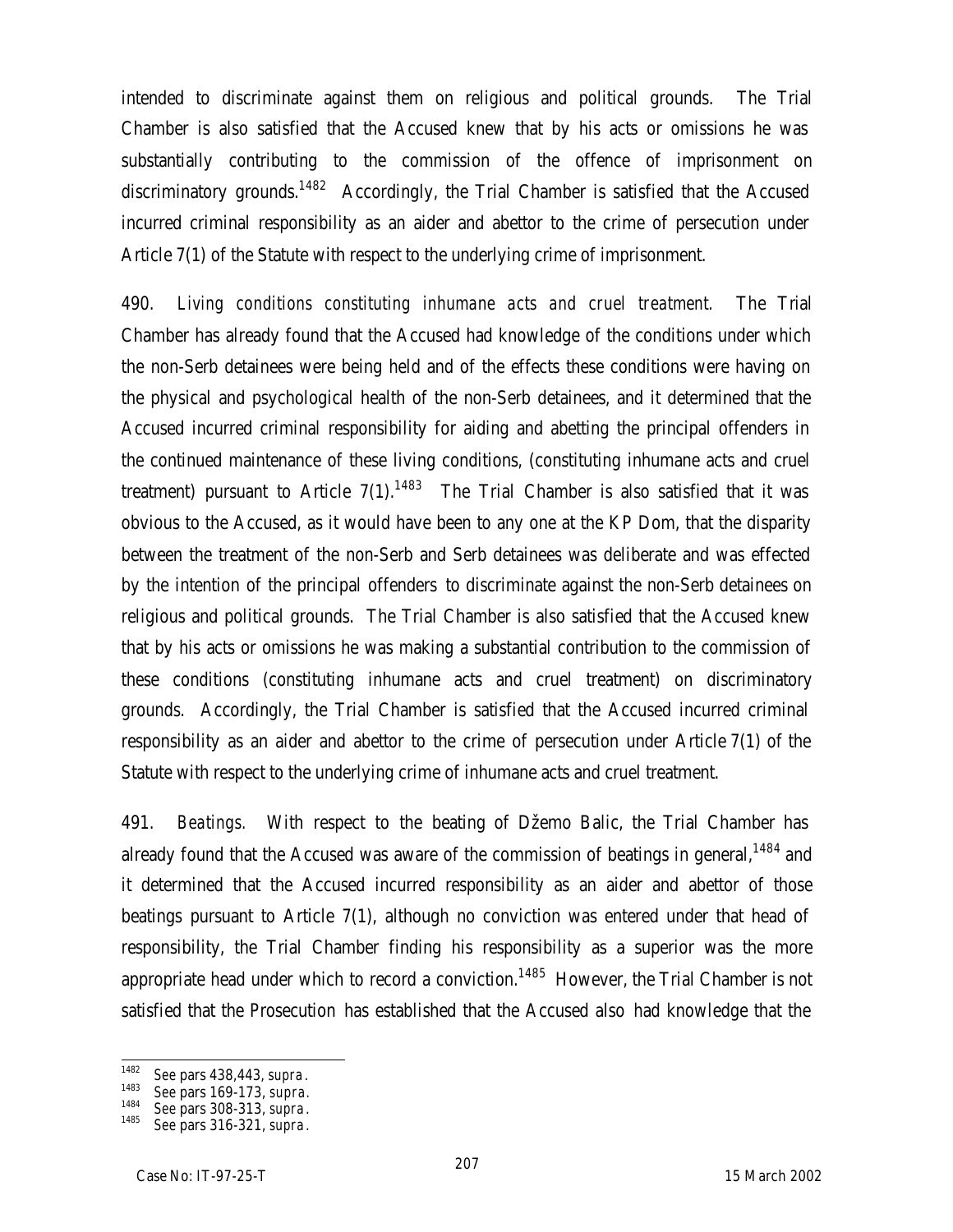beating of Džemo Balic was committed with discriminatory intent. To establish the Accused's responsibility for aiding and abetting the commission of this act as an act of persecution, the Prosecution must establish the Accused's knowledge of not only the underlying act but also of the additional fact that that act was committed with a conscious intention to discriminate. The Trial Chamber is not satisfied that the Prosecution has established that the Accused knew that the beating of non-Serb detainees was carried out with discriminatory intent, and thus the Accused cannot be found responsible for aiding and abetting the persecution of the non-Serb detainees by his acts and omissions with respect to the beating of Džemo Balic.

492. *Torture.* With respect to the torture of FWS-03, the Trial Chamber has already found that the Accused did not have knowledge of the state of mind of the principal offenders of this offence, and it determined that the Accused did not incur criminal responsibility for the torture of detainees at the KP Dom.<sup>1486</sup> Accordingly, the aiding and abetting of the crime of persecution on the basis of the offence of torture of FWS-03 cannot be established. However, although the Accused did not have knowledge of the torture of FWS-03, the Trial Chamber was satisfied he did have knowledge of the beatings of the detainees, and the Accused was found responsible for the torture of FWS-03 as inhumane acts and cruel treatment. The Trial Chamber is not satisfied, however, that the Prosecution has established that the Accused knew that the treatment of FWS-03 was committed with discriminatory intent. The aiding and abetting of the crime of persecution cannot therefore be established upon the basis of this act.

(c) Superior Responsibility

493. The Trial Chamber must also consider whether the Accused incurred superior responsibility pursuant to Article 7(3) for the persecution of the non-Serb detainees with respect to the underlying offences found to have been committed with discriminatory intent. To establish the Accused's responsibility as a superior, the Prosecution must demonstrate that the Accused knew of the commission of the underlying offence, that he knew that that offence was being committed on discriminatory grounds, or had information in his possession sufficient to put him on notice as to the commission of the underlying offence

<sup>1486</sup> <sup>1486</sup> *See* pars 312-313, *supra*.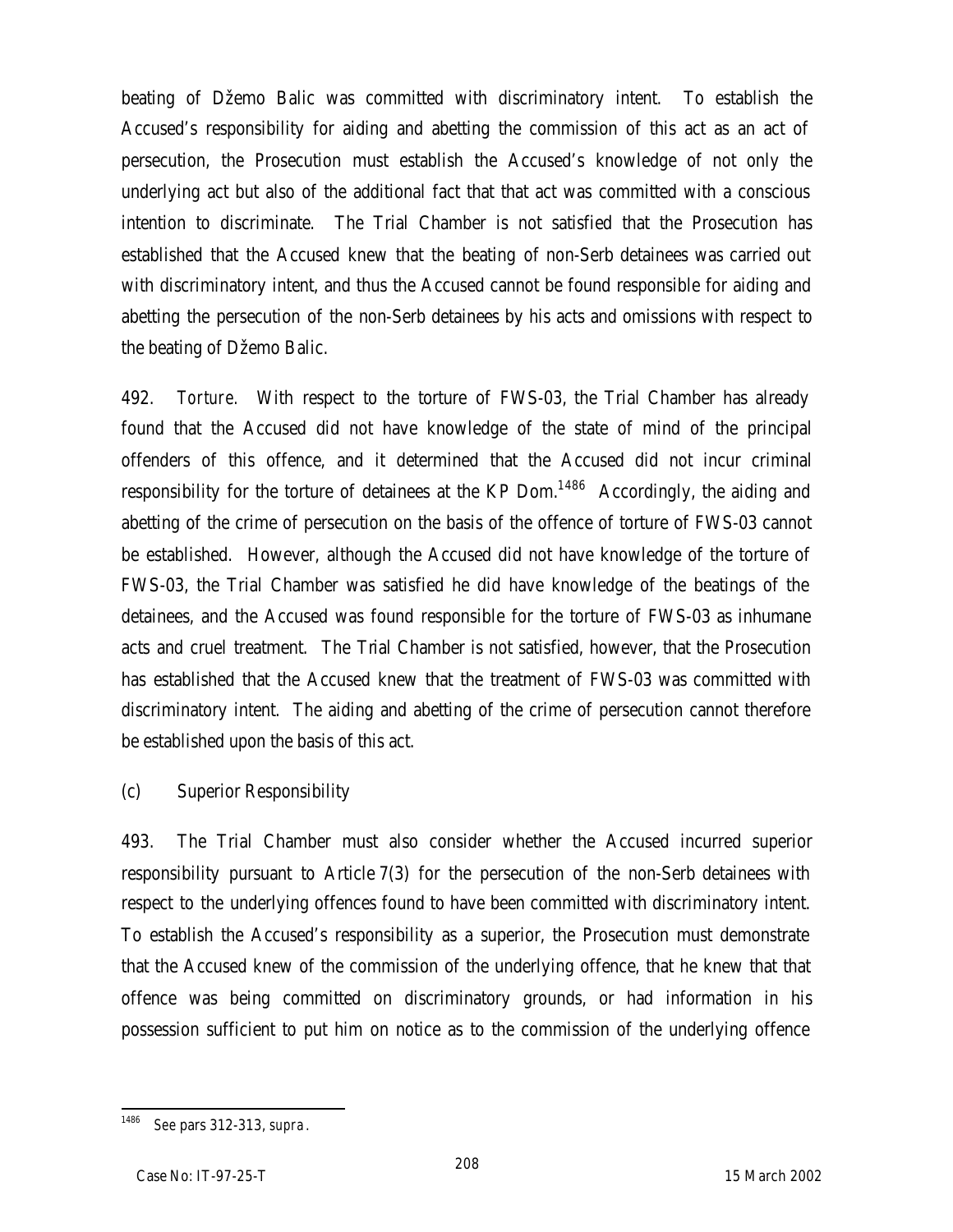and its commission on discriminatory grounds, and that he failed to prevent or punish his subordinates for the commission of the underlying offence on discriminatory grounds.

494. *Imprisonment*. The Trial Chamber has already determined that the Accused held the position of warden of the KP Dom and exercised supervisory responsibility over all subordinate personnel and detainees at the  $KP$  Dom.<sup>1487</sup> However, the Trial Chamber also found that the Accused played no role in actually securing the detention of non-Serb detainees at the KP Dom, and that the most which could have been done by the Accused as a superior was to report the illegal detention of the non-Serb detainees to the very persons who had ordered it.<sup>1488</sup> Accordingly, the Trial Chamber determined that the Accused did not incur superior responsibility for the imprisonment of the non-Serb detainees.<sup>1489</sup> Without the establishment of the Accused's responsibility as a superior for the underlying offence of imprisonment, there is no basis for a finding that the Accused incurred superior responsibility for the act of imprisonment as an act of persecution. $^{1490}$ 

495. *Inhumane living conditions constituting inhumane acts and cruel treatment*. The Trial Chamber has already found that the Accused knew that his subordinates were subjecting the non-Serb detainees to living conditions which constituted inhumane acts and cruel treatment, and it determined that the Accused incurred superior responsibility for these underlying offences,  $1491$  for his omission to take any action to prevent his subordinates from maintaining these living conditions, and his failure to punish his subordinates for the implementation of these living conditions.<sup>1492</sup> The Trial Chamber is also satisfied that it was obvious to the Accused, as it would have been to any one at the KP Dom, that the disparity between the treatment of the non-Serb and Serb detainees was deliberate and was carried out with the intention of the principal offenders to discriminate against the non-Serb detainees on religious and political grounds. Accordingly, the Trial Chamber is satisfied that the Accused incurred criminal responsibility as a superior for the maintenance of the living conditions constituting inhumane acts and cruel treatment as acts of persecution pursuant to Article 7(3) of the Statute.

<sup>1487</sup> <sup>1487</sup> *See* par 107, *supra.*

<sup>1488</sup> *See* pars 106-107, *supra*.

<sup>1489</sup> *See* par 107, *supra.*

<sup>1490</sup> *See* pars 106-107, *supra.*

<sup>1491</sup> *See* par 173, *supra*. The Trial Chamber was also satisfied that the Accused's responsibility under Article 7(1) of the Statute had been established with respect to the offence of inhumane conditions and, in the exercise of its discretion, chose that head of liability as the more appropriate basis upon which to enter a conviction.

<sup>1492</sup> *See* par 172, *supra*.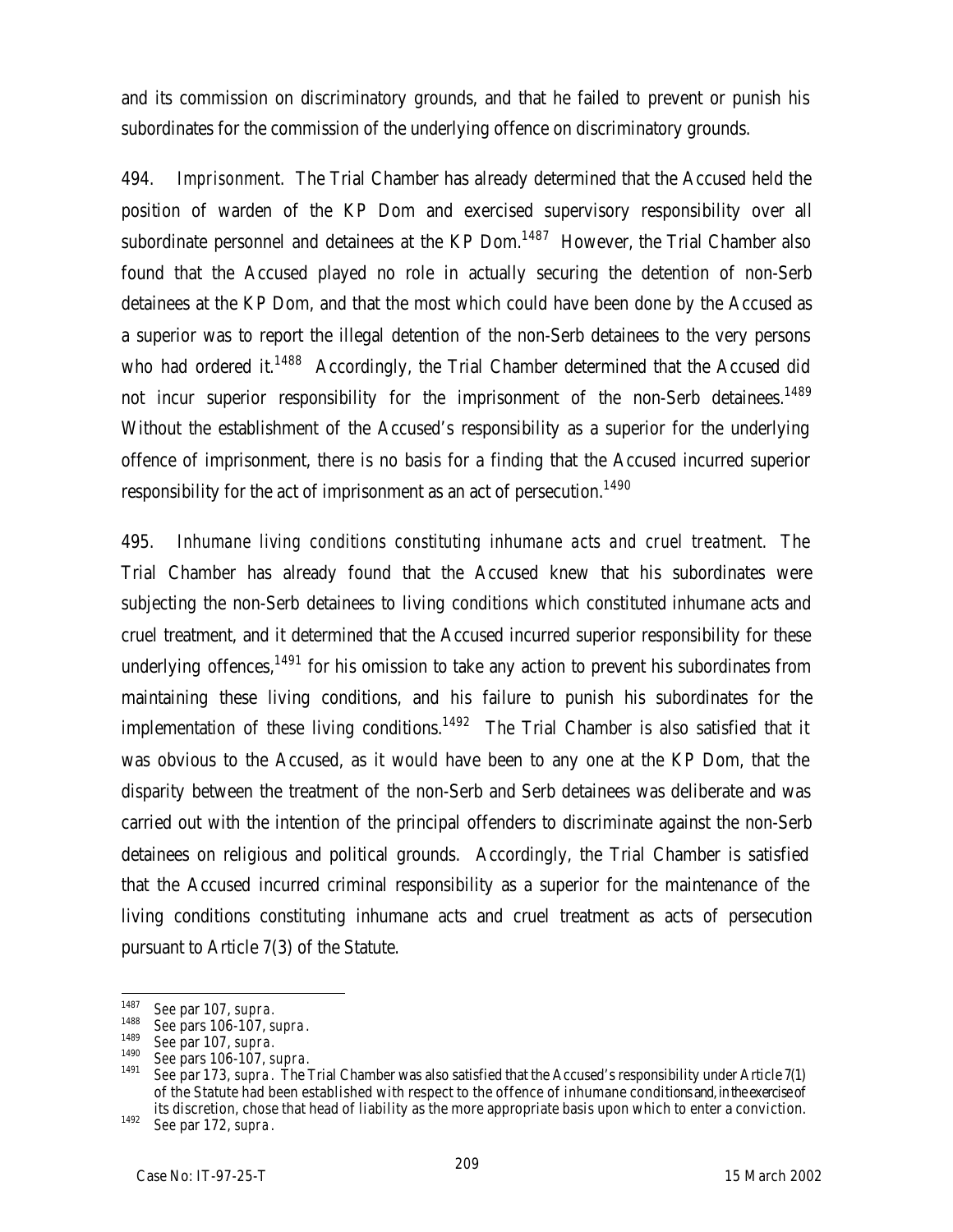496. The Trial Chamber has already determined that the Accused incurred individual responsibly for aiding and abetting the maintenance of the living conditions as acts of persecution pursuant to Article 7(1) of the Statute.<sup>1493</sup> In the exercise of its discretion, the Trial Chamber considers it more appropriate to enter a conviction under Article 7(1) as stated earlier.<sup>1494</sup> However, the Trial Chamber will take into account the Accused's position as a superior as a factor aggravating his criminal responsibility under Article 7(1).

497. *Beatings.* With respect to the beating of Džemo Balic, the Trial Chamber has already determined that the Accused incurred superior responsibility pursuant to Article 7(3) for this beating as inhumane acts and cruel treatment, as he knew that beatings were being committed and he failed to take any action to prevent or punish their occurrence.<sup>1495</sup> The Trial Chamber is satisfied that, had the Accused acted upon the information within his possession with respect to the beatings, any investigation would have made clear to him with respect to Džemo Balic the discriminatory intent of the principal offender. Accordingly, the Trial Chamber is satisfied that the Accused also incurred superior responsibility with respect to the beating of Džemo Balic constituting inhumane acts and cruel treatment found to have been committed with persecutory intent.

498. *Torture*. The Trial Chamber has already found that the Accused did not have knowledge of the tortures committed at the KP Dom. $1496$  No superior responsibility can therefore attach to the accused for the torture of FWS-03 found to have been committed with persecutory intent. With respect to the beating of FWS-03 as inhumane acts and cruel treatment, the Trial Chamber is satisfied that, if the Accused had acted upon the information in his possession with respect to the beatings, any investigation would have made clear to him with respect to FWS-03 the discriminatory intent of the principal offender. Accordingly, the Trial Chamber is satisfied that the Accused incurred superior responsibility for the beating of FWS-03 as an act of persecution.

<sup>1493</sup> <sup>1493</sup> *See* par 173, *supra.*

<sup>1494</sup> *See* par 490, *supra*.

<sup>1495</sup> *See* pars 312-319, *supra*.

See par 313, *supra*.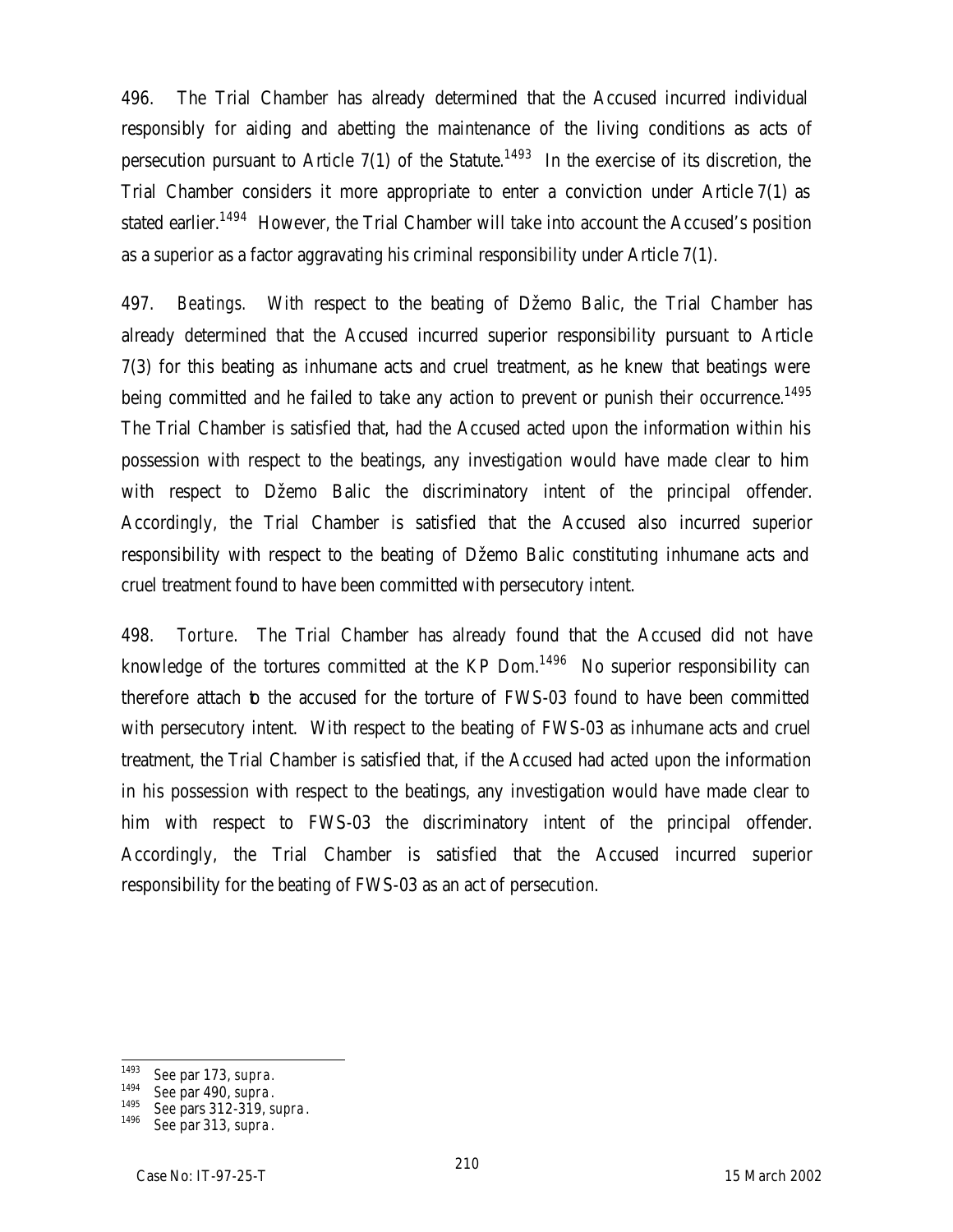# **VII. SENTENCING CONSIDERATIONS**

499. The Accused has been found individually responsible pursuant to Article 7(1) for aiding and abetting:

- a) Count 1 persecution as a crime against humanity (based upon imprisonment and inhumane acts relating to living conditions).<sup>1497</sup>
- b) Count 15 cruel treatment as a violation of the laws or customs of war (based upon living conditions).

500. The Accused has also been found responsible as a superior pursuant to Article 7(3) for:

- a) Count  $1$  persecution as a crime against humanity (based upon beatings).<sup>1498</sup>
- b) Count 5 inhumane acts as a crime against humanity (based upon beatings).<sup>1499</sup>
- c) Count 7 cruel treatment as a violation of the laws or customs of war (based upon beatings).

501. The Accused has been found not guilty under either head of responsibility for the offences of:

- a) Count 2 torture as a crime against humanity.
- b) Count 4 torture as a violation of the laws or customs of war.
- c) Count 8 murder as a crime against humanity.
- d) Count 10 murder as a violation of the laws or customs of war.

 $\overline{a}$  $1497$  Absorbed in this finding are the findings of the Trial Chamber that the Accused was individually responsible for the crimes against humanity of imprisonment (par 489) and of inhumane acts (based upon living conditions, par 490).

<sup>1498</sup> This finding covers the beating of Džemo Balic (par 5.15 of the Indictment) and FWS-03 (par 5.23 of the Indictment).

<sup>&</sup>lt;sup>1499</sup> Those incidents which formed the basis of the persecution charge, namely the beating of Džemo Balic (par 5.15 of the Indictment) and FWS-03 (par 5.23 of the Indictment), do not form part of this conviction.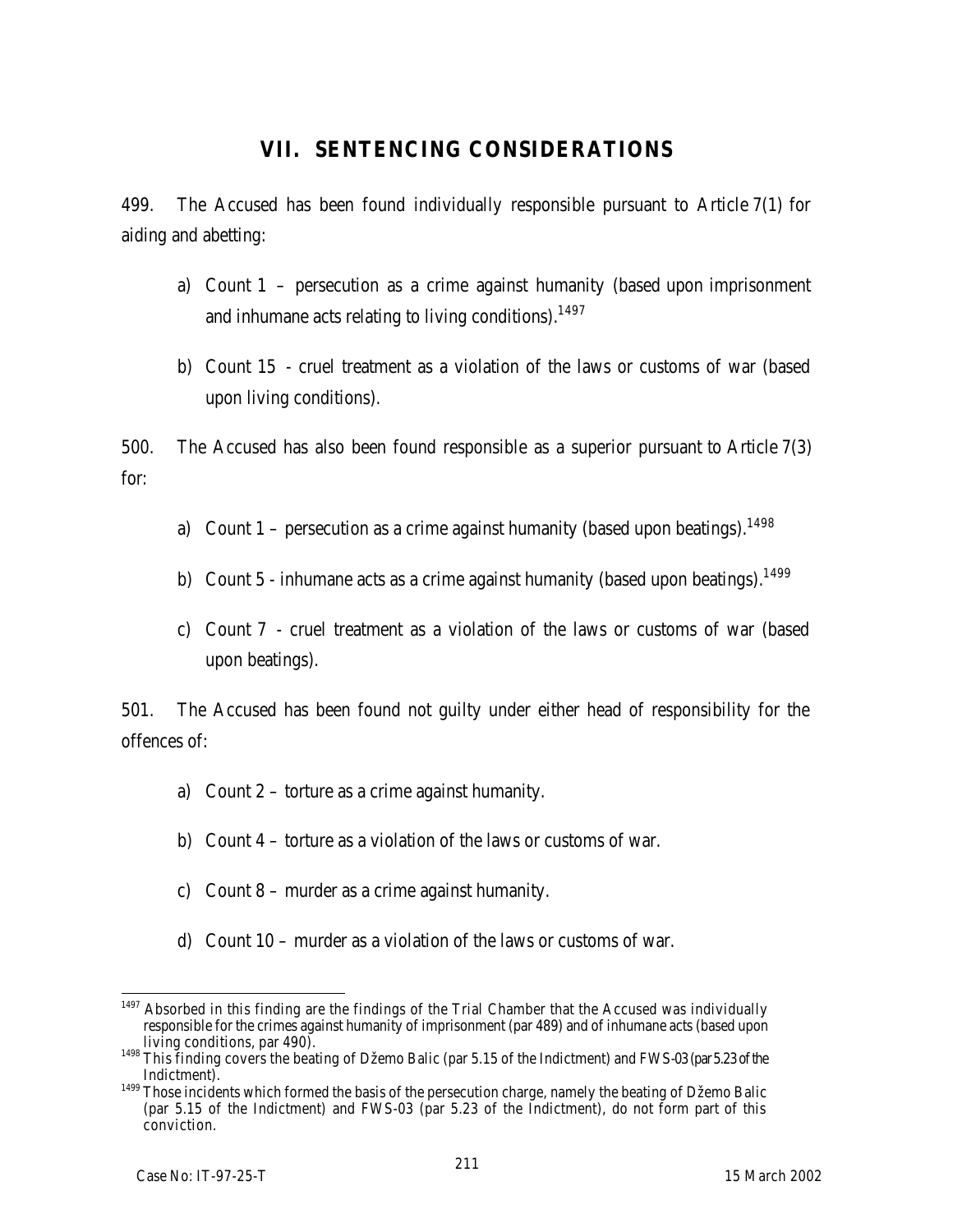- e) Count 16 enslavement as a crime against humanity.
- f) Count 18 slavery as a violation of the laws or customs of war.

502. Cumulative convictions (convictions for different crimes against international humanitarian law based on the same conduct) are permissible only if each crime involved has a materially distinct element not contained in the other. An element is materially distinct from another if it requires proof of a fact not required by the other. Where this test is not met, the Chamber must enter the conviction for the more specific crime, being the crime with an additional materially distinct element.<sup>1500</sup>

503. Convictions for the crimes enumerated under Articles 3 and 5 based on the same conduct are permissible as each contains a materially distinct element.<sup>1501</sup> The materially distinct element required by Article 3 offences is the requirement that there be a close link between the acts of the accused and the armed conflict. That required by Article 5 offences is that the offence be committed within the context of a widespread and systematic attack directed against a civilian population. Applying this test to the present case, convictions for the cruel treatment and persecution charges (pursuant to Articles 3 and 5 respectively) based on the same conduct are permissible and are therefore entered. With respect to convictions for the other charges (pursuant to Article 5), it is clear that neither the crime of imprisonment nor that of inhumane acts contains an element which is materially distinct from the crime of persecution. As persecution requires the materially distinct elements of a discriminatory act and discriminatory intent, it is the more specific provision. A conviction is therefore entered for persecution, but not for imprisonment and inhumane acts, with respect to the relevant conduct found to constitute the persecution charge. Convictions for inhumane acts are entered for those incidents found to constitute acts of inhumane treatment under Article 5 of the Statute but which have not also been established as persecution under that Article.

504. The Trial Chamber imposes a single sentence of imprisonment reflecting the totality of the criminal conduct of the Accused in accordance with Articles  $23(1)^{1502}$  and  $24(1)^{1503}$ 

 $\overline{1}$ <sup>1500</sup> *Delali}* Appeals Judgment, pars 412-413.

<sup>1501</sup> *Jelisi}* Appeal Judgment, par 82.<br><sup>1502</sup> Article 22(1) provides: "The Tri

Article 23(1) provides: "The Trial Chambers shall pronounce Judgments and impose sentences and penalties on persons convicted of serious violations of international humanitarian law."

<sup>1503</sup> Article 24(1) provides: "The penalty imposed by the Trial Chamber shall be limited to imprisonment[…]."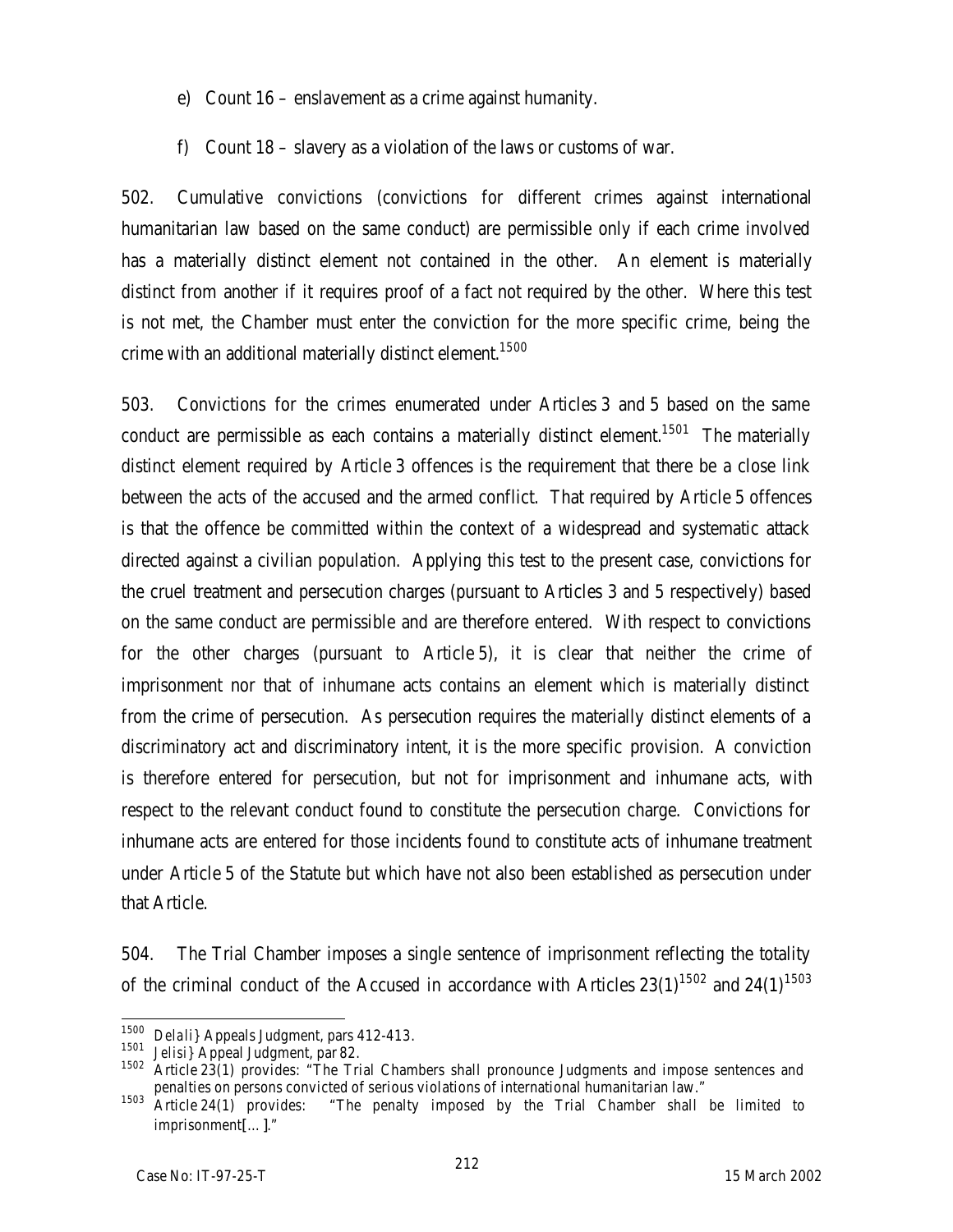of the Statute and Rules 101(A)<sup>1504</sup> and 87(C).<sup>1505</sup> The sentence is seven and a half years of imprisonment. This section of the judgment explains the considerations which led the Trial Chamber to impose that sentence.

505. As a preliminary matter, Article 24(1) of the Statute provides, *inter alia,* that in determining the term of imprisonment the Trial Chamber "shall have recourse to the general practice regarding prison sentences in the courts of the former Yugoslavia".<sup>1506</sup> Although the Trial Chamber is not bound to follow the sentencing practice of the former Yugoslavia,<sup>1507</sup> recourse must be had to that sentencing practice as an aid in determining the sentence to be imposed.<sup>1508</sup> What is required must go beyond merely reciting the relevant criminal code provisions of the former Yugoslavia; the general sentencing practice of the former Yugoslavia must be considered.<sup>1509</sup>

506. Article 41(1) of the SFRY Code requires that consideration be given to:

[...] all the circumstances bearing on the magnitude of the punishment (extenuating and aggravating circumstances), and in particular, the degree of criminal responsibility, the motives from which the act was committed, the past conduct of the offender, his personal situation and his conduct after the commission of the criminal act, as well as other circumstances relating to the personality of the offender.<sup>1510</sup>

This Article is generally similar to the sentencing provisions of Article 24(2) of the Statute and Rule 101(B).<sup>1511</sup> Article 24(2) of the Statute directs the Trial Chamber to take into

<sup>1504</sup> Rule 101(A) provides: "A convicted person may be sentenced to imprisonment for a term up to and including the remainder of the convicted person's life."

<sup>1505</sup> Rule 87(C) provides: "If the Trial Chamber finds the accused guilty on one or more charges contained in the indictment, it shall impose a sentence in respect of each finding of guilt and indicate whether such sentences shall be served consecutively or concurrently, unless it decides to exercise its power to impose a single sentence reflecting the totality of the criminal conduct of the accused."

<sup>1506</sup> *See* Rule 101(B).

<sup>1507</sup> Article 24(1) of the Statute and Rule 101(B); *Prosecutor v Tadi}*, Case IT-94-1-A & IT-94-1-A*bis*, Judgment in Sentencing Appeals, 26 Jan 2000 ("*Tadi}* Sentencing Appeal Judgment"), par 21; *Delali}*  Appeal Judgment, par 813; *Jelisi}* Appeal Judgment, par 117.

<sup>1508</sup> *Delali}* Appeal Judgment, par 820.

<sup>1509</sup> *Kupre{ki}* Appeal Judgment, par 418.

<sup>&</sup>lt;sup>1510</sup> Article 41(1) of the SFRY Criminal Code (adopted on 28 Sept 1976, entered into force on 1 July 1977 (unofficial translation).

<sup>1511</sup> Rule 101 largely repeats Arts 23 and 24 of the Statute; it provides in relevant part: "[…] (B) In determining the sentence, the Trial Chamber shall take into account the factors mentioned in Article 24, paragraph 2, of the Statute, as well as such factors as: (i) any aggravating circumstances; (ii) any mitigating circumstances including the substantial co-operation with the Prosecutor by the convicted person before or after conviction; (iii) the general practice regarding prison sentences in the courts of the former Yugoslavia; (iv) the extent to which any penalty imposed by a court of any State on the convicted person for the same act has already been served, as referred to in Article 10, paragraph 3, of the Statute. (C) Credit shall be given to the convicted person for the period, if any, during which the convicted person was detained in custody pending surrender to the Tribunal or pending trial or appeal."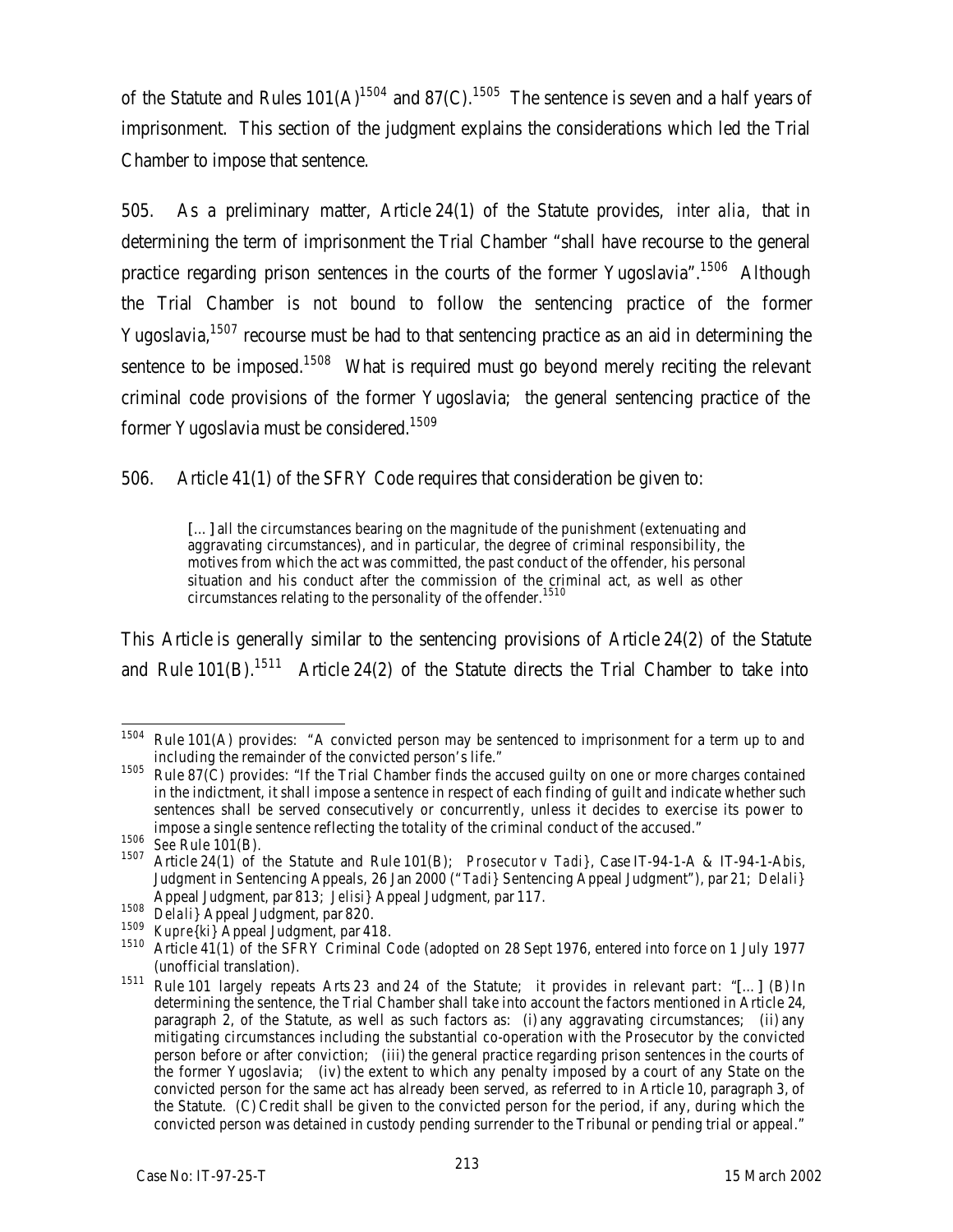account the gravity of the offence and the individual circumstances of the convicted person, while Rule 101(B) directs the Trial Chamber to consider any aggravating circumstances or any mitigating circumstances.

507. All of the above factors have been taken into account in determining the sentence, but the overriding sentencing obligation considered by the Trial Chamber has been that of fitting the penalty to the individual circumstances of the Accused and to the gravity of the offences for which he has been found responsible.<sup>1512</sup> This obligation has been formulated as follows:

[...] (t)he sentences to be imposed must reflect the inherent gravity of the criminal conduct of the accused. The determination of the gravity of the crime requires a consideration of the particular circumstances of the case, as well as the form and degree of the participation of the accused in the crime.<sup>1513</sup>

Only those matters which were proved beyond reasonable doubt against the Accused have been considered against him in sentencing, including the aggravating factors.<sup>1514</sup> The mitigating circumstances taken into account are those which have been established by the Accused on a balance of probabilities.<sup>1515</sup>

508. The Trial Chamber has taken cognisance of retribution – interpreted as punishment of an offender for his specific criminal conduct<sup>1516</sup> – and general deterrence.<sup>1517</sup> Both of these general sentencing factors form the backdrop against which the Accused's sentence has been determined.<sup>1518</sup> The remaining "sentencing principles" submitted by the Prosecution to be relevant to the determination of the sentence imposed – incapacitation of

 $\overline{1}$ <sup>1512</sup> *Kupre{ki}* Appeal Judgment, par 442; *Delali}* Appeal Judgment, par 717; and Art 24(2) of the Statute, which states that the Trial Chamber in imposing the sentences "should take into account such factors as the gravity of the offence and the individual circumstances of the convicted person." *See also Aleksovski* Appeal Judgment, par 182; *Jelisi}* Appeal Judgment, par 94.

<sup>1513</sup> *Kupre{ki}* Trial Judgment, par 852; *see* also *Jelisi}* Appeal Judgment, par 94; *Delali}* Appeal Judgment, par 731; *Aleksovski* Appeal Judgment, par 182; *Furund`ija* Appeal Judgment, par 249; *Kambanda* Judgment, 19 Oct 2000*,* par 125.

<sup>1514</sup> *Delali}* Appeal Judgment, par 763.

<sup>1515</sup> *Kunarac* Trial Judgment, par 847; *Prosecutor v Sikirica and Others*, Case IT-95-8-S, Sentencing Judgment, 13 Nov 2001 ("*Sikirica* Sentencing Judgment"), par 110.

<sup>1516</sup> *Kunarac* Trial Judgment, par 841; *Prosecutor v Todorovi}*, Case IT-95-9/1-S, Sentencing Judgment, 31 July 2001 ("*Todorovi}* Sentencing Judgment"), par 29.

<sup>1517</sup> The Trial Chamber has applied the principle of public deterrence in determining the sentence to be imposed, but it has taken care that it has not been accorded undue prominence in that process: See *Tadic* Sentencing Appeal Judgment, par 48; *Kunarac* Trial Judgment, par 840; *Todorovi}* Sentencing Judgment, par 30.

<sup>1518</sup> The Appeals Chamber views deterrence and retribution as the main general sentencing factors (for example, *Aleksovski* Appeal Judgment, par 185; *^elebi}i* Appeal Judgment, par 806). With respect to the former factor, it appears to focus on general deterrence only: *Kunarac* Trial Judgment, par 839.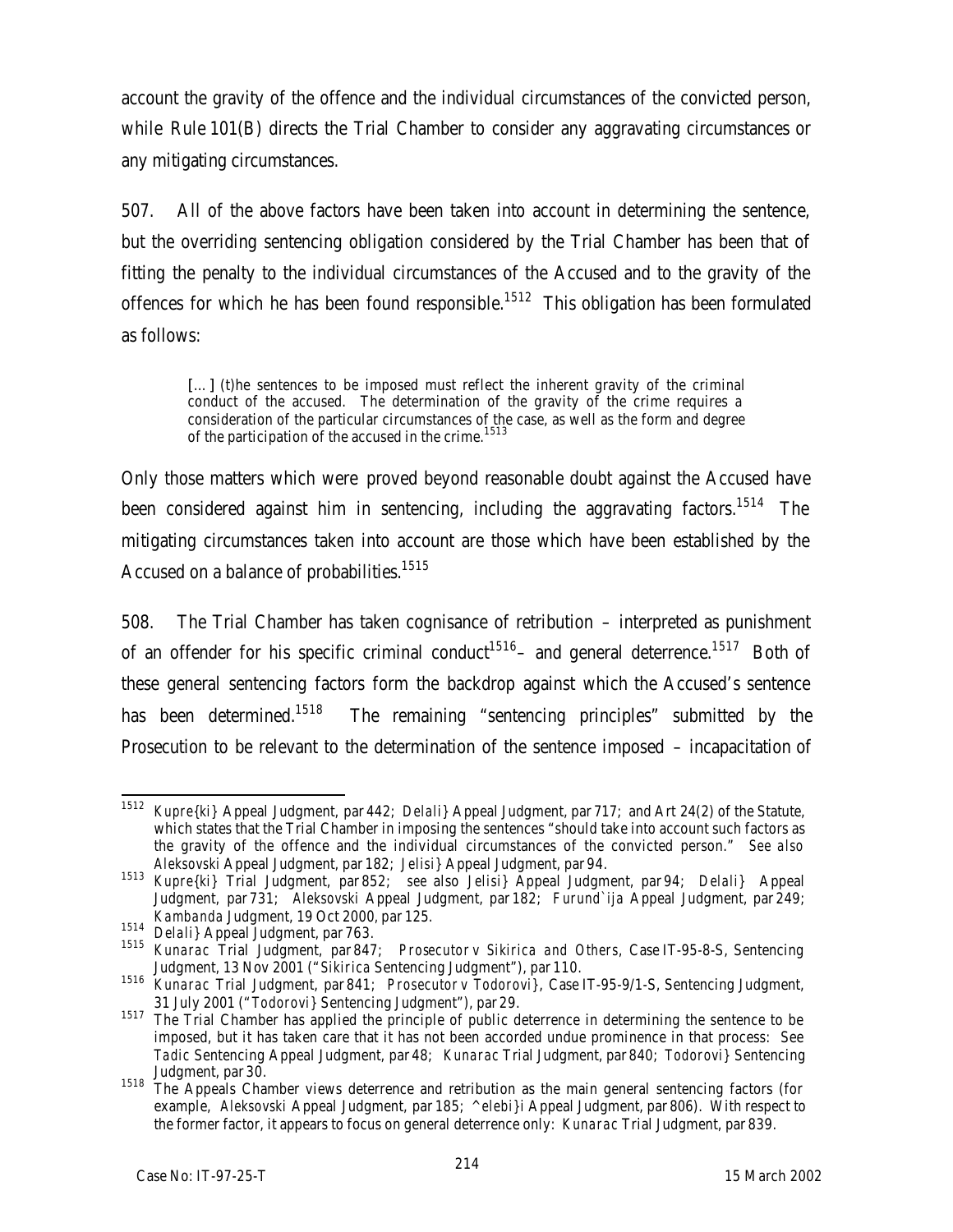the dangerous and rehabilitation<sup>1519</sup> – were considered by the Trial Chamber to be of little significance in this jurisdiction.<sup>1520</sup>

509. The Trial Chamber has also considered the need for the sentence to reflect the relative significance of the Accused's role in the broader context of the conflict in the former Yugoslavia.<sup>1521</sup> The Trial Chamber does not accept that the Accused played any particularly significant role in the broader context of this conflict. Although he held a fairly senior position in Foca, his crimes were geographically limited and there is no evidence that his specific offences affected other perpetrators of violations of international humanitarian law or other victims of such crimes within that broader context. That said, the Accused has been found responsible for particularly serious offences against particularly vulnerable persons. The crimes continued over a substantial period. The Trial Chamber considered this when determining the gravity of the offences.

510. The punishment which could have been imposed on the Accused in the former Yugoslavia at the relevant time is dealt with in Article 142(1) ("War crimes against the civilian population") of the SFRY Criminal Code.<sup>1522</sup> It gives effect to the provisions of Geneva Convention IV and the two Additional Protocols, which are incorporated into the jurisdiction of the Tribunal by Article 2 of the Statute.<sup>1523</sup> There appears to be no provision of the SFRY Criminal Code giving specific effect to the crimes against humanity enumerated in Article 5 of the Statute, although genocide (a specific category of crimes against humanity) is dealt with in Article 141 of the SFRY Criminal Code.<sup>1524</sup>

 $\overline{1}$ <sup>1519</sup> Prosecution Pre-Trial Brief, par 377.

<sup>1520</sup> For the reasons set out in the *Kunarac* Trial Judgment, pars 843, 844. Article 33 of the SFRY Criminal Code provides three reasons for the imposition of sentences, namely, "[…] (1) preventing the offender from committing criminal acts and his rehabilitation; (2) deterrent effect upon others not to commit criminal acts; (3) strengthening the moral fibre of a socialist self-managing society and influence on the development of the citizens' social responsibility and discipline."

<sup>1521</sup> *Tadi}* Appeal Sentencing Judgment, par 55; *Delali}* Appeal Judgment, par 847.

<sup>1522</sup> Article 142(1) provides: "Whoever in violation of rules of international law effective at the time of war, armed conflict or occupation, orders that civilian population be subject to killings, torture, inhuman treatment […], immense suffering or violation of bodily integrity or health […] forcible prostitution or rape; application of measures of intimidation and terror, [...] other illegal arrests and detention [...]; forcible labour […] or who commits one of the foregoing acts, shall be punished by imprisonment for not less than five years or by the death penalty."

<sup>1523</sup> *Prosecutor v Tadi},* Case IT-94-1-T, Sentencing Judgment, 14 July 1997, par 8.

<sup>1524</sup> Both Article 142(1) and Article 141 of the SFRY Criminal Code prescribe imprisonment for not less than five years or the death penalty upon conviction. Capital punishment was abolished by constitutional amendment in some of the republics of the SFRY, other than Bosnia and Herzegovina, in 1977, the new maximum sentence being 20 years imprisonment for the most serious offences. Article 38 of the SFRY Criminal Code concerns prison sentences, and reads in part: "(1) The punishment of imprisonment may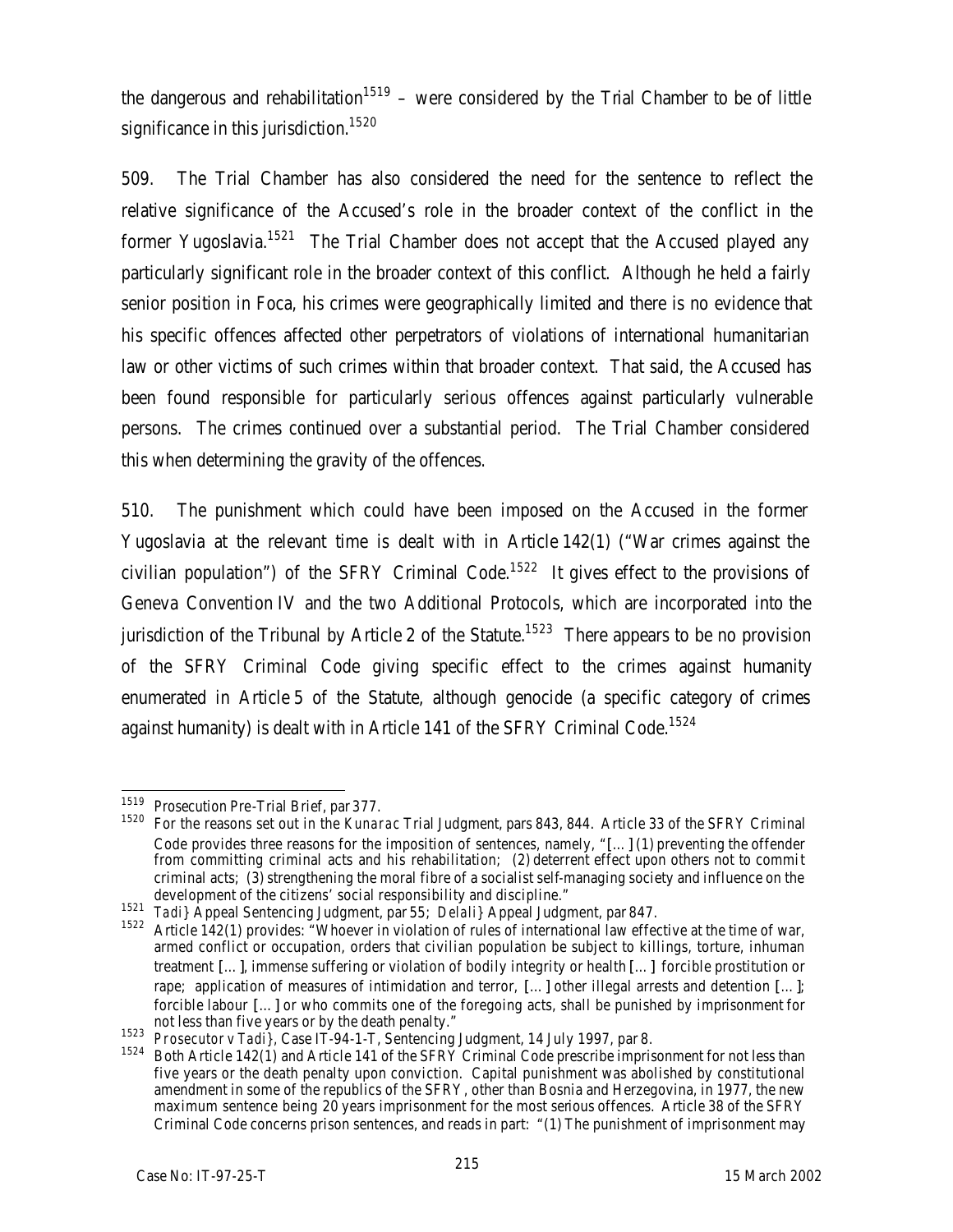511. In line with recent Appeals Chamber Judgments, the Trial Chamber has not considered that crimes against humanity should in principle attract a higher sentence than war crimes.<sup>1525</sup>

512. The Prosecution has submitted that what it calls an "*in personam* evaluation" of the gravity of the crime could or should also concern the effect of that crime on relatives of the immediate victims.<sup>1526</sup> The Trial Chamber considers that such effects are irrelevant to the culpability of the offender, and that it would be unfair to consider such effects in determining a sentence.<sup>1527</sup> Consideration of the consequences of a crime upon the victim who is *directly* injured by it is, however, always relevant to the sentencing of the offender. Where such consequences are part of the definition of the offence, they may not be considered as an aggravating circumstance in imposing sentence, but the extent of the longterm physical, psychological and emotional suffering of the immediate victims is relevant to the gravity of the offences.<sup>1528</sup>

 $\overline{a}$ 

not be shorter than 15 days nor longer than 15 years. (2) The court may impose a punishment of imprisonment for a term of 20 years for criminal acts eligible for the death penalty. (3) For criminal acts committed with intent for which the punishment of fifteen years imprisonment may be imposed under statute, and which were perpetrated under particularly aggravating circumstances or caused especially grave consequences, a punishment of imprisonment for a term of 20 years may be imposed when so provided by statute. […]." Official Gazette of the FRY, No 37, 16 July 1993, p 817. *Delali}i*  Trial Judgment, par 1206. From Nov 1998 the law in Bosnia and Herzegovina prescribes the death penalty only in exceptional circumstances: Art 34 of the Criminal Code of the Federation of Bosnia and Herzegovina, which came into force on 28 Nov 1998, provides: "[…] (2) On an exceptional basis, for the more severe forms of criminal offences punished with long term imprisonment which were committed during the state of war or of imminent war danger, the law may exceptionally prescribe capital punishment. (3) In the case defined in paragraph 2 of this Article, the capital punishment may be pronounced and executed only during the sate of war or imminent war danger." (Criminal Code of the Federation of Bosnia and Herzegovina published by "Official Gazette of Federation of Bosnia and Herzegovina", No 43-98, Nov 20, 1998). That Criminal Code also now provides for the imposition of "long term imprisonment" ranging from 20 to 40 years for the "the gravest forms of criminal offences [...] committed with intention" (Art 38).

<sup>1525</sup> *Tadi}* Sentencing Appeal Judgment, par 69: "The Appeals Chamber has taken account of the arguments of the parties and the authorities to which they refer, inclusive of previous judgments of the Trial Chambers and the Appeals Chamber of the International Tribunal. After full consideration, the Appeals Chamber takes the view that there is in law no distinction between the seriousness of a crime against humanity and that of a war crime. The Appeals Chamber finds no basis for such a distinction in the Statute or the Rules of the International Tribunal construed in accordance with customary international law; the authorized penalties are also the same, the level in any particular case being fixed by reference to the circumstances of the case. The position is similar under the Statute of the International Criminal Court, Article 8(1) of the Statute, in the opinion of the Appeals Chamber, not importing a difference. […]."; *Furund`ija* Appeal Judgment, pars 243, 247.

<sup>1526</sup> Prosecution Pre-Trial Brief, par 379; Prosecution Final Trial Brief, par 586.

<sup>1527</sup> *Kunarac* Trial Judgment, par 851.

<sup>1528</sup> *Ibid.*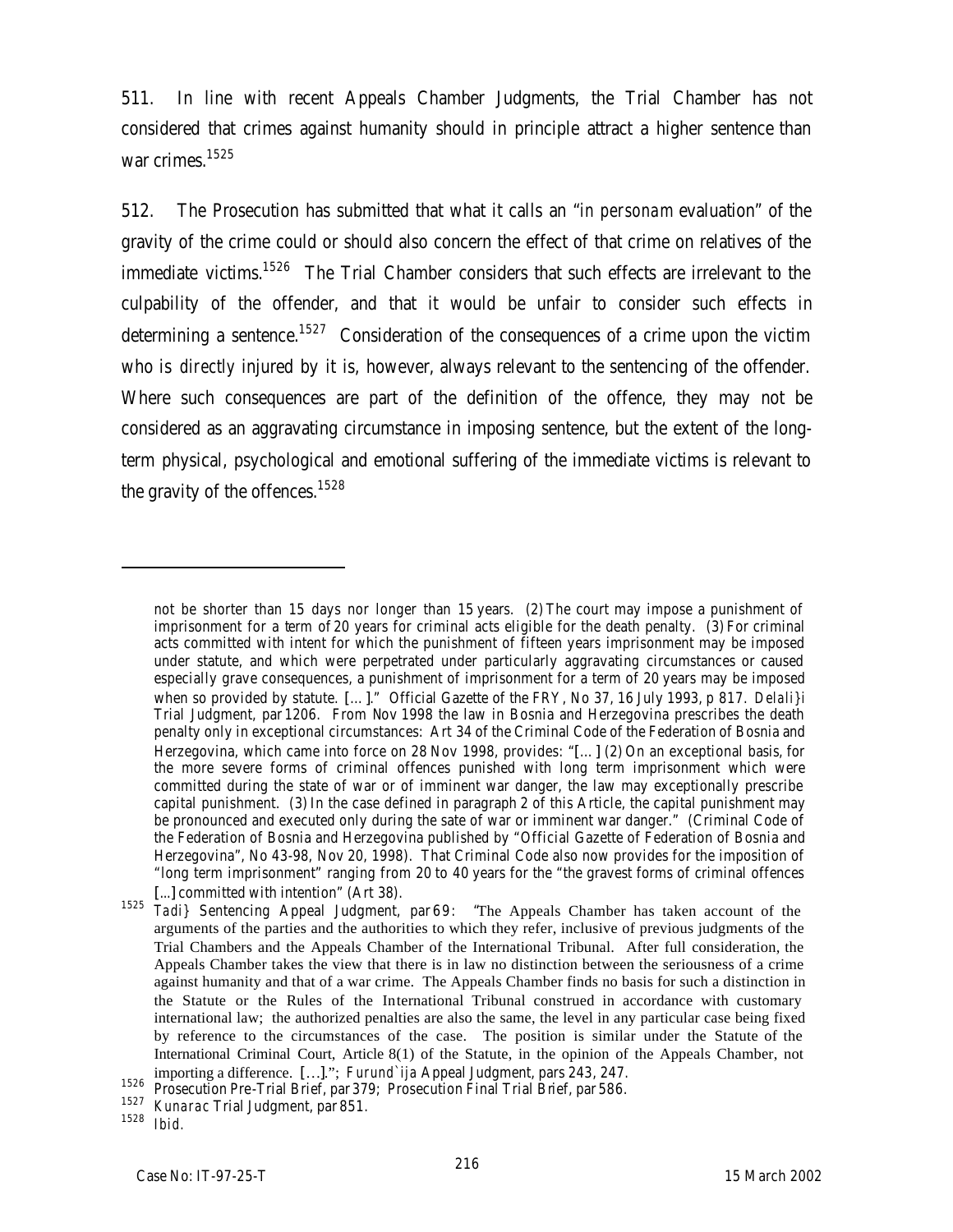513. The Accused has been found criminally responsible under two heads of liability. For his participation in the imprisonment of the non-Serb detainees, the Trial Chamber has found that, although the Accused did not intend that the non-Serb detainees be imprisoned, deprived of the necessities of a humane existence, or be subjected to physical and psychological assaults, he knew that this was happening at the KP Dom and he did little to try to prevent it. For these offences, the Trial Chamber has found the Accused guilty of aiding and abetting the cruel treatment and persecution of the non-Serb detainees pursuant to Article 7(1) of the Statute upon the basis that, by his failure to take any action in relation to the offences which he was aware had been committed, he knowingly contributed in a substantial way to the continued maintenance of those those offences by encouragement to the principal offenders.<sup>1529</sup> With respect to the beating of the non-Serb detainees established as cruel treatment and as inhumane acts not forming the basis of the persecution charge under Article 5(h) of the Statute, the Trial Chamber has found the Accused criminally responsible as a superior pursuant to Article 7(3) of the Statute. The Accused expressed no regret for the part he played in the commission of these offences, and only insubstantial regret that the offences had taken place.<sup>1530</sup>

514. The Trial Chamber considers that the Accused's aiding and abetting of the cruel treatment and persecution of the detainees is aggravated by the fact that he held the most senior position in the KP Dom. This is a case in which the Accused chose to bury his head in the sand and to ignore the responsibilities and the power which he had as warden of the KP Dom to improve the situation of the non-Serb detainees. The sentence in this case must make it clear to others who (like the Accused) seek to avoid the responsibilities of command which accompany the position which they have accepted that their failure to carry out those responsibilities will still be punished.<sup>1531</sup> The extent of that aggravation in the present case must nevertheless be tempered to at least some extent by two possibly countervailing factors.

515. First, prior to his appointment as warden of the KP Dom, the Accused had been

<sup>1529</sup> <sup>1529</sup> *See* pars 171, 490, *supra*.

 $^{1530}$  T 8377.

<sup>1531</sup> The Trial Chamber repeats that, in accordance with the *Tadic* Sentencing Appeal Judgment par 48, it has taken care not to accord undue prominence to the principle of general deterrence in determining the sentence to be imposed.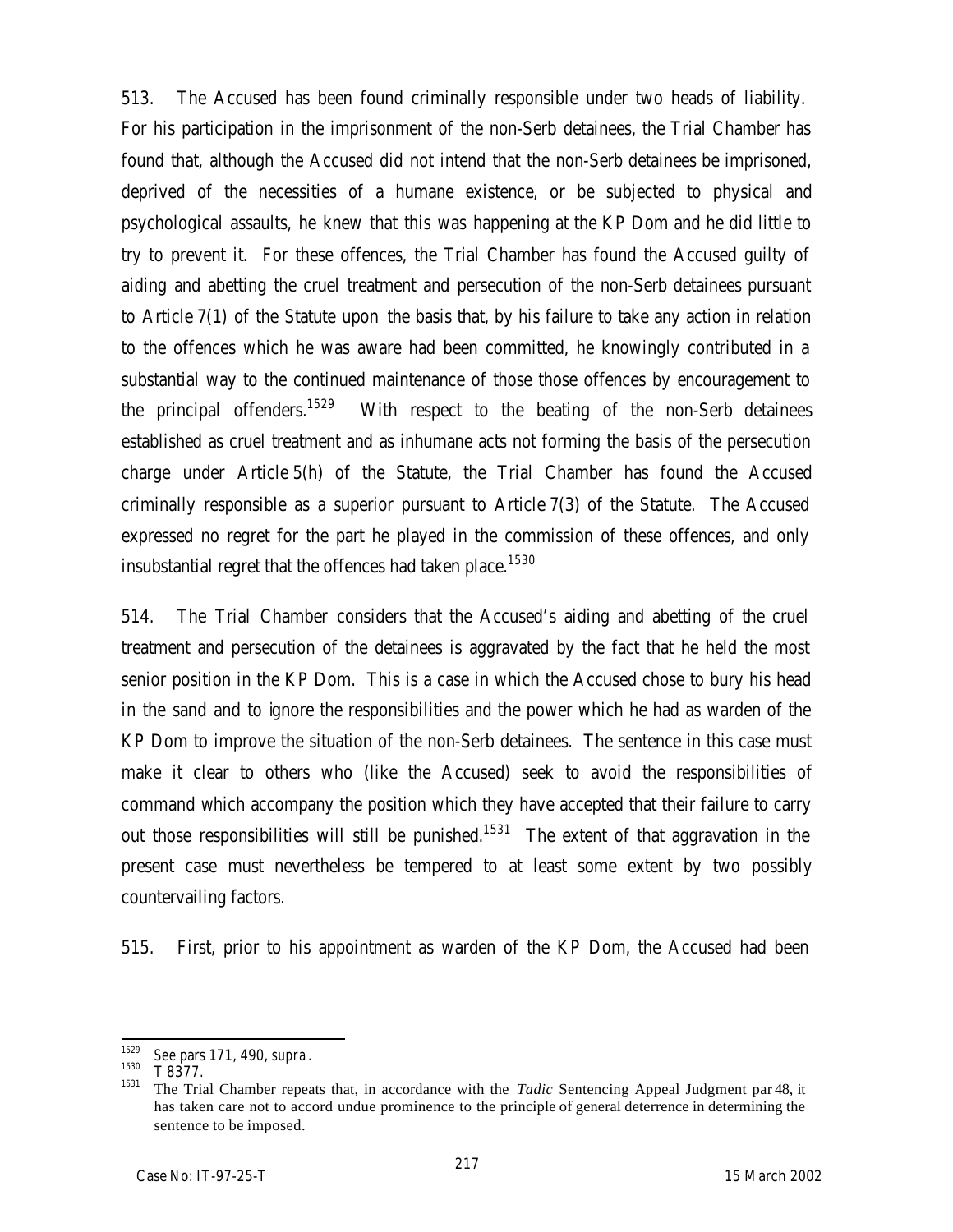employed as a mathematics teacher for most of his working life. He was not well experienced, and perhaps not well suited, for the task he chose to undertake. He also did not have a particularly strong character, and the expert reports of both the Prosecution and the Defence were agreed that the Accused had a conformist personality.<sup>1532</sup> The Accused appears for these reasons to have felt unable to confront the authority of the military or persons of strong character such as deputy warden Savo Todovic. Secondly, unlike other persons who filled roughly similar positions as the Accused did and who have been dealt with by this Tribunal, his participation in these crimes was limited to his aiding and abetting the criminality of others.

516. The first of these matters may, in some circumstances, constitute a matter in mitigation of sentence. The Trial Chamber does not, however, consider it appropriate in the present case to mitigate the sentence of the Accused on the basis that he is the type of person who did not have the strength of character to challenge what he knew to be criminal behaviour by those over whom he had authority in the KP Dom. The Accused voluntarily accepted this position of authority, and the fact that he may have had difficulties in exercising the authority which that position gave him did not, in the circumstances, mitigate his responsibility. However, both matters to which reference has been made have led the Trial Chamber to place less weight upon the aggravating feature of the Accused's position as warden than it otherwise would have.

517. The Prosecution submitted that there were other aggravating circumstances which the Trial Chamber should accept. In relation to some of these matters (such as discriminatory motives and ethnic hatred on the part of the Accused), the Trial Chamber has already stated that it is not satisfied that they have been established in the evidence.<sup>1533</sup> Other matters put forward by the Prosecution as aggravating circumstances which have not previously been dealt with by the Trial Chamber are the allegations that the Accused acted primarily for personal gain and out of a desire for social, political and career advancement,

 $\overline{a}$ 

 $1532$  Ex P 459; Ex D 145A.

<sup>1533</sup> *See* par 485, *supra* and footnote 1493, *supra*.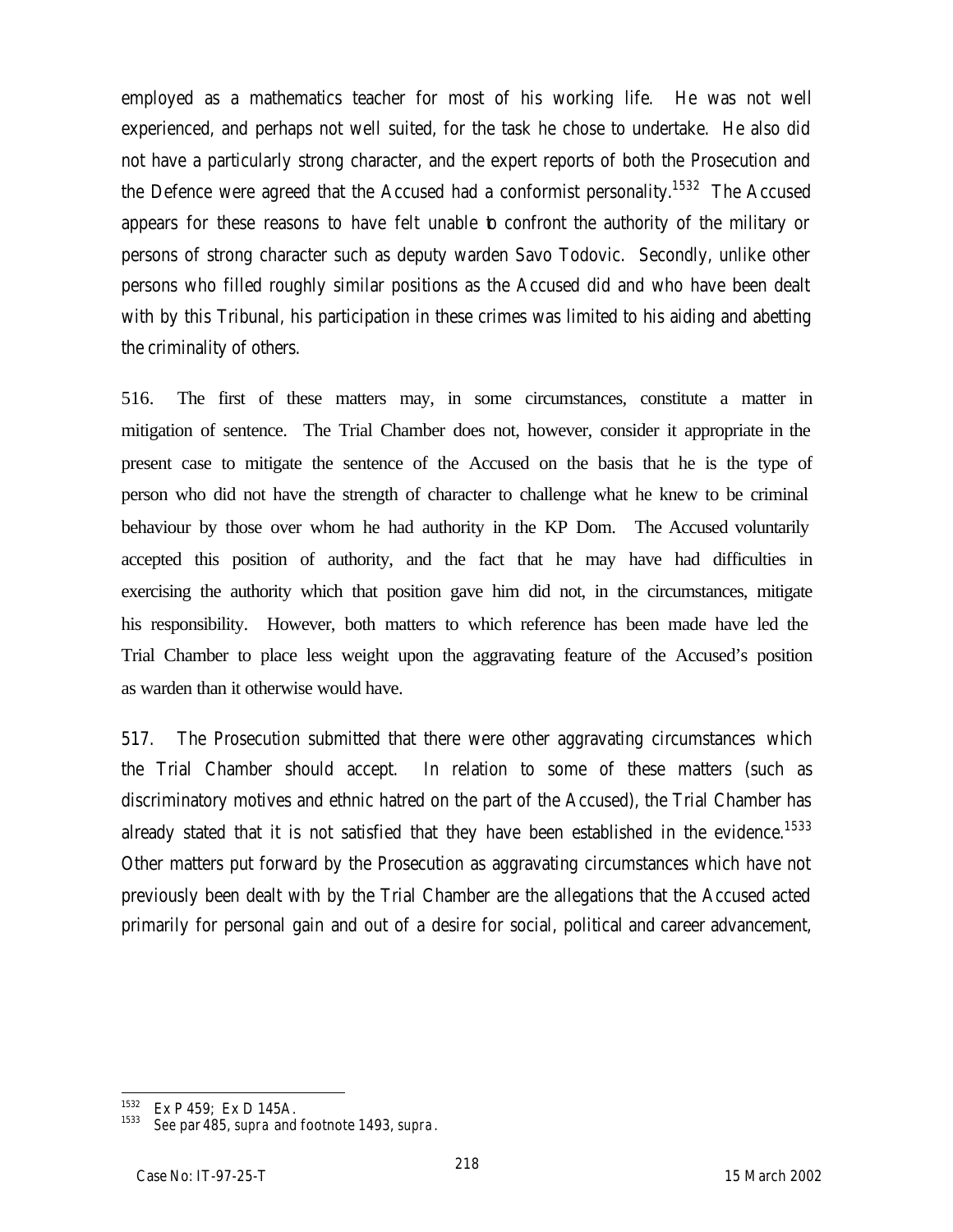and that he was guilty of abuse of his authority.<sup>1534</sup> The Trial Chamber is not satisfied that these allegations have been established on the evidence. The Trial Chamber has already taken into account other matters put forward by the Prosecution as aggravating circumstances when it considered the gravity of the offences proved, such as the particular vulnerability of the direct victims, the length of time over which the crimes continued during the Accused's tenure as warden of the KP Dom, and the extent of the long term physical, psychological and emotional suffering of those victims.<sup>1535</sup> The Trial Chamber considers that it would be impermissible double counting to take these matters into account again as matters of aggravation as well.

518. There was some evidence that, in cases where the Accused was personally approached by individual detainees with particular requests, he did act to help those detainees. There was also some evidence of attempts on the part of the Accused to improve the condition of all detainees by securing more food for the KP Dom. Although these acts on the part of the Accused had limited practical effect upon the welfare of the non-Serb detainees in general, they do mitigate the criminality of the Accused when compared to that of those subordinate to him.

519. The Trial Chamber has also taken into account that, prior to his appointment as warden at the KP Dom, the Accused was a person of good character and that, since the termination of his appointment as warden of the KP Dom, the Accused returned to his teaching profession without any suggestion of further criminal conduct on his part. The Trial Chamber has also taken into account the Accused's good conduct in the Detention Unit since his arrest.

520. Finally, the Trial Chamber has given credit to the Accused for the extent to which his Counsel co-operated with it and with the Prosecution in the efficient conduct of the trial. Counsel were careful not to compromise their obligations to the Accused, but the restriction of the issues which they raised to those issues which were genuinely in dispute enabled the Trial Chamber to complete the trial in much less time than it would otherwise have taken.<sup>1536</sup>

<sup>1534</sup> <sup>1534</sup> Prosecution's Final Trial Brief, par 60.<br><sup>1535</sup> Soo pars 06, 144 supra

<sup>&</sup>lt;sup>1535</sup> *See* pars 96, 144, *supra*.<br><sup>1536</sup> The mitigation which a

The mitigation which a Trial Chamber may afford to an accused person because of the extent to which he or she co-operates in the efficient resolution of the trial should not be misunderstood as being the obverse of any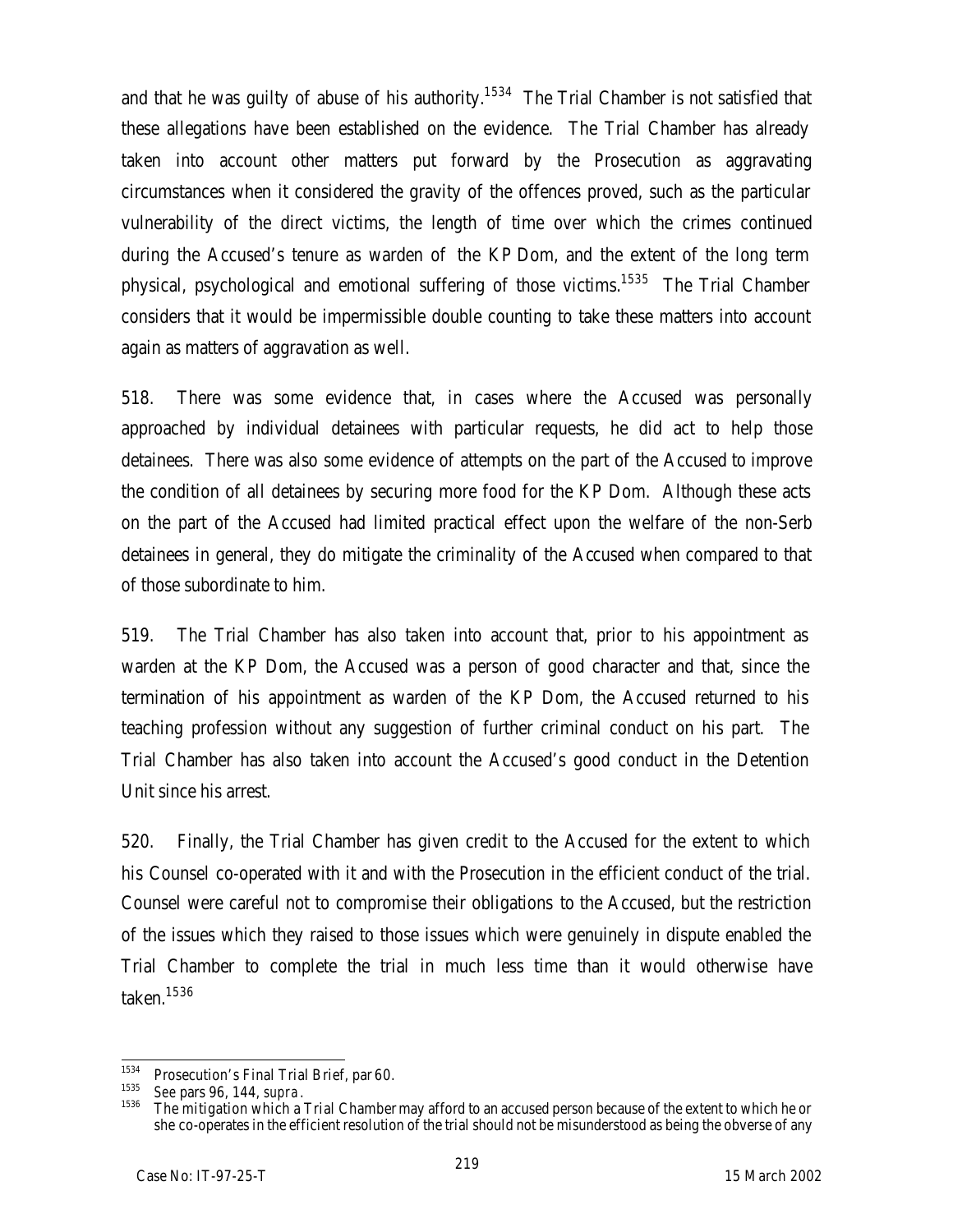521. The Accused submitted that there were three other mitigating circumstances which the Trial Chamber should accept. The first matter was that, as the Indictment against him was sealed,<sup>1537</sup> the Accused had no reason to suspect that he had been indicted, and so was unable to surrender himself voluntarily. The Trial Chamber has not taken into account his failure to surrender himself voluntarily as a matter in aggravation. Moreover, the Trial Chamber does not accept the Accused's explanation for his possession of a false identification card at the time of his arrest, $1538$  and accordingly does not accept that the Accused would have surrendered himself voluntarily if he had been aware of the existence of the Indictment. The Trial Chamber has treated his non-surrender as neutral. The other two matters put forward by the Accused in mitigation were the expert psychological conclusions that he has a tendency to follow orders or the opinions of others without deep analysis, and that the anxiety from which he suffers when faced with the unfamiliar diminishes his ability to assess correctly the situation in which he finds himself.<sup>1539</sup> The Trial Chamber does not consider that either of these conclusions, even if accepted, is a significant matter in mitigation in the circumstances of this case. The first conclusion does not explain the failure of the Accused to act when he should have acted to prevent the continued mistreatment of the detainees, and the second conclusion provides no excuse for his participation in these offences over a long period and when his situation was no longer unfamiliar.

522. The Appeals Chamber has stressed that the starting point in any consideration of the appropriate sentence is the gravity of the conduct of the accused in the case in question.<sup>1540</sup> As discussed earlier,<sup>1541</sup> the sentence to be imposed must reflect the inherent gravity of the criminal conduct of the accused, and the determination of that issue requires a consideration

 $\overline{a}$ 

principle that a non co-operative accused may find his sentence aggravated for that non-co-operation. Such a principle would be entirely wrong.

<sup>&</sup>lt;sup>1537</sup> That is to say, it had not been made public.<br><sup>1538</sup> That is to say, it had not been made public.

 $^{1538}$  T 8202; Zarko Vukovic (T 6778-6779).

 $^{1539}$  T 8380-8381.

<sup>1540</sup> *Aleksovski* Appeal Judgment, par 182; *Delalic* Appeal Judgment, par 731.

Paragraph 507, *supra*.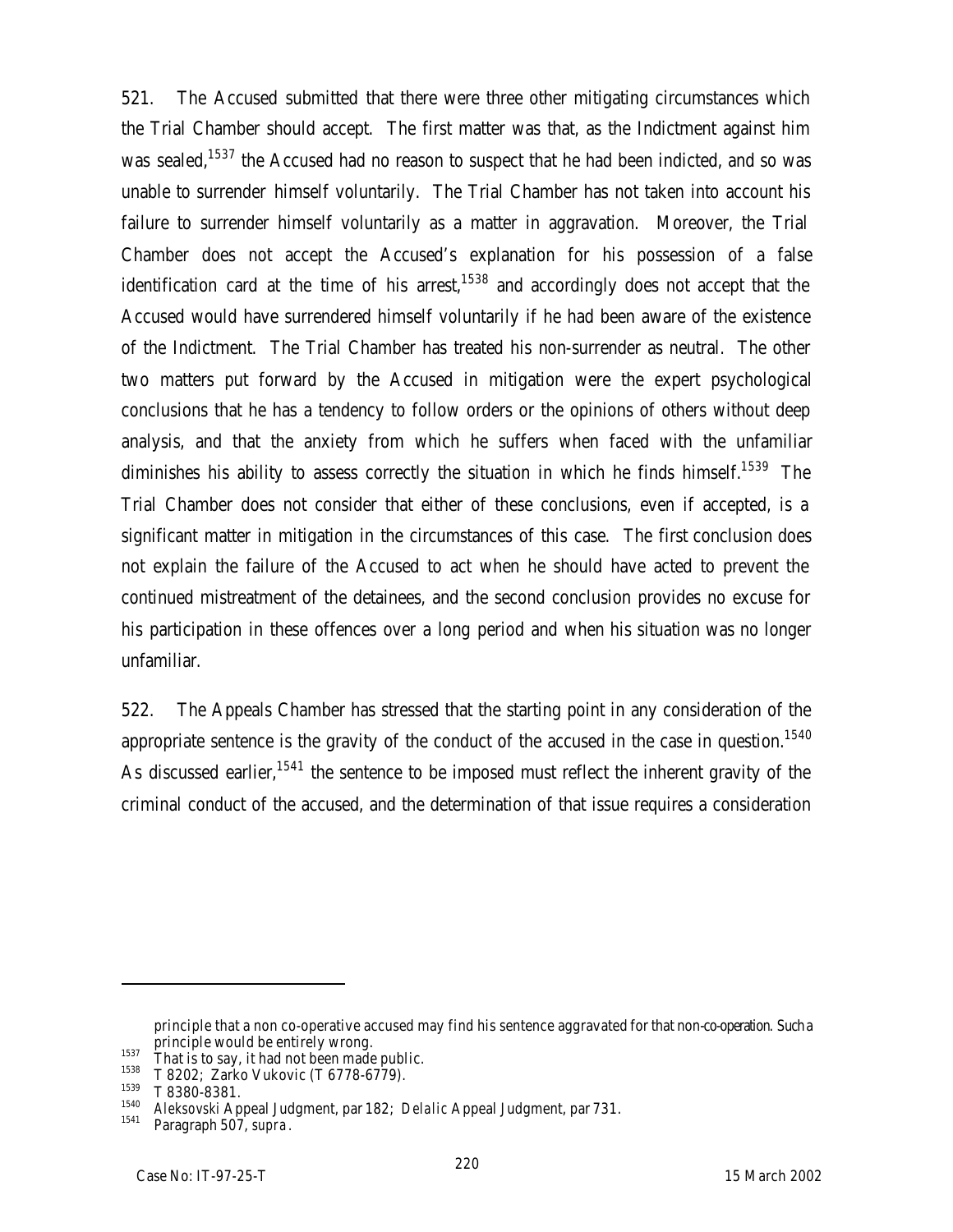of the particular circumstances of the case, as well as of the form and degree of the participation of the accused in the crime.<sup>1542</sup> The nature of the actions of others for which the accused is found to be responsible is therefore relevant, but those actions are considered principally by reference to the nature of the accused's responsibility for them.

523. In the present case, the actions of others for which the Accused has been found to bear criminal responsibility either individually or as a superior may be described as follows:

(i) The imprisonment of a vast number of non-Serb civilians, the overwhelming majority of whom were Muslims, including young and elderly, ill, wounded, physically incapacitated and mentally disturbed persons. They were detained for periods ranging from four months to two and a half years. None had been charged with any offence, and their detention was unlawful.<sup>1543</sup> Their imprisonment and continued confinement was discriminatory on religious or political grounds.<sup>1544</sup>

(ii) These non-Serb civilian detainees were housed in cramped conditions making it impossible for them to move freely, or in some instances, to sleep lying down;<sup>1545</sup> they were isolated from the outside world and denied access to their families;<sup>1546</sup> they were subject to deplorable hygienic conditions;<sup>1547</sup> they were exposed to the freezing temperatures of winter  $1992$ ,<sup>1548</sup> and they were fed starvation rations which led the detainees to suffer considerable weight loss ranging from 20 to 40 kilograms.<sup>1549</sup> Many of the detainees were denied access to medical care which was available, and those requiring emergency medical attention were not handled with proper care.<sup>1550</sup> The non-Serb detainees were also subjected to a psychologically exhausting regime while detained at the KP Dom.<sup>1551</sup> They were exposed to the sounds of their fellow detainees being beaten and tortured, leading many to fear that they would be next,  $1552$  and attempts made by the detainees to improve their living conditions were punished harshly with beatings and

<sup>1542</sup> <sup>1542</sup> *Kupreškic* Trial Judgment, par 852, which was quoted with approval by the Appeals Chamber in both the *Aleksovski* Appeal Judgment (at par 182) and the *Delalic* Appeal Judgment (at par 731).

<sup>1543</sup> Paragraphs 116-124, *supra*.

<sup>1544</sup> Paragraph 438, *supra*.

<sup>1545</sup> Paragraph 135, *supra*.

<sup>1546</sup> Paragraph 134, *supra.*

<sup>&</sup>lt;sup>1547</sup> Paragraph 136, *supra*.<br><sup>1548</sup> Paragraphs 137, 139

<sup>&</sup>lt;sup>1548</sup> Paragraphs 137-138, *supra*.

<sup>1549</sup> Paragraph 139, *supra*.

<sup>1550</sup> Paragraphs 140-141, *supra*.

<sup>&</sup>lt;sup>1551</sup> Paragraph 142, *supra*.<br><sup>1552</sup> Paragraph 143, *supra*.

Paragraph 143, *supra*.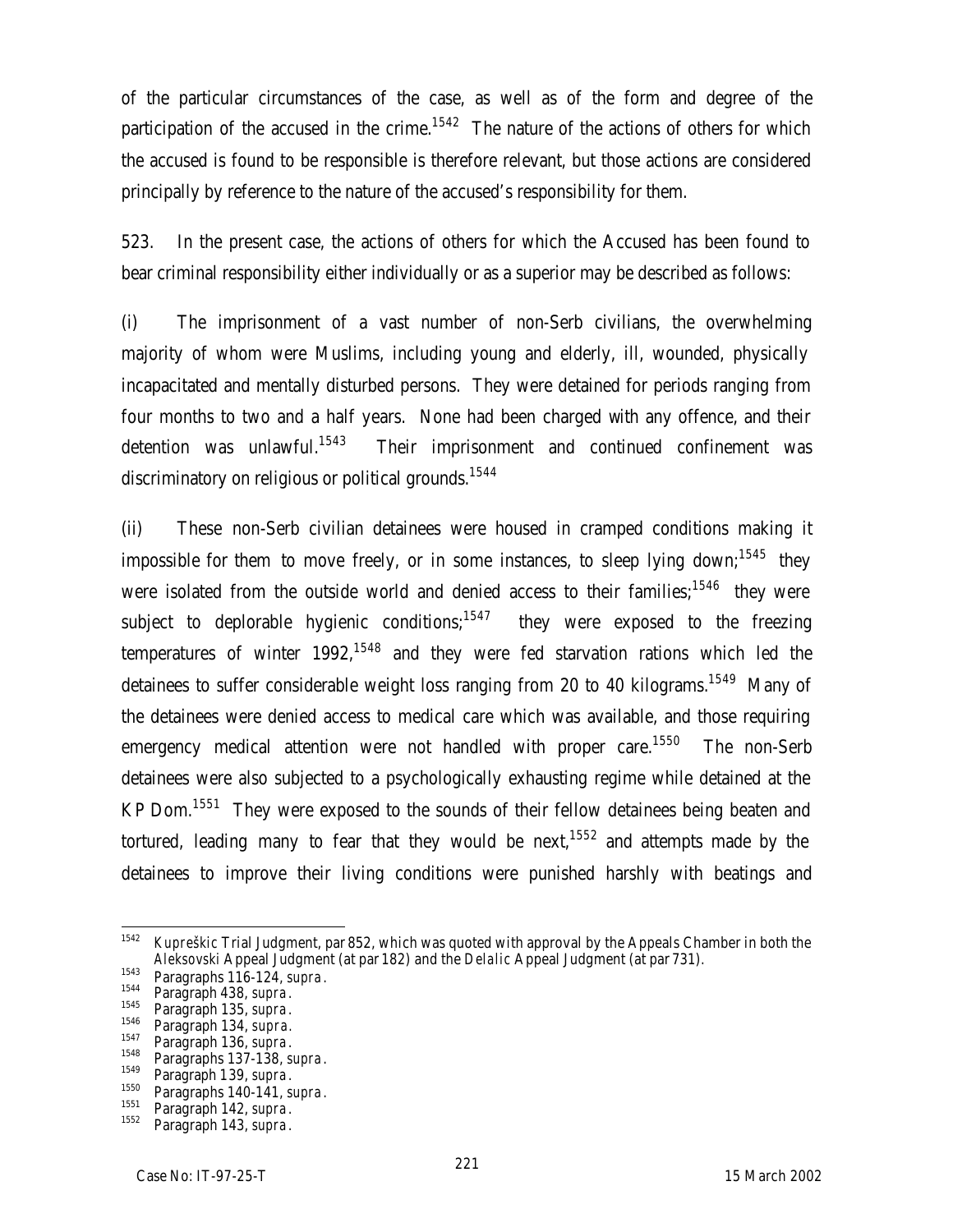periods in the isolation cells.<sup>1553</sup> As a result of these conditions, the physical and psychological health of many of the non-Serb detainees deteriorated or was destroyed.<sup>1554</sup> The substantial cause of the death of one such detainee was the failure to provide access to medical care,<sup>1555</sup> and 19 other detainees suffered serious physical and psychological consequences as a result of the living conditions of the KP Dom.<sup>1556</sup> Most suffered severe weight loss, many spent periods in hospital after their release, and some still require constant medication and medical care. Nearly all continue to suffer from some form of psychological disorder, including anxiety attacks, sleeplessness, nightmares, depression or other nervous conditions.<sup>1557</sup>

(iii) The non-Serb civilian detainees were also systematically beaten and mistreated while detained at the KP Dom by the KP Dom guards, and by soldiers and military police coming from outside the KP Dom, for whose actions he was *not* responsible but who were permitted to enter the KP Dom in order to mistreat detainees in this way by the guards under the control of the Accused and for whose actions he *was* responsible.<sup>1558</sup> Over fifty of those incidents of beating were sufficient severity as to constitute inhumane acts and cruel treatment.<sup>1559</sup> Two further beatings of detainees had been inflicted upon religious or political grounds.

524. This has led to findings of guilt on the part of the Accused for the crimes of:

(i) persecution as a crime against humanity based upon –

(a) imprisonment and inhumane acts (the living conditions), for his individual responsibility, and

(b) two of the beatings incidents, as a superior;

(ii) inhumane acts as a crime against humanity based upon the beatings, as a superior;

<sup>1553</sup> <sup>1553</sup> Paragraph 142, *supra*.

<sup>&</sup>lt;sup>1554</sup> Paragraph 144, *supra*.

<sup>&</sup>lt;sup>1555</sup> Paragraph 145, *supra*.<br><sup>1556</sup> Paragraphs 147, 145

<sup>1556</sup> Paragraphs 147-165, *supra*. The Trial Chamber has considered only those detainees nominated by the Prosecution.

<sup>1557</sup> Paragraphs 147-165, *supra.*

<sup>1558</sup> Paragraphs 311-320, *supra*.

<sup>1559</sup> *See* pars 189-307, 320, *supra*. Again, the Trial Chamber has considered only those detainees nominated by the Prosecution.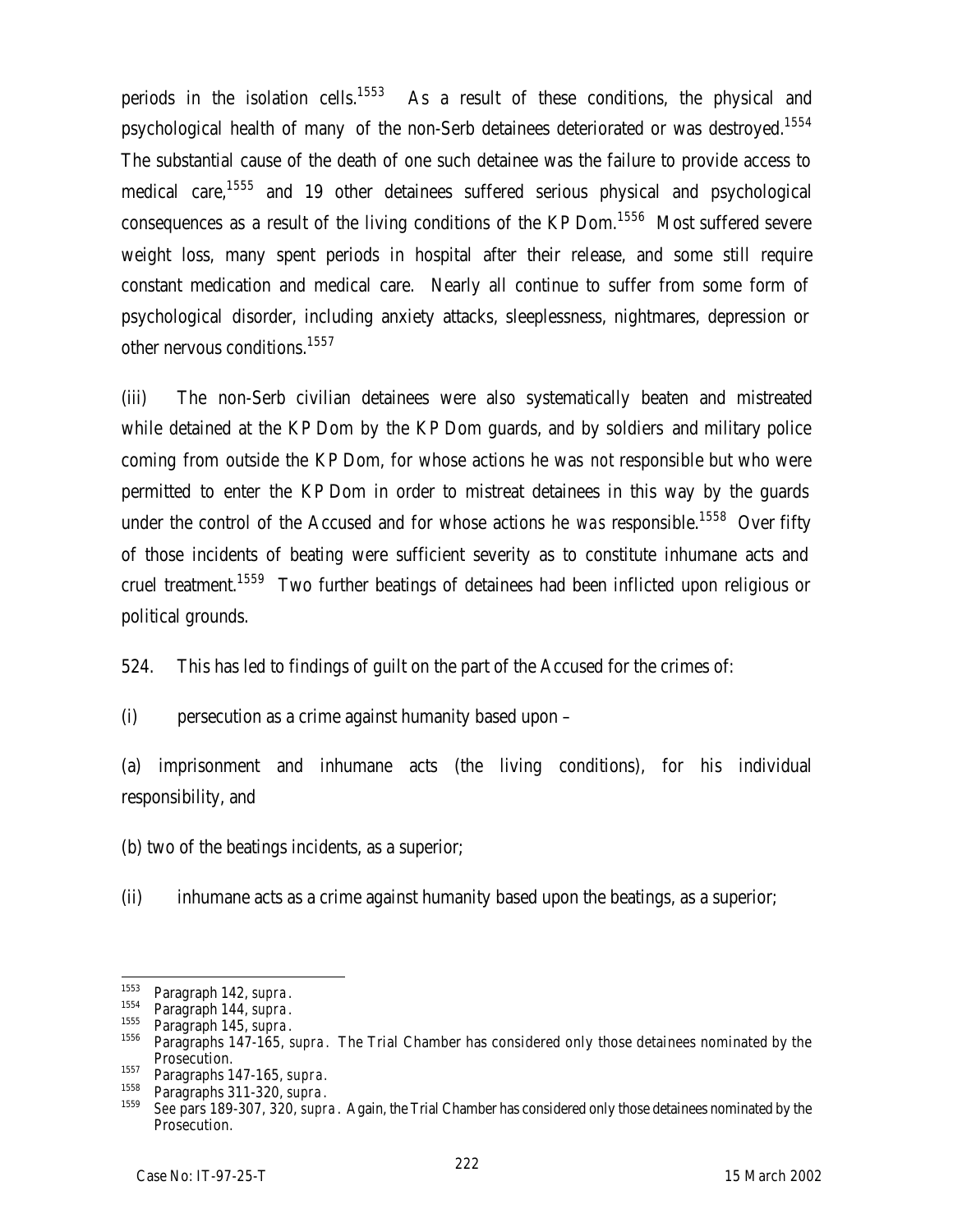(iii) cruel treatment as a violation of the laws or customs of war based upon the beatings, as a superior; and

(iv) cruel treatment as a violation of the laws or customs of war based upon the living conditions, for his individual responsibility.

Subsumed in those findings of guilt of individual responsibility for persecution, but not made the subject of cumulative convictions, are findings that the Accused was individually responsible for imprisonment and inhumane acts as crimes against humanity.

525. It was conceded by the Prosecution that the Accused had not participated in any of these criminal acts himself, and the Prosecution failed to establish that the Accused joined in the common intent of any joint criminal enterprise that these crimes should be committed. The basis of the individual criminal responsibility of the Accused has been that, throughout the period of approximately 15 months during which he was the warden or acting warden of the KP Dom, he aided and abetted in the commission of these crimes, in that he was aware that these crimes were being carried out, and that, by his failure to take any action as warden in relation to those crimes, he knowingly contributed in a substantial way to the continued maintenance of those offences by encouragement to those who carried them out.<sup>1560</sup>

526. The Trial Chamber has given consideration to the importance of consistency in the punishments which are imposed by any particular tribunal, as one of the fundamental elements in any rational and fair system of criminal justice.<sup>1561</sup> That is not to suggest that a Trial Chamber is bound to impose the same sentence in two cases simply because the circumstances are *generally* similar. That would erode the important discretion which every sentencing tribunal must exercise to ensure that the sentence imposed is appropriate to the specific circumstances of the particular case. Nevertheless, in most domestic jurisdictions a range or a pattern of sentences has been built up over the years. A court in such jurisdictions is obliged to have regard to that range or pattern, without being bound by it, in order to ensure that, in the exercise of that discretion, the sentence which it imposes in the particular case does not produce an unjustified disparity which may erode public confidence

<sup>1560</sup> Paragraph 513, *supra*.

<sup>1561</sup> *Delalic* Appeal Judgment, par 756.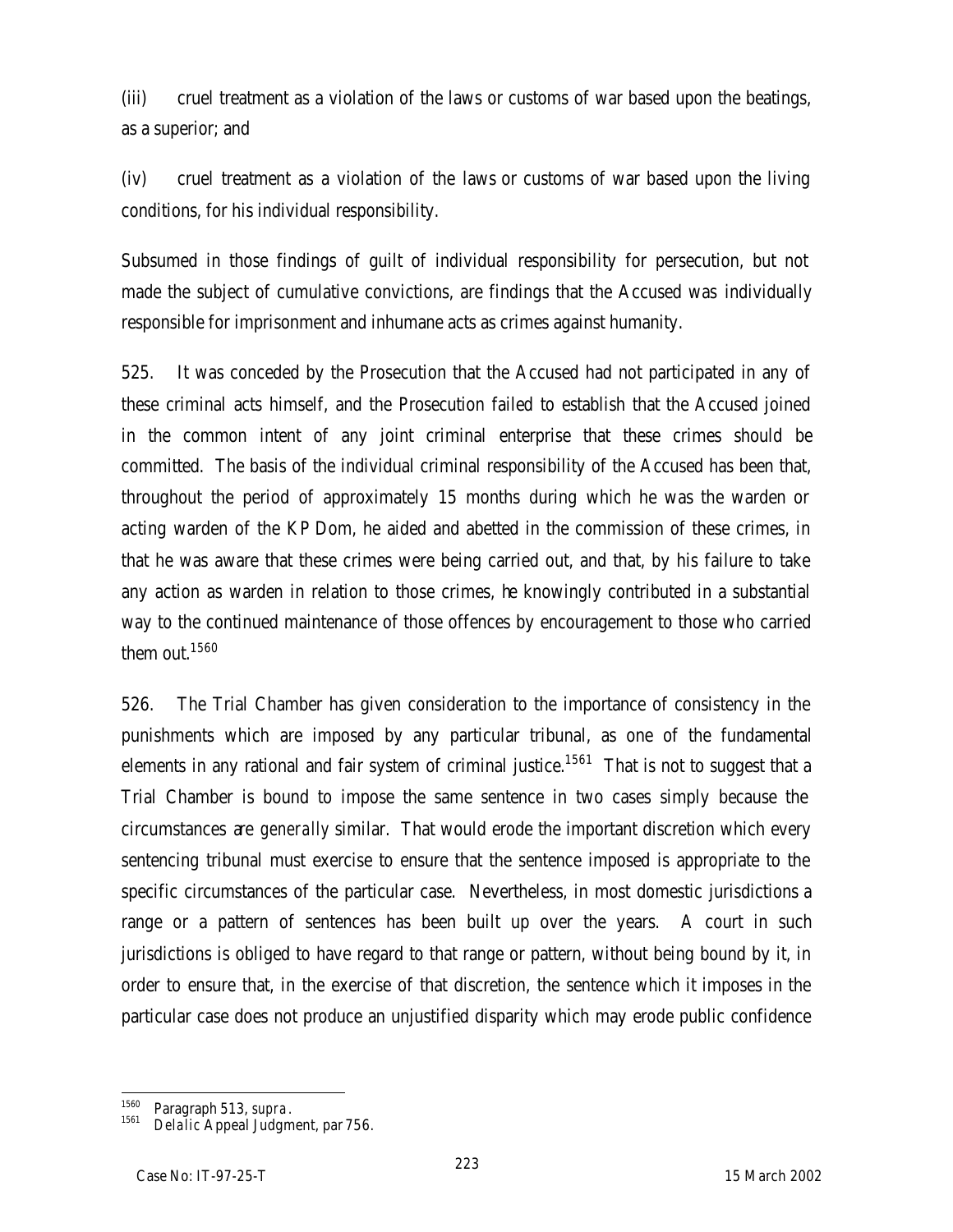in the integrity of the administration of criminal justice.<sup>1562</sup> No such range or pattern of sentences presently exists in this Tribunal, but with time one will necessarily emerge. At the present time, it is possible for a Trial Chamber to have regard only to those sentences which have been imposed by the Tribunal in *generally* similar circumstances as to both offences and offenders. It is nevertheless appropriate for the Trial Chamber to do so, provided that it is done with considerable caution.<sup>1563</sup>

527. There are only three men already sentenced by the Tribunal who could be said to have been, at least to any significant extent, in circumstances which *could* be regarded as generally similar to those of Milorad Krnojelac. Those three are Zlatko Aleksovski,<sup>1564</sup> Zdravko Mucic<sup>1565</sup> and Miroslav Kvocka.<sup>1566</sup> Aleksovski and Mucic each held the rank of camp commandant, and Kvocka was a deputy commander who exercised the authority of the commander in his absence. The important similarity of the three cases to the present case relates to the relatively close proximity which the commandant of a prison or a camp has to the actual perpetrators of the crimes committed in those institutions. The circumstances of each of these three cases are nevertheless significantly different in some respects to the circumstances of the present case.

528. *Zlatko Aleksovski* was the commander of the Kaonik prison camp for a period of five months.<sup>1567</sup> He was found guilty of aiding and abetting the mistreatment of detainees during body searches, the mistreatment of detainees during their interrogation after the escape of a detainee, psychological terror (broadcasting recordings of screams over the public address system at night), and the use of detainees as human shields and for trench digging.<sup>1568</sup> He was also found guilty of ordering, instigating and aiding and abetting serious violence regularly inflicted on two individuals, sometimes in his presence.<sup>1569</sup> In addition, he was found criminally responsible as a superior for various acts of violence committed by guards inside the prison.<sup>1570</sup> The Trial Chamber found that his direct participation in the commission of those crimes was relatively limited, that he only had a

<sup>1562</sup> <sup>1562</sup> *Ibid*, par 757.

<sup>&</sup>lt;sup>1563</sup> *Ibid*, pars 758, 798.

 $^{1564}$  IT-95-14/1-A.

 $^{1565}$  IT-96-21-A.

 $^{1566}$  IT-98-30/1-T.

<sup>1567</sup> *Aleksovski* Appeal Judgment, par 174.

<sup>1568</sup> *Ibid,* par 175.

<sup>1569</sup> *Ibid*, par 175.

*Ibid*, par 177.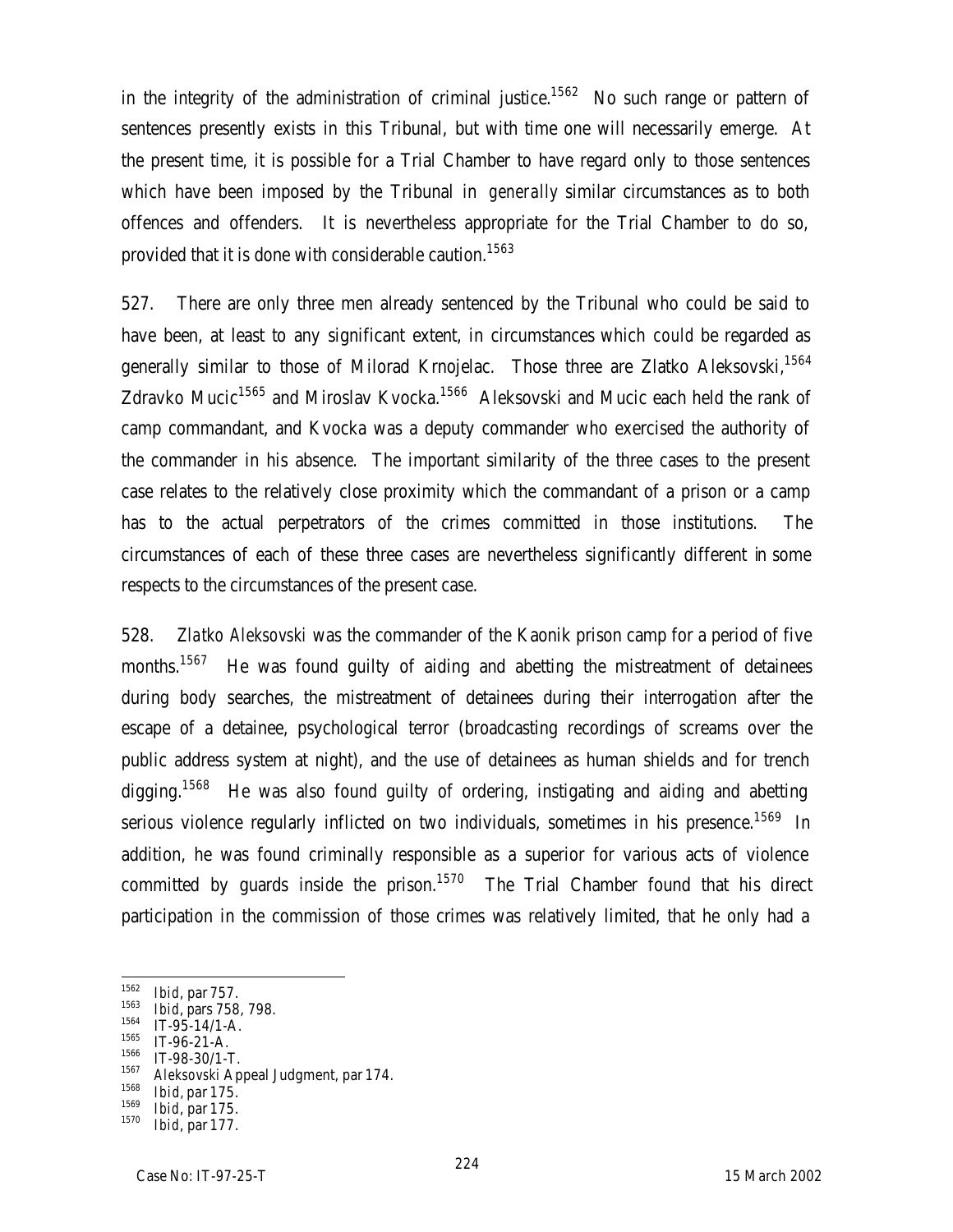secondary role in the totality of crimes established, $1571$  and that he had been merely a tool in relation to the crimes committed against Bosnian Muslim civilians in the Lašva Valley.<sup>1572</sup> The Appeals Chamber pointed out, however, that Aleksovski was a warden who had personally participated in the physical violence against detainees when, by virtue of his rank, he should have taken steps to prevent or punish it; he did more than merely tolerate the crimes as a commander and, by his direct participation, he provided additional encouragement to his subordinates to commit similar crimes.<sup>1573</sup> As a commander, he had the authority to prevent such crimes and a duty not to involve himself in them.<sup>1574</sup> Aleksovski initially received a sentence which was held by the Appeals Chamber to have been manifestly inadequate.<sup>1575</sup> On appeal, he received a sentence of seven years, but this was considerably lower than what the Appeals Chamber thought should have been imposed at trial, by reason of the double jeopardy involved in a prosecution appeal.<sup>1576</sup>

529. *Zdravko Mucic* was the commander of the Celebici camp for approximately seven months. During that period, he exercised *de facto* authority over the prison-camp, the deputy commander and the guards, and he was responsible for the overall inhumane conditions in the camp.<sup>1577</sup> Mucic was found quilty pursuant to Article 7(3) for the wilful killing and murder of nine individuals, for wilfully causing great suffering or serious injury to body or health to, and cruel treatment of, one additional individual, for the torture of six others, for wilfully causing great suffering or serious injury to body or health to, and cruel treatment of, three further individuals and the inhumane and cruel treatment of seven others.<sup>1578</sup> The Trial Chamber also found that, by his direct participation in the maintenance of inhumane conditions in the camp, as well as by his failure to prevent or punish the violent acts of his subordinates, he wilfully caused great suffering or serious injury to body or health, and cruel treatment pursuant to Article  $7(1)$ .<sup>1579</sup> Finally, in the light of his failure to exercise his power as a camp commander to release detainees whom he was aware were unlawfully confined, Mucic was found responsible pursuant to Article 7(1) for unlawful

<sup>1571</sup> <sup>1571</sup> *Ibid*, par 236.

<sup>1572</sup> *Aleksovski* Trial Judgment, pars 236-237.

<sup>1573</sup> *Aleksovski* Appeal Judgment, par 183.

<sup>1574</sup> *Ibid,* par 184.

<sup>1575</sup> *Ibid*, pars 183, 186-187.

<sup>1576</sup> *Ibid*, par 190.

<sup>1577</sup> *Delalic* Appeal Judgment, par 775.

<sup>&</sup>lt;sup>1578</sup> *Delalic* Trial Judgment, par 1237.

<sup>1579</sup> This relates to Counts 46 and 47 of the Indictment for which he had also been convicted pursuant to Article 7(3).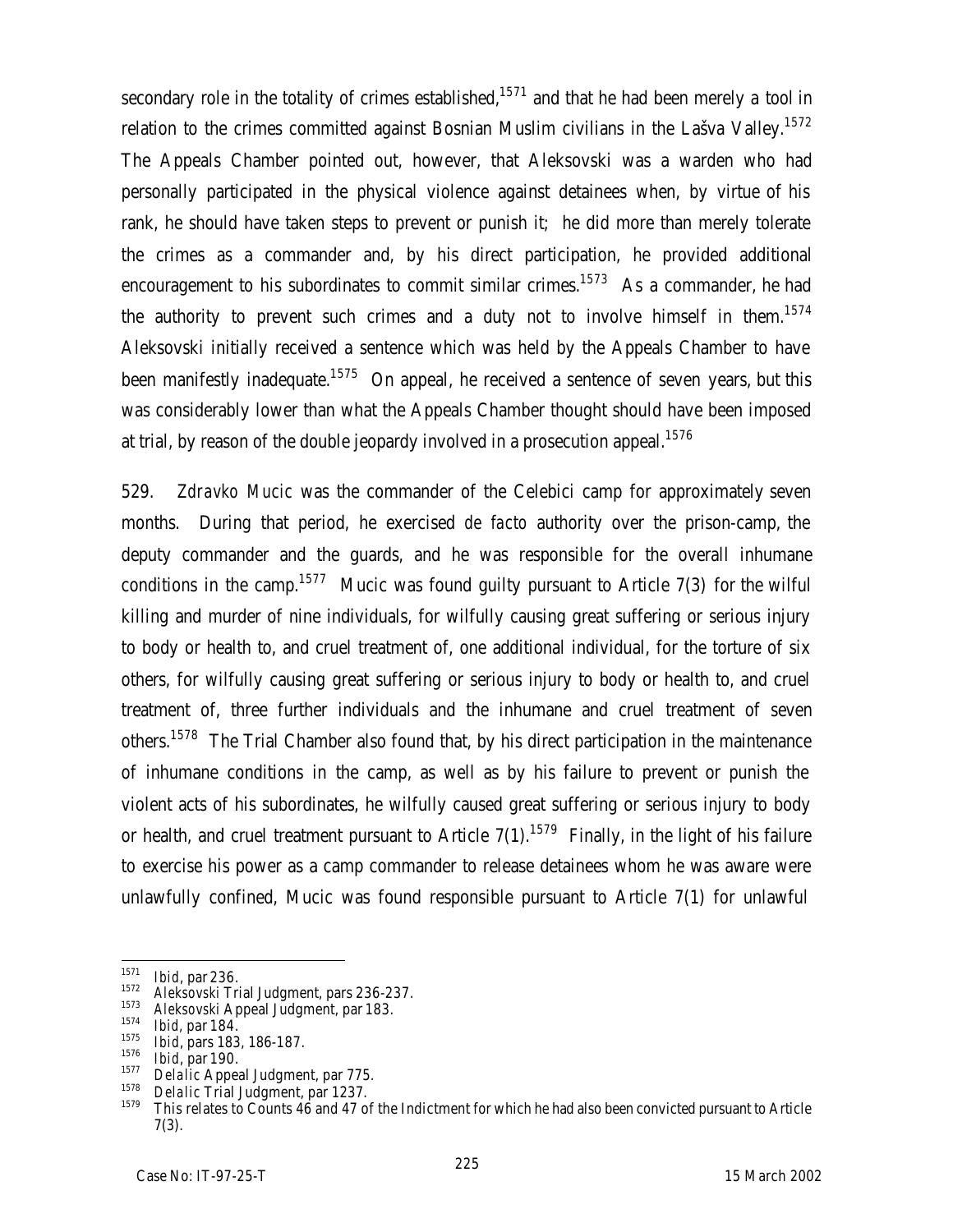confinement of civilians.<sup>1580</sup> With the exception of the inhumane conditions and the unlawful confinement offences, he was not found to have actively participated in any of the offences, but was held responsible for the acts of his subordinates.<sup>1581</sup>

530. The Trial Chamber held that Mucic made no effort to prevent or punish the mistreatment of prisoners. Instead, he often left the camp at night, when mistreatment was most likely to occur "in obvious neglect of his duty as commander and the fate of the vulnerable detainees".<sup>1582</sup> He was nevertheless imputed with knowledge of their crimes because, by means of deliberate neglect of his duty to supervise his subordinates, he had enabled them to mistreat detainees.<sup>1583</sup> In full awareness of what was happening, he had encouraged the perpetrators by tolerating these conditions over the entire period when he was the commander of the Celebici camp.<sup>1584</sup> The Appeals Chamber emphasised the serious effect which this failure of supervision had had by way of encouragement of the commission of crimes by his subordinates.<sup>1585</sup> Mucic received a sentence of seven years at trial, but again a prosecution appeal was upheld. The Appeals Chamber indicated that a heavier sentence of around ten years would have been appropriate,<sup>1586</sup> but – because of the complications caused by the cumulative convictions which had wrongly been entered – the Appeals Chamber referred the issue of re-sentencing to a new Trial Chamber. The new Trial Chamber imposed a sentence of nine years on Mucic,<sup>1587</sup> who has since appealed.

531. *Miroslav Kvocka* was deputy commander of the Omarska camp and exercised authority over that camp when its commander was absent.<sup>1588</sup> He was found to have been a member of a joint criminal enterprise to commit murder, torture and beating, sexual assault and rape, harassment, humiliation and psychological abuse, and confinement in inhumane conditions. It was accepted by the Trial Chamber that Kvocka did not actively participate in any of those crimes, but it was found that he was aware that serious crimes were being committed and that he was present when some of the crimes were committed, yet he helped to maintain the functioning of the camp, thus allowing the crimes to continue. He was not,

<sup>1580</sup> <sup>1580</sup> *Delalic* Appeal Judgment, par 748.

<sup>&</sup>lt;sup>1581</sup> *Delalic* Trial Judgment, par 1240.

<sup>1582</sup> *Ibid*, par 1243.

<sup>1583</sup> *Ibid*, par 1250.

<sup>1584</sup> *Ibid. See* also *Delalic* Appeal Judgment, par 739.

<sup>&</sup>lt;sup>1585</sup> *Delalic* Appeal Judgment, par 740.<br><sup>1586</sup> Lhid par 853

<sup>1586</sup> *Ibid*, par 853.

<sup>1587</sup> *Prosecutor v Delalic et al*, Sentencing Judgment, 9 Oct 2001, par 44.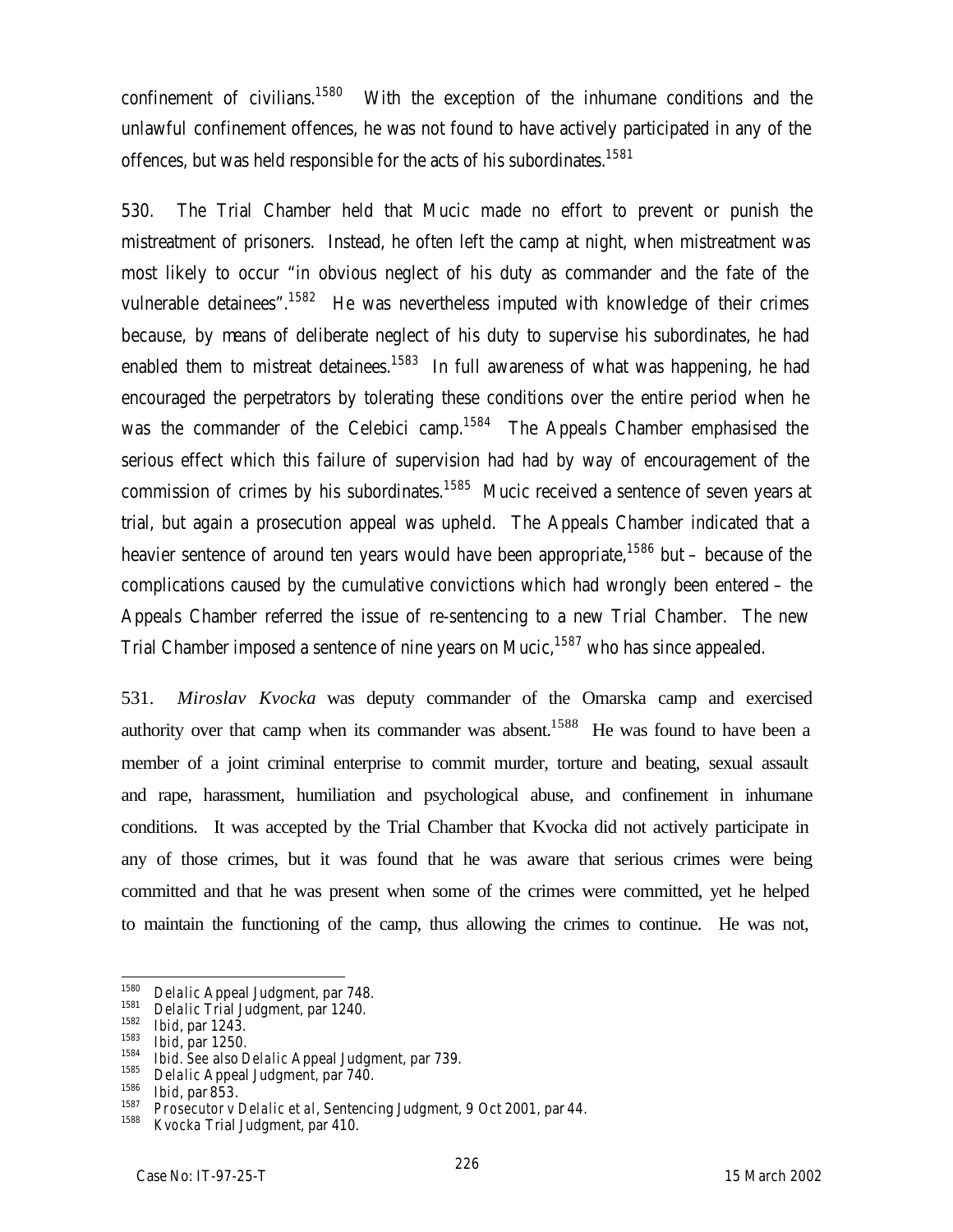however, the architect of the regime which had been instituted. The Trial Chamber declined to find him liable as a commander pursuant to Article 7(3) of the Statute. It is not clear to this Trial Chamber from the judgment how Kvocka was found to have shared the necessary intent for him to be a member of the joint criminal enterprise, rather than merely aiding and abetting it, but the judgment appears to proceed upon the basis that there was evidence that he had that intent. The most significant factor for present purposes in relation to Kvocka's sentence is that he worked in the Omarska camp for only 17 days. He received a sentence of seven years.<sup>1589</sup>

532. This Trial Chamber has, with considerable caution, had regard to the sentences presently imposed upon those three men, bearing in mind the substantial differences in the personal participation by each man in the offences which occurred, the number and seriousness of the underlying incidents upon which the offences were based and the length of time he held the position or exercised the responsibilities of commandant. However, the fact that Mucic and Kvocka have not yet had their cases finally disposed of within the Tribunal is a substantial qualification to the weight to be afforded to the sentences imposed upon them, particularly in relation to Kvocka, who has yet to have any consideration by the Appeals Chamber to his conviction and sentence appeal.

533. The final matter to which the Trial Chamber has had regard in sentencing is the fact that the Accused, Milorad Krnojelac, is now 62 years of age.

<sup>1589</sup> *Ibid*, par 695.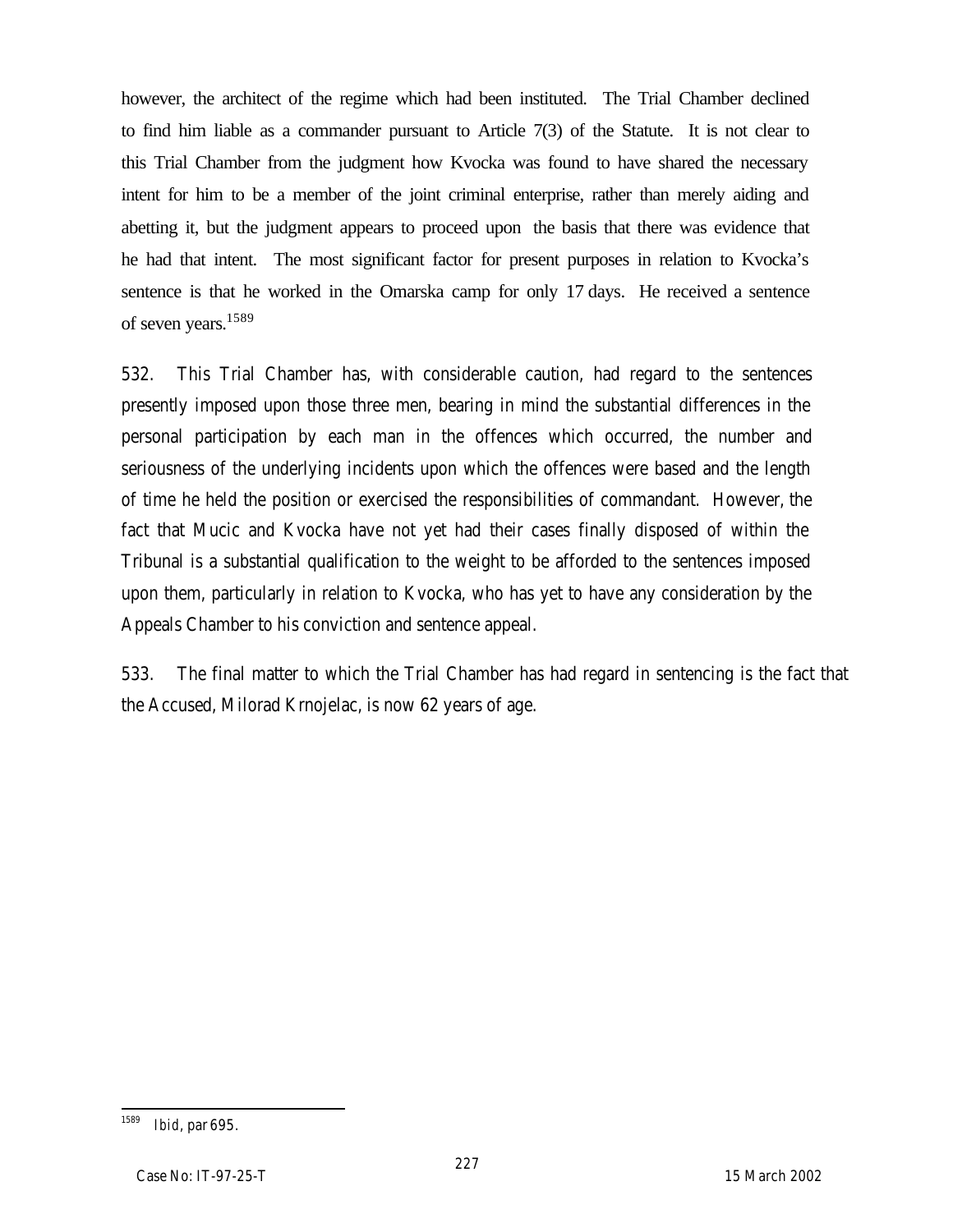# **VIII. DISPOSITION**

### **A. Sentence**

FOR THE FOREGOING REASONS, having considered all of the evidence and the arguments of the parties, the Statute and the Rules, the Trial Chamber finds, and imposes sentence, as follows.

534. Milorad Krnojelac is convicted upon the following counts:

Count 1 – persecution as a crime against humanity (based upon imprisonment, living conditions and beatings), both for his individual responsibility and as a superior.<sup>1590</sup>

Count 5 – inhumane acts as a crime against humanity (based upon beatings), as a superior.<sup>1591</sup>

Count 7 – cruel treatment as a violation of the laws or customs of war (based upon beatings), as a superior.

Count 15 – cruel treatment as a violation of the laws or customs of war (based upon living conditions), for his individual responsibility.

535. Milorad Krnojelac is acquitted upon the following counts:<sup>1592</sup>

Count 2 – torture as a violation of the laws or customs of war.

Count 4 – torture as a crime against humanity.

Count 8 – murder as a violation of the laws or customs of war.

Count 10 – murder as a crime against humanity.

<sup>1590</sup> The Accused is found guilty pursuant to Article 7.1 in respect of imprisonment and living conditions, and pursuant to Article 7.3 in respect of two incidents of beating (par 5.15 of the Indictment in relation to Džemo Balic and par 5.23 in relation to FWS-03).

<sup>&</sup>lt;sup>1591</sup> Those incidents which formed the basis of the persecution charge, namely incident 5.15 in relation to Džemo Balic and incident 5.23 with respect to FWS-03, do not form part of this conviction.

<sup>1592</sup> Counts 3, 6, 9, 12, 14 and 17, based on allegations of grave breaches of the Geneva Conventions, were withdrawn by the Prosecution on 27 Oct 2000.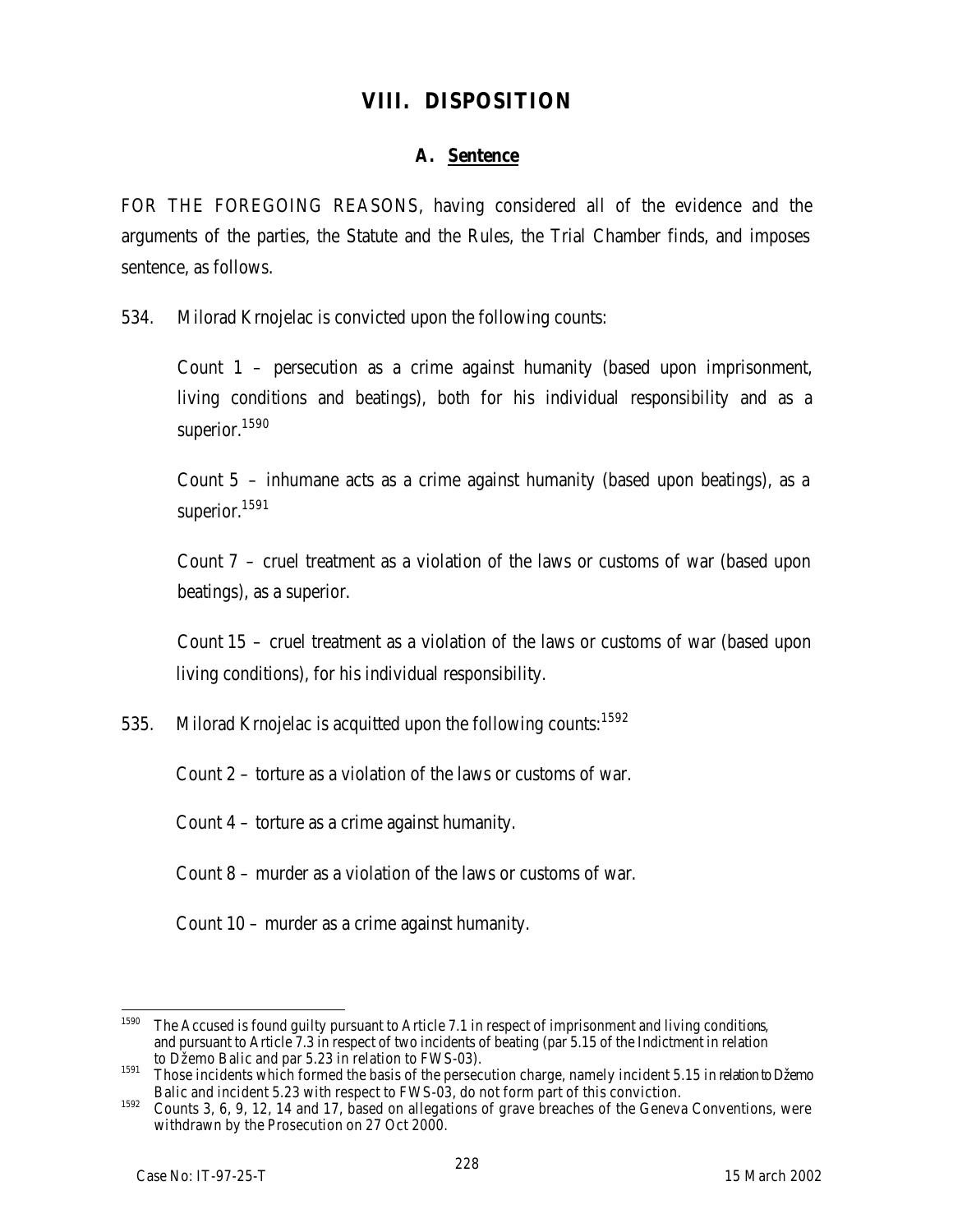Count 11 - imprisonment as a crime against humanity.<sup>1593</sup>

Count 13 – inhumane acts as a crime against humanity (based upon living conditions).<sup>1594</sup>

Count 16 – enslavement as a crime against humanity.

Count 18 – slavery as a violation of the laws or customs of war.

536. The Trial Chamber sentences Milorad Krnojelac to a single sentence of imprisonment for seven and a half years.

### **B. Credit for Time Served**

537. Milorad Krnojelac was arrested on **15 June 1998**, and he has accordingly been in custody now for three years and nine months. He is entitled to credit for that period towards service of the sentence imposed, together with the period he will serve in custody pending a determination by the President pursuant to Rule 103(1) as to the State where the sentence is to be served. He is to remain in custody until such determination is made.

Done in English and French, the English text being authoritative.

Dated this the  $15<sup>th</sup>$  day of March 2002, At The Hague, The Netherlands.

> **Judge David Hunt Presiding**

\_\_\_\_\_\_\_\_\_\_\_\_\_\_\_\_\_\_\_\_\_\_\_\_\_\_\_\_\_\_\_\_ \_\_\_\_\_\_\_\_\_\_\_\_\_\_\_\_\_\_\_\_\_\_\_\_\_\_\_\_\_\_\_

**\_\_\_\_\_\_\_\_\_\_\_\_\_\_\_\_\_\_\_\_\_\_\_\_\_\_\_\_\_\_\_**

**Judge Florence Ndepele Mwachande Mumba Judge Liu Daqun**

## **[Seal of the Tribunal]**

<sup>1593</sup>  $1593$  On the basis that a conviction on this charge would be impermissibly cumulative.

On the basis that a conviction on this charge would be impermissibly cumulative.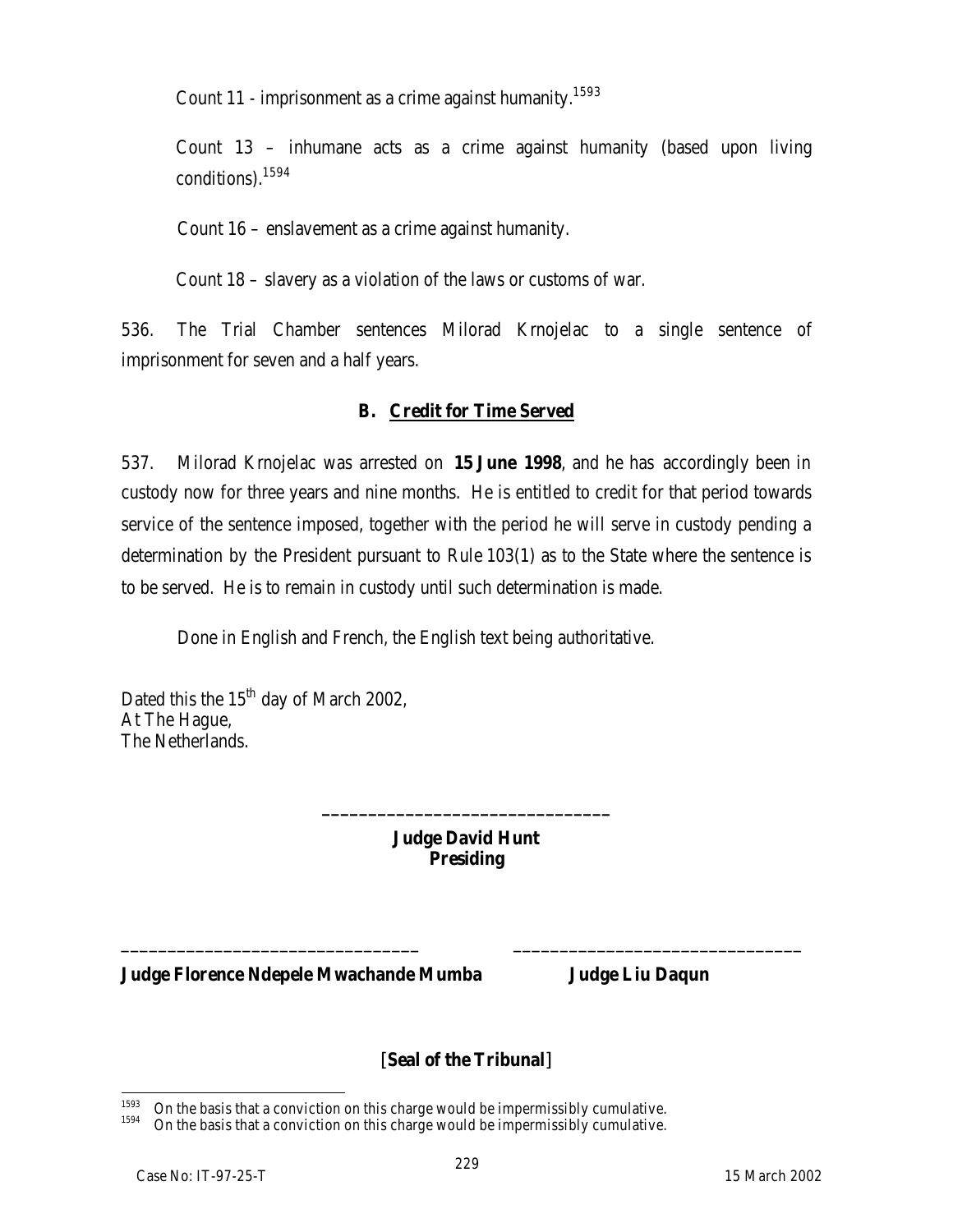# **ANNEX I : GLOSSARY OF TERMS**

| Accused                       | Milorad Krnojelac                                                                                                                                                                                   |
|-------------------------------|-----------------------------------------------------------------------------------------------------------------------------------------------------------------------------------------------------|
| <b>Additional Protocol I</b>  | Protocol Additional to the Geneva Conventions of<br>12 August 1949, and Relating to the Protection of<br>Victims of International Armed Conflicts (Protocol<br>I), Geneva, 12 December 1977         |
| <b>Additional Protocol II</b> | Protocol Additional to the Geneva Conventions of<br>12 August 1949, and Relating to the Protection of<br>Victims of Non-International Armed Conflicts<br>(Protocol II), Geneva, 12 December 1977    |
| Akayesu Trial Judgment        | Prosecutor v Akayesu, ICTR-96-4-T, Judgement,<br>2 Sept 1998                                                                                                                                        |
| Aleksovski Appeal Judgment    | Prosecutor v Alekovski, IT-95-14/1-A, Judgement,<br>24 Mar 2000                                                                                                                                     |
| Aleksovski Trial Judgment     | Prosecutor v Alekovski, IT-95-14/1-T, Judgement,<br>25 June 1999                                                                                                                                    |
| Alad' a Mosque                | The Alad'a Mosque was the oldest mosque in<br>Foca, located in the Alad' a neighbourhood                                                                                                            |
| Bosnia and Herzegovina        | Republic of Bosnia and Herzegovina                                                                                                                                                                  |
| <b>Blaškic Trial Judgment</b> | Prosecutor v Blaškic, IT-95-14-T, Judgement,<br>3 Mar 2000                                                                                                                                          |
| Brdanin and Talic Decision on | Prosecutor v Brdanin and Talic, IT-99-36-PT<br>Form of Further Amended Indictment, Decision on<br>of Further Amended Indictment<br>Form<br>and<br>Prosecution Application to Amend, 26 June<br>2001 |
| common Article 3              | Article 3 common to the four Geneva Conventions<br>of 1949                                                                                                                                          |
| Defence                       | Defence for Milorad Krnojelac                                                                                                                                                                       |
| Delali} Appeal Judgment       | Prosecutor v Delali} and Others, IT-96-21-A,<br>Judgement, 20 Feb 2001                                                                                                                              |
| Delali} Trial Judgment        | Prosecutor v Delali} and Others, IT-96-21-T,<br>Judgement, 16 Nov 1998                                                                                                                              |
| <b>European Commission</b>    | European Commission of Human Rights                                                                                                                                                                 |
| Case No: IT-97-25-T           | 230<br>15 March 2002                                                                                                                                                                                |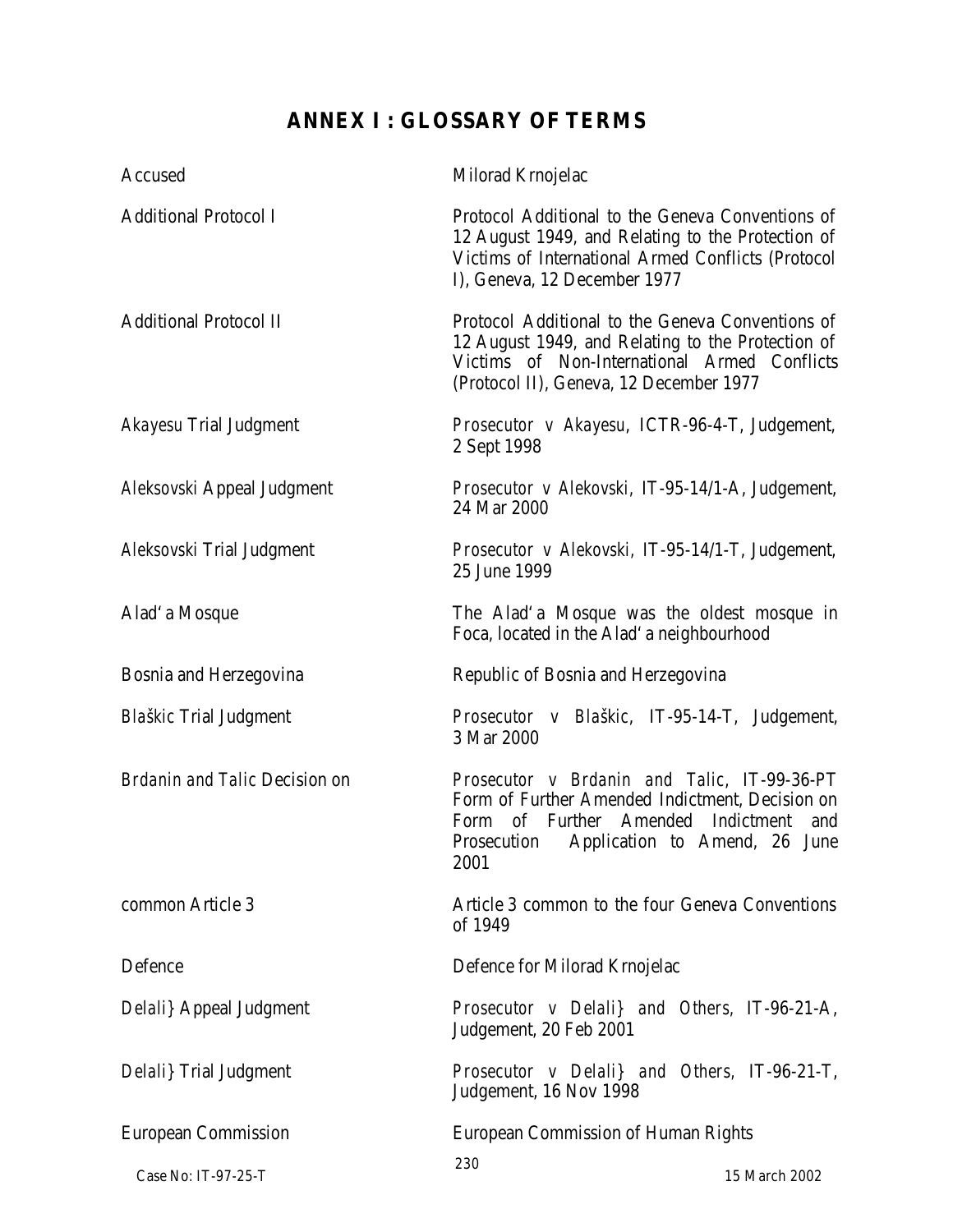| European Court                           | European Court of Human Rights                                                                                                                                                                                                                                                                                                                                                          |
|------------------------------------------|-----------------------------------------------------------------------------------------------------------------------------------------------------------------------------------------------------------------------------------------------------------------------------------------------------------------------------------------------------------------------------------------|
| Ex P, Ex D                               | Prosecution exhibit, Defence exhibit                                                                                                                                                                                                                                                                                                                                                    |
| <b>FRY</b>                               | Federal Republic of Yugoslavia                                                                                                                                                                                                                                                                                                                                                          |
| <b>FWS</b>                               | Witness in this case (Prosecutor v Krnojelac,<br>$IT-97-25$ ; see fn 6.                                                                                                                                                                                                                                                                                                                 |
| Furund`ija Appeal Judgment               | Prosecutor v Furund`ija, IT-95-17/1-A,<br>Judgement, 21 July 2000                                                                                                                                                                                                                                                                                                                       |
| Furund`ija Trial Judgment                | Prosecutor v Furund`ija, IT-95-17/1-T,<br>Judgement, 10 Dec 1998                                                                                                                                                                                                                                                                                                                        |
| <b>Geneva Convention III</b>             | Geneva Convention Relative to the Treatment of<br>Prisoners of War of August 12, 1949                                                                                                                                                                                                                                                                                                   |
| <b>Geneva Convention IV</b>              | Geneva Convention Relative to the Protection of<br>Civilian Persons in Time of War of August 12,<br>1949                                                                                                                                                                                                                                                                                |
| <b>ICCPR</b>                             | International Covenant on Civil and Political<br>Rights, 16 Dec 1966                                                                                                                                                                                                                                                                                                                    |
| C                                        | International Court of Justice                                                                                                                                                                                                                                                                                                                                                          |
| <b>ICRC</b>                              | International Committee of the Red Cross                                                                                                                                                                                                                                                                                                                                                |
| <b>ICRC Commentary to Geneva</b>         | Pictet (ed), Commentary: IV Geneva Convention,<br>IV Convention Relative to the Protection of<br>Civilian Persons in Time of War, 1958                                                                                                                                                                                                                                                  |
| <b>ICRC Commentary on</b>                | Sandoz et al (eds), Commentary on the Additional<br>Protocols Additional Protocols of 8 June 1977 to<br>the Geneva Conventions of 12 August 1949, 1987                                                                                                                                                                                                                                  |
| <b>ICTR</b>                              | International Criminal Tribunal for the Prosecution<br>of Persons Responsible for Genocide and Other<br>Serious Violations of International Humanitarian<br>Law Committed in the Territory of Rwanda and<br>Rwandan Citizens responsible for genocide and<br>other such violations committed in the territory of<br>neighbouring States, between 1 January 1994 and<br>31 December 1994 |
| ICTY, International Tribunal or Tribunal | International Tribunal for the Prosecution<br>0f.<br>Persons Responsible for Serious Violations of                                                                                                                                                                                                                                                                                      |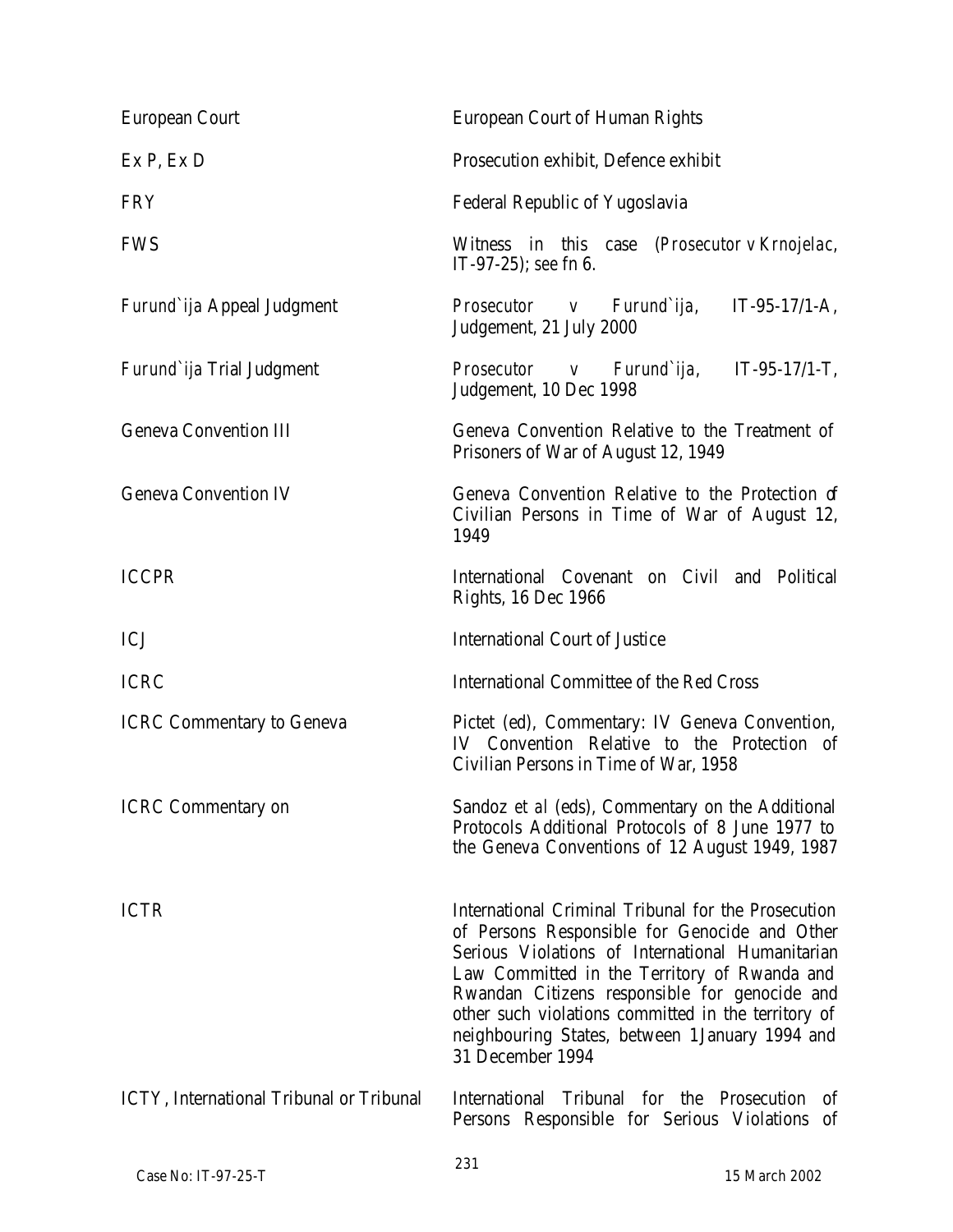|                                        | International Humanitarian Law Committed in the<br>Territory of the Former Yugoslavia since 1991                                                     |
|----------------------------------------|------------------------------------------------------------------------------------------------------------------------------------------------------|
| ILC                                    | <b>International Law Commission</b>                                                                                                                  |
| Indictment                             | Third<br>Amended<br>Indictment,<br>Prosecutor v<br>Krnojelac, IT-97-25, 25 June 2001                                                                 |
| Jelisi} Appeal Judgment                | Prosecutor v Jelisi}, IT-95-10-A, Judgement,<br>5 July 2001                                                                                          |
| Jelisi} Trial Judgment                 | Prosecutor v Jelisi}, IT-95-10-T, Judgement,<br>14 Dec 1999                                                                                          |
| <b>JNA</b>                             | Yugoslav National Army                                                                                                                               |
| Kayishema and Ruzindana Trial Judgment | Prosecutor v Kayishema and Ruzindana, ICTR-<br>95-1-T, Judgement, 21 May 1999                                                                        |
| Kordic and ^erkez Trial Judgment       | Prosecutor v Kordic and Cerkez, IT-95-14/2-T,<br>Judgement, 26 Feb 2001                                                                              |
| <b>KP</b> Dom                          | Fo~a Kazneno-Popravni Dom                                                                                                                            |
| <b>Krstic Trial Judgment</b>           | Prosecutor v Krstic, IT-98-33-T, Judgement,<br>2 Aug 2001                                                                                            |
| Kunarac Trial Judgment                 | Prosecutor v Kunarac and Others, IT-96-23-T &<br>IT-96-23/1-T, Judgement, 22 Feb 2001                                                                |
| Kupre{ki} Appeal Judgment              | Prosecutor v Kupreški} and Others, IT-95-16-A,<br>Appeal Judgement, 23 Oct 2001                                                                      |
| Kupreški} Trial Judgment               | Prosecutor v Kupreški} and Others, IT-95-16-T,<br>Judgement, 14 Jan 2000                                                                             |
| Kvo-ka Trial Judgment                  | Prosecutor v Kvo-ka and Others, IT-98-30/1-T,<br>Judgement, 2 Nov 2001                                                                               |
| Marti} Rule 61 Decision                | Prosecutor v Marti}, IT-95-11-R61, Decision on<br>the review of Indictment pursuant to Rule 61 of the<br>Rules of Procedure and Evidence, 8 Mar 1996 |
| Matters not in dispute                 | Prosecutor's Submission Related to Rule 65ter<br>(E)(ii) and (iii), 16 Oct 2000                                                                      |
| Musema Trial Judgment                  | Prosecutor v Musema, ICTR-96-13-T, Judgement<br>and Sentence, 27 Jan 2000                                                                            |
| Nikoli } Rule 61 Decision              | Prosecutor v Nikolic a/k/a "Jenki", IT-94-2-R61,<br>Decision on the Review of Indictment pursuant to                                                 |
| Case No: IT-97-25-T                    | 232<br>15 March 2002                                                                                                                                 |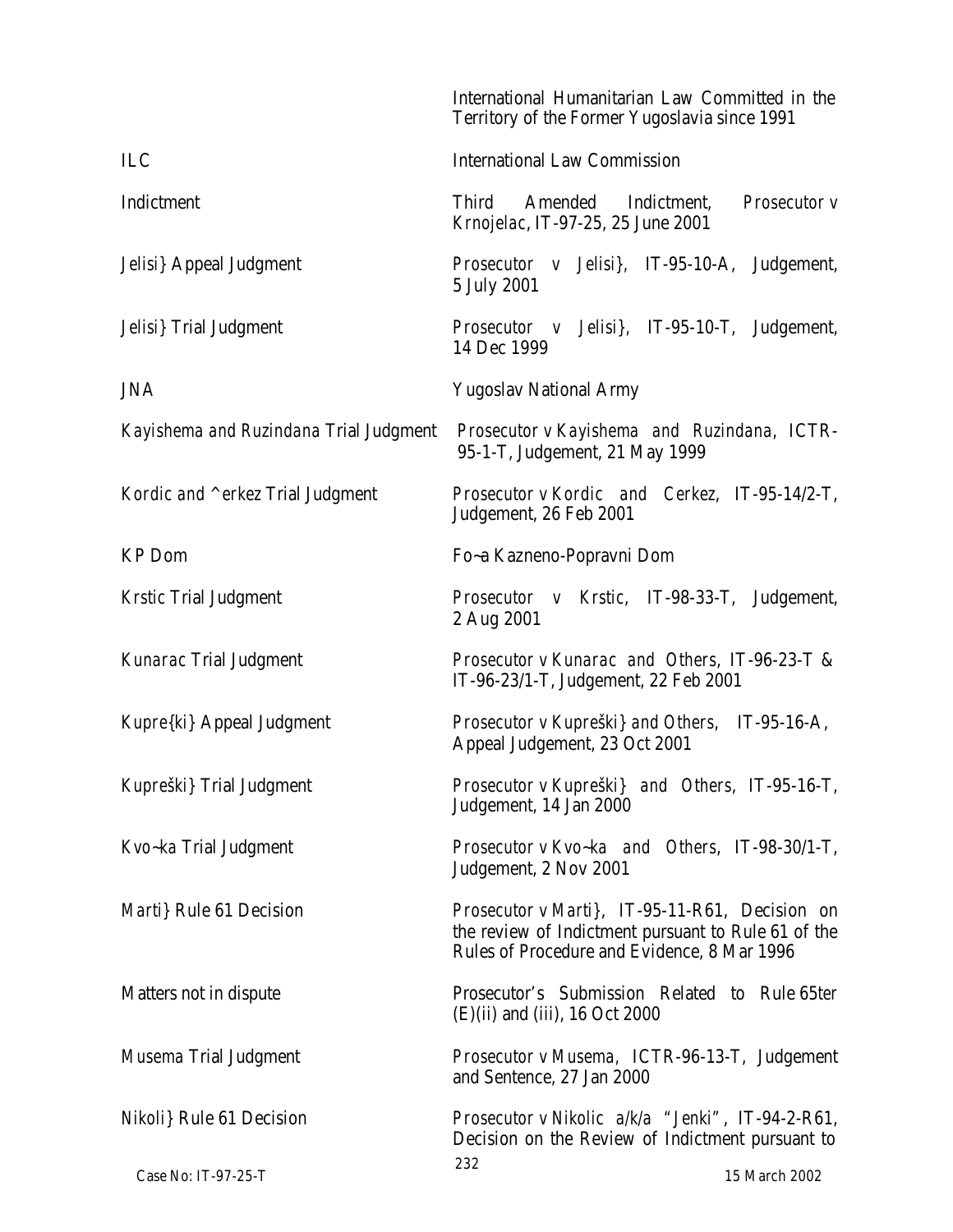|                                      | Rule 61 of the Rules of Procedure and Evidence,<br>20 Oct 1995                                                                                |
|--------------------------------------|-----------------------------------------------------------------------------------------------------------------------------------------------|
| Nuremberg Charter                    | Charter of the International Military Tribunal for<br>the Prosecution and Punishment of the German<br>Major War Criminals, Berlin, 6 Oct 1945 |
| Nuremberg Judgment                   | Judgement of the International Military Tribunal<br>for the Trial of the German Major war Criminals,<br>Nuremberg 30 Sept/1 Oct 1946          |
| Prosecution                          | Office of the Prosecutor                                                                                                                      |
| <b>Prosecution Final Trial Brief</b> | Prosecutor v Krnojelac, IT-97-25-T, Prosecutor's<br>Final Trial Brief, 13 July 2001                                                           |
| <b>Prosecution Pre-Trial Brief</b>   | Prosecutor v Krnojelac, IT-97-25-PT, Prosecutor's<br>Pre-Trial Brief, 16 Oct 2000                                                             |
| Report of the Secretary-General      | Report of the Secretary-General Pursuant to<br>Paragraph 2 of Security Council Resolution 808<br>(1993), UN Doc S/25704, 3 May 1993           |
| Rome/ICC Statute                     | Statute of the International Criminal Court,<br>adopted at Rome on 17 July 1998, UN Doc<br><b>A/CONF. 183/9</b>                               |
| Rules                                | Evidence<br>of Procedure and<br><b>Rules</b><br>Оf<br>the<br><b>International Tribunal</b>                                                    |
| Rutaganda Trial Judgment             | Prosecution v Rutaganda, ICTR-96-3-T,<br>Judgement and Sentence, 6 Dec 1999                                                                   |
| <b>SDA</b>                           | Party for Democratic Action                                                                                                                   |
| <b>SDS</b>                           | Serbian Democratic Party                                                                                                                      |
| <b>SFRY</b>                          | Socialist Federal Republic of Yugoslavia                                                                                                      |
| <b>Statute</b>                       | Statute of the International Tribunal                                                                                                         |
| Τ                                    | Transcript of hearing in Prosecutor v Krnojelac,<br>IT-97-25-T                                                                                |
| Tadi} Appeal Judgment                | Prosecutor v Tadi}, IT-94-1-A, Judgement, 15 July<br>1999                                                                                     |
| Tadi} Sentencing Appeal Judgment     | Prosecutor v Tadi}, IT-94-1-A & IT-94-1-Abis,<br>Judgement in Sentencing Appeals, 26 Jan 2000                                                 |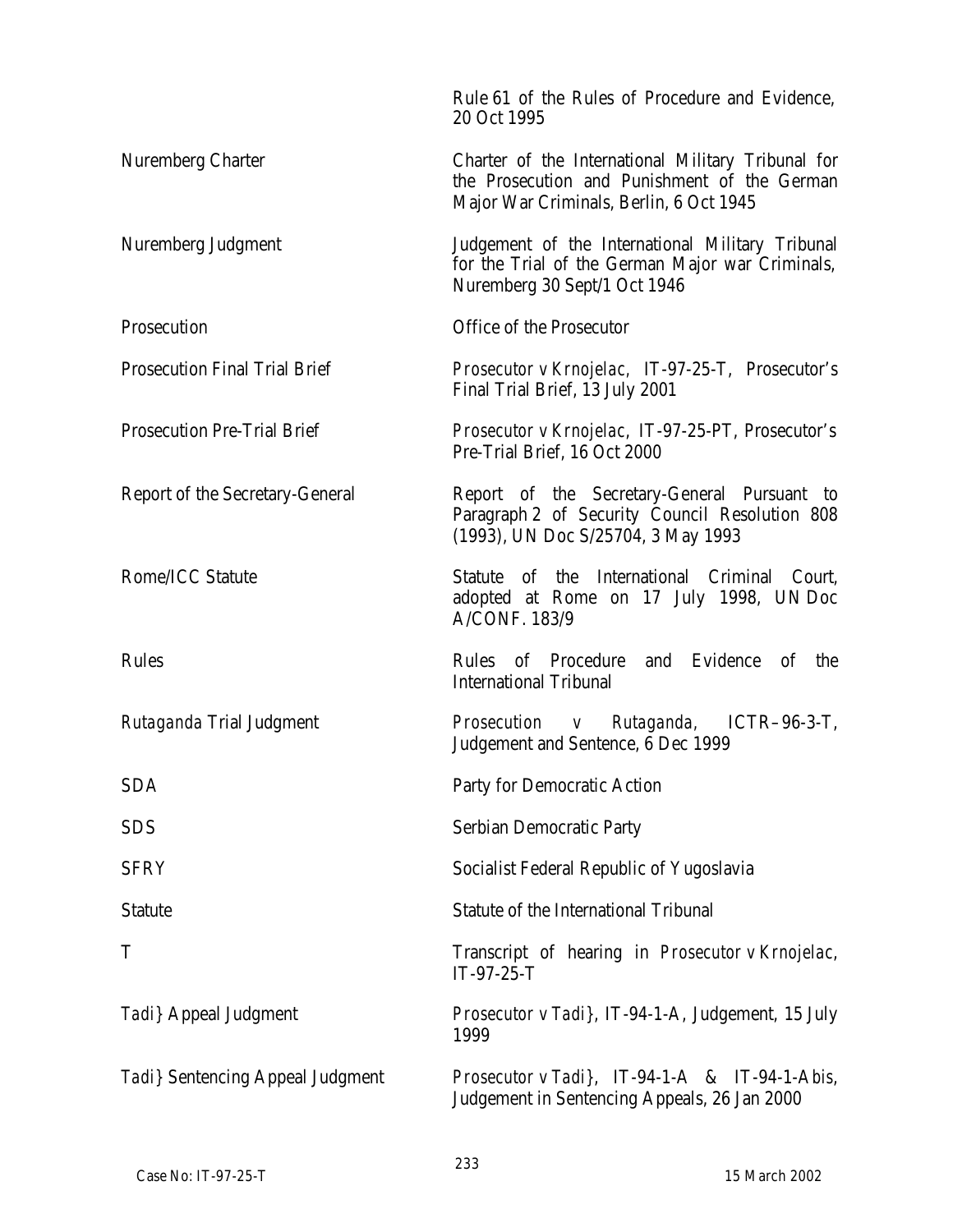| Tadi } Jurisdiction Decision  | Prosecutor v Tadic, IT-94-1-AR72, Decision on<br>the Defence Motion for Interlocutory Appeal on<br>Jurisdiction, 2 Oct 1995 |
|-------------------------------|-----------------------------------------------------------------------------------------------------------------------------|
| Tadi} Trial Judgment          | Prosecutor v Tadi}, IT-94-1-T, Judgement, 7 May<br>1997                                                                     |
| Tadi} Sentencing Judgment     | <i>Prosecutor v Tadi}</i> , IT-94-1-T, Sentencing<br>Judgment, 14 July 1997.                                                |
| Todorovi} Sentencing Judgment | Prosecutor v Todorovi}, IT-95-9/1-S, Sentencing<br>Judgement, 31 July 2001.                                                 |
| Tokyo Charter                 | Charter of the International Military Tribunal for<br>the Far East, Tokyo, 19 January 1946                                  |
| <b>Torture Convention</b>     | Convention Against Torture and Other Cruel,<br>Inhuman or Degrading Treatment or Punishment of<br>10 December 1984          |
| Tribunals                     | ICTR + ICTY                                                                                                                 |
| <b>VRS</b>                    | Army of the Serbian Republic of Bosnia and<br>Herzegovina/Republika Srpska                                                  |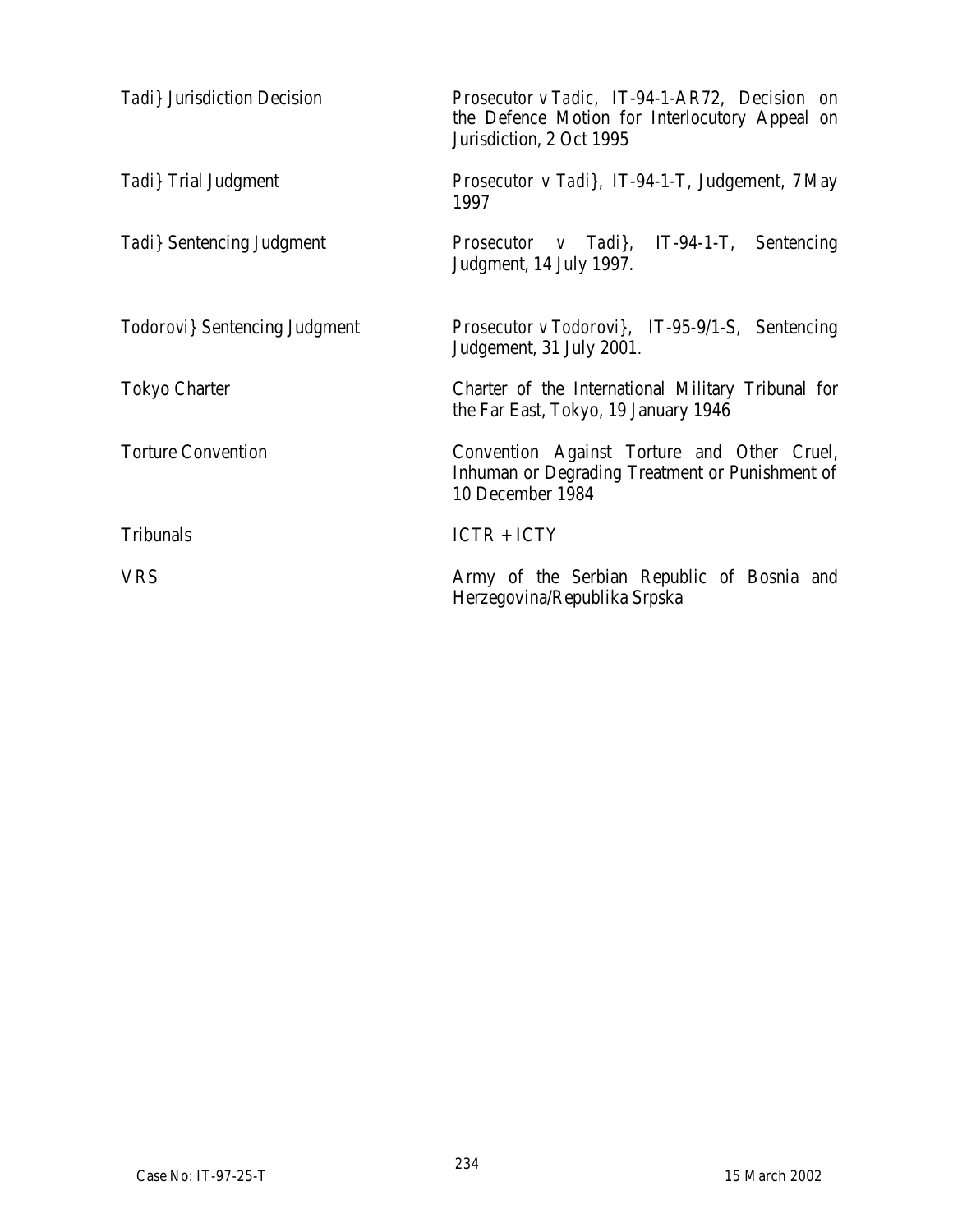# **ANNEX II – PROCEDURAL BACKGROUND**

## **A. Pre–trial phase**

538. On 7 June 1997 the Tribunal reviewed and confirmed a sealed indictment against Milorad Krnojelac, and issued a warrant of arrest and an order for surrender.<sup>1595</sup>

539. The Accused was detained by SFOR and transferred to the Tribunal on 15 June 1998. A redacted indictment was publicly filed on the same day.<sup>1596</sup> On 17 June 1998, the President assigned the case to Trial Chamber II, then composed of Judge Cassese (presiding), Judge May and Judge Mumba.<sup>1597</sup> The Accused pleaded not guilty to all counts at his initial appearance on 18 June 1998.

540. On 16 November 1998, Judge Hunt was assigned to the case, replacing Judge May.<sup>1598</sup> Judge Cassese was replaced by Judge Pocar on 1 February 2000,<sup>1599</sup> who was in turn replaced by Judge Liu on 3 April 2000.<sup>1600</sup>

541. On 24 February 1999, the Trial Chamber directed the Prosecution to amend the indictment, following a motion challenging the form of the indictment by the Defence.<sup>1601</sup> The Prosecution submitted the amended indictment on 25 May 1999.<sup>1602</sup> Following another Defence motion challenging the form of the indictment and pursuant to a decision of the Trial Chamber of 11 February 2000,<sup>1603</sup> the Prosecution submitted a second amended indictment on 2 March 2000.<sup>1604</sup> The Trial Chamber partially upheld a Defence preliminary motion challenging the form of the second amended indictment on 11 May 2000.<sup>1605</sup> The second amended indictment charged persecution, imprisonment, inhumane acts, enslavement, torture and murder as crimes against humanity and cruel treatment, slavery,

<sup>1595</sup> <sup>1595</sup> Warrant of Arrest, Order for Surrender, 17 June 1997.

<sup>&</sup>lt;sup>1596</sup> Redacted Indictment, 15 June 1998.

<sup>1597</sup> Order of the President Assigning Case *Prosecutor v Milorad Krnojelac* to Trial Chamber II, 17 June 1998.

<sup>&</sup>lt;sup>1598</sup> Order of the President Assigning a Judge to a Trial Chamber, 16 Nov 1998.<br><sup>1599</sup> Order of the President Assigning a Judge to a Trial Chamber, 1 Feb 2000.

<sup>&</sup>lt;sup>1599</sup> Order of the President Assigning a Judge to a Trial Chamber, 1 Feb 2000.<br><sup>1600</sup> Order of the President Assigning a Judge to a Trial Chamber, 2 Apr 2000.

<sup>&</sup>lt;sup>1600</sup> Order of the President Assigning a Judge to a Trial Chamber, 3 Apr 2000.

<sup>&</sup>lt;sup>1601</sup> Decision on the Defence Preliminary Motion on the Form of the Indictment, 24 Feb 1999.

<sup>&</sup>lt;sup>1602</sup> Prosecutor's Submission of Amended Indictment, 25 May 1999.

<sup>&</sup>lt;sup>1603</sup> Decision on Preliminary Motion on Form of Amended Indictment, 11 Feb 2000.<br><sup>1604</sup> Prosecution's Submission of the Second Amended Indictment, 2 Mar 2000.

<sup>&</sup>lt;sup>1604</sup> Prosecution's Submission of the Second Amended Indictment, 2 Mar 2000.<br><sup>1605</sup> Posision on Form of Second Amended Indictment, 11 May 2000.

Decision on Form of Second Amended Indictment, 11 May 2000.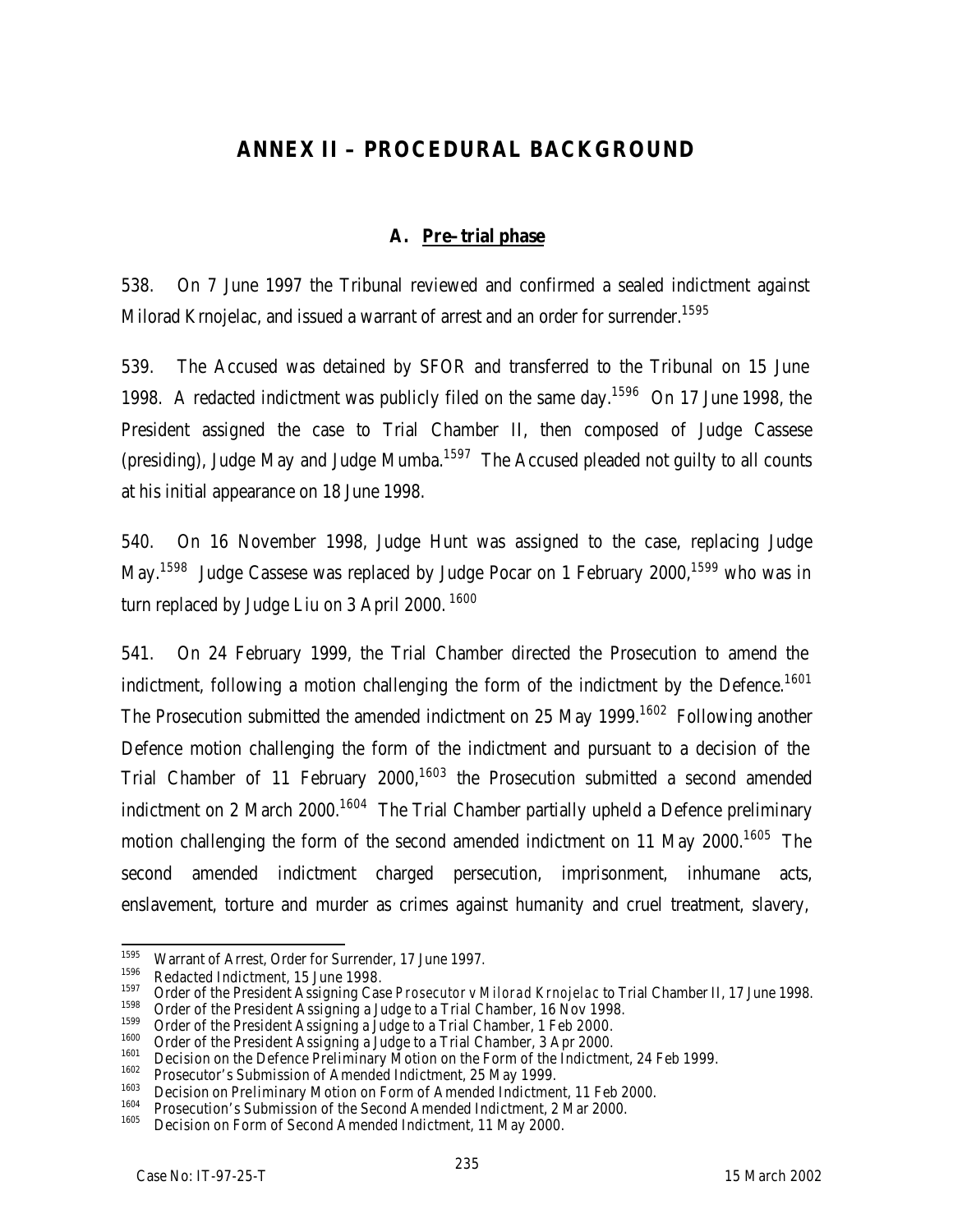torture and murder as violations of the laws and customs of war. Counts which were charged as grave breaches were withdrawn on 27 October 2000.<sup>1606</sup>

542. Pre-trial briefs were filed by the Prosecution on 16 October 2000,<sup>1607</sup> and by the Defence on 21 October 2000.<sup>1608</sup>

543. Pursuant to Rule 75, various protective measures for witnesses were ordered by the Trial Chamber, including the use of pseudonyms, screening from the public and facial and voice distortion.<sup>1609</sup>

### **B. The trial phase**

544. The trial started on 30 October 2000. The Prosecution case lasted until 4 April 2001; the Defence case started on 1 May and lasted until 4 July 2001. The Trial Chamber sat for 76 days in total.

545. On 26 January 2001, the Trial Chamber granted leave to the Defence for a medical examination of Krnojelac.<sup>1610</sup> On 5 February 2001, it confirmed that the medical examination would be conducted by two experts, one nominated by the Defence and one by the Prosecution.<sup>1611</sup> The medical report of the Prosecution (confidential) was submitted on 17 March 2001 and that of the Defence on 28 June 2001.<sup>1612</sup>

546. Further protective measures for witnesses were ordered during the trial.

547. Forty-five Prosecution witnesses and 30 Defence witnesses were heard. In some instances, the Trial Chamber heard testimony via video conference–link. The Prosecution called one witness in rebuttal; there was no evidence in rejoinder.

548. A third amended indictment ("Indictment") was submitted on 25 June 2001.<sup>1613</sup> The Accused confirmed his pleas of not guilty in relation to all the counts in the Indictment.<sup>1614</sup>

<sup>1606</sup>  $1606$  Motion to Withdraw Article Two Counts, 27 Oct 2000.

<sup>&</sup>lt;sup>1607</sup> Prosecution Pre-Trial Brief, 16 Oct 2000.<br><sup>1608</sup> Pefendant's Milored Kroaielas Pre-Trial

<sup>&</sup>lt;sup>1608</sup> Defendant's Milorad Krnojelac Pre-Trial brief, 21 Oct 2000.<br><sup>1609</sup> Presecution Mation to Protect Witnesses, 14 June 1998 and Org

<sup>1609</sup> Prosecution Motion to Protect Witnesses, 16 June 1998 and Order Granting the Prosecutor's Motion to Protect Victims and Witnesses, 6 Oct 1998.

<sup>&</sup>lt;sup>1610</sup> Order for Medical Examination of the Accused Milorad Krnojelac, 26 Jan 2001.

<sup>&</sup>lt;sup>1611</sup> Order Regarding Medical Examination, 5 Feb 2001.<br><sup>1612</sup> Ex B 450: Ex B 145A (T 7049)

 $1612$  Ex P 459; Ex D 145A, (T 7968).

<sup>1613</sup> Prosecution's Second Motion to File a Third Amended Indictment, 25 June 2001. This Indictment incorporates by reference all the schedules that were attached to the second amended indictment.